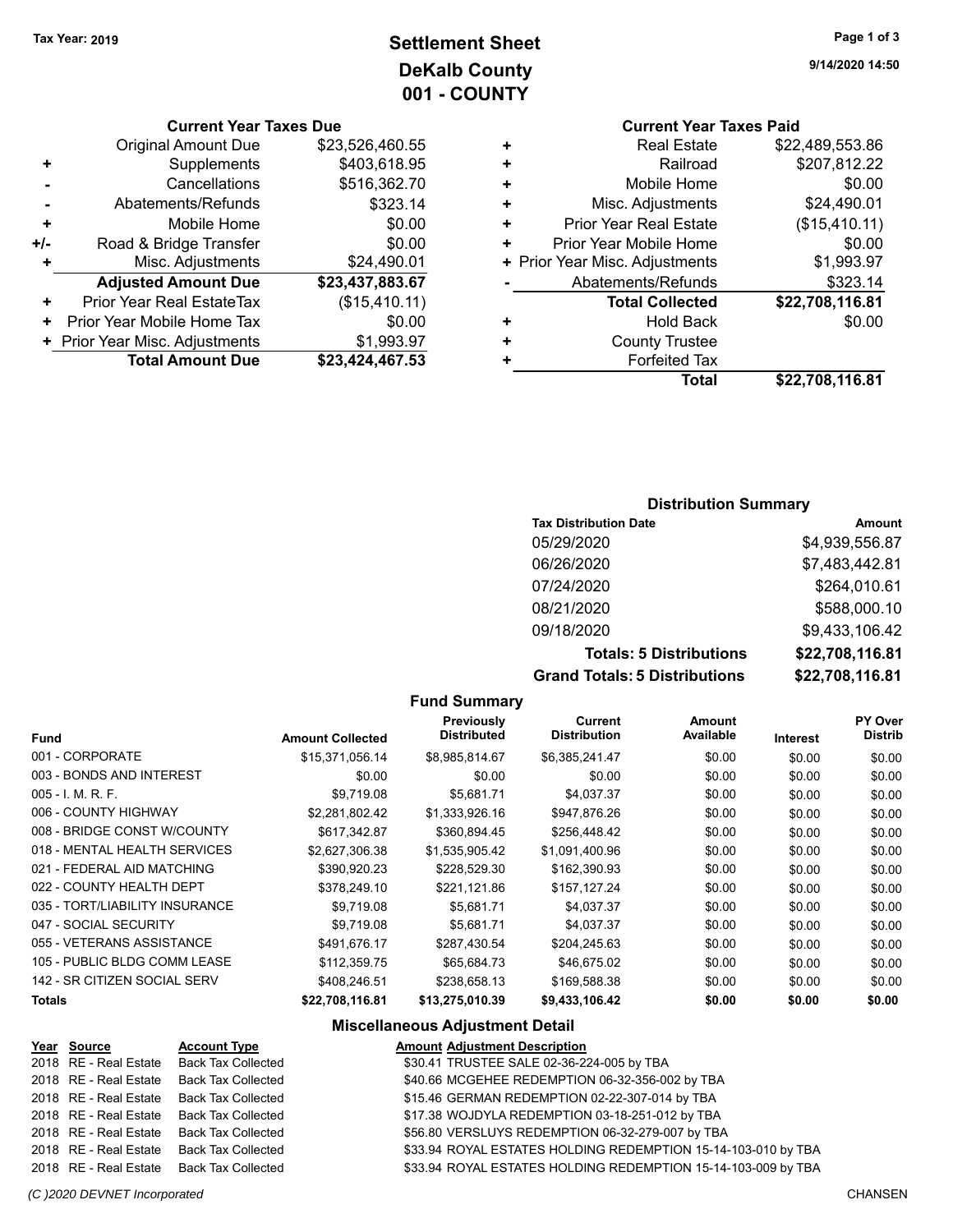# **Settlement Sheet Tax Year: 2019 Page 2 of 3 DeKalb County**

**Miscellaneous Adjustment Detail**

| Year Source           | <b>Account Type</b>       | <b>Amount Adjustment Description</b>                          |
|-----------------------|---------------------------|---------------------------------------------------------------|
| 2018 RE - Real Estate | <b>Back Tax Collected</b> | \$33.94 ROYAL ESTATES HOLDING REDEMPTION 15-14-103-008 by TBA |
| 2018 RE - Real Estate | <b>Back Tax Collected</b> | \$33.94 ROYAL ESTATES HOLDING REDEMPTION 15-14-103-007 by TBA |
| 2018 RE - Real Estate | <b>Back Tax Collected</b> | \$33.94 ROYAL ESTATES HOLDING REDEMPTION 15-14-102-023 by TBA |
| 2018 RE - Real Estate | <b>Back Tax Collected</b> | \$33.94 ROYAL ESTATES HOLDING REDEMPTION 15-14-102-024 by TBA |
| 2018 RE - Real Estate | <b>Back Tax Collected</b> | \$33.94 ROYAL ESTATES HOLDING REDEMPTION 15-14-102-025 by TBA |
| 2018 RE - Real Estate | <b>Back Tax Collected</b> | \$33.94 ROYAL ESTATES HOLDING REDEMPTION 15-14-102-026 by TBA |
| 2018 RE - Real Estate | <b>Back Tax Collected</b> | \$14.80 FIRST MID WEALTH REDEMPTION 03-30-101-005 by TBA      |
| 2018 RE - Real Estate | <b>Back Tax Collected</b> | \$30.87 GALLARDO CONSTRUCTION REDEMPTION 02-22-426-003 by TE  |
| 2018 DR - Drainage    | <b>Back Tax Collected</b> | \$1.75 AMEN REAL ESTATE LLC REDEMPTION 19-35-231-010 by TBA   |
| 2018 RE - Real Estate | <b>Back Tax Collected</b> | \$1.97 PETERSON REDEMPTION 04-11-100-009 by TBA               |
| 2018 RE - Real Estate | <b>Back Tax Collected</b> | \$26.24 CLEINMARK REDEMPTION 15-15-228-013 by TBA             |
| 2018 RE - Real Estate | <b>Back Tax Collected</b> | \$139.91 AMEN REAL ESTATE LLC REDEMPTION 19-35-231-003 by TBA |
| 2018 DR - Drainage    | <b>Back Tax Collected</b> | \$1.75 AMEN REAL ESTATE LLC REDEMPTION 19-35-231-003 by TBA   |
| 2018 RE - Real Estate | <b>Back Tax Collected</b> | \$98.37 AMEN REAL ESTATE LLC REDEMPTION 19-35-231-010 by TBA  |
| 2018 RE - Real Estate | <b>Back Tax Collected</b> | \$480.66 TRUSTEE SALE 08-22-283-001 by TBA                    |
| 2018 RE - Real Estate | <b>Back Tax Collected</b> | \$366.41 TRUSTEE SALE 07-23-185-001 by TBA                    |
| 2018 RE - Real Estate | <b>Back Tax Collected</b> | \$76.55 TRUSTEE SALE 08-15-101-002 by TBA                     |
| 2018 RE - Real Estate | <b>Back Tax Collected</b> | \$41.67 TRUSTEE SALE 02-22-307-024 by TBA                     |
| 2018 RE - Real Estate | <b>Back Tax Collected</b> | \$70.08 ENGSTROM REDEMPTION 09-29-300-013 by TBA              |
| 2018 RE - Real Estate | <b>Back Tax Collected</b> | \$70.08 ENGSTROM REDEMPTION 09-29-300-004 by TBA              |
| 2018 RE - Real Estate | <b>Back Tax Collected</b> | \$23.74 KIRCHHOFF REDEMPTION 03-19-333-008 by TBA             |
| 2018 RE - Real Estate | <b>Back Tax Collected</b> | \$116.89 PIOTROWSKI REDEMPTION 04-18-253-008 by TBA           |
| 2019 RE - Real Estate | <b>Back Tax Collected</b> | \$7.00 ANB REDEMPTION 06-29-278-007 by TBA                    |
| 2019 RE - Real Estate | <b>Back Tax Collected</b> | \$1,005.78 LYNCH REDEMPTION 08-24-153-001 by TBA              |
| 2019 RE - Real Estate | Paymt In Lieu of Tax      | \$117.62 HOUSING AUTHORITY SUNSET VIEW APARTMENTS by TBA      |
| 2019 RE - Real Estate | Paymt In Lieu of Tax      | \$118.82 HOUSING AUTHORITY SEQUOYA APARTMENTS by TBA          |
| 2019 RE - Real Estate | <b>Back Tax Collected</b> | \$54.28 NIKOLS REDEMPTION 03-19-429-033 by TBA                |
| 2019 RE - Real Estate | <b>Back Tax Collected</b> | \$158.84 STRATTON REDEMPTION 11-03-200-059 by TBA             |
| 2019 RE - Real Estate | Paymt In Lieu of Tax      | \$21,560.00 HOUSING AUTHORITY DEKALB UNITS by TBA             |
| 2019 RE - Real Estate | Paymt In Lieu of Tax      | \$1,467.67 HOUSING AUTHORITY SYCAMORE UNITS by TBA            |

**Totals \$26,483.98 37 entries**

| Year | <b>Source</b>           | <u>Account Ty</u> |
|------|-------------------------|-------------------|
| 2018 | RE - Real Estate        | <b>RE Abatem</b>  |
| 2018 | RE - Real Estate        | <b>RE Abatem</b>  |
| 2018 | RE - Real Estate        | <b>RE Abatem</b>  |
| 2018 | RE - Real Estate        | <b>RE Abatem</b>  |
| 2018 | RE - Real Estate        | <b>RE Abatem</b>  |
| 2018 | <b>RE</b> - Real Estate | <b>RE Abatem</b>  |
| 2018 | RE - Real Estate        | <b>RE Abatem</b>  |
| 2018 | RE - Real Estate        | <b>RE Abatem</b>  |
| 2018 | RE - Real Estate        | <b>RE Abatem</b>  |
| 2018 | RE - Real Estate        | <b>RE Abatem</b>  |
| 2018 | <b>RE</b> - Real Estate | <b>RE Abatem</b>  |
| 2019 | <b>RE</b> - Real Estate | <b>RE Abatem</b>  |
| 2019 | <b>RE</b> - Real Estate | <b>RE Abatem</b>  |
| 2019 | RE - Real Estate        | <b>RE Abatem</b>  |
| 2019 | RE - Real Estate        | <b>RE Abatem</b>  |
| 2019 | RE - Real Estate        | <b>PTAB Decis</b> |
| 2019 | RE - Real Estate        | <b>PTAB Decis</b> |
| 2019 | RE - Real Estate        | <b>PTAB Decis</b> |
| 2019 | RE - Real Estate        | <b>PTAB Decis</b> |
| 2019 | RE - Real Estate        | <b>PTAB Decis</b> |
| 2019 | RE - Real Estate        | <b>RE Abatem</b>  |
| 2019 | RE - Real Estate        | <b>RE Abatem</b>  |
| 2019 | <b>RE</b> - Real Estate | <b>RE Abatem</b>  |
| 2019 | RE - Real Estate        | <b>RE Abatem</b>  |
| 2019 | <b>RE</b> - Real Estate | <b>RE Abatem</b>  |

| 2018 RE - Real Estate | <b>Back Tax Collected</b> | \$33.94 ROYAL ESTATES HOLDING REDEMPTION 15-14-103-007 by TBA |
|-----------------------|---------------------------|---------------------------------------------------------------|
| 2018 RE - Real Estate | <b>Back Tax Collected</b> | \$33.94 ROYAL ESTATES HOLDING REDEMPTION 15-14-102-023 by TBA |
| 2018 RE - Real Estate | <b>Back Tax Collected</b> | \$33.94 ROYAL ESTATES HOLDING REDEMPTION 15-14-102-024 by TBA |
| 2018 RE - Real Estate | <b>Back Tax Collected</b> | \$33.94 ROYAL ESTATES HOLDING REDEMPTION 15-14-102-025 by TBA |
| 2018 RE - Real Estate | <b>Back Tax Collected</b> | \$33.94 ROYAL ESTATES HOLDING REDEMPTION 15-14-102-026 by TBA |
| 2018 RE - Real Estate | <b>Back Tax Collected</b> | \$14.80 FIRST MID WEALTH REDEMPTION 03-30-101-005 by TBA      |
| 2018 RE - Real Estate | <b>Back Tax Collected</b> | \$30.87 GALLARDO CONSTRUCTION REDEMPTION 02-22-426-003 by TBA |
| 2018 DR - Drainage    | <b>Back Tax Collected</b> | \$1.75 AMEN REAL ESTATE LLC REDEMPTION 19-35-231-010 by TBA   |
| 2018 RE - Real Estate | <b>Back Tax Collected</b> | \$1.97 PETERSON REDEMPTION 04-11-100-009 by TBA               |
| 2018 RE - Real Estate | <b>Back Tax Collected</b> | \$26.24 CLEINMARK REDEMPTION 15-15-228-013 by TBA             |
| 2018 RE - Real Estate | <b>Back Tax Collected</b> | \$139.91 AMEN REAL ESTATE LLC REDEMPTION 19-35-231-003 by TBA |
| 2018 DR - Drainage    | <b>Back Tax Collected</b> | \$1.75 AMEN REAL ESTATE LLC REDEMPTION 19-35-231-003 by TBA   |
| 2018 RE - Real Estate | <b>Back Tax Collected</b> | \$98.37 AMEN REAL ESTATE LLC REDEMPTION 19-35-231-010 by TBA  |
| 2018 RE - Real Estate | <b>Back Tax Collected</b> | \$480.66 TRUSTEE SALE 08-22-283-001 by TBA                    |
| 2018 RE - Real Estate | <b>Back Tax Collected</b> | \$366.41 TRUSTEE SALE 07-23-185-001 by TBA                    |
| 2018 RE - Real Estate | <b>Back Tax Collected</b> | \$76.55 TRUSTEE SALE 08-15-101-002 by TBA                     |
| 2018 RE - Real Estate | <b>Back Tax Collected</b> | \$41.67 TRUSTEE SALE 02-22-307-024 by TBA                     |
| 2018 RE - Real Estate | <b>Back Tax Collected</b> | \$70.08 ENGSTROM REDEMPTION 09-29-300-013 by TBA              |
| 2018 RE - Real Estate | <b>Back Tax Collected</b> | \$70.08 ENGSTROM REDEMPTION 09-29-300-004 by TBA              |
| 2018 RE - Real Estate | <b>Back Tax Collected</b> | \$23.74 KIRCHHOFF REDEMPTION 03-19-333-008 by TBA             |
| 2018 RE - Real Estate | <b>Back Tax Collected</b> | \$116.89 PIOTROWSKI REDEMPTION 04-18-253-008 by TBA           |
| 2019 RE - Real Estate | <b>Back Tax Collected</b> | \$7.00 ANB REDEMPTION 06-29-278-007 by TBA                    |
| 2019 RE - Real Estate | <b>Back Tax Collected</b> | \$1,005.78 LYNCH REDEMPTION 08-24-153-001 by TBA              |
| 2019 RE - Real Estate | Paymt In Lieu of Tax      | \$117.62 HOUSING AUTHORITY SUNSET VIEW APARTMENTS by TBA      |
| 2019 RE - Real Estate | Paymt In Lieu of Tax      | \$118.82 HOUSING AUTHORITY SEQUOYA APARTMENTS by TBA          |
| 2019 RE - Real Estate | <b>Back Tax Collected</b> | \$54.28 NIKOLS REDEMPTION 03-19-429-033 by TBA                |

| \$1,467.67 HOUSING AUTHORITY SYCAMORE UNITS by TBA |  |  |  |
|----------------------------------------------------|--|--|--|
| \$26,483.98                                        |  |  |  |

#### **Abatement Detail**

#### **Year Source Account Type Amount Adjustment Description**

| 2018 RE - Real Estate RE Abatement |                      | \$3.66 PTAB INTEREST REFUND 08-12-227-006 by TBA                |
|------------------------------------|----------------------|-----------------------------------------------------------------|
| 2018   RE - Real Estate            | <b>RE Abatement</b>  | \$7.00 PTAB INTEREST REFUND 08-22-151-045 by TBA                |
| 2018   RE - Real Estate            | <b>RE</b> Abatement  | \$0.42 PTAB INTEREST REFUND 08-23-453-004 by TBA                |
| 2018   RE - Real Estate            | <b>RE Abatement</b>  | \$1.77 PTAB INTEREST REFUND 09-29-252-001, 09-17-326-001 by TBA |
| 2018   RE - Real Estate            | <b>RE Abatement</b>  | \$14.06 PTAB INTEREST REFUND #2017-06099 THRU 2017-06139 by TBA |
| 2018   RE - Real Estate            | <b>RE Abatement</b>  | \$1.03 PTAB INTEREST REFUND 03-27-400-003 by TBA                |
| 2018   RE - Real Estate            | <b>RE Abatement</b>  | \$0.14 PTAB INTEREST REFUND 03-27-400-003 by TBA                |
| 2018   RE - Real Estate            | <b>RE Abatement</b>  | \$1.48 PTAB INTEREST REFUND 02-21-176-004 by TBA                |
| 2018   RE - Real Estate            | <b>RE Abatement</b>  | \$2.64 PTAB INTEREST REFUND 06-21-377-030 by TBA                |
| 2018   RE - Real Estate            | <b>RE Abatement</b>  | \$0.24 PTAB INTEREST REFUND 06-21-377-030 by TBA                |
| 2018   RE - Real Estate            | <b>RE Abatement</b>  | \$0.46 PTAB INTEREST REFUND 03-27-400-003 by TBA                |
| 2019   RE - Real Estate            | <b>RE Abatement</b>  | \$237.12 PTAB INTEREST REFUND 09-07-300-022 by TBA              |
| 2019   RE - Real Estate            | <b>RE Abatement</b>  | \$1.44 PTAB INTEREST REFUND 02-36-228-002 by TBA                |
| 2019   RE - Real Estate            | <b>RE Abatement</b>  | \$0.21 PTAB INTEREST REFUND 06-21-179-027 by TBA                |
| 2019   RE - Real Estate            | <b>RE Abatement</b>  | \$0.98 PTAB INTEREST REFUND 06-21-377-032 by TBA                |
| 2019   RE - Real Estate            | PTAB Decision        | \$17.23 PTAB INTEREST REFUND 2017 09-06-201-044 by TBA          |
| 2019   RE - Real Estate            | PTAB Decision        | \$20.00 PTAB INTEREST REFUND 2018 09-06-201-044 by TBA          |
| 2019   RE - Real Estate            | PTAB Decision        | \$4.48 PTAB INTEREST REFUND 08-15-328-008 by TBA                |
| 2019 RE - Real Estate              | <b>PTAB Decision</b> | \$0.70 PTAB INTEREST REFUND 06-21-178-003 by TBA                |
| 2019   RE - Real Estate            | <b>PTAB Decision</b> | \$3.42 PTAB INTEREST REFUND 08-22-230-009 by TBA                |
| 2019   RE - Real Estate            | <b>RE</b> Abatement  | \$0.15 PTAB INTEREST REFUND 06-21-179-017 by TBA                |
| 2019   RE - Real Estate            | <b>RE Abatement</b>  | \$0.14 PTAB INTEREST REFUND 06-21-179-017 by TBA                |
| 2019   RE - Real Estate            | <b>RE Abatement</b>  | \$0.91 PTAB INTEREST REFUND 06-21-378-004 by TBA                |
| 2019   RE - Real Estate            | <b>RE Abatement</b>  | \$0.81 PTAB INTEREST REFUND 06-21-179-011 by TBA                |
| 2019   RE - Real Estate            | <b>RE</b> Abatement  | \$1.50 PTAB INTEREST REFUND 06-21-129-011 by TBA                |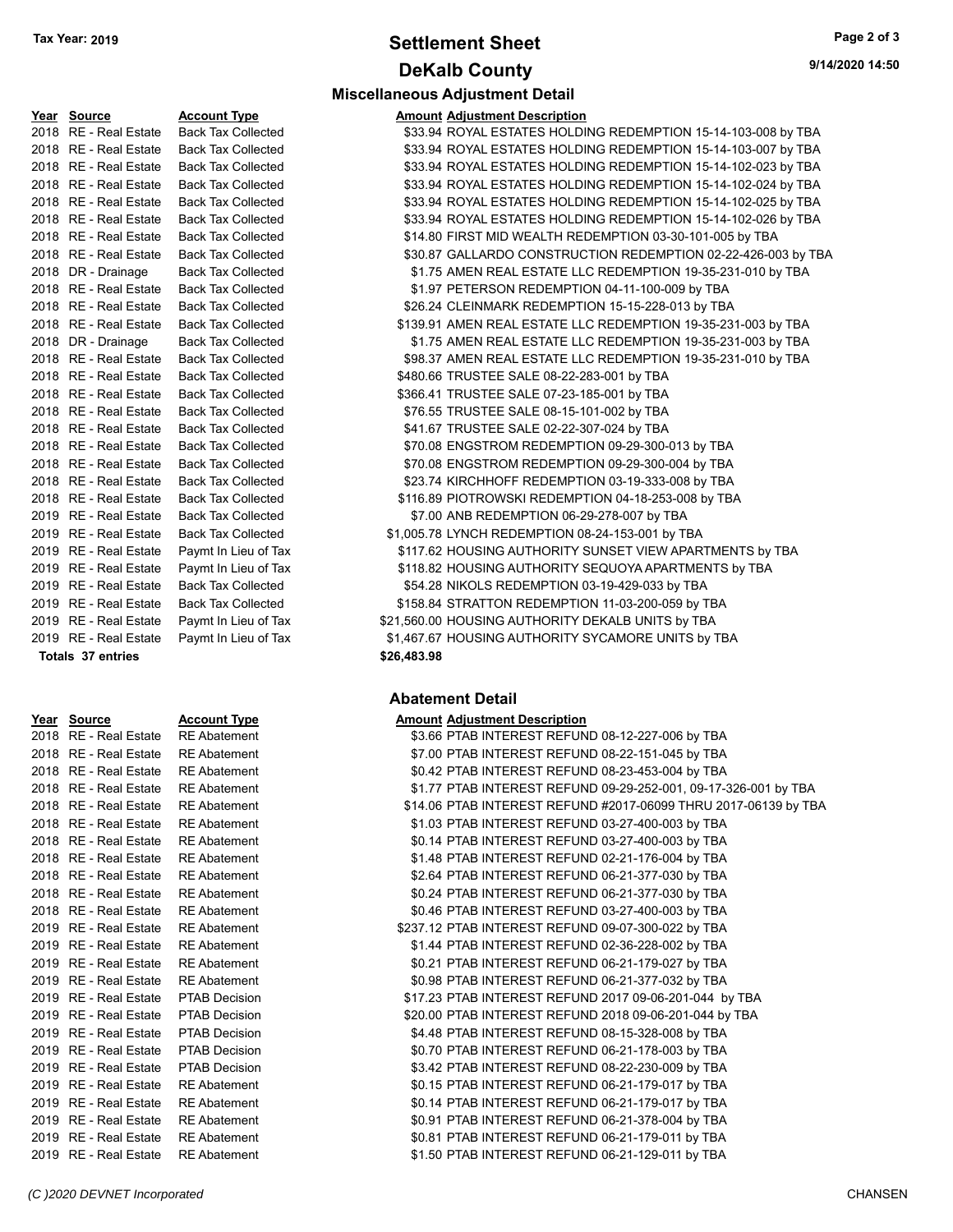## **Settlement Sheet Tax Year: 2019 Page 3 of 3 DeKalb County Abatement Detail**

**9/14/2020 14:50**

**Totals \$323.11 26 entries**

**Year Source Account Type Anneurs Amount Adjustment Description**<br>
2019 RE - Real Estate RE Abatement **Account 1999 AMOUNTEREST REFUN** \$1.12 PTAB INTEREST REFUND 06-21-179-007 by TBA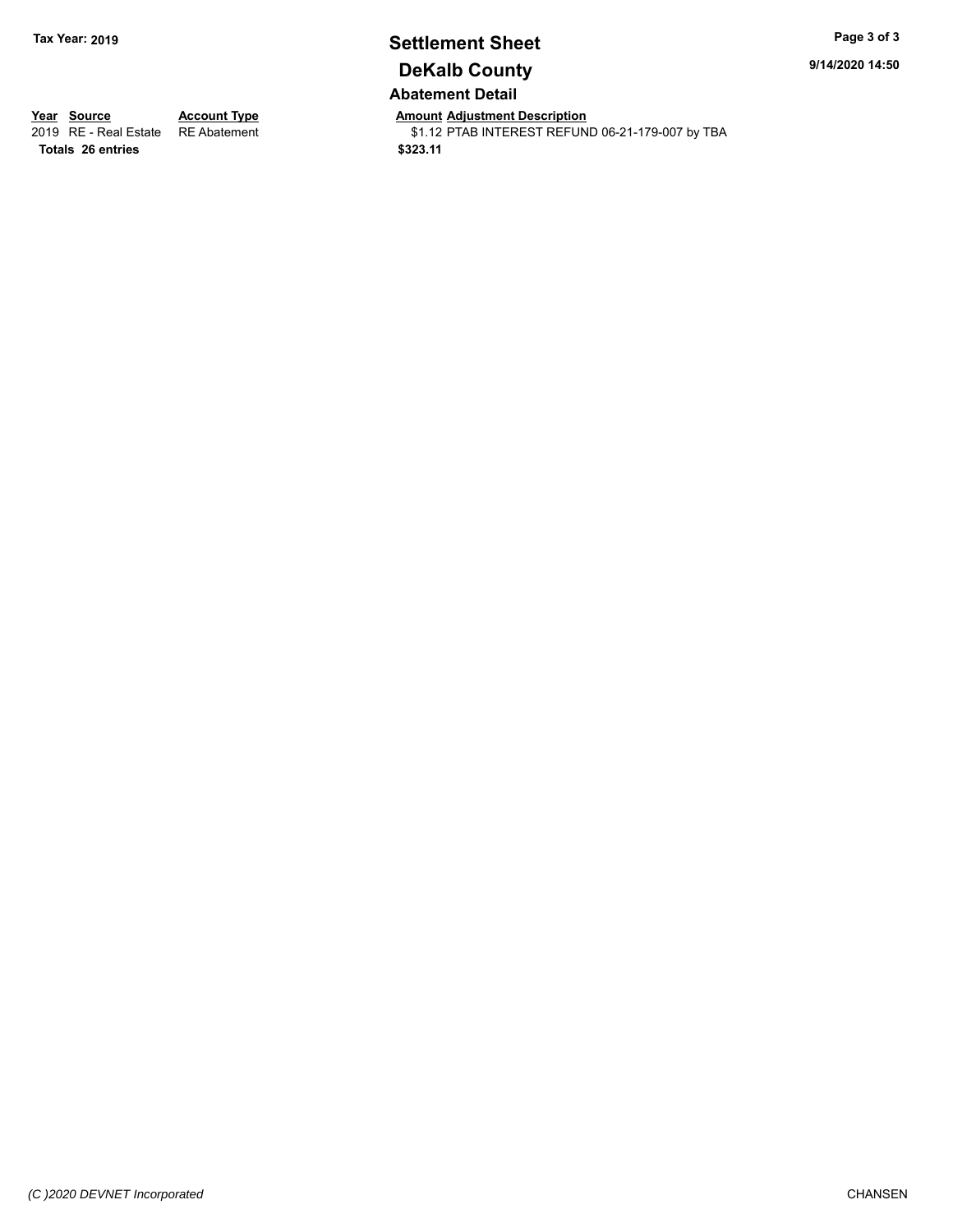## **Settlement Sheet Tax Year: 2019 Page 1 of 2 DeKalb County 002 - FOREST PRESERVE**

**9/14/2020 14:50**

#### **Current Year Taxes Paid**

|   | Total                          | \$1,584,076.24 |
|---|--------------------------------|----------------|
|   | <b>Forfeited Tax</b>           |                |
| ٠ | <b>County Trustee</b>          |                |
| ٠ | <b>Hold Back</b>               | \$0.00         |
|   | <b>Total Collected</b>         | \$1,584,076.24 |
|   | Abatements/Refunds             | \$22.49        |
|   | + Prior Year Misc. Adjustments | \$139.37       |
| ٠ | Prior Year Mobile Home         | \$0.00         |
| ÷ | <b>Prior Year Real Estate</b>  | (\$1,077.38)   |
| ÷ | Misc. Adjustments              | \$203.87       |
| ÷ | Mobile Home                    | \$0.00         |
| ٠ | Railroad                       | \$14,459.20    |
|   | <b>Real Estate</b>             | \$1,570,373.67 |
|   |                                |                |

#### **Current Year Taxes Due** Original Amount Due \$1,637,120.08<br>Supplements \$33,481,88  $+$  Supplements

|           | Cancellations                  | \$35,927.23    |
|-----------|--------------------------------|----------------|
|           | Abatements/Refunds             | \$22.49        |
| ÷         | Mobile Home                    | \$0.00         |
| $+/-$     | Road & Bridge Transfer         | \$0.00         |
| $\ddot{}$ | Misc. Adjustments              | \$203.87       |
|           |                                |                |
|           | <b>Adjusted Amount Due</b>     | \$1,634,856.11 |
| ٠         | Prior Year Real EstateTax      | (\$1,077.38)   |
|           | Prior Year Mobile Home Tax     | \$0.00         |
|           | + Prior Year Misc. Adjustments | \$139.37       |

## **Distribution Summary**

| <b>Tax Distribution Date</b>         | Amount         |
|--------------------------------------|----------------|
| 05/29/2020                           | \$343,672.38   |
| 06/26/2020                           | \$523,513.21   |
| 07/24/2020                           | \$16,869.00    |
| 08/21/2020                           | \$40,911.61    |
| 09/18/2020                           | \$659,110.04   |
| <b>Totals: 5 Distributions</b>       | \$1,584,076.24 |
| <b>Grand Totals: 5 Distributions</b> | \$1,584,076.24 |

#### **Fund Summary**

| <b>Fund</b>                                         | <b>Amount Collected</b> | Previously<br>Distributed | Current<br><b>Distribution</b> | <b>Amount</b><br>Available | <b>Interest</b> | <b>PY Over</b><br><b>Distrib</b> |
|-----------------------------------------------------|-------------------------|---------------------------|--------------------------------|----------------------------|-----------------|----------------------------------|
| 001 - CORPORATE                                     | \$1.270.479.82          | \$741.852.48              | \$528.627.34                   | \$0.00                     | \$0.00          | \$0.00                           |
| $005 - 1$ . M. R. F.                                | \$2.963.82              | \$1.730.62                | \$1.233.20                     | \$0.00                     | \$0.00          | \$0.00                           |
| 035 - TORT JUDGEMENTS/LIABILITY<br><b>INSURANCE</b> | \$283.529.04            | \$165,556.91              | \$117.972.13                   | \$0.00                     | \$0.00          | \$0.00                           |
| 047 - SOCIAL SECURITY                               | \$27.103.56             | \$15,826.19               | \$11.277.37                    | \$0.00                     | \$0.00          | \$0.00                           |
| <b>Totals</b>                                       | \$1,584,076.24          | \$924.966.20              | \$659.110.04                   | \$0.00                     | \$0.00          | \$0.00                           |

## **Miscellaneous Adjustment Detail**

| Year Source           | <b>Account Type</b>       | <b>Amount Adjustment Description</b>                         |  |
|-----------------------|---------------------------|--------------------------------------------------------------|--|
| 2018 RE - Real Estate | <b>Back Tax Collected</b> | \$2.13 TRUSTEE SALE 02-36-224-005 by TBA                     |  |
| 2018 RE - Real Estate | <b>Back Tax Collected</b> | \$2.84 MCGEHEE REDEMPTION 06-32-356-002 by TBA               |  |
| 2018 RE - Real Estate | <b>Back Tax Collected</b> | \$1.08 GERMAN REDEMPTION 02-22-307-014 by TBA                |  |
| 2018 RE - Real Estate | <b>Back Tax Collected</b> | \$1.21 WOJDYLA REDEMPTION 03-18-251-012 by TBA               |  |
| 2018 RE - Real Estate | <b>Back Tax Collected</b> | \$3.97 VERSLUYS REDEMPTION 06-32-279-007 by TBA              |  |
| 2018 RE - Real Estate | <b>Back Tax Collected</b> | \$2.37 ROYAL ESTATES HOLDING REDEMPTION 15-14-103-010 by TBA |  |
| 2018 RE - Real Estate | <b>Back Tax Collected</b> | \$2.37 ROYAL ESTATES HOLDING REDEMPTION 15-14-103-009 by TBA |  |
| 2018 RE - Real Estate | <b>Back Tax Collected</b> | \$2.37 ROYAL ESTATES HOLDING REDEMPTION 15-14-103-008 by TBA |  |
| 2018 RE - Real Estate | <b>Back Tax Collected</b> | \$2.37 ROYAL ESTATES HOLDING REDEMPTION 15-14-103-007 by TBA |  |
| 2018 RE - Real Estate | <b>Back Tax Collected</b> | \$2.37 ROYAL ESTATES HOLDING REDEMPTION 15-14-102-023 by TBA |  |
| 2018 RE - Real Estate | <b>Back Tax Collected</b> | \$2.37 ROYAL ESTATES HOLDING REDEMPTION 15-14-102-024 by TBA |  |
| 2018 RE - Real Estate | <b>Back Tax Collected</b> | \$2.37 ROYAL ESTATES HOLDING REDEMPTION 15-14-102-025 by TBA |  |
| 2018 RE - Real Estate | <b>Back Tax Collected</b> | \$2.37 ROYAL ESTATES HOLDING REDEMPTION 15-14-102-026 by TBA |  |
| 2018 RE - Real Estate | <b>Back Tax Collected</b> | \$1.04 FIRST MID WEALTH REDEMPTION 03-30-101-005 by TBA      |  |
| 2018 RE - Real Estate | <b>Back Tax Collected</b> | \$2.16 GALLARDO CONSTRUCTION REDEMPTION 02-22-426-003 by TBA |  |
| 2018 DR - Drainage    | <b>Back Tax Collected</b> | \$0.12 AMEN REAL ESTATE LLC REDEMPTION 19-35-231-010 by TBA  |  |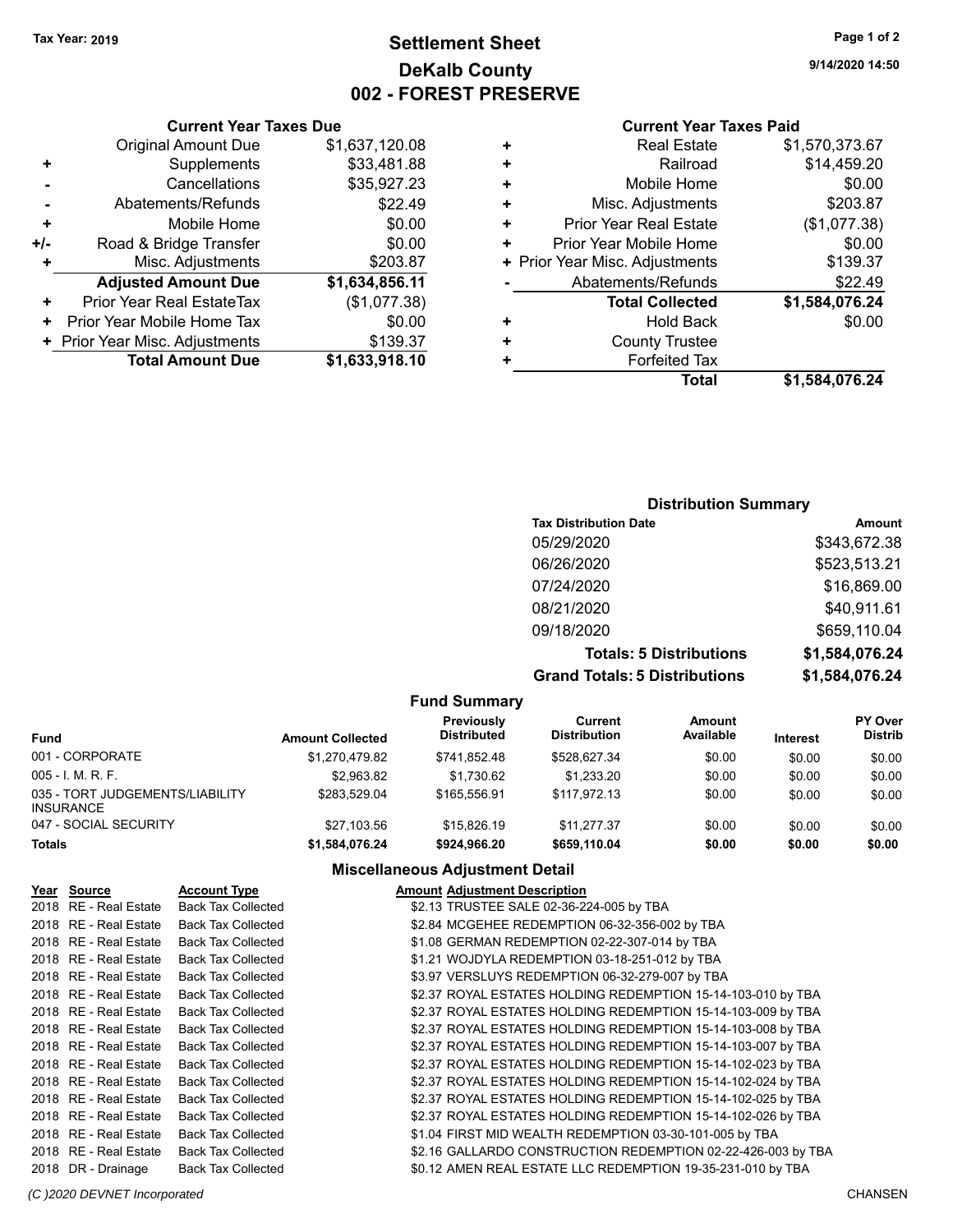## **Settlement Sheet Tax Year: 2019 Page 2 of 2 DeKalb County**

**Miscellaneous Adjustment Detail**

| Year Source           | <b>Account Type</b>       | <b>Amount Adjustment Description</b>             |
|-----------------------|---------------------------|--------------------------------------------------|
| 2018 RE - Real Estate | <b>Back Tax Collected</b> | \$0.14 PETERSON REDEMPTION 04-11-100-009 by TBA  |
| 2018 RE - Real Estate | <b>Back Tax Collected</b> | \$1.83 CLEINMARK REDEMPTION 15-15-228-013 by TBA |
| 2018 RE - Real Estate | <b>Back Tax Collected</b> | \$9.78 AMEN REAL ESTATE LLC REDEMPTION 19-35-23  |
| 2018 DR - Drainage    | <b>Back Tax Collected</b> | \$0.12 AMEN REAL ESTATE LLC REDEMPTION 19-35-23  |
| 2018 RE - Real Estate | <b>Back Tax Collected</b> | \$6.88 AMEN REAL ESTATE LLC REDEMPTION 19-35-23  |
| 2018 RE - Real Estate | <b>Back Tax Collected</b> | \$33.60 TRUSTEE SALE 08-22-283-001 by TBA        |
| 2018 RE - Real Estate | <b>Back Tax Collected</b> | \$25.62 TRUSTEE SALE 07-23-185-001 by TBA        |
| 2018 RE - Real Estate | <b>Back Tax Collected</b> | \$5.35 TRUSTEE SALE 08-15-101-002 by TBA         |
| 2018 RE - Real Estate | <b>Back Tax Collected</b> | \$2.91 TRUSTEE SALE 02-22-307-024 by TBA         |
| 2018 RE - Real Estate | <b>Back Tax Collected</b> | \$4.90 ENGSTROM REDEMPTION 09-29-300-013 by TBA  |
| 2018 RE - Real Estate | <b>Back Tax Collected</b> | \$4.90 ENGSTROM REDEMPTION 09-29-300-004 by TBA  |
| 2018 RE - Real Estate | <b>Back Tax Collected</b> | \$1.66 KIRCHHOFF REDEMPTION 03-19-333-008 by TBA |
| 2018 RE - Real Estate | <b>Back Tax Collected</b> | \$8.17 PIOTROWSKI REDEMPTION 04-18-253-008 by TE |
| 2019 RE - Real Estate | <b>Back Tax Collected</b> | \$0.49 ANB REDEMPTION 06-29-278-007 by TBA       |
| 2019 RE - Real Estate | <b>Back Tax Collected</b> | \$69.98 LYNCH REDEMPTION 08-24-153-001 by TBA    |
| 2019 RE - Real Estate | Paymt In Lieu of Tax      | \$8.18 HOUSING AUTHORITY SUNSET VIEW APARTME     |
| 2019 RE - Real Estate | Paymt In Lieu of Tax      | \$8.27 HOUSING AUTHORITY SEQUOYA APARTMENTS      |
| 2019 RE - Real Estate | <b>Back Tax Collected</b> | \$3.78 NIKOLS REDEMPTION 03-19-429-033 by TBA    |
| 2019 RE - Real Estate | <b>Back Tax Collected</b> | \$11.05 STRATTON REDEMPTION 11-03-200-059 by TBA |
| 2019 RE - Real Estate | Paymt In Lieu of Tax      | \$0.00 HOUSING AUTHORITY DEKALB UNITS by TBA     |
| 2019 RE - Real Estate | Paymt In Lieu of Tax      | \$102.12 HOUSING AUTHORITY SYCAMORE UNITS by TB. |
| Totals 37 entries     |                           | \$343.24                                         |
|                       |                           |                                                  |

| Year | <b>Source</b>           | <b>Account Type</b>  | Amount  |
|------|-------------------------|----------------------|---------|
| 2018 | RE - Real Estate        | <b>RE</b> Abatement  | \$0.26  |
| 2018 | RE - Real Estate        | <b>RE</b> Abatement  | \$0.49  |
| 2018 | <b>RE</b> - Real Estate | <b>RE</b> Abatement  | \$0.03  |
| 2018 | RE - Real Estate        | <b>RE</b> Abatement  | \$0.12  |
| 2018 | <b>RE</b> - Real Estate | <b>RE</b> Abatement  | \$0.98  |
| 2018 | <b>RE</b> - Real Estate | <b>RE</b> Abatement  | \$0.07  |
| 2018 | RE - Real Estate        | <b>RE</b> Abatement  | \$0.01  |
| 2018 | RE - Real Estate        | <b>RE</b> Abatement  | \$0.10  |
| 2018 | RE - Real Estate        | <b>RE</b> Abatement  | \$0.19  |
| 2018 | RE - Real Estate        | <b>RE</b> Abatement  | \$0.02  |
| 2018 | RE - Real Estate        | <b>RE</b> Abatement  | \$0.03  |
| 2019 | RE - Real Estate        | <b>RE</b> Abatement  | \$16.50 |
| 2019 | <b>RE</b> - Real Estate | <b>RE</b> Abatement  | \$0.10  |
|      | 2019 RE - Real Estate   | <b>RE</b> Abatement  | \$0.02  |
|      | 2019 RE - Real Estate   | <b>RE</b> Abatement  | \$0.07  |
| 2019 | <b>RE</b> - Real Estate | <b>PTAB Decision</b> | \$1.20  |
|      | 2019 RE - Real Estate   | <b>PTAB Decision</b> | \$1.39  |
| 2019 | RE - Real Estate        | <b>PTAB Decision</b> | \$0.31  |
| 2019 | <b>RE</b> - Real Estate | <b>PTAB Decision</b> | \$0.05  |
| 2019 | RE - Real Estate        | <b>PTAB Decision</b> | \$0.24  |
| 2019 | RE - Real Estate        | <b>RE</b> Abatement  | \$0.01  |
| 2019 | <b>RE</b> - Real Estate | <b>RE</b> Abatement  | \$0.01  |
|      | 2019 RE - Real Estate   | <b>RE</b> Abatement  | \$0.06  |
| 2019 | RE - Real Estate        | <b>RE</b> Abatement  | \$0.06  |
| 2019 | RE - Real Estate        | <b>RE</b> Abatement  | \$0.10  |
|      | 2019 RE - Real Estate   | <b>RE</b> Abatement  | \$0.08  |
|      | Totals 26 entries       |                      | \$22.50 |

#### Tax Collected **2018 ST.83 CLEINMARK REDEMPTION 15-15-228-013 by TBA** Tax Collected **2018 Back Tax Collected**  $$9.78$  AMEN REAL ESTATE LLC REDEMPTION 19-35-231-003 by TBA Tax Collected **2018 COLLC SETATE AMEN REAL ESTATE LLC REDEMPTION 19-35-231-003 by TBA** Tax Collected **2018 REAL ESTATE LLC REDEMPTION 19-35-231-010 by TBACK TAX Collected** Tax Collected **2018 833.60 TRUSTEE SALE 08-22-283-001 by TBA** Tax Collected **25.62 TRUSTEE SALE 07-23-185-001 by TBA** Tax Collected **2018 SEXUSTEE SALE 08-15-101-002 by TBA** Tax Collected **2018 S2.91 TRUSTEE SALE 02-22-307-024 by TBA** Tax Collected **2018 SA.90 ENGSTROM REDEMPTION 09-29-300-013 by TBA** Tax Collected **2018 SA.90 ENGSTROM REDEMPTION 09-29-300-004 by TBA** Tax Collected **2018 REAL ESTATE STATE STATE STATE STATE STATE STATE STATE STATE STATE STATE STATE STATE STATE ST** Tax Collected **2018 SB.17 PIOTROWSKI REDEMPTION 04-18-253-008 by TBA** Tax Collected  $$0.49$  ANB REDEMPTION 06-29-278-007 by TBA Tax Collected **2018 SEP 569.98 LYNCH REDEMPTION 08-24-153-001 by TBA** 2019 RE - Real Estate \$8.18 HOUSING AUTHORITY SUNSET VIEW APARTMEN Paymt In Lieu of Tax TS by TBA <sup>2</sup> at In Lieu of Tax **Authority SEQUOYA APARTMENTS by TBA** Tax Collected **2018 REDEMPTION 03-19-429-033 by TBA** Tax Collected **\$11.05 STRATTON REDEMPTION 11-03-200-059 by TBA** <sup>2019</sup> REAL ESTATE REAL REAL ESTATE IN LIGATION AND THE SUBJECT AT A PAYMENT AND IN LIGATION IN LIGATION OF THE I <sup>2</sup> at In Lieu of Tax **Canadia Cause \$102.12 HOUSING AUTHORITY SYCAMORE UNITS by TBA**

#### **Abatement Detail**

#### **Year Source Account Type Amount Adjustment Description**

| <u>rear overce</u>       | <b>ACCOMIL TYPE</b>  | <u>Amount Aujustment Description</u>                            |
|--------------------------|----------------------|-----------------------------------------------------------------|
| 2018   RE - Real Estate  | <b>RE</b> Abatement  | \$0.26 PTAB INTEREST REFUND 08-12-227-006 by TBA                |
| 2018   RE - Real Estate  | <b>RE</b> Abatement  | \$0.49 PTAB INTEREST REFUND 08-22-151-045 by TBA                |
| 2018   RE - Real Estate  | <b>RE</b> Abatement  | \$0.03 PTAB INTEREST REFUND 08-23-453-004 by TBA                |
| 2018 RE - Real Estate    | <b>RE</b> Abatement  | \$0.12 PTAB INTEREST REFUND 09-29-252-001, 09-17-326-001 by TBA |
| 2018 RE - Real Estate    | <b>RE</b> Abatement  | \$0.98 PTAB INTEREST REFUND #2017-06099 THRU 2017-06139 by TBA  |
| 2018 RE - Real Estate    | <b>RE</b> Abatement  | \$0.07 PTAB INTEREST REFUND 03-27-400-003 by TBA                |
| 2018 RE - Real Estate    | <b>RE</b> Abatement  | \$0.01 PTAB INTEREST REFUND 03-27-400-003 by TBA                |
| 2018 RE - Real Estate    | <b>RE</b> Abatement  | \$0.10 PTAB INTEREST REFUND 02-21-176-004 by TBA                |
| 2018 RE - Real Estate    | <b>RE</b> Abatement  | \$0.19 PTAB INTEREST REFUND 06-21-377-030 by TBA                |
| 2018   RE - Real Estate  | <b>RE</b> Abatement  | \$0.02 PTAB INTEREST REFUND 06-21-377-030 by TBA                |
| 2018 RE - Real Estate    | <b>RE</b> Abatement  | \$0.03 PTAB INTEREST REFUND 03-27-400-003 by TBA                |
| 2019 RE - Real Estate    | <b>RE</b> Abatement  | \$16.50 PTAB INTEREST REFUND 09-07-300-022 by TBA               |
| 2019 RE - Real Estate    | <b>RE</b> Abatement  | \$0.10 PTAB INTEREST REFUND 02-36-228-002 by TBA                |
| 2019 RE - Real Estate    | <b>RE</b> Abatement  | \$0.02 PTAB INTEREST REFUND 06-21-179-027 by TBA                |
| 2019   RE - Real Estate  | <b>RE</b> Abatement  | \$0.07 PTAB INTEREST REFUND 06-21-377-032 by TBA                |
| 2019   RE - Real Estate  | PTAB Decision        | \$1.20 PTAB INTEREST REFUND 2017 09-06-201-044 by TBA           |
| 2019 RE - Real Estate    | <b>PTAB Decision</b> | \$1.39 PTAB INTEREST REFUND 2018 09-06-201-044 by TBA           |
| 2019 RE - Real Estate    | <b>PTAB Decision</b> | \$0.31 PTAB INTEREST REFUND 08-15-328-008 by TBA                |
| 2019 RE - Real Estate    | <b>PTAB Decision</b> | \$0.05 PTAB INTEREST REFUND 06-21-178-003 by TBA                |
| 2019   RE - Real Estate  | <b>PTAB Decision</b> | \$0.24 PTAB INTEREST REFUND 08-22-230-009 by TBA                |
| 2019 RE - Real Estate    | <b>RE</b> Abatement  | \$0.01 PTAB INTEREST REFUND 06-21-179-017 by TBA                |
| 2019 RE - Real Estate    | <b>RE</b> Abatement  | \$0.01 PTAB INTEREST REFUND 06-21-179-017 by TBA                |
| 2019   RE - Real Estate  | <b>RE</b> Abatement  | \$0.06 PTAB INTEREST REFUND 06-21-378-004 by TBA                |
| 2019 RE - Real Estate    | <b>RE</b> Abatement  | \$0.06 PTAB INTEREST REFUND 06-21-179-011 by TBA                |
| 2019 RE - Real Estate    | <b>RE</b> Abatement  | \$0.10 PTAB INTEREST REFUND 06-21-129-011 by TBA                |
| 2019 RE - Real Estate    | <b>RE</b> Abatement  | \$0.08 PTAB INTEREST REFUND 06-21-179-007 by TBA                |
| <b>Totals 26 entries</b> |                      | \$22.50                                                         |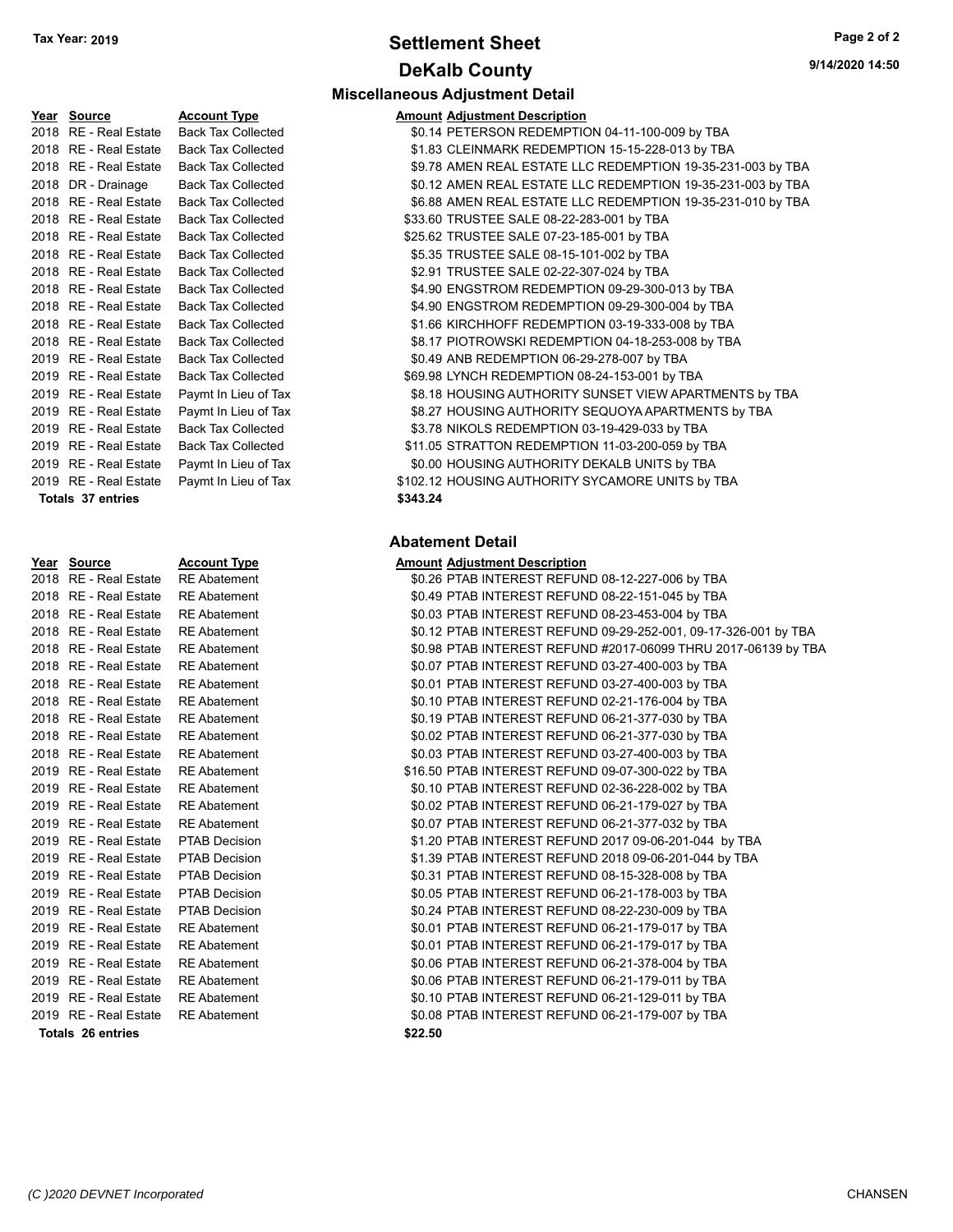# **Settlement Sheet Tax Year: 2019 Page 1 of 1 DeKalb County 003 - AFTON TOWNSHIP**

**9/14/2020 14:50**

## **Current Year Taxes Paid**

|     | <b>Current Year Taxes Due</b>  |             |
|-----|--------------------------------|-------------|
|     | <b>Original Amount Due</b>     | \$81,263.27 |
| ÷   | Supplements                    | \$803.52    |
|     | Cancellations                  | \$832.23    |
|     | Abatements/Refunds             | \$0.00      |
| ٠   | Mobile Home                    | \$0.00      |
| +/- | Road & Bridge Transfer         | \$0.00      |
|     | Misc. Adjustments              | \$27.26     |
|     | <b>Adjusted Amount Due</b>     | \$81,261.82 |
| ÷   | Prior Year Real EstateTax      | \$0.00      |
| ٠   | Prior Year Mobile Home Tax     | \$0.00      |
|     | + Prior Year Misc. Adjustments | \$0.00      |
|     | <b>Total Amount Due</b>        | \$81,261.82 |
|     |                                |             |

|   | <b>Real Estate</b>             | \$76,540.16 |
|---|--------------------------------|-------------|
| ٠ | Railroad                       | \$1,977.24  |
| ٠ | Mobile Home                    | \$0.00      |
| ٠ | Misc. Adjustments              | \$27.26     |
| ٠ | <b>Prior Year Real Estate</b>  | \$0.00      |
| ٠ | Prior Year Mobile Home         | \$0.00      |
|   | + Prior Year Misc. Adjustments | \$0.00      |
|   | Abatements/Refunds             | \$0.00      |
|   | <b>Total Collected</b>         | \$78,544.66 |
| ٠ | <b>Hold Back</b>               | \$0.00      |
| ÷ | <b>County Trustee</b>          |             |
| ٠ | <b>Forfeited Tax</b>           |             |
|   | Total                          | \$78.544.66 |
|   |                                |             |

## **Distribution Summary Tax Distribution Date Amount** 05/29/2020 \$14,431.77 06/26/2020 \$30,483.41 07/24/2020 \$851.96 08/21/2020 \$2,627.31 09/18/2020 \$30,150.21 **Totals: 5 Distributions \$78,544.66 Grand Totals: 5 Distributions \$78,544.66**

|                                                     |                         | <b>Fund Summary</b>                    |                                       |                     |                 |                                  |
|-----------------------------------------------------|-------------------------|----------------------------------------|---------------------------------------|---------------------|-----------------|----------------------------------|
| <b>Fund</b>                                         | <b>Amount Collected</b> | Previously<br><b>Distributed</b>       | <b>Current</b><br><b>Distribution</b> | Amount<br>Available | <b>Interest</b> | <b>PY Over</b><br><b>Distrib</b> |
| 001 - CORPORATE                                     | \$63,457.91             | \$39,098.91                            | \$24,359.00                           | \$0.00              | \$0.00          | \$0.00                           |
| $005 - 1$ , M, R, F,                                | \$4.060.04              | \$2.501.55                             | \$1.558.49                            | \$0.00              | \$0.00          | \$0.00                           |
| 027 - AUDIT                                         | \$970.33                | \$597.86                               | \$372.47                              | \$0.00              | \$0.00          | \$0.00                           |
| 035 - TORT JUDGEMENTS/LIABILITY<br><b>INSURANCE</b> | \$3.093.94              | \$1,906.30                             | \$1.187.64                            | \$0.00              | \$0.00          | \$0.00                           |
| 047 - SOCIAL SECURITY                               | \$6.285.78              | \$3.872.92                             | \$2,412.86                            | \$0.00              | \$0.00          | \$0.00                           |
| 054 - GENERAL ASSISTANCE                            | \$676.66                | \$416.91                               | \$259.75                              | \$0.00              | \$0.00          | \$0.00                           |
| <b>Totals</b>                                       | \$78,544.66             | \$48.394.45                            | \$30,150.21                           | \$0.00              | \$0.00          | \$0.00                           |
|                                                     |                         | <b>Miscellaneous Adjustment Detail</b> |                                       |                     |                 |                                  |
| $V_{222}$ $R_{21222}$                               |                         | American Additional Benediction        |                                       |                     |                 |                                  |

|                  | Year Source | <b>Account Type</b>                      | <b>Amount Adiustment Description</b>             |
|------------------|-------------|------------------------------------------|--------------------------------------------------|
|                  |             | 2019 RE - Real Estate Back Tax Collected | \$27.26 STRATTON REDEMPTION 11-03-200-059 by TBA |
| Totals 1 entries |             |                                          | \$27.26                                          |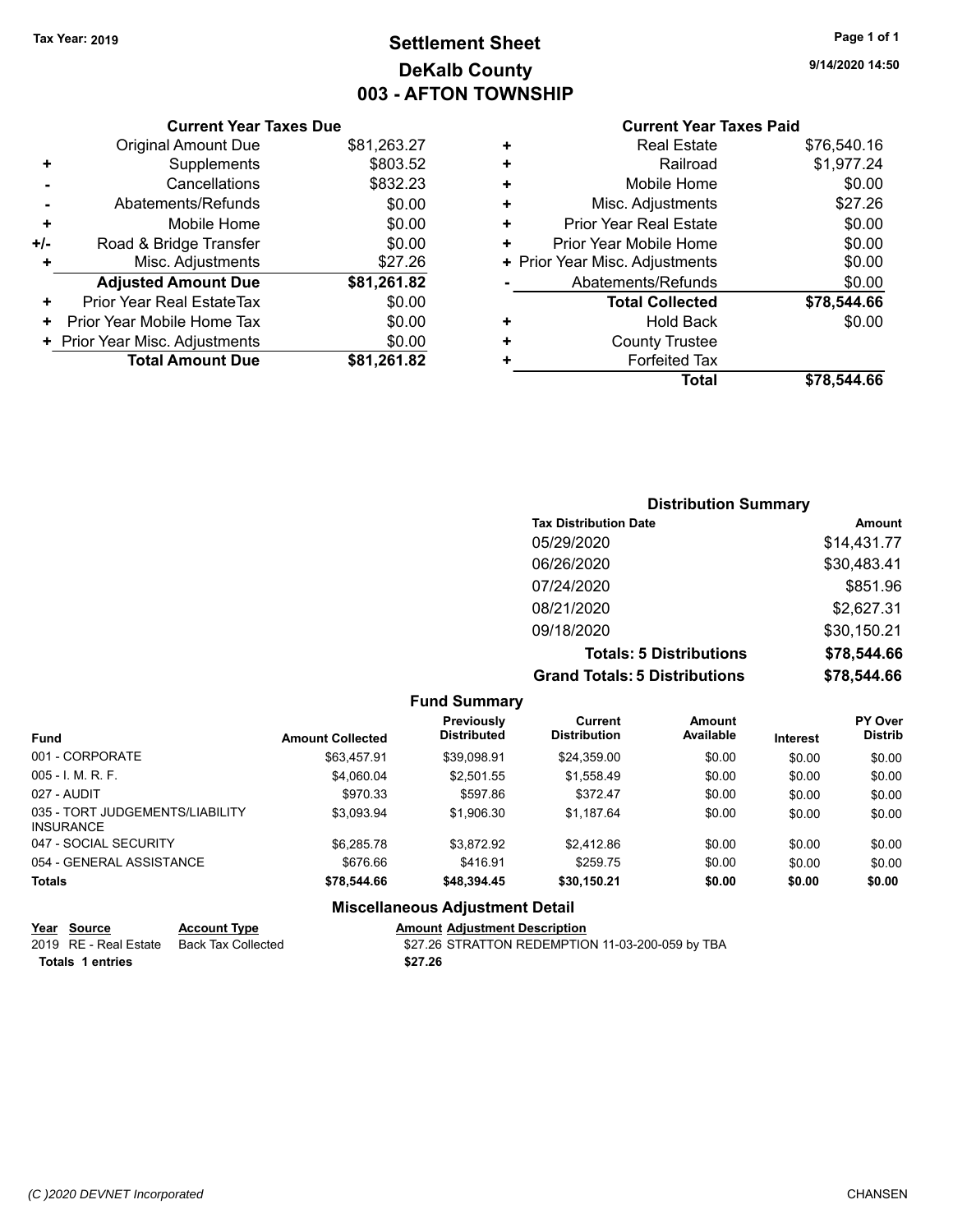## **Settlement Sheet Tax Year: 2019 Page 1 of 1 DeKalb County 004 - AFTON ROAD & BRIDGE**

**9/14/2020 14:50**

#### **Current Year Taxes Paid**

|     | <b>Current Year Taxes Due</b>  |               |  |  |  |
|-----|--------------------------------|---------------|--|--|--|
|     | <b>Original Amount Due</b>     | \$321,098.92  |  |  |  |
|     | Supplements                    | \$3,027.98    |  |  |  |
|     | Cancellations                  | \$3,141.15    |  |  |  |
|     | Abatements/Refunds             | \$0.00        |  |  |  |
| ٠   | Mobile Home                    | \$0.00        |  |  |  |
| +/- | Road & Bridge Transfer         | (\$13,551.47) |  |  |  |
|     | Misc. Adjustments              | \$107.73      |  |  |  |
|     | <b>Adjusted Amount Due</b>     | \$307,542.01  |  |  |  |
| ٠   | Prior Year Real EstateTax      | \$0.00        |  |  |  |
| ٠   | Prior Year Mobile Home Tax     | \$0.00        |  |  |  |
|     | + Prior Year Misc. Adjustments | \$0.00        |  |  |  |
|     | <b>Total Amount Due</b>        | \$307,542.01  |  |  |  |
|     |                                |               |  |  |  |

|   | <b>Real Estate</b>             | \$288,884.59 |
|---|--------------------------------|--------------|
| ٠ | Railroad                       | \$7,812.76   |
| ٠ | Mobile Home                    | \$0.00       |
| ٠ | Misc. Adjustments              | \$107.73     |
| ٠ | <b>Prior Year Real Estate</b>  | \$0.00       |
| ٠ | Prior Year Mobile Home         | \$0.00       |
|   | + Prior Year Misc. Adjustments | \$0.00       |
|   | Abatements/Refunds             | \$0.00       |
|   | <b>Total Collected</b>         | \$296,805.08 |
| ٠ | <b>Hold Back</b>               | \$0.00       |
| ٠ | <b>County Trustee</b>          |              |
| ٠ | <b>Forfeited Tax</b>           |              |
|   | Total                          | \$296,805.08 |
|   |                                |              |

|                     | <b>Road and Bridge Summary</b> |               | <b>Distribution Summary</b>  |              |  |
|---------------------|--------------------------------|---------------|------------------------------|--------------|--|
| <b>Municipality</b> | Amt. Due                       | Amt. Distrib. | <b>Tax Distribution Date</b> | Amount       |  |
| CITY OF DEKALB      | \$14.032.45                    | \$13,551.47   | 05/29/2020                   | \$54,470.50  |  |
| <b>Totals</b>       | \$14,032.45                    | \$13,551.47   | 06/26/2020                   | \$115,230.70 |  |
|                     |                                |               | 07/24/2020                   | \$3,215.57   |  |
|                     |                                |               | 08/21/2020                   | \$9,916.55   |  |
|                     |                                |               | 09/18/2020                   | \$113,971.76 |  |

**Totals: 5 Distributions \$296,805.08 Grand Totals: 5 Distributions \$296,805.08**

|                     | טועווע וטנעוט |  |
|---------------------|---------------|--|
|                     |               |  |
| <b>Fund Summary</b> |               |  |

| <b>Fund Summary</b>          |                         |                                         |                                |                     |                 |                                  |  |
|------------------------------|-------------------------|-----------------------------------------|--------------------------------|---------------------|-----------------|----------------------------------|--|
| <b>Fund</b>                  | <b>Amount Collected</b> | <b>Previously</b><br><b>Distributed</b> | Current<br><b>Distribution</b> | Amount<br>Available | <b>Interest</b> | <b>PY Over</b><br><b>Distrib</b> |  |
| 007 - ROAD AND BRIDGE        | \$147.895.69            | \$91.084.05                             | \$56.811.64                    | \$0.00              | \$0.00          | \$0.00                           |  |
| 008 - BRIDGE CONST W/COUNTY  | \$15.597.28             | \$9.610.13                              | \$5.987.15                     | \$0.00              | \$0.00          | \$0.00                           |  |
| 009 - PERMANENT ROAD         | \$102.193.89            | \$62,965.91                             | \$39.227.98                    | \$0.00              | \$0.00          | \$0.00                           |  |
| 010 - EQUIPMENT AND BUILDING | \$31.118.22             | \$19.173.23                             | \$11,944.99                    | \$0.00              | \$0.00          | \$0.00                           |  |
| <b>Totals</b>                | \$296.805.08            | \$182.833.32                            | \$113.971.76                   | \$0.00              | \$0.00          | \$0.00                           |  |

### **Miscellaneous Adjustment Detail**

| Year Source           | <b>Account Type</b> | <b>Amount Adiustment Description</b>              |
|-----------------------|---------------------|---------------------------------------------------|
| 2019 RE - Real Estate | Back Tax Collected  | \$107.73 STRATTON REDEMPTION 11-03-200-059 by TBA |
| Totals 1 entries      |                     | \$107.73                                          |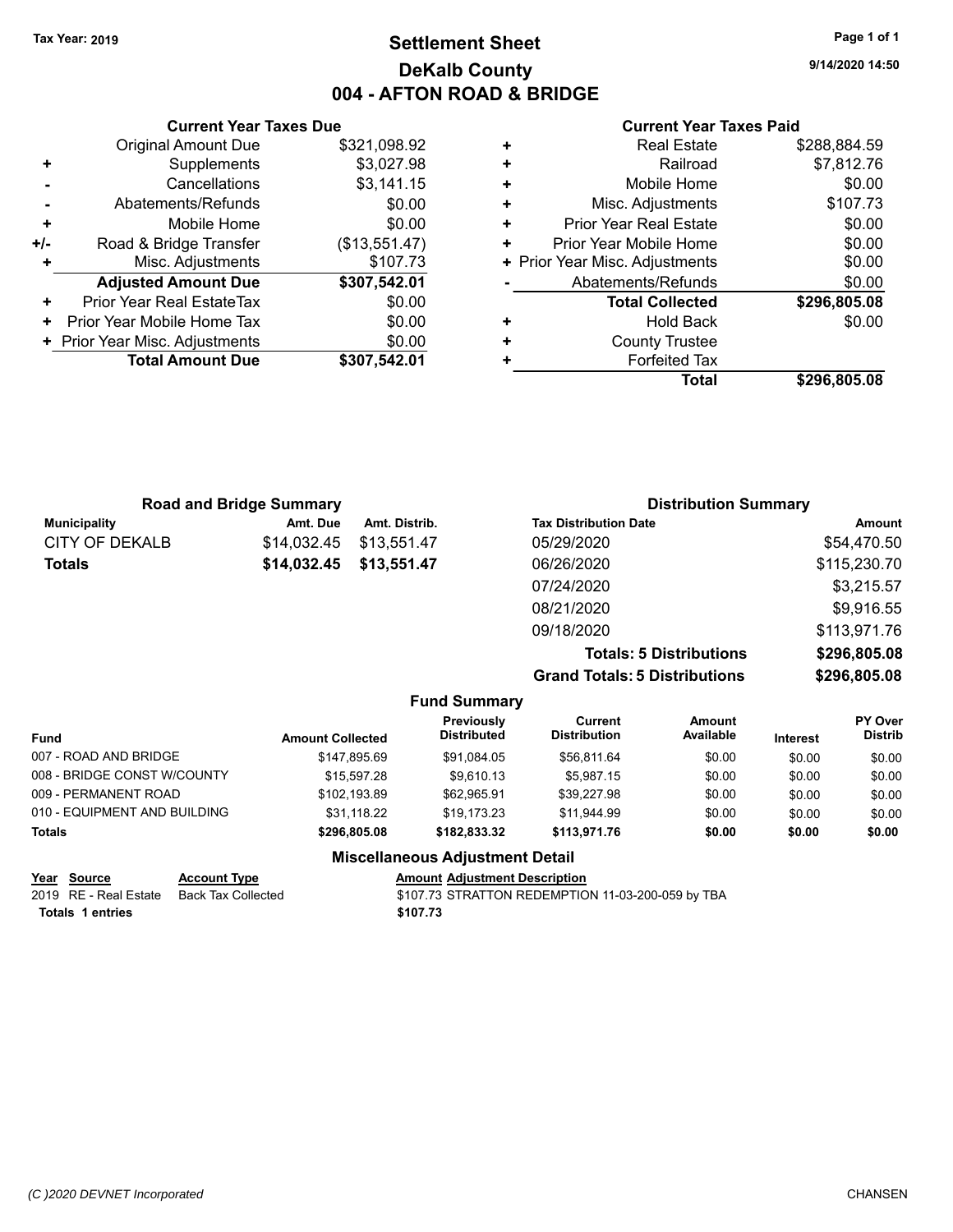## **Settlement Sheet Tax Year: 2019 Page 1 of 1 DeKalb County 005 - CLINTON TOWNSHIP**

**9/14/2020 14:50**

## **Current Year Taxes Paid**

|     | <b>Current Year Taxes Due</b>  |              |
|-----|--------------------------------|--------------|
|     | <b>Original Amount Due</b>     | \$103,236.45 |
| ٠   | Supplements                    | \$323.04     |
|     | Cancellations                  | \$344.49     |
|     | Abatements/Refunds             | \$0.00       |
| ٠   | Mobile Home                    | \$0.00       |
| +/- | Road & Bridge Transfer         | \$0.00       |
|     | Misc. Adjustments              | \$0.00       |
|     | <b>Adjusted Amount Due</b>     | \$103,215.00 |
| ÷   | Prior Year Real EstateTax      | \$0.00       |
| ٠   | Prior Year Mobile Home Tax     | \$0.00       |
|     | + Prior Year Misc. Adjustments | \$0.00       |
|     | <b>Total Amount Due</b>        | \$103,215,00 |
|     |                                |              |

| ٠ | <b>Real Estate</b>             | \$98,333.26  |
|---|--------------------------------|--------------|
| ٠ | Railroad                       | \$2,727.88   |
| ٠ | Mobile Home                    | \$0.00       |
| ٠ | Misc. Adjustments              | \$0.00       |
| ٠ | <b>Prior Year Real Estate</b>  | \$0.00       |
| ٠ | Prior Year Mobile Home         | \$0.00       |
|   | + Prior Year Misc. Adjustments | \$0.00       |
|   | Abatements/Refunds             | \$0.00       |
|   | <b>Total Collected</b>         | \$101,061.14 |
| ٠ | Hold Back                      | \$0.00       |
| ٠ | <b>County Trustee</b>          |              |
| ٠ | <b>Forfeited Tax</b>           |              |
|   | Total                          | \$101,061.14 |

## **Distribution Summary Tax Distribution Date Amount** 05/29/2020 \$19,682.56 06/26/2020 \$39,432.58 07/24/2020 \$890.42 08/21/2020 \$2,516.53 09/18/2020 \$38,539.05 **Totals: 5 Distributions \$101,061.14 Grand Totals: 5 Distributions \$101,061.14**

| <b>Fund Summary</b>                                 |                         |                                  |                                |                     |                 |                                  |  |
|-----------------------------------------------------|-------------------------|----------------------------------|--------------------------------|---------------------|-----------------|----------------------------------|--|
| <b>Fund</b>                                         | <b>Amount Collected</b> | Previously<br><b>Distributed</b> | Current<br><b>Distribution</b> | Amount<br>Available | <b>Interest</b> | <b>PY Over</b><br><b>Distrib</b> |  |
| 001 - CORPORATE                                     | \$86.565.29             | \$53.554.15                      | \$33,011.14                    | \$0.00              | \$0.00          | \$0.00                           |  |
| $005 - 1$ M, R, F.                                  | \$589.70                | \$364.82                         | \$224.88                       | \$0.00              | \$0.00          | \$0.00                           |  |
| 027 - AUDIT                                         | \$589.70                | \$364.82                         | \$224.88                       | \$0.00              | \$0.00          | \$0.00                           |  |
| 035 - TORT JUDGEMENTS/LIABILITY<br><b>INSURANCE</b> | \$5.874.80              | \$3.634.48                       | \$2,240.32                     | \$0.00              | \$0.00          | \$0.00                           |  |
| 047 - SOCIAL SECURITY                               | \$7,343.41              | \$4.543.04                       | \$2,800.37                     | \$0.00              | \$0.00          | \$0.00                           |  |
| 054 - GENERAL ASSISTANCE                            | \$98.24                 | \$60.78                          | \$37.46                        | \$0.00              | \$0.00          | \$0.00                           |  |
| <b>Totals</b>                                       | \$101,061.14            | \$62,522.09                      | \$38,539.05                    | \$0.00              | \$0.00          | \$0.00                           |  |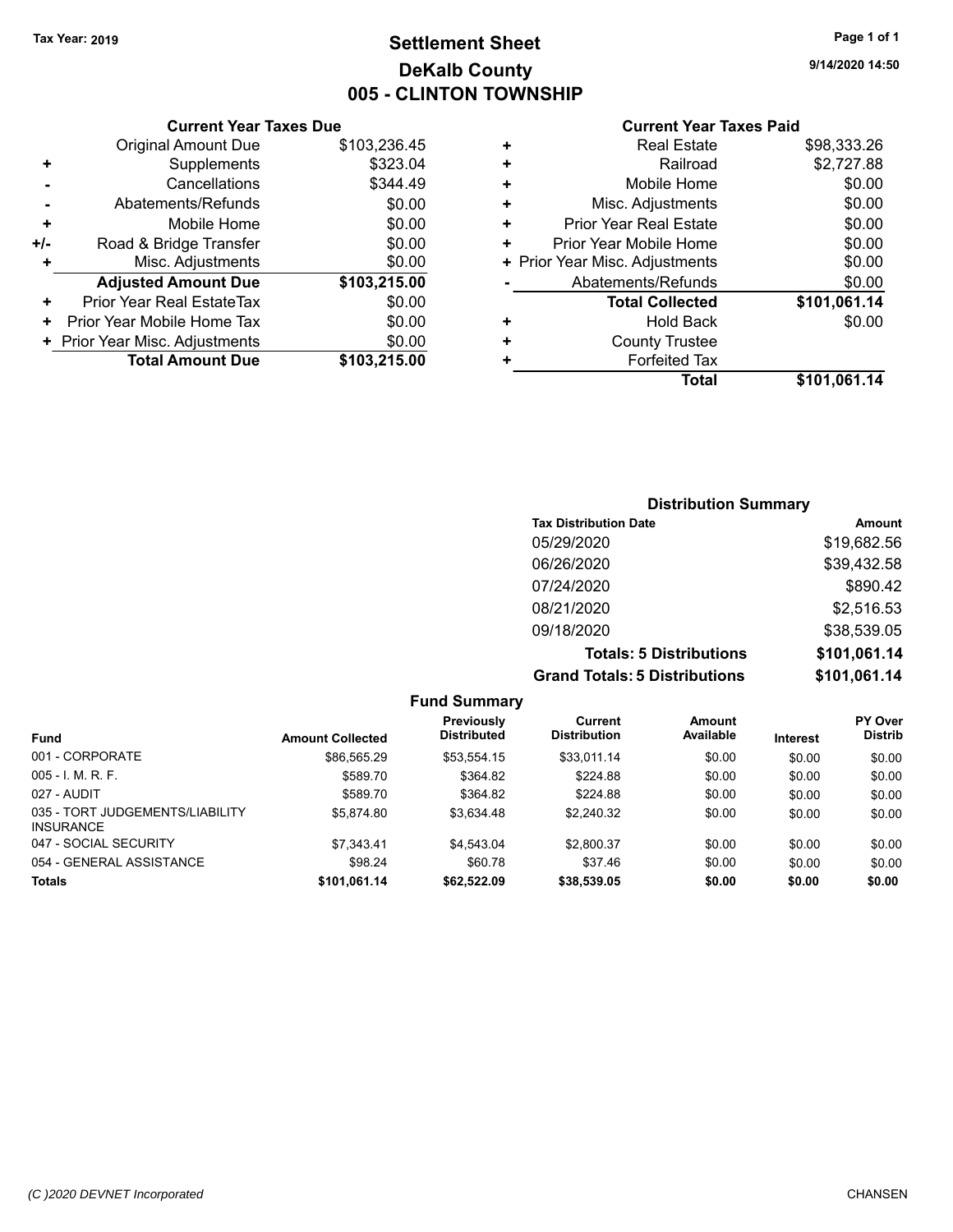## **Settlement Sheet Tax Year: 2019 Page 1 of 1 DeKalb County 006 - CLINTON TWP LIBRARY**

**9/14/2020 14:50**

|     | <b>Current Year Taxes Due</b>    |             |
|-----|----------------------------------|-------------|
|     | <b>Original Amount Due</b>       | \$97,859.92 |
| ÷   | Supplements                      | \$306.23    |
|     | Cancellations                    | \$326.54    |
|     | Abatements/Refunds               | \$0.00      |
| ٠   | Mobile Home                      | \$0.00      |
| +/- | Road & Bridge Transfer           | \$0.00      |
|     | Misc. Adjustments                | \$0.00      |
|     | <b>Adjusted Amount Due</b>       | \$97,839.61 |
| ٠   | <b>Prior Year Real EstateTax</b> | \$0.00      |
| ٠   | Prior Year Mobile Home Tax       | \$0.00      |
|     | + Prior Year Misc. Adjustments   | \$0.00      |
|     | <b>Total Amount Due</b>          | \$97,839.61 |
|     |                                  |             |

| ٠ | <b>Real Estate</b>             | \$93,212.11 |
|---|--------------------------------|-------------|
| ٠ | Railroad                       | \$2,585.82  |
| ٠ | Mobile Home                    | \$0.00      |
| ٠ | Misc. Adjustments              | \$0.00      |
| ٠ | <b>Prior Year Real Estate</b>  | \$0.00      |
| ٠ | Prior Year Mobile Home         | \$0.00      |
|   | + Prior Year Misc. Adjustments | \$0.00      |
|   | Abatements/Refunds             | \$0.00      |
|   | <b>Total Collected</b>         | \$95,797.93 |
| ٠ | Hold Back                      | \$0.00      |
| ÷ | <b>County Trustee</b>          |             |
| ٠ | <b>Forfeited Tax</b>           |             |
|   | Total                          | \$95,797.93 |
|   |                                |             |

|                     | <b>Distribution Summary</b>          |             |
|---------------------|--------------------------------------|-------------|
|                     | <b>Tax Distribution Date</b>         | Amount      |
|                     | 05/29/2020                           | \$18,657.60 |
|                     | 06/26/2020                           | \$37,379.29 |
|                     | 07/24/2020                           | \$844.04    |
|                     | 08/21/2020                           | \$2,385.22  |
|                     | 09/18/2020                           | \$36,531.78 |
|                     | <b>Totals: 5 Distributions</b>       | \$95,797.93 |
|                     | <b>Grand Totals: 5 Distributions</b> | \$95,797.93 |
| <b>Fund Summary</b> |                                      |             |

| <b>Fund</b>   | <b>Amount Collected</b> | <b>Previously</b><br><b>Distributed</b> | Current<br><b>Distribution</b> | Amount<br>Available | <b>Interest</b> | PY Over<br><b>Distrib</b> |
|---------------|-------------------------|-----------------------------------------|--------------------------------|---------------------|-----------------|---------------------------|
| 016 - LIBRARY | \$95,797.93             | \$59.266.15                             | \$36.531.78                    | \$0.00              | \$0.00          | \$0.00                    |
| <b>Totals</b> | \$95,797.93             | \$59,266.15                             | \$36,531.78                    | \$0.00              | \$0.00          | \$0.00                    |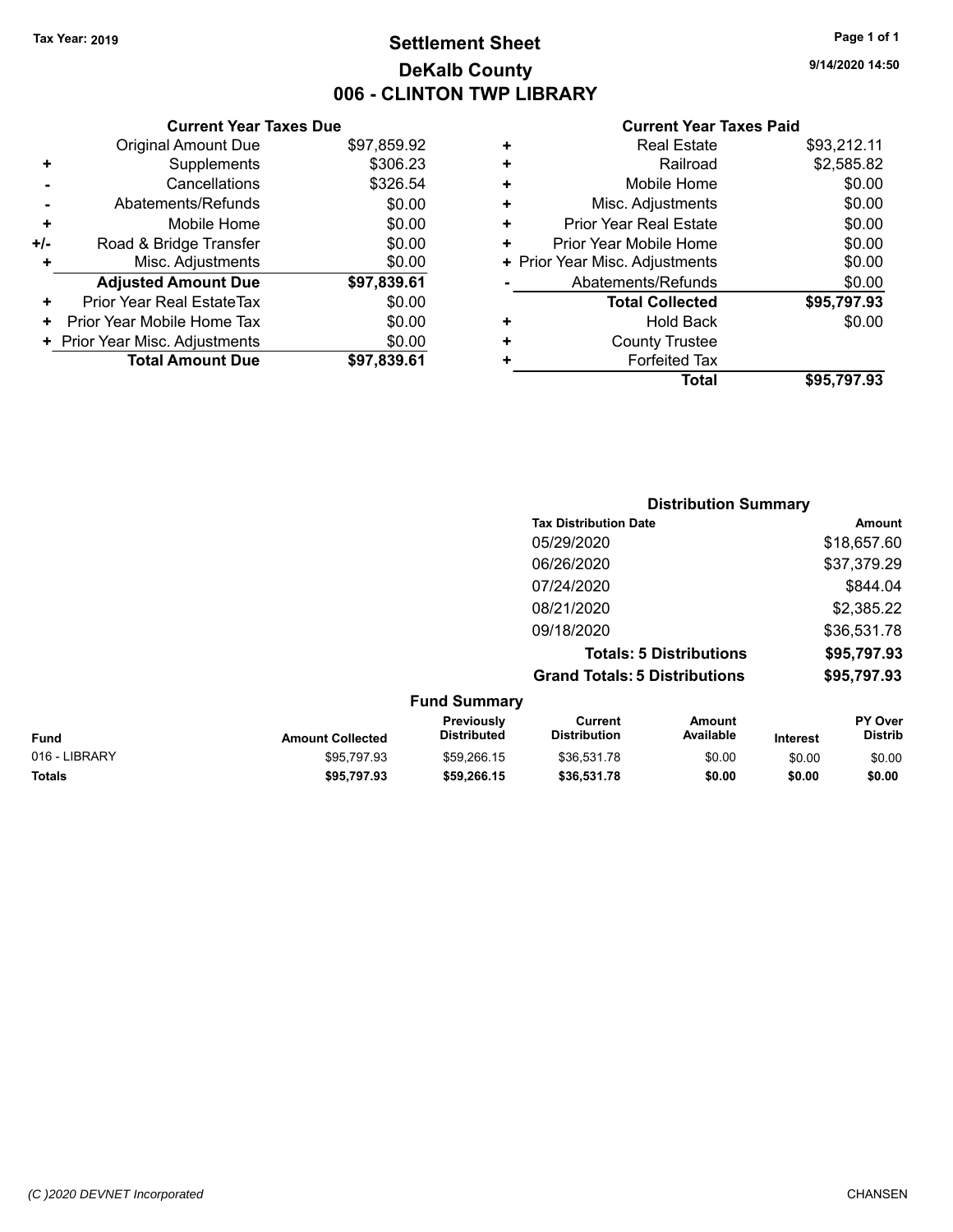## **Settlement Sheet Tax Year: 2019 Page 1 of 1 DeKalb County 007 - CLINTON TWP CEMETERY**

**9/14/2020 14:50**

|     | <b>Current Year Taxes Due</b>  |             |
|-----|--------------------------------|-------------|
|     | <b>Original Amount Due</b>     | \$22,052.83 |
| ٠   | Supplements                    | \$69.01     |
|     | Cancellations                  | \$73.58     |
|     | Abatements/Refunds             | \$0.00      |
| ٠   | Mobile Home                    | \$0.00      |
| +/- | Road & Bridge Transfer         | \$0.00      |
| ٠   | Misc. Adjustments              | \$0.00      |
|     | <b>Adjusted Amount Due</b>     | \$22,048.26 |
| ٠   | Prior Year Real EstateTax      | \$0.00      |
| ٠   | Prior Year Mobile Home Tax     | \$0.00      |
|     | + Prior Year Misc. Adjustments | \$0.00      |
|     | <b>Total Amount Due</b>        | \$22.048.26 |

|   | <b>Real Estate</b>             | \$21,005.41 |
|---|--------------------------------|-------------|
| ٠ | Railroad                       | \$582.72    |
| ÷ | Mobile Home                    | \$0.00      |
| ٠ | Misc. Adjustments              | \$0.00      |
| ٠ | Prior Year Real Estate         | \$0.00      |
| ٠ | Prior Year Mobile Home         | \$0.00      |
|   | + Prior Year Misc. Adjustments | \$0.00      |
|   | Abatements/Refunds             | \$0.00      |
|   | <b>Total Collected</b>         | \$21,588.13 |
| ٠ | Hold Back                      | \$0.00      |
| ٠ | <b>County Trustee</b>          |             |
| ٠ | <b>Forfeited Tax</b>           |             |
|   | Total                          | \$21,588.13 |
|   |                                |             |

|          | <b>Distribution Summary</b>          |             |
|----------|--------------------------------------|-------------|
|          | <b>Tax Distribution Date</b>         | Amount      |
|          | 05/29/2020                           | \$4,204.37  |
|          | 06/26/2020                           | \$8,423.37  |
|          | 07/24/2020                           | \$190.21    |
|          | 08/21/2020                           | \$537.87    |
|          | 09/18/2020                           | \$8,232.31  |
|          | <b>Totals: 5 Distributions</b>       | \$21,588.13 |
|          | <b>Grand Totals: 5 Distributions</b> | \$21,588.13 |
| F. J. O. |                                      |             |

|                |                         | <b>Fund Summary</b>                     |                                |                     |                 |                                  |
|----------------|-------------------------|-----------------------------------------|--------------------------------|---------------------|-----------------|----------------------------------|
| <b>Fund</b>    | <b>Amount Collected</b> | <b>Previously</b><br><b>Distributed</b> | Current<br><b>Distribution</b> | Amount<br>Available | <b>Interest</b> | <b>PY Over</b><br><b>Distrib</b> |
| 017 - CEMETERY | \$21,588.13             | \$13.355.82                             | \$8.232.31                     | \$0.00              | \$0.00          | \$0.00                           |
| <b>Totals</b>  | \$21,588.13             | \$13.355.82                             | \$8,232.31                     | \$0.00              | \$0.00          | \$0.00                           |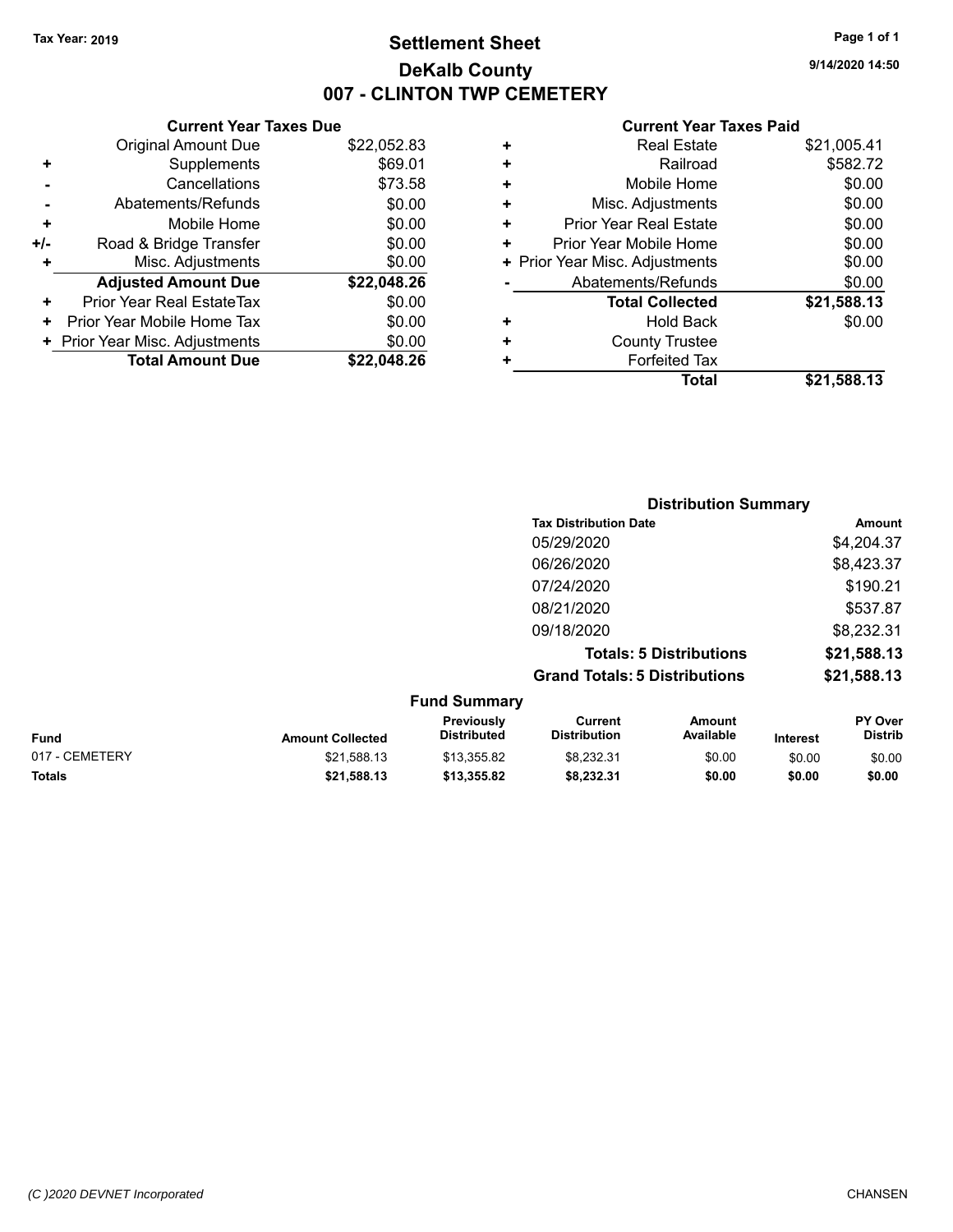## **Settlement Sheet Tax Year: 2019 Page 1 of 1 DeKalb County 008 - CLINTON COMM BLDG**

**9/14/2020 14:50**

| <b>Current Year Taxes Due</b>  |            |
|--------------------------------|------------|
| <b>Original Amount Due</b>     | \$9,782.56 |
| Supplements                    | \$30.60    |
| Cancellations                  | \$32.65    |
| Abatements/Refunds             | \$0.00     |
| Mobile Home                    | \$0.00     |
| Road & Bridge Transfer         | \$0.00     |
| Misc. Adjustments              | \$0.00     |
| <b>Adjusted Amount Due</b>     | \$9,780.51 |
| Prior Year Real EstateTax      | \$0.00     |
| Prior Year Mobile Home Tax     | \$0.00     |
| + Prior Year Misc. Adjustments | \$0.00     |
| <b>Total Amount Due</b>        | \$9.780.51 |
|                                |            |

|   | <b>Real Estate</b>             | \$9,317.91 |
|---|--------------------------------|------------|
| ÷ | Railroad                       | \$258.52   |
| ٠ | Mobile Home                    | \$0.00     |
| ٠ | Misc. Adjustments              | \$0.00     |
| ٠ | <b>Prior Year Real Estate</b>  | \$0.00     |
| ٠ | Prior Year Mobile Home         | \$0.00     |
|   | + Prior Year Misc. Adjustments | \$0.00     |
|   | Abatements/Refunds             | \$0.00     |
|   | <b>Total Collected</b>         | \$9,576.43 |
| ٠ | Hold Back                      | \$0.00     |
| ٠ | <b>County Trustee</b>          |            |
| ٠ | <b>Forfeited Tax</b>           |            |
|   | Total                          | \$9,576.43 |
|   |                                |            |

|   |                           |                                      | <b>Distribution Summary</b>    |                            |
|---|---------------------------|--------------------------------------|--------------------------------|----------------------------|
|   |                           | <b>Tax Distribution Date</b>         |                                | Amount                     |
|   |                           | 05/29/2020                           |                                | \$1,865.54                 |
|   |                           | 06/26/2020                           |                                | \$3,736.60                 |
|   |                           | 07/24/2020                           |                                | \$84.38                    |
|   |                           | 08/21/2020                           |                                | \$237.99                   |
|   |                           | 09/18/2020                           |                                | \$3,651.92                 |
|   |                           |                                      | <b>Totals: 5 Distributions</b> | \$9,576.43                 |
|   |                           | <b>Grand Totals: 5 Distributions</b> |                                | \$9,576.43                 |
|   | <b>Fund Summary</b>       |                                      |                                |                            |
| . | Previously<br>Diotributed | Current<br>Diotribution              | Amount<br><b>Available</b>     | <b>PY Over</b><br>Diatrib. |

| <b>Fund</b>     | <b>Amount Collected</b> | <b>Previously</b><br><b>Distributed</b> | Current<br><b>Distribution</b> | Amount<br>Available | <b>Interest</b> | <b>PY Over</b><br><b>Distrib</b> |
|-----------------|-------------------------|-----------------------------------------|--------------------------------|---------------------|-----------------|----------------------------------|
| 001 - CORPORATE | \$9.576.43              | \$5.924.51                              | \$3.651.92                     | \$0.00              | \$0.00          | \$0.00                           |
| <b>Totals</b>   | \$9.576.43              | \$5.924.51                              | \$3.651.92                     | \$0.00              | \$0.00          | \$0.00                           |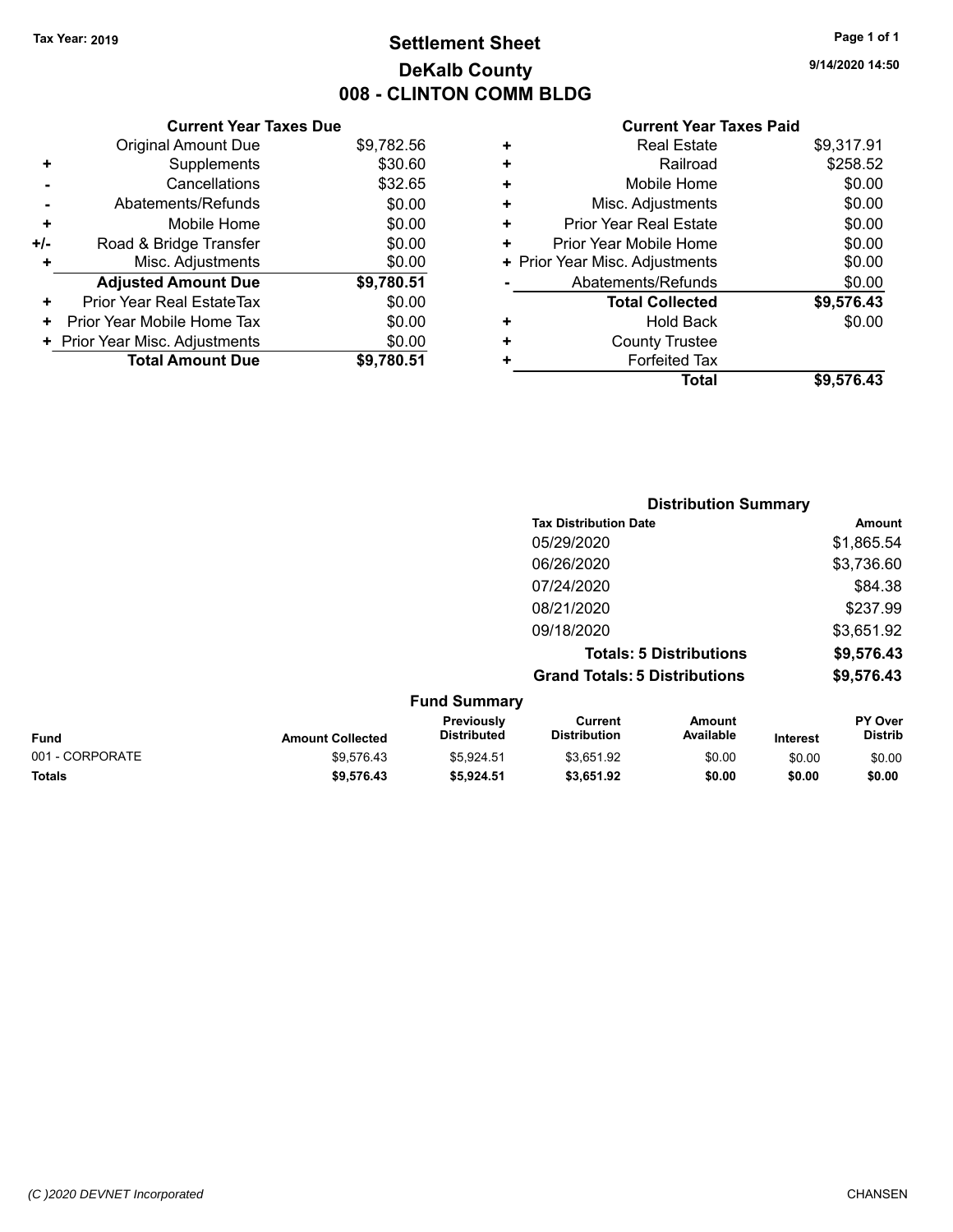## **Settlement Sheet Tax Year: 2019 Page 1 of 1 DeKalb County 009 - CLINTON ROAD & BRIDGE**

**9/14/2020 14:50**

#### **Current Year Taxes Paid**

| \$264,008.83<br>Original Amount Due<br>\$722.51<br>Supplements<br>÷<br>\$770.46<br>Cancellations<br>\$0.00<br>Abatements/Refunds<br>\$0.00<br>Mobile Home<br>٠<br>(\$31,833.36)<br>Road & Bridge Transfer<br>+/-<br>\$0.00<br>Misc. Adjustments |
|-------------------------------------------------------------------------------------------------------------------------------------------------------------------------------------------------------------------------------------------------|
|                                                                                                                                                                                                                                                 |
|                                                                                                                                                                                                                                                 |
|                                                                                                                                                                                                                                                 |
|                                                                                                                                                                                                                                                 |
|                                                                                                                                                                                                                                                 |
|                                                                                                                                                                                                                                                 |
|                                                                                                                                                                                                                                                 |
| <b>Adjusted Amount Due</b><br>\$232,127.52                                                                                                                                                                                                      |
| \$0.00<br>Prior Year Real EstateTax<br>٠                                                                                                                                                                                                        |
| \$0.00<br>Prior Year Mobile Home Tax                                                                                                                                                                                                            |
| \$0.00<br>+ Prior Year Misc. Adjustments                                                                                                                                                                                                        |
| <b>Total Amount Due</b><br>\$232,127.52                                                                                                                                                                                                         |

|   | <b>Real Estate</b>             | \$219,923.85 |
|---|--------------------------------|--------------|
| ٠ | Railroad                       | \$6,688.73   |
| ٠ | Mobile Home                    | \$0.00       |
| ٠ | Misc. Adjustments              | \$0.00       |
| ٠ | Prior Year Real Estate         | \$0.00       |
| ٠ | Prior Year Mobile Home         | \$0.00       |
|   | + Prior Year Misc. Adjustments | \$0.00       |
|   | Abatements/Refunds             | \$0.00       |
|   | <b>Total Collected</b>         | \$226,612.58 |
| ٠ | Hold Back                      | \$0.00       |
| ٠ | <b>County Trustee</b>          |              |
| ٠ | <b>Forfeited Tax</b>           |              |
|   | Total                          | \$226,612.58 |
|   |                                |              |

| <b>Road and Bridge Summary</b> |             |               | <b>Distribution Summary</b>  |             |
|--------------------------------|-------------|---------------|------------------------------|-------------|
| Municipality                   | Amt. Due    | Amt. Distrib. | <b>Tax Distribution Date</b> | Amount      |
| <b>VILLAGE OF WATERMAN</b>     | \$32,524.28 | \$31,833.36   | 05/29/2020                   | \$44,021.03 |
| <b>Totals</b>                  | \$32,524.28 | \$31,833.36   | 06/26/2020                   | \$88,485.86 |
|                                |             |               | 07/24/2020                   | \$1,991.42  |
|                                |             |               | 08/21/2020                   | \$5,627.51  |
|                                |             |               | 09/18/2020                   | \$86,486.76 |

**Totals: 5 Distributions \$226,612.58 Grand Totals: 5 Distributions \$226,612.58**

|                                         |                         | <b>Fund Summary</b>              |                                |                     |                 |                                  |
|-----------------------------------------|-------------------------|----------------------------------|--------------------------------|---------------------|-----------------|----------------------------------|
| <b>Fund</b>                             | <b>Amount Collected</b> | <b>Previously</b><br>Distributed | Current<br><b>Distribution</b> | Amount<br>Available | <b>Interest</b> | <b>PY Over</b><br><b>Distrib</b> |
| 007 - ROAD AND BRIDGE                   | \$82.702.64             | \$51,094.85                      | \$31,607.79                    | \$0.00              | \$0.00          | \$0.00                           |
| 009 - PERMANENT ROAD                    | \$88.105.00             | \$54,506.82                      | \$33,598.18                    | \$0.00              | \$0.00          | \$0.00                           |
| 010 - EQUIPMENT AND BUILDING            | \$48.947.34             | \$30.281.64                      | \$18,665.70                    | \$0.00              | \$0.00          | \$0.00                           |
| 035 - TORT JUDGEMENTS/LIABILITY<br>INS. | \$6.857.60              | \$4.242.51                       | \$2.615.09                     | \$0.00              | \$0.00          | \$0.00                           |
| <b>Totals</b>                           | \$226,612.58            | \$140.125.82                     | \$86,486.76                    | \$0.00              | \$0.00          | \$0.00                           |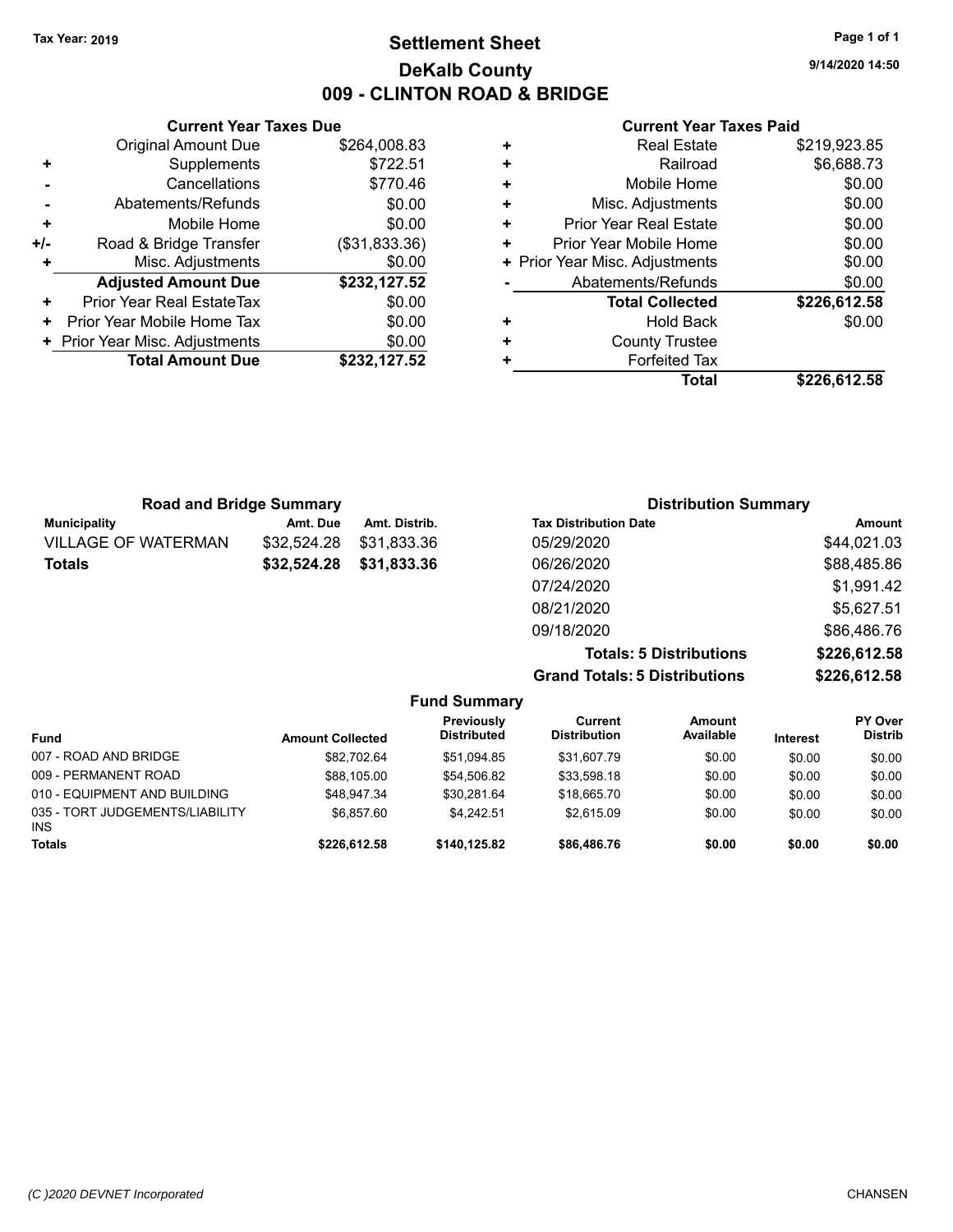## **Settlement Sheet Tax Year: 2019 Page 1 of 1 DeKalb County 010 - CORTLAND TOWNSHIP**

**9/14/2020 14:50**

#### **Current Year Taxes Paid**

|     | <b>Original Amount Due</b>       | \$278,089.17 | ٠ |
|-----|----------------------------------|--------------|---|
| ٠   | Supplements                      | \$2,348.28   |   |
|     | Cancellations                    | \$2,625.36   |   |
|     | Abatements/Refunds               | \$26.67      |   |
| ٠   | Mobile Home                      | \$0.00       | ٠ |
| +/- | Road & Bridge Transfer           | \$0.00       | ٠ |
| ÷   | Misc. Adjustments                | \$0.00       |   |
|     | <b>Adjusted Amount Due</b>       | \$277,785.42 |   |
| ٠   | <b>Prior Year Real EstateTax</b> | (\$1,292.26) |   |
| ٠   | Prior Year Mobile Home Tax       | \$0.00       |   |
|     | + Prior Year Misc. Adjustments   | \$13.50      |   |
|     | <b>Total Amount Due</b>          | \$276,506.66 |   |
|     |                                  |              |   |

**Current Year Taxes Due**

| ٠ | <b>Real Estate</b>             | \$268,238.17 |
|---|--------------------------------|--------------|
| ÷ | Railroad                       | \$1,930.60   |
| ٠ | Mobile Home                    | \$0.00       |
| ٠ | Misc. Adjustments              | \$0.00       |
| ٠ | <b>Prior Year Real Estate</b>  | (\$1,292.26) |
| ٠ | Prior Year Mobile Home         | \$0.00       |
|   | + Prior Year Misc. Adjustments | \$13.50      |
|   | Abatements/Refunds             | \$26.67      |
|   | <b>Total Collected</b>         | \$268,863.34 |
| ٠ | <b>Hold Back</b>               | \$0.00       |
| ٠ | <b>County Trustee</b>          |              |
| ٠ | <b>Forfeited Tax</b>           |              |
|   | Total                          | \$268,863.34 |
|   |                                |              |

## **Distribution Summary Tax Distribution Date Amount** 05/29/2020 \$62,347.01 06/26/2020 \$81,807.06 07/24/2020 \$2,361.38 08/21/2020 \$8,540.70 09/18/2020 \$113,807.19 **Totals: 5 Distributions \$268,863.34 Grand Totals: 5 Distributions \$268,863.34**

|  | <b>Fund Summary</b> |
|--|---------------------|
|--|---------------------|

| <b>Fund</b>                             | <b>Amount Collected</b> | <b>Previously</b><br><b>Distributed</b> | Current<br><b>Distribution</b> | <b>Amount</b><br>Available | <b>Interest</b> | <b>PY Over</b><br><b>Distrib</b> |
|-----------------------------------------|-------------------------|-----------------------------------------|--------------------------------|----------------------------|-----------------|----------------------------------|
| 001 - CORPORATE                         | \$197.677.69            | \$114.002.69                            | \$83.675.00                    | \$0.00                     | \$0.00          | \$0.00                           |
| $005 - 1$ , M, R, F,                    | \$36,752.54             | \$21,195.54                             | \$15.557.00                    | \$0.00                     | \$0.00          | \$0.00                           |
| 027 - AUDIT                             | \$3,874.34              | \$2.234.37                              | \$1,639.97                     | \$0.00                     | \$0.00          | \$0.00                           |
| 035 - TORT JUDGEMENTS/LIABILITY<br>INS. | \$3.874.34              | \$2.234.37                              | \$1.639.97                     | \$0.00                     | \$0.00          | \$0.00                           |
| 047 - SOCIAL SECURITY                   | \$12,387.34             | \$7.143.90                              | \$5.243.44                     | \$0.00                     | \$0.00          | \$0.00                           |
| 054 - GENERAL ASSISTANCE                | \$14.297.09             | \$8,245.28                              | \$6.051.81                     | \$0.00                     | \$0.00          | \$0.00                           |
| <b>Totals</b>                           | \$268,863.34            | \$155,056.15                            | \$113,807.19                   | \$0.00                     | \$0.00          | \$0.00                           |

#### **Miscellaneous Adjustment Detail**

| Year Source           | <b>Account Type</b> | <b>Amount Adjustment Description</b>            |
|-----------------------|---------------------|-------------------------------------------------|
| 2018 RE - Real Estate | Back Tax Collected  | \$6.75 ENGSTROM REDEMPTION 09-29-300-013 by TBA |
| 2018 RE - Real Estate | Back Tax Collected  | \$6.75 ENGSTROM REDEMPTION 09-29-300-004 by TBA |
| Totals 2 entries      |                     | \$13.50                                         |

| <b>Abatement Detail</b> |  |
|-------------------------|--|
|-------------------------|--|

| Year Source                         | <b>Account Type</b> | <b>Amount Adjustment Description</b>                            |
|-------------------------------------|---------------------|-----------------------------------------------------------------|
| 2018 RE - Real Estate               | RE Abatement        | \$0.17 PTAB INTEREST REFUND 09-29-252-001, 09-17-326-001 by TBA |
| 2018 RE - Real Estate RE Abatement  |                     | \$1.36 PTAB INTEREST REFUND #2017-06099 THRU 2017-06139 by TBA  |
| 2019 RE - Real Estate RE Abatement  |                     | \$21.73 PTAB INTEREST REFUND 09-07-300-022 by TBA               |
| 2019 RE - Real Estate PTAB Decision |                     | \$1.58 PTAB INTEREST REFUND 2017 09-06-201-044 by TBA           |
| 2019 RE - Real Estate PTAB Decision |                     | \$1.83 PTAB INTEREST REFUND 2018 09-06-201-044 by TBA           |
| <b>Totals 5 entries</b>             |                     | \$26.67                                                         |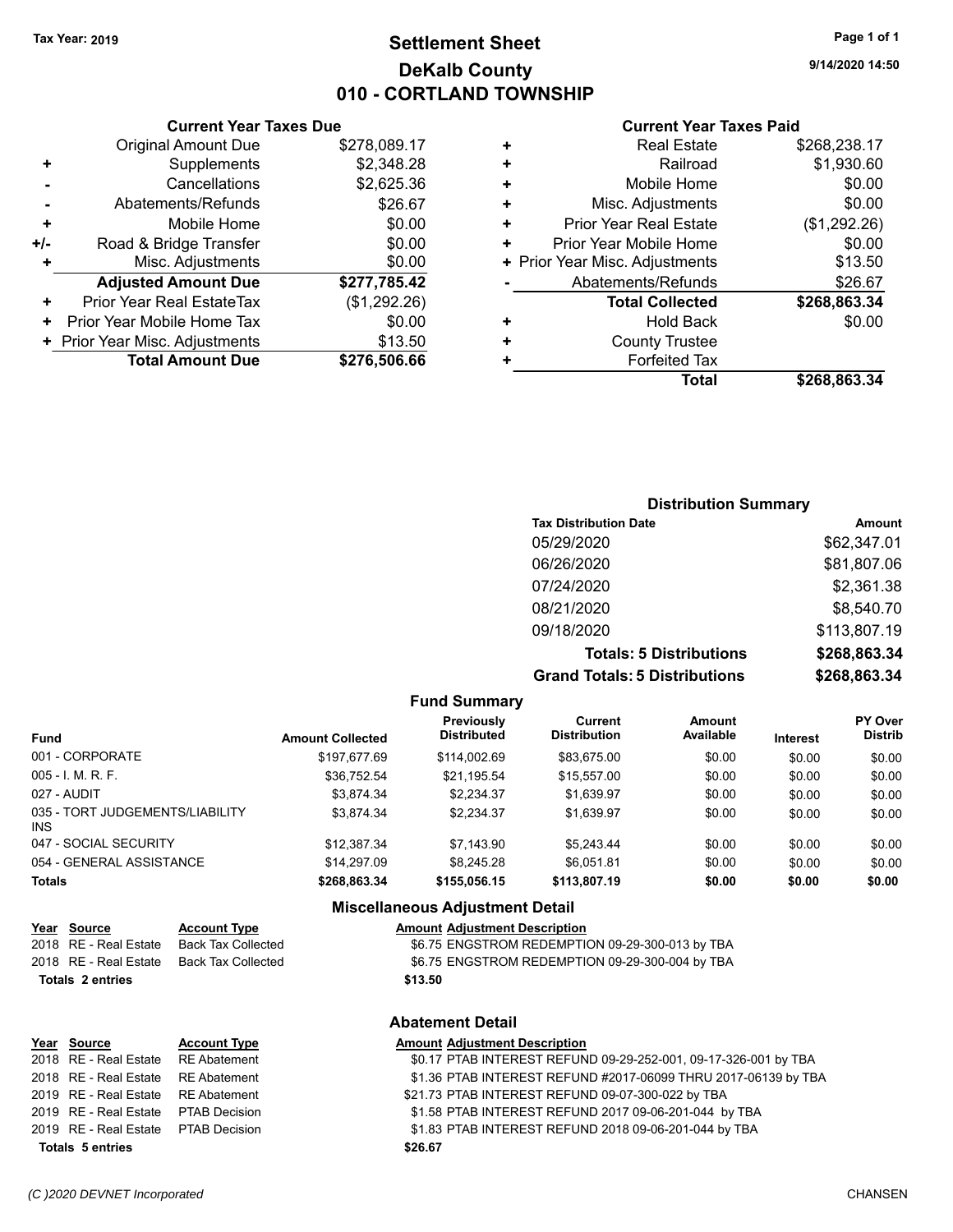## **Settlement Sheet Tax Year: 2019 Page 1 of 2 DeKalb County 011 - CORTLAND ROAD & BRIDGE**

**9/14/2020 14:50**

#### **Current Year Taxes Paid**

|     | <b>Current Year Taxes Due</b>              |               |  |  |  |  |
|-----|--------------------------------------------|---------------|--|--|--|--|
|     | <b>Original Amount Due</b><br>\$490,084.85 |               |  |  |  |  |
| ٠   | Supplements                                | \$3,645.75    |  |  |  |  |
|     | Cancellations                              | \$4,075.89    |  |  |  |  |
|     | Abatements/Refunds                         | \$41.47       |  |  |  |  |
| ٠   | Mobile Home                                | \$0.00        |  |  |  |  |
| +/- | Road & Bridge Transfer                     | (\$56,048.47) |  |  |  |  |
|     | Misc. Adjustments                          | \$0.00        |  |  |  |  |
|     | <b>Adjusted Amount Due</b>                 | \$433,564.77  |  |  |  |  |
| ٠   | Prior Year Real EstateTax                  | (\$2,061.30)  |  |  |  |  |
| ٠   | Prior Year Mobile Home Tax                 | \$0.00        |  |  |  |  |
|     | + Prior Year Misc. Adjustments             | \$24.34       |  |  |  |  |
|     | <b>Total Amount Due</b>                    | \$431,527.81  |  |  |  |  |
|     |                                            |               |  |  |  |  |

| ٠ | <b>Real Estate</b>             | \$416,442.50 |
|---|--------------------------------|--------------|
| ٠ | Railroad                       | \$3,355.22   |
| ٠ | Mobile Home                    | \$0.00       |
| ٠ | Misc. Adjustments              | \$0.00       |
| ٠ | <b>Prior Year Real Estate</b>  | (\$2,061.30) |
| ÷ | Prior Year Mobile Home         | \$0.00       |
|   | + Prior Year Misc. Adjustments | \$24.34      |
|   | Abatements/Refunds             | \$41.47      |
|   | <b>Total Collected</b>         | \$417,719.29 |
| ٠ | <b>Hold Back</b>               | \$0.00       |
| ٠ | <b>County Trustee</b>          |              |
| ٠ | <b>Forfeited Tax</b>           |              |
|   | Total                          | \$417,719.29 |
|   |                                |              |

| <b>Road and Bridge Summary</b> |             |               | <b>Distribution Summary</b>  |              |
|--------------------------------|-------------|---------------|------------------------------|--------------|
| <b>Municipality</b>            | Amt. Due    | Amt. Distrib. | <b>Tax Distribution Date</b> | Amount       |
| TOWN OF CORTLAND               | \$16,498.83 | \$16,040.79   | 05/29/2020                   | \$96,749.30  |
| CITY OF DEKALB                 | \$793.18    | \$771.05      | 06/26/2020                   | \$127,179.53 |
| <b>VILLAGE OF MAPLE PARK</b>   | \$3,922.82  | \$3.813.63    | 07/24/2020                   | \$3,665.39   |
| CITY OF SYCAMORE               | \$36,437.42 | \$35,423.00   | 08/21/2020                   | \$13,259.63  |
| <b>Totals</b>                  | \$57,652.25 | \$56,048.47   | 09/18/2020                   | \$176,865.44 |
|                                |             |               |                              |              |

**Totals: 5 Distributions \$417,719.29 Grand Totals: 5 Distributions \$417,719.29**

|                                         |                         | <b>Fund Summary</b>                     |                                |                     |                 |                                  |
|-----------------------------------------|-------------------------|-----------------------------------------|--------------------------------|---------------------|-----------------|----------------------------------|
| <b>Fund</b>                             | <b>Amount Collected</b> | <b>Previously</b><br><b>Distributed</b> | Current<br><b>Distribution</b> | Amount<br>Available | <b>Interest</b> | <b>PY Over</b><br><b>Distrib</b> |
| $005 - I$ , M, R, F,                    | \$11.021.73             | \$6.355.79                              | \$4.665.94                     | \$0.00              | \$0.00          | \$0.00                           |
| 007 - ROAD AND BRIDGE                   | \$69.582.19             | \$40.097.60                             | \$29.484.59                    | \$0.00              | \$0.00          | \$0.00                           |
| 009 - PERMANENT ROAD                    | \$250.633.42            | \$144.529.92                            | \$106,103.50                   | \$0.00              | \$0.00          | \$0.00                           |
| 010 - EQUIPMENT AND BUILDING            | \$77.506.47             | \$44.694.77                             | \$32.811.70                    | \$0.00              | \$0.00          | \$0.00                           |
| 027 - AUDIT                             | \$3.628.58              | \$2.092.45                              | \$1.536.13                     | \$0.00              | \$0.00          | \$0.00                           |
| 035 - TORT JUDGEMENTS/LIABILITY<br>INS. | \$3,410.18              | \$1,966.50                              | \$1.443.68                     | \$0.00              | \$0.00          | \$0.00                           |
| 047 - SOCIAL SECURITY                   | \$1.936.72              | \$1.116.82                              | \$819.90                       | \$0.00              | \$0.00          | \$0.00                           |
| <b>Totals</b>                           | \$417,719.29            | \$240,853.85                            | \$176,865.44                   | \$0.00              | \$0.00          | \$0.00                           |

#### **Miscellaneous Adjustment Detail**

**Abatement Detail**

|  | Year Source | <b>Account Type</b> | <b>Amount Adjustment Description</b> |
|--|-------------|---------------------|--------------------------------------|
|--|-------------|---------------------|--------------------------------------|

| Totals 2 entries |                       |                    | \$24.34                                          |
|------------------|-----------------------|--------------------|--------------------------------------------------|
|                  | 2018 RE - Real Estate | Back Tax Collected | \$12.17 ENGSTROM REDEMPTION 09-29-300-004 by TBA |
|                  | 2018 RE - Real Estate | Back Tax Collected | \$12.17 ENGSTROM REDEMPTION 09-29-300-013 by TBA |

| Year Source                         | <b>Account Type</b> | <b>Amount Adjustment Description</b>                            |
|-------------------------------------|---------------------|-----------------------------------------------------------------|
| 2018 RE - Real Estate RE Abatement  |                     | \$0.31 PTAB INTEREST REFUND 09-29-252-001, 09-17-326-001 by TBA |
| 2018 RE - Real Estate RE Abatement  |                     | \$2.44 PTAB INTEREST REFUND #2017-06099 THRU 2017-06139 by TBA  |
| 2019 RE - Real Estate RE Abatement  |                     | \$38.30 PTAB INTEREST REFUND 09-07-300-022 by TBA               |
| 2019 RE - Real Estate PTAB Decision |                     | \$2.78 PTAB INTEREST REFUND 2017 09-06-201-044 by TBA           |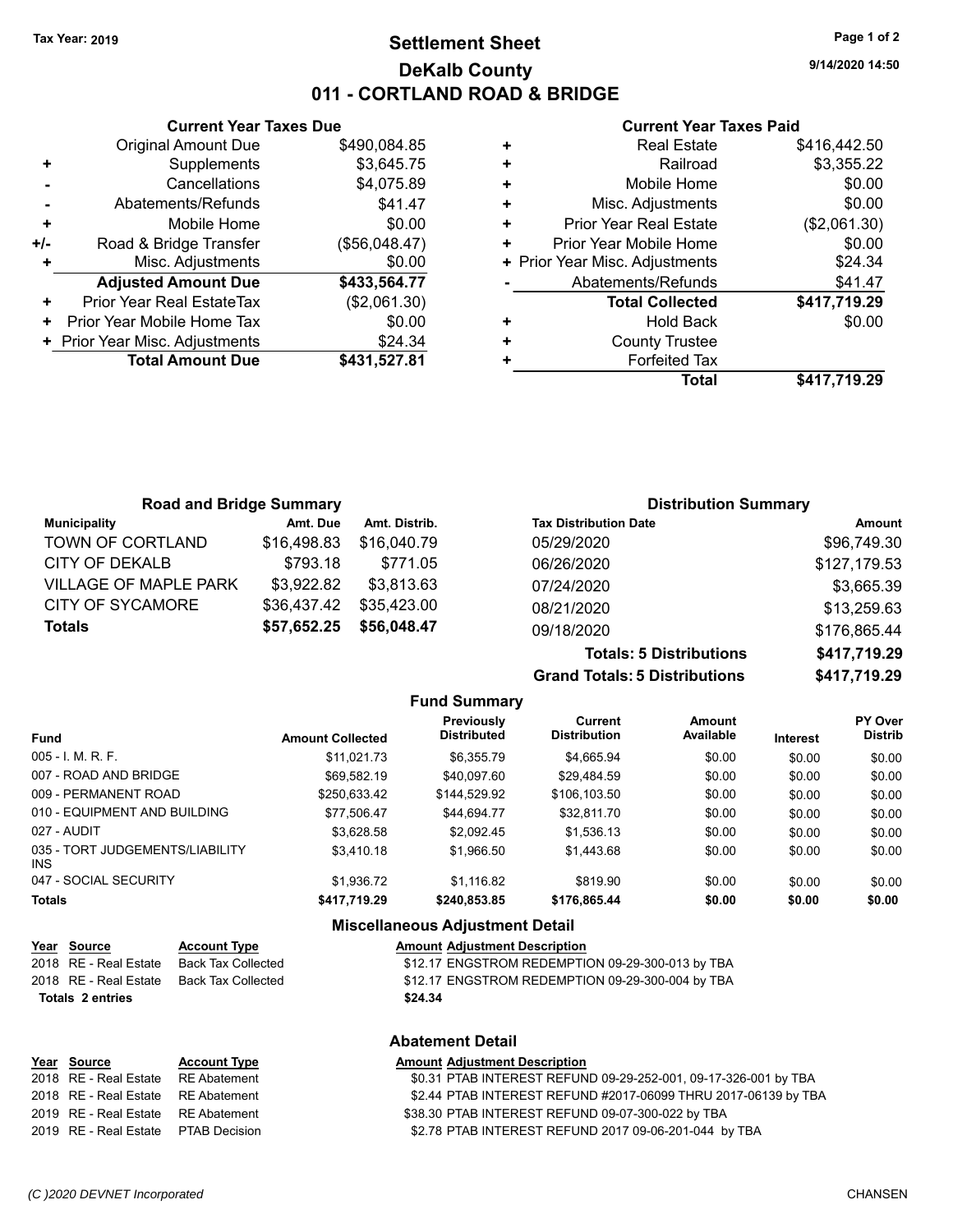## **Settlement Sheet Tax Year: 2019 Page 2 of 2 DeKalb County Abatement Detail**

**9/14/2020 14:50**

**Totals \$47.06 5 entries**

**Year Source Account Type Anneurs Amount Adjustment Description**<br>2019 RE - Real Estate PTAB Decision **Amount Adjustment Description** \$3.23 PTAB INTEREST REFUND 2018 09-06-201-044 by TBA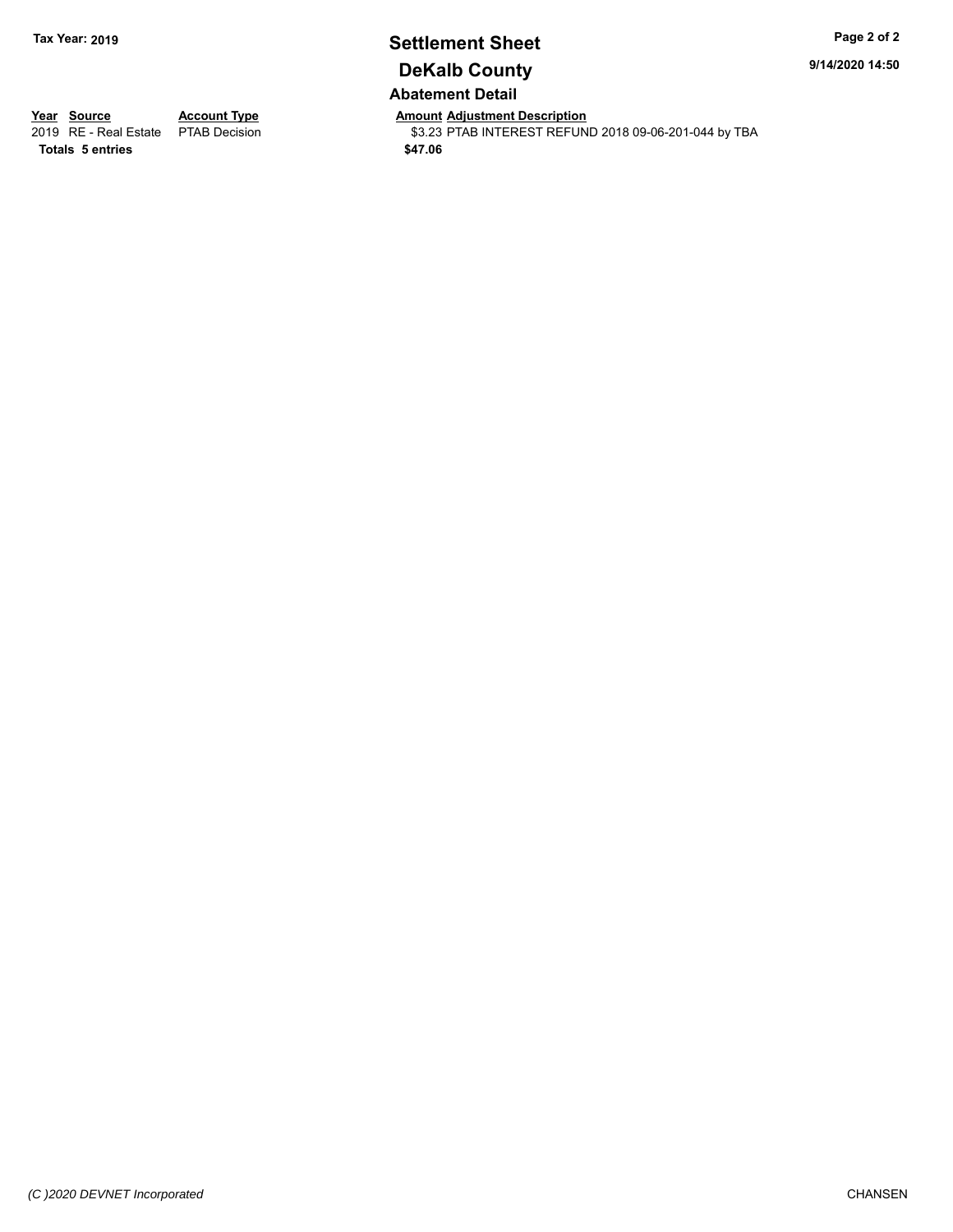## **Settlement Sheet Tax Year: 2019 Page 1 of 1 DeKalb County 012 - DEKALB TOWNSHIP**

**9/14/2020 14:50**

#### **Current Year Taxes Paid**

|     | <b>Original Amount Due</b>       | \$1,070,032.63 |
|-----|----------------------------------|----------------|
| ٠   | Supplements                      | \$40,145.31    |
|     | Cancellations                    | \$53,980.00    |
|     | Abatements/Refunds               | \$2.91         |
| ٠   | Mobile Home                      | \$0.00         |
| +/- | Road & Bridge Transfer           | \$0.00         |
| ٠   | Misc. Adjustments                | \$6,652.64     |
|     | <b>Adjusted Amount Due</b>       | \$1,062,847.67 |
| ٠   | <b>Prior Year Real EstateTax</b> | (\$311.85)     |
| ٠   | Prior Year Mobile Home Tax       | \$0.00         |
|     | + Prior Year Misc. Adjustments   | \$85.65        |
|     | <b>Total Amount Due</b>          | \$1,062,621.47 |
|     |                                  |                |

**Current Year Taxes Due**

|   | <b>Real Estate</b>             | \$1,006,016.82 |
|---|--------------------------------|----------------|
| ٠ | Railroad                       | \$5,442.80     |
| ٠ | Mobile Home                    | \$0.00         |
| ٠ | Misc. Adjustments              | \$6,652.64     |
| ٠ | <b>Prior Year Real Estate</b>  | (\$311.85)     |
| ٠ | Prior Year Mobile Home         | \$0.00         |
|   | + Prior Year Misc. Adjustments | \$85.65        |
|   | Abatements/Refunds             | \$2.91         |
|   | <b>Total Collected</b>         | \$1,017,883.15 |
| ٠ | <b>Hold Back</b>               | \$0.00         |
| ٠ | <b>County Trustee</b>          |                |
|   | <b>Forfeited Tax</b>           |                |
|   | Total                          | \$1,017,883.15 |
|   |                                |                |

#### **Distribution Summary**

| Amount         |
|----------------|
| \$192,562.72   |
| \$341,385.53   |
| \$16,077.69    |
| \$27,891.64    |
| \$439,965.57   |
| \$1,017,883.15 |
| \$1,017,883.15 |
|                |

#### **Fund Summary**

| <b>Fund</b>              | <b>Amount Collected</b> | <b>Previously</b><br><b>Distributed</b> | Current<br><b>Distribution</b> | Amount<br>Available | <b>Interest</b> | <b>PY Over</b><br><b>Distrib</b> |
|--------------------------|-------------------------|-----------------------------------------|--------------------------------|---------------------|-----------------|----------------------------------|
| 001 - CORPORATE          | \$793.384.92            | \$450.455.52                            | \$342.929.40                   | \$0.00              | \$0.00          | \$0.00                           |
| 054 - GENERAL ASSISTANCE | \$224.498.23            | \$127.462.06                            | \$97.036.17                    | \$0.00              | \$0.00          | \$0.00                           |
| <b>Totals</b>            | \$1,017,883.15          | \$577.917.58                            | \$439.965.57                   | \$0.00              | \$0.00          | \$0.00                           |

#### **Miscellaneous Adjustment Detail**

|                         | Year Source           | <b>Account Type</b>       | <b>Amount Adjustment Description</b>                 |  |
|-------------------------|-----------------------|---------------------------|------------------------------------------------------|--|
|                         | 2018 RE - Real Estate | <b>Back Tax Collected</b> | \$73.89 TRUSTEE SALE 08-22-283-001 by TBA            |  |
|                         | 2018 RE - Real Estate | <b>Back Tax Collected</b> | \$11.76 TRUSTEE SALE 08-15-101-002 by TBA            |  |
|                         | 2019 RE - Real Estate | <b>Back Tax Collected</b> | \$152.64 LYNCH REDEMPTION 08-24-153-001 by TBA       |  |
|                         | 2019 RE - Real Estate | Paymt In Lieu of Tax      | \$0.00 HOUSING AUTHORITY DEKALB UNITS by TBA         |  |
|                         | 2019 RE - Real Estate | <b>Back Tax Collected</b> | \$6,500.00 19TX36 TAX OBJECTION REFUND VOIDED by TBA |  |
| <b>Totals 5 entries</b> |                       |                           | \$6,738.29                                           |  |
|                         |                       |                           |                                                      |  |

#### **Abatement Detail**

#### **Year Source Account Type AMOU AMOUNT Adjustment Description** 2018 RE - Real Estate RE Abatement \$0.57 PTAB INTEREST REFUND 08-12-227-006 by TBA 2018 RE - Real Estate RE Abatement \$1.08 PTAB INTEREST REFUND 08-22-151-045 by TBA 2018 RE - Real Estate RE Abatement THE Abatement S0.06 PTAB INTEREST REFUND 08-23-453-004 by TBA 2019 RE - Real Estate \$0.68 PTAB INTEREST REFUND 08-15-328-008 by PTAB Decision TBA 2019 RE - Real Estate PTAB Decision 60.52 PTAB INTEREST REFUND 08-22-230-009 by TBA **Totals \$2.91 5 entries**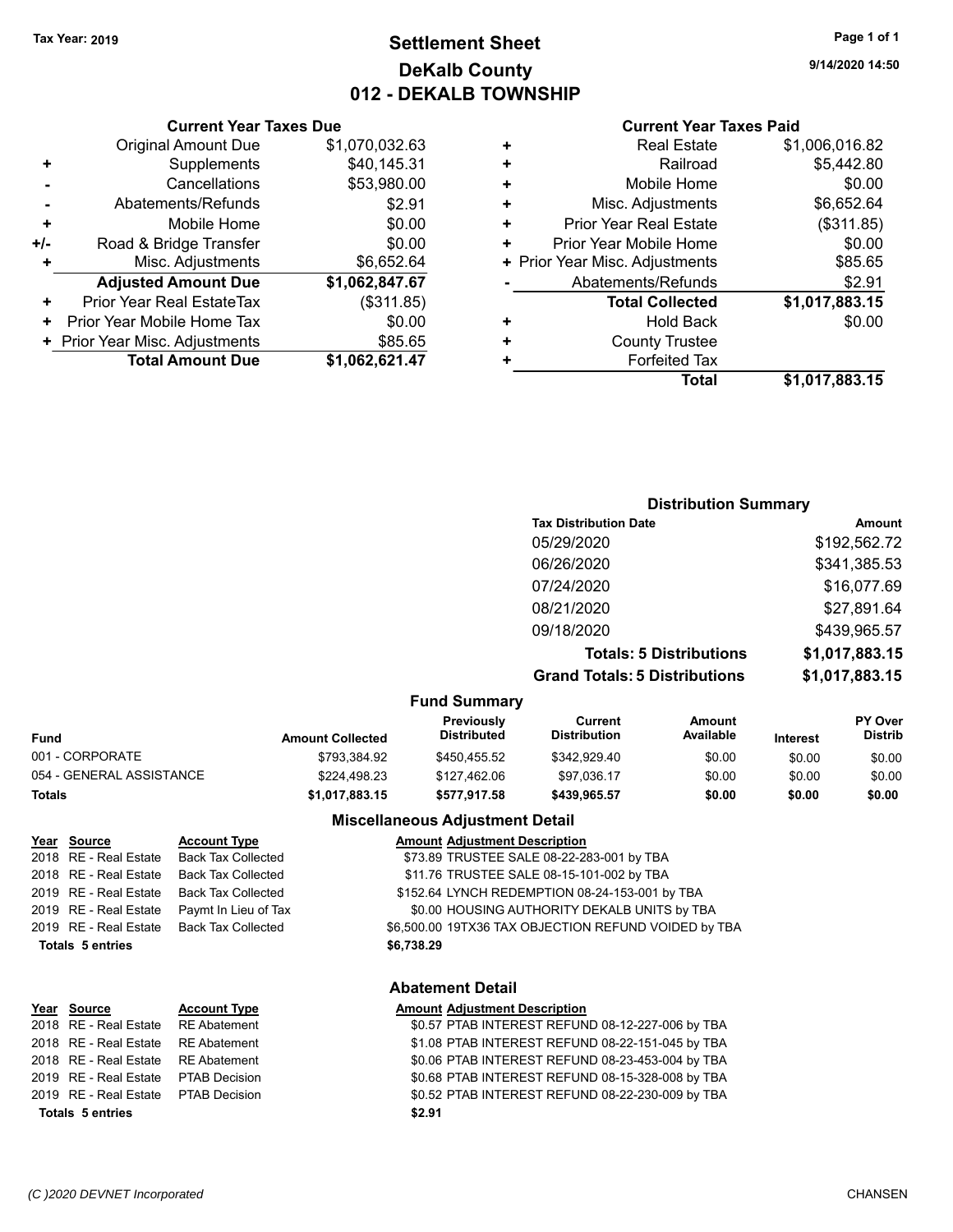## **Settlement Sheet Tax Year: 2019 Page 1 of 1 DeKalb County 013 - DEKALB ROAD & BRIDGE**

**9/14/2020 14:50**

#### **Current Year Taxes Paid**

|   | <b>Real Estate</b>             | \$1,021,241.17 |
|---|--------------------------------|----------------|
| ٠ | Railroad                       | \$5,656.66     |
| ٠ | Mobile Home                    | \$0.00         |
| ٠ | Misc. Adjustments              | \$174.65       |
| ٠ | <b>Prior Year Real Estate</b>  | (\$331.42)     |
| ٠ | Prior Year Mobile Home         | \$0.00         |
|   | + Prior Year Misc. Adjustments | \$99.77        |
|   | Abatements/Refunds             | \$2.92         |
|   | <b>Total Collected</b>         | \$1,026,837.91 |
| ٠ | <b>Hold Back</b>               | \$0.00         |
| ٠ | <b>County Trustee</b>          |                |
|   | <b>Forfeited Tax</b>           |                |
|   | Total                          | \$1,026,837.91 |
|   |                                |                |

|     | <b>Current Year Taxes Due</b>    |                 |  |  |  |
|-----|----------------------------------|-----------------|--|--|--|
|     | <b>Original Amount Due</b>       | \$1,224,327.70  |  |  |  |
| ٠   | Supplements                      | \$51,482.23     |  |  |  |
|     | Cancellations                    | \$54,197.31     |  |  |  |
|     | Abatements/Refunds               | \$2.92          |  |  |  |
| ٠   | Mobile Home                      | \$0.00          |  |  |  |
| +/- | Road & Bridge Transfer           | (\$143, 137.82) |  |  |  |
| ٠   | Misc. Adjustments                | \$174.65        |  |  |  |
|     | <b>Adjusted Amount Due</b>       | \$1,078,646.53  |  |  |  |
| ٠   | <b>Prior Year Real EstateTax</b> | (\$331.42)      |  |  |  |
| ٠   | Prior Year Mobile Home Tax       | \$0.00          |  |  |  |
|     | + Prior Year Misc. Adjustments   | \$99.77         |  |  |  |
|     | <b>Total Amount Due</b>          | \$1,078,414.88  |  |  |  |
|     |                                  |                 |  |  |  |

| <b>Road and Bridge Summary</b> |             |                           | <b>Distribution Summary</b>    |                |  |
|--------------------------------|-------------|---------------------------|--------------------------------|----------------|--|
| <b>Municipality</b>            | Amt. Due    | Amt. Distrib.             | <b>Tax Distribution Date</b>   | <b>Amount</b>  |  |
| <b>CITY OF DEKALB</b>          |             | \$138,870.52 \$133,043.43 | 05/29/2020                     | \$193,334.54   |  |
| CITY OF SYCAMORE               | \$10.538.57 | \$10,094.39               | 06/26/2020                     | \$348,452.57   |  |
| <b>Totals</b>                  |             | \$149,409.09 \$143,137.82 | 07/24/2020                     | \$9,615.09     |  |
|                                |             |                           | 08/21/2020                     | \$28,003.29    |  |
|                                |             |                           | 09/18/2020                     | \$447,432.42   |  |
|                                |             |                           | <b>Totals: 5 Distributions</b> | \$1,026,837.91 |  |

**Grand Totals: 5 Distributions \$1,026,837.91**

| .  | <del>.</del>   |
|----|----------------|
| ns | \$1,026,837.91 |
|    |                |

|                              |                         | <b>Fund Summary</b>              |                                |                     |                 |                                  |
|------------------------------|-------------------------|----------------------------------|--------------------------------|---------------------|-----------------|----------------------------------|
| <b>Fund</b>                  | <b>Amount Collected</b> | Previously<br><b>Distributed</b> | Current<br><b>Distribution</b> | Amount<br>Available | <b>Interest</b> | <b>PY Over</b><br><b>Distrib</b> |
| 007 - ROAD AND BRIDGE        | \$160,399.70            | \$90.497.08                      | \$69.902.62                    | \$0.00              | \$0.00          | \$0.00                           |
| 009 - PERMANENT ROAD         | \$788.359.91            | \$444.850.87                     | \$343.509.04                   | \$0.00              | \$0.00          | \$0.00                           |
| 010 - EQUIPMENT AND BUILDING | \$78,078.30             | \$44.057.54                      | \$34.020.76                    | \$0.00              | \$0.00          | \$0.00                           |
| <b>Totals</b>                | \$1.026.837.91          | \$579.405.49                     | \$447.432.42                   | \$0.00              | \$0.00          | \$0.00                           |
|                              |                         | Missellanessis Adiustment Detail |                                |                     |                 |                                  |

#### **Miscellaneous Adjustment Detail**

|                         | Year Source           | <b>Account Type</b>                        | <b>Amount Adjustment Description</b>           |
|-------------------------|-----------------------|--------------------------------------------|------------------------------------------------|
|                         | 2018 RE - Real Estate | Back Tax Collected                         | \$86.07 TRUSTEE SALE 08-22-283-001 by TBA      |
|                         |                       | 2018 RE - Real Estate Back Tax Collected   | \$13.70 TRUSTEE SALE 08-15-101-002 by TBA      |
|                         |                       | 2019 RE - Real Estate Back Tax Collected   | \$174.65 LYNCH REDEMPTION 08-24-153-001 by TBA |
|                         |                       | 2019 RE - Real Estate Paymt In Lieu of Tax | \$0.00 HOUSING AUTHORITY DEKALB UNITS by TBA   |
| <b>Totals 4 entries</b> |                       |                                            | \$274.42                                       |
|                         |                       |                                            |                                                |

#### **Abatement Detail**

#### **Year Source Account Type AMOU AMOUNT Adjustment Description** 2018 RE - Real Estate RE Abatement \$0.66 PTAB INTEREST REFUND 08-12-227-006 by TBA 2018 RE - Real Estate RE Abatement \$1.25 PTAB INTEREST REFUND 08-22-151-045 by TBA 2018 RE - Real Estate RE Abatement \$0.07 PTAB INTEREST REFUND 08-23-453-004 by TBA 2019 RE - Real Estate \$0.78 PTAB INTEREST REFUND 08-15-328-008 by PTAB Decision TBA 2019 RE - Real Estate \$0.59 PTAB INTEREST REFUND 08-22-230-009 by PTAB Decision TBA **Totals \$3.35 5 entries**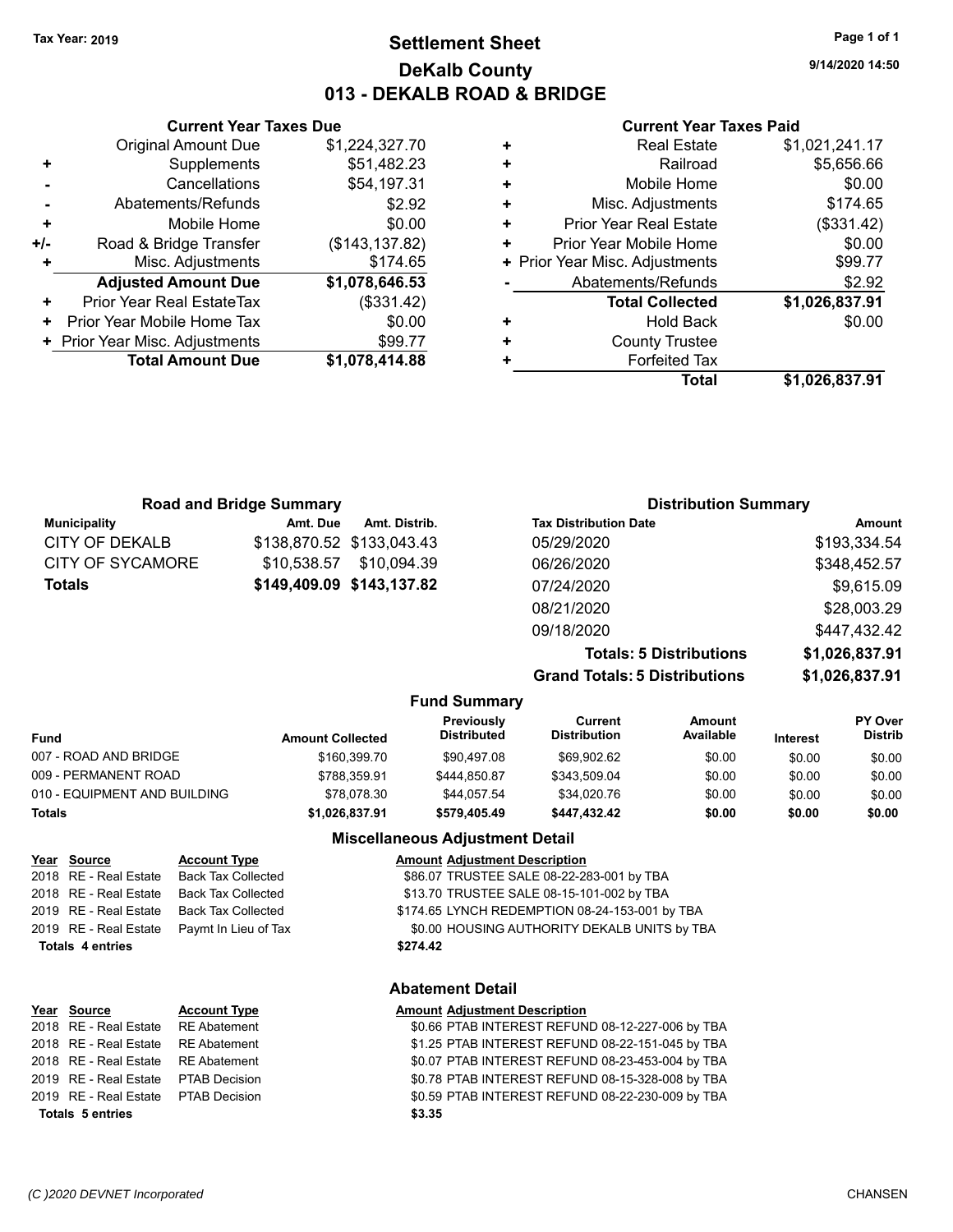## **Settlement Sheet Tax Year: 2019 Page 1 of 1 DeKalb County 014 - FRANKLIN TOWNSHIP**

**9/14/2020 14:50**

|     | <b>Current Year Taxes Due</b>  |              |
|-----|--------------------------------|--------------|
|     | <b>Original Amount Due</b>     | \$123,991.32 |
| ÷   | Supplements                    | \$423.45     |
|     | Cancellations                  | \$742.23     |
|     | Abatements/Refunds             | \$0.00       |
| ٠   | Mobile Home                    | \$0.00       |
| +/- | Road & Bridge Transfer         | \$0.00       |
| ٠   | Misc. Adjustments              | \$0.00       |
|     | <b>Adjusted Amount Due</b>     | \$123,672.54 |
| ٠   | Prior Year Real EstateTax      | \$0.00       |
| ٠   | Prior Year Mobile Home Tax     | \$0.00       |
|     | + Prior Year Misc. Adjustments | \$0.00       |
|     | <b>Total Amount Due</b>        | \$123.672.54 |
|     |                                |              |

| ٠ | <b>Real Estate</b>             | \$118,249.43 |
|---|--------------------------------|--------------|
| ٠ | Railroad                       | \$1,314.04   |
| ÷ | Mobile Home                    | \$0.00       |
| ٠ | Misc. Adjustments              | \$0.00       |
| ٠ | <b>Prior Year Real Estate</b>  | \$0.00       |
| ٠ | Prior Year Mobile Home         | \$0.00       |
|   | + Prior Year Misc. Adjustments | \$0.00       |
|   | Abatements/Refunds             | \$0.00       |
|   | <b>Total Collected</b>         | \$119,563.47 |
| + | Hold Back                      | \$0.00       |
| ÷ | <b>County Trustee</b>          |              |
| ÷ | <b>Forfeited Tax</b>           |              |
|   | Total                          | \$119,563.47 |
|   |                                |              |

| <b>Distribution Summary</b>          |              |
|--------------------------------------|--------------|
| <b>Tax Distribution Date</b>         | Amount       |
| 05/29/2020                           | \$29,419.80  |
| 06/26/2020                           | \$38,963.78  |
| 07/24/2020                           | \$1,587.42   |
| 08/21/2020                           | \$1,842.02   |
| 09/18/2020                           | \$47,750.45  |
| <b>Totals: 5 Distributions</b>       | \$119,563.47 |
| <b>Grand Totals: 5 Distributions</b> | \$119,563.47 |

|                          |                         | <b>Fund Summary</b>              |                                |                     |                 |                                  |
|--------------------------|-------------------------|----------------------------------|--------------------------------|---------------------|-----------------|----------------------------------|
| <b>Fund</b>              | <b>Amount Collected</b> | Previously<br><b>Distributed</b> | Current<br><b>Distribution</b> | Amount<br>Available | <b>Interest</b> | <b>PY Over</b><br><b>Distrib</b> |
| 001 - CORPORATE          | \$104.903.41            | \$63,007.79                      | \$41.895.62                    | \$0.00              | \$0.00          | \$0.00                           |
| 005 - I. M. R. F.        | \$8.680.91              | \$5.213.99                       | \$3.466.92                     | \$0.00              | \$0.00          | \$0.00                           |
| 054 - GENERAL ASSISTANCE | \$5.979.15              | \$3.591.24                       | \$2,387.91                     | \$0.00              | \$0.00          | \$0.00                           |
| <b>Totals</b>            | \$119.563.47            | \$71.813.02                      | \$47,750.45                    | \$0.00              | \$0.00          | \$0.00                           |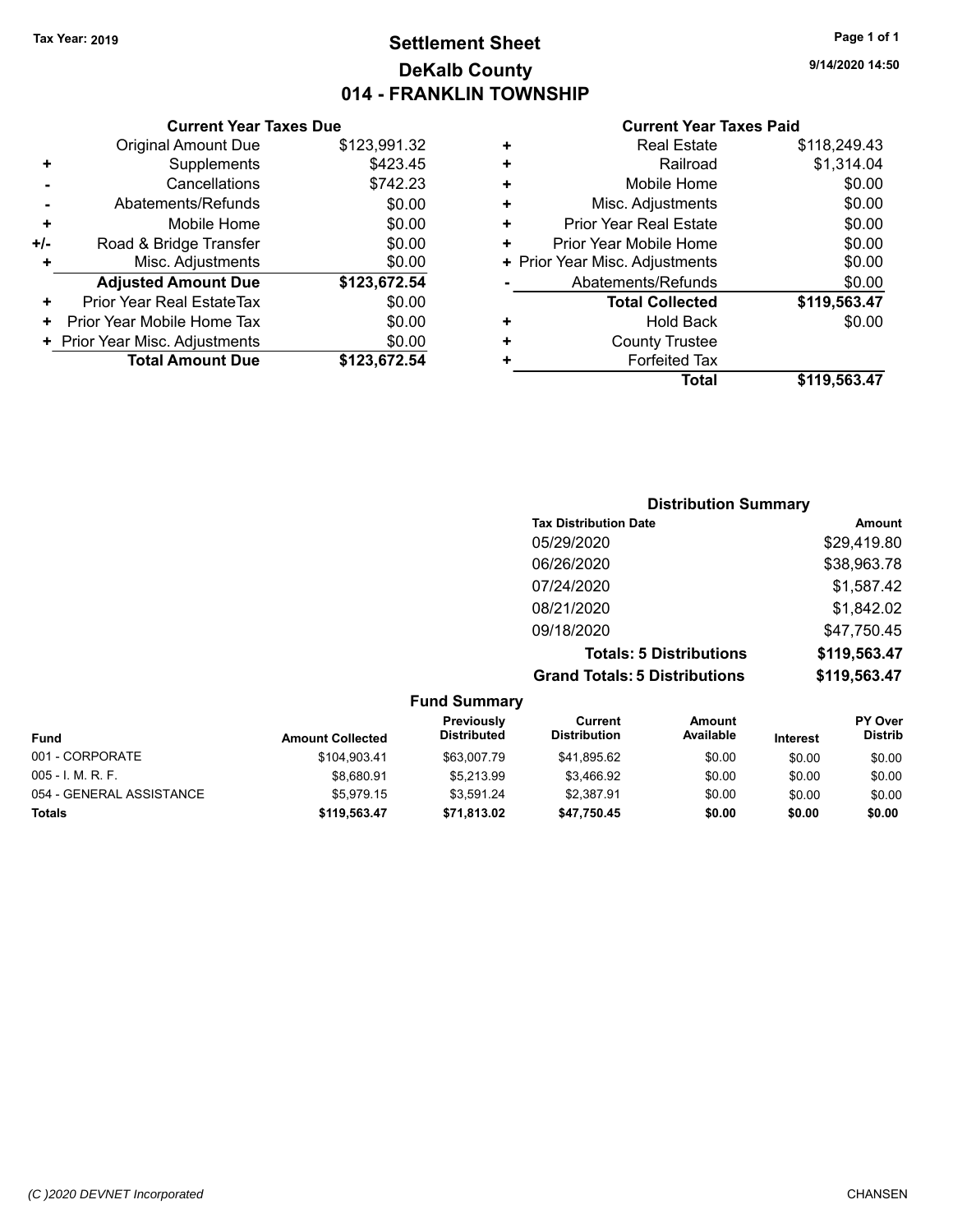## **Settlement Sheet Tax Year: 2019 Page 1 of 1 DeKalb County 015 - FRANKLIN TWP CEMETERY**

**Current Year Taxes Due** Original Amount Due \$37,193.43 **+** Supplements \$127.00 **-** Cancellations \$222.64 **-** Abatements/Refunds \$0.00 **+** Mobile Home \$0.00 **+/-** Road & Bridge Transfer **\$0.00 +** Misc. Adjustments \$0.00 **Adjusted Amount Due \$37,097.79 +** Prior Year Real EstateTax \$0.00 **+** Prior Year Mobile Home Tax  $$0.00$ **+ Prior Year Misc. Adjustments**  $$0.00$ **Total Amount Due \$37,097.79**

|   | <b>Real Estate</b>             | \$35,471.05 |
|---|--------------------------------|-------------|
| ÷ | Railroad                       | \$394.16    |
| ٠ | Mobile Home                    | \$0.00      |
| ٠ | Misc. Adjustments              | \$0.00      |
| ٠ | <b>Prior Year Real Estate</b>  | \$0.00      |
| ÷ | Prior Year Mobile Home         | \$0.00      |
|   | + Prior Year Misc. Adjustments | \$0.00      |
|   | Abatements/Refunds             | \$0.00      |
|   | <b>Total Collected</b>         | \$35,865.21 |
| ٠ | <b>Hold Back</b>               | \$0.00      |
| ٠ | <b>County Trustee</b>          |             |
| ٠ | <b>Forfeited Tax</b>           |             |
|   | <b>Total</b>                   | \$35,865.21 |

|                         | <b>Distribution Summary</b>      |                                       |                                |                 |                           |
|-------------------------|----------------------------------|---------------------------------------|--------------------------------|-----------------|---------------------------|
|                         |                                  | <b>Tax Distribution Date</b>          |                                |                 | <b>Amount</b>             |
|                         |                                  | 05/29/2020                            |                                |                 | \$8,824.90                |
|                         |                                  | 06/26/2020                            |                                |                 | \$11,687.98               |
|                         |                                  | 07/24/2020                            |                                |                 | \$476.19                  |
|                         |                                  | 08/21/2020                            |                                |                 | \$552.53                  |
|                         |                                  | 09/18/2020                            |                                |                 | \$14,323.61               |
|                         |                                  |                                       | <b>Totals: 5 Distributions</b> |                 | \$35,865.21               |
|                         |                                  | <b>Grand Totals: 5 Distributions</b>  |                                |                 | \$35,865.21               |
|                         | <b>Fund Summary</b>              |                                       |                                |                 |                           |
| <b>Amount Collected</b> | Previously<br><b>Distributed</b> | <b>Current</b><br><b>Distribution</b> | Amount<br>Available            | <b>Interest</b> | PY Over<br><b>Distrib</b> |

| <b>Fund</b>    | <b>Amount Collected</b> | Previously<br>Distributed | Current<br>Distribution | Amount<br>Available | Interest | <b>PY Over</b><br>Distrib |
|----------------|-------------------------|---------------------------|-------------------------|---------------------|----------|---------------------------|
| 017 - CEMETERY | \$35.865.21             | \$21.541.60               | \$14.323.61             | \$0.00              | \$0.00   | \$0.00                    |
| <b>Totals</b>  | \$35,865,21             | \$21.541.60               | \$14,323.61             | \$0.00              | \$0.00   | \$0.00                    |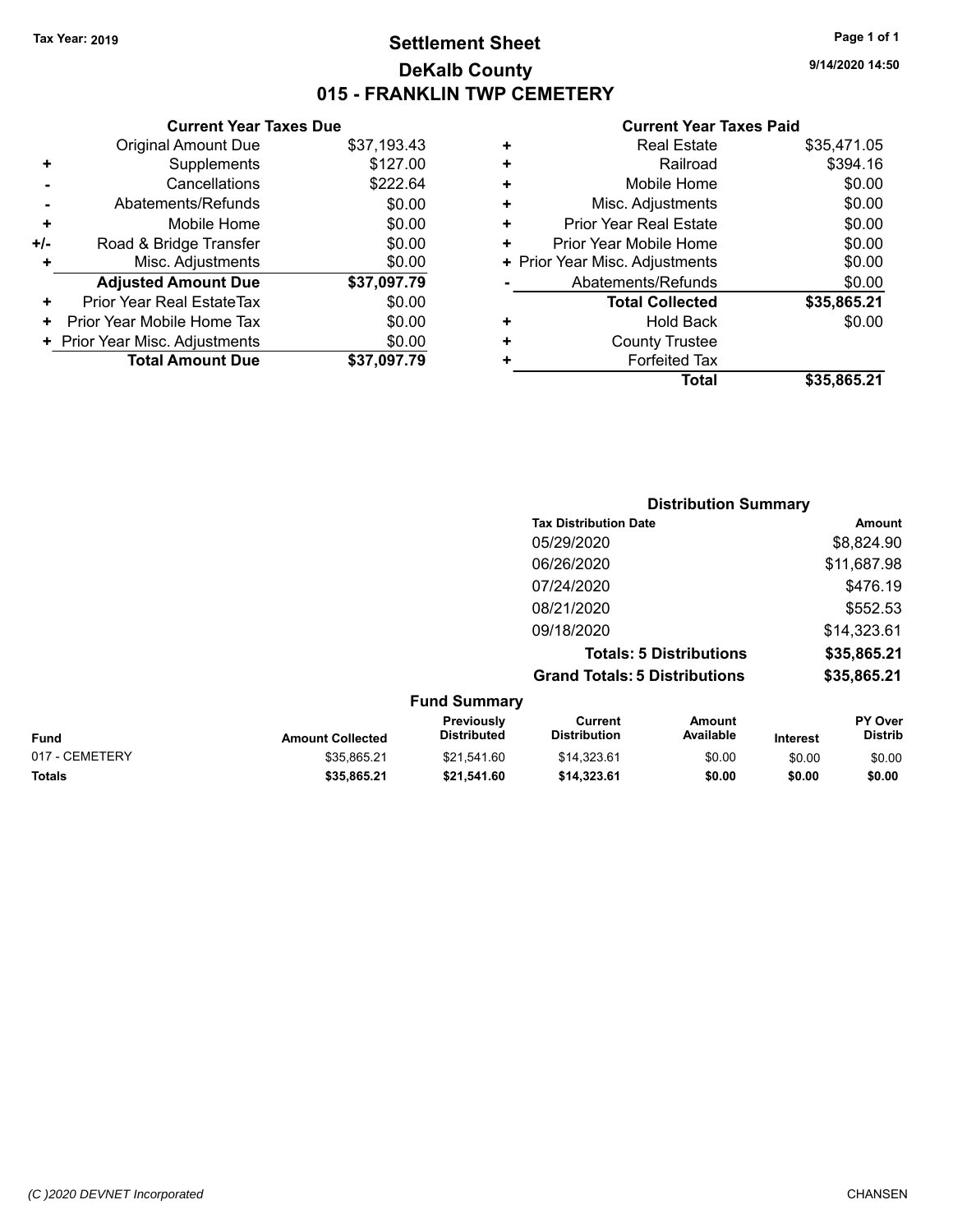## **Settlement Sheet Tax Year: 2019 Page 1 of 1 DeKalb County 016 - FRANKLIN ROAD & BRIDGE**

**9/14/2020 14:50**

#### **Current Year Taxes Paid**

|     | <b>Current Year Taxes Due</b>  |              |
|-----|--------------------------------|--------------|
|     | <b>Original Amount Due</b>     | \$203,542.42 |
| ÷   | Supplements                    | \$669.82     |
|     | Cancellations                  | \$1,174.07   |
|     | Abatements/Refunds             | \$0.00       |
| ÷   | Mobile Home                    | \$0.00       |
| +/- | Road & Bridge Transfer         | (\$7,089.13) |
|     | Misc. Adjustments              | \$0.00       |
|     | <b>Adjusted Amount Due</b>     | \$195,949.04 |
| ÷   | Prior Year Real EstateTax      | \$0.00       |
| ٠   | Prior Year Mobile Home Tax     | \$0.00       |
|     | + Prior Year Misc. Adjustments | \$0.00       |
|     | <b>Total Amount Due</b>        | \$195,949,04 |
|     |                                |              |

|   | <b>Real Estate</b>             | \$187,050.18 |
|---|--------------------------------|--------------|
| ٠ | Railroad                       | \$2,134.46   |
| ٠ | Mobile Home                    | \$0.00       |
| ٠ | Misc. Adjustments              | \$0.00       |
| ٠ | Prior Year Real Estate         | \$0.00       |
| ٠ | Prior Year Mobile Home         | \$0.00       |
|   | + Prior Year Misc. Adjustments | \$0.00       |
|   | Abatements/Refunds             | \$0.00       |
|   | <b>Total Collected</b>         | \$189,184.64 |
| ٠ | <b>Hold Back</b>               | \$0.00       |
| ٠ | <b>County Trustee</b>          |              |
| + | <b>Forfeited Tax</b>           |              |
|   | Total                          | \$189.184.64 |

| <b>Road and Bridge Summary</b> |            |               | <b>Distribution Summary</b>  |             |  |
|--------------------------------|------------|---------------|------------------------------|-------------|--|
| Municipality                   | Amt. Due   | Amt. Distrib. | <b>Tax Distribution Date</b> | Amount      |  |
| <b>VILLAGE OF KIRKLAND</b>     | \$7.334.69 | \$7.089.13    | 05/29/2020                   | \$46,536.95 |  |
| <b>Totals</b>                  | \$7,334.69 | \$7,089.13    | 06/26/2020                   | \$61,662.04 |  |
|                                |            |               | 07/24/2020                   | \$2,511.14  |  |
|                                |            |               | 08/21/2020                   | \$2,913.69  |  |
|                                |            |               | 09/18/2020                   | \$75,560.82 |  |

**Grand Totals: 5 Distributions** 

| <b>Totals: 5 Distributions</b> | \$189,184.64 |
|--------------------------------|--------------|
| <b>Totals: 5 Distributions</b> | \$189,184.64 |

|                                         |                         | <b>Fund Summary</b>                     |                                |                     |                 |                                  |
|-----------------------------------------|-------------------------|-----------------------------------------|--------------------------------|---------------------|-----------------|----------------------------------|
| <b>Fund</b>                             | <b>Amount Collected</b> | <b>Previously</b><br><b>Distributed</b> | Current<br><b>Distribution</b> | Amount<br>Available | <b>Interest</b> | <b>PY Over</b><br><b>Distrib</b> |
| 007 - ROAD AND BRIDGE                   | \$19.913.23             | \$11.954.81                             | \$7.958.42                     | \$0.00              | \$0.00          | \$0.00                           |
| 008 - BRIDGE CONST W/COUNTY             | \$24,108.50             | \$14.480.22                             | \$9.628.28                     | \$0.00              | \$0.00          | \$0.00                           |
| 009 - PERMANENT ROAD                    | \$89.682.40             | \$53.865.69                             | \$35.816.71                    | \$0.00              | \$0.00          | \$0.00                           |
| 010 - EQUIPMENT AND BUILDING            | \$49.211.14             | \$29.557.55                             | \$19.653.59                    | \$0.00              | \$0.00          | \$0.00                           |
| 035 - TORT JUDGEMENTS/LIABILITY<br>INS. | \$5.304.88              | \$3.186.25                              | \$2.118.63                     | \$0.00              | \$0.00          | \$0.00                           |
| 047 - SOCIAL SECURITY                   | \$964.49                | \$579.30                                | \$385.19                       | \$0.00              | \$0.00          | \$0.00                           |
| <b>Totals</b>                           | \$189,184.64            | \$113,623.82                            | \$75,560.82                    | \$0.00              | \$0.00          | \$0.00                           |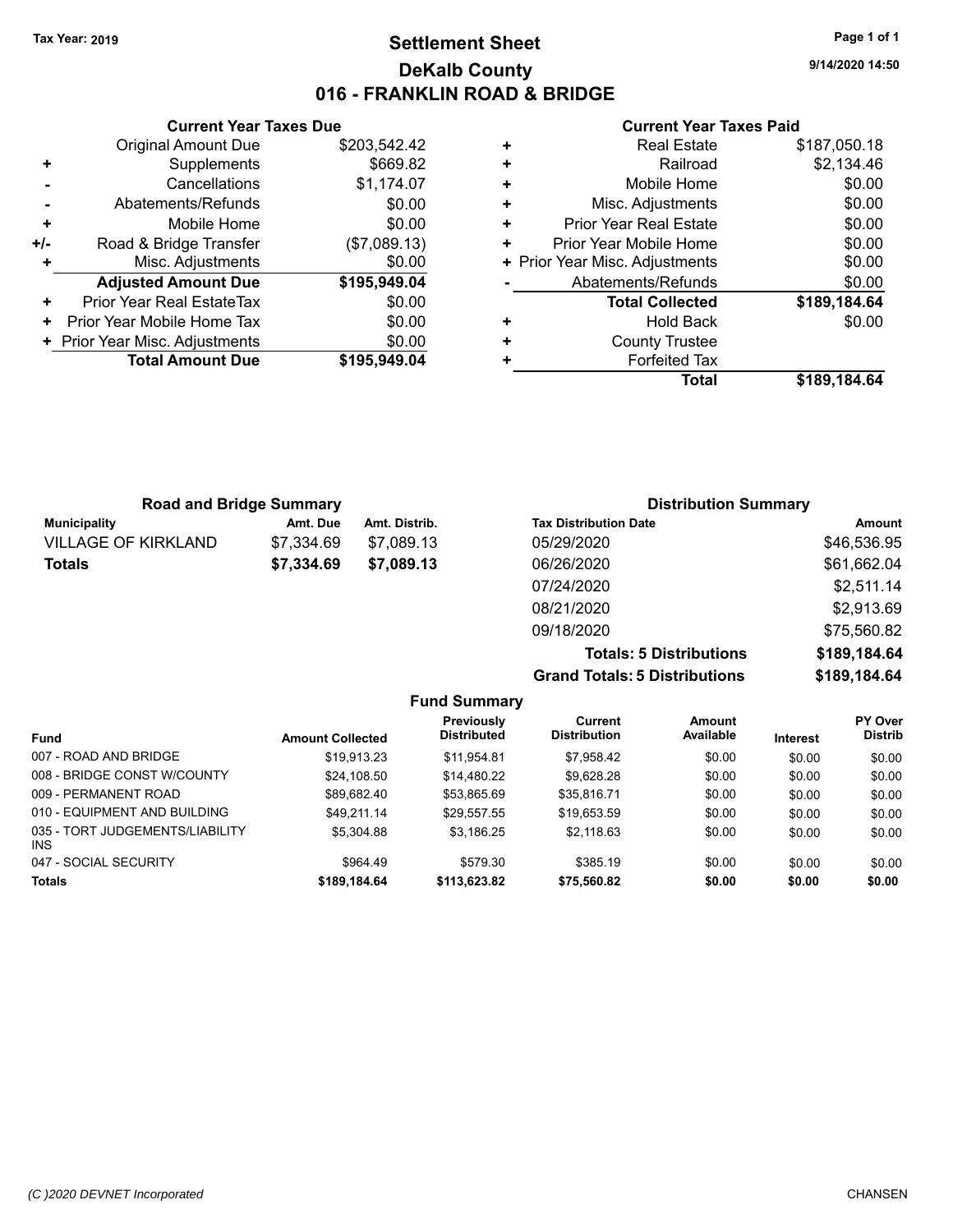# **Settlement Sheet Tax Year: 2019 Page 1 of 1 DeKalb County 017 - GENOA TOWNSHIP**

**9/14/2020 14:50**

#### **Current Year Taxes Paid**

|     | <b>Current Year Taxes Due</b>  |              |   |                |
|-----|--------------------------------|--------------|---|----------------|
|     | <b>Original Amount Due</b>     | \$262,423.58 | ٠ |                |
|     | Supplements                    | \$3,052.58   | ٠ |                |
|     | Cancellations                  | \$4,099.98   | ٠ |                |
|     | Abatements/Refunds             | \$0.36       | ٠ | N              |
|     | Mobile Home                    | \$0.00       | ٠ | Prior          |
| +/- | Road & Bridge Transfer         | \$0.00       | ٠ | Prior Y        |
| ٠   | Misc. Adjustments              | \$11.78      |   | + Prior Year M |
|     | <b>Adjusted Amount Due</b>     | \$261,387.60 |   | Aba            |
|     | Prior Year Real EstateTax      | (\$38.57)    |   |                |
|     | Prior Year Mobile Home Tax     | \$0.00       | ٠ |                |
|     | + Prior Year Misc. Adjustments | \$12.18      | ٠ |                |
|     | <b>Total Amount Due</b>        | \$261,361.21 |   |                |
|     |                                |              |   |                |

| <b>Real Estate</b>             | \$251,690.53 |
|--------------------------------|--------------|
| Railroad                       | \$2,127.90   |
| Mobile Home                    | \$0.00       |
| Misc. Adjustments              | \$11.78      |
| <b>Prior Year Real Estate</b>  | (\$38.57)    |
| Prior Year Mobile Home         | \$0.00       |
| + Prior Year Misc. Adjustments | \$12.18      |
| Abatements/Refunds             | \$0.36       |
| <b>Total Collected</b>         | \$253,803.46 |
| <b>Hold Back</b>               | \$0.00       |
| <b>County Trustee</b>          |              |
| <b>Forfeited Tax</b>           |              |
| Total                          | \$253,803.46 |
|                                |              |

## **Distribution Summary Tax Distribution Date Amount** 05/29/2020 \$65,446.86 06/26/2020 \$76,477.46 07/24/2020 \$3,275.63 08/21/2020 \$6,405.42 09/18/2020 \$102,198.09 **Totals: 5 Distributions \$253,803.46 Grand Totals: 5 Distributions \$253,803.46**

| <b>Fund Summary</b>                     |                         |                                  |                                |                     |                 |                                  |
|-----------------------------------------|-------------------------|----------------------------------|--------------------------------|---------------------|-----------------|----------------------------------|
| <b>Fund</b>                             | <b>Amount Collected</b> | Previously<br><b>Distributed</b> | Current<br><b>Distribution</b> | Amount<br>Available | <b>Interest</b> | <b>PY Over</b><br><b>Distrib</b> |
| 001 - CORPORATE                         | \$220,609.73            | \$131.777.61                     | \$88.832.12                    | \$0.00              | \$0.00          | \$0.00                           |
| 035 - TORT JUDGEMENTS/LIABILITY<br>INS. | \$4.872.55              | \$2.910.55                       | \$1.962.00                     | \$0.00              | \$0.00          | \$0.00                           |
| 047 - SOCIAL SECURITY                   | \$12.159.47             | \$7.263.27                       | \$4,896.20                     | \$0.00              | \$0.00          | \$0.00                           |
| 054 - GENERAL ASSISTANCE                | \$16.161.71             | \$9,653.94                       | \$6.507.77                     | \$0.00              | \$0.00          | \$0.00                           |
| <b>Totals</b>                           | \$253,803.46            | \$151,605.37                     | \$102,198.09                   | \$0.00              | \$0.00          | \$0.00                           |

## **Miscellaneous Adjustment Detail**

| <u>Year Source</u>      | <b>Account Type</b>       | <b>Amount Adjustment Description</b>                    |
|-------------------------|---------------------------|---------------------------------------------------------|
| 2018 RE - Real Estate   | <b>Back Tax Collected</b> | \$3.78 WOJDYLA REDEMPTION 03-18-251-012 by TBA          |
| 2018 RE - Real Estate   | Back Tax Collected        | \$3.23 FIRST MID WEALTH REDEMPTION 03-30-101-005 by TBA |
| 2018 RE - Real Estate   | <b>Back Tax Collected</b> | \$5.17 KIRCHHOFF REDEMPTION 03-19-333-008 by TBA        |
| 2019 RE - Real Estate   | Back Tax Collected        | \$11.78 NIKOLS REDEMPTION 03-19-429-033 by TBA          |
| <b>Totals 4 entries</b> |                           | \$23.96                                                 |
|                         |                           |                                                         |

#### **Abatement Detail**

| <u>Year Source</u>                 | <b>Account Type</b> | <b>Amount Adiustment Description</b>             |
|------------------------------------|---------------------|--------------------------------------------------|
| 2018 RE - Real Estate RE Abatement |                     | \$0.23 PTAB INTEREST REFUND 03-27-400-003 by TBA |
| 2018 RE - Real Estate RE Abatement |                     | \$0.03 PTAB INTEREST REFUND 03-27-400-003 by TBA |
| 2018 RE - Real Estate RE Abatement |                     | \$0.10 PTAB INTEREST REFUND 03-27-400-003 by TBA |
| Totals 3 entries                   |                     | \$0.36                                           |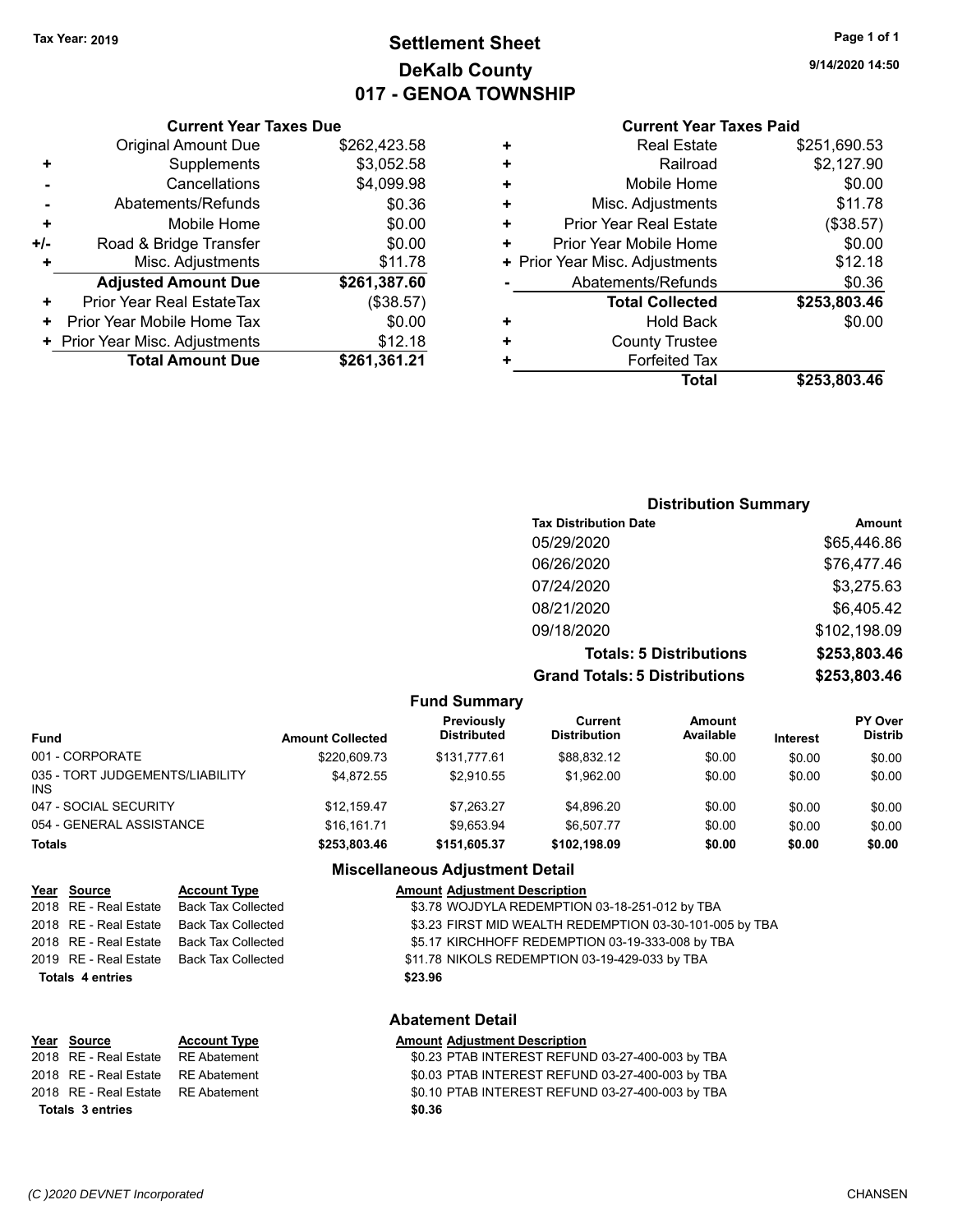## **Settlement Sheet Tax Year: 2019 Page 1 of 1 DeKalb County 018 - GENOA ROAD & BRIDGE**

**9/14/2020 14:50**

#### **Current Year Taxes Paid**

|       | <b>Original Amount Due</b>     | \$197,074.67  |
|-------|--------------------------------|---------------|
| ٠     | Supplements                    | \$2,541.64    |
|       | Cancellations                  | \$2,641.92    |
|       | Abatements/Refunds             | \$0.23        |
| ÷     | Mobile Home                    | \$0.00        |
| $+/-$ | Road & Bridge Transfer         | (\$26,589.35) |
|       | Misc. Adjustments              | \$8.82        |
|       | <b>Adjusted Amount Due</b>     | \$170,393.63  |
| ٠     | Prior Year Real EstateTax      | (\$26.20)     |
| ٠     | Prior Year Mobile Home Tax     | \$0.00        |
|       | + Prior Year Misc. Adjustments | \$9.16        |
|       | <b>Total Amount Due</b>        | \$170,376.59  |
|       |                                |               |

**Current Year Taxes Due**

|   | <b>Real Estate</b>             | \$163,193.38 |
|---|--------------------------------|--------------|
| ٠ | Railroad                       | \$1,512.76   |
| ٠ | Mobile Home                    | \$0.00       |
| ٠ | Misc. Adjustments              | \$8.82       |
| ٠ | <b>Prior Year Real Estate</b>  | $(\$26.20)$  |
| ٠ | Prior Year Mobile Home         | \$0.00       |
|   | + Prior Year Misc. Adjustments | \$9.16       |
|   | Abatements/Refunds             | \$0.23       |
|   | <b>Total Collected</b>         | \$164,697.69 |
| ٠ | Hold Back                      | \$0.00       |
| ٠ | <b>County Trustee</b>          |              |
| ٠ | <b>Forfeited Tax</b>           |              |
|   | Total                          | \$164,697.69 |

| <b>Road and Bridge Summary</b> |             |               | <b>Distribution Summary</b>  |             |
|--------------------------------|-------------|---------------|------------------------------|-------------|
| Municipality                   | Amt. Due    | Amt. Distrib. | <b>Tax Distribution Date</b> | Amount      |
| <b>CITY OF GENOA</b>           | \$27,380.46 | \$26,589.35   | 05/29/2020                   | \$42,172.67 |
| <b>Totals</b>                  | \$27,380.46 | \$26,589.35   | 06/26/2020                   | \$49,921.94 |
|                                |             |               | 07/24/2020                   | \$2,110.73  |
|                                |             |               | 08/21/2020                   | \$4,127.56  |
|                                |             |               | 09/18/2020                   | \$66,364.79 |

**Grand Totals: 5 Distributions** 

**Totals: 5 Distributions \$164,697.69**

|  | \$164,697.69 |
|--|--------------|
|  |              |
|  |              |
|  |              |

|                                         |                         | --------------                   |                                |                     |                 |                           |
|-----------------------------------------|-------------------------|----------------------------------|--------------------------------|---------------------|-----------------|---------------------------|
| Fund                                    | <b>Amount Collected</b> | Previously<br><b>Distributed</b> | Current<br><b>Distribution</b> | Amount<br>Available | <b>Interest</b> | PY Over<br><b>Distrib</b> |
| 007 - ROAD AND BRIDGE                   | \$58.121.98             | \$34,692.89                      | \$23,429.09                    | \$0.00              | \$0.00          | \$0.00                    |
| 008 - BRIDGE CONST W/COUNTY             | \$974.03                | \$581.62                         | \$392.41                       | \$0.00              | \$0.00          | \$0.00                    |
| 009 - PERMANENT ROAD                    | \$83.573.09             | \$49,904.36                      | \$33,668.73                    | \$0.00              | \$0.00          | \$0.00                    |
| 010 - EQUIPMENT AND BUILDING            | \$9.312.62              | \$5,560.88                       | \$3.751.74                     | \$0.00              | \$0.00          | \$0.00                    |
| 035 - TORT JUDGEMENTS/LIABILITY<br>INS. | \$9.323.49              | \$5.567.37                       | \$3.756.12                     | \$0.00              | \$0.00          | \$0.00                    |
| 047 - SOCIAL SECURITY                   | \$3.392.48              | \$2,025.78                       | \$1.366.70                     | \$0.00              | \$0.00          | \$0.00                    |
| Totals                                  | \$164,697.69            | \$98,332.90                      | \$66,364.79                    | \$0.00              | \$0.00          | \$0.00                    |
|                                         |                         |                                  |                                |                     |                 |                           |

**Fund Summary**

#### **Miscellaneous Adjustment Detail**

|                         | Year Source           | <b>Account Type</b>       | <b>Amount Adjustment Description</b>                    |
|-------------------------|-----------------------|---------------------------|---------------------------------------------------------|
|                         | 2018 RE - Real Estate | <b>Back Tax Collected</b> | \$2.84 WOJDYLA REDEMPTION 03-18-251-012 by TBA          |
|                         | 2018 RE - Real Estate | <b>Back Tax Collected</b> | \$2.43 FIRST MID WEALTH REDEMPTION 03-30-101-005 by TBA |
|                         | 2018 RE - Real Estate | <b>Back Tax Collected</b> | \$3.89 KIRCHHOFF REDEMPTION 03-19-333-008 by TBA        |
|                         | 2019 RE - Real Estate | Back Tax Collected        | \$8.82 NIKOLS REDEMPTION 03-19-429-033 by TBA           |
| <b>Totals 4 entries</b> |                       |                           | \$17.98                                                 |
|                         |                       |                           | <b>Abatement Detail</b>                                 |
|                         | Year Source           | <b>Account Type</b>       | <b>Amount Adjustment Description</b>                    |

# **Totals \$0.27 3 entries**

2018 RE - Real Estate RE Abatement \$0.17 PTAB INTEREST REFUND 03-27-400-003 by TBA 2018 RE - Real Estate RE Abatement \$0.02 PTAB INTEREST REFUND 03-27-400-003 by TBA 2018 RE - Real Estate RE Abatement \$0.08 PTAB INTEREST REFUND 03-27-400-003 by TBA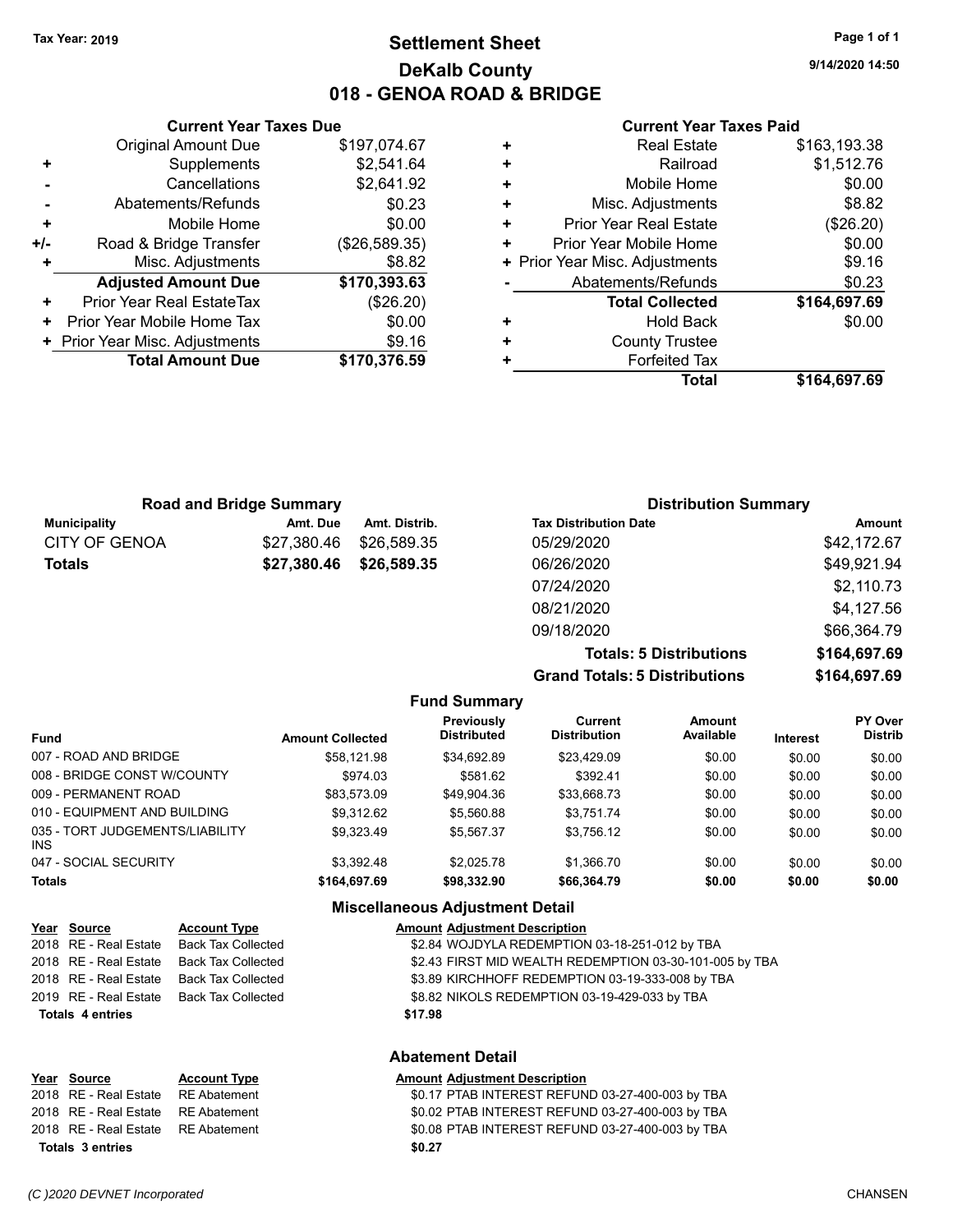## **Settlement Sheet Tax Year: 2019 Page 1 of 1 DeKalb County 019 - KINGSTON TOWNSHIP**

**9/14/2020 14:50**

#### **Current Year Taxes Paid**

|     | <b>Original Amount Due</b>     | \$96,190.54 |
|-----|--------------------------------|-------------|
| ٠   | Supplements                    | \$673.59    |
|     | Cancellations                  | \$730.91    |
|     | Abatements/Refunds             | \$0.29      |
| ÷   | Mobile Home                    | \$0.00      |
| +/- | Road & Bridge Transfer         | \$0.00      |
| ٠   | Misc. Adjustments              | \$0.00      |
|     | <b>Adjusted Amount Due</b>     | \$96,132.93 |
| ٠   | Prior Year Real EstateTax      | (\$16.26)   |
| ٠   | Prior Year Mobile Home Tax     | \$0.00      |
|     | + Prior Year Misc. Adjustments | \$11.82     |
|     | <b>Total Amount Due</b>        | \$96,128.49 |
|     |                                |             |

**Current Year Taxes Due**

| ٠ | <b>Real Estate</b>             | \$93,148.79 |
|---|--------------------------------|-------------|
| ٠ | Railroad                       | \$1,269.78  |
| ÷ | Mobile Home                    | \$0.00      |
| ÷ | Misc. Adjustments              | \$0.00      |
| ٠ | <b>Prior Year Real Estate</b>  | (\$16.26)   |
| ٠ | Prior Year Mobile Home         | \$0.00      |
|   | + Prior Year Misc. Adjustments | \$11.82     |
|   | Abatements/Refunds             | \$0.29      |
|   | <b>Total Collected</b>         | \$94,413.84 |
| ٠ | <b>Hold Back</b>               | \$0.00      |
| ÷ | <b>County Trustee</b>          |             |
| ٠ | <b>Forfeited Tax</b>           |             |
|   | Total                          | \$94,413.84 |
|   |                                |             |

#### **Distribution Summary Tax Distribution Date Amount** 05/29/2020 \$24,739.34 06/26/2020 \$28,713.53 07/24/2020 \$1,187.47 08/21/2020 \$2,260.91 09/18/2020 \$37,512.59 **Totals: 5 Distributions \$94,413.84 Grand Totals: 5 Distributions \$94,413.84 Fund Summary PY Over Amount Current Previously**

| <b>Fund</b>              | <b>Amount Collected</b> | <b>Previously</b><br><b>Distributed</b> | Current<br>Distribution | Amount<br>Available | <b>Interest</b> | <b>PY Over</b><br><b>Distrib</b> |
|--------------------------|-------------------------|-----------------------------------------|-------------------------|---------------------|-----------------|----------------------------------|
| 001 - CORPORATE          | \$93,759.92             | \$56.507.14                             | \$37.252.78             | \$0.00              | \$0.00          | \$0.00                           |
| 054 - GENERAL ASSISTANCE | \$653.92                | \$394.11                                | \$259.81                | \$0.00              | \$0.00          | \$0.00                           |
| <b>Totals</b>            | \$94,413.84             | \$56.901.25                             | \$37.512.59             | \$0.00              | \$0.00          | \$0.00                           |

## **Miscellaneous Adjustment Detail**

| Year Source             | <b>Account Type</b>                      | <b>Amount Adjustment Description</b>                         |
|-------------------------|------------------------------------------|--------------------------------------------------------------|
| 2018 RE - Real Estate   | Back Tax Collected                       | \$3.04 TRUSTEE SALE 02-36-224-005 by TBA                     |
| 2018 RE - Real Estate   | Back Tax Collected                       | \$1.54 GERMAN REDEMPTION 02-22-307-014 by TBA                |
| 2018 RE - Real Estate   | Back Tax Collected                       | \$3.08 GALLARDO CONSTRUCTION REDEMPTION 02-22-426-003 by TBA |
|                         | 2018 RE - Real Estate Back Tax Collected | \$4.16 TRUSTEE SALE 02-22-307-024 by TBA                     |
| <b>Totals 4 entries</b> |                                          | \$11.82                                                      |
|                         |                                          |                                                              |
|                         |                                          |                                                              |

### **Abatement Detail**

| Year Source                        | <b>Account Type</b> | <b>Amount Adjustment Description</b>             |
|------------------------------------|---------------------|--------------------------------------------------|
| 2018 RE - Real Estate RE Abatement |                     | \$0.15 PTAB INTEREST REFUND 02-21-176-004 by TBA |
| 2019 RE - Real Estate RE Abatement |                     | \$0.14 PTAB INTEREST REFUND 02-36-228-002 by TBA |
| Totals 2 entries                   |                     | \$0.29                                           |

**Year Source**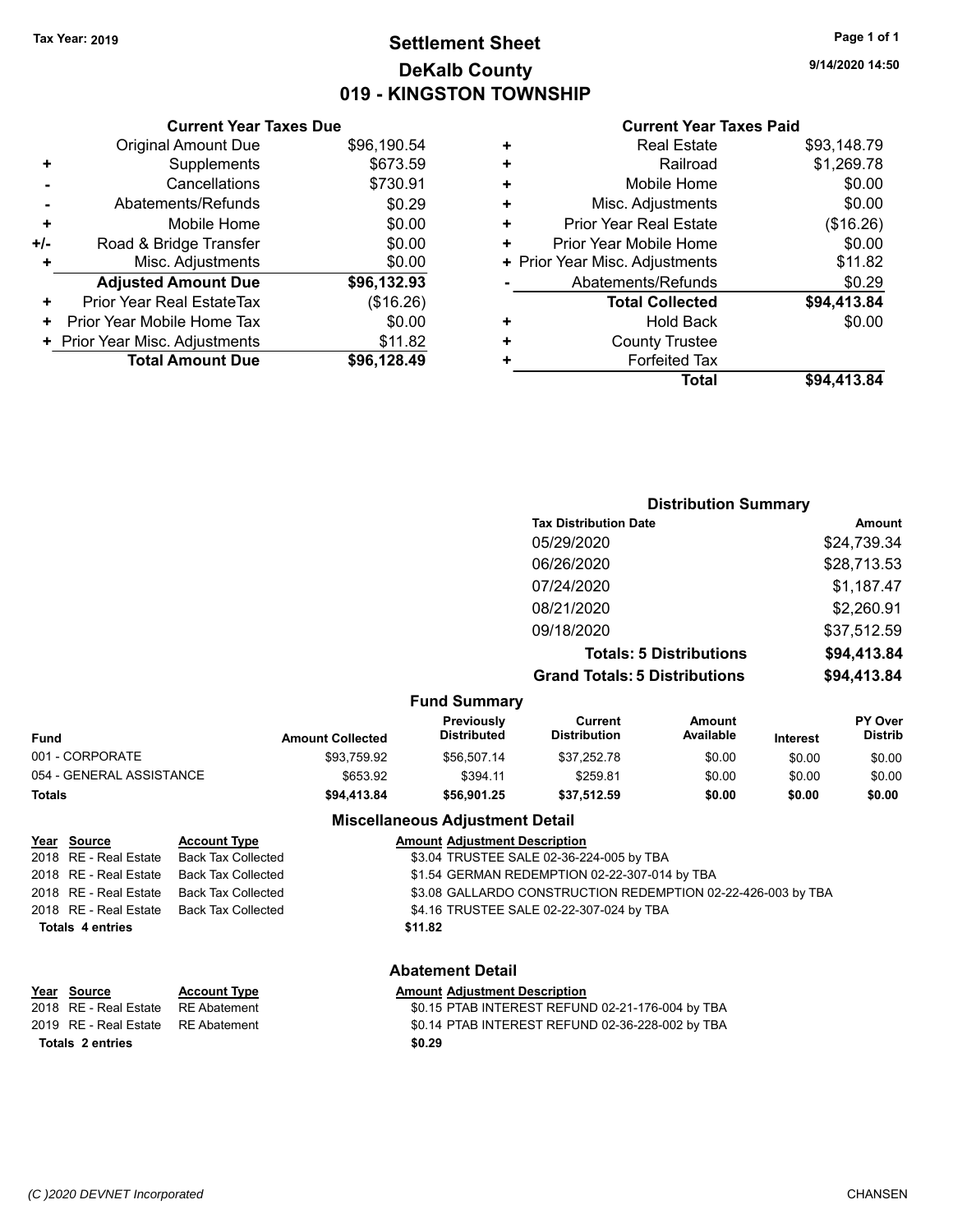## **Settlement Sheet Tax Year: 2019 Page 1 of 1 DeKalb County 020 - KINGSTON ROAD & BRIDGE**

**9/14/2020 14:50**

#### **Current Year Taxes Paid**

|     | <b>Current Year Taxes Due</b>  |               |  |  |  |
|-----|--------------------------------|---------------|--|--|--|
|     | <b>Original Amount Due</b>     | \$346,805.57  |  |  |  |
| ٠   | Supplements                    | \$2,289.70    |  |  |  |
|     | Cancellations                  | \$2,484.65    |  |  |  |
|     | Abatements/Refunds             | \$0.99        |  |  |  |
| ٠   | Mobile Home                    | \$0.00        |  |  |  |
| +/- | Road & Bridge Transfer         | (\$19,239.93) |  |  |  |
|     | Misc. Adjustments              | \$0.00        |  |  |  |
|     | <b>Adjusted Amount Due</b>     | \$327,369.70  |  |  |  |
| ٠   | Prior Year Real EstateTax      | (\$57.75)     |  |  |  |
| ٠   | Prior Year Mobile Home Tax     | \$0.00        |  |  |  |
|     | + Prior Year Misc. Adjustments | \$42.64       |  |  |  |
|     | <b>Total Amount Due</b>        | \$327,354.59  |  |  |  |
|     |                                |               |  |  |  |

|   | <b>Real Estate</b>             | \$316,642.67 |
|---|--------------------------------|--------------|
| ٠ | Railroad                       | \$4,533.15   |
| ٠ | Mobile Home                    | \$0.00       |
| ٠ | Misc. Adjustments              | \$0.00       |
| ٠ | <b>Prior Year Real Estate</b>  | (\$57.75)    |
| ÷ | Prior Year Mobile Home         | \$0.00       |
|   | + Prior Year Misc. Adjustments | \$42.64      |
|   | Abatements/Refunds             | \$0.99       |
|   | <b>Total Collected</b>         | \$321,159.72 |
| ٠ | <b>Hold Back</b>               | \$0.00       |
| ٠ | <b>County Trustee</b>          |              |
| ٠ | <b>Forfeited Tax</b>           |              |
|   | Total                          | \$321,159.72 |
|   |                                |              |

| <b>Road and Bridge Summary</b> |             |               | <b>Distribution Summary</b>          |               |  |
|--------------------------------|-------------|---------------|--------------------------------------|---------------|--|
| <b>Municipality</b>            | Amt. Due    | Amt. Distrib. | <b>Tax Distribution Date</b>         | <b>Amount</b> |  |
| <b>CITY OF GENOA</b>           | \$8,332.71  | \$8,182.05    | 05/29/2020                           | \$84,096.72   |  |
| VILLAGE OF KINGSTON            | \$11,260.64 | \$11,057.88   | 06/26/2020                           | \$97,716.61   |  |
| Totals                         | \$19,593.35 | \$19,239.93   | 07/24/2020                           | \$4,036.59    |  |
|                                |             |               | 08/21/2020                           | \$7,685.45    |  |
|                                |             |               | 09/18/2020                           | \$127,624.35  |  |
|                                |             |               | <b>Totals: 5 Distributions</b>       | \$321,159.72  |  |
|                                |             |               | <b>Grand Totals: 5 Distributions</b> | \$321,159.72  |  |

|                              |                         | <b>Fund Summary</b>              |                                |                     |                 |                                  |
|------------------------------|-------------------------|----------------------------------|--------------------------------|---------------------|-----------------|----------------------------------|
| <b>Fund</b>                  | <b>Amount Collected</b> | Previously<br><b>Distributed</b> | Current<br><b>Distribution</b> | Amount<br>Available | <b>Interest</b> | <b>PY Over</b><br><b>Distrib</b> |
| 007 - ROAD AND BRIDGE        | \$71.756.08             | \$43.223.94                      | \$28.532.14                    | \$0.00              | \$0.00          | \$0.00                           |
| 008 - BRIDGE CONST W/COUNTY  | \$11.116.08             | \$6.699.47                       | \$4.416.61                     | \$0.00              | \$0.00          | \$0.00                           |
| 009 - PERMANENT ROAD         | \$209.010.47            | \$125,967.14                     | \$83,043.33                    | \$0.00              | \$0.00          | \$0.00                           |
| 010 - EQUIPMENT AND BUILDING | \$29,277.09             | \$17.644.82                      | \$11.632.27                    | \$0.00              | \$0.00          | \$0.00                           |
| <b>Totals</b>                | \$321,159.72            | \$193.535.37                     | \$127,624.35                   | \$0.00              | \$0.00          | \$0.00                           |
|                              | $- - -$                 |                                  |                                |                     |                 |                                  |

#### **Miscellaneous Adjustment Detail**

| Year Source             | <b>Account Type</b>       | <b>Amount Adjustment Description</b>                          |
|-------------------------|---------------------------|---------------------------------------------------------------|
| 2018 RE - Real Estate   | <b>Back Tax Collected</b> | \$10.95 TRUSTEE SALE 02-36-224-005 by TBA                     |
| 2018 RE - Real Estate   | Back Tax Collected        | \$5.56 GERMAN REDEMPTION 02-22-307-014 by TBA                 |
| 2018 RE - Real Estate   | Back Tax Collected        | \$11.12 GALLARDO CONSTRUCTION REDEMPTION 02-22-426-003 by TBA |
| 2018 RE - Real Estate   | Back Tax Collected        | \$15.01 TRUSTEE SALE 02-22-307-024 by TBA                     |
| <b>Totals 4 entries</b> |                           | \$42.64                                                       |
|                         |                           | <b>Abatement Detail</b>                                       |
| Year Source             | <b>Account Type</b>       | <b>Amount Adjustment Description</b>                          |
| 2018 RE - Real Estate   | <b>RE</b> Abatement       | \$0.53 PTAB INTEREST REFUND 02-21-176-004 by TBA              |

#### 2019 RE - Real Estate RE Abatement \$0.52 PTAB INTEREST REFUND 02-36-228-002 by TBA **Totals \$1.05 2 entries**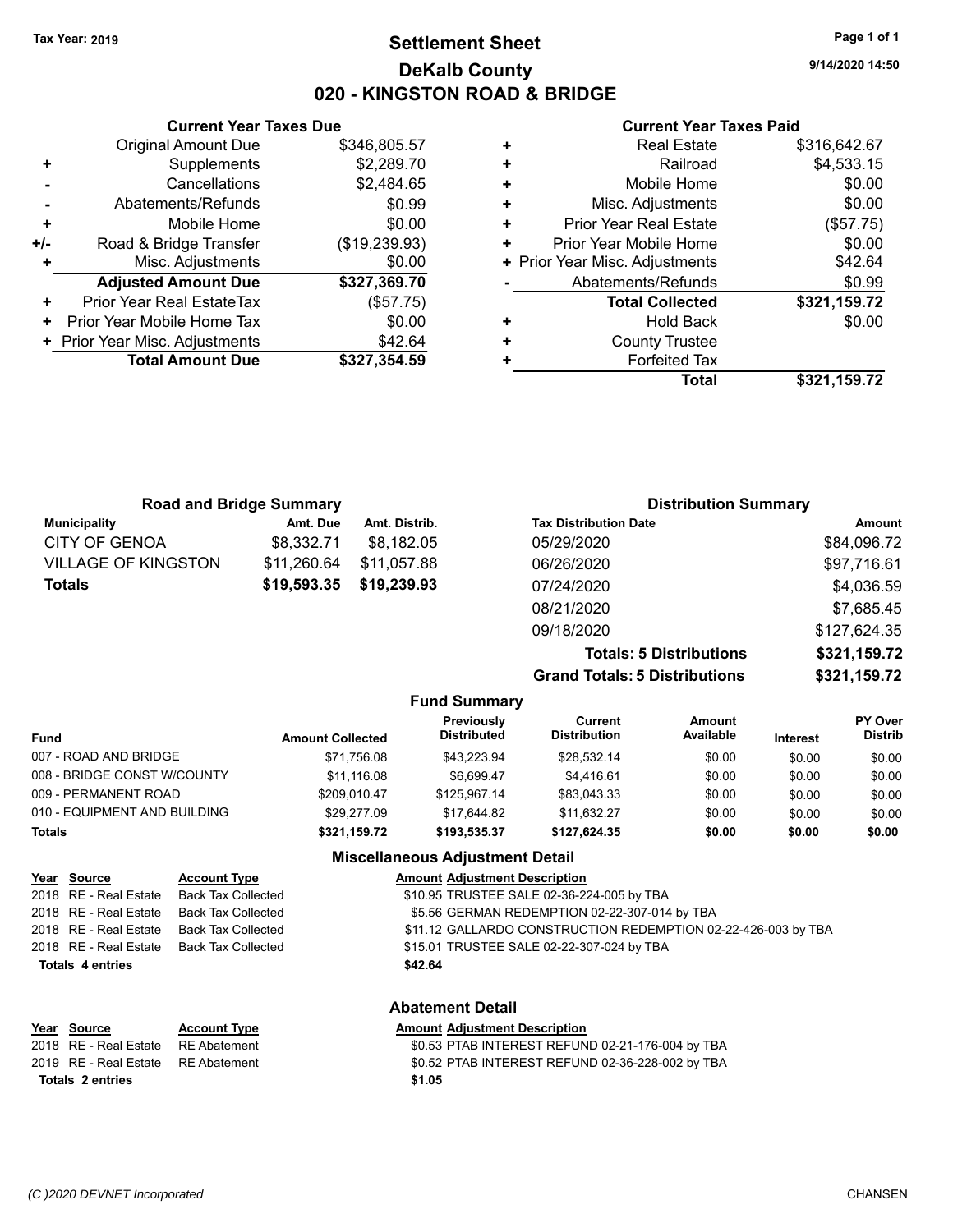## **Settlement Sheet Tax Year: 2019 Page 1 of 1 DeKalb County 021 - KINGSTON TWP CEMETERY**

**9/14/2020 14:50**

#### **Current Year Taxes Paid**

|     | <b>Original Amount Due</b>       | \$16,263.81 |
|-----|----------------------------------|-------------|
| ٠   | Supplements                      | \$113.90    |
|     | Cancellations                    | \$123.58    |
|     | Abatements/Refunds               | \$0.04      |
| ٠   | Mobile Home                      | \$0.00      |
| +/- | Road & Bridge Transfer           | \$0.00      |
| ÷   | Misc. Adjustments                | \$0.00      |
|     | <b>Adjusted Amount Due</b>       | \$16,254.09 |
| ٠   | <b>Prior Year Real EstateTax</b> | (\$2.74)    |
| ٠   | Prior Year Mobile Home Tax       | \$0.00      |
|     | + Prior Year Misc. Adjustments   | \$1.99      |
|     | <b>Total Amount Due</b>          | \$16,253.34 |
|     |                                  |             |

**Current Year Taxes Due**

|   | <b>Real Estate</b>             | \$15,749.54 |
|---|--------------------------------|-------------|
| ٠ | Railroad                       | \$214.70    |
| ٠ | Mobile Home                    | \$0.00      |
| ٠ | Misc. Adjustments              | \$0.00      |
| ٠ | <b>Prior Year Real Estate</b>  | (\$2.74)    |
| ٠ | Prior Year Mobile Home         | \$0.00      |
|   | + Prior Year Misc. Adjustments | \$1.99      |
|   | Abatements/Refunds             | \$0.04      |
|   | <b>Total Collected</b>         | \$15,963.45 |
| ٠ | <b>Hold Back</b>               | \$0.00      |
| ٠ | <b>County Trustee</b>          |             |
| ٠ | <b>Forfeited Tax</b>           |             |
|   | Total                          | \$15,963.45 |
|   |                                |             |

|                     | <b>Distribution Summary</b>          |             |
|---------------------|--------------------------------------|-------------|
|                     | <b>Tax Distribution Date</b>         | Amount      |
|                     | 05/29/2020                           | \$4,182.96  |
|                     | 06/26/2020                           | \$4,854.83  |
|                     | 07/24/2020                           | \$200.84    |
|                     | 08/21/2020                           | \$382.28    |
|                     | 09/18/2020                           | \$6,342.54  |
|                     | <b>Totals: 5 Distributions</b>       | \$15,963.45 |
|                     | <b>Grand Totals: 5 Distributions</b> | \$15,963.45 |
| <b>Fund Summary</b> |                                      |             |

| Fund           | <b>Amount Collected</b> | <b>Previously</b><br><b>Distributed</b> | Current<br><b>Distribution</b> | Amount<br>Available | <b>Interest</b> | PY Over<br><b>Distrib</b> |
|----------------|-------------------------|-----------------------------------------|--------------------------------|---------------------|-----------------|---------------------------|
| 017 - CEMETERY | \$15,963.45             | \$9.620.91                              | \$6.342.54                     | \$0.00              | \$0.00          | \$0.00                    |
| Totals         | \$15,963.45             | \$9.620.91                              | \$6,342.54                     | \$0.00              | \$0.00          | \$0.00                    |

#### **Miscellaneous Adjustment Detail**

| <u>Year Source</u>      | <b>Account Type</b>                      | <b>Amount Adjustment Description</b>                         |
|-------------------------|------------------------------------------|--------------------------------------------------------------|
|                         | 2018 RE - Real Estate Back Tax Collected | \$0.51 TRUSTEE SALE 02-36-224-005 by TBA                     |
|                         | 2018 RE - Real Estate Back Tax Collected | \$0.26 GERMAN REDEMPTION 02-22-307-014 by TBA                |
|                         | 2018 RE - Real Estate Back Tax Collected | \$0.52 GALLARDO CONSTRUCTION REDEMPTION 02-22-426-003 by TBA |
|                         | 2018 RE - Real Estate Back Tax Collected | \$0.70 TRUSTEE SALE 02-22-307-024 by TBA                     |
| <b>Totals 4 entries</b> |                                          | \$1.99                                                       |
|                         |                                          |                                                              |
|                         |                                          |                                                              |

**Abatement Detail**

#### **Year Source Account Type Amount Adjustment Description** 2018 RE - Real Estate RE Abatement \$0.02 PTAB INTEREST REFUND 02-21-176-004 by TBA

2019 RE - Real Estate RE Abatement \$0.02 PTAB INTEREST REFUND 02-36-228-002 by TBA **Totals \$0.04 2 entries**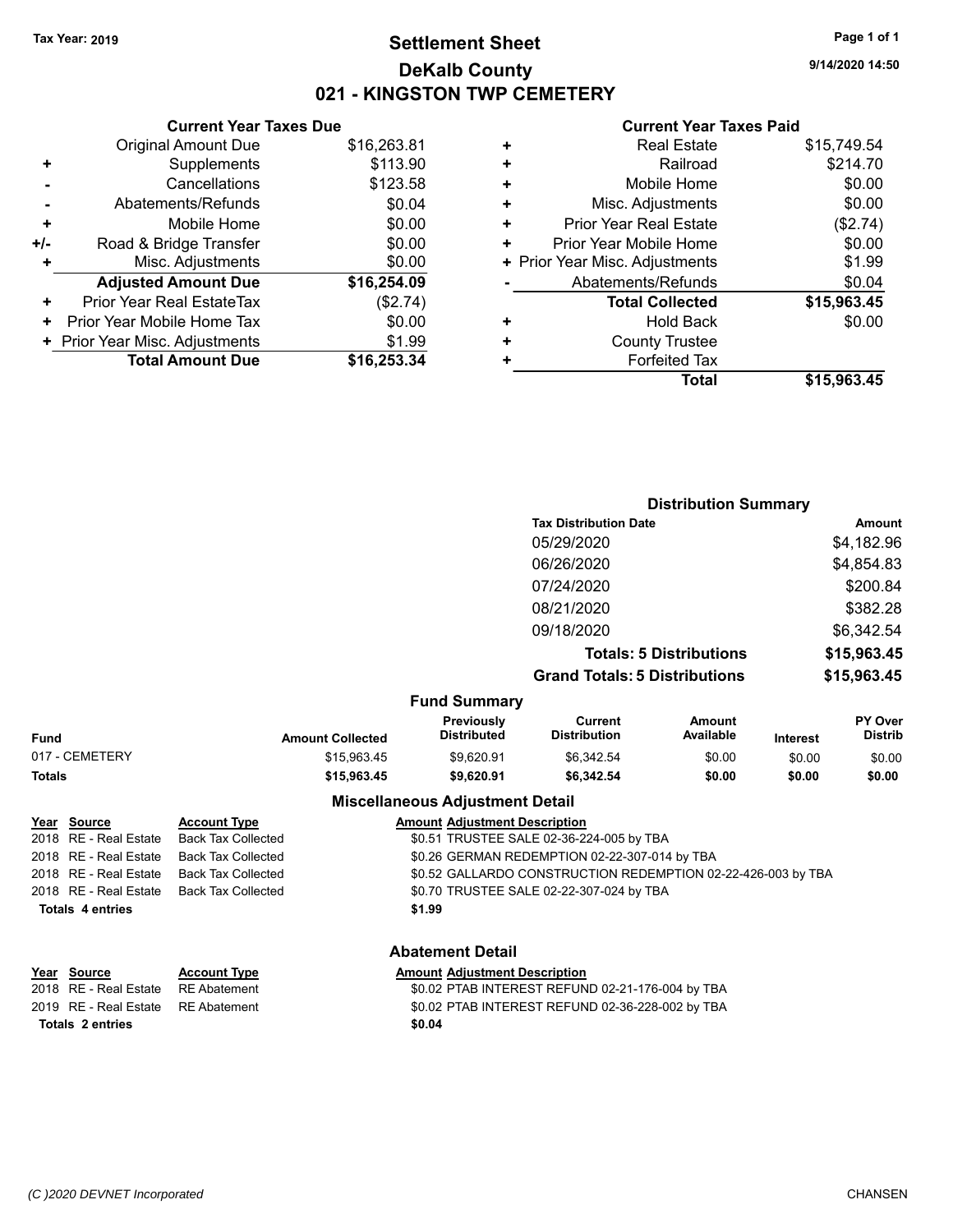# **Settlement Sheet Tax Year: 2019 Page 1 of 1 DeKalb County 022 - MALTA TOWNSHIP**

**9/14/2020 14:50**

# **Current Year Taxes Paid**

|       | <b>Original Amount Due</b>     | \$72,007.87 |
|-------|--------------------------------|-------------|
| ٠     | Supplements                    | \$880.28    |
|       | Cancellations                  | \$862.34    |
|       | Abatements/Refunds             | \$0.00      |
| ٠     | Mobile Home                    | \$0.00      |
| $+/-$ | Road & Bridge Transfer         | \$0.00      |
| ٠     | Misc. Adjustments              | \$0.00      |
|       | <b>Adjusted Amount Due</b>     | \$72,025.81 |
| ٠     | Prior Year Real EstateTax      | \$0.00      |
|       | Prior Year Mobile Home Tax     | \$0.00      |
|       | + Prior Year Misc. Adjustments | \$67.48     |
|       | <b>Total Amount Due</b>        | \$72,093.29 |

**Current Year Taxes Due**

|   | <b>Real Estate</b>             | \$66,761.03 |
|---|--------------------------------|-------------|
| ÷ | Railroad                       | \$3,732.90  |
| ÷ | Mobile Home                    | \$0.00      |
| ٠ | Misc. Adjustments              | \$0.00      |
| ÷ | <b>Prior Year Real Estate</b>  | \$0.00      |
| ٠ | Prior Year Mobile Home         | \$0.00      |
|   | + Prior Year Misc. Adjustments | \$67.48     |
|   | Abatements/Refunds             | \$0.00      |
|   | <b>Total Collected</b>         | \$70,561.41 |
| ٠ | <b>Hold Back</b>               | \$0.00      |
| ٠ | <b>County Trustee</b>          |             |
| ٠ | <b>Forfeited Tax</b>           |             |
|   | Total                          | \$70,561.41 |
|   |                                |             |

|   |                           |                                      | <b>Distribution Summary</b>    |                                  |
|---|---------------------------|--------------------------------------|--------------------------------|----------------------------------|
|   |                           | <b>Tax Distribution Date</b>         |                                | <b>Amount</b>                    |
|   |                           | 05/29/2020                           |                                | \$14,452.10                      |
|   |                           | 06/26/2020                           |                                | \$24,168.72                      |
|   |                           | 07/24/2020                           |                                | \$940.27                         |
|   |                           | 08/21/2020                           |                                | \$1,200.29                       |
|   |                           | 09/18/2020                           |                                | \$29,800.03                      |
|   |                           |                                      | <b>Totals: 5 Distributions</b> | \$70,561.41                      |
|   |                           | <b>Grand Totals: 5 Distributions</b> |                                | \$70,561.41                      |
|   | <b>Fund Summary</b>       |                                      |                                |                                  |
| . | Previously<br>Diotributed | <b>Current</b><br>Diotribution       | <b>Amount</b><br>A             | <b>PY Over</b><br><b>Diatrib</b> |

| <b>Fund</b>              | <b>Amount Collected</b> | <b>Previously</b><br>Distributed | Current<br>Distribution | Amount<br>Available | <b>Interest</b> | <b>PY Over</b><br><b>Distrib</b> |
|--------------------------|-------------------------|----------------------------------|-------------------------|---------------------|-----------------|----------------------------------|
| 001 - CORPORATE          | \$69.726.11             | \$40.278.85                      | \$29.447.26             | \$0.00              | \$0.00          | \$0.00                           |
| 054 - GENERAL ASSISTANCE | \$835.30                | \$482.53                         | \$352.77                | \$0.00              | \$0.00          | \$0.00                           |
| <b>Totals</b>            | \$70.561.41             | \$40.761.38                      | \$29,800.03             | \$0.00              | \$0.00          | \$0.00                           |

## **Miscellaneous Adjustment Detail**

| Year Source           | <b>Account Type</b> | <b>Amount Adiustment Description</b>      |
|-----------------------|---------------------|-------------------------------------------|
| 2018 RE - Real Estate | Back Tax Collected  | \$67.48 TRUSTEE SALE 07-23-185-001 by TBA |
| Totals 1 entries      |                     | \$67.48                                   |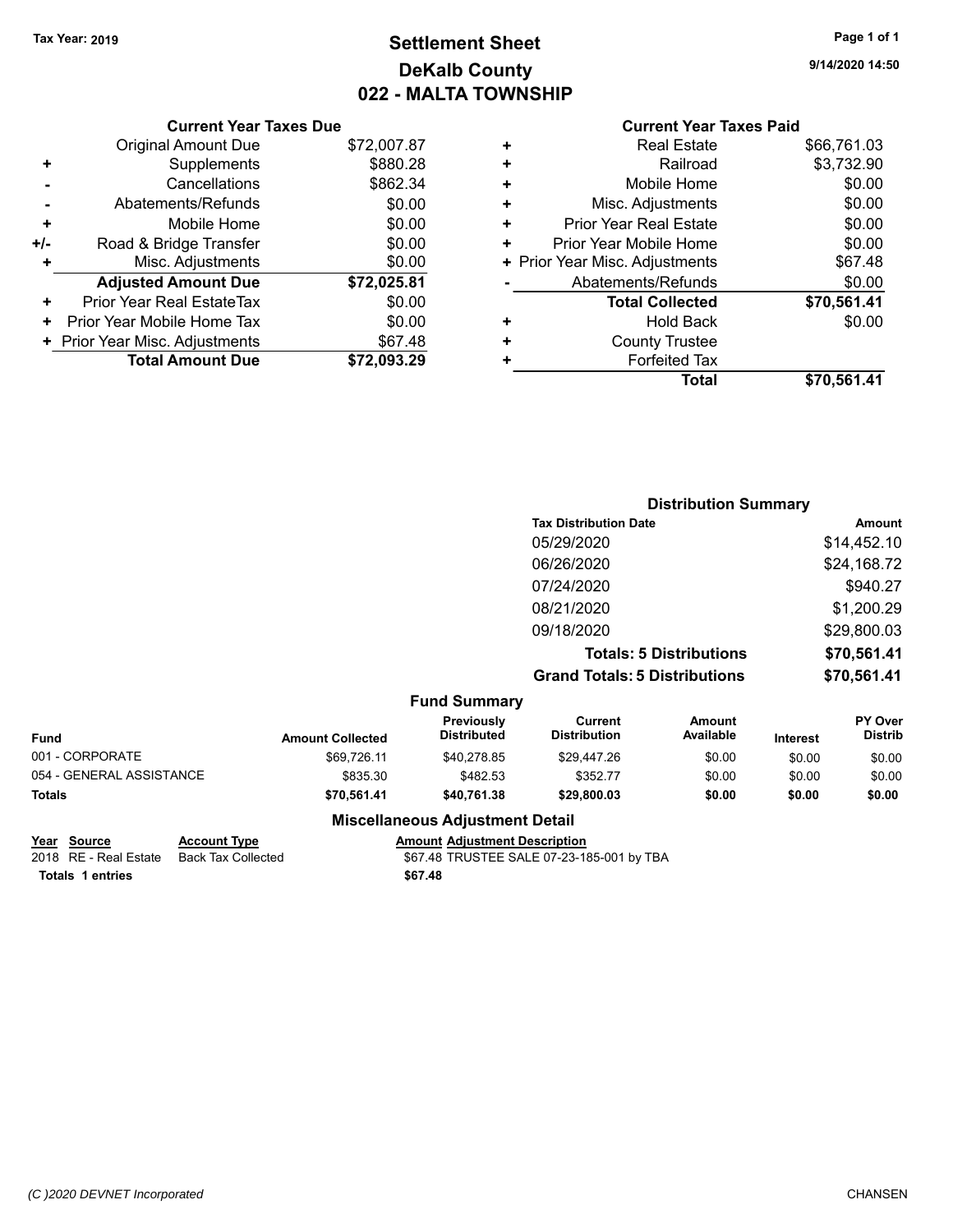## **Settlement Sheet Tax Year: 2019 Page 1 of 1 DeKalb County 023 - MALTA TWP LIBRARY**

**9/14/2020 14:50**

#### **Current Year Taxes Paid**

|     | <b>Current Year Taxes Due</b>  |              |
|-----|--------------------------------|--------------|
|     | <b>Original Amount Due</b>     | \$138,780.13 |
| ٠   | Supplements                    | \$1,696.56   |
|     | Cancellations                  | \$1,661.97   |
|     | Abatements/Refunds             | \$0.00       |
| ٠   | Mobile Home                    | \$0.00       |
| +/- | Road & Bridge Transfer         | \$0.00       |
| ٠   | Misc. Adjustments              | \$0.00       |
|     | <b>Adjusted Amount Due</b>     | \$138,814.72 |
| ٠   | Prior Year Real EstateTax      | \$0.00       |
|     | Prior Year Mobile Home Tax     | \$0.00       |
|     | + Prior Year Misc. Adjustments | \$130.05     |
|     | <b>Total Amount Due</b>        | \$138,944.77 |
|     |                                |              |

| ٠ | <b>Real Estate</b>             | \$128,667.91 |
|---|--------------------------------|--------------|
| ٠ | Railroad                       | \$7,194.42   |
| ٠ | Mobile Home                    | \$0.00       |
| ٠ | Misc. Adjustments              | \$0.00       |
| ٠ | <b>Prior Year Real Estate</b>  | \$0.00       |
| ٠ | Prior Year Mobile Home         | \$0.00       |
|   | + Prior Year Misc. Adjustments | \$130.05     |
|   | Abatements/Refunds             | \$0.00       |
|   | <b>Total Collected</b>         | \$135,992.38 |
| ٠ | <b>Hold Back</b>               | \$0.00       |
| ٠ | <b>County Trustee</b>          |              |
| ٠ | <b>Forfeited Tax</b>           |              |
|   | <b>Total</b>                   | \$135,992.38 |
|   |                                |              |

|                         |                                  |                                       |                     |                                                                                                        | <b>Amount</b>                    |
|-------------------------|----------------------------------|---------------------------------------|---------------------|--------------------------------------------------------------------------------------------------------|----------------------------------|
|                         |                                  | 05/29/2020                            |                     |                                                                                                        | \$27,852.85                      |
|                         |                                  | 06/26/2020                            |                     |                                                                                                        | \$46,580.21                      |
|                         |                                  | 07/24/2020                            |                     |                                                                                                        | \$1,812.21                       |
|                         |                                  | 08/21/2020                            |                     |                                                                                                        | \$2,313.39                       |
|                         |                                  | 09/18/2020                            |                     |                                                                                                        | \$57,433.72                      |
|                         |                                  |                                       |                     |                                                                                                        | \$135,992.38                     |
|                         |                                  |                                       |                     |                                                                                                        | \$135,992.38                     |
|                         | <b>Fund Summary</b>              |                                       |                     |                                                                                                        |                                  |
| <b>Amount Collected</b> | Previously<br><b>Distributed</b> | <b>Current</b><br><b>Distribution</b> | Amount<br>Available | <b>Interest</b>                                                                                        | <b>PY Over</b><br><b>Distrib</b> |
| \$135,992.38            | \$78.558.66                      | \$57.433.72                           | \$0.00              | \$0.00                                                                                                 | \$0.00                           |
|                         |                                  |                                       |                     | <b>Tax Distribution Date</b><br><b>Totals: 5 Distributions</b><br><b>Grand Totals: 5 Distributions</b> | <b>Distribution Summary</b>      |

| Fund          | <b>Amount Collected</b> | .<br><b>Distributed</b>                | ----------<br><b>Distribution</b> | -----------<br>Available | <b>Interest</b> | .<br><b>Distrib</b> |
|---------------|-------------------------|----------------------------------------|-----------------------------------|--------------------------|-----------------|---------------------|
| 016 - LIBRARY | \$135,992.38            | \$78.558.66                            | \$57.433.72                       | \$0.00                   | \$0.00          | \$0.00              |
| Totals        | \$135,992.38            | \$78,558.66                            | \$57.433.72                       | \$0.00                   | \$0.00          | \$0.00              |
|               |                         | <b>Miscellaneous Adjustment Detail</b> |                                   |                          |                 |                     |

# **Year Source Account Type**<br>
2018 RE - Real Estate Back Tax Collected **Amount Adjustment Description**<br>
\$130.05 TRUSTEE SALE 07-23-18

\$130.05 TRUSTEE SALE 07-23-185-001 by TBA **Totals \$130.05 1 entries**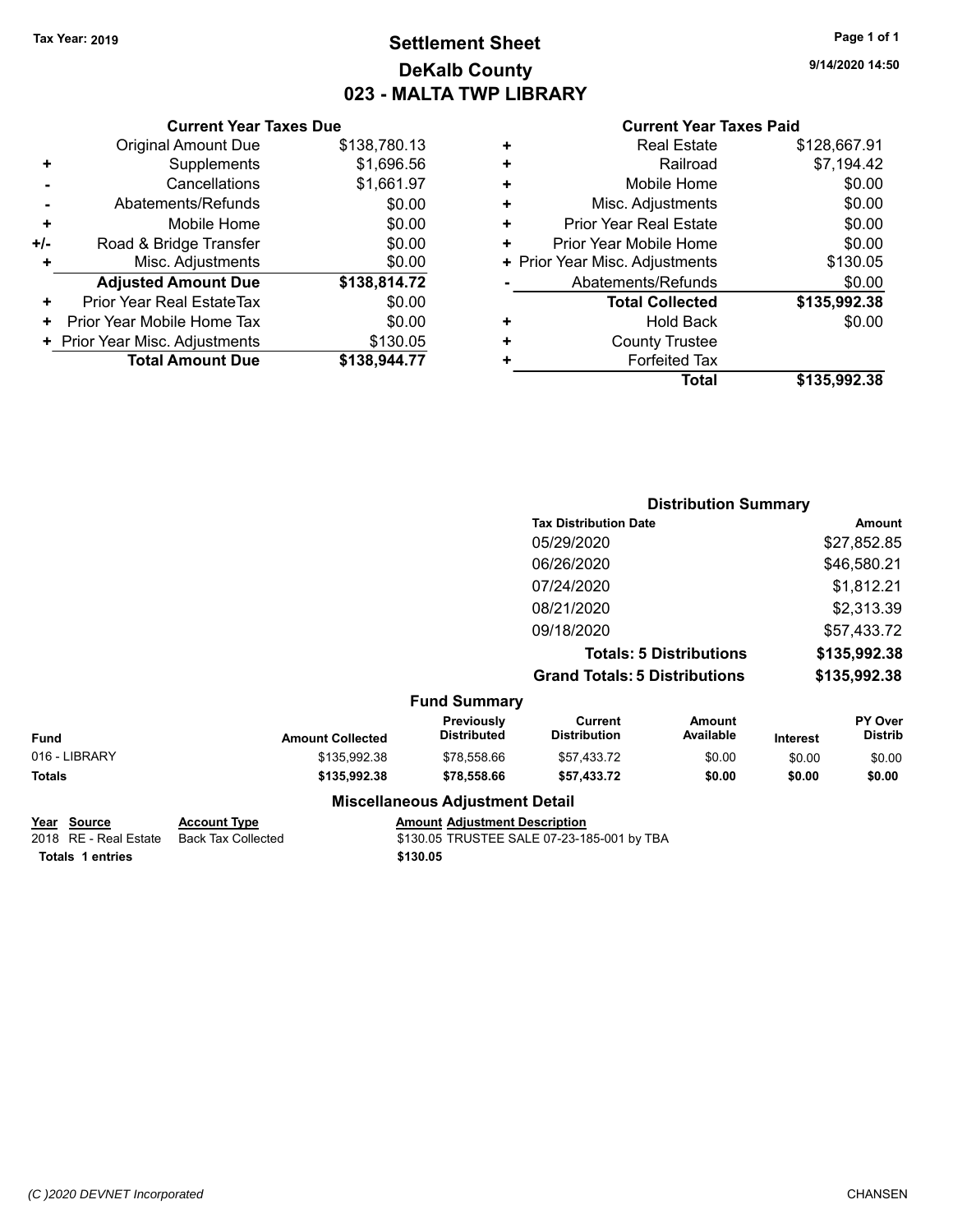## **Settlement Sheet Tax Year: 2019 Page 1 of 1 DeKalb County 024 - MALTA ROAD & BRIDGE**

**9/14/2020 14:50**

#### **Current Year Taxes Paid**

|     | <b>Current Year Taxes Due</b>  |                |
|-----|--------------------------------|----------------|
|     | <b>Original Amount Due</b>     | \$181,151.56   |
| ٠   | Supplements                    | \$2,069.09     |
|     | Cancellations                  | \$2,026.92     |
|     | Abatements/Refunds             | \$0.00         |
| ٠   | Mobile Home                    | \$0.00         |
| +/- | Road & Bridge Transfer         | (\$11, 185.85) |
|     | Misc. Adjustments              | \$0.00         |
|     | <b>Adjusted Amount Due</b>     | \$170,007.88   |
| ÷   | Prior Year Real EstateTax      | (\$11.17)      |
| ٠   | Prior Year Mobile Home Tax     | \$0.00         |
|     | + Prior Year Misc. Adjustments | \$169.76       |
|     | <b>Total Amount Due</b>        | \$170,166.47   |
|     |                                |                |

|   | <b>Real Estate</b>             | \$156,919.86 |
|---|--------------------------------|--------------|
| ٠ | Railroad                       | \$9,248.35   |
| ٠ | Mobile Home                    | \$0.00       |
| ٠ | Misc. Adjustments              | \$0.00       |
| ٠ | <b>Prior Year Real Estate</b>  | (\$11.17)    |
| ٠ | Prior Year Mobile Home         | \$0.00       |
|   | + Prior Year Misc. Adjustments | \$169.76     |
|   | Abatements/Refunds             | \$0.00       |
|   | <b>Total Collected</b>         | \$166,326.80 |
| ٠ | Hold Back                      | \$0.00       |
| ٠ | <b>County Trustee</b>          |              |
| ٠ | <b>Forfeited Tax</b>           |              |
|   | Total                          | \$166,326.80 |

|                         | <b>Road and Bridge Summary</b> |               | <b>Distribution Summary</b>  |             |
|-------------------------|--------------------------------|---------------|------------------------------|-------------|
| Municipality            | Amt. Due                       | Amt. Distrib. | <b>Tax Distribution Date</b> | Amount      |
| <b>VILLAGE OF MALTA</b> | \$11.438.96                    | \$11.185.85   | 05/29/2020                   | \$33,968.60 |
| <b>Totals</b>           | \$11,438.96                    | \$11,185.85   | 06/26/2020                   | \$57,045.08 |
|                         |                                |               | 07/24/2020                   | \$2,210.14  |
|                         |                                |               | 08/21/2020                   | \$2,821.31  |
|                         |                                |               | 09/18/2020                   | \$70,281.67 |

**Totals: 5 Distributions \$166,326.80 Grand Totals: 5 Distributions \$166,326.80**

| <b>Fund Summary</b> |                            |                         |              |  |
|---------------------|----------------------------|-------------------------|--------------|--|
|                     | Previously<br>Diatributaal | Current<br>Diateikutian | Amount<br>A. |  |

| <b>Fund</b>                  | <b>Amount Collected</b> | Previously<br><b>Distributed</b> | Current<br><b>Distribution</b> | <b>Amount</b><br>Available | <b>Interest</b> | <b>PY Over</b><br><b>Distrib</b> |
|------------------------------|-------------------------|----------------------------------|--------------------------------|----------------------------|-----------------|----------------------------------|
| 007 - ROAD AND BRIDGE        | \$51.496.00             | \$29.710.83                      | \$21.785.17                    | \$0.00                     | \$0.00          | \$0.00                           |
| 008 - BRIDGE CONST W/COUNTY  | \$21.215.26             | \$12.255.42                      | \$8.959.84                     | \$0.00                     | \$0.00          | \$0.00                           |
| 009 - PERMANENT ROAD         | \$74.812.88             | \$43.217.15                      | \$31,595.73                    | \$0.00                     | \$0.00          | \$0.00                           |
| 010 - EQUIPMENT AND BUILDING | \$18,802.66             | \$10.861.73                      | \$7.940.93                     | \$0.00                     | \$0.00          | \$0.00                           |
| <b>Totals</b>                | \$166,326,80            | \$96,045.13                      | \$70.281.67                    | \$0.00                     | \$0.00          | \$0.00                           |

### **Miscellaneous Adjustment Detail**

|                  | Year Source             | <b>Account Type</b> | <b>Amount Adjustment Description</b>       |
|------------------|-------------------------|---------------------|--------------------------------------------|
|                  | 2018   RE - Real Estate | Back Tax Collected  | \$169.76 TRUSTEE SALE 07-23-185-001 by TBA |
| Totals 1 entries |                         |                     | \$169.76                                   |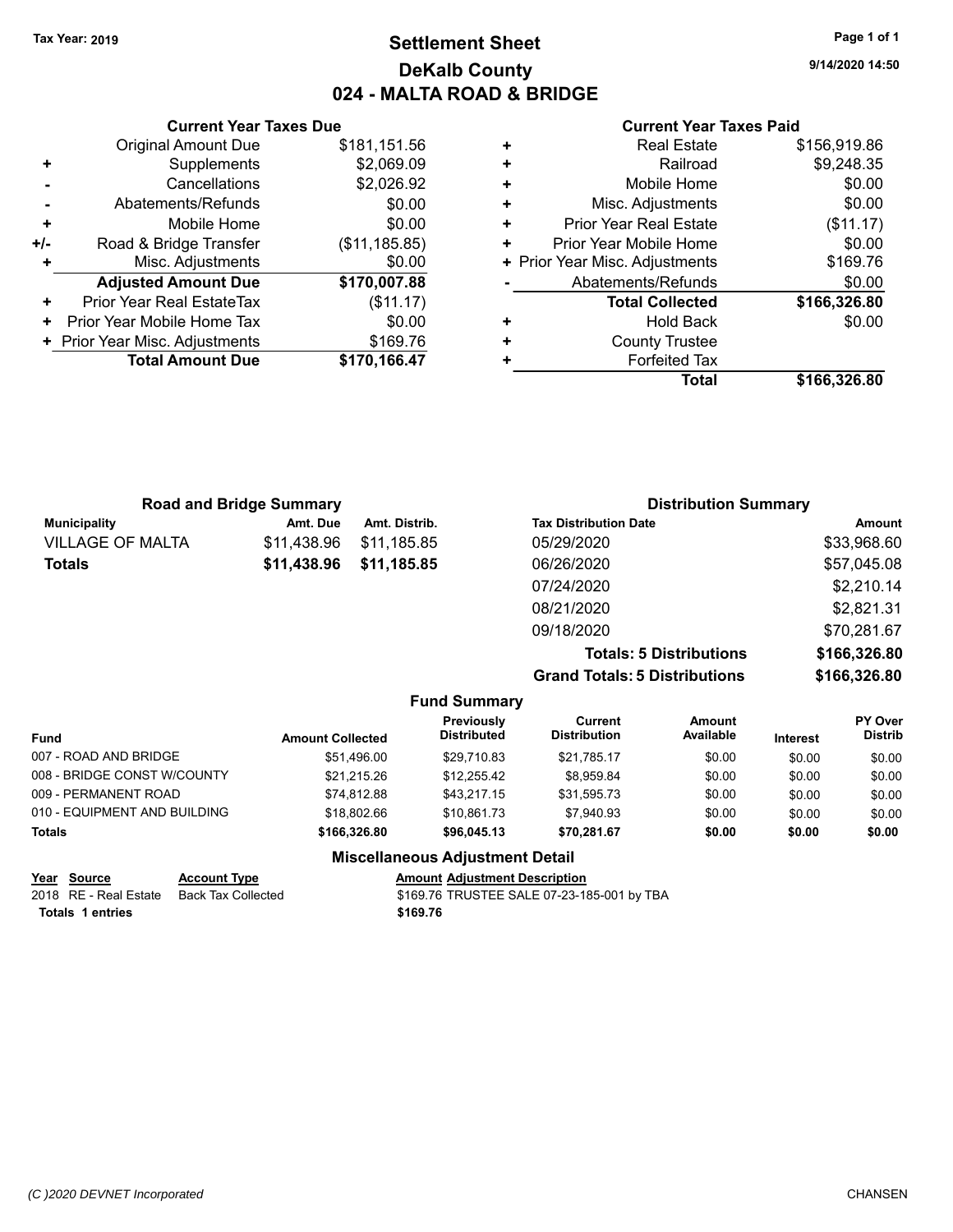## **Settlement Sheet Tax Year: 2019 Page 1 of 1 DeKalb County 025 - MAYFIELD TOWNSHIP**

**9/14/2020 14:50**

|     | <b>Current Year Taxes Due</b>  |             |
|-----|--------------------------------|-------------|
|     | <b>Original Amount Due</b>     | \$94,506.95 |
| ٠   | Supplements                    | \$615.64    |
|     | Cancellations                  | \$692.17    |
|     | Abatements/Refunds             | \$0.00      |
| ٠   | Mobile Home                    | \$0.00      |
| +/- | Road & Bridge Transfer         | \$0.00      |
| ٠   | Misc. Adjustments              | \$0.00      |
|     | <b>Adjusted Amount Due</b>     | \$94,430.42 |
| ٠   | Prior Year Real EstateTax      | \$0.00      |
| ٠   | Prior Year Mobile Home Tax     | \$0.00      |
|     | + Prior Year Misc. Adjustments | \$0.00      |
|     | <b>Total Amount Due</b>        | \$94.430.42 |
|     |                                |             |

| ٠ | <b>Real Estate</b>             | \$92,892.23 |
|---|--------------------------------|-------------|
| ÷ | Railroad                       | \$0.00      |
| ٠ | Mobile Home                    | \$0.00      |
| ٠ | Misc. Adjustments              | \$0.00      |
| ÷ | Prior Year Real Estate         | \$0.00      |
| ٠ | Prior Year Mobile Home         | \$0.00      |
|   | + Prior Year Misc. Adjustments | \$0.00      |
|   | Abatements/Refunds             | \$0.00      |
|   | <b>Total Collected</b>         | \$92,892.23 |
| ٠ | <b>Hold Back</b>               | \$0.00      |
| ٠ | <b>County Trustee</b>          |             |
| ٠ | <b>Forfeited Tax</b>           |             |
|   | Total                          | \$92,892.23 |
|   |                                |             |

| <b>Distribution Summary</b>          |             |
|--------------------------------------|-------------|
| <b>Tax Distribution Date</b>         | Amount      |
| 05/29/2020                           | \$11,966.78 |
| 06/26/2020                           | \$39,380.09 |
| 07/24/2020                           | \$1,604.64  |
| 08/21/2020                           | \$1,828.67  |
| 09/18/2020                           | \$38,112.05 |
| <b>Totals: 5 Distributions</b>       | \$92,892.23 |
| <b>Grand Totals: 5 Distributions</b> | \$92,892.23 |

| <b>Fund Summary</b>      |                         |                                  |                                |                     |                 |                                  |
|--------------------------|-------------------------|----------------------------------|--------------------------------|---------------------|-----------------|----------------------------------|
| <b>Fund</b>              | <b>Amount Collected</b> | Previously<br><b>Distributed</b> | Current<br><b>Distribution</b> | Amount<br>Available | <b>Interest</b> | <b>PY Over</b><br><b>Distrib</b> |
| 001 - CORPORATE          | \$88,465.35             | \$52,169.57                      | \$36,295.78                    | \$0.00              | \$0.00          | \$0.00                           |
| 054 - GENERAL ASSISTANCE | \$4,426.88              | \$2.610.61                       | \$1.816.27                     | \$0.00              | \$0.00          | \$0.00                           |
| <b>Totals</b>            | \$92,892.23             | \$54,780.18                      | \$38,112.05                    | \$0.00              | \$0.00          | \$0.00                           |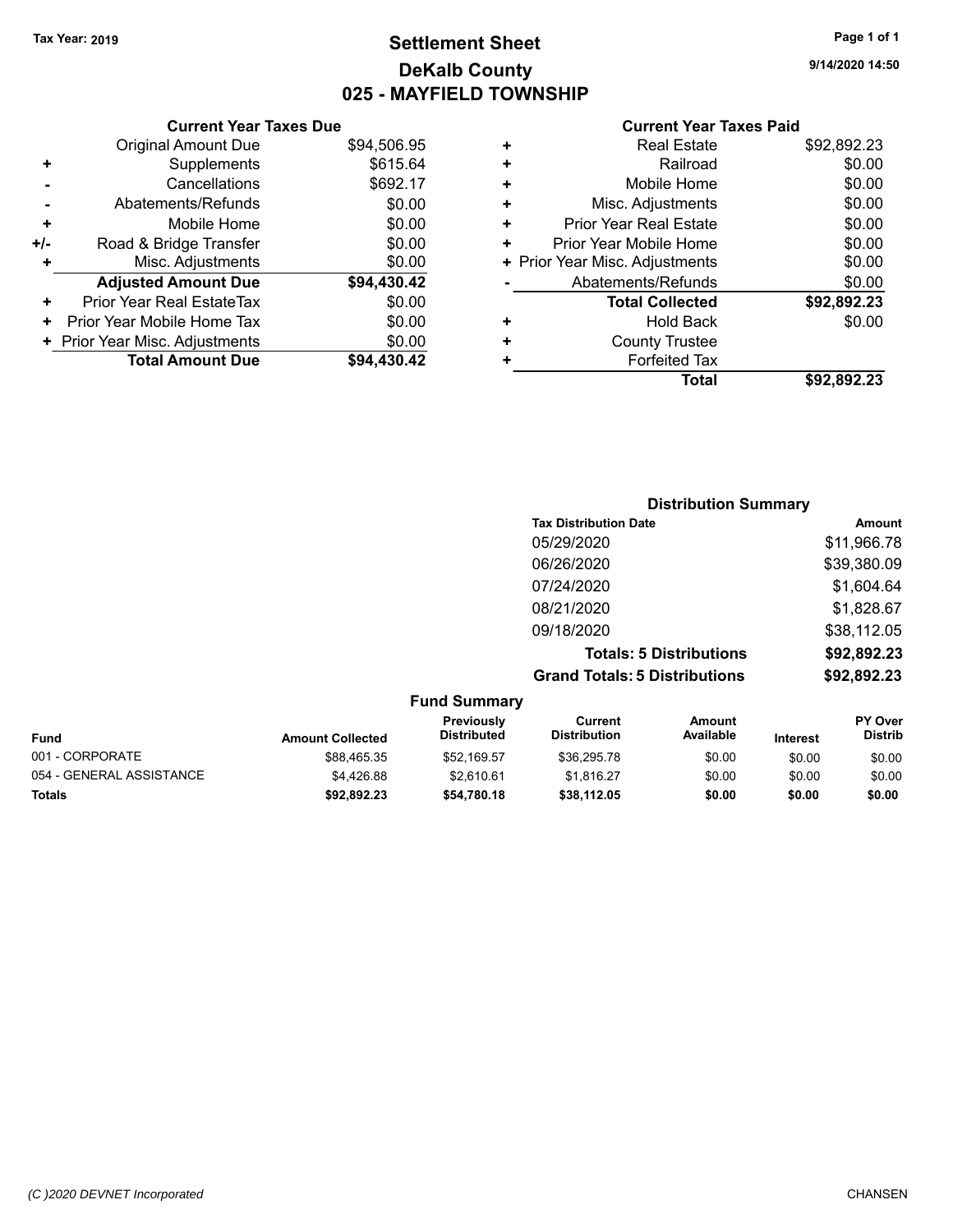## **Settlement Sheet Tax Year: 2019 Page 1 of 1 DeKalb County 026 - MAYFIELD ROAD & BRIDGE**

**9/14/2020 14:50**

#### **Current Year Taxes Paid**

|     | <b>Total Amount Due</b>        | \$280.050.62 |
|-----|--------------------------------|--------------|
|     | + Prior Year Misc. Adjustments | \$0.00       |
| ٠   | Prior Year Mobile Home Tax     | \$0.00       |
| ٠   | Prior Year Real EstateTax      | \$0.00       |
|     | <b>Adjusted Amount Due</b>     | \$280,050.62 |
| ٠   | Misc. Adjustments              | \$0.00       |
| +/- | Road & Bridge Transfer         | \$0.00       |
| ٠   | Mobile Home                    | \$0.00       |
|     | Abatements/Refunds             | \$0.00       |
|     | Cancellations                  | \$2,052.73   |
| ٠   | Supplements                    | \$1,825.78   |
|     | <b>Original Amount Due</b>     | \$280,277.57 |
|     | <b>Current Year Taxes Due</b>  |              |

|   | <b>Real Estate</b>             | \$275,488.85 |
|---|--------------------------------|--------------|
| ٠ | Railroad                       | \$0.00       |
| ٠ | Mobile Home                    | \$0.00       |
| ٠ | Misc. Adjustments              | \$0.00       |
| ٠ | <b>Prior Year Real Estate</b>  | \$0.00       |
| ٠ | Prior Year Mobile Home         | \$0.00       |
|   | + Prior Year Misc. Adjustments | \$0.00       |
|   | Abatements/Refunds             | \$0.00       |
|   | <b>Total Collected</b>         | \$275,488.85 |
| ٠ | Hold Back                      | \$0.00       |
| ٠ | <b>County Trustee</b>          |              |
|   | <b>Forfeited Tax</b>           |              |
|   | Total                          | \$275,488.85 |
|   |                                |              |

## **Distribution Summary Tax Distribution Date Amount** 05/29/2020 \$35,489.74 06/26/2020 \$116,789.01 07/24/2020 \$4,758.90 08/21/2020 \$5,423.29 09/18/2020 \$113,027.91 **Totals: 5 Distributions \$275,488.85 Grand Totals: 5 Distributions \$275,488.85**

|                                                     |                         | <b>Fund Summary</b>              |                                |                     |                 |                                  |
|-----------------------------------------------------|-------------------------|----------------------------------|--------------------------------|---------------------|-----------------|----------------------------------|
| <b>Fund</b>                                         | <b>Amount Collected</b> | Previously<br><b>Distributed</b> | Current<br><b>Distribution</b> | Amount<br>Available | <b>Interest</b> | <b>PY Over</b><br><b>Distrib</b> |
| 007 - ROAD AND BRIDGE                               | \$168,580.20            | \$99.414.92                      | \$69,165.28                    | \$0.00              | \$0.00          | \$0.00                           |
| 008 - BRIDGE CONST W/COUNTY                         | \$8.735.47              | \$5.151.47                       | \$3.584.00                     | \$0.00              | \$0.00          | \$0.00                           |
| 009 - PERMANENT ROAD                                | \$70,811.10             | \$41,758.63                      | \$29,052.47                    | \$0.00              | \$0.00          | \$0.00                           |
| 010 - EQUIPMENT AND BUILDING                        | \$13.581.87             | \$8,009.48                       | \$5.572.39                     | \$0.00              | \$0.00          | \$0.00                           |
| 035 - TORT JUDGMENTS, LIABILITY<br><b>INSURANCE</b> | \$7.763.27              | \$4.578.14                       | \$3.185.13                     | \$0.00              | \$0.00          | \$0.00                           |
| 047 - SOCIAL SECURITY                               | \$6.016.94              | \$3.548.30                       | \$2.468.64                     | \$0.00              | \$0.00          | \$0.00                           |
| <b>Totals</b>                                       | \$275,488.85            | \$162,460.94                     | \$113.027.91                   | \$0.00              | \$0.00          | \$0.00                           |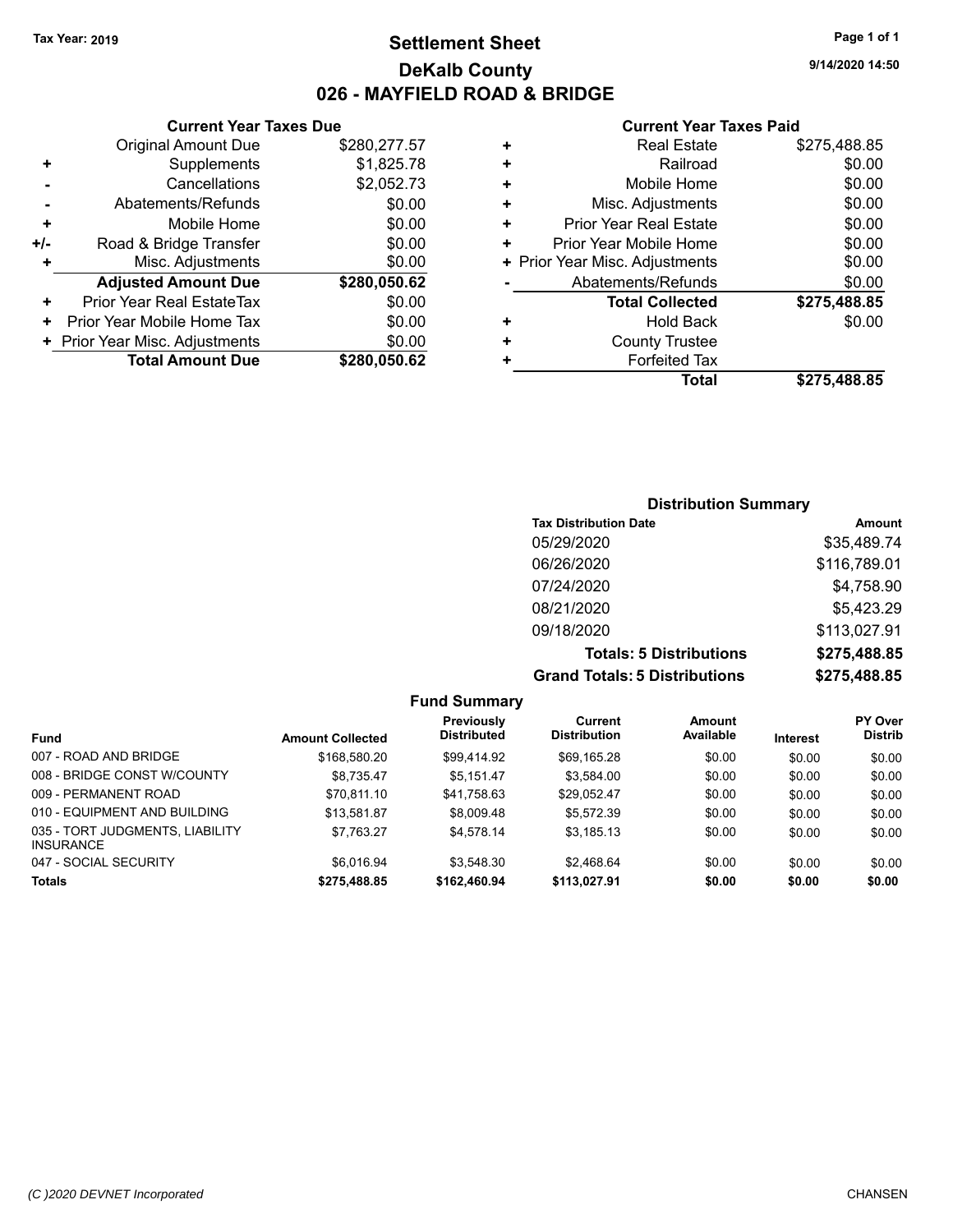# **Settlement Sheet Tax Year: 2019 Page 1 of 1 DeKalb County 027 - MILAN TOWNSHIP**

**9/14/2020 14:50**

|                  |   |             | <b>Current Year Taxes Due</b>  |       |
|------------------|---|-------------|--------------------------------|-------|
|                  |   | \$40,000.30 | Original Amount Due            |       |
|                  | ٠ | \$275.59    | Supplements                    | ٠     |
|                  | ٠ | \$282.47    | Cancellations                  |       |
| Mis              |   | \$0.00      | Abatements/Refunds             |       |
| Prior Ye         | ٠ | \$0.00      | Mobile Home                    |       |
| Prior Yea        |   | \$0.00      | Road & Bridge Transfer         | $+/-$ |
| + Prior Year Mis |   | \$0.00      | Misc. Adjustments              | ٠     |
| Abate            |   | \$39,993.42 | <b>Adjusted Amount Due</b>     |       |
|                  |   | \$0.00      | Prior Year Real EstateTax      | ٠     |
|                  | ٠ | \$0.00      | Prior Year Mobile Home Tax     | ٠     |
|                  |   | \$0.00      | + Prior Year Misc. Adjustments |       |
|                  |   | \$39,993.42 | <b>Total Amount Due</b>        |       |
|                  |   |             |                                |       |

#### **Current Year Taxes Paid +** Real Estate \$39,578.55

|   | Total                          | \$39,578.55 |
|---|--------------------------------|-------------|
|   | <b>Forfeited Tax</b>           |             |
|   | <b>County Trustee</b>          |             |
|   | <b>Hold Back</b>               | \$0.00      |
|   | <b>Total Collected</b>         | \$39,578.55 |
|   | Abatements/Refunds             | \$0.00      |
|   | + Prior Year Misc. Adjustments | \$0.00      |
|   | Prior Year Mobile Home         | \$0.00      |
| ٠ | <b>Prior Year Real Estate</b>  | \$0.00      |
| ٠ | Misc. Adjustments              | \$0.00      |
| ÷ | Mobile Home                    | \$0.00      |
|   | Railroad                       | \$0.00      |
|   | ו זטטו בטוטוט                  | 00.01 U.UU  |

|             |                         |                                  | <b>Distribution Summary</b>          |                                |          |                           |
|-------------|-------------------------|----------------------------------|--------------------------------------|--------------------------------|----------|---------------------------|
|             |                         |                                  | <b>Tax Distribution Date</b>         |                                |          | Amount                    |
|             |                         |                                  | 05/29/2020                           |                                |          | \$6,074.15                |
|             |                         |                                  | 06/26/2020                           |                                |          | \$17,380.27               |
|             |                         |                                  | 07/24/2020                           |                                |          | \$234.69                  |
|             |                         |                                  | 08/21/2020                           |                                |          | \$55.33                   |
|             |                         |                                  | 09/18/2020                           |                                |          | \$15,834.11               |
|             |                         |                                  |                                      | <b>Totals: 5 Distributions</b> |          | \$39,578.55               |
|             |                         |                                  | <b>Grand Totals: 5 Distributions</b> |                                |          | \$39,578.55               |
|             |                         | <b>Fund Summary</b>              |                                      |                                |          |                           |
| <b>Fund</b> | <b>Amount Collected</b> | Previously<br><b>Distributed</b> | Current<br><b>Distribution</b>       | <b>Amount</b><br>Available     | Interest | PY Over<br><b>Distrib</b> |

001 - CORPORATE \$39,578.55 \$23,744.44 \$15,834.11 \$0.00 \$0.00 \$0.00 **Totals \$39,578.55 \$23,744.44 \$15,834.11 \$0.00 \$0.00 \$0.00**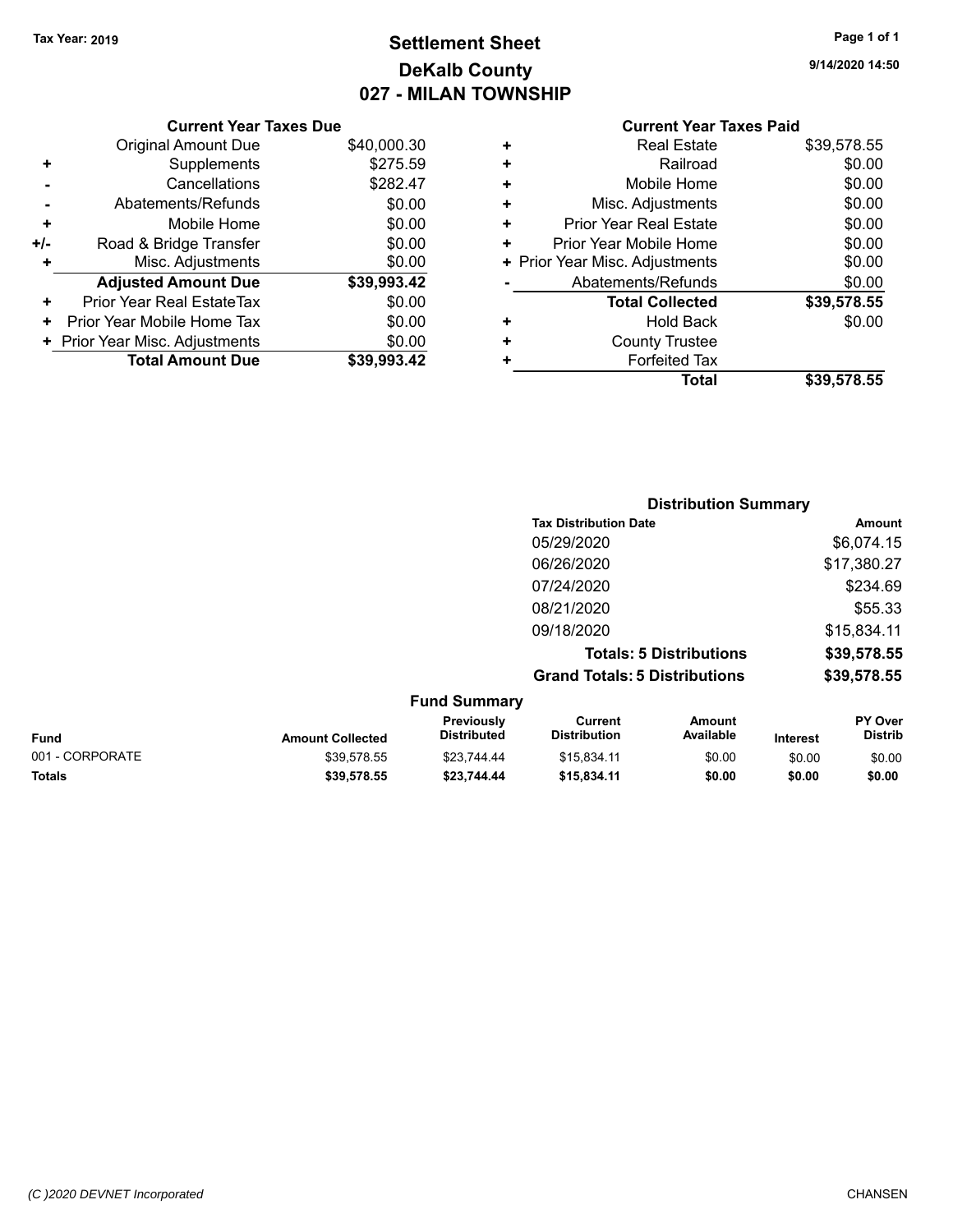## **Settlement Sheet Tax Year: 2019 Page 1 of 1 DeKalb County 028 - MILAN ROAD & BRIDGE**

**9/14/2020 14:50**

|     | <b>Current Year Taxes Due</b>    |             |
|-----|----------------------------------|-------------|
|     | <b>Original Amount Due</b>       | \$66,003.95 |
| ٠   | Supplements                      | \$454.74    |
|     | Cancellations                    | \$466.11    |
|     | Abatements/Refunds               | \$0.00      |
| ٠   | Mobile Home                      | \$0.00      |
| +/- | Road & Bridge Transfer           | \$0.00      |
| ÷   | Misc. Adjustments                | \$0.00      |
|     | <b>Adjusted Amount Due</b>       | \$65,992.58 |
| ٠   | <b>Prior Year Real EstateTax</b> | \$0.00      |
| ٠   | Prior Year Mobile Home Tax       | \$0.00      |
|     | + Prior Year Misc. Adjustments   | \$0.00      |
|     | <b>Total Amount Due</b>          | \$65,992.58 |
|     |                                  |             |

| ٠ | <b>Real Estate</b>             | \$65,308.05 |
|---|--------------------------------|-------------|
| ÷ | Railroad                       | \$0.00      |
| ٠ | Mobile Home                    | \$0.00      |
| ٠ | Misc. Adjustments              | \$0.00      |
| ٠ | Prior Year Real Estate         | \$0.00      |
| ٠ | Prior Year Mobile Home         | \$0.00      |
|   | + Prior Year Misc. Adjustments | \$0.00      |
|   | Abatements/Refunds             | \$0.00      |
|   | <b>Total Collected</b>         | \$65,308.05 |
| ٠ | Hold Back                      | \$0.00      |
| ٠ | <b>County Trustee</b>          |             |
| ٠ | <b>Forfeited Tax</b>           |             |
|   | Total                          | \$65,308.05 |
|   |                                |             |

| <b>Distribution Summary</b>          |             |
|--------------------------------------|-------------|
| <b>Tax Distribution Date</b>         | Amount      |
| 05/29/2020                           | \$10,022.89 |
| 06/26/2020                           | \$28,678.95 |
| 07/24/2020                           | \$387.25    |
| 08/21/2020                           | \$91.31     |
| 09/18/2020                           | \$26,127.65 |
| <b>Totals: 5 Distributions</b>       | \$65,308.05 |
| <b>Grand Totals: 5 Distributions</b> | \$65,308.05 |

|                             |                         | <b>Fund Summary</b>              |                                |                     |                 |                                  |
|-----------------------------|-------------------------|----------------------------------|--------------------------------|---------------------|-----------------|----------------------------------|
| Fund                        | <b>Amount Collected</b> | Previously<br><b>Distributed</b> | Current<br><b>Distribution</b> | Amount<br>Available | <b>Interest</b> | <b>PY Over</b><br><b>Distrib</b> |
| 007 - ROAD AND BRIDGE       | \$45.760.50             | \$27.453.19                      | \$18,307.31                    | \$0.00              | \$0.00          | \$0.00                           |
| 008 - BRIDGE CONST W/COUNTY | \$4.705.19              | \$2,822.80                       | \$1.882.39                     | \$0.00              | \$0.00          | \$0.00                           |
| 009 - PERMANENT ROAD        | \$14.842.36             | \$8.904.41                       | \$5.937.95                     | \$0.00              | \$0.00          | \$0.00                           |
| <b>Totals</b>               | \$65,308.05             | \$39.180.40                      | \$26.127.65                    | \$0.00              | \$0.00          | \$0.00                           |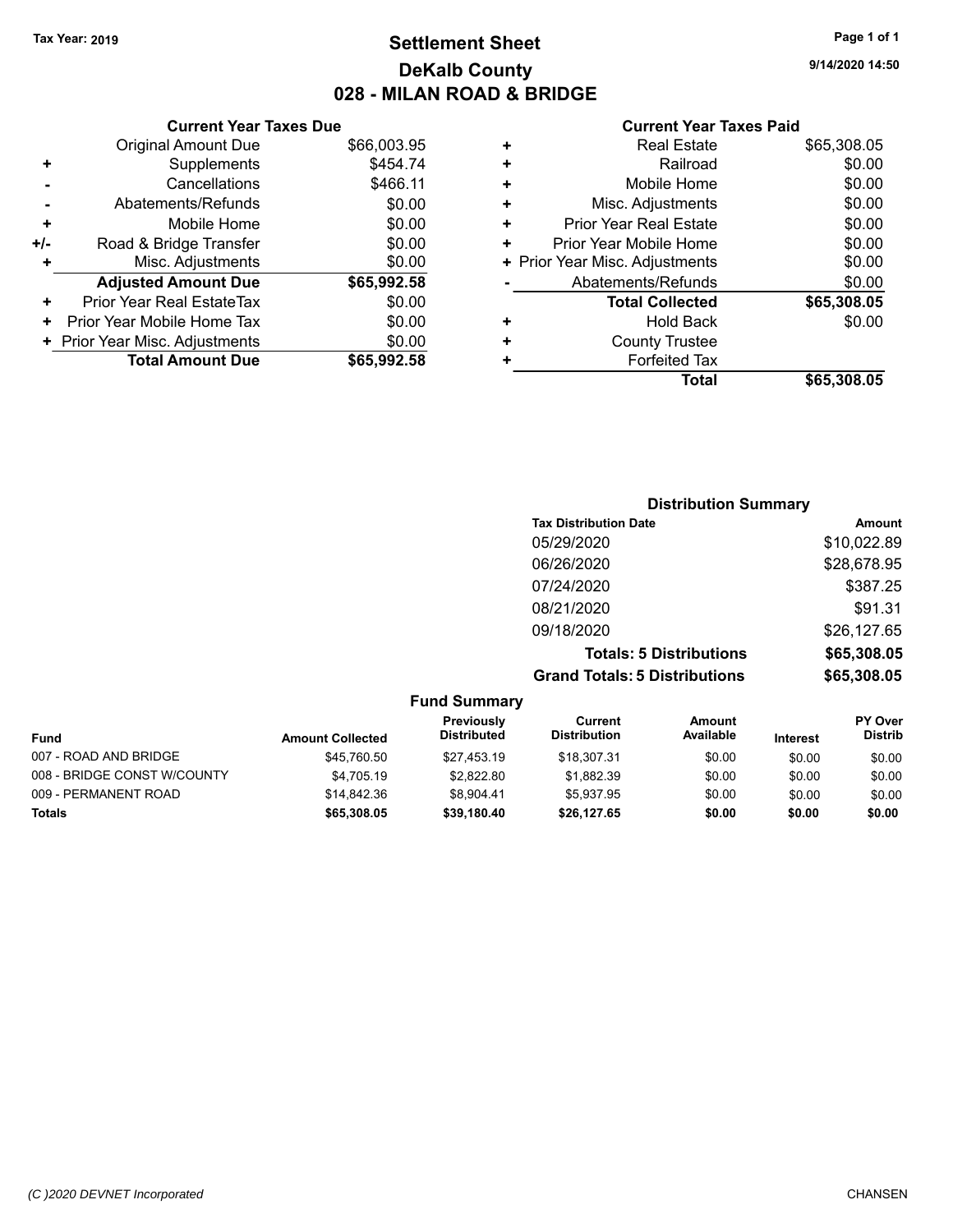## **Settlement Sheet Tax Year: 2019 Page 1 of 1 DeKalb County 029 - PAW PAW TOWNSHIP**

**9/14/2020 14:50**

| <b>Current Year</b>            |   |             | <b>Current Year Taxes Due</b> |
|--------------------------------|---|-------------|-------------------------------|
| <b>Real Estate</b>             | ÷ | \$73,181.40 | Original Amount Due           |
| Railroad                       | ÷ | \$765.53    | Supplements                   |
| Mobile Home                    | ÷ | \$841.44    | Cancellations                 |
| Misc. Adjustments              | ٠ | \$0.00      | Abatements/Refunds            |
| <b>Prior Year Real Estate</b>  | ÷ | \$0.00      | Mobile Home                   |
| Prior Year Mobile Home         | ÷ | \$0.00      | ad & Bridge Transfer          |
| + Prior Year Misc. Adjustments |   | \$0.00      | Misc. Adjustments             |
| Abatements/Refunds             |   | \$73,105.49 | <b>justed Amount Due</b>      |
| <b>Total Collected</b>         |   | \$0.00      | Year Real EstateTax           |
| Hold Back                      | ٠ | \$0.00      | ear Mobile Home Tax           |
| $\bigcap$ The set $\bigcup$ .  |   | ტი იი       |                               |

|     | <b>Total Amount Due</b>          | \$73,105.49 |
|-----|----------------------------------|-------------|
|     | + Prior Year Misc. Adjustments   | \$0.00      |
| ٠   | Prior Year Mobile Home Tax       | \$0.00      |
| ٠   | <b>Prior Year Real EstateTax</b> | \$0.00      |
|     | <b>Adjusted Amount Due</b>       | \$73,105.49 |
| ÷   | Misc. Adjustments                | \$0.00      |
| +/- | Road & Bridge Transfer           | \$0.00      |
| ٠   | Mobile Home                      | \$0.00      |
|     | Abatements/Refunds               | \$0.00      |
|     | Cancellations                    | \$841.44    |
|     | Supplements                      | \$765.53    |

## **Taxes Paid**

|   | <b>Real Estate</b>             | \$67,546.89 |
|---|--------------------------------|-------------|
| ÷ | Railroad                       | \$3,875.06  |
| ÷ | Mobile Home                    | \$0.00      |
| ÷ | Misc. Adjustments              | \$0.00      |
| ÷ | <b>Prior Year Real Estate</b>  | \$0.00      |
|   | Prior Year Mobile Home         | \$0.00      |
|   | + Prior Year Misc. Adjustments | \$0.00      |
|   | Abatements/Refunds             | \$0.00      |
|   | <b>Total Collected</b>         | \$71,421.95 |
|   | <b>Hold Back</b>               | \$0.00      |
| ÷ | <b>County Trustee</b>          |             |
|   | <b>Forfeited Tax</b>           |             |
|   | Total                          | \$71,421.95 |
|   |                                |             |

| <b>Distribution Summary</b>          |             |
|--------------------------------------|-------------|
| <b>Tax Distribution Date</b>         | Amount      |
| 05/29/2020                           | \$8,308.41  |
| 06/26/2020                           | \$33,360.77 |
| 07/24/2020                           | \$788.38    |
| 08/21/2020                           | \$270.22    |
| 09/18/2020                           | \$28,694.17 |
| <b>Totals: 5 Distributions</b>       | \$71,421.95 |
| <b>Grand Totals: 5 Distributions</b> | \$71,421.95 |

| <b>Fund Summary</b>      |                         |                                  |                                |                            |                 |                                  |
|--------------------------|-------------------------|----------------------------------|--------------------------------|----------------------------|-----------------|----------------------------------|
| <b>Fund</b>              | <b>Amount Collected</b> | Previously<br><b>Distributed</b> | Current<br><b>Distribution</b> | <b>Amount</b><br>Available | <b>Interest</b> | <b>PY Over</b><br><b>Distrib</b> |
| 001 - CORPORATE          | \$71,400.23             | \$42,714.78                      | \$28.685.45                    | \$0.00                     | \$0.00          | \$0.00                           |
| 017 - CEMETERY           | \$9.87                  | \$5.91                           | \$3.96                         | \$0.00                     | \$0.00          | \$0.00                           |
| 034 - GENERAL ASSISTANCE | \$11.85                 | \$7.09                           | \$4.76                         | \$0.00                     | \$0.00          | \$0.00                           |
| <b>Totals</b>            | \$71,421.95             | \$42,727.78                      | \$28.694.17                    | \$0.00                     | \$0.00          | \$0.00                           |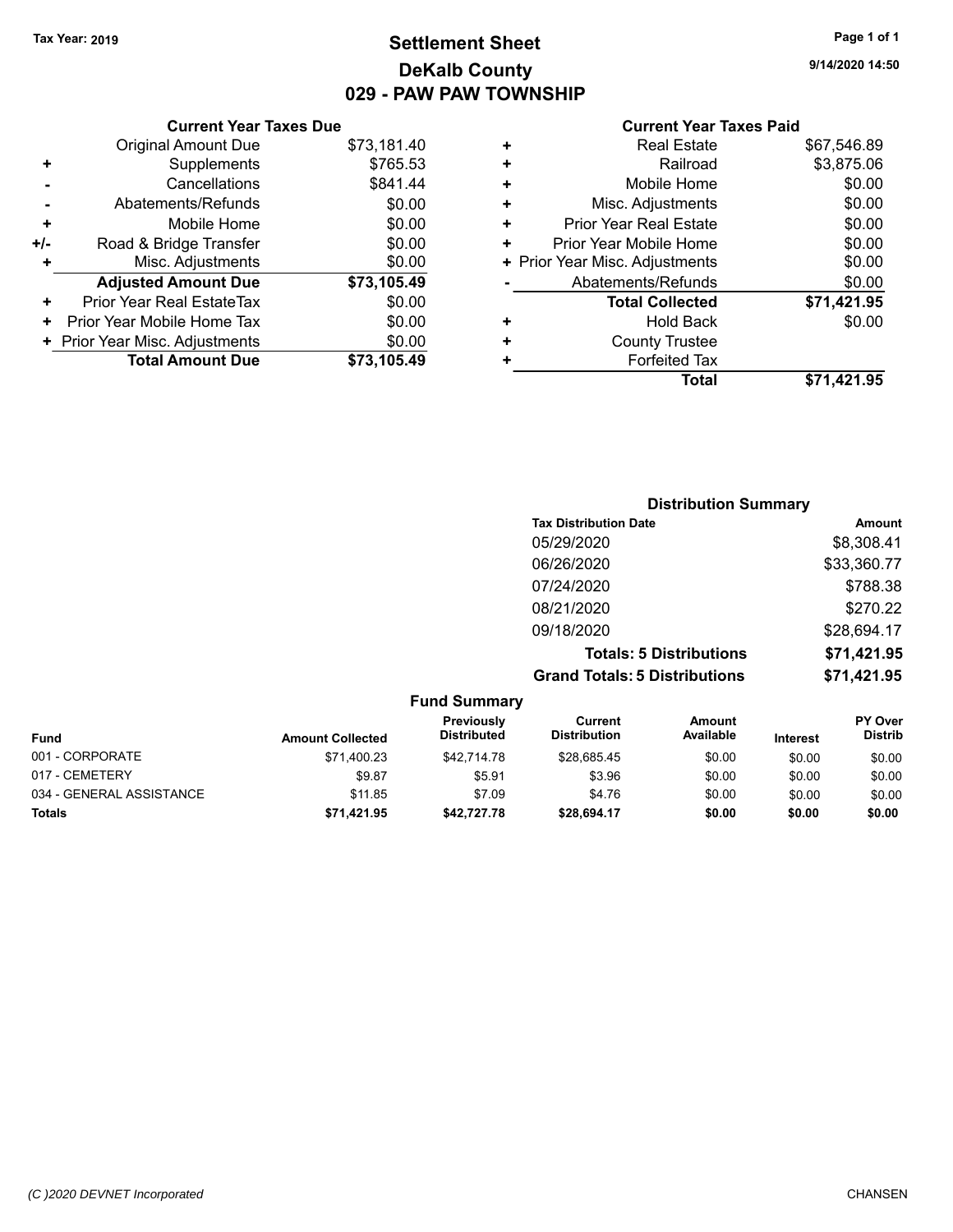## **Settlement Sheet Tax Year: 2019 Page 1 of 1 DeKalb County 030 - PAW PAW ROAD & BRIDGE**

**9/14/2020 14:50**

|     | <b>Current Year Taxes Due</b>  |              |  |  |  |  |
|-----|--------------------------------|--------------|--|--|--|--|
|     | <b>Original Amount Due</b>     | \$100,938.36 |  |  |  |  |
| ٠   | Supplements                    | \$1,055.88   |  |  |  |  |
|     | Cancellations                  | \$1,160.58   |  |  |  |  |
|     | Abatements/Refunds             | \$0.00       |  |  |  |  |
| ٠   | Mobile Home                    | \$0.00       |  |  |  |  |
| +/- | Road & Bridge Transfer         | \$0.00       |  |  |  |  |
| ٠   | Misc. Adjustments              | \$0.00       |  |  |  |  |
|     | <b>Adjusted Amount Due</b>     | \$100,833.66 |  |  |  |  |
| +   | Prior Year Real EstateTax      | \$0.00       |  |  |  |  |
| ٠   | Prior Year Mobile Home Tax     | \$0.00       |  |  |  |  |
|     | + Prior Year Misc. Adjustments | \$0.00       |  |  |  |  |
|     | <b>Total Amount Due</b>        | \$100,833.66 |  |  |  |  |
|     |                                |              |  |  |  |  |

|   | <b>Real Estate</b>             | \$93,166.71 |
|---|--------------------------------|-------------|
| ÷ | Railroad                       | \$5,344.82  |
| ٠ | Mobile Home                    | \$0.00      |
| ÷ | Misc. Adjustments              | \$0.00      |
| ٠ | Prior Year Real Estate         | \$0.00      |
| ٠ | Prior Year Mobile Home         | \$0.00      |
|   | + Prior Year Misc. Adjustments | \$0.00      |
|   | Abatements/Refunds             | \$0.00      |
|   | <b>Total Collected</b>         | \$98,511.53 |
| ٠ | Hold Back                      | \$0.00      |
| ٠ | <b>County Trustee</b>          |             |
| ٠ | <b>Forfeited Tax</b>           |             |
|   | Total                          | \$98,511.53 |
|   |                                |             |

| <b>Distribution Summary</b>          |             |
|--------------------------------------|-------------|
| <b>Tax Distribution Date</b>         | Amount      |
| 05/29/2020                           | \$11,459.65 |
| 06/26/2020                           | \$46,014.11 |
| 07/24/2020                           | \$1,087.40  |
| 08/21/2020                           | \$372.71    |
| 09/18/2020                           | \$39,577.66 |
| <b>Totals: 5 Distributions</b>       | \$98,511.53 |
| <b>Grand Totals: 5 Distributions</b> | \$98,511.53 |

|                                         |                         | <b>Fund Summary</b>              |                                |                     |                 |                                  |
|-----------------------------------------|-------------------------|----------------------------------|--------------------------------|---------------------|-----------------|----------------------------------|
| <b>Fund</b>                             | <b>Amount Collected</b> | Previously<br><b>Distributed</b> | Current<br><b>Distribution</b> | Amount<br>Available | <b>Interest</b> | <b>PY Over</b><br><b>Distrib</b> |
| 007 - ROAD AND BRIDGE                   | \$48.988.01             | \$29,306.76                      | \$19,681.25                    | \$0.00              | \$0.00          | \$0.00                           |
| 009 - PERMANENT ROAD                    | \$37,356.07             | \$22,348.02                      | \$15,008.05                    | \$0.00              | \$0.00          | \$0.00                           |
| 010 - EQUIPMENT AND BUILDING            | \$5.134.12              | \$3.071.45                       | \$2.062.67                     | \$0.00              | \$0.00          | \$0.00                           |
| 027 - AUDIT                             | \$748.98                | \$448.07                         | \$300.91                       | \$0.00              | \$0.00          | \$0.00                           |
| 035 - TORT JUDGEMENTS/LIABILITY<br>INS. | \$4,958.29              | \$2,966.26                       | \$1,992.03                     | \$0.00              | \$0.00          | \$0.00                           |
| 047 - SOCIAL SECURITY                   | \$1,326.06              | \$793.31                         | \$532.75                       | \$0.00              | \$0.00          | \$0.00                           |
| <b>Totals</b>                           | \$98,511.53             | \$58,933.87                      | \$39,577.66                    | \$0.00              | \$0.00          | \$0.00                           |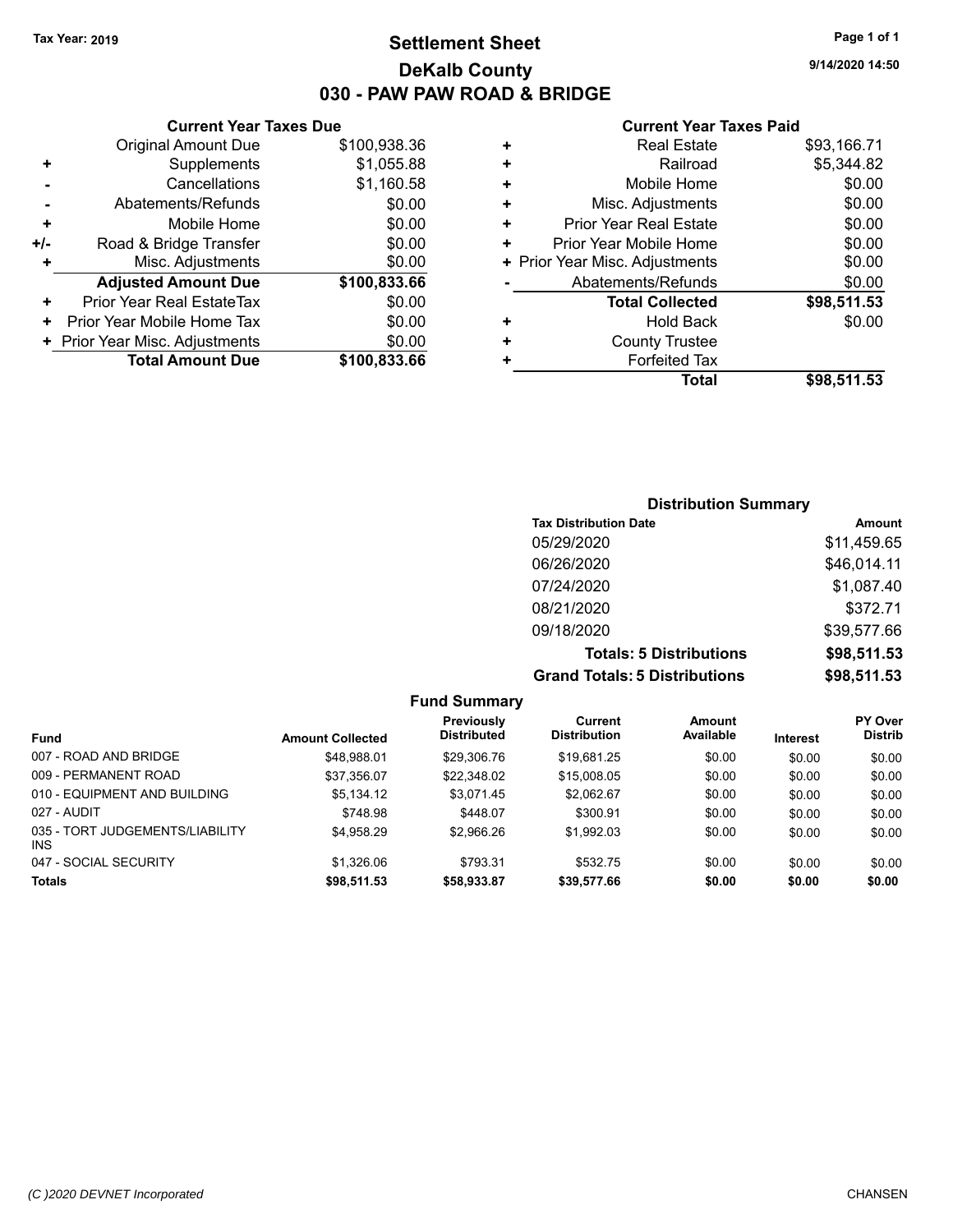# **Settlement Sheet Tax Year: 2019 Page 1 of 1 DeKalb County 031 - PIERCE TOWNSHIP**

**9/14/2020 14:50**

## **Current Year Taxes Paid**

|     | <b>Current Year Taxes Due</b>  |             |
|-----|--------------------------------|-------------|
|     | <b>Original Amount Due</b>     | \$61,156.82 |
| ÷   | Supplements                    | \$450.03    |
|     | Cancellations                  | \$526.37    |
|     | Abatements/Refunds             | \$0.00      |
| ٠   | Mobile Home                    | \$0.00      |
| +/- | Road & Bridge Transfer         | \$0.00      |
|     | Misc. Adjustments              | \$0.00      |
|     | <b>Adjusted Amount Due</b>     | \$61,080.48 |
| ٠   | Prior Year Real EstateTax      | \$0.00      |
| ٠   | Prior Year Mobile Home Tax     | \$0.00      |
|     | + Prior Year Misc. Adjustments | \$0.00      |
|     | <b>Total Amount Due</b>        | \$61,080.48 |
|     |                                |             |

|   | <b>Real Estate</b>             | \$58,812.29 |
|---|--------------------------------|-------------|
| ٠ | Railroad                       | \$0.00      |
| ÷ | Mobile Home                    | \$0.00      |
| ٠ | Misc. Adjustments              | \$0.00      |
| ٠ | Prior Year Real Estate         | \$0.00      |
| ٠ | Prior Year Mobile Home         | \$0.00      |
|   | + Prior Year Misc. Adjustments | \$0.00      |
|   | Abatements/Refunds             | \$0.00      |
|   | <b>Total Collected</b>         | \$58,812.29 |
| ٠ | <b>Hold Back</b>               | \$0.00      |
|   | <b>County Trustee</b>          |             |
| ٠ | <b>Forfeited Tax</b>           |             |
|   | <b>Total</b>                   | \$58.812.29 |
|   |                                |             |

## **Distribution Summary Tax Distribution Date Amount** 05/29/2020 \$13,431.51 06/26/2020 \$21,755.53 07/24/2020 \$618.14 08/21/2020 \$2,177.14 09/18/2020 \$20,829.97 **Totals: 5 Distributions \$58,812.29 Grand Totals: 5 Distributions \$58,812.29**

| <b>Fund Summary</b>                     |                         |                                  |                                |                     |                 |                                  |
|-----------------------------------------|-------------------------|----------------------------------|--------------------------------|---------------------|-----------------|----------------------------------|
| <b>Fund</b>                             | <b>Amount Collected</b> | Previously<br><b>Distributed</b> | Current<br><b>Distribution</b> | Amount<br>Available | <b>Interest</b> | <b>PY Over</b><br><b>Distrib</b> |
| 001 - CORPORATE                         | \$43.785.91             | \$28.277.94                      | \$15,507.97                    | \$0.00              | \$0.00          | \$0.00                           |
| $005 - I. M. R. F.$                     | \$4,328.82              | \$2,795.65                       | \$1,533.17                     | \$0.00              | \$0.00          | \$0.00                           |
| 027 - AUDIT                             | \$1,078.73              | \$696.67                         | \$382.06                       | \$0.00              | \$0.00          | \$0.00                           |
| 035 - TORT JUDGEMENTS/LIABILITY<br>INS. | \$3.943.90              | \$2,547.06                       | \$1,396.84                     | \$0.00              | \$0.00          | \$0.00                           |
| 047 - SOCIAL SECURITY                   | \$2.789.07              | \$1,801.25                       | \$987.82                       | \$0.00              | \$0.00          | \$0.00                           |
| 054 - GENERAL ASSISTANCE                | \$2,885.86              | \$1,863.75                       | \$1.022.11                     | \$0.00              | \$0.00          | \$0.00                           |
| <b>Totals</b>                           | \$58,812.29             | \$37,982.32                      | \$20,829.97                    | \$0.00              | \$0.00          | \$0.00                           |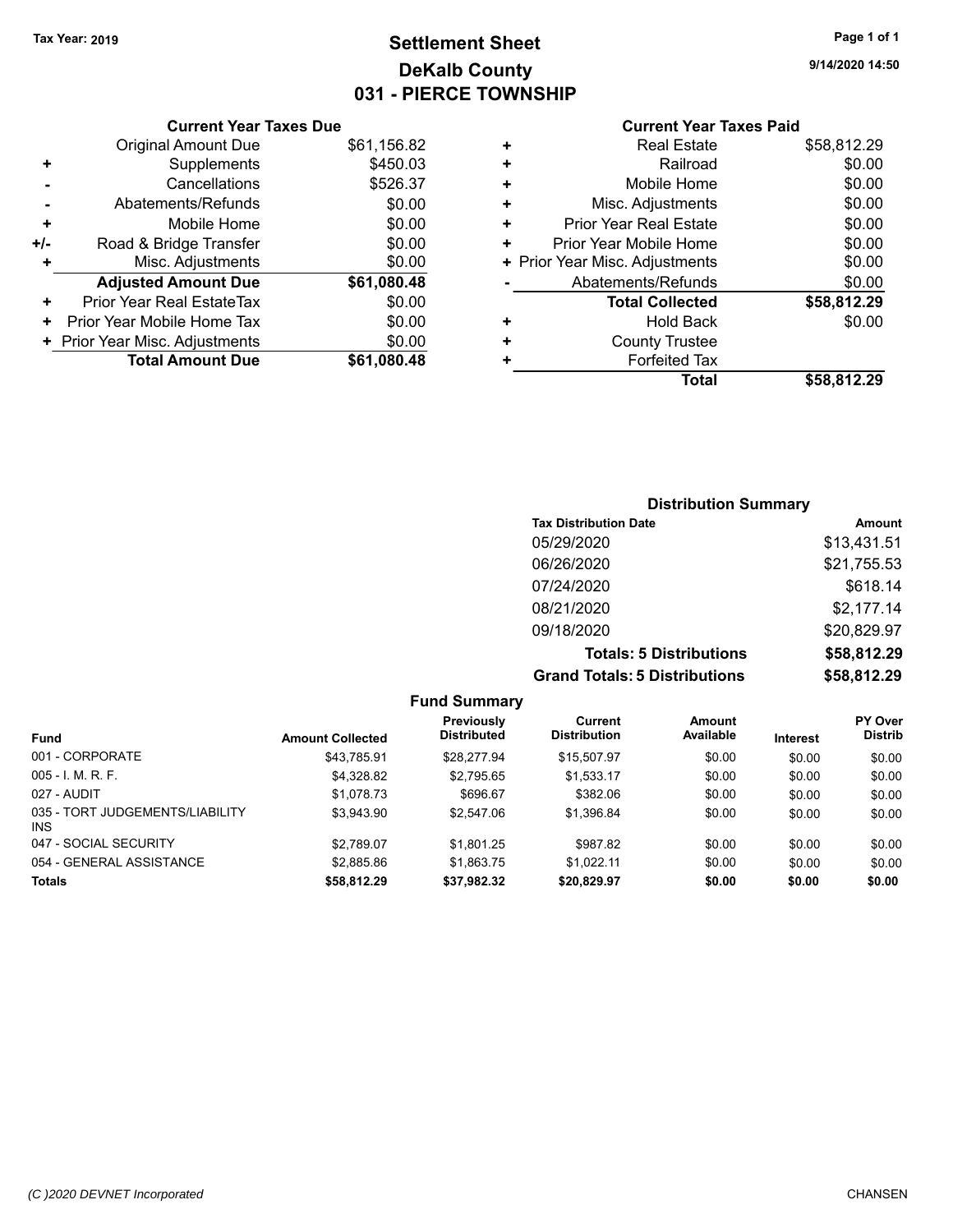## **Settlement Sheet Tax Year: 2019 Page 1 of 1 DeKalb County 032 - PIERCE ROAD & BRIDGE**

**9/14/2020 14:50**

#### **Current Year Taxes Paid**

|     | <b>Current Year Taxes Due</b>  |              |  |
|-----|--------------------------------|--------------|--|
|     | <b>Original Amount Due</b>     | \$180,354.60 |  |
| ٠   | Supplements                    | \$1,327.16   |  |
|     | Cancellations                  | \$1,552.27   |  |
|     | Abatements/Refunds             | \$0.00       |  |
| ٠   | Mobile Home                    | \$0.00       |  |
| +/- | Road & Bridge Transfer         | \$0.00       |  |
| ٠   | Misc. Adjustments              | \$0.00       |  |
|     | <b>Adjusted Amount Due</b>     | \$180,129.49 |  |
| ٠   | Prior Year Real EstateTax      | \$0.00       |  |
| ٠   | Prior Year Mobile Home Tax     | \$0.00       |  |
|     | + Prior Year Misc. Adjustments | \$0.00       |  |
|     | <b>Total Amount Due</b>        | \$180,129.49 |  |
|     |                                |              |  |

|   | <b>Real Estate</b>             | \$173,440.49 |
|---|--------------------------------|--------------|
| ÷ | Railroad                       | \$0.00       |
| ÷ | Mobile Home                    | \$0.00       |
| ٠ | Misc. Adjustments              | \$0.00       |
| ٠ | Prior Year Real Estate         | \$0.00       |
| ٠ | Prior Year Mobile Home         | \$0.00       |
|   | + Prior Year Misc. Adjustments | \$0.00       |
|   | Abatements/Refunds             | \$0.00       |
|   | <b>Total Collected</b>         | \$173,440.49 |
| ٠ | <b>Hold Back</b>               | \$0.00       |
| ٠ | <b>County Trustee</b>          |              |
| ٠ | <b>Forfeited Tax</b>           |              |
|   | Total                          | \$173,440.49 |
|   |                                |              |

## **Distribution Summary Tax Distribution Date Amount** 05/29/2020 \$39,610.17 06/26/2020 \$64,158.41 07/24/2020 \$1,822.97 08/21/2020 \$6,420.34 09/18/2020 \$61,428.60 **Totals: 5 Distributions \$173,440.49 Grand Totals: 5 Distributions \$173,440.49**

| <b>Fund Summary</b>          |                         |                                  |                                |                     |          |                                  |
|------------------------------|-------------------------|----------------------------------|--------------------------------|---------------------|----------|----------------------------------|
| Fund                         | <b>Amount Collected</b> | Previously<br><b>Distributed</b> | Current<br><b>Distribution</b> | Amount<br>Available | Interest | <b>PY Over</b><br><b>Distrib</b> |
| $005 - I. M. R. F.$          | \$126.60                | \$81.75                          | \$44.85                        | \$0.00              | \$0.00   | \$0.00                           |
| 007 - ROAD AND BRIDGE        | \$123.380.37            | \$79.681.91                      | \$43,698.46                    | \$0.00              | \$0.00   | \$0.00                           |
| 008 - BRIDGE CONST W/COUNTY  | \$9.800.95              | \$6.329.68                       | \$3.471.27                     | \$0.00              | \$0.00   | \$0.00                           |
| 009 - PERMANENT ROAD         | \$32,009.66             | \$20.672.58                      | \$11,337.08                    | \$0.00              | \$0.00   | \$0.00                           |
| 010 - EQUIPMENT AND BUILDING | \$6.866.68              | \$4.434.66                       | \$2.432.02                     | \$0.00              | \$0.00   | \$0.00                           |
| 047 - SOCIAL SECURITY        | \$1,256.23              | \$811.31                         | \$444.92                       | \$0.00              | \$0.00   | \$0.00                           |
| <b>Totals</b>                | \$173,440.49            | \$112,011.89                     | \$61,428.60                    | \$0.00              | \$0.00   | \$0.00                           |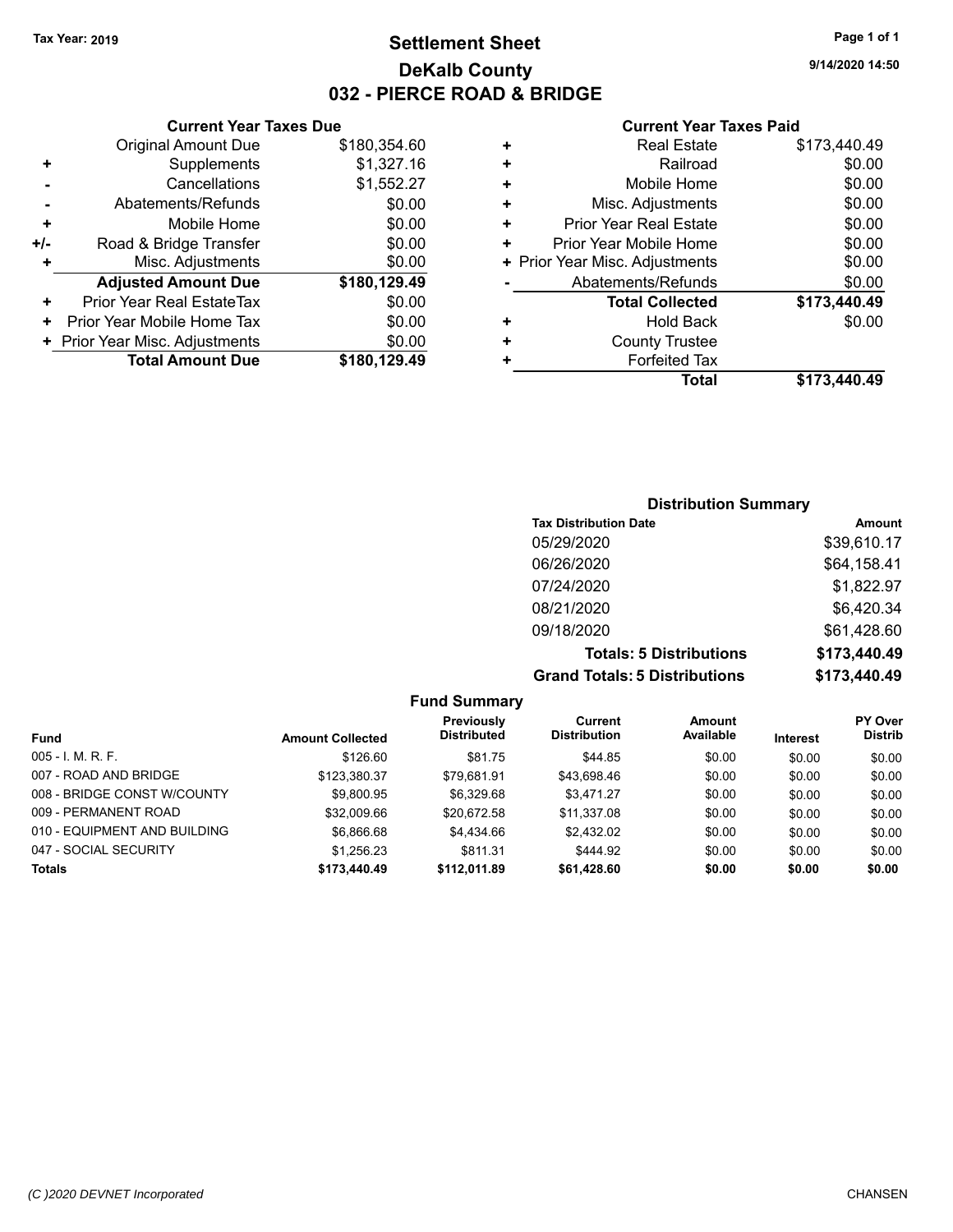## **Settlement Sheet Tax Year: 2019 Page 1 of 1 DeKalb County 033 - SANDWICH TOWNSHIP**

**9/14/2020 14:50**

#### **Current Year Taxes Paid**

|       | <b>Original Amount Due</b>     | \$271,965.71 |
|-------|--------------------------------|--------------|
|       | Supplements                    | \$3,460.92   |
|       | Cancellations                  | \$4,065.11   |
|       | Abatements/Refunds             | \$0.00       |
| ٠     | Mobile Home                    | \$0.00       |
| $+/-$ | Road & Bridge Transfer         | \$0.00       |
| ٠     | Misc. Adjustments              | \$0.00       |
|       | <b>Adjusted Amount Due</b>     | \$271,361.52 |
| ٠     | Prior Year Real EstateTax      | (\$0.02)     |
|       | Prior Year Mobile Home Tax     | \$0.00       |
|       | + Prior Year Misc. Adjustments | \$36.51      |
|       | <b>Total Amount Due</b>        | \$271,398.01 |
|       |                                |              |

**Current Year Taxes Due**

| ٠ | <b>Real Estate</b>             | \$261,253.65 |
|---|--------------------------------|--------------|
| ÷ | Railroad                       | \$1,385.28   |
| ٠ | Mobile Home                    | \$0.00       |
| ٠ | Misc. Adjustments              | \$0.00       |
| ٠ | <b>Prior Year Real Estate</b>  | (\$0.02)     |
| ٠ | Prior Year Mobile Home         | \$0.00       |
|   | + Prior Year Misc. Adjustments | \$36.51      |
|   | Abatements/Refunds             | \$0.00       |
|   | <b>Total Collected</b>         | \$262,675.42 |
| ٠ | <b>Hold Back</b>               | \$0.00       |
| + | <b>County Trustee</b>          |              |
| ٠ | <b>Forfeited Tax</b>           |              |
|   | Total                          | \$262,675.42 |

## **Distribution Summary Tax Distribution Date Amount** 05/29/2020 \$67,702.36 06/26/2020 \$80,354.20 07/24/2020 \$3,926.80 08/21/2020 \$7,199.58 09/18/2020 \$103,492.48 **Totals: 5 Distributions \$262,675.42 Grand Totals: 5 Distributions \$262,675.42**

| <b>Fund Summary</b>      |                         |                                         |                                |                            |                 |                                  |
|--------------------------|-------------------------|-----------------------------------------|--------------------------------|----------------------------|-----------------|----------------------------------|
| <b>Fund</b>              | <b>Amount Collected</b> | <b>Previously</b><br><b>Distributed</b> | Current<br><b>Distribution</b> | <b>Amount</b><br>Available | <b>Interest</b> | <b>PY Over</b><br><b>Distrib</b> |
| 001 - CORPORATE          | \$142,436.25            | \$86,317.26                             | \$56,118.99                    | \$0.00                     | \$0.00          | \$0.00                           |
| $005 - I. M. R. F.$      | \$14.160.31             | \$8.581.24                              | \$5.579.07                     | \$0.00                     | \$0.00          | \$0.00                           |
| 017 - CEMETERY           | \$95,192.52             | \$57,687.25                             | \$37,505.27                    | \$0.00                     | \$0.00          | \$0.00                           |
| 047 - SOCIAL SECURITY    | \$10,395.12             | \$6.299.51                              | \$4,095.61                     | \$0.00                     | \$0.00          | \$0.00                           |
| 054 - GENERAL ASSISTANCE | \$491.22                | \$297.68                                | \$193.54                       | \$0.00                     | \$0.00          | \$0.00                           |
| Totals                   | \$262.675.42            | \$159.182.94                            | \$103.492.48                   | \$0.00                     | \$0.00          | \$0.00                           |
|                          |                         | Missellanessen, Adjustment Batall       |                                |                            |                 |                                  |

| Year Source             | <b>Account Type</b>       | <b>Amount Adjustment Description</b>                         |
|-------------------------|---------------------------|--------------------------------------------------------------|
| 2018 DR - Drainage      | <b>Back Tax Collected</b> | \$0.27 AMEN REAL ESTATE LLC REDEMPTION 19-35-231-010 by TBA  |
| 2018 RE - Real Estate   | Back Tax Collected        | \$21.12 AMEN REAL ESTATE LLC REDEMPTION 19-35-231-003 by TBA |
| 2018 DR - Drainage      | Back Tax Collected        | \$0.27 AMEN REAL ESTATE LLC REDEMPTION 19-35-231-003 by TBA  |
| 2018 RE - Real Estate   | Back Tax Collected        | \$14.85 AMEN REAL ESTATE LLC REDEMPTION 19-35-231-010 by TBA |
| <b>Totals 4 entries</b> |                           | \$36.51                                                      |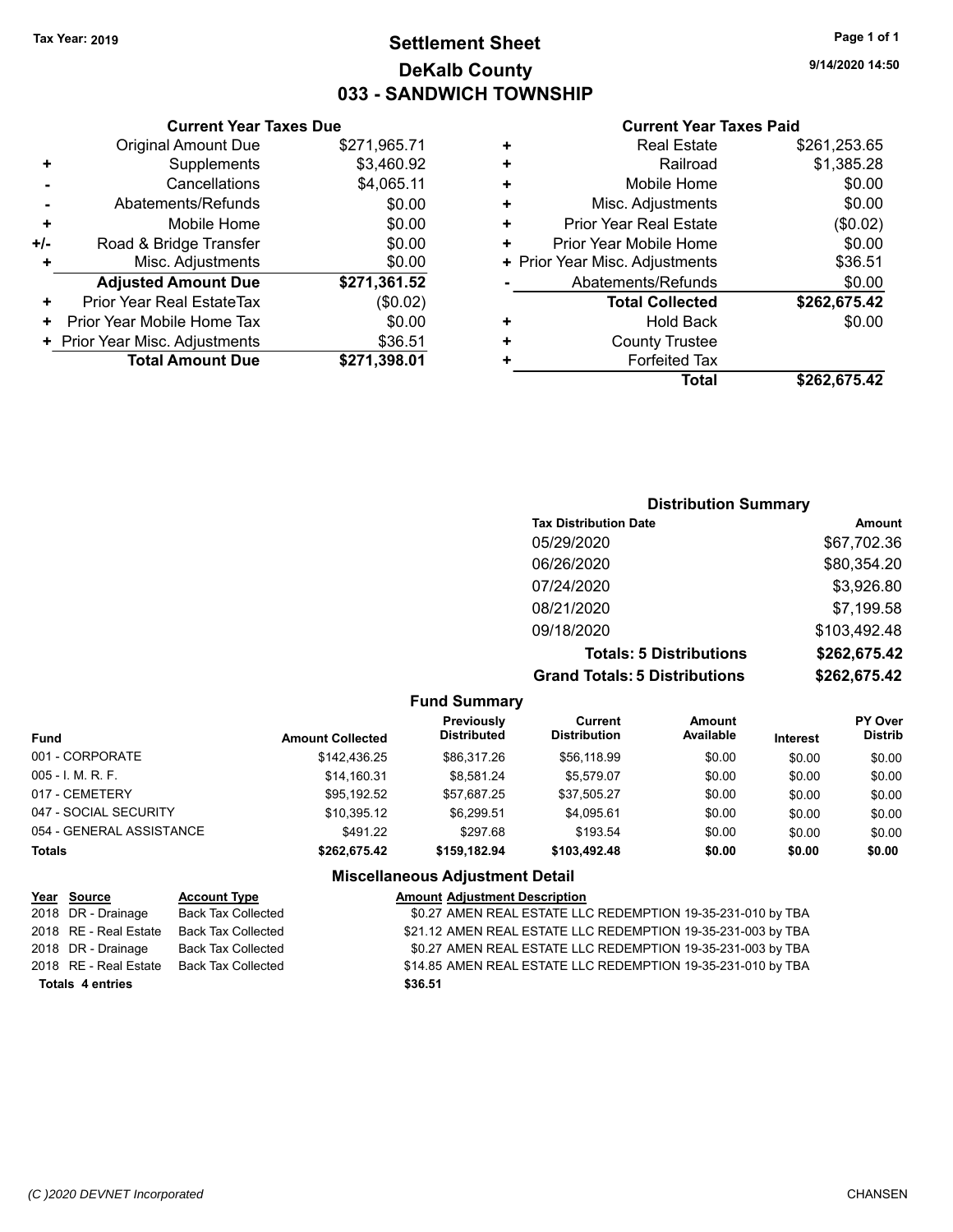## **Settlement Sheet Tax Year: 2019 Page 1 of 1 DeKalb County 034 - SANDWICH PUBLIC LIBRARY DISTRICT**

**9/14/2020 14:50**

#### **Current Year Taxes Paid**

| Total                          | \$575.050.35 |
|--------------------------------|--------------|
| <b>Forfeited Tax</b>           |              |
| <b>County Trustee</b>          |              |
| <b>Hold Back</b>               | \$0.00       |
| <b>Total Collected</b>         | \$575,050.35 |
| Abatements/Refunds             | \$0.00       |
| + Prior Year Misc. Adjustments | \$80.49      |
| Prior Year Mobile Home         | \$0.00       |
| <b>Prior Year Real Estate</b>  | (\$0.01)     |
| Misc. Adjustments              | \$0.00       |
| Mobile Home                    | \$0.00       |
| Railroad                       | \$3,032.66   |
| <b>Real Estate</b>             | \$571,937.21 |
|                                |              |

|     | <b>Current Year Taxes Due</b>    |              |  |
|-----|----------------------------------|--------------|--|
|     | <b>Original Amount Due</b>       | \$595,388.01 |  |
| ٠   | Supplements                      | \$7,576.76   |  |
|     | Cancellations                    | \$8,899.33   |  |
|     | Abatements/Refunds               | \$0.00       |  |
| ٠   | Mobile Home                      | \$0.00       |  |
| +/- | Road & Bridge Transfer           | \$0.00       |  |
| ٠   | Misc. Adjustments                | \$0.00       |  |
|     | <b>Adjusted Amount Due</b>       | \$594,065.44 |  |
| +   | <b>Prior Year Real EstateTax</b> | (\$0.01)     |  |
| ٠   | Prior Year Mobile Home Tax       | \$0.00       |  |
|     | + Prior Year Misc. Adjustments   | \$80.49      |  |
|     | <b>Total Amount Due</b>          | \$594,145.92 |  |

## **Distribution Summary**

| <b>Tax Distribution Date</b>         | Amount       |
|--------------------------------------|--------------|
| 05/29/2020                           | \$148,215.12 |
| 06/26/2020                           | \$175,911.55 |
| 07/24/2020                           | \$8,596.63   |
| 08/21/2020                           | \$15,761.41  |
| 09/18/2020                           | \$226,565.64 |
| <b>Totals: 5 Distributions</b>       | \$575,050.35 |
| <b>Grand Totals: 5 Distributions</b> | \$575,050.35 |

#### **Fund Summary Fund Interest Amount Collected Distributed PY Over Distrib Amount Available Current Distribution Previously** 001 - CORPORATE \$316,221.96 \$191,632.82 \$124,589.14 \$0.00 \$0.00 \$0.00 003 - BONDS AND INTEREST \$199,633.90 \$120,979.60 \$78,654.30 \$0.00 \$0.00 \$0.00 \$0.00 004 - OPERATIONS & MAINTENANCE \$27,845.66 \$16,874.67 \$10,970.99 \$0.00 \$0.00 \$0.00 005 - I. M. R. F. \$17,172.14 \$10,406.44 \$6,765.70 \$0.00 \$0.00 \$0.00 027 - AUDIT \$3,224.86 \$1,954.29 \$1,270.57 \$0.00 \$0.00 \$0.00 035 - TORT JUDGEMENTS/LIABILITY INS \$0.00 \$0.00 \$0.00 \$0.00 \$0.00 \$0.00 047 - SOCIAL SECURITY \$10,951.83 \$6,636.89 \$4,314.94 \$0.00 \$0.00 \$0.00 **Totals \$575,050.35 \$348,484.71 \$226,565.64 \$0.00 \$0.00 \$0.00 Miscellaneous Adjustment Detail**

#### **Year** Source **Account Type A** Annunt Adjustment Description 2018 DR - Drainage Back Tax Collected **\$0.59 AMEN REAL ESTATE LLC REDEMPTION 19-35-231-010 by TBA** 2018 RE - Real Estate Back Tax Collected **\$46.57 AMEN REAL ESTATE LLC REDEMPTION 19-35-231-003 by TBA** 2018 DR - Drainage Back Tax Collected **\$0.59 AMEN REAL ESTATE LLC REDEMPTION 19-35-231-003 by TBA** 2018 RE - Real Estate Back Tax Collected \$32.74 AMEN REAL ESTATE LLC REDEMPTION 19-35-231-010 by TBA **Totals \$80.49 4 entries**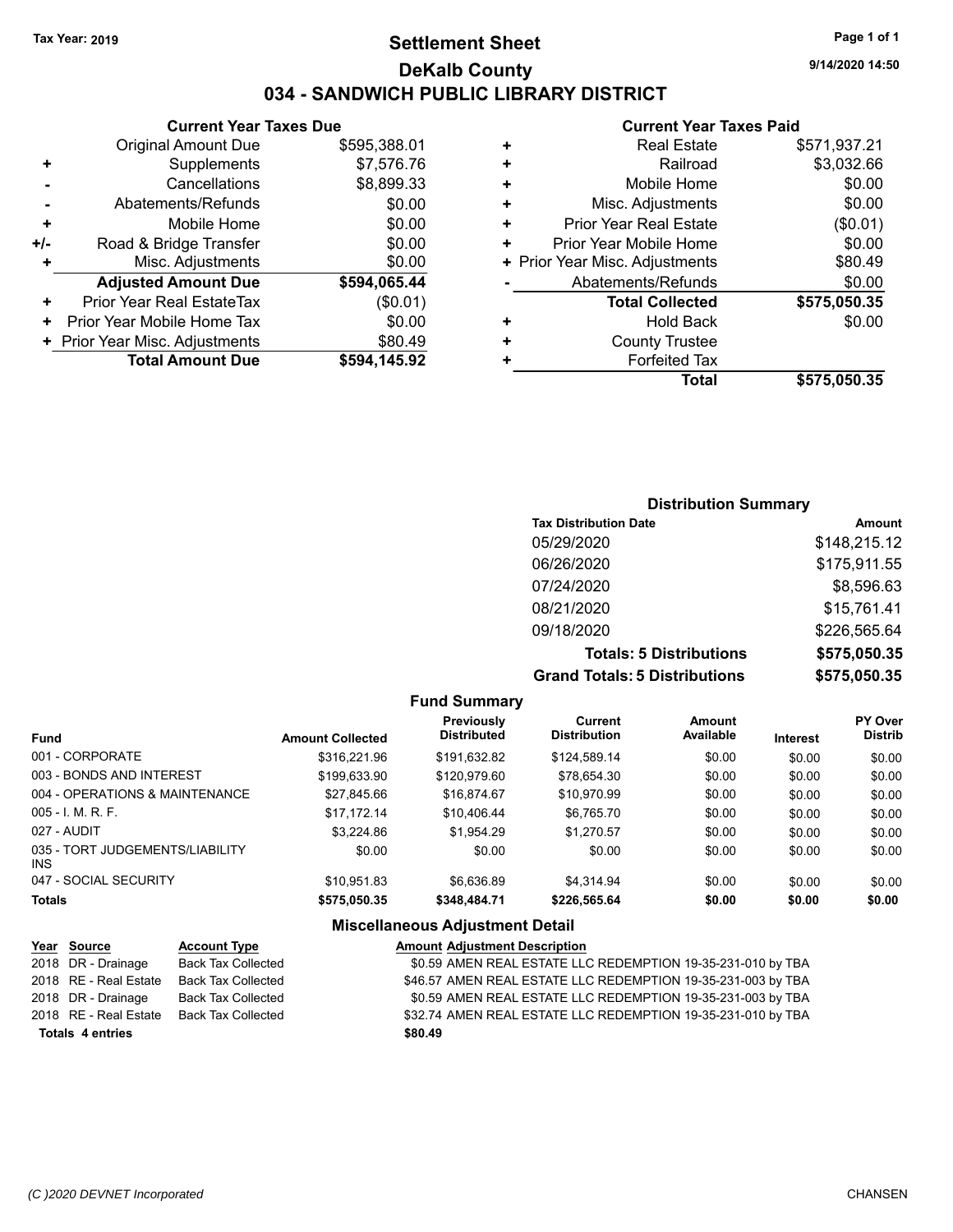## **Settlement Sheet Tax Year: 2019 Page 1 of 1 DeKalb County 035 - SANDWICH ROAD & BRIDGE**

**9/14/2020 14:50**

#### **Current Year Taxes Paid**

|     | <b>Current Year Taxes Due</b>  |               |
|-----|--------------------------------|---------------|
|     | <b>Original Amount Due</b>     | \$262,575.39  |
| ٠   | Supplements                    | \$3,069.78    |
|     | Cancellations                  | \$3,605.66    |
|     | Abatements/Refunds             | \$0.00        |
| ٠   | Mobile Home                    | \$0.00        |
| +/- | Road & Bridge Transfer         | (\$20,575.13) |
|     | Misc. Adjustments              | \$0.00        |
|     | <b>Adjusted Amount Due</b>     | \$241,464.38  |
| ٠   | Prior Year Real EstateTax      | (\$2.83)      |
| ٠   | Prior Year Mobile Home Tax     | \$0.00        |
|     | + Prior Year Misc. Adjustments | \$35.24       |
|     | <b>Total Amount Due</b>        | \$241,496.79  |
|     |                                |               |

| <b>Real Estate</b>             | \$231,726.39 |
|--------------------------------|--------------|
| Railroad                       | \$1,271.86   |
| Mobile Home                    | \$0.00       |
| Misc. Adjustments              | \$0.00       |
| <b>Prior Year Real Estate</b>  | (\$2.83)     |
| Prior Year Mobile Home         | \$0.00       |
| + Prior Year Misc. Adjustments | \$35.24      |
| Abatements/Refunds             | \$0.00       |
| <b>Total Collected</b>         | \$233,030.66 |
| <b>Hold Back</b>               | \$0.00       |
| <b>County Trustee</b>          |              |
| <b>Forfeited Tax</b>           |              |
| Total                          | \$233,030.66 |
|                                |              |

| <b>Road and Bridge Summary</b> |             |               | <b>Distribution Summary</b>  |             |  |
|--------------------------------|-------------|---------------|------------------------------|-------------|--|
| <b>Municipality</b>            | Amt. Due    | Amt. Distrib. | <b>Tax Distribution Date</b> | Amount      |  |
| CITY OF SANDWICH               | \$21.259.81 | \$20,575.13   | 05/29/2020                   | \$60,050.95 |  |
| <b>Totals</b>                  | \$21,259.81 | \$20,575.13   | 06/26/2020                   | \$71,293.79 |  |
|                                |             |               | 07/24/2020                   | \$3,483.03  |  |
|                                |             |               | 08/21/2020                   | \$6,385.87  |  |
|                                |             |               | 09/18/2020                   | \$91,817.02 |  |

**Totals: 5 Distributions \$233,030.66 Grand Totals: 5 Distributions \$233,030.66**

|                              |                         | <b>Fund Summary</b>                    |                                |                     |                 |                                  |
|------------------------------|-------------------------|----------------------------------------|--------------------------------|---------------------|-----------------|----------------------------------|
| <b>Fund</b>                  | <b>Amount Collected</b> | Previously<br>Distributed              | Current<br><b>Distribution</b> | Amount<br>Available | <b>Interest</b> | <b>PY Over</b><br><b>Distrib</b> |
| 007 - ROAD AND BRIDGE        | \$26.554.46             | \$16,087.63                            | \$10.466.83                    | \$0.00              | \$0.00          | \$0.00                           |
| 009 - PERMANENT ROAD         | \$183.852.80            | \$111.416.08                           | \$72.436.72                    | \$0.00              | \$0.00          | \$0.00                           |
| 010 - EQUIPMENT AND BUILDING | \$20,708.18             | \$12.549.30                            | \$8,158.88                     | \$0.00              | \$0.00          | \$0.00                           |
| 047 - SOCIAL SECURITY        | \$1.915.22              | \$1.160.63                             | \$754.59                       | \$0.00              | \$0.00          | \$0.00                           |
| <b>Totals</b>                | \$233.030.66            | \$141.213.64                           | \$91.817.02                    | \$0.00              | \$0.00          | \$0.00                           |
|                              |                         | <b>Miscellaneous Adiustment Detail</b> |                                |                     |                 |                                  |

|                         | Year Source           | <b>Account Type</b>       | <b>Amount Adjustment Description</b>                         |
|-------------------------|-----------------------|---------------------------|--------------------------------------------------------------|
|                         | 2018 DR - Drainage    | <b>Back Tax Collected</b> | \$0.26 AMEN REAL ESTATE LLC REDEMPTION 19-35-231-010 by TBA  |
|                         | 2018 RE - Real Estate | <b>Back Tax Collected</b> | \$20.39 AMEN REAL ESTATE LLC REDEMPTION 19-35-231-003 by TBA |
|                         | 2018 DR - Drainage    | Back Tax Collected        | \$0.26 AMEN REAL ESTATE LLC REDEMPTION 19-35-231-003 by TBA  |
|                         | 2018 RE - Real Estate | <b>Back Tax Collected</b> | \$14.33 AMEN REAL ESTATE LLC REDEMPTION 19-35-231-010 by TBA |
| <b>Totals 4 entries</b> |                       |                           | \$35.24                                                      |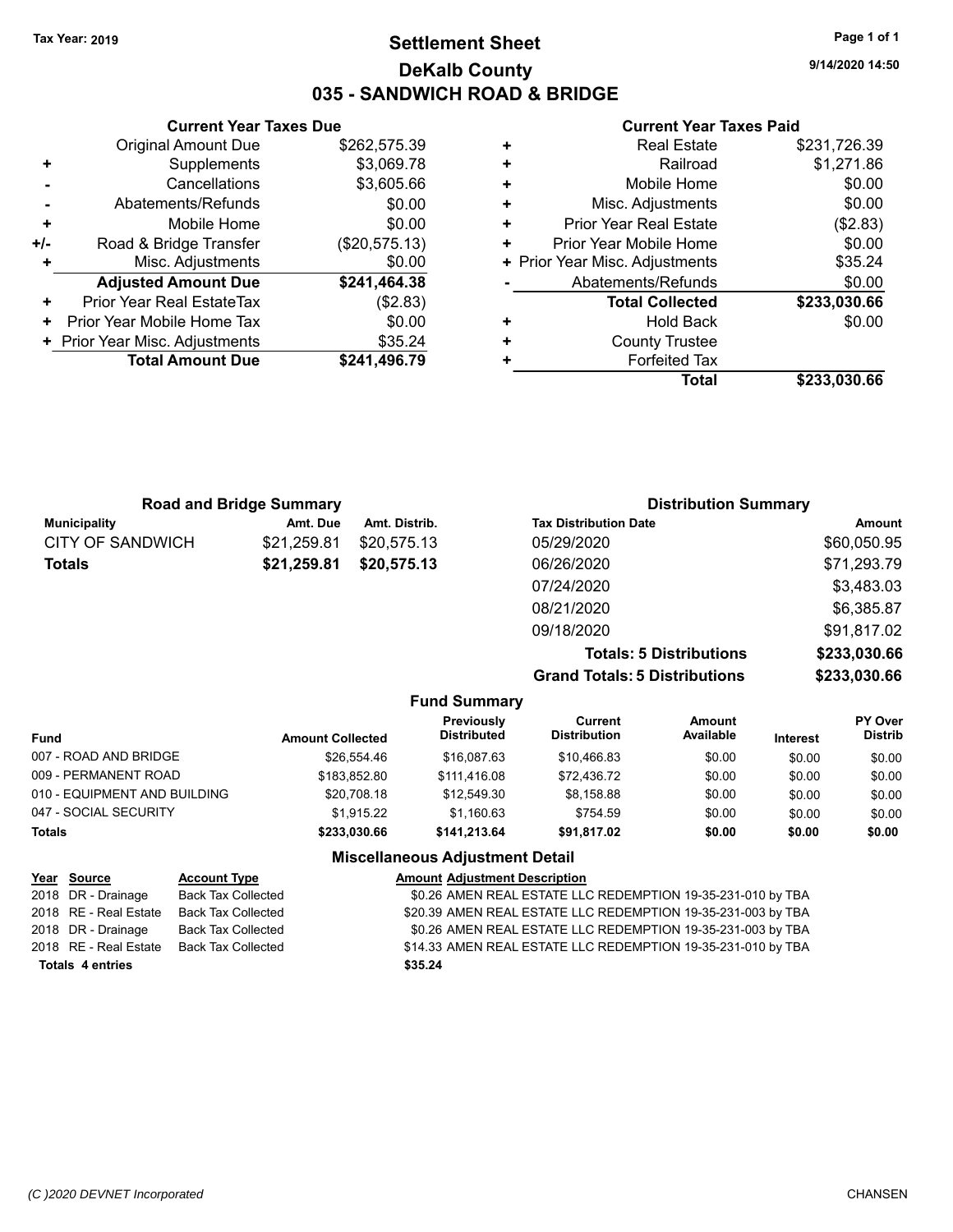## **Settlement Sheet Tax Year: 2019 Page 1 of 1 DeKalb County 036 - SHABBONA TOWNSHIP**

**9/14/2020 14:50**

#### **Current Year Taxes Paid**

|     | <b>Original Amount Due</b>     | \$101,004.83 |
|-----|--------------------------------|--------------|
| ٠   | Supplements                    | \$426.20     |
|     | Cancellations                  | \$517.24     |
|     | Abatements/Refunds             | \$0.00       |
| ٠   | Mobile Home                    | \$0.00       |
| +/- | Road & Bridge Transfer         | \$0.00       |
|     | Misc. Adjustments              | \$25.43      |
|     | <b>Adjusted Amount Due</b>     | \$100,939.22 |
| ÷   | Prior Year Real EstateTax      | \$0.00       |
| ٠   | Prior Year Mobile Home Tax     | \$0.00       |
|     | + Prior Year Misc. Adjustments | \$0.00       |
|     | <b>Total Amount Due</b>        | \$100,939.22 |
|     |                                |              |

**Current Year Taxes Due**

| \$4,993.20  |
|-------------|
| \$0.00      |
| \$25.43     |
| \$0.00      |
| \$0.00      |
| \$0.00      |
| \$0.00      |
| \$98,490.59 |
| \$0.00      |
|             |
|             |
| \$98,490.59 |
|             |

## **Distribution Summary Tax Distribution Date Amount** 05/29/2020 \$17,922.07 06/26/2020 \$36,933.55 07/24/2020 \$1,143.93 08/21/2020 \$1,947.80 09/18/2020 \$40,543.24 **Totals: 5 Distributions \$98,490.59 Grand Totals: 5 Distributions \$98,490.59**

|                          |                         | <b>Fund Summary</b>              |                                |                            |                 |                                  |
|--------------------------|-------------------------|----------------------------------|--------------------------------|----------------------------|-----------------|----------------------------------|
| <b>Fund</b>              | <b>Amount Collected</b> | Previously<br><b>Distributed</b> | Current<br><b>Distribution</b> | <b>Amount</b><br>Available | <b>Interest</b> | <b>PY Over</b><br><b>Distrib</b> |
| 001 - CORPORATE          | \$98.392.09             | \$57.889.40                      | \$40,502.69                    | \$0.00                     | \$0.00          | \$0.00                           |
| 017 - CEMETERY           | \$0.00                  | \$0.00                           | \$0.00                         | \$0.00                     | \$0.00          | \$0.00                           |
| 054 - GENERAL ASSISTANCE | \$98.50                 | \$57.95                          | \$40.55                        | \$0.00                     | \$0.00          | \$0.00                           |
| <b>Totals</b>            | \$98,490.59             | \$57.947.35                      | \$40.543.24                    | \$0.00                     | \$0.00          | \$0.00                           |

| Year Source      | <b>Account Type</b>                        | <b>Amount Adiustment Description</b>                |
|------------------|--------------------------------------------|-----------------------------------------------------|
|                  | 2019 RE - Real Estate Paymt In Lieu of Tax | \$25.43 HOUSING AUTHORITY SEQUOYA APARTMENTS by TBA |
| Totals 1 entries |                                            | \$25.43                                             |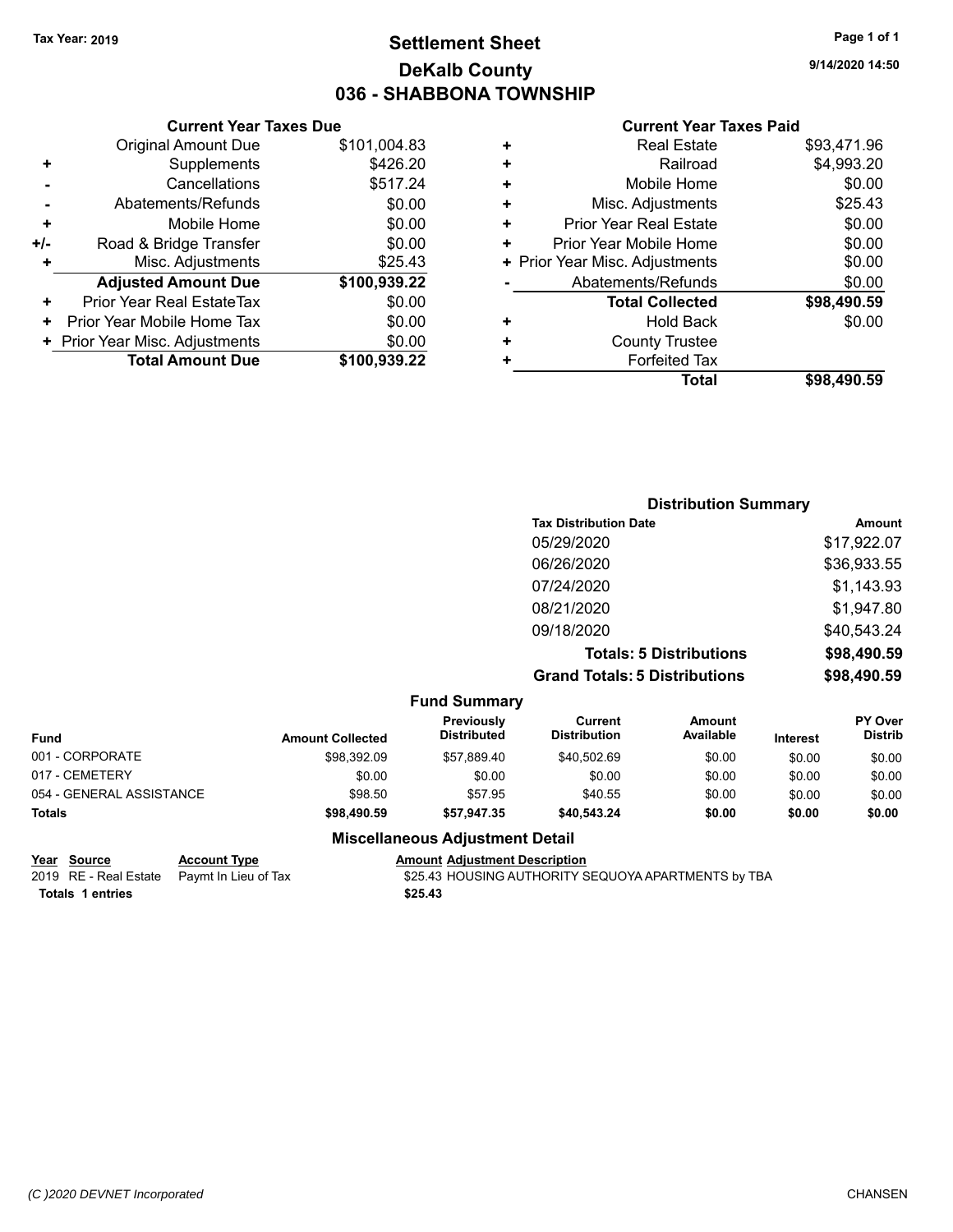## **Settlement Sheet Tax Year: 2019 Page 1 of 1 DeKalb County 037 - SHABBONA ROAD & BRIDGE**

**9/14/2020 14:50**

#### **Current Year Taxes Paid**

|     | <b>Current Year Taxes Due</b>  |               |  |
|-----|--------------------------------|---------------|--|
|     | <b>Original Amount Due</b>     | \$184,911.82  |  |
| ٠   | Supplements                    | \$720.80      |  |
|     | Cancellations                  | \$878.82      |  |
|     | Abatements/Refunds             | \$0.00        |  |
| ٠   | Mobile Home                    | \$0.00        |  |
| +/- | Road & Bridge Transfer         | (\$12,695.16) |  |
| ٠   | Misc. Adjustments              | \$46.55       |  |
|     | <b>Adjusted Amount Due</b>     | \$172,105.19  |  |
| ٠   | Prior Year Real EstateTax      | \$0.00        |  |
| ٠   | Prior Year Mobile Home Tax     | \$0.00        |  |
|     | + Prior Year Misc. Adjustments | \$0.00        |  |
|     | <b>Total Amount Due</b>        | \$172,105.19  |  |
|     |                                |               |  |

|   | <b>Real Estate</b>             | \$158,806.50 |
|---|--------------------------------|--------------|
| ٠ | Railroad                       | \$8,760.83   |
| ٠ | Mobile Home                    | \$0.00       |
| ٠ | Misc. Adjustments              | \$46.55      |
| ٠ | <b>Prior Year Real Estate</b>  | \$0.00       |
| ٠ | Prior Year Mobile Home         | \$0.00       |
|   | + Prior Year Misc. Adjustments | \$0.00       |
|   | Abatements/Refunds             | \$0.00       |
|   | <b>Total Collected</b>         | \$167,613.88 |
| ٠ | <b>Hold Back</b>               | \$0.00       |
| ٠ | <b>County Trustee</b>          |              |
| ٠ | <b>Forfeited Tax</b>           |              |
|   | Total                          | \$167,613.88 |
|   |                                |              |

| <b>Road and Bridge Summary</b> |                         |               | <b>Distribution Summary</b>  |             |
|--------------------------------|-------------------------|---------------|------------------------------|-------------|
| <b>Municipality</b>            | Amt. Due                | Amt. Distrib. | <b>Tax Distribution Date</b> | Amount      |
| <b>VILLAGE OF LEE</b>          | \$1,449.60              | \$1,414.46    | 05/29/2020                   | \$30,450.23 |
| <b>VILLAGE OF SHABBONA</b>     | \$11.568.12             | \$11,280.70   | 06/26/2020                   | \$62,888.72 |
| <b>Totals</b>                  | \$13,017.72 \$12,695.16 |               | 07/24/2020                   | \$1,943.54  |
|                                |                         |               | 08/21/2020                   | \$3,309.40  |
|                                |                         |               | 09/18/2020                   | \$69,021.99 |

**Totals: 5 Distributions \$167,613.88 Grand Totals: 5 Distributions \$167,613.88**

|                                        |                         | <b>Fund Summary</b>              |                                |                     |                 |                           |
|----------------------------------------|-------------------------|----------------------------------|--------------------------------|---------------------|-----------------|---------------------------|
| <b>Fund</b>                            | <b>Amount Collected</b> | Previously<br><b>Distributed</b> | Current<br><b>Distribution</b> | Amount<br>Available | <b>Interest</b> | PY Over<br><b>Distrib</b> |
| 007 - ROAD AND BRIDGE                  | \$46,786.98             | \$27.502.83                      | \$19.284.15                    | \$0.00              | \$0.00          | \$0.00                    |
| 008 - BRIDGE CONST W/COUNTY            | \$2.928.58              | \$1.723.04                       | \$1.205.54                     | \$0.00              | \$0.00          | \$0.00                    |
| 009 - PERMANENT ROAD                   | \$75.083.77             | \$44.175.88                      | \$30,907.89                    | \$0.00              | \$0.00          | \$0.00                    |
| 010 - EQUIPMENT AND BUILDING           | \$42.814.55             | \$25.190.14                      | \$17.624.41                    | \$0.00              | \$0.00          | \$0.00                    |
| <b>Totals</b>                          | \$167,613.88            | \$98.591.89                      | \$69,021.99                    | \$0.00              | \$0.00          | \$0.00                    |
| <b>Miscellaneous Adjustment Detail</b> |                         |                                  |                                |                     |                 |                           |

|                  | Year Source | <b>Account Type</b>                        | <b>Amount Adjustment Description</b>                |
|------------------|-------------|--------------------------------------------|-----------------------------------------------------|
|                  |             | 2019 RE - Real Estate Paymt In Lieu of Tax | \$46.55 HOUSING AUTHORITY SEQUOYA APARTMENTS by TBA |
| Totals 1 entries |             |                                            | \$46.55                                             |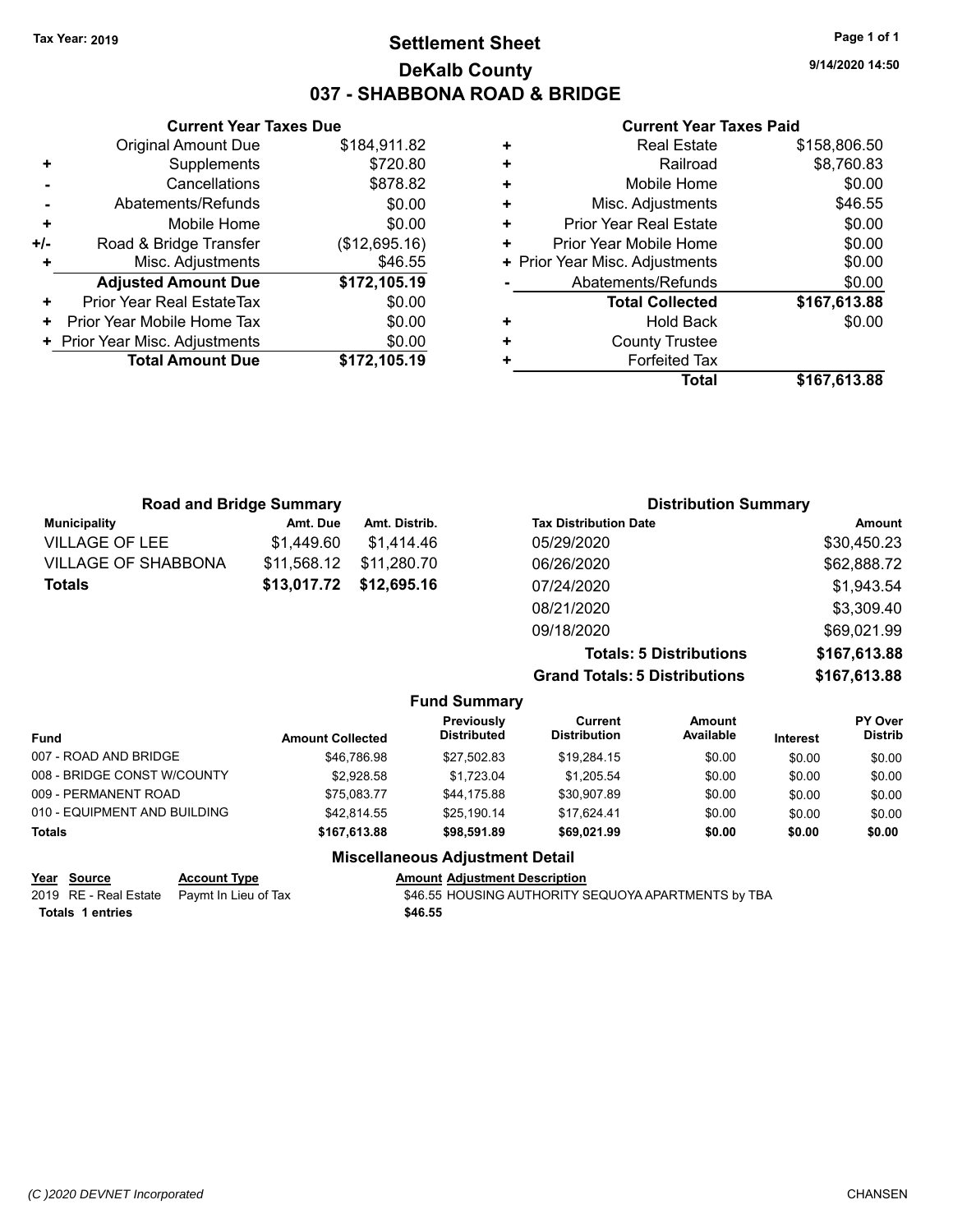## **Settlement Sheet Tax Year: 2019 Page 1 of 1 DeKalb County 038 - SOMONAUK TOWNSHIP**

**9/14/2020 14:50**

#### **Current Year Taxes Paid**

|     | <b>Current Year Taxes Due</b>  |             |
|-----|--------------------------------|-------------|
|     | <b>Original Amount Due</b>     | \$89,814.66 |
| ÷   | Supplements                    | \$632.31    |
|     | Cancellations                  | \$665.25    |
|     | Abatements/Refunds             | \$0.00      |
| ٠   | Mobile Home                    | \$0.00      |
| +/- | Road & Bridge Transfer         | \$0.00      |
| ÷   | Misc. Adjustments              | \$0.00      |
|     | <b>Adjusted Amount Due</b>     | \$89,781.72 |
| ÷   | Prior Year Real EstateTax      | \$0.00      |
| ٠   | Prior Year Mobile Home Tax     | \$0.00      |
|     | + Prior Year Misc. Adjustments | \$0.00      |
|     | <b>Total Amount Due</b>        | \$89,781.72 |
|     |                                |             |

| ٠ | <b>Real Estate</b>             | \$85,801.15 |
|---|--------------------------------|-------------|
| ٠ | Railroad                       | \$2,117.60  |
| ٠ | Mobile Home                    | \$0.00      |
| ٠ | Misc. Adjustments              | \$0.00      |
| ٠ | <b>Prior Year Real Estate</b>  | \$0.00      |
| ٠ | Prior Year Mobile Home         | \$0.00      |
|   | + Prior Year Misc. Adjustments | \$0.00      |
|   | Abatements/Refunds             | \$0.00      |
|   | <b>Total Collected</b>         | \$87,918.75 |
| ٠ | <b>Hold Back</b>               | \$0.00      |
| ٠ | <b>County Trustee</b>          |             |
| ٠ | <b>Forfeited Tax</b>           |             |
|   | Total                          | \$87,918.75 |
|   |                                |             |

|                     | <b>Distribution Summary</b>          |             |
|---------------------|--------------------------------------|-------------|
|                     | <b>Tax Distribution Date</b>         | Amount      |
|                     | 05/29/2020                           | \$22,210.28 |
|                     | 06/26/2020                           | \$27,902.91 |
|                     | 07/24/2020                           | \$1,625.66  |
|                     | 08/21/2020                           | \$1,955.44  |
|                     | 09/18/2020                           | \$34,224.46 |
|                     | <b>Totals: 5 Distributions</b>       | \$87,918.75 |
|                     | <b>Grand Totals: 5 Distributions</b> | \$87,918.75 |
| <b>Fund Summary</b> |                                      |             |

| <b>Fund</b>              | <b>Amount Collected</b> | <b>Previously</b><br><b>Distributed</b> | Current<br><b>Distribution</b> | Amount<br>Available | <b>Interest</b> | <b>PY Over</b><br><b>Distrib</b> |
|--------------------------|-------------------------|-----------------------------------------|--------------------------------|---------------------|-----------------|----------------------------------|
| 001 - CORPORATE          | \$87.609.28             | \$53.505.29                             | \$34,103.99                    | \$0.00              | \$0.00          | \$0.00                           |
| 054 - GENERAL ASSISTANCE | \$309.47                | \$189.00                                | \$120.47                       | \$0.00              | \$0.00          | \$0.00                           |
| <b>Totals</b>            | \$87,918.75             | \$53.694.29                             | \$34.224.46                    | \$0.00              | \$0.00          | \$0.00                           |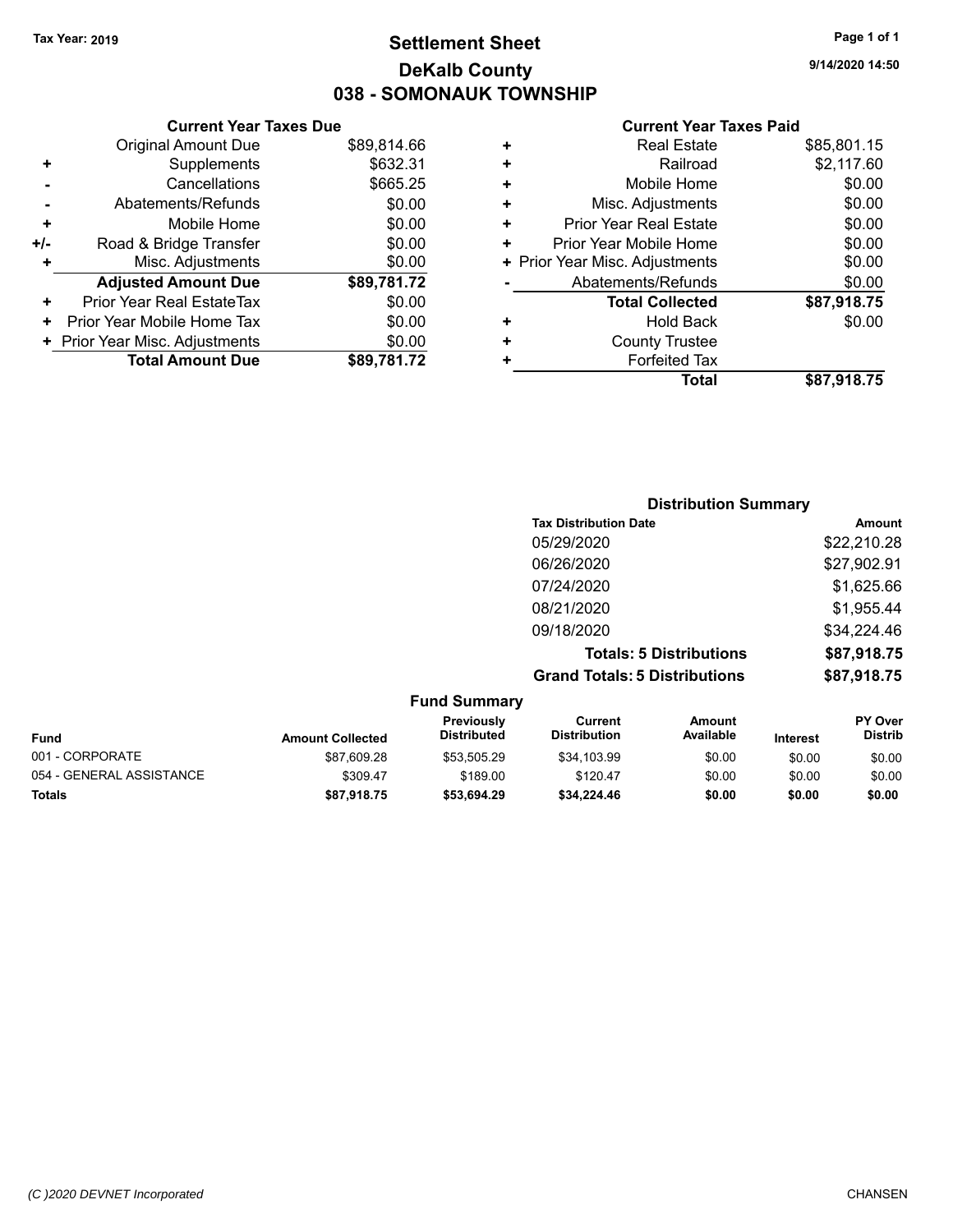## **Settlement Sheet Tax Year: 2019 Page 1 of 1 DeKalb County 039 - SOMONAUK ROAD & BRIDGE**

**9/14/2020 14:50**

#### **Current Year Taxes Paid**

|     | <b>Current Year Taxes Due</b>  |               |
|-----|--------------------------------|---------------|
|     | <b>Original Amount Due</b>     | \$278,886.61  |
|     | Supplements                    | \$1,524.20    |
|     | Cancellations                  | \$1,603.61    |
|     | Abatements/Refunds             | \$0.00        |
| ٠   | Mobile Home                    | \$0.00        |
| +/- | Road & Bridge Transfer         | (\$60,317.13) |
|     | Misc. Adjustments              | \$0.00        |
|     | <b>Adjusted Amount Due</b>     | \$218,490.07  |
| ٠   | Prior Year Real EstateTax      | \$0.00        |
|     | Prior Year Mobile Home Tax     | \$0.00        |
|     | + Prior Year Misc. Adjustments | \$0.00        |
|     | <b>Total Amount Due</b>        | \$218,490.07  |
|     |                                |               |

|   | <b>Real Estate</b>             | \$206,829.40 |
|---|--------------------------------|--------------|
| ٠ | Railroad                       | \$5,853.06   |
| ٠ | Mobile Home                    | \$0.00       |
| ٠ | Misc. Adjustments              | \$0.00       |
| ٠ | <b>Prior Year Real Estate</b>  | \$0.00       |
| ٠ | Prior Year Mobile Home         | \$0.00       |
|   | + Prior Year Misc. Adjustments | \$0.00       |
|   | Abatements/Refunds             | \$0.00       |
|   | <b>Total Collected</b>         | \$212,682.46 |
| ٠ | <b>Hold Back</b>               | \$0.00       |
| ٠ | <b>County Trustee</b>          |              |
| ٠ | <b>Forfeited Tax</b>           |              |
|   | Total                          | \$212,682.46 |

| <b>Road and Bridge Summary</b> |             |               | <b>Distribution Summary</b>  |             |
|--------------------------------|-------------|---------------|------------------------------|-------------|
| <b>Municipality</b>            | Amt. Due    | Amt. Distrib. | <b>Tax Distribution Date</b> | Amount      |
| <b>CITY OF SANDWICH</b>        | \$1.107.08  | \$1.083.60    | 05/29/2020                   | \$53,539.30 |
| <b>VILLAGE OF SOMONAUK</b>     | \$60,503.92 | \$59,233.53   | 06/26/2020                   | \$67,636.09 |
| Totals                         | \$61,611.00 | \$60,317.13   | 07/24/2020                   | \$3,918.89  |
|                                |             |               | 08/21/2020                   | \$4,713.71  |

**Grand Totals: 5 Distributions** 

09/18/2020 \$82,874.47

| <b>Totals: 5 Distributions</b> | \$212,682.46 |
|--------------------------------|--------------|
| <b>Totals: 5 Distributions</b> | \$212,682.46 |
|                                |              |

| <b>Fund Summary</b>          |                         |                           |                                |                     |                 |                                  |
|------------------------------|-------------------------|---------------------------|--------------------------------|---------------------|-----------------|----------------------------------|
| <b>Fund</b>                  | <b>Amount Collected</b> | Previously<br>Distributed | Current<br><b>Distribution</b> | Amount<br>Available | <b>Interest</b> | <b>PY Over</b><br><b>Distrib</b> |
| 007 - ROAD AND BRIDGE        | \$123.148.99            | \$75.127.51               | \$48.021.48                    | \$0.00              | \$0.00          | \$0.00                           |
| 008 - BRIDGE CONST W/COUNTY  | \$72.34                 | \$44.18                   | \$28.16                        | \$0.00              | \$0.00          | \$0.00                           |
| 009 - PERMANENT ROAD         | \$70.639.46             | \$43.141.41               | \$27.498.05                    | \$0.00              | \$0.00          | \$0.00                           |
| 010 - EQUIPMENT AND BUILDING | \$18.821.67             | \$11.494.89               | \$7.326.78                     | \$0.00              | \$0.00          | \$0.00                           |
| <b>Totals</b>                | \$212,682.46            | \$129,807.99              | \$82.874.47                    | \$0.00              | \$0.00          | \$0.00                           |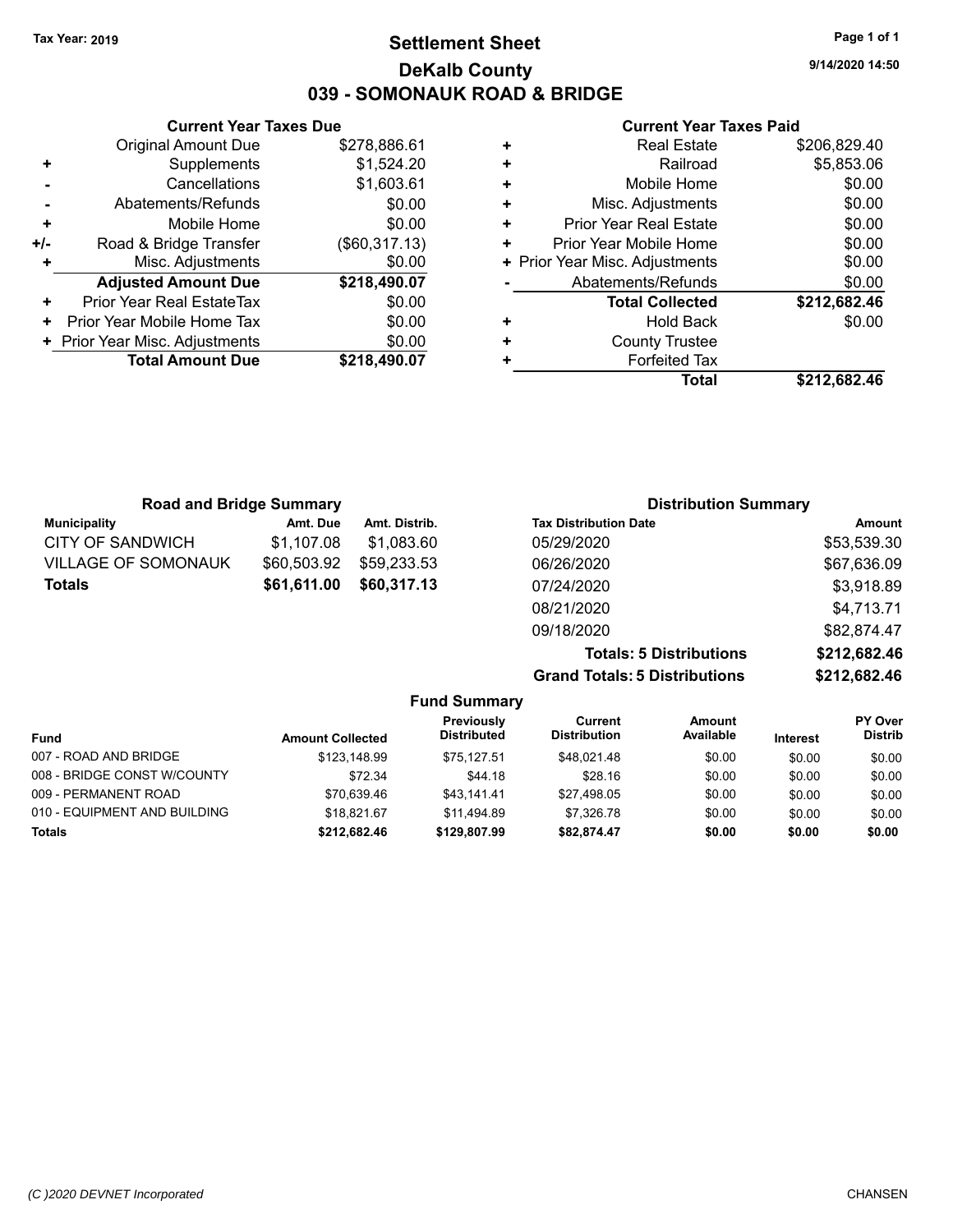**Current Year Taxes Due** Original Amount Due \$80,854.66

**Adjusted Amount Due \$80,693.36**

**Total Amount Due \$80,734.64**

**+** Supplements \$139.26 **-** Cancellations \$300.56 **-** Abatements/Refunds \$0.00 **+** Mobile Home \$0.00 **+/-** Road & Bridge Transfer \$0.00 **+** Misc. Adjustments \$0.00

**+** Prior Year Real EstateTax \$0.00 **+** Prior Year Mobile Home Tax  $$0.00$ **+** Prior Year Misc. Adjustments \$41.28

## **Settlement Sheet Tax Year: 2019 Page 1 of 1 DeKalb County 040 - SOUTH GROVE TOWNSHIP**

**9/14/2020 14:50**

#### **Current Year Taxes Paid**

|   | Total                          | \$76,401.62 |
|---|--------------------------------|-------------|
| ٠ | <b>Forfeited Tax</b>           |             |
| ٠ | <b>County Trustee</b>          |             |
| ٠ | <b>Hold Back</b>               | \$0.00      |
|   | <b>Total Collected</b>         | \$76,401.62 |
|   | Abatements/Refunds             | \$0.00      |
|   | + Prior Year Misc. Adjustments | \$41.28     |
| ٠ | Prior Year Mobile Home         | \$0.00      |
| ٠ | <b>Prior Year Real Estate</b>  | \$0.00      |
| ÷ | Misc. Adjustments              | \$0.00      |
| ÷ | Mobile Home                    | \$0.00      |
| ٠ | Railroad                       | \$0.00      |
| ٠ | <b>Real Estate</b>             | \$76,360.34 |
|   |                                |             |

## **Distribution Summary Tax Distribution Date Amount** 05/29/2020 \$10,652.90 06/26/2020 \$32,144.32 07/24/2020 \$414.55 08/21/2020 \$2,144.28 09/18/2020 \$31,045.57 **Totals: 5 Distributions \$76,401.62 Grand Totals: 5 Distributions \$76,401.62**

**Fund Summary Fund Interest Amount Collected Distributed PY Over Distrib Amount Available Current Distribution Previously** 001 - CORPORATE \$55,750.65 \$33,096.54 \$22,654.11 \$0.00 \$0.00 \$0.00 027 - AUDIT \$1,040.12 \$617.47 \$422.65 \$0.00 \$0.00 \$0.00 034 - GENERAL ASSISTANCE  $$7,560.71$   $$4,488.44$   $$3,072.27$   $$0.00$   $$0.00$   $$0.00$ 035 - TORT JUDGEMENTS/LIABILITY INS \$5,670.52 \$3,366.32 \$2,304.20 \$0.00 \$0.00 \$0.00 047 - SOCIAL SECURITY \$6,379.62 \$3,787.28 \$2,592.34 \$0.00 \$0.00 \$0.00 **Totals \$76,401.62 \$45,356.05 \$31,045.57 \$0.00 \$0.00 \$0.00 Miscellaneous Adjustment Detail**

| Year Source           | <b>Account Type</b> | <b>Amount Adjustment Description</b>               |
|-----------------------|---------------------|----------------------------------------------------|
| 2018 RE - Real Estate | Back Tax Collected  | \$0.69 PETERSON REDEMPTION 04-11-100-009 by TBA    |
| 2018 RE - Real Estate | Back Tax Collected  | \$40.59 PIOTROWSKI REDEMPTION 04-18-253-008 by TBA |
| Totals 2 entries      |                     | \$41.28                                            |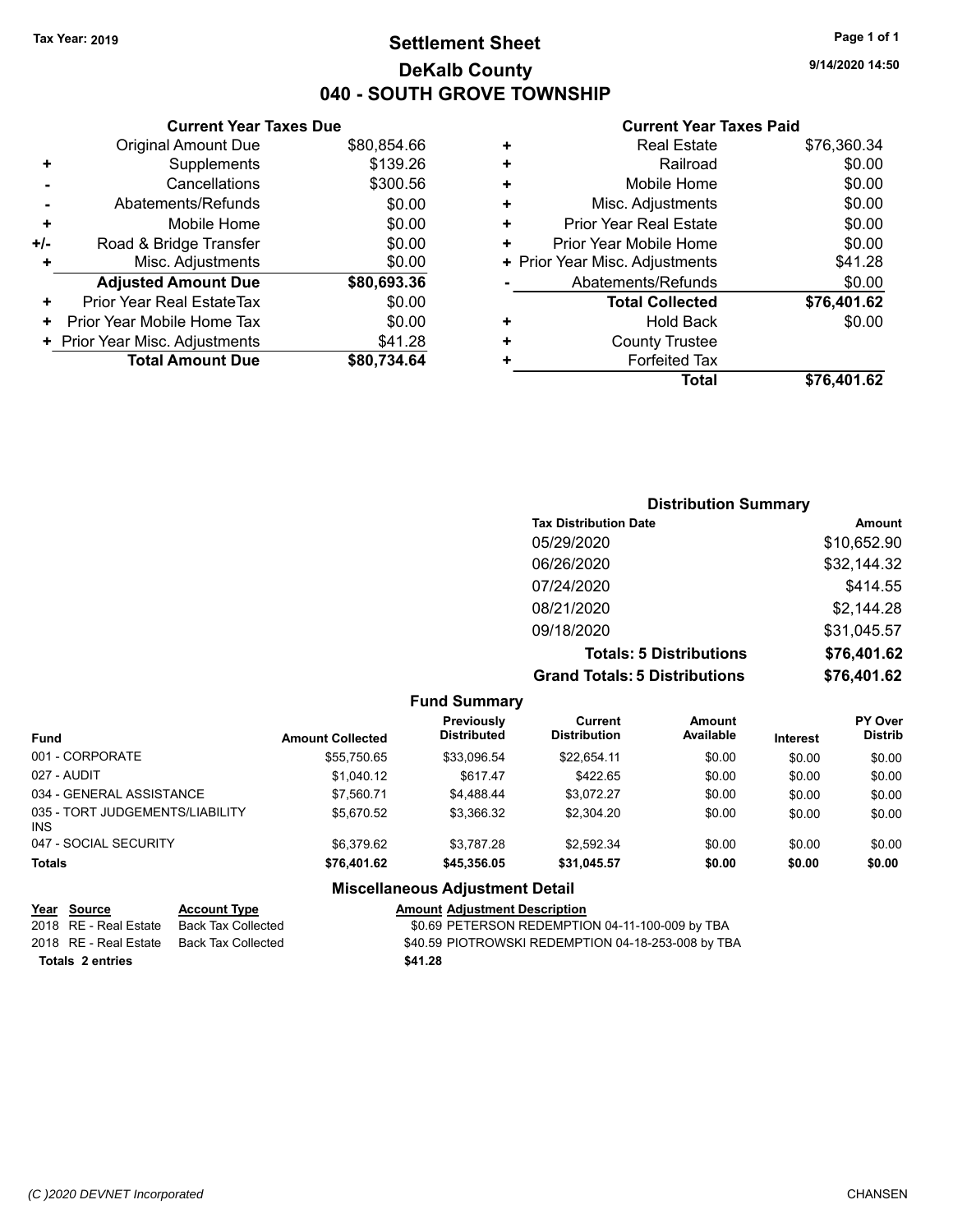## **Settlement Sheet Tax Year: 2019 Page 1 of 1 DeKalb County 041 - SOUTH GROVE ROAD & BRIDGE**

## **Current Year Taxes Due**

|       | <b>Original Amount Due</b>     | \$125,074.78 |
|-------|--------------------------------|--------------|
| ٠     | Supplements                    | \$215.40     |
|       | Cancellations                  | \$464.94     |
|       | Abatements/Refunds             | \$0.00       |
| ٠     | Mobile Home                    | \$0.00       |
| $+/-$ | Road & Bridge Transfer         | \$0.00       |
|       | Misc. Adjustments              | \$0.00       |
|       | <b>Adjusted Amount Due</b>     | \$124,825.24 |
| ÷     | Prior Year Real EstateTax      | \$0.00       |
| ٠     | Prior Year Mobile Home Tax     | \$0.00       |
|       | + Prior Year Misc. Adjustments | \$61.73      |
|       | <b>Total Amount Due</b>        | \$124,886.97 |
|       |                                |              |

#### **Current Year Taxes Paid**

| <b>Real Estate</b>             | \$118,122.46 |
|--------------------------------|--------------|
| Railroad                       | \$0.00       |
| Mobile Home                    | \$0.00       |
| Misc. Adjustments              | \$0.00       |
| <b>Prior Year Real Estate</b>  | \$0.00       |
| Prior Year Mobile Home         | \$0.00       |
| + Prior Year Misc. Adjustments | \$61.73      |
| Abatements/Refunds             | \$0.00       |
| <b>Total Collected</b>         | \$118,184.19 |
| Hold Back                      | \$0.00       |
| <b>County Trustee</b>          |              |
| <b>Forfeited Tax</b>           |              |
| Total                          | \$118,184.19 |
|                                |              |

## **Distribution Summary Tax Distribution Date Amount** 05/29/2020 \$16,476.85 06/26/2020 \$49,724.20 07/24/2020 \$641.27 08/21/2020 \$3,317.00 09/18/2020 \$48,024.87 **Totals: 5 Distributions \$118,184.19 Grand Totals: 5 Distributions \$118,184.19**

#### **Fund Summary**

| Previously<br><b>Distributed</b> | Current<br><b>Distribution</b> | Amount<br>Available | <b>Interest</b> | <b>PY Over</b><br><b>Distrib</b> |
|----------------------------------|--------------------------------|---------------------|-----------------|----------------------------------|
| \$36.339.94                      | \$24.875.11                    | \$0.00              | \$0.00          | \$0.00                           |
| \$4.064.82                       | \$2.782.42                     | \$0.00              | \$0.00          | \$0.00                           |
| \$17.418.11                      | \$11.922.89                    | \$0.00              | \$0.00          | \$0.00                           |
| \$12.336.45                      | \$8,444.45                     | \$0.00              | \$0.00          | \$0.00                           |
| \$70,159.32                      | \$48.024.87                    | \$0.00              | \$0.00          | \$0.00                           |
|                                  |                                |                     |                 |                                  |

## **Miscellaneous Adjustment Detail**

| Year Source           | <b>Account Type</b> | <b>Amount Adjustment Description</b>               |
|-----------------------|---------------------|----------------------------------------------------|
| 2018 RE - Real Estate | Back Tax Collected  | \$1.03 PETERSON REDEMPTION 04-11-100-009 by TBA    |
| 2018 RE - Real Estate | Back Tax Collected  | \$60.70 PIOTROWSKI REDEMPTION 04-18-253-008 by TBA |
| Totals 2 entries      |                     | \$61.73                                            |

**9/14/2020 14:50**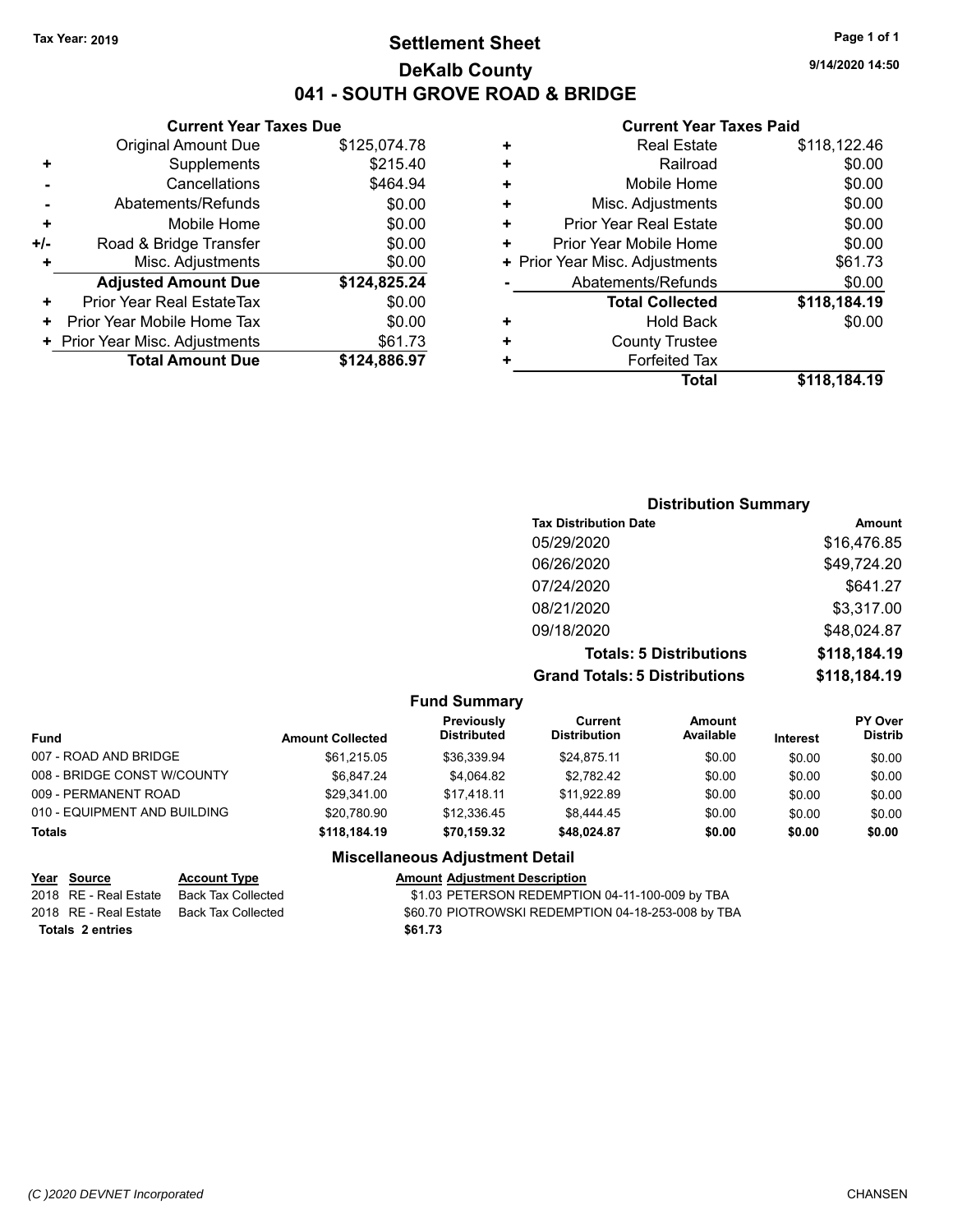## **Settlement Sheet Tax Year: 2019 Page 1 of 1 DeKalb County 042 - SQUAW GROVE TOWNSHIP**

**9/14/2020 14:50**

## **Current Year Taxes Paid**

|       | <b>Current Year Taxes Due</b>    |              |    | <b>Current Year Taxes Paid</b> |                    |
|-------|----------------------------------|--------------|----|--------------------------------|--------------------|
|       | <b>Original Amount Due</b>       | \$130,292.40 |    | <b>Real Estate</b>             | \$124,202.37       |
| ٠     | Supplements                      | \$1,215.44   |    | Railroad                       | \$2,149.08         |
|       | Cancellations                    | \$1,483.76   |    | Mobile Home                    | \$0.00             |
|       | Abatements/Refunds               | \$0.00       | ٠  | Misc. Adjustments              | \$16.73            |
| ٠     | Mobile Home                      | \$0.00       | ٠  | <b>Prior Year Real Estate</b>  | \$0.03             |
| $+/-$ | Road & Bridge Transfer           | \$0.00       | ÷. | Prior Year Mobile Home         | \$0.00             |
|       | Misc. Adjustments                | \$16.73      |    | + Prior Year Misc. Adjustments | \$42.55            |
|       | <b>Adjusted Amount Due</b>       | \$130,040.81 |    | Abatements/Refunds             | \$0.00             |
| ÷.    | <b>Prior Year Real EstateTax</b> | \$0.03       |    | <b>Total Collected</b>         | \$126,410.76       |
| $+$   | Prior Year Mobile Home Tax       | \$0.00       | ٠  | <b>Hold Back</b>               | \$0.00             |
|       | + Prior Year Misc. Adjustments   | \$42.55      | ٠  | <b>County Trustee</b>          |                    |
|       | <b>Total Amount Due</b>          | \$130,083.39 |    | <b>Forfeited Tax</b>           |                    |
|       |                                  |              |    | <b>Total</b>                   | <b>CADE AAN 76</b> |

| Total | \$126,410.76 |
|-------|--------------|
| d Tax |              |
| ustee |              |

## **Distribution Summary Tax Distribution Date Amount** 05/29/2020 \$30,558.79 06/26/2020 \$38,588.96 07/24/2020 \$1,255.44 08/21/2020 \$3,798.67 09/18/2020 \$52,208.90 **Totals: 5 Distributions \$126,410.76 Grand Totals: 5 Distributions \$126,410.76**

#### **Fund Summary Fund Interest Amount Collected Distributed PY Over Distrib Amount Available Current Distribution Previously** 001 - CORPORATE \$93,275.20 \$54,751.61 \$38,523.59 \$0.00 \$0.00 \$0.00 017 - CEMETERY \$6,577.54 \$3,860.96 \$2,716.58 \$0.00 \$0.00 \$0.00 019 - COMMUNITY BUILDING  $$23,484.09$   $$13,784.93$   $$9,699.16$   $$0.00$   $$0.00$   $$0.00$ 054 - GENERAL ASSISTANCE  $$3,073.93$   $$1,804.36$   $$1,269.57$   $$0.00$   $$0.00$   $$0.00$ **Totals \$126,410.76 \$74,201.86 \$52,208.90 \$0.00 \$0.00 \$0.00**

| Year Source              | <b>Account Type</b>       | <b>Amount Adjustment Description</b>                         |
|--------------------------|---------------------------|--------------------------------------------------------------|
| 2018 RE - Real Estate    | <b>Back Tax Collected</b> | \$4.85 ROYAL ESTATES HOLDING REDEMPTION 15-14-103-010 by TBA |
| 2018 RE - Real Estate    | <b>Back Tax Collected</b> | \$4.85 ROYAL ESTATES HOLDING REDEMPTION 15-14-103-009 by TBA |
| 2018 RE - Real Estate    | <b>Back Tax Collected</b> | \$4.85 ROYAL ESTATES HOLDING REDEMPTION 15-14-103-008 by TBA |
| 2018 RE - Real Estate    | <b>Back Tax Collected</b> | \$4.85 ROYAL ESTATES HOLDING REDEMPTION 15-14-103-007 by TBA |
| 2018 RE - Real Estate    | <b>Back Tax Collected</b> | \$4.85 ROYAL ESTATES HOLDING REDEMPTION 15-14-102-023 by TBA |
| 2018 RE - Real Estate    | <b>Back Tax Collected</b> | \$4.85 ROYAL ESTATES HOLDING REDEMPTION 15-14-102-024 by TBA |
| 2018 RE - Real Estate    | <b>Back Tax Collected</b> | \$4.85 ROYAL ESTATES HOLDING REDEMPTION 15-14-102-025 by TBA |
| 2018 RE - Real Estate    | <b>Back Tax Collected</b> | \$4.85 ROYAL ESTATES HOLDING REDEMPTION 15-14-102-026 by TBA |
| 2018 RE - Real Estate    | <b>Back Tax Collected</b> | \$3.75 CLEINMARK REDEMPTION 15-15-228-013 by TBA             |
| 2019 RE - Real Estate    | Paymt In Lieu of Tax      | \$16.73 HOUSING AUTHORITY SUNSET VIEW APARTMENTS by TBA      |
| <b>Totals 10 entries</b> |                           | \$59.28                                                      |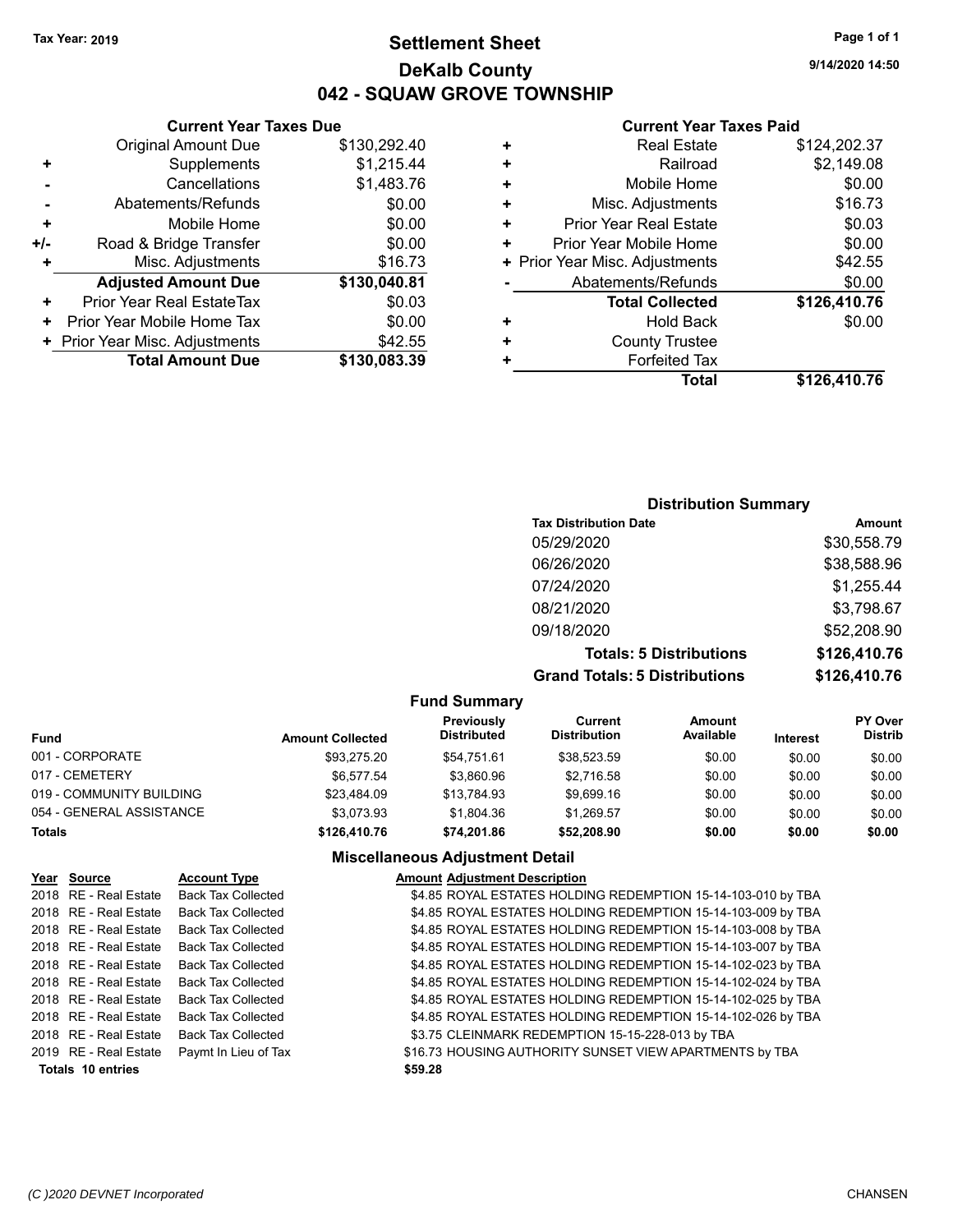## **Settlement Sheet Tax Year: 2019 Page 1 of 1 DeKalb County 043 - HINCKLEY PUBLIC LIBRARY DISTRICT**

**9/14/2020 14:50**

#### **Current Year Taxes Paid**

|   | Total                          | \$184,840.42 |
|---|--------------------------------|--------------|
|   | <b>Forfeited Tax</b>           |              |
| ٠ | <b>County Trustee</b>          |              |
| ٠ | <b>Hold Back</b>               | \$0.00       |
|   | <b>Total Collected</b>         | \$184,840.42 |
|   | Abatements/Refunds             | \$0.00       |
|   | + Prior Year Misc. Adjustments | \$62.28      |
| ٠ | Prior Year Mobile Home         | \$0.00       |
| ٠ | <b>Prior Year Real Estate</b>  | (\$0.01)     |
| ٠ | Misc. Adjustments              | \$24.47      |
| ٠ | Mobile Home                    | \$0.00       |
| ٠ | Railroad                       | \$3,142.44   |
| ٠ | <b>Real Estate</b>             | \$181,611.24 |
|   |                                |              |

|     | <b>Current Year Taxes Due</b>  |              |  |  |
|-----|--------------------------------|--------------|--|--|
|     | <b>Original Amount Due</b>     | \$190,516.16 |  |  |
| ٠   | Supplements                    | \$1,777.25   |  |  |
|     | Cancellations                  | \$2,169.55   |  |  |
|     | Abatements/Refunds             | \$0.00       |  |  |
| ٠   | Mobile Home                    | \$0.00       |  |  |
| +/- | Road & Bridge Transfer         | \$0.00       |  |  |
| ٠   | Misc. Adjustments              | \$24.47      |  |  |
|     | <b>Adjusted Amount Due</b>     | \$190,148.33 |  |  |
| +   | Prior Year Real EstateTax      | (\$0.01)     |  |  |
| ٠   | Prior Year Mobile Home Tax     | \$0.00       |  |  |
|     | + Prior Year Misc. Adjustments | \$62.28      |  |  |
|     | <b>Total Amount Due</b>        | \$190,210.60 |  |  |

## **Distribution Summary**

| <b>Tax Distribution Date</b>         | <b>Amount</b> |
|--------------------------------------|---------------|
| 05/29/2020                           | \$44,683.64   |
| 06/26/2020                           | \$56,425.67   |
| 07/24/2020                           | \$1,835.74    |
| 08/21/2020                           | \$5,554.38    |
| 09/18/2020                           | \$76,340.99   |
| <b>Totals: 5 Distributions</b>       | \$184,840.42  |
| <b>Grand Totals: 5 Distributions</b> | \$184,840.42  |

**Fund Summary Fund Interest Amount Collected Distributed PY Over Distrib Amount Available Current Distribution Previously** 001 - CORPORATE \$160,001.19 \$93,919.06 \$66,082.13 \$0.00 \$0.00 \$0.00 004 - OPERATIONS & MAINTENANCE \$12,394.85 \$7,275.66 \$5,119.19 \$0.00 \$0.00 \$0.00 005 - I. M. R. F. \$5,726.36 \$3,361.31 \$2,365.05 \$0.00 \$0.00 \$0.00 027 - AUDIT \$33.10 \$19.43 \$13.67 \$0.00 \$0.00 \$0.00 035 - TORT JUDGEMENTS/LIABILITY INS  $$958.56$   $$562.66$   $$395.90$   $$0.00$   $$0.00$   $$0.00$ 047 - SOCIAL SECURITY \$5,726.36 \$3,361.31 \$2,365.05 \$0.00 \$0.00 \$0.00 **Totals \$184,840.42 \$108,499.43 \$76,340.99 \$0.00 \$0.00 \$0.00**

| Year Source              | <b>Account Type</b>       | <b>Amount Adjustment Description</b>                         |
|--------------------------|---------------------------|--------------------------------------------------------------|
| 2018 RE - Real Estate    | <b>Back Tax Collected</b> | \$7.10 ROYAL ESTATES HOLDING REDEMPTION 15-14-103-010 by TBA |
| 2018 RE - Real Estate    | <b>Back Tax Collected</b> | \$7.10 ROYAL ESTATES HOLDING REDEMPTION 15-14-103-009 by TBA |
| 2018 RE - Real Estate    | <b>Back Tax Collected</b> | \$7.10 ROYAL ESTATES HOLDING REDEMPTION 15-14-103-008 by TBA |
| 2018 RE - Real Estate    | <b>Back Tax Collected</b> | \$7.10 ROYAL ESTATES HOLDING REDEMPTION 15-14-103-007 by TBA |
| 2018 RE - Real Estate    | <b>Back Tax Collected</b> | \$7.10 ROYAL ESTATES HOLDING REDEMPTION 15-14-102-023 by TBA |
| 2018 RE - Real Estate    | <b>Back Tax Collected</b> | \$7.10 ROYAL ESTATES HOLDING REDEMPTION 15-14-102-024 by TBA |
| 2018 RE - Real Estate    | <b>Back Tax Collected</b> | \$7.10 ROYAL ESTATES HOLDING REDEMPTION 15-14-102-025 by TBA |
| 2018 RE - Real Estate    | <b>Back Tax Collected</b> | \$7.10 ROYAL ESTATES HOLDING REDEMPTION 15-14-102-026 by TBA |
| 2018 RE - Real Estate    | <b>Back Tax Collected</b> | \$5.48 CLEINMARK REDEMPTION 15-15-228-013 by TBA             |
| 2019 RE - Real Estate    | Paymt In Lieu of Tax      | \$24.47 HOUSING AUTHORITY SUNSET VIEW APARTMENTS by TBA      |
| <b>Totals 10 entries</b> |                           | \$86.75                                                      |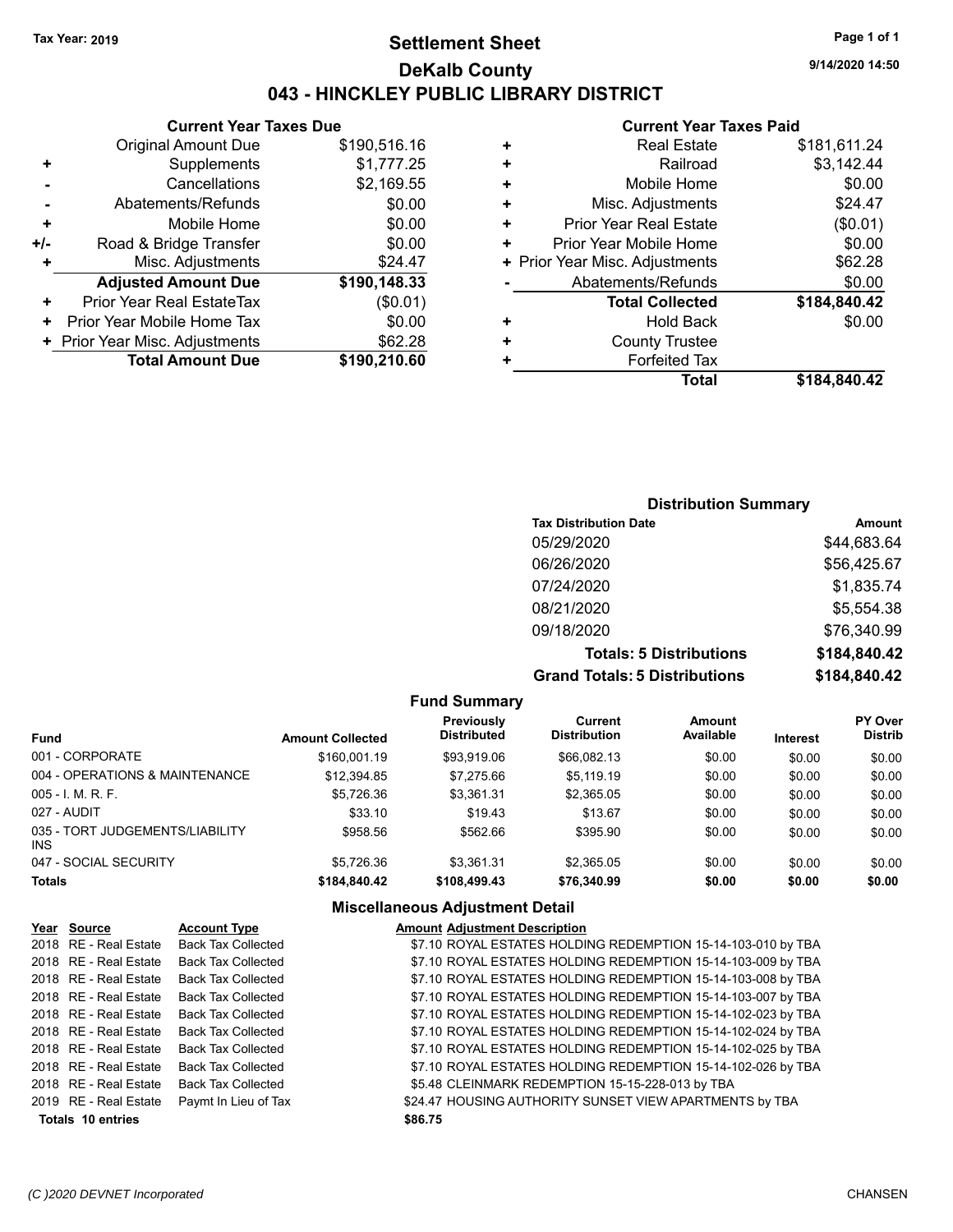## **Settlement Sheet Tax Year: 2019 Page 1 of 1 DeKalb County 044 - SQUAW GROVE ROAD & BRIDGE**

**9/14/2020 14:50**

## **Current Year Taxes Paid**

|     | <b>Current Year Taxes Due</b>  |               |  |  |  |
|-----|--------------------------------|---------------|--|--|--|
|     | <b>Original Amount Due</b>     | \$312,565.11  |  |  |  |
|     | Supplements                    | \$2,623.32    |  |  |  |
|     | Cancellations                  | \$3,207.25    |  |  |  |
|     | Abatements/Refunds             | \$0.00        |  |  |  |
| ٠   | \$0.00<br>Mobile Home          |               |  |  |  |
| +/- | Road & Bridge Transfer         | (\$29,715.31) |  |  |  |
|     | Misc. Adjustments              | \$40.14       |  |  |  |
|     | <b>Adjusted Amount Due</b>     | \$282,306.01  |  |  |  |
| ٠   | Prior Year Real EstateTax      | (\$10.14)     |  |  |  |
| ٠   | Prior Year Mobile Home Tax     | \$0.00        |  |  |  |
|     | + Prior Year Misc. Adjustments | \$102.20      |  |  |  |
|     | <b>Total Amount Due</b>        | \$282,398.07  |  |  |  |
|     |                                |               |  |  |  |

| <b>Real Estate</b>             | \$268,469.63 |
|--------------------------------|--------------|
| Railroad                       | \$4,936.14   |
| Mobile Home                    | \$0.00       |
| Misc. Adjustments              | \$40.14      |
| <b>Prior Year Real Estate</b>  | (\$10.14)    |
| Prior Year Mobile Home         | \$0.00       |
| + Prior Year Misc. Adjustments | \$102.20     |
| Abatements/Refunds             | \$0.00       |
| <b>Total Collected</b>         | \$273,537.97 |
| <b>Hold Back</b>               | \$0.00       |
| <b>County Trustee</b>          |              |
| <b>Forfeited Tax</b>           |              |
| Total                          | \$273,537.97 |
|                                |              |

| <b>Road and Bridge Summary</b> |             |               | <b>Distribution Summary</b>  |             |  |
|--------------------------------|-------------|---------------|------------------------------|-------------|--|
| <b>Municipality</b>            | Amt. Due    | Amt. Distrib. | <b>Tax Distribution Date</b> | Amount      |  |
| <b>VILLAGE OF HINCKLEY</b>     | \$30.587.08 | \$29.715.31   | 05/29/2020                   | \$66,055.83 |  |
| <b>Totals</b>                  | \$30,587.08 | \$29,715.31   | 06/26/2020                   | \$83,558.43 |  |
|                                |             |               | 07/24/2020                   | \$2,713.72  |  |
|                                |             |               | 08/21/2020                   | \$8,210.93  |  |

**Grand Totals: 5 Distributions** 

09/18/2020 \$112,999.06

| <b>Totals: 5 Distributions</b> | \$273,537.97 |
|--------------------------------|--------------|
| <b>Totals: 5 Distributions</b> | \$273,537.97 |
|                                |              |

|                                         |                         | <b>Fund Summary</b>              |                                |                     |                 |                           |
|-----------------------------------------|-------------------------|----------------------------------|--------------------------------|---------------------|-----------------|---------------------------|
| <b>Fund</b>                             | <b>Amount Collected</b> | Previously<br><b>Distributed</b> | Current<br><b>Distribution</b> | Amount<br>Available | <b>Interest</b> | PY Over<br><b>Distrib</b> |
| 007 - ROAD AND BRIDGE                   | \$77.153.34             | \$45,263.01                      | \$31,890.33                    | \$0.00              | \$0.00          | \$0.00                    |
| 008 - BRIDGE CONST W/COUNTY             | \$21,806.63             | \$12,800.28                      | \$9,006.35                     | \$0.00              | \$0.00          | \$0.00                    |
| 009 - PERMANENT ROAD                    | \$118,106.82            | \$69.327.58                      | \$48.779.24                    | \$0.00              | \$0.00          | \$0.00                    |
| 010 - EQUIPMENT AND BUILDING            | \$51.918.15             | \$30.475.46                      | \$21,442.69                    | \$0.00              | \$0.00          | \$0.00                    |
| 035 - TORT JUDGEMENTS/LIABILITY<br>INS. | \$4,553.03              | \$2.672.58                       | \$1,880.45                     | \$0.00              | \$0.00          | \$0.00                    |
| <b>Totals</b>                           | \$273,537.97            | \$160,538.91                     | \$112,999.06                   | \$0.00              | \$0.00          | \$0.00                    |

| Year Source              | <b>Account Type</b>       | <b>Amount Adjustment Description</b>                          |
|--------------------------|---------------------------|---------------------------------------------------------------|
| 2018 RE - Real Estate    | <b>Back Tax Collected</b> | \$11.65 ROYAL ESTATES HOLDING REDEMPTION 15-14-103-010 by TBA |
| 2018 RE - Real Estate    | <b>Back Tax Collected</b> | \$11.65 ROYAL ESTATES HOLDING REDEMPTION 15-14-103-009 by TBA |
| 2018 RE - Real Estate    | <b>Back Tax Collected</b> | \$11.65 ROYAL ESTATES HOLDING REDEMPTION 15-14-103-008 by TBA |
| 2018 RE - Real Estate    | <b>Back Tax Collected</b> | \$11.65 ROYAL ESTATES HOLDING REDEMPTION 15-14-103-007 by TBA |
| 2018 RE - Real Estate    | <b>Back Tax Collected</b> | \$11.65 ROYAL ESTATES HOLDING REDEMPTION 15-14-102-023 by TBA |
| 2018 RE - Real Estate    | <b>Back Tax Collected</b> | \$11.65 ROYAL ESTATES HOLDING REDEMPTION 15-14-102-024 by TBA |
| 2018 RE - Real Estate    | <b>Back Tax Collected</b> | \$11.65 ROYAL ESTATES HOLDING REDEMPTION 15-14-102-025 by TBA |
| 2018 RE - Real Estate    | <b>Back Tax Collected</b> | \$11.65 ROYAL ESTATES HOLDING REDEMPTION 15-14-102-026 by TBA |
| 2018 RE - Real Estate    | <b>Back Tax Collected</b> | \$9.00 CLEINMARK REDEMPTION 15-15-228-013 by TBA              |
| 2019 RE - Real Estate    | Paymt In Lieu of Tax      | \$40.14 HOUSING AUTHORITY SUNSET VIEW APARTMENTS by TBA       |
| <b>Totals 10 entries</b> |                           | \$142.34                                                      |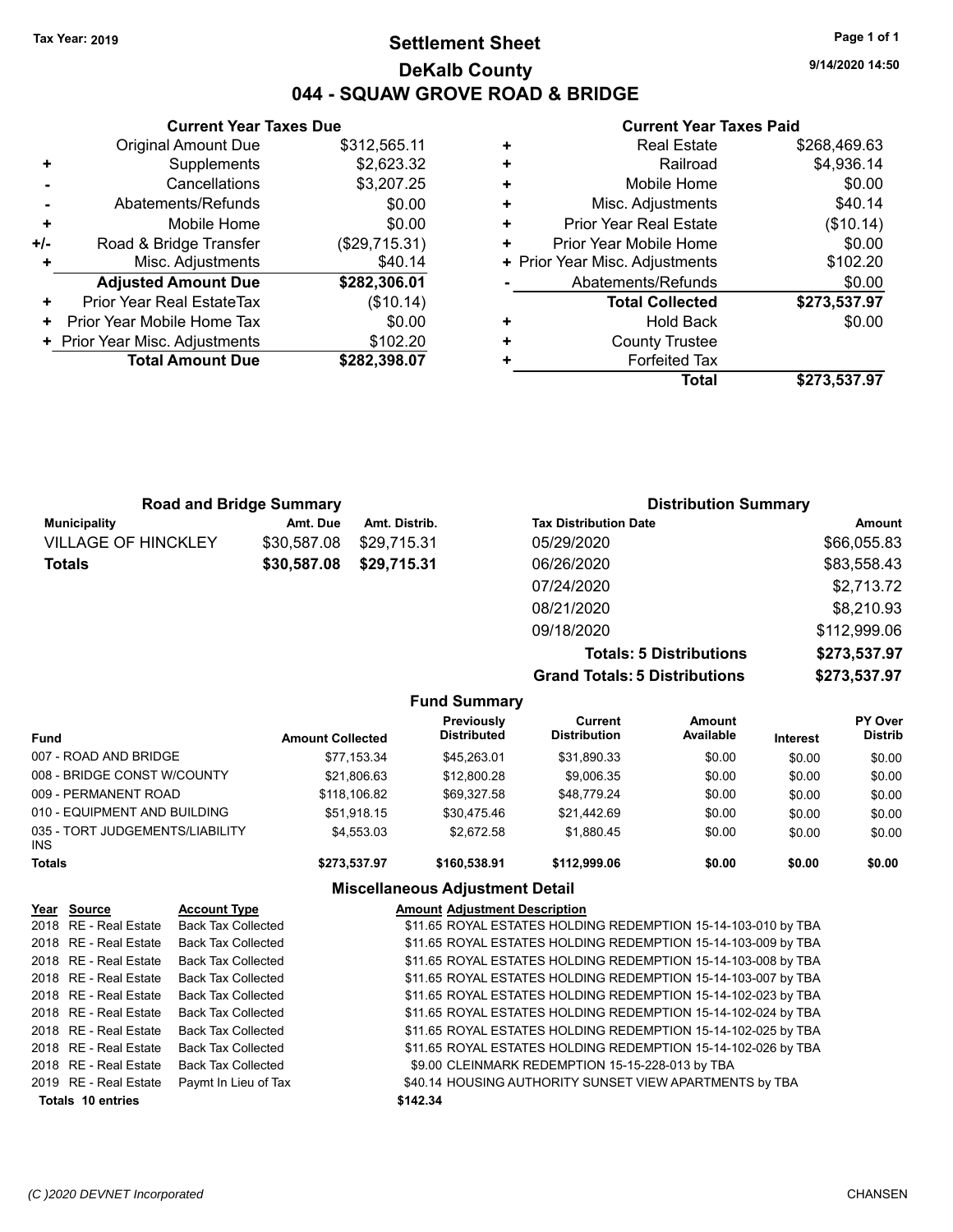## **Settlement Sheet Tax Year: 2019 Page 1 of 2 DeKalb County 045 - SYCAMORE TOWNSHIP**

**9/14/2020 14:50**

#### **Current Year Taxes Paid**

|       | <b>Current Year Taxes Due</b>  |              |
|-------|--------------------------------|--------------|
|       | <b>Original Amount Due</b>     | \$449,200.37 |
| ٠     | Supplements                    | \$3,657.21   |
|       | Cancellations                  | \$4,064.19   |
|       | Abatements/Refunds             | \$1.11       |
| ٠     | Mobile Home                    | \$0.00       |
| $+/-$ | Road & Bridge Transfer         | \$0.00       |
|       | Misc. Adjustments              | \$174.34     |
|       | <b>Adjusted Amount Due</b>     | \$448,966.62 |
| ٠     | Prior Year Real EstateTax      | \$3.63       |
| ٠     | Prior Year Mobile Home Tax     | \$0.00       |
|       | + Prior Year Misc. Adjustments | \$11.44      |
|       | <b>Total Amount Due</b>        | \$448.981.69 |
|       |                                |              |

| ٠ | <b>Real Estate</b>             | \$439,085.92 |
|---|--------------------------------|--------------|
| ٠ | Railroad                       | \$259.80     |
| ٠ | Mobile Home                    | \$0.00       |
| ٠ | Misc. Adjustments              | \$174.34     |
| ٠ | <b>Prior Year Real Estate</b>  | \$3.63       |
| ٠ | Prior Year Mobile Home         | \$0.00       |
|   | + Prior Year Misc. Adjustments | \$11.44      |
|   | Abatements/Refunds             | \$1.11       |
|   | <b>Total Collected</b>         | \$439,534.02 |
| ٠ | <b>Hold Back</b>               | \$0.00       |
| ٠ | <b>County Trustee</b>          |              |
| ٠ | <b>Forfeited Tax</b>           |              |
|   | Total                          | \$439,534.02 |
|   |                                |              |

## **Distribution Summary**

| <b>Tax Distribution Date</b>         | Amount       |
|--------------------------------------|--------------|
| 05/29/2020                           | \$104,400.75 |
| 06/26/2020                           | \$134,553.21 |
| 07/24/2020                           | \$4,496.70   |
| 08/21/2020                           | \$10,408.87  |
| 09/18/2020                           | \$185,674.49 |
| <b>Totals: 5 Distributions</b>       | \$439,534.02 |
| <b>Grand Totals: 5 Distributions</b> | \$439,534.02 |

#### **Fund Summary**

| <b>Fund</b>              | <b>Amount Collected</b> | Previously<br><b>Distributed</b> | Current<br><b>Distribution</b> | Amount<br>Available | <b>Interest</b> | <b>PY Over</b><br><b>Distrib</b> |  |
|--------------------------|-------------------------|----------------------------------|--------------------------------|---------------------|-----------------|----------------------------------|--|
| 001 - CORPORATE          | \$390,604.68            | \$225.599.64                     | \$165,005.04                   | \$0.00              | \$0.00          | \$0.00                           |  |
| $005 - I. M. R. F.$      | \$29.357.79             | \$16,956.05                      | \$12,401.74                    | \$0.00              | \$0.00          | \$0.00                           |  |
| 054 - GENERAL ASSISTANCE | \$19.571.55             | \$11.303.84                      | \$8.267.71                     | \$0.00              | \$0.00          | \$0.00                           |  |
| <b>Totals</b>            | \$439.534.02            | \$253.859.53                     | \$185,674.49                   | \$0.00              | \$0.00          | \$0.00                           |  |

#### **Miscellaneous Adjustment Detail**

| Year Source             | <b>Account Type</b>                        | <b>Amount Adjustment Description</b>             |
|-------------------------|--------------------------------------------|--------------------------------------------------|
| 2018 RE - Real Estate   | Back Tax Collected                         | \$4.77 MCGEHEE REDEMPTION 06-32-356-002 by TBA   |
| 2018 RE - Real Estate   | Back Tax Collected                         | \$6.67 VERSLUYS REDEMPTION 06-32-279-007 by TBA  |
|                         | 2019 RE - Real Estate Back Tax Collected   | \$0.83 ANB REDEMPTION 06-29-278-007 by TBA       |
|                         | 2019 RE - Real Estate Paymt In Lieu of Tax | \$173.51 HOUSING AUTHORITY SYCAMORE UNITS by TBA |
| <b>Totals 4 entries</b> |                                            | \$185.78                                         |

#### **Abatement Detail**

#### **Year Source Account Type Account Adjustment Description**

| 2018 RE - Real Estate RE Abatement |               |  | \$0.31 PTAB INTEREST REFUND 06-21-377-030 by TBA |  |  |  |
|------------------------------------|---------------|--|--------------------------------------------------|--|--|--|
| 2018 RE - Real Estate RE Abatement |               |  | \$0.03 PTAB INTEREST REFUND 06-21-377-030 by TBA |  |  |  |
| 2019 RE - Real Estate              | RE Abatement  |  | \$0.03 PTAB INTEREST REFUND 06-21-179-027 by TBA |  |  |  |
| 2019 RE - Real Estate              | RE Abatement  |  | \$0.12 PTAB INTEREST REFUND 06-21-377-032 by TBA |  |  |  |
| 2019 RE - Real Estate              | PTAB Decision |  | \$0.08 PTAB INTEREST REFUND 06-21-178-003 by TBA |  |  |  |
| 2019 RE - Real Estate RE Abatement |               |  | \$0.02 PTAB INTEREST REFUND 06-21-179-017 by TBA |  |  |  |
| 2019 RE - Real Estate RE Abatement |               |  | \$0.02 PTAB INTEREST REFUND 06-21-179-017 by TBA |  |  |  |
| 2019 RE - Real Estate RE Abatement |               |  | \$0.11 PTAB INTEREST REFUND 06-21-378-004 by TBA |  |  |  |
| 2019 RE - Real Estate RE Abatement |               |  | \$0.09 PTAB INTEREST REFUND 06-21-179-011 by TBA |  |  |  |
|                                    |               |  |                                                  |  |  |  |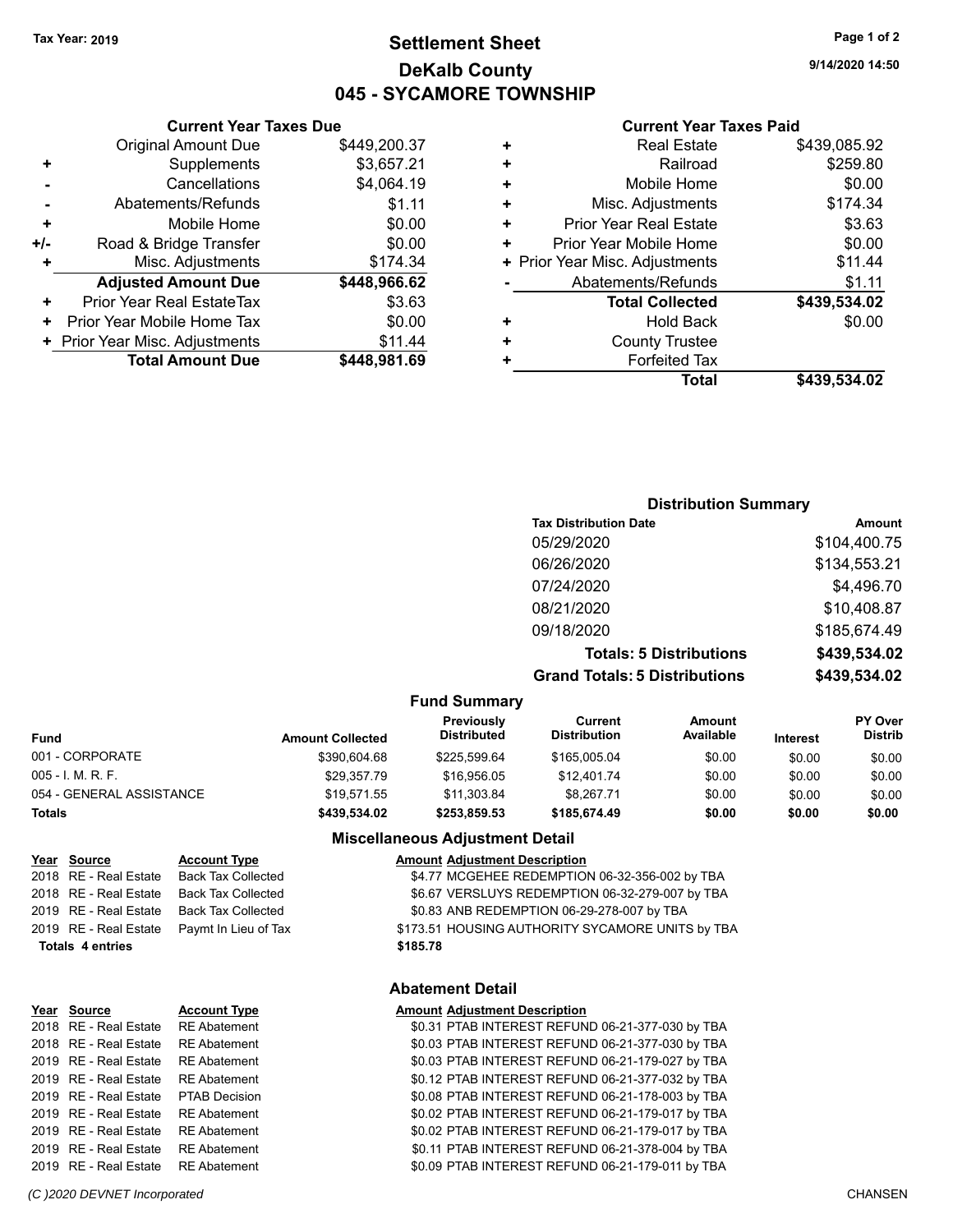# **Settlement Sheet Tax Year: 2019 Page 2 of 2 DeKalb County**

**9/14/2020 14:50**

## **Abatement Detail**

**Totals \$1.12 11 entries**

**Year Source Account Type Amount Adjustment Description**<br>2019 RE - Real Estate RE Abatement **Amount Adjustment Adjustment** AD. 18 PTAB INTEREST REFUN \$0.18 PTAB INTEREST REFUND 06-21-129-011 by TBA 2019 RE - Real Estate RE Abatement \$0.13 PTAB INTEREST REFUND 06-21-179-007 by TBA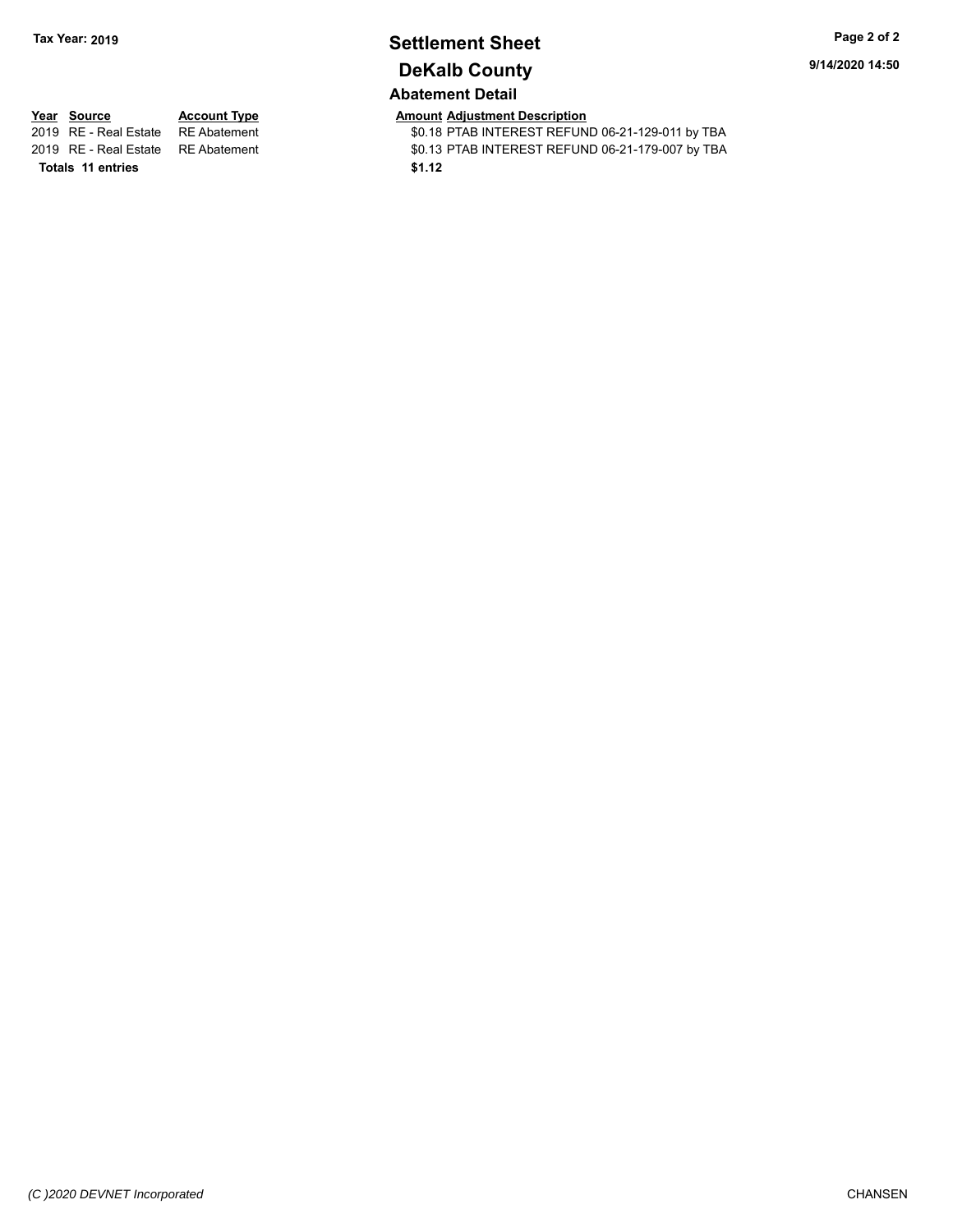## **Settlement Sheet Tax Year: 2019 Page 1 of 2 DeKalb County 046 - SYCAMORE ROAD & BRIDGE**

**9/14/2020 14:50**

#### **Current Year Taxes Paid**

|     | <b>Original Amount Due</b>       | \$909,780.15  |
|-----|----------------------------------|---------------|
| ٠   | Supplements                      | \$7,022.50    |
|     | Cancellations                    | \$7,823.37    |
|     | Abatements/Refunds               | \$2.14        |
| ٠   | Mobile Home                      | \$0.00        |
| +/- | Road & Bridge Transfer           | (\$44,093.45) |
| ÷   | Misc. Adjustments                | \$353.09      |
|     | <b>Adjusted Amount Due</b>       | \$865,236.78  |
| ٠   | <b>Prior Year Real EstateTax</b> | \$5.85        |
| ÷   | Prior Year Mobile Home Tax       | \$0.00        |
|     | + Prior Year Misc. Adjustments   | \$23.17       |
|     | <b>Total Amount Due</b>          | \$865,265.80  |
|     |                                  |               |

**Current Year Taxes Due**

|   | <b>Real Estate</b>             | \$845,203.28 |
|---|--------------------------------|--------------|
| ÷ | Railroad                       | \$526.18     |
| ÷ | Mobile Home                    | \$0.00       |
| ٠ | Misc. Adjustments              | \$353.09     |
| ٠ | <b>Prior Year Real Estate</b>  | \$5.85       |
| ٠ | Prior Year Mobile Home         | \$0.00       |
|   | + Prior Year Misc. Adjustments | \$23.17      |
|   | Abatements/Refunds             | \$2.14       |
|   | <b>Total Collected</b>         | \$846,109.43 |
| ٠ | <b>Hold Back</b>               | \$0.00       |
| ٠ | <b>County Trustee</b>          |              |
| ٠ | <b>Forfeited Tax</b>           |              |
|   | <b>Total</b>                   | \$846,109.43 |

| <b>Road and Bridge Summary</b> |             |                         | <b>Distribution Summary</b>  |               |
|--------------------------------|-------------|-------------------------|------------------------------|---------------|
| Municipality                   | Amt. Due    | Amt. Distrib.           | <b>Tax Distribution Date</b> | <b>Amount</b> |
| CITY OF SYCAMORE               | \$45,041.72 | \$44,093.45             | 05/29/2020                   | \$200,966.56  |
| <b>Totals</b>                  |             | \$45,041.72 \$44,093.45 | 06/26/2020                   | \$259,022.81  |
|                                |             |                         | 07/24/2020                   | \$8,655.97    |
|                                |             |                         | 08/21/2020                   | \$20,036.77   |

**Grand Totals: 5 Distributions** 

09/18/2020 \$357,427.32

**Totals: 5 Distributions \$846,109.43**

| .            |
|--------------|
|              |
| \$846,109.43 |
|              |
|              |
|              |

| <b>Fund Summary</b>                     |                         |                                         |                                |                     |                 |                           |  |
|-----------------------------------------|-------------------------|-----------------------------------------|--------------------------------|---------------------|-----------------|---------------------------|--|
| Fund                                    | <b>Amount Collected</b> | <b>Previously</b><br><b>Distributed</b> | Current<br><b>Distribution</b> | Amount<br>Available | <b>Interest</b> | PY Over<br><b>Distrib</b> |  |
| $005 - I$ , M, R, F,                    | \$9.786.01              | \$5.652.08                              | \$4,133.93                     | \$0.00              | \$0.00          | \$0.00                    |  |
| 007 - ROAD AND BRIDGE                   | \$73.336.82             | \$42,354.83                             | \$30.981.99                    | \$0.00              | \$0.00          | \$0.00                    |  |
| 008 - BRIDGE CONST W/COUNTY             | \$39.143.12             | \$22,607.74                             | \$16,535.38                    | \$0.00              | \$0.00          | \$0.00                    |  |
| 009 - PERMANENT ROAD                    | \$607.346.22            | \$350.782.59                            | \$256.563.63                   | \$0.00              | \$0.00          | \$0.00                    |  |
| 010 - EQUIPMENT AND BUILDING            | \$97.859.12             | \$56.520.11                             | \$41.339.01                    | \$0.00              | \$0.00          | \$0.00                    |  |
| 035 - TORT JUDGEMENTS/LIABILITY<br>INS. | \$11.756.90             | \$6.790.39                              | \$4.966.51                     | \$0.00              | \$0.00          | \$0.00                    |  |
| 047 - SOCIAL SECURITY                   | \$6.881.24              | \$3.974.37                              | \$2.906.87                     | \$0.00              | \$0.00          | \$0.00                    |  |
| <b>Totals</b>                           | \$846,109.43            | \$488.682.11                            | \$357,427.32                   | \$0.00              | \$0.00          | \$0.00                    |  |

## **Miscellaneous Adjustment Detail**

|                         | Year Source           | <b>Account Type</b>                        | <b>Amount Adjustment Description</b>             |
|-------------------------|-----------------------|--------------------------------------------|--------------------------------------------------|
|                         | 2018 RE - Real Estate | Back Tax Collected                         | \$9.67 MCGEHEE REDEMPTION 06-32-356-002 by TBA   |
|                         | 2018 RE - Real Estate | Back Tax Collected                         | \$13.50 VERSLUYS REDEMPTION 06-32-279-007 by TBA |
|                         |                       | 2019 RE - Real Estate Back Tax Collected   | \$1.68 ANB REDEMPTION 06-29-278-007 by TBA       |
|                         |                       | 2019 RE - Real Estate Paymt In Lieu of Tax | \$351.41 HOUSING AUTHORITY SYCAMORE UNITS by TBA |
| <b>Totals 4 entries</b> |                       |                                            | \$376.26                                         |

| Year Source                        | <b>Account Type</b> | <b>Amount Adiustment Description</b> |
|------------------------------------|---------------------|--------------------------------------|
| 2018 RE - Real Estate RE Abatement |                     | \$0.63 PTAB INTEREST REFUN           |

## **Abatement Detail**

2018 RE - Real Estate RE Abatement \$0.63 PTAB INTEREST REFUND 06-21-377-030 by TBA 2018 RE - Real Estate RE Abatement \$0.06 PTAB INTEREST REFUND 06-21-377-030 by TBA 2019 RE - Real Estate RE Abatement \$0.05 PTAB INTEREST REFUND 06-21-179-027 by TBA 2019 RE - Real Estate RE Abatement \$0.23 PTAB INTEREST REFUND 06-21-377-032 by TBA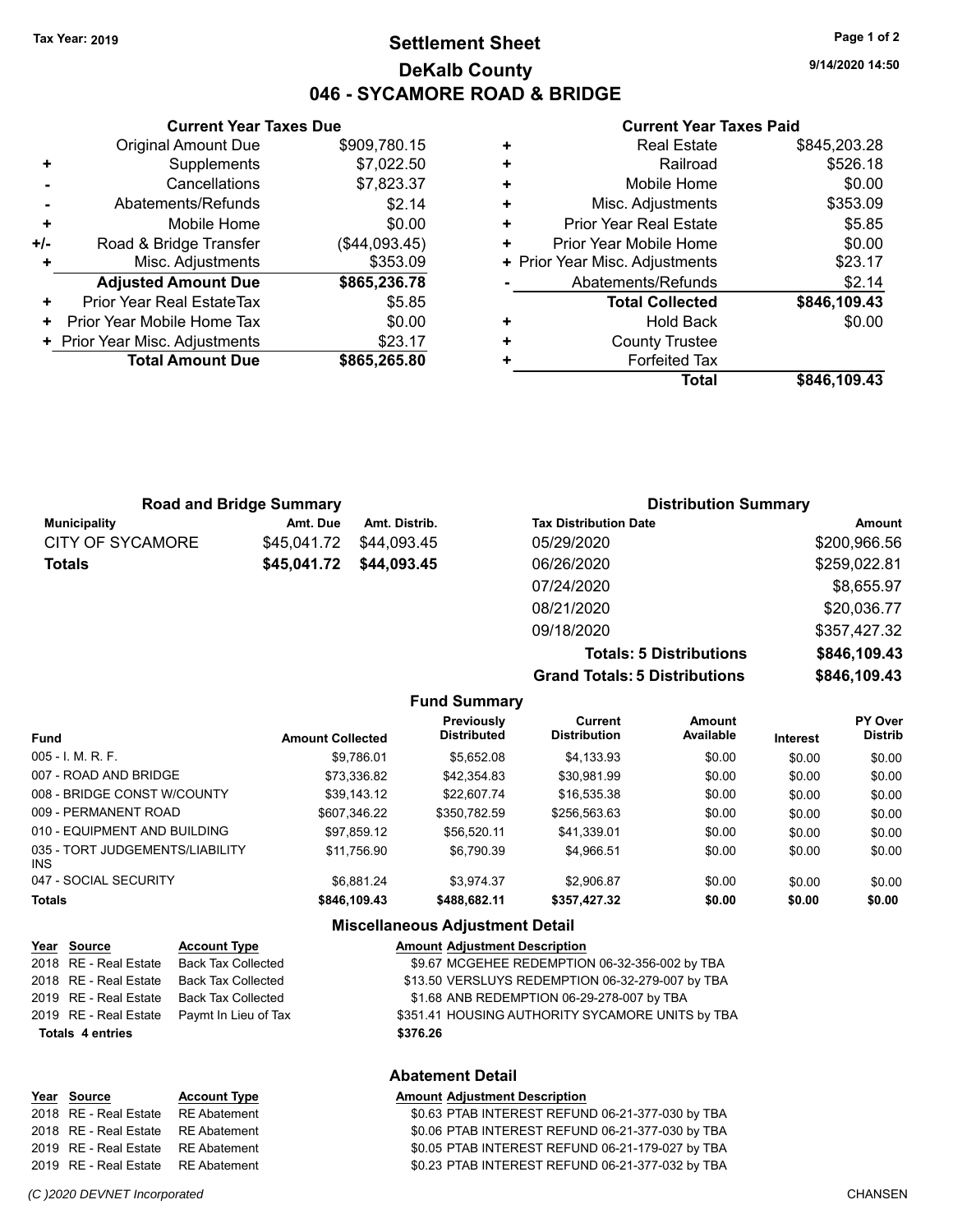## **Settlement Sheet Tax Year: 2019 Page 2 of 2 DeKalb County Abatement Detail**

# **Year Source Account Type Amount Adjustment Description Totals \$2.25 11 entries**

2019 RE - Real Estate PTAB Decision **19.18 SOLET 120.17 PTAB INTEREST REFUND 06-21-178-003 by TBA**<br>2019 RE - Real Estate RE Abatement 1999 SOLET AB INTEREST REFUND 06-21-179-017 by TBA \$0.04 PTAB INTEREST REFUND 06-21-179-017 by TBA 2019 RE - Real Estate RE Abatement \$0.03 PTAB INTEREST REFUND 06-21-179-017 by TBA 2019 RE - Real Estate RE Abatement \$0.22 PTAB INTEREST REFUND 06-21-378-004 by TBA 2019 RE - Real Estate RE Abatement \$0.19 PTAB INTEREST REFUND 06-21-179-011 by TBA 2019 RE - Real Estate RE Abatement \$0.36 PTAB INTEREST REFUND 06-21-129-011 by TBA 2019 RE - Real Estate RE Abatement \$0.27 PTAB INTEREST REFUND 06-21-179-007 by TBA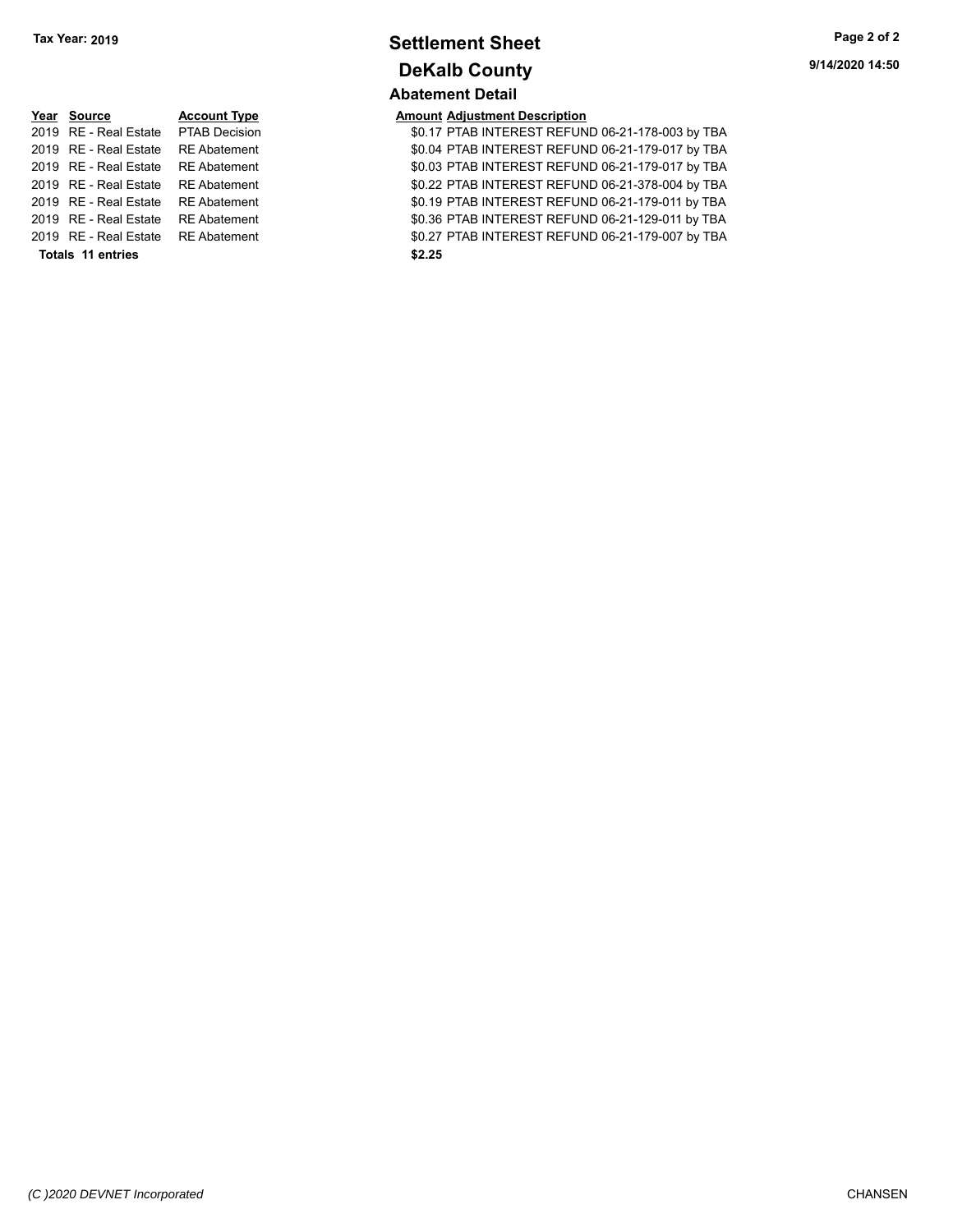## **Settlement Sheet Tax Year: 2019 Page 1 of 1 DeKalb County 047 - VICTOR TOWNSHIP**

**9/14/2020 14:50**

## **Current Year Taxes Paid**

|     | <b>Current Year Taxes Due</b>  |             |
|-----|--------------------------------|-------------|
|     | <b>Original Amount Due</b>     | \$59,503.21 |
| ٠   | Supplements                    | \$342.56    |
|     | Cancellations                  | \$375.16    |
|     | Abatements/Refunds             | \$0.00      |
| ٠   | Mobile Home                    | \$0.00      |
| +/- | Road & Bridge Transfer         | \$0.00      |
| ٠   | Misc. Adjustments              | \$0.00      |
|     | <b>Adjusted Amount Due</b>     | \$59,470.61 |
| ÷   | Prior Year Real EstateTax      | \$0.00      |
| ٠   | Prior Year Mobile Home Tax     | \$0.00      |
|     | + Prior Year Misc. Adjustments | \$0.00      |
|     | <b>Total Amount Due</b>        | \$59,470.61 |
|     |                                |             |

| ٠ |                                |             |
|---|--------------------------------|-------------|
|   | Mobile Home                    | \$0.00      |
| ٠ | Misc. Adjustments              | \$0.00      |
| ÷ | Prior Year Real Estate         | \$0.00      |
| ٠ | Prior Year Mobile Home         | \$0.00      |
|   | + Prior Year Misc. Adjustments | \$0.00      |
|   | Abatements/Refunds             | \$0.00      |
|   | <b>Total Collected</b>         | \$57,850.64 |
| ٠ | Hold Back                      | \$0.00      |
| ٠ | <b>County Trustee</b>          |             |
| ٠ | <b>Forfeited Tax</b>           |             |
|   | Total                          | \$57,850.64 |
|   |                                |             |

| <b>Distribution Summary</b>          |             |
|--------------------------------------|-------------|
| <b>Tax Distribution Date</b>         | Amount      |
| 05/29/2020                           | \$11,474.67 |
| 06/26/2020                           | \$24,796.45 |
| 07/24/2020                           | \$122.69    |
| 08/21/2020                           | \$1,284.34  |
| 09/18/2020                           | \$20,172.49 |
| <b>Totals: 5 Distributions</b>       | \$57,850.64 |
| <b>Grand Totals: 5 Distributions</b> | \$57,850.64 |

| <b>Fund Summary</b>                           |                         |                                  |                                |                     |                 |                                  |
|-----------------------------------------------|-------------------------|----------------------------------|--------------------------------|---------------------|-----------------|----------------------------------|
| <b>Fund</b>                                   | <b>Amount Collected</b> | Previously<br><b>Distributed</b> | Current<br><b>Distribution</b> | Amount<br>Available | <b>Interest</b> | <b>PY Over</b><br><b>Distrib</b> |
| 001 - CORPORATE                               | \$53,117.26             | \$34.595.30                      | \$18.521.96                    | \$0.00              | \$0.00          | \$0.00                           |
| 034 - GENERAL ASSISTANCE                      | \$2,595.58              | \$1.690.50                       | \$905.08                       | \$0.00              | \$0.00          | \$0.00                           |
| 035 - TORT JUDGEMENTS/LIABILITY<br><b>INS</b> | \$2.137.80              | \$1.392.35                       | \$745.45                       | \$0.00              | \$0.00          | \$0.00                           |
| <b>Totals</b>                                 | \$57,850.64             | \$37.678.15                      | \$20.172.49                    | \$0.00              | \$0.00          | \$0.00                           |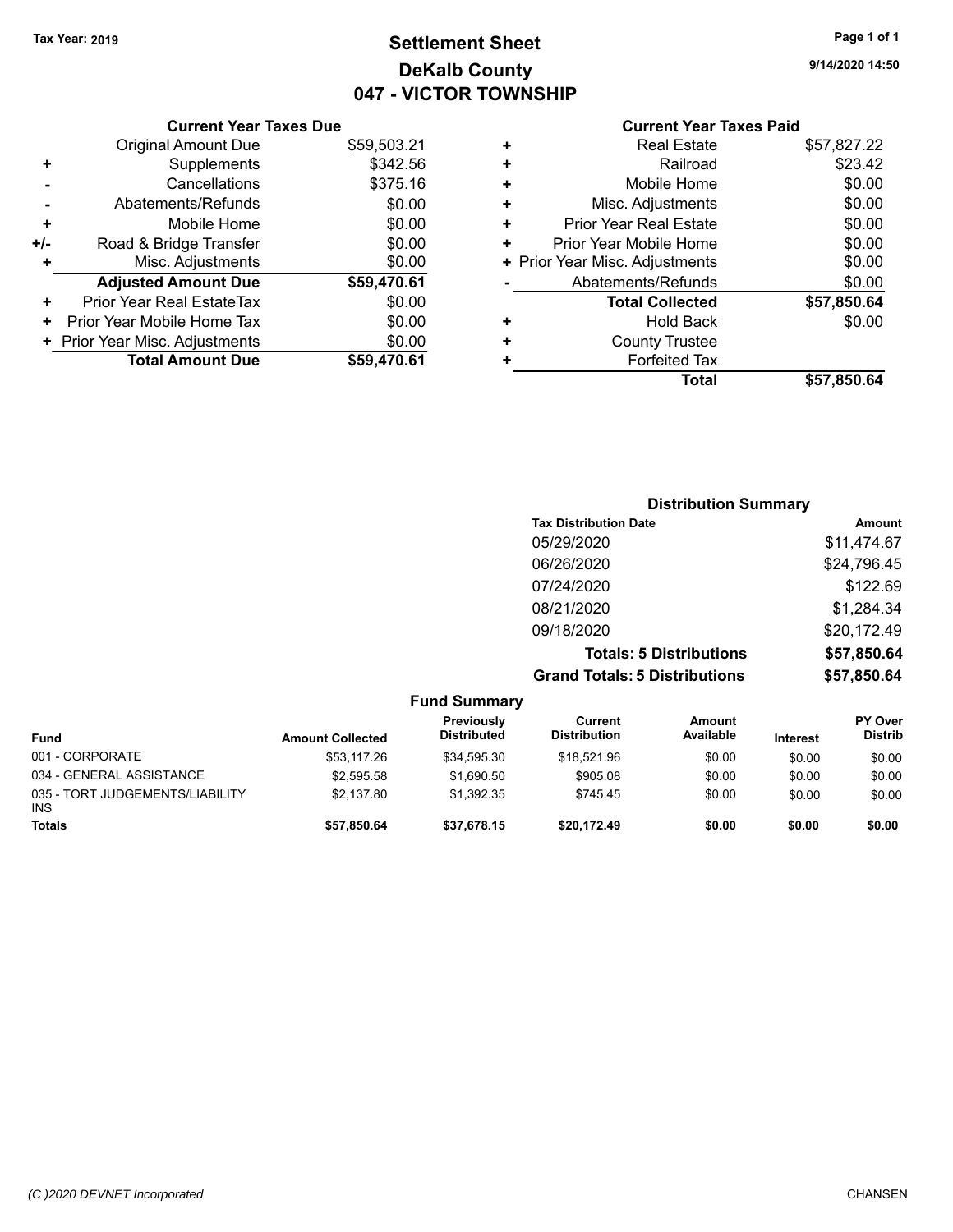## **Settlement Sheet Tax Year: 2019 Page 1 of 1 DeKalb County 048 - VICTOR ROAD & BRIDGE**

**9/14/2020 14:50**

#### **Current Year Taxes Paid**

|     | <b>Original Amount Due</b>     | \$114,716.06 |
|-----|--------------------------------|--------------|
| ٠   | Supplements                    | \$660.44     |
|     | Cancellations                  | \$723.28     |
|     | Abatements/Refunds             | \$0.00       |
| ٠   | Mobile Home                    | \$0.00       |
| +/- | Road & Bridge Transfer         | \$0.00       |
| ÷   | Misc. Adjustments              | \$0.00       |
|     | <b>Adjusted Amount Due</b>     | \$114,653.22 |
| ٠   | Prior Year Real EstateTax      | \$0.00       |
| ٠   | Prior Year Mobile Home Tax     | \$0.00       |
|     | + Prior Year Misc. Adjustments | \$0.00       |
|     | <b>Total Amount Due</b>        | \$114,653.22 |
|     |                                |              |

**Current Year Taxes Due**

| ٠ | <b>Real Estate</b>             | \$111,484.92 |
|---|--------------------------------|--------------|
| ÷ | Railroad                       | \$45.14      |
| ٠ | Mobile Home                    | \$0.00       |
| ٠ | Misc. Adjustments              | \$0.00       |
| ٠ | Prior Year Real Estate         | \$0.00       |
| ٠ | Prior Year Mobile Home         | \$0.00       |
|   | + Prior Year Misc. Adjustments | \$0.00       |
|   | Abatements/Refunds             | \$0.00       |
|   | <b>Total Collected</b>         | \$111,530.06 |
| ٠ | Hold Back                      | \$0.00       |
| ٠ | <b>County Trustee</b>          |              |
| ٠ | <b>Forfeited Tax</b>           |              |
|   | <b>Total</b>                   | \$111,530.06 |

## **Distribution Summary Tax Distribution Date Amount** 05/29/2020 \$22,122.23 06/26/2020 \$47,804.75 07/24/2020 \$236.52 08/21/2020 \$2,476.06 09/18/2020 \$38,890.50 **Totals: 5 Distributions \$111,530.06 Grand Totals: 5 Distributions \$111,530.06**

| <b>Fund Summary</b>                     |                         |                           |                                |                     |          |                                  |
|-----------------------------------------|-------------------------|---------------------------|--------------------------------|---------------------|----------|----------------------------------|
| <b>Fund</b>                             | <b>Amount Collected</b> | Previously<br>Distributed | Current<br><b>Distribution</b> | Amount<br>Available | Interest | <b>PY Over</b><br><b>Distrib</b> |
| 007 - ROAD AND BRIDGE                   | \$62.124.15             | \$40.461.48               | \$21,662.67                    | \$0.00              | \$0.00   | \$0.00                           |
| 008 - BRIDGE CONST W/COUNTY             | \$2.235.73              | \$1.456.13                | \$779.60                       | \$0.00              | \$0.00   | \$0.00                           |
| 009 - PERMANENT ROAD                    | \$32,339.69             | \$21.062.85               | \$11.276.84                    | \$0.00              | \$0.00   | \$0.00                           |
| 010 - EQUIPMENT AND BUILDING            | \$12,703.39             | \$8.273.72                | \$4.429.67                     | \$0.00              | \$0.00   | \$0.00                           |
| 035 - TORT JUDGEMENTS/LIABILITY<br>INS. | \$2.127.10              | \$1,385.38                | \$741.72                       | \$0.00              | \$0.00   | \$0.00                           |
| <b>Totals</b>                           | \$111,530.06            | \$72,639.56               | \$38,890.50                    | \$0.00              | \$0.00   | \$0.00                           |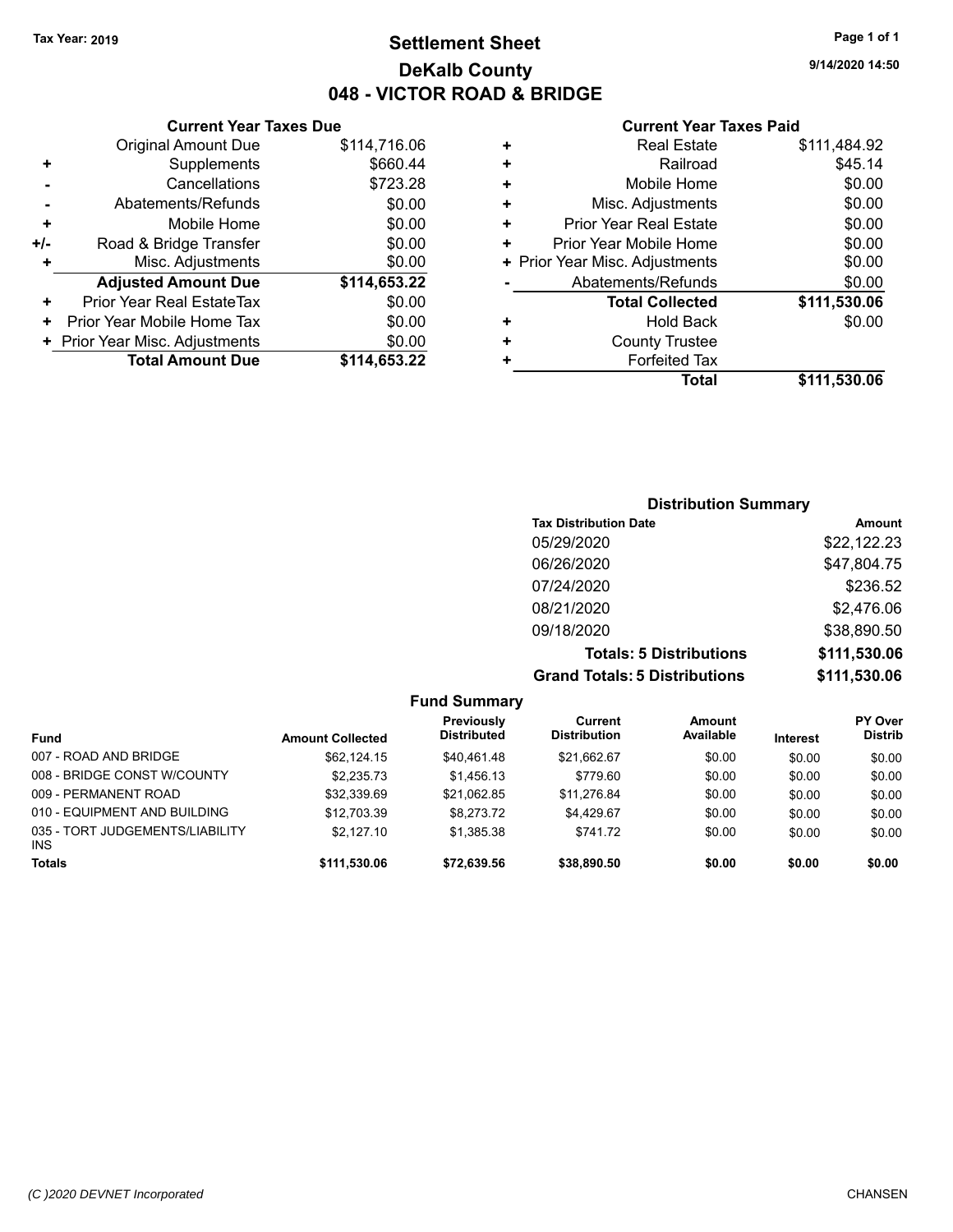## **Settlement Sheet Tax Year: 2019 Page 1 of 1 DeKalb County 056 - TOWN OF CORTLAND**

**9/14/2020 14:50**

#### **Current Year Taxes Paid**

|   | Total                          | \$685.942.64 |
|---|--------------------------------|--------------|
|   | <b>Forfeited Tax</b>           |              |
| ٠ | <b>County Trustee</b>          |              |
| ٠ | <b>Hold Back</b>               | \$0.00       |
|   | <b>Total Collected</b>         | \$685,942.64 |
|   | Abatements/Refunds             | \$15.74      |
|   | + Prior Year Misc. Adjustments | \$125.38     |
| ٠ | Prior Year Mobile Home         | \$0.00       |
| ٠ | <b>Prior Year Real Estate</b>  | (\$993.19)   |
| ٠ | Misc. Adjustments              | \$0.00       |
| ٠ | Mobile Home                    | \$0.00       |
| ٠ | Railroad                       | \$1,985.54   |
| ٠ | <b>Real Estate</b>             | \$684,840.65 |
|   |                                |              |

|     | <b>Current Year Taxes Due</b>  |              |
|-----|--------------------------------|--------------|
|     | <b>Original Amount Due</b>     | \$682,414.25 |
| ٠   | Supplements                    | \$6,714.10   |
|     | Cancellations                  | \$7,551.54   |
|     | Abatements/Refunds             | \$15.74      |
| ٠   | Mobile Home                    | \$0.00       |
| +/- | Road & Bridge Transfer         | \$16,040.79  |
|     | Misc. Adjustments              | \$0.00       |
|     | <b>Adjusted Amount Due</b>     | \$697,601.86 |
| ÷   | Prior Year Real EstateTax      | (\$993.19)   |
|     | Prior Year Mobile Home Tax     | \$0.00       |
|     | + Prior Year Misc. Adjustments | \$125.38     |
|     | <b>Total Amount Due</b>        | \$696,734.05 |
|     |                                |              |

| <b>Road and Bridge Summary</b> |             |               | <b>Distribution Summary</b>  |              |  |
|--------------------------------|-------------|---------------|------------------------------|--------------|--|
| Rd./Br. District               | Amt. Due    | Amt. Distrib. | <b>Tax Distribution Date</b> | Amount       |  |
| CORTLAND ROAD & BRIDC          | \$16,498.83 | \$16,040.79   | 05/29/2020                   | \$204,957.43 |  |
| Totals                         | \$16,498.83 | \$16,040.79   | 06/26/2020                   | \$157,343.93 |  |
|                                |             |               | 07/24/2020                   | \$4,407.51   |  |
|                                |             |               | 08/21/2020                   | \$10,923.27  |  |
|                                |             |               | 09/18/2020                   | \$308,310.50 |  |

**Totals: 5 Distributions \$685,942.64 Grand Totals: 5 Distributions \$685,942.64**

| <b>Fund Summary</b>                    |                         |                                  |                                |                     |                 |                           |  |
|----------------------------------------|-------------------------|----------------------------------|--------------------------------|---------------------|-----------------|---------------------------|--|
| <b>Fund</b>                            | <b>Amount Collected</b> | Previously<br><b>Distributed</b> | Current<br><b>Distribution</b> | Amount<br>Available | <b>Interest</b> | PY Over<br><b>Distrib</b> |  |
| 001 - CORPORATE                        | \$471,947.29            | \$259,522.36                     | \$212,424.93                   | \$0.00              | \$0.00          | \$0.00                    |  |
| $005 - I. M. R. F.$                    | \$55,871.14             | \$30,723.37                      | \$25,147.77                    | \$0.00              | \$0.00          | \$0.00                    |  |
| 007 - ROAD AND BRIDGE                  | \$16,040.70             | \$9,255.12                       | \$6,785.58                     | \$0.00              | \$0.00          | \$0.00                    |  |
| 014 - POLICE PROTECTION                | \$91,029.62             | \$50.056.91                      | \$40.972.71                    | \$0.00              | \$0.00          | \$0.00                    |  |
| 047 - SOCIAL SECURITY                  | \$51,053.89             | \$28,074.38                      | \$22.979.51                    | \$0.00              | \$0.00          | \$0.00                    |  |
| <b>Totals</b>                          | \$685,942.64            | \$377,632.14                     | \$308,310.50                   | \$0.00              | \$0.00          | \$0.00                    |  |
| <b>Miscellaneous Adjustment Detail</b> |                         |                                  |                                |                     |                 |                           |  |

## **Year** Source **Account Type Amount Adjustment Description**

**Totals \$125.38 2 entries**

**Abatement Detail**

2018 RE - Real Estate Back Tax Collected **62.69 ENGSTROM REDEMPTION 09-29-300-013** by TBA 2018 RE - Real Estate Back Tax Collected \$62.69 ENGSTROM REDEMPTION 09-29-300-004 by TBA

| Year Source                        | <b>Account Type</b> | <b>Amount Adiustment Description</b>                            |
|------------------------------------|---------------------|-----------------------------------------------------------------|
| 2018 RE - Real Estate              | RE Abatement        | \$1.57 PTAB INTEREST REFUND 09-29-252-001, 09-17-326-001 by TBA |
| 2018 RE - Real Estate RE Abatement |                     | \$12.58 PTAB INTEREST REFUND #2017-06099 THRU 2017-06139 by TBA |
| Totals 2 entries                   |                     | \$14.15                                                         |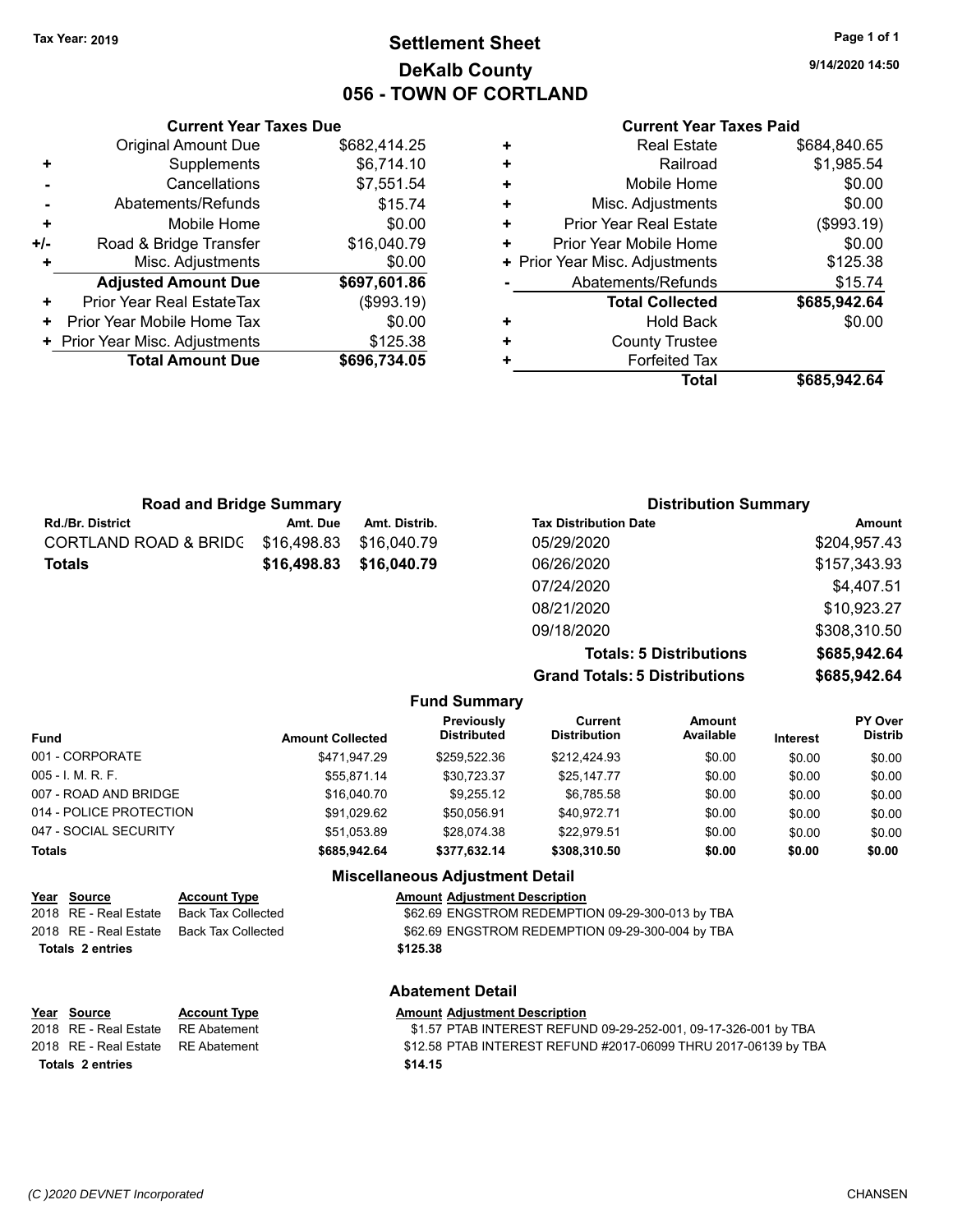## **Settlement Sheet Tax Year: 2019 Page 1 of 1 DeKalb County 057 - CORTLAND LIBRARY**

**9/14/2020 14:50**

#### **Current Year Taxes Paid**

|     | <b>Current Year Taxes Due</b>  |              |  |  |  |  |
|-----|--------------------------------|--------------|--|--|--|--|
|     | <b>Original Amount Due</b>     | \$238,403.35 |  |  |  |  |
| ٠   | Supplements                    | \$2,296.47   |  |  |  |  |
|     | \$2,583.18<br>Cancellations    |              |  |  |  |  |
|     | Abatements/Refunds             | \$4.95       |  |  |  |  |
| ٠   | Mobile Home                    | \$0.00       |  |  |  |  |
| +/- | Road & Bridge Transfer         | \$0.00       |  |  |  |  |
| ۰   | Misc. Adjustments              | \$0.00       |  |  |  |  |
|     | <b>Adjusted Amount Due</b>     | \$238,111.69 |  |  |  |  |
| ٠   | Prior Year Real EstateTax      | (\$319.41)   |  |  |  |  |
| ٠   | Prior Year Mobile Home Tax     | \$0.00       |  |  |  |  |
|     | + Prior Year Misc. Adjustments | \$43.80      |  |  |  |  |
|     | <b>Total Amount Due</b>        | \$237,836.08 |  |  |  |  |
|     |                                |              |  |  |  |  |

|   | <b>Real Estate</b>             | \$233,635.51 |
|---|--------------------------------|--------------|
| ٠ | Railroad                       | \$677.20     |
| ٠ | Mobile Home                    | \$0.00       |
| ٠ | Misc. Adjustments              | \$0.00       |
| ٠ | <b>Prior Year Real Estate</b>  | (\$319.41)   |
| ٠ | Prior Year Mobile Home         | \$0.00       |
|   | + Prior Year Misc. Adjustments | \$43.80      |
|   | Abatements/Refunds             | \$4.95       |
|   | <b>Total Collected</b>         | \$234,032.15 |
| ٠ | <b>Hold Back</b>               | \$0.00       |
| ٠ | <b>County Trustee</b>          |              |
| ٠ | <b>Forfeited Tax</b>           |              |
|   | Total                          | \$234,032.15 |
|   |                                |              |

## **Distribution Summary Tax Distribution Date Amount** 05/29/2020 \$70,297.92 06/26/2020 \$53,267.96 07/24/2020 \$1,490.36 08/21/2020 \$3,637.31 09/18/2020 \$105,338.60 **Totals: 5 Distributions \$234,032.15 Grand Totals: 5 Distributions \$234,032.15**

| <b>Fund Summary</b> |  |
|---------------------|--|
|                     |  |

| <b>Fund</b>                                         | <b>Amount Collected</b> | Previously<br>Distributed | Current<br><b>Distribution</b> | <b>Amount</b><br>Available | Interest | <b>PY Over</b><br><b>Distrib</b> |
|-----------------------------------------------------|-------------------------|---------------------------|--------------------------------|----------------------------|----------|----------------------------------|
| 004 - OPERATIONS & MAINTENANCE                      | \$4.789.20              | \$2,633.56                | \$2,155.64                     | \$0.00                     | \$0.00   | \$0.00                           |
| $005 - I. M. R. F.$                                 | \$3.855.45              | \$2.120.10                | \$1,735.35                     | \$0.00                     | \$0.00   | \$0.00                           |
| 016 - LIBRARY (township, municipalities)            | \$214.316.60            | \$117.852.03              | \$96.464.57                    | \$0.00                     | \$0.00   | \$0.00                           |
| 027 - AUDIT                                         | \$488.21                | \$268.47                  | \$219.74                       | \$0.00                     | \$0.00   | \$0.00                           |
| 035 - TORT JUDGMENTS, LIABILITY<br><b>INSURANCE</b> | \$969.12                | \$532.92                  | \$436.20                       | \$0.00                     | \$0.00   | \$0.00                           |
| 047 - SOCIAL SECURITY                               | \$9.613.57              | \$5.286.47                | \$4,327.10                     | \$0.00                     | \$0.00   | \$0.00                           |
| <b>Totals</b>                                       | \$234,032.15            | \$128,693.55              | \$105,338.60                   | \$0.00                     | \$0.00   | \$0.00                           |

## **Miscellaneous Adjustment Detail**

| Year Source           | <b>Account Type</b> | <b>Amount Adjustment Description</b>             |
|-----------------------|---------------------|--------------------------------------------------|
| 2018 RE - Real Estate | Back Tax Collected  | \$21.90 ENGSTROM REDEMPTION 09-29-300-013 by TBA |
| 2018 RE - Real Estate | Back Tax Collected  | \$21.90 ENGSTROM REDEMPTION 09-29-300-004 by TBA |
| Totals 2 entries      |                     | \$43.80                                          |
|                       |                     |                                                  |

#### **Abatement Detail**

| Year Source                        | <b>Account Type</b> | <b>Amount Adiustment Description</b>                            |
|------------------------------------|---------------------|-----------------------------------------------------------------|
| 2018 RE - Real Estate              | RE Abatement        | \$0.55 PTAB INTEREST REFUND 09-29-252-001, 09-17-326-001 by TBA |
| 2018 RE - Real Estate RE Abatement |                     | \$4.40 PTAB INTEREST REFUND #2017-06099 THRU 2017-06139 by TBA  |
| Totals 2 entries                   |                     | \$4.95                                                          |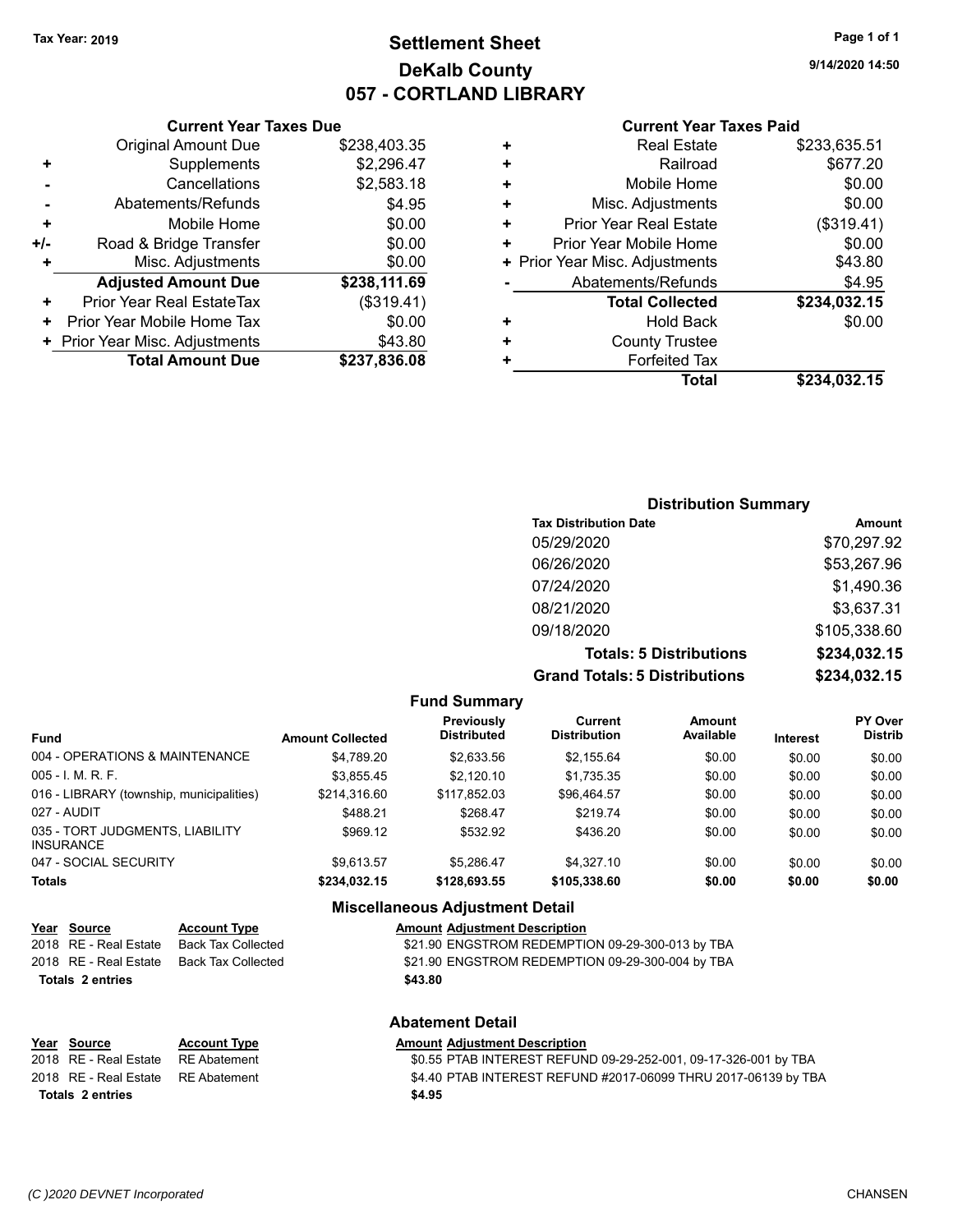**Current Year Taxes Due** Original Amount Due \$6,764,735.48

**Adjusted Amount Due \$6,829,189.66**

**Total Amount Due \$6,816,652.30**

**+** Supplements \$287,491.70 **-** Cancellations \$371,212.13 **-** Abatements/Refunds \$271.69 **+** Mobile Home \$0.00 **+/-** Road & Bridge Transfer \$147,365.95 **+** Misc. Adjustments \$1,080.35

**+** Prior Year Real EstateTax (\$13,058.95) **+** Prior Year Mobile Home Tax  $$0.00$ **+ Prior Year Misc. Adjustments \$521.59** 

## **Settlement Sheet Tax Year: 2019 Page 1 of 2 DeKalb County 058 - CITY OF DEKALB**

**9/14/2020 14:50**

## **Current Year Taxes Paid**

| ٠ | <b>Real Estate</b>             | \$6,506,792.44 |
|---|--------------------------------|----------------|
| ٠ | Railroad                       | \$27,798.20    |
| ٠ | Mobile Home                    | \$0.00         |
| ٠ | Misc. Adjustments              | \$1,080.35     |
| ٠ | <b>Prior Year Real Estate</b>  | (\$13,058.95)  |
| ٠ | Prior Year Mobile Home         | \$0.00         |
|   | + Prior Year Misc. Adjustments | \$521.59       |
|   | Abatements/Refunds             | \$271.69       |
|   | <b>Total Collected</b>         | \$6,522,861.94 |
| ٠ | <b>Hold Back</b>               | \$0.00         |
| ٠ | <b>County Trustee</b>          |                |
| ٠ | <b>Forfeited Tax</b>           |                |
|   | Total                          | \$6,522,861.94 |

| <b>Road and Bridge Summary</b>   |          |                           | <b>Distribution Summary</b>  |                |  |
|----------------------------------|----------|---------------------------|------------------------------|----------------|--|
| <b>Rd./Br. District</b>          | Amt. Due | Amt. Distrib.             | <b>Tax Distribution Date</b> | Amount         |  |
| AFTON ROAD & BRIDGE              |          | \$14,032.45 \$13,551.47   | 05/29/2020                   | \$1,265,723.50 |  |
| <b>CORTLAND ROAD &amp; BRIDC</b> | \$793.18 | \$771.05                  | 06/26/2020                   | \$2,165,202.15 |  |
| DEKALB ROAD & BRIDGE             |          | \$138,870.52 \$133,043.43 | 07/24/2020                   | \$63,609.99    |  |
| <b>Totals</b>                    |          | \$153,696.15 \$147,365.95 | 08/21/2020                   | \$181,675.92   |  |
|                                  |          |                           |                              |                |  |

| <b>Grand Totals: 5 Distributions</b> | \$6,522,861.94 |
|--------------------------------------|----------------|
| <b>Totals: 5 Distributions</b>       | \$6,522,861.94 |
| 09/18/2020                           | \$2,846,650.38 |
| 08/21/2020                           | \$181,675.92   |
| 07/24/2020                           | \$63,609.99    |
| 06/26/2020                           | \$2,165,202.15 |
| 05/29/2020                           | \$1,265,723.50 |

| <b>Fund Summary</b>         |                         |                                  |                                |                     |                 |                                  |  |
|-----------------------------|-------------------------|----------------------------------|--------------------------------|---------------------|-----------------|----------------------------------|--|
| <b>Fund</b>                 | <b>Amount Collected</b> | Previously<br><b>Distributed</b> | Current<br><b>Distribution</b> | Amount<br>Available | <b>Interest</b> | <b>PY Over</b><br><b>Distrib</b> |  |
| 001 - CORPORATE             | \$0.00                  | \$0.00                           | \$0.00                         | \$0.00              | \$0.00          | \$0.00                           |  |
| 003 - BONDS AND INTEREST    | \$466.514.21            | \$262,859.05                     | \$203,655.16                   | \$0.00              | \$0.00          | \$0.00                           |  |
| $005 - I$ , M, R, F,        | \$0.00                  | \$0.00                           | \$0.00                         | \$0.00              | \$0.00          | \$0.00                           |  |
| 007 - ROAD AND BRIDGE       | \$147,365.72            | \$83,916.26                      | \$63,449.46                    | \$0.00              | \$0.00          | \$0.00                           |  |
| 013 - FIREFIGHTER'S PENSION | \$3,131,745.72          | \$1,764,592.90                   | \$1.367.152.82                 | \$0.00              | \$0.00          | \$0.00                           |  |
| 015 - POLICE PENSION        | \$2,777,236.29          | \$1,564,843.35                   | \$1,212,392.94                 | \$0.00              | \$0.00          | \$0.00                           |  |
| 047 - SOCIAL SECURITY       | \$0.00                  | \$0.00                           | \$0.00                         | \$0.00              | \$0.00          | \$0.00                           |  |
| <b>Totals</b>               | \$6,522,861.94          | \$3,676,211.56                   | \$2,846,650.38                 | \$0.00              | \$0.00          | \$0.00                           |  |

#### **Miscellaneous Adjustment Detail**

| Year Source             | <b>Account Type</b>       | <b>Amount Adjustment Description</b>             |
|-------------------------|---------------------------|--------------------------------------------------|
| 2018 RE - Real Estate   | <b>Back Tax Collected</b> | \$521.59 TRUSTEE SALE 08-22-283-001 by TBA       |
| 2019 RE - Real Estate   | <b>Back Tax Collected</b> | \$1,080.35 LYNCH REDEMPTION 08-24-153-001 by TBA |
| 2019 RE - Real Estate   | Paymt In Lieu of Tax      | \$0.00 HOUSING AUTHORITY DEKALB UNITS by TBA     |
| <b>Totals 3 entries</b> |                           | \$1,601.94                                       |
|                         |                           | <b>Abatement Detail</b>                          |

#### **Year Source Account Type Amount Adjustment Description**

| 2018 RE - Real Estate RE Abatement        | \$7.59 PTAB INTEREST REFUND 08-22-151-045 by TBA   |
|-------------------------------------------|----------------------------------------------------|
|                                           | \$0.45 PTAB INTEREST REFUND 08-23-453-004 by TBA   |
| 2019 RE - Real Estate RE Abatement        | \$254.71 PTAB INTEREST REFUND 09-07-300-022 by TBA |
| 2019   RE - Real Estate     PTAB Decision | \$4.81 PTAB INTEREST REFUND 08-15-328-008 by TBA   |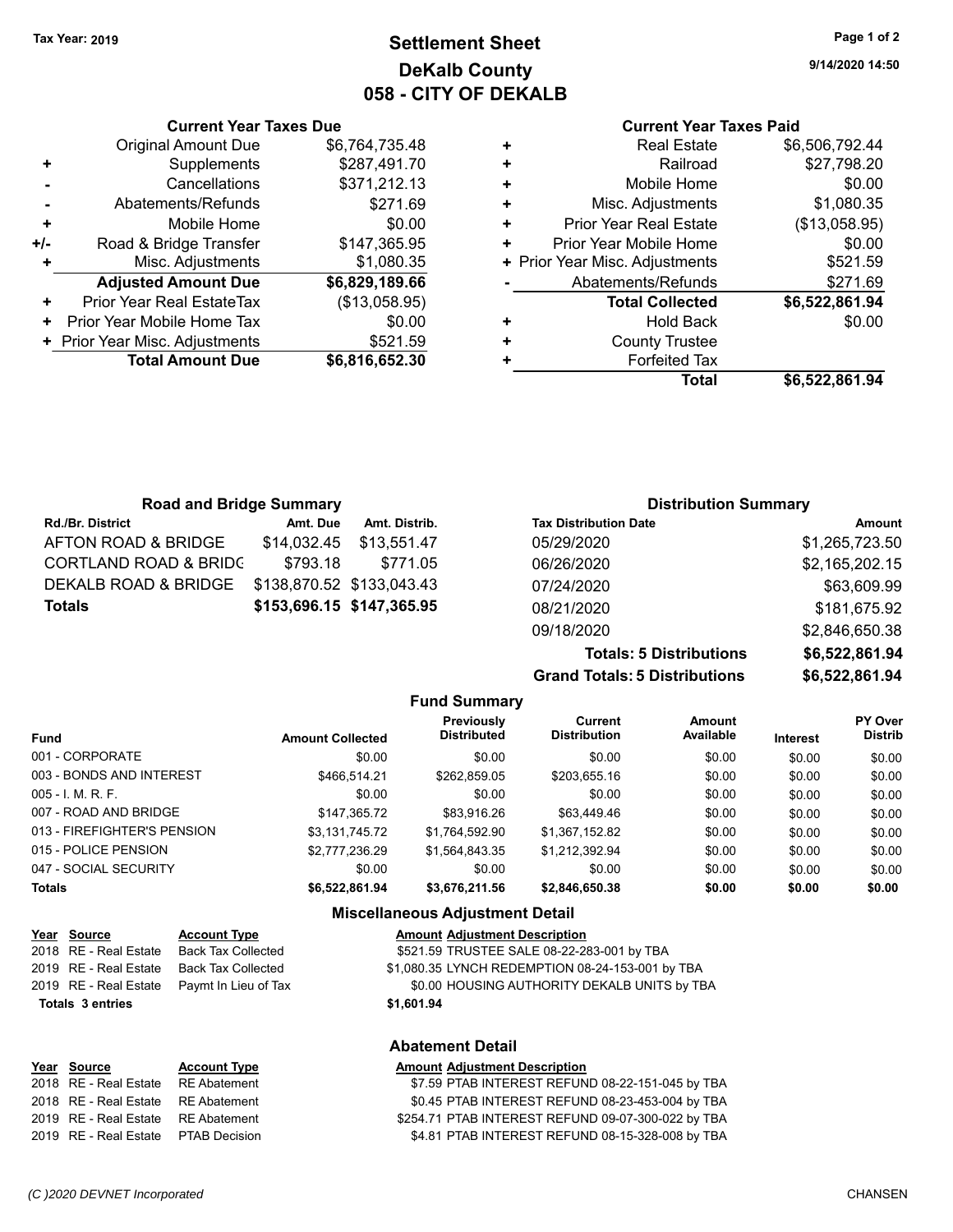## **Settlement Sheet Tax Year: 2019 Page 2 of 2 DeKalb County Abatement Detail**

**9/14/2020 14:50**

**Totals \$271.23 5 entries**

**Year Source Account Type Anneurs Amount Adjustment Description**<br>
2019 RE - Real Estate PTAB Decision **Amount Adjustment Description** \$3.67 PTAB INTEREST REFUND 08-22-230-009 by TBA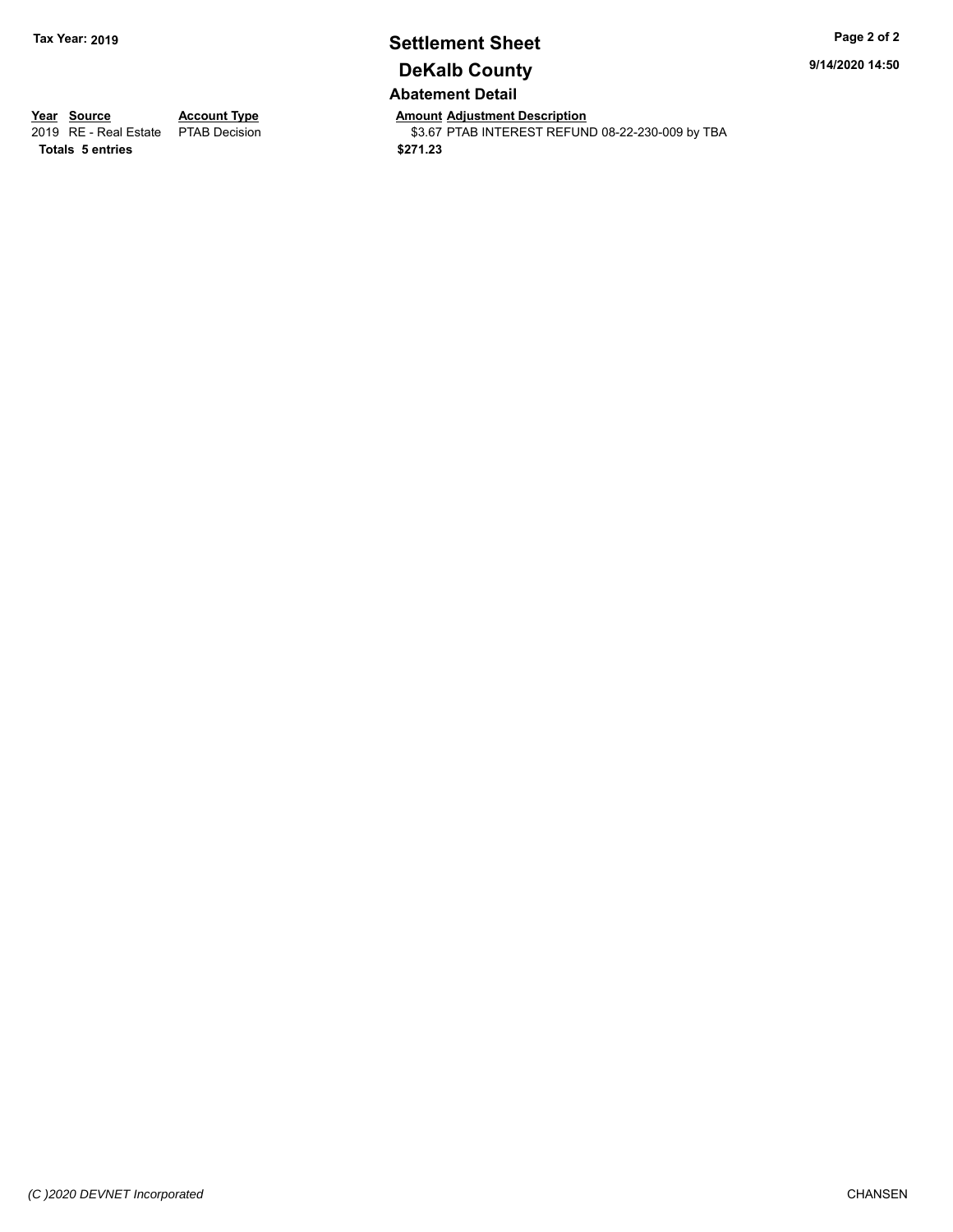## **Settlement Sheet Tax Year: 2019 Page 1 of 1 DeKalb County 059 - DE KALB LIBRARY**

**9/14/2020 14:50**

## **Current Year Taxes Paid**

|     | <b>Current Year Taxes Due</b>    |                |  |  |  |  |
|-----|----------------------------------|----------------|--|--|--|--|
|     | <b>Original Amount Due</b>       | \$2,265,765.96 |  |  |  |  |
| ٠   | Supplements                      | \$93,995.91    |  |  |  |  |
|     | Cancellations                    | \$121,926.40   |  |  |  |  |
|     | Abatements/Refunds               | \$89.56        |  |  |  |  |
| ٠   | Mobile Home                      | \$0.00         |  |  |  |  |
| +/- | Road & Bridge Transfer           | \$0.00         |  |  |  |  |
| ٠   | Misc. Adjustments                | \$361.85       |  |  |  |  |
|     | <b>Adjusted Amount Due</b>       | \$2,238,107.76 |  |  |  |  |
| ٠   | <b>Prior Year Real EstateTax</b> | (\$3,948.26)   |  |  |  |  |
| ÷   | Prior Year Mobile Home Tax       | \$0.00         |  |  |  |  |
|     | + Prior Year Misc. Adjustments   | \$91.34        |  |  |  |  |
|     | <b>Total Amount Due</b>          | \$2.234.250.84 |  |  |  |  |

| ٠ | <b>Real Estate</b>             | \$2,130,191.64 |
|---|--------------------------------|----------------|
| ٠ | Railroad                       | \$9,119.44     |
| ٠ | Mobile Home                    | \$0.00         |
| ٠ | Misc. Adjustments              | \$361.85       |
| ٠ | <b>Prior Year Real Estate</b>  | (\$3,948.26)   |
| ٠ | Prior Year Mobile Home         | \$0.00         |
|   | + Prior Year Misc. Adjustments | \$91.34        |
|   | Abatements/Refunds             | \$89.56        |
|   | <b>Total Collected</b>         | \$2,135,726.45 |
| ٠ | <b>Hold Back</b>               | \$0.00         |
| ÷ | <b>County Trustee</b>          |                |
| ٠ | <b>Forfeited Tax</b>           |                |
|   | Total                          | \$2,135,726.45 |
|   |                                |                |

## **Distribution Summary**

| <b>Tax Distribution Date</b>         | Amount         |
|--------------------------------------|----------------|
| 05/29/2020                           | \$414,886.45   |
| 06/26/2020                           | \$708,272.47   |
| 07/24/2020                           | \$20,896.79    |
| 08/21/2020                           | \$59,472.09    |
| 09/18/2020                           | \$932,198.65   |
| <b>Totals: 5 Distributions</b>       | \$2,135,726.45 |
| <b>Grand Totals: 5 Distributions</b> | \$2,135,726.45 |
|                                      |                |

## **Fund Summary**

| Fund                                     | <b>Amount Collected</b> | <b>Previously</b><br>Distributed | Current<br><b>Distribution</b> | Amount<br>Available | <b>Interest</b> | PY Over<br><b>Distrib</b> |
|------------------------------------------|-------------------------|----------------------------------|--------------------------------|---------------------|-----------------|---------------------------|
| 016 - LIBRARY (township, municipalities) | \$2.135.726.45          | \$1.203.527.80                   | \$932,198.65                   | \$0.00              | \$0.00          | \$0.00                    |
| Totals                                   | \$2.135.726.45          | \$1.203.527.80                   | \$932.198.65                   | \$0.00              | \$0.00          | \$0.00                    |

#### **Miscellaneous Adjustment Detail**

#### **Year** Source **Account Type Account Adjustment Description** 2018 RE - Real Estate Back Tax Collected \$91.34 TRUSTEE SALE 08-22-283-001 by TBA 2019 RE - Real Estate Back Tax Collected \$361.85 LYNCH REDEMPTION 08-24-153-001 by TBA 2019 RE - Real Estate Paymt In Lieu of Tax S0.00 HOUSING AUTHORITY DEKALB UNITS by TBA **Totals \$453.19 3 entries**

#### **Abatement Detail**

| Year Source                         | <b>Account Type</b> | <b>Amount Adjustment Description</b>              |
|-------------------------------------|---------------------|---------------------------------------------------|
| 2018 RE - Real Estate RE Abatement  |                     | \$1.33 PTAB INTEREST REFUND 08-22-151-045 by TBA  |
| 2018 RE - Real Estate RE Abatement  |                     | \$0.08 PTAB INTEREST REFUND 08-23-453-004 by TBA  |
| 2019 RE - Real Estate RE Abatement  |                     | \$85.31 PTAB INTEREST REFUND 09-07-300-022 by TBA |
| 2019 RE - Real Estate PTAB Decision |                     | \$1.61 PTAB INTEREST REFUND 08-15-328-008 by TBA  |
| 2019 RE - Real Estate PTAB Decision |                     | \$1.23 PTAB INTEREST REFUND 08-22-230-009 by TBA  |
| <b>Totals 5 entries</b>             |                     | \$89.56                                           |
|                                     |                     |                                                   |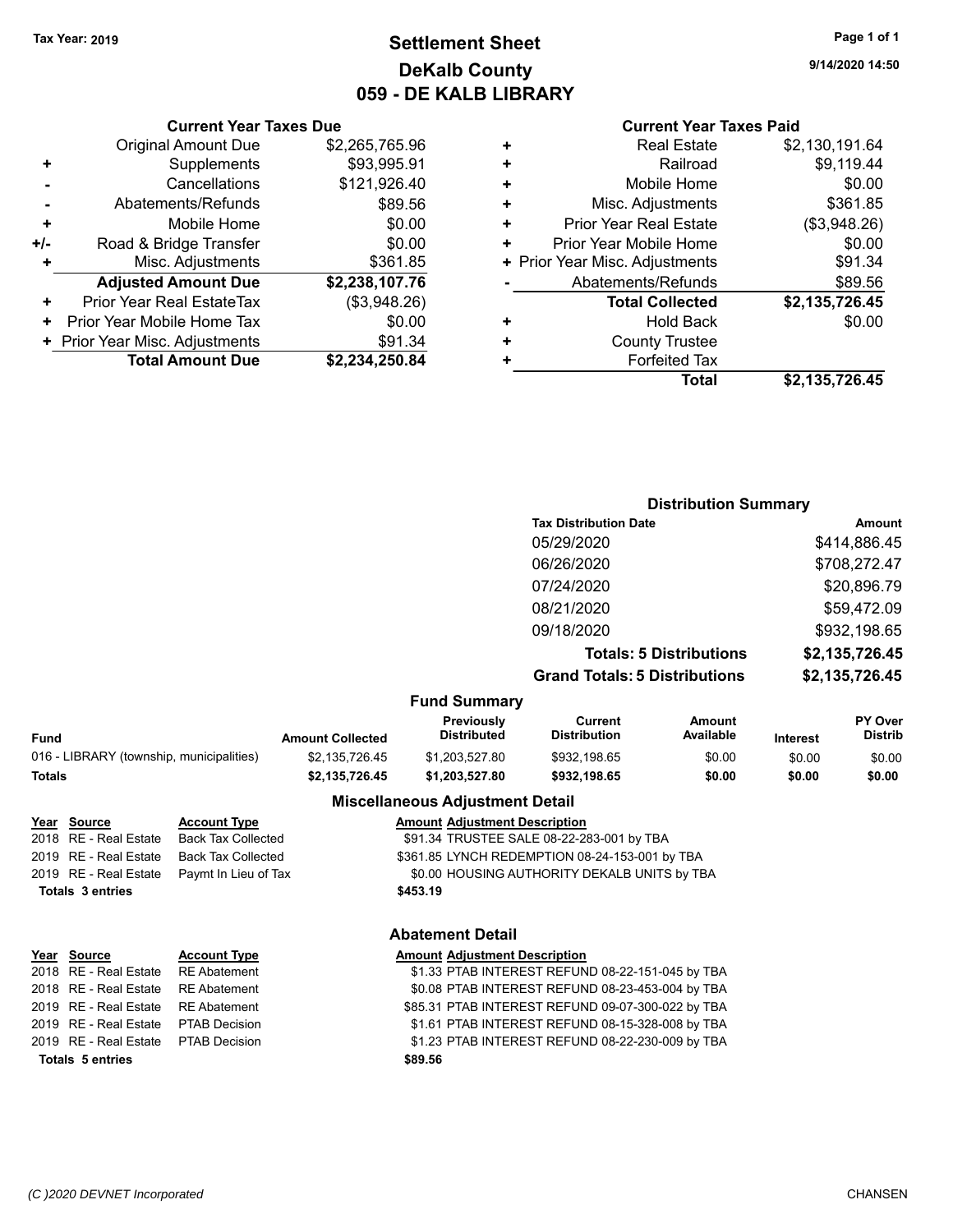## **Settlement Sheet Tax Year: 2019 Page 1 of 1 DeKalb County 060 - DEKALB SSA #3**

**9/14/2020 14:50**

|   | <b>Current Year Taxes Paid</b> |          |
|---|--------------------------------|----------|
| ٠ | <b>Real Estate</b>             | \$981.63 |
| ٠ | Railroad                       | \$0.00   |
| ٠ | Mobile Home                    | \$0.00   |
| ٠ | Misc. Adjustments              | \$0.00   |
| ٠ | <b>Prior Year Real Estate</b>  | \$0.00   |
| ٠ | Prior Year Mobile Home         | \$0.00   |
|   | + Prior Year Misc. Adjustments | \$0.00   |
|   | Abatements/Refunds             | \$0.00   |
|   | <b>Total Collected</b>         | \$981.63 |
|   | <b>Hold Back</b>               | \$0.00   |
|   | <b>County Trustee</b>          |          |
|   | <b>Forfeited Tax</b>           |          |
|   | Total                          | \$981    |

|     | <b>Current Year Taxes Due</b>  |            |
|-----|--------------------------------|------------|
|     | Original Amount Due            | \$1,000.29 |
| ٠   | Supplements                    | \$0.00     |
|     | Cancellations                  | \$0.00     |
|     | Abatements/Refunds             | \$0.00     |
| ٠   | Mobile Home                    | \$0.00     |
| +/- | Road & Bridge Transfer         | \$0.00     |
| ٠   | Misc. Adjustments              | \$0.00     |
|     | <b>Adjusted Amount Due</b>     | \$1,000.29 |
| ÷   | Prior Year Real EstateTax      | \$0.00     |
| ٠   | Prior Year Mobile Home Tax     | \$0.00     |
|     | + Prior Year Misc. Adjustments | \$0.00     |
|     | <b>Total Amount Due</b>        | \$1,000.29 |
|     |                                |            |

|                            |                         |                                  |                                       | <b>Distribution Summary</b>    |                 |                    |
|----------------------------|-------------------------|----------------------------------|---------------------------------------|--------------------------------|-----------------|--------------------|
|                            |                         |                                  | <b>Tax Distribution Date</b>          |                                |                 | Amount             |
|                            |                         |                                  | 05/29/2020                            |                                |                 | \$256.31           |
|                            |                         |                                  | 06/26/2020                            |                                |                 | \$256.86           |
|                            |                         |                                  | 07/24/2020                            |                                |                 | \$12.09            |
|                            |                         |                                  | 08/21/2020                            |                                |                 | \$30.79            |
|                            |                         |                                  | 09/18/2020                            |                                |                 | \$425.58           |
|                            |                         |                                  |                                       | <b>Totals: 5 Distributions</b> |                 | \$981.63           |
|                            |                         |                                  | <b>Grand Totals: 5 Distributions</b>  |                                |                 | \$981.63           |
|                            |                         | <b>Fund Summary</b>              |                                       |                                |                 |                    |
| <b>Fund</b>                | <b>Amount Collected</b> | Previously<br><b>Distributed</b> | <b>Current</b><br><b>Distribution</b> | <b>Amount</b><br>Available     | <b>Interest</b> | PY Over<br>Distrib |
| 023 - SPECIAL SERVICE AREA | \$981.63                | \$556.05                         | \$425.58                              | \$0.00                         | \$0.00          | \$0.00             |

**Totals \$981.63 \$556.05 \$425.58 \$0.00 \$0.00 \$0.00**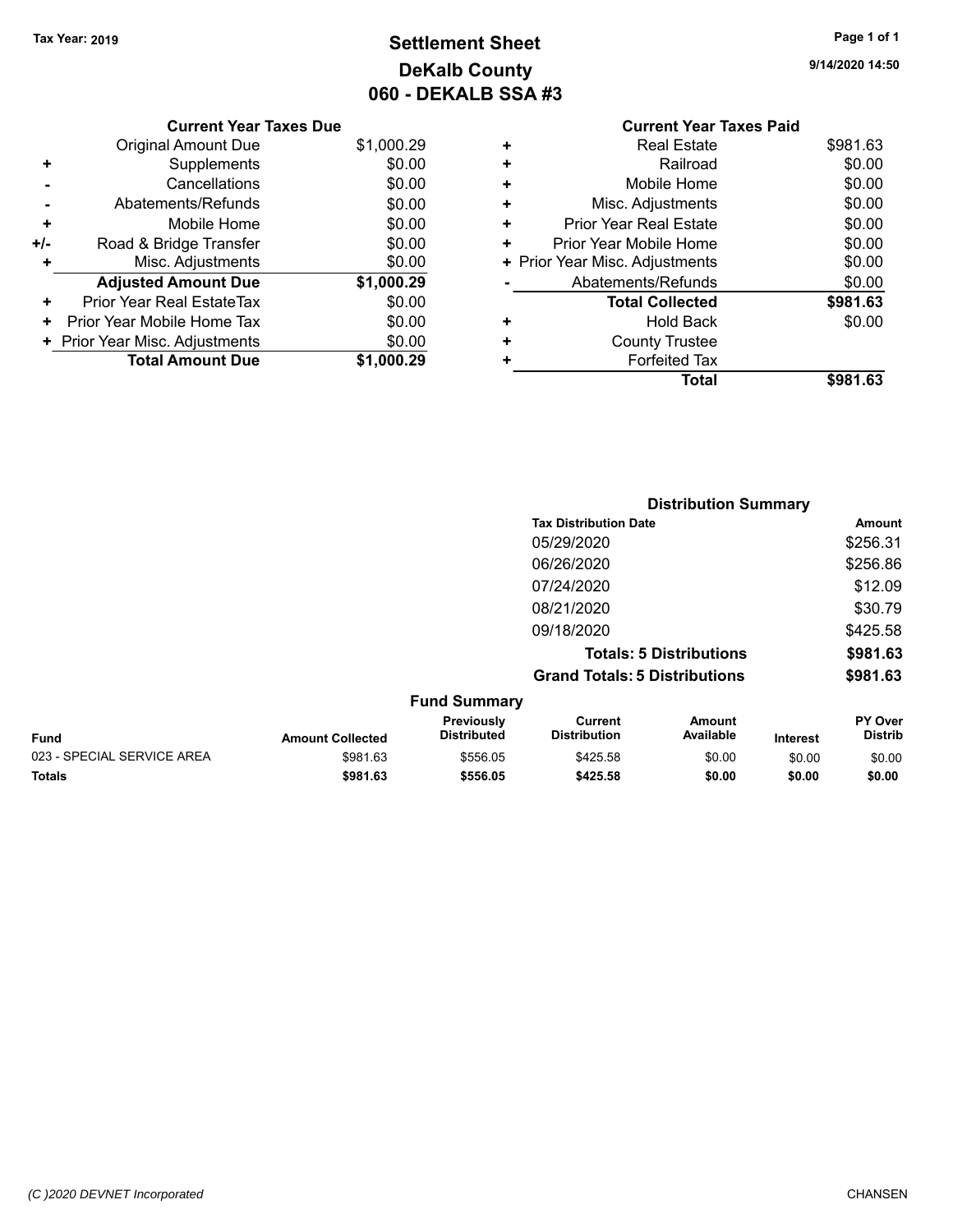**Current Year Taxes Due** Original Amount Due \$5,502.47

**Adjusted Amount Due \$5,495.07**

**Total Amount Due \$5,495.07**

**+** Supplements \$34.81 **-** Cancellations **\$42.21 -** Abatements/Refunds \$0.00 **+** Mobile Home \$0.00 **+/-** Road & Bridge Transfer \$0.00 **+** Misc. Adjustments \$0.00

**+** Prior Year Real EstateTax \$0.00 **+** Prior Year Mobile Home Tax  $$0.00$ **+ Prior Year Misc. Adjustments**  $$0.00$ 

## **Settlement Sheet Tax Year: 2019 Page 1 of 1 DeKalb County 061 - DEKALB SSA #4**

**9/14/2020 14:50**

## **Current Year Taxes Paid +** Real Estate \$5,446.35 **+** Railroad \$0.00 **+** Mobile Home \$0.00 **+** Misc. Adjustments \$0.00 **+** Prior Year Real Estate \$0.00 **+** Prior Year Mobile Home \$0.00 **+ Prior Year Misc. Adjustments**  $$0.00$ **-** Abatements/Refunds \$0.00 **Total Collected \$5,446.35 +** Hold Back \$0.00 **+** County Trustee **+** Forfeited Tax **Total \$5,446.35**

|                         |                                  |                                       |                            |                                                                                                        | <b>Amount</b>               |
|-------------------------|----------------------------------|---------------------------------------|----------------------------|--------------------------------------------------------------------------------------------------------|-----------------------------|
|                         |                                  | 05/29/2020                            |                            |                                                                                                        | \$1,331.42                  |
|                         |                                  | 06/26/2020                            |                            |                                                                                                        | \$1,547.91                  |
|                         |                                  | 07/24/2020                            |                            |                                                                                                        | \$38.44                     |
|                         |                                  | 08/21/2020                            |                            |                                                                                                        | \$100.88                    |
|                         |                                  | 09/18/2020                            |                            |                                                                                                        | \$2,427.70                  |
|                         |                                  |                                       |                            |                                                                                                        | \$5,446.35                  |
|                         |                                  |                                       |                            |                                                                                                        | \$5,446.35                  |
|                         | <b>Fund Summary</b>              |                                       |                            |                                                                                                        |                             |
| <b>Amount Collected</b> | Previously<br><b>Distributed</b> | <b>Current</b><br><b>Distribution</b> | <b>Amount</b><br>Available | <b>Interest</b>                                                                                        | PY Over<br><b>Distrib</b>   |
| \$5.446.35              | \$3.018.65                       | \$2.427.70                            | \$0.00                     | \$0.00                                                                                                 | \$0.00                      |
|                         |                                  |                                       |                            | <b>Tax Distribution Date</b><br><b>Totals: 5 Distributions</b><br><b>Grand Totals: 5 Distributions</b> | <b>Distribution Summary</b> |

**Totals \$5,446.35 \$3,018.65 \$2,427.70 \$0.00 \$0.00 \$0.00**

## *(C )2020 DEVNET Incorporated* CHANSEN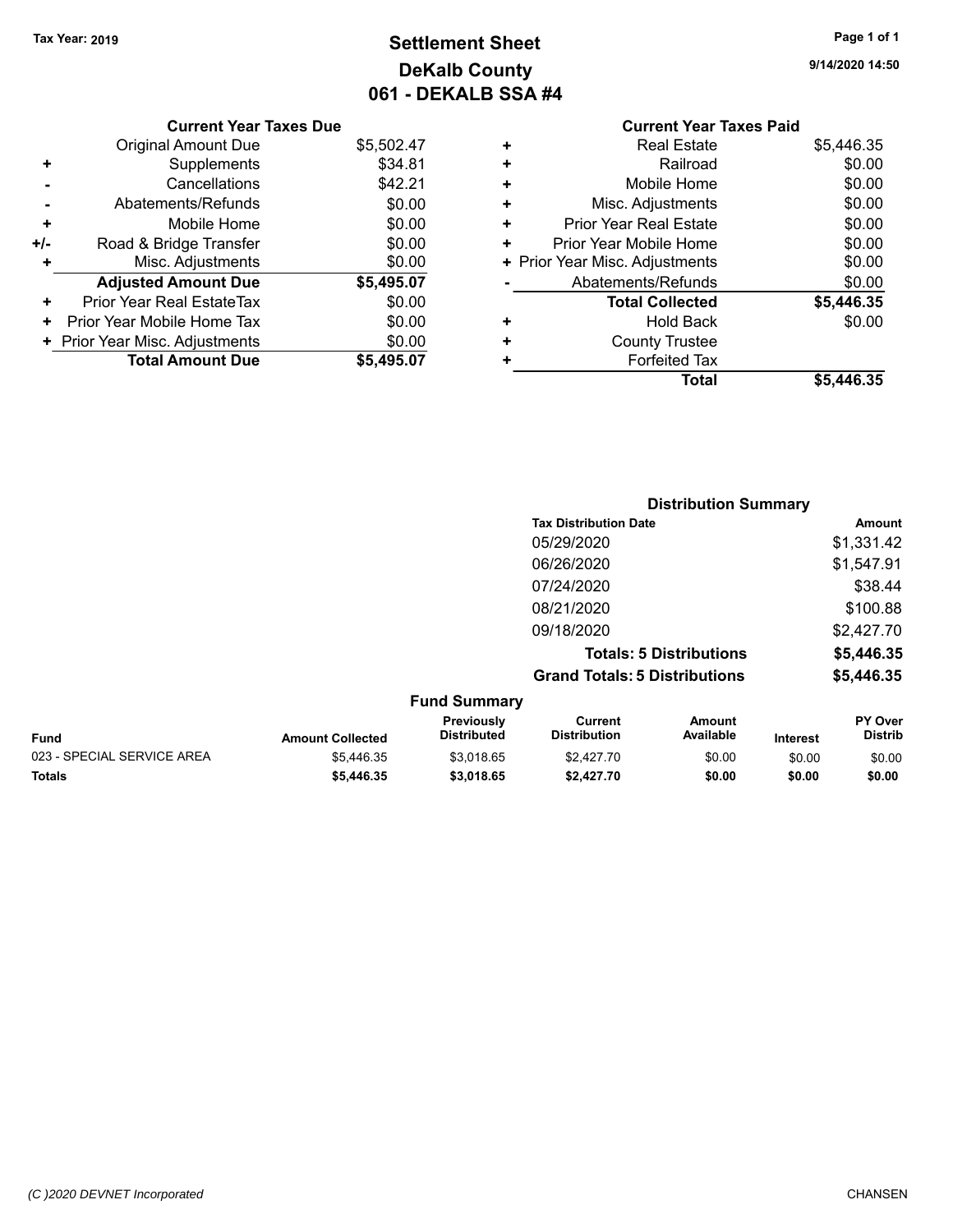## **Settlement Sheet Tax Year: 2019 Page 1 of 1 DeKalb County 062 - CITY OF GENOA**

**9/14/2020 14:50**

## **Current Year Taxes Paid**

|     | <b>Current Year Taxes Due</b>  |              |
|-----|--------------------------------|--------------|
|     | <b>Original Amount Due</b>     | \$759,727.64 |
| ٠   | Supplements                    | \$10,273.46  |
|     | Cancellations                  | \$16,016.14  |
|     | Abatements/Refunds             | \$0.06       |
| ٠   | Mobile Home                    | \$0.00       |
| +/- | Road & Bridge Transfer         | \$34,771.40  |
|     | Misc. Adjustments              | \$44.13      |
|     | <b>Adjusted Amount Due</b>     | \$788,800.43 |
| ٠   | Prior Year Real EstateTax      | (\$3.14)     |
|     | Prior Year Mobile Home Tax     | \$0.00       |
|     | + Prior Year Misc. Adjustments | \$45.78      |
|     | <b>Total Amount Due</b>        | \$788,843.07 |
|     |                                |              |

| ٠ | <b>Real Estate</b>             | \$767,258.76 |
|---|--------------------------------|--------------|
| ٠ | Railroad                       | \$1,913.76   |
| ٠ | Mobile Home                    | \$0.00       |
| ٠ | Misc. Adjustments              | \$44.13      |
| ٠ | <b>Prior Year Real Estate</b>  | (\$3.14)     |
| ٠ | Prior Year Mobile Home         | \$0.00       |
|   | + Prior Year Misc. Adjustments | \$45.78      |
|   | Abatements/Refunds             | \$0.06       |
|   | <b>Total Collected</b>         | \$769,259.23 |
| ٠ | <b>Hold Back</b>               | \$0.00       |
| ٠ | <b>County Trustee</b>          |              |
| ٠ | <b>Forfeited Tax</b>           |              |
|   | Total                          | \$769,259.23 |
|   |                                |              |

| <b>Road and Bridge Summary</b> |             |               | <b>Distribution Summary</b>  |              |  |
|--------------------------------|-------------|---------------|------------------------------|--------------|--|
| <b>Rd./Br. District</b>        | Amt. Due    | Amt. Distrib. | <b>Tax Distribution Date</b> | Amount       |  |
| <b>GENOA ROAD &amp; BRIDGE</b> | \$27,380.46 | \$26.589.35   | 05/29/2020                   | \$219,863.71 |  |
| KINGSTON ROAD & BRIDG          | \$8,332.71  | \$8.182.05    | 06/26/2020                   | \$197,439.61 |  |
| <b>Totals</b>                  | \$35,713.17 | \$34,771.40   | 07/24/2020                   | \$9,769.87   |  |
|                                |             |               | 08/21/2020                   | \$17,403.38  |  |

**Grand Totals: 5 Distributions** 

09/18/2020 \$324,782.66

| <b>Totals: 5 Distributions</b> | \$769,259.23 |
|--------------------------------|--------------|
| <b>Totals: 5 Distributions</b> | \$769,259.23 |
|                                |              |

|                          |                         | <b>Fund Summary</b>                    |                                       |                     |                 |                           |
|--------------------------|-------------------------|----------------------------------------|---------------------------------------|---------------------|-----------------|---------------------------|
| <b>Fund</b>              | <b>Amount Collected</b> | Previously<br><b>Distributed</b>       | <b>Current</b><br><b>Distribution</b> | Amount<br>Available | <b>Interest</b> | PY Over<br><b>Distrib</b> |
| 001 - CORPORATE          | \$317.231.97            | \$182,975.16                           | \$134,256.81                          | \$0.00              | \$0.00          | \$0.00                    |
| 003 - BONDS AND INTEREST | \$0.00                  | \$0.00                                 | \$0.00                                | \$0.00              | \$0.00          | \$0.00                    |
| 007 - ROAD AND BRIDGE    | \$34,771.35             | \$20,833.78                            | \$13,937.57                           | \$0.00              | \$0.00          | \$0.00                    |
| 014 - POLICE PROTECTION  | \$394,163.65            | \$227,348.33                           | \$166,815.32                          | \$0.00              | \$0.00          | \$0.00                    |
| 047 - SOCIAL SECURITY    | \$11,546.13             | \$6,659.65                             | \$4.886.48                            | \$0.00              | \$0.00          | \$0.00                    |
| 143 - MEDICARE           | \$11.546.13             | \$6,659.65                             | \$4,886.48                            | \$0.00              | \$0.00          | \$0.00                    |
| <b>Totals</b>            | \$769,259.23            | \$444,476.57                           | \$324,782.66                          | \$0.00              | \$0.00          | \$0.00                    |
|                          |                         | <b>Miscellaneous Adjustment Detail</b> |                                       |                     |                 |                           |

| Year Source             | <b>Account Type</b>       | <b>Amount Adjustment Description</b>                     |
|-------------------------|---------------------------|----------------------------------------------------------|
| 2018 RE - Real Estate   | <b>Back Tax Collected</b> | \$14.21 WOJDYLA REDEMPTION 03-18-251-012 by TBA          |
| 2018 RE - Real Estate   | Back Tax Collected        | \$12.13 FIRST MID WEALTH REDEMPTION 03-30-101-005 by TBA |
| 2018 RE - Real Estate   | Back Tax Collected        | \$19.44 KIRCHHOFF REDEMPTION 03-19-333-008 by TBA        |
| 2019 RE - Real Estate   | Back Tax Collected        | \$44.13 NIKOLS REDEMPTION 03-19-429-033 by TBA           |
| <b>Totals 4 entries</b> |                           | \$89.91                                                  |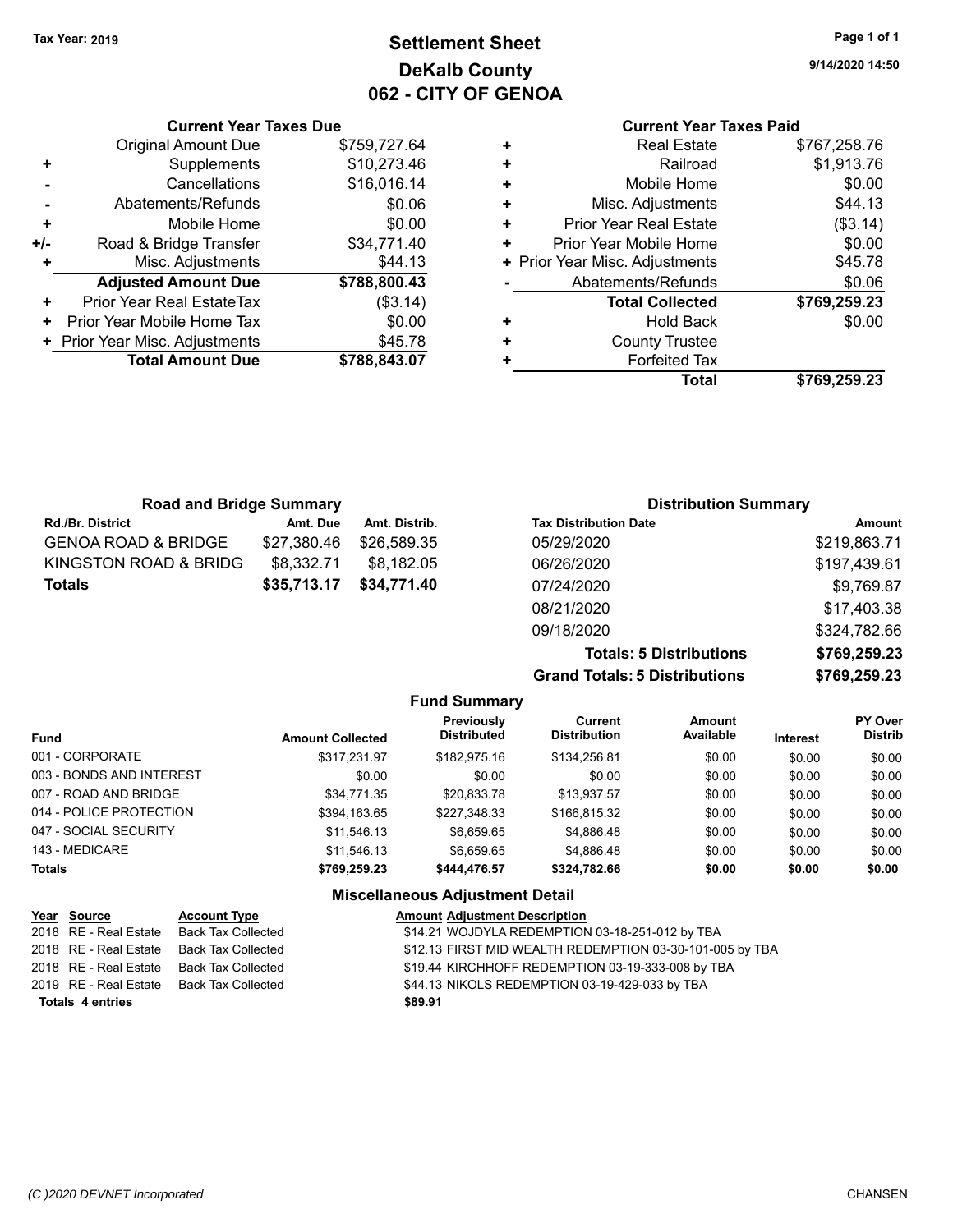## **Settlement Sheet Tax Year: 2019 Page 1 of 2 DeKalb County 063 - VILLAGE OF HINCKLEY**

**9/14/2020 14:50**

#### **Current Year Taxes Paid**

| \$292,264.34 | <b>Real Estate</b>             | 9.85         |
|--------------|--------------------------------|--------------|
| \$2,175.30   | Railroad                       | 32.05        |
| \$0.00       | Mobile Home                    | 51.70        |
| \$63.06      | Misc. Adjustments              | 0.005        |
| \$10.09      | <b>Prior Year Real Estate</b>  | 0.005        |
| \$0.00       | Prior Year Mobile Home         | 5.31         |
| \$164.22     | + Prior Year Misc. Adjustments | 3.06         |
| \$0.00       | Abatements/Refunds             | 8.57         |
| \$294,677.01 | <b>Total Collected</b>         | 0.09         |
| \$0.00       | <b>Hold Back</b>               | 0.005        |
|              | <b>County Trustee</b>          | <b>34.22</b> |
|              | <b>Forfeited Tax</b>           | 2.88         |
| \$294,677.01 | Total                          |              |

|     | <b>Original Amount Due</b>     | \$273,119.85 |
|-----|--------------------------------|--------------|
| ٠   | Supplements                    | \$2,862.05   |
|     | Cancellations                  | \$3,661.70   |
|     | Abatements/Refunds             | \$0.00       |
| ٠   | Mobile Home                    | \$0.00       |
| +/- | Road & Bridge Transfer         | \$29,715.31  |
| ٠   | Misc. Adjustments              | \$63.06      |
|     | <b>Adjusted Amount Due</b>     | \$302,098.57 |
| ٠   | Prior Year Real EstateTax      | \$10.09      |
| ٠   | Prior Year Mobile Home Tax     | \$0.00       |
|     | + Prior Year Misc. Adjustments | \$164.22     |
|     | <b>Total Amount Due</b>        | \$302,272.88 |

**Current Year Taxes Due**

| <b>Road and Bridge Summary</b> |             |               | <b>Distribution Summary</b>  |              |  |
|--------------------------------|-------------|---------------|------------------------------|--------------|--|
| Rd./Br. District               | Amt. Due    | Amt. Distrib. | <b>Tax Distribution Date</b> | Amount       |  |
| SQUAW GROVE ROAD & B           | \$30,587.08 | \$29.715.31   | 05/29/2020                   | \$80,831.63  |  |
| Totals                         | \$30,587.08 | \$29,715.31   | 06/26/2020                   | \$78,411.04  |  |
|                                |             |               | 07/24/2020                   | \$3,027.37   |  |
|                                |             |               | 08/21/2020                   | \$10,751.15  |  |
|                                |             |               | 09/18/2020                   | \$121,655.82 |  |

**Totals: 5 Distributions \$294,677.01 Grand Totals: 5 Distributions \$294,677.01**

|                                         |                         |                                    |                                |                            |                 | .                         |
|-----------------------------------------|-------------------------|------------------------------------|--------------------------------|----------------------------|-----------------|---------------------------|
|                                         |                         | <b>Fund Summary</b>                |                                |                            |                 |                           |
| <b>Fund</b>                             | <b>Amount Collected</b> | Previously<br><b>Distributed</b>   | Current<br><b>Distribution</b> | <b>Amount</b><br>Available | <b>Interest</b> | PY Over<br><b>Distrib</b> |
| 001 - CORPORATE                         | \$128,059.45            | \$75,180.97                        | \$52,878.48                    | \$0.00                     | \$0.00          | \$0.00                    |
| $005 - 1$ , M, R, F,                    | \$29,105.78             | \$17,087.37                        | \$12,018.41                    | \$0.00                     | \$0.00          | \$0.00                    |
| 007 - ROAD AND BRIDGE                   | \$29.715.31             | \$17.467.90                        | \$12.247.41                    | \$0.00                     | \$0.00          | \$0.00                    |
| 014 - POLICE PROTECTION                 | \$41,716.87             | \$24,491.07                        | \$17,225.80                    | \$0.00                     | \$0.00          | \$0.00                    |
| 027 - AUDIT                             | \$9.315.78              | \$5.469.09                         | \$3.846.69                     | \$0.00                     | \$0.00          | \$0.00                    |
| 035 - TORT JUDGEMENTS/LIABILITY<br>INS. | \$9,508.95              | \$5,582.49                         | \$3,926.46                     | \$0.00                     | \$0.00          | \$0.00                    |
| 047 - SOCIAL SECURITY                   | \$28,136.02             | \$16,518.05                        | \$11,617.97                    | \$0.00                     | \$0.00          | \$0.00                    |
| 048 - SCHOOL CROSSING GUARDS            | \$6.599.67              | \$3,874.52                         | \$2,725.15                     | \$0.00                     | \$0.00          | \$0.00                    |
| 062 - WORKERS COMPENSATION              | \$12.519.18             | \$7.349.73                         | \$5.169.45                     | \$0.00                     | \$0.00          | \$0.00                    |
| <b>Totals</b>                           | \$294,677.01            | \$173,021.19                       | \$121,655.82                   | \$0.00                     | \$0.00          | \$0.00                    |
|                                         |                         | Missellensenie, Adiustussut Deteil |                                |                            |                 |                           |

| Year Source           | <b>Account Type</b>       | <b>Amount Adjustment Description</b>                          |
|-----------------------|---------------------------|---------------------------------------------------------------|
| 2018 RE - Real Estate | <b>Back Tax Collected</b> | \$18.72 ROYAL ESTATES HOLDING REDEMPTION 15-14-103-010 by TBA |
| 2018 RE - Real Estate | <b>Back Tax Collected</b> | \$18.72 ROYAL ESTATES HOLDING REDEMPTION 15-14-103-009 by TBA |
| 2018 RE - Real Estate | <b>Back Tax Collected</b> | \$18.72 ROYAL ESTATES HOLDING REDEMPTION 15-14-103-008 by TBA |
| 2018 RE - Real Estate | <b>Back Tax Collected</b> | \$18.72 ROYAL ESTATES HOLDING REDEMPTION 15-14-103-007 by TBA |
| 2018 RE - Real Estate | <b>Back Tax Collected</b> | \$18.72 ROYAL ESTATES HOLDING REDEMPTION 15-14-102-023 by TBA |
| 2018 RE - Real Estate | <b>Back Tax Collected</b> | \$18.72 ROYAL ESTATES HOLDING REDEMPTION 15-14-102-024 by TBA |
| 2018 RE - Real Estate | <b>Back Tax Collected</b> | \$18.72 ROYAL ESTATES HOLDING REDEMPTION 15-14-102-025 by TBA |
| 2018 RE - Real Estate | <b>Back Tax Collected</b> | \$18.72 ROYAL ESTATES HOLDING REDEMPTION 15-14-102-026 by TBA |
| 2018 RE - Real Estate | <b>Back Tax Collected</b> | \$14.46 CLEINMARK REDEMPTION 15-15-228-013 by TBA             |
|                       |                           |                                                               |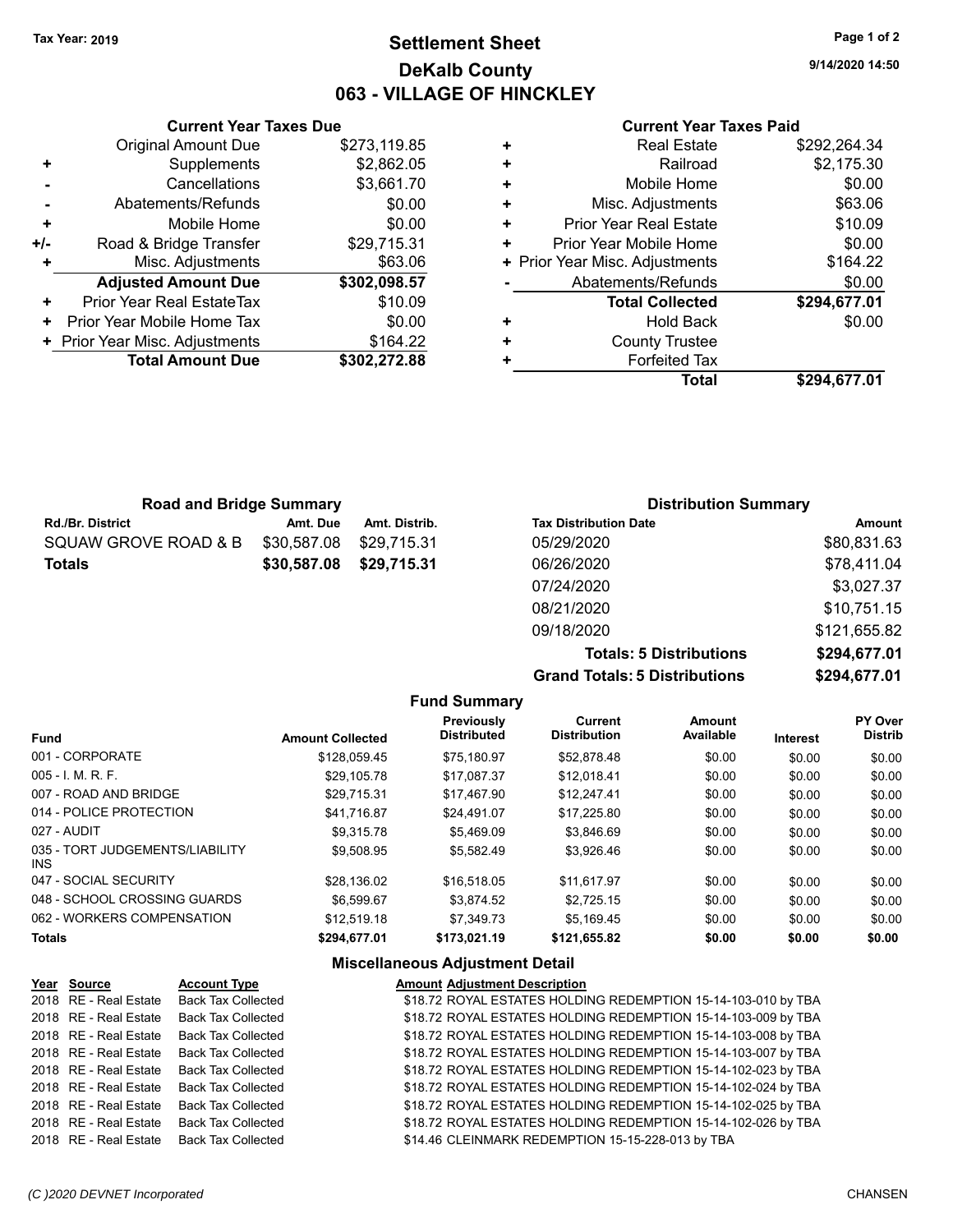## **Settlement Sheet Tax Year: 2019 Page 2 of 2**

**9/14/2020 14:50**

## **DeKalb County**

## **Miscellaneous Adjustment Detail**

**Totals \$227.28 10 entries**

**Year Source Account Type Anneunt Adjustment Description**<br>
2019 RE - Real Estate Paymt In Lieu of Tax \$63.06 HOUSING AUTHORITY S \$63.06 HOUSING AUTHORITY SUNSET VIEW APARTMENTS by TBA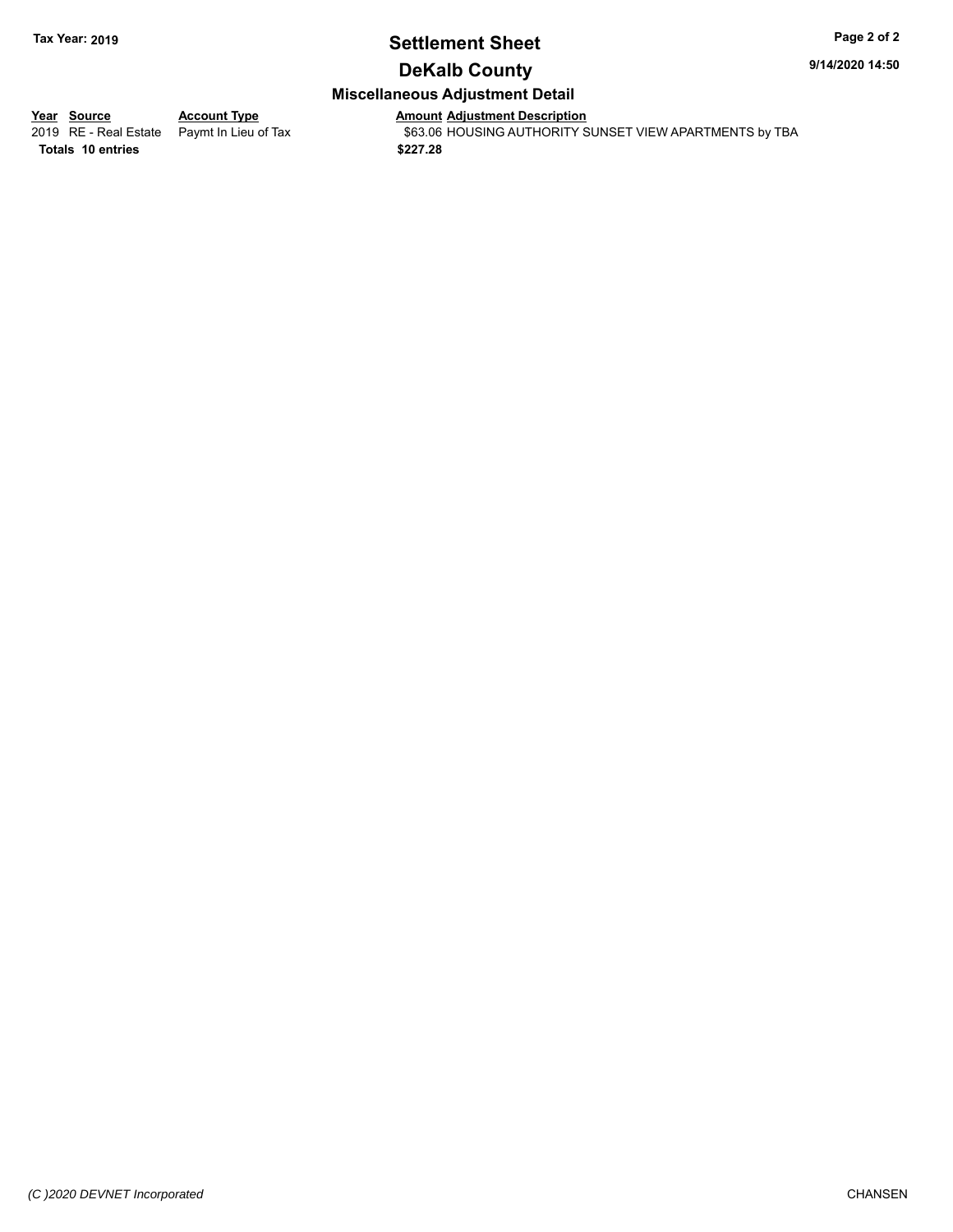## **Settlement Sheet Tax Year: 2019 Page 1 of 1 DeKalb County 064 - VILLAGE OF KINGSTON**

**9/14/2020 14:50**

|       | <b>Current Year Taxes Due</b>  |              |   | Cu                   |
|-------|--------------------------------|--------------|---|----------------------|
|       | Original Amount Due            | \$161,804.22 | ٠ | г                    |
|       | Supplements                    | \$760.97     | ٠ |                      |
|       | Cancellations                  | \$874.78     | ٠ | M                    |
|       | Abatements/Refunds             | \$0.04       | ٠ | Misc. A              |
|       | Mobile Home                    | \$0.00       | ٠ | Prior Year F         |
| $+/-$ | Road & Bridge Transfer         | \$11,057.88  | ٠ | Prior Year Mo        |
| ٠     | Misc. Adjustments              | \$0.00       |   | + Prior Year Misc. A |
|       | <b>Adjusted Amount Due</b>     | \$172,748.25 |   | Abatemen             |
| ٠     | Prior Year Real EstateTax      | (\$53.73)    |   | Total                |
| ٠     | Prior Year Mobile Home Tax     | \$0.00       | ٠ |                      |
|       | + Prior Year Misc. Adjustments | \$60.03      | ٠ | Cou                  |
|       | <b>Total Amount Due</b>        | \$172,754.55 |   | Fο                   |
|       |                                |              |   |                      |

#### **Current Year Taxes Paid**

|   | <b>Real Estate</b>             | \$167,174.58 |
|---|--------------------------------|--------------|
| ÷ | Railroad                       | \$689.83     |
| ٠ | Mobile Home                    | \$0.00       |
| ÷ | Misc. Adjustments              | \$0.00       |
| ٠ | <b>Prior Year Real Estate</b>  | (\$53.73)    |
| ٠ | Prior Year Mobile Home         | \$0.00       |
|   | + Prior Year Misc. Adjustments | \$60.03      |
|   | Abatements/Refunds             | \$0.04       |
|   | <b>Total Collected</b>         | \$167,870.67 |
| ٠ | <b>Hold Back</b>               | \$0.00       |
| ٠ | <b>County Trustee</b>          |              |
| ٠ | <b>Forfeited Tax</b>           |              |
|   |                                |              |

| <b>Road and Bridge Summary</b> |             |                         | <b>Distribution Summary</b>  |             |  |
|--------------------------------|-------------|-------------------------|------------------------------|-------------|--|
| <b>Rd./Br. District</b>        | Amt. Due    | Amt. Distrib.           | <b>Tax Distribution Date</b> | Amount      |  |
| KINGSTON ROAD & BRIDG          | \$11,260.64 | \$11.057.88             | 05/29/2020                   | \$45,189.70 |  |
| <b>Totals</b>                  |             | \$11,260.64 \$11,057.88 | 06/26/2020                   | \$47,091.43 |  |
|                                |             |                         | 07/24/2020                   | \$2,271.03  |  |
|                                |             |                         | 08/21/2020                   | \$4,711.22  |  |

**Grand Totals: 5 Distributions** 

09/18/2020 \$68,607.29

| <b>Totals: 5 Distributions</b> | \$167,870.67 |
|--------------------------------|--------------|
| <b>Totals: 5 Distributions</b> | \$167,870.67 |
|                                |              |

|                                               |                         | <b>Fund Summary</b>              |                                       |                     |          |                                  |
|-----------------------------------------------|-------------------------|----------------------------------|---------------------------------------|---------------------|----------|----------------------------------|
| <b>Fund</b>                                   | <b>Amount Collected</b> | Previously<br><b>Distributed</b> | <b>Current</b><br><b>Distribution</b> | Amount<br>Available | Interest | <b>PY Over</b><br><b>Distrib</b> |
| 001 - CORPORATE                               | \$54.685.68             | \$32,288.51                      | \$22.397.17                           | \$0.00              | \$0.00   | \$0.00                           |
| $005 - I$ , M, R, F,                          | \$14.180.42             | \$8,372.65                       | \$5.807.77                            | \$0.00              | \$0.00   | \$0.00                           |
| 007 - ROAD AND BRIDGE                         | \$11.057.86             | \$6.675.19                       | \$4,382.67                            | \$0.00              | \$0.00   | \$0.00                           |
| 014 - POLICE PROTECTION                       | \$18.951.13             | \$11.189.46                      | \$7.761.67                            | \$0.00              | \$0.00   | \$0.00                           |
| 025 - GARBAGE DISPOSAL                        | \$7.187.52              | \$4,243.78                       | \$2,943.74                            | \$0.00              | \$0.00   | \$0.00                           |
| 027 - AUDIT                                   | \$10.589.73             | \$6.252.57                       | \$4,337.16                            | \$0.00              | \$0.00   | \$0.00                           |
| 031 - WORKING CASH                            | \$575.33                | \$339.69                         | \$235.64                              | \$0.00              | \$0.00   | \$0.00                           |
| 035 - TORT JUDGEMENTS/LIABILITY<br><b>INS</b> | \$41.658.10             | \$24.596.51                      | \$17.061.59                           | \$0.00              | \$0.00   | \$0.00                           |
| 047 - SOCIAL SECURITY                         | \$8.984.90              | \$5.305.02                       | \$3.679.88                            | \$0.00              | \$0.00   | \$0.00                           |
| <b>Totals</b>                                 | \$167,870.67            | \$99,263.38                      | \$68,607.29                           | \$0.00              | \$0.00   | \$0.00                           |

|                                                                                                                   | <b>Amount Adjustment Description</b>                                                  |
|-------------------------------------------------------------------------------------------------------------------|---------------------------------------------------------------------------------------|
|                                                                                                                   | \$10.54 GERMAN REDEMPTION 02-22-307-014 by TBA                                        |
|                                                                                                                   | \$21.06 GALLARDO CONSTRUCTION REDEMPTION 02-22-426-003 by TBA                         |
|                                                                                                                   | \$28.43 TRUSTEE SALE 02-22-307-024 by TBA                                             |
|                                                                                                                   | \$60.03                                                                               |
| <u>Year Source</u><br>2018 RE - Real Estate<br>2018 RE - Real Estate<br>2018 RE - Real Estate<br>Totals 3 entries | <b>Account Type</b><br>Back Tax Collected<br>Back Tax Collected<br>Back Tax Collected |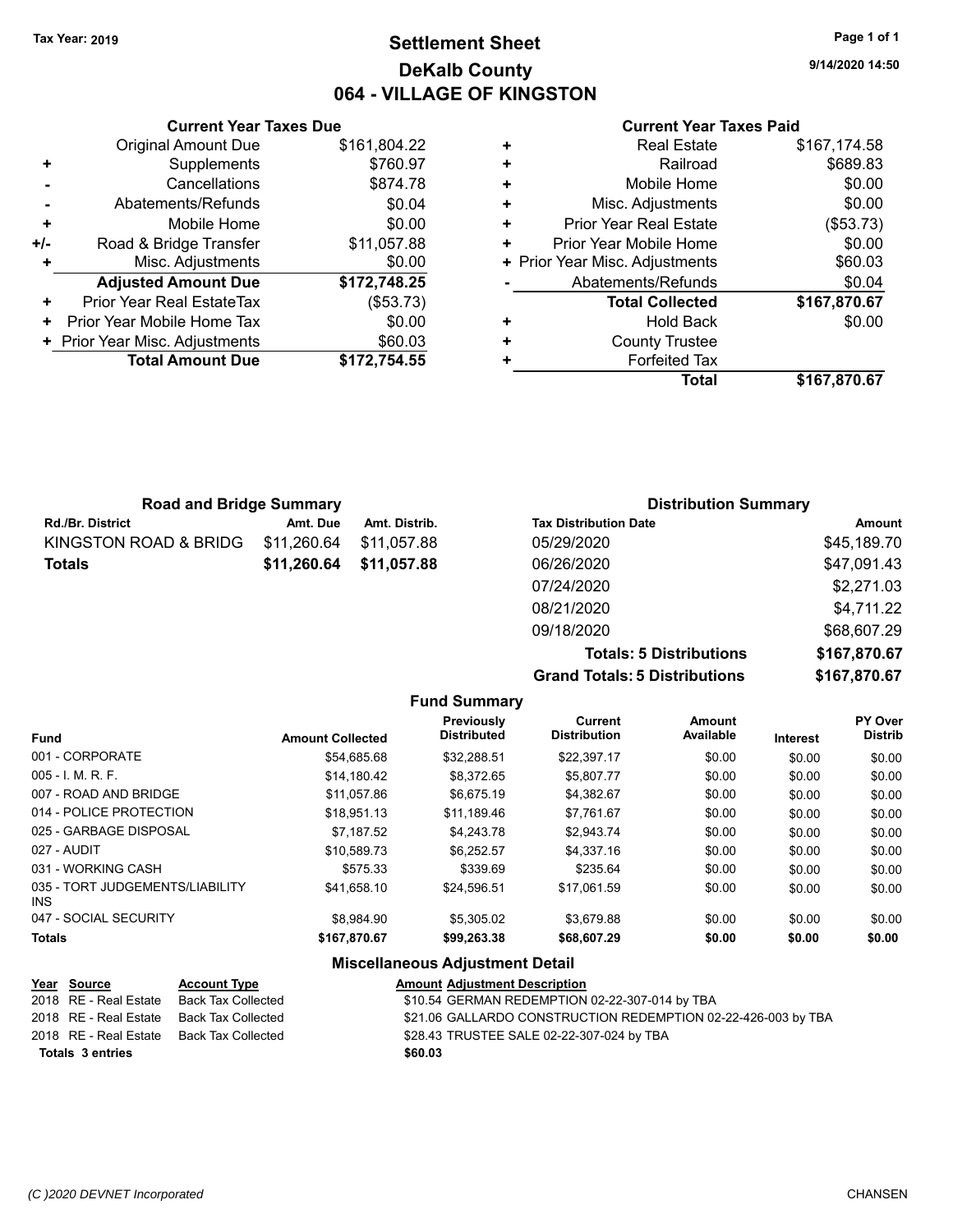## **Settlement Sheet Tax Year: 2019 Page 1 of 1 DeKalb County 065 - VILLAGE OF KIRKLAND**

**9/14/2020 14:50**

#### **Current Year Taxes Paid**

|     | <b>Current Year Taxes Due</b>  |              |
|-----|--------------------------------|--------------|
|     | Original Amount Due            | \$238,005.24 |
| ٠   | Supplements                    | \$1,337.88   |
|     | Cancellations                  | \$2,151.80   |
|     | Abatements/Refunds             | \$0.00       |
| ٠   | Mobile Home                    | \$0.00       |
| +/- | Road & Bridge Transfer         | \$7,089.13   |
|     | Misc. Adjustments              | \$0.00       |
|     | <b>Adjusted Amount Due</b>     | \$244,280.45 |
| ÷   | Prior Year Real EstateTax      | \$0.00       |
| ÷   | Prior Year Mobile Home Tax     | \$0.00       |
|     | + Prior Year Misc. Adjustments | \$0.00       |
|     | <b>Total Amount Due</b>        | \$244.280.45 |
|     |                                |              |

| <b>Real Estate</b>             | \$235,759.14 |
|--------------------------------|--------------|
| Railroad                       | \$755.86     |
| Mobile Home                    | \$0.00       |
| Misc. Adjustments              | \$0.00       |
| <b>Prior Year Real Estate</b>  | \$0.00       |
| Prior Year Mobile Home         | \$0.00       |
| + Prior Year Misc. Adjustments | \$0.00       |
| Abatements/Refunds             | \$0.00       |
| <b>Total Collected</b>         | \$236,515.00 |
| Hold Back                      | \$0.00       |
| <b>County Trustee</b>          |              |
| <b>Forfeited Tax</b>           |              |
| <b>Total</b>                   | \$236,515.00 |
|                                |              |

| <b>Road and Bridge Summary</b>    |            |               | <b>Distribution Summary</b>  |              |
|-----------------------------------|------------|---------------|------------------------------|--------------|
| <b>Rd./Br. District</b>           | Amt. Due   | Amt. Distrib. | <b>Tax Distribution Date</b> | Amount       |
| <b>FRANKLIN ROAD &amp; BRIDGI</b> | \$7,334.69 | \$7.089.13    | 05/29/2020                   | \$64,966.77  |
| <b>Totals</b>                     | \$7,334.69 | \$7,089.13    | 06/26/2020                   | \$63,804.03  |
|                                   |            |               | 07/24/2020                   | \$1,471.51   |
|                                   |            |               | 08/21/2020                   | \$3,577.68   |
|                                   |            |               | 09/18/2020                   | \$102,695.01 |

**Grand Totals: 5 Distributions \$236,515.00**

| <b>Totals: 5 Distributions</b> | \$236,515.00 |
|--------------------------------|--------------|
| <b>Totals: 5 Distributions</b> | \$236,515.00 |
|                                |              |

| <b>Fund Summary</b>                           |                         |                                         |                                |                     |                 |                           |
|-----------------------------------------------|-------------------------|-----------------------------------------|--------------------------------|---------------------|-----------------|---------------------------|
| <b>Fund</b>                                   | <b>Amount Collected</b> | <b>Previously</b><br><b>Distributed</b> | Current<br><b>Distribution</b> | Amount<br>Available | <b>Interest</b> | PY Over<br><b>Distrib</b> |
| 001 - CORPORATE                               | \$109,770.85            | \$61.987.42                             | \$47,783.43                    | \$0.00              | \$0.00          | \$0.00                    |
| 007 - ROAD AND BRIDGE                         | \$7,089.13              | \$4,263.55                              | \$2,825.58                     | \$0.00              | \$0.00          | \$0.00                    |
| 014 - POLICE PROTECTION                       | \$95.722.90             | \$54,054.58                             | \$41,668.32                    | \$0.00              | \$0.00          | \$0.00                    |
| 027 - AUDIT                                   | \$4.786.99              | \$2.703.21                              | \$2,083.78                     | \$0.00              | \$0.00          | \$0.00                    |
| 035 - TORT JUDGEMENTS/LIABILITY<br><b>INS</b> | \$19.145.13             | \$10.811.23                             | \$8,333.90                     | \$0.00              | \$0.00          | \$0.00                    |
| <b>Totals</b>                                 | \$236,515.00            | \$133,819.99                            | \$102,695.01                   | \$0.00              | \$0.00          | \$0.00                    |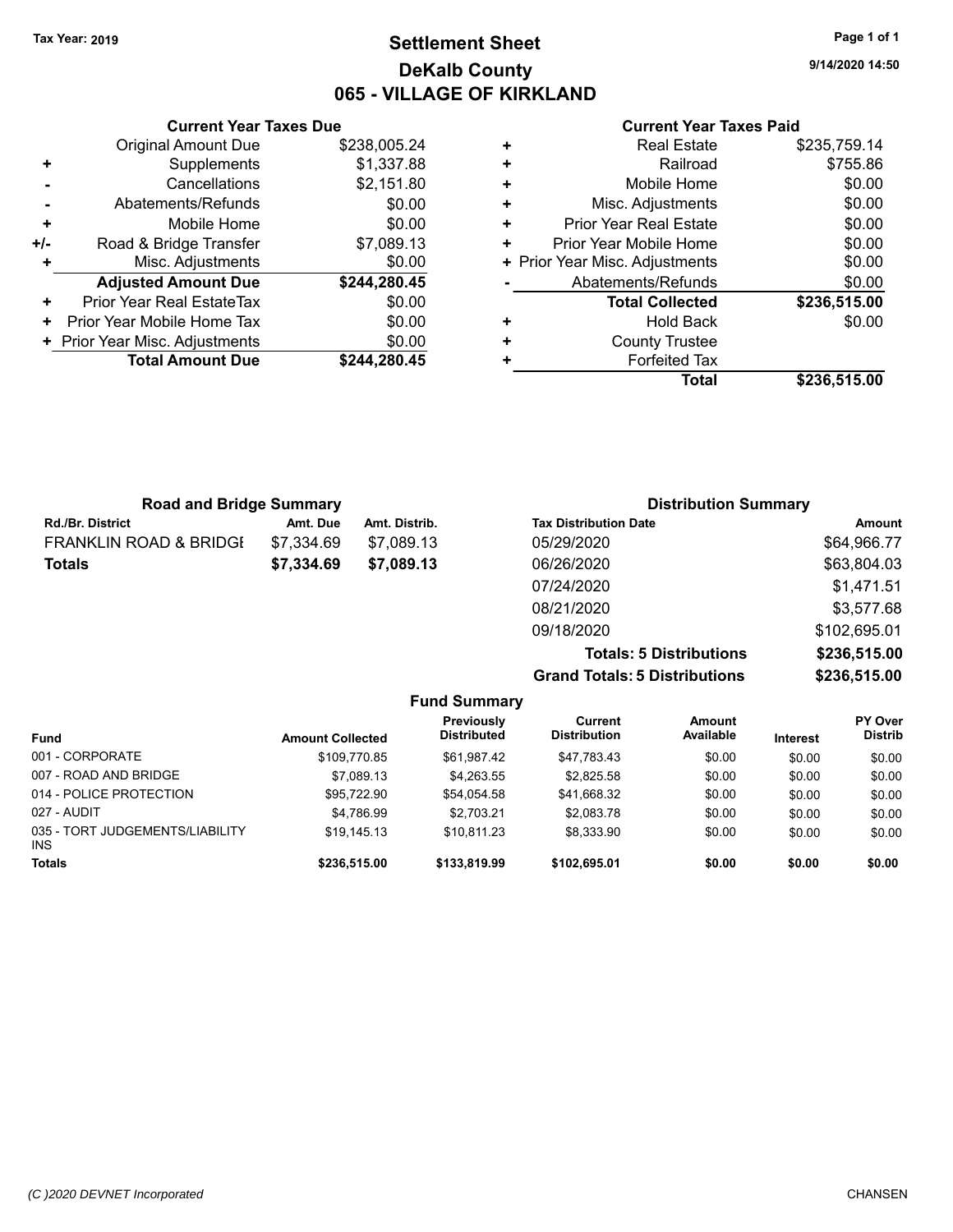## **Settlement Sheet Tax Year: 2019 Page 1 of 1 DeKalb County 066 - KIRKLAND LIBRARY**

**9/14/2020 14:50**

## **Current Year Taxes Paid**

| <b>Current Year Taxes Due</b> |                                |             |  |  |
|-------------------------------|--------------------------------|-------------|--|--|
|                               | <b>Original Amount Due</b>     | \$58,366.41 |  |  |
| ٠                             | Supplements                    | \$321.89    |  |  |
|                               | Cancellations                  | \$516.80    |  |  |
|                               | Abatements/Refunds             | \$0.00      |  |  |
| ٠                             | Mobile Home                    | \$0.00      |  |  |
| +/-                           | Road & Bridge Transfer         | \$0.00      |  |  |
| ٠                             | Misc. Adjustments              | \$0.00      |  |  |
|                               | <b>Adjusted Amount Due</b>     | \$58,171.50 |  |  |
| ٠                             | Prior Year Real EstateTax      | \$0.00      |  |  |
| ٠                             | Prior Year Mobile Home Tax     | \$0.00      |  |  |
|                               | + Prior Year Misc. Adjustments | \$0.00      |  |  |
|                               | <b>Total Amount Due</b>        | \$58,171.50 |  |  |
|                               |                                |             |  |  |

|   | Total                          | \$56.262.48 |
|---|--------------------------------|-------------|
| ٠ | <b>Forfeited Tax</b>           |             |
| ٠ | <b>County Trustee</b>          |             |
| ٠ | Hold Back                      | \$0.00      |
|   | <b>Total Collected</b>         | \$56,262.48 |
|   | Abatements/Refunds             | \$0.00      |
|   | + Prior Year Misc. Adjustments | \$0.00      |
| ٠ | Prior Year Mobile Home         | \$0.00      |
| ٠ | Prior Year Real Estate         | \$0.00      |
| ٠ | Misc. Adjustments              | \$0.00      |
| ÷ | Mobile Home                    | \$0.00      |
| ÷ | Railroad                       | \$179.82    |
|   | <b>Real Estate</b>             | \$56,082.66 |
|   |                                |             |

| <b>Distribution Summary</b>          |             |
|--------------------------------------|-------------|
| <b>Tax Distribution Date</b>         | Amount      |
| 05/29/2020                           | \$15,500.72 |
| 06/26/2020                           | \$15,082.55 |
| 07/24/2020                           | \$337.60    |
| 08/21/2020                           | \$850.38    |
| 09/18/2020                           | \$24,491.23 |
| <b>Totals: 5 Distributions</b>       | \$56,262.48 |
| <b>Grand Totals: 5 Distributions</b> | \$56,262.48 |

|                                          |                         | <b>Fund Summary</b>              |                                |                     |                 |                                  |
|------------------------------------------|-------------------------|----------------------------------|--------------------------------|---------------------|-----------------|----------------------------------|
| Fund                                     | <b>Amount Collected</b> | Previously<br><b>Distributed</b> | Current<br><b>Distribution</b> | Amount<br>Available | <b>Interest</b> | <b>PY Over</b><br><b>Distrib</b> |
| $005 - I. M. R. F.$                      | \$7.75                  | \$4.38                           | \$3.37                         | \$0.00              | \$0.00          | \$0.00                           |
| 016 - LIBRARY (township, municipalities) | \$54.020.15             | \$30.505.01                      | \$23.515.14                    | \$0.00              | \$0.00          | \$0.00                           |
| 047 - SOCIAL SECURITY                    | \$2.234.58              | \$1.261.86                       | \$972.72                       | \$0.00              | \$0.00          | \$0.00                           |
| <b>Totals</b>                            | \$56,262.48             | \$31,771.25                      | \$24,491.23                    | \$0.00              | \$0.00          | \$0.00                           |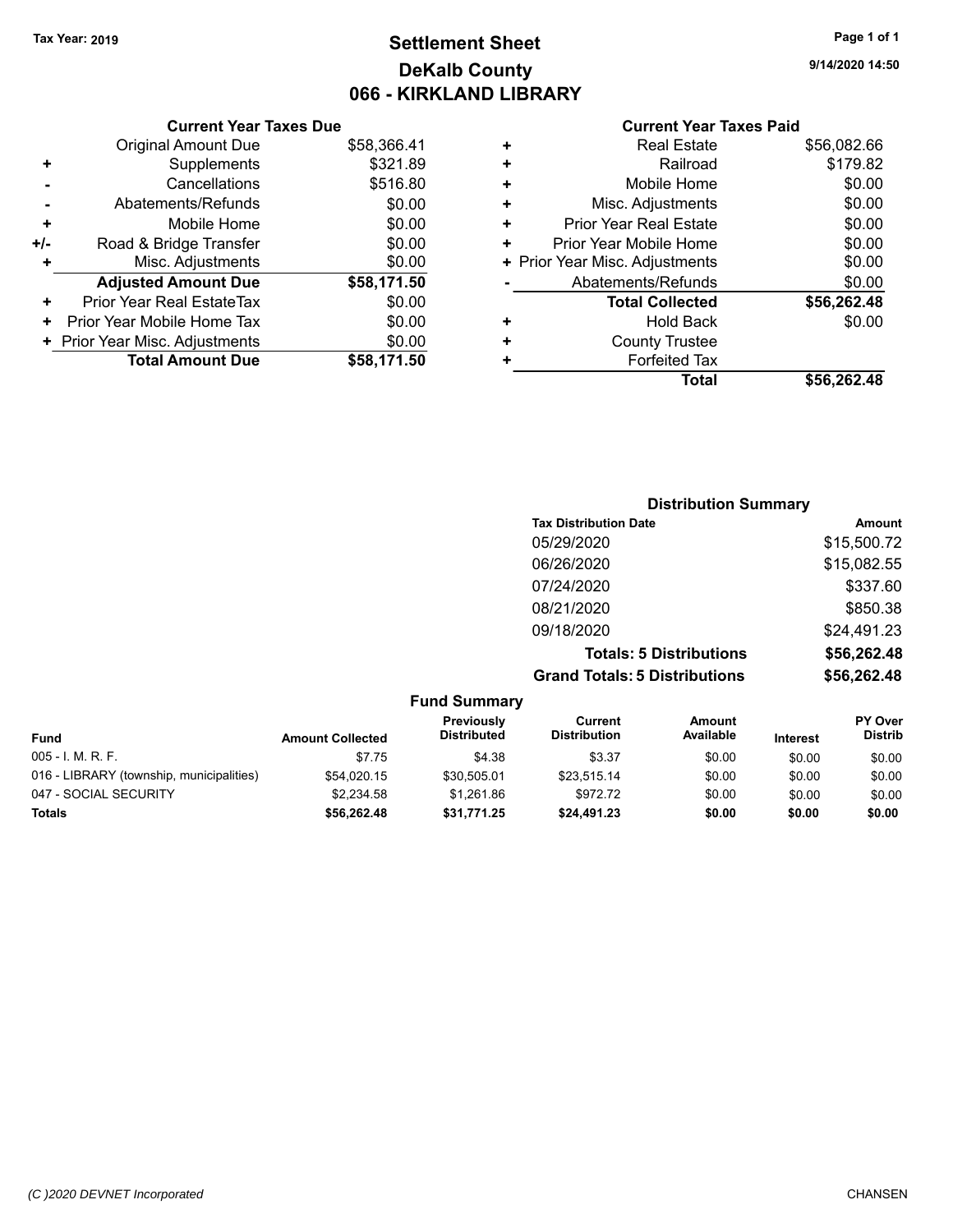## **Settlement Sheet Tax Year: 2019 Page 1 of 1 DeKalb County 067 - VILLAGE OF LEE**

**9/14/2020 14:50**

## **Current Year Taxes Paid +** Real Estate \$11,091.60 **+** Railroad \$653.42 **+** Mobile Home \$0.00 **+** Misc. Adjustments \$0.00 **+** Prior Year Real Estate \$0.00 **+** Prior Year Mobile Home \$0.00 **+ Prior Year Misc. Adjustments**  $$0.00$ **-** Abatements/Refunds \$0.00 **Total Collected \$11,745.02 +** Hold Back \$0.00 **+** County Trustee **+** Forfeited Tax **Total \$11,745.02**

|     | <b>Current Year Taxes Due</b>            |             |  |  |  |  |
|-----|------------------------------------------|-------------|--|--|--|--|
|     | <b>Original Amount Due</b>               | \$11,334.80 |  |  |  |  |
| ٠   | Supplements                              | \$228.46    |  |  |  |  |
|     | Cancellations                            | \$261.98    |  |  |  |  |
|     | Abatements/Refunds                       | \$0.00      |  |  |  |  |
| ٠   | Mobile Home                              | \$0.00      |  |  |  |  |
| +/- | Road & Bridge Transfer                   | \$1,414.46  |  |  |  |  |
| ٠   | Misc. Adjustments                        | \$0.00      |  |  |  |  |
|     | <b>Adjusted Amount Due</b>               | \$12,715.74 |  |  |  |  |
| +   | Prior Year Real EstateTax                | \$0.00      |  |  |  |  |
| ٠   | Prior Year Mobile Home Tax               | \$0.00      |  |  |  |  |
|     | \$0.00<br>+ Prior Year Misc. Adjustments |             |  |  |  |  |
|     | <b>Total Amount Due</b>                  | \$12,715.74 |  |  |  |  |

| <b>Road and Bridge Summary</b> |            |               | <b>Distribution Summary</b>  |            |  |
|--------------------------------|------------|---------------|------------------------------|------------|--|
| Rd./Br. District               | Amt. Due   | Amt. Distrib. | <b>Tax Distribution Date</b> | Amount     |  |
| SHABBONA ROAD & BRIDC          | \$1,449.60 | \$1.414.46    | 05/29/2020                   | \$2,401.30 |  |
| Totals                         | \$1,449.60 | \$1,414.46    | 06/26/2020                   | \$4,057.08 |  |
|                                |            |               | 07/24/2020                   | \$366.61   |  |
|                                |            |               | 08/21/2020                   | \$391.38   |  |
|                                |            |               | 09/18/2020                   | \$4,528.65 |  |
|                                |            |               |                              |            |  |

**Totals: 5 Distributions \$11,745.02 Grand Totals: 5 Distributions \$11,745.02 Fund Summary**

| Fund                                    | <b>Amount Collected</b> | <b>Previously</b><br><b>Distributed</b> | Current<br><b>Distribution</b> | Amount<br>Available | <b>Interest</b> | <b>PY Over</b><br><b>Distrib</b> |
|-----------------------------------------|-------------------------|-----------------------------------------|--------------------------------|---------------------|-----------------|----------------------------------|
| 001 - CORPORATE                         | \$3,166.96              | \$1.957.21                              | \$1,209.75                     | \$0.00              | \$0.00          | \$0.00                           |
| 007 - ROAD AND BRIDGE                   | \$1,414.46              | \$831.98                                | \$582.48                       | \$0.00              | \$0.00          | \$0.00                           |
| 025 - GARBAGE DISPOSAL                  | \$1,126.03              | \$695.90                                | \$430.13                       | \$0.00              | \$0.00          | \$0.00                           |
| 027 - AUDIT                             | \$1,260.00              | \$778.69                                | \$481.31                       | \$0.00              | \$0.00          | \$0.00                           |
| 035 - TORT JUDGEMENTS/LIABILITY<br>INS. | \$2,605.25              | \$1.610.07                              | \$995.18                       | \$0.00              | \$0.00          | \$0.00                           |
| 072 - WATERWORKS SYSTEM                 | \$2.172.32              | \$1.342.52                              | \$829.80                       | \$0.00              | \$0.00          | \$0.00                           |
| <b>Totals</b>                           | \$11,745.02             | \$7,216.37                              | \$4,528.65                     | \$0.00              | \$0.00          | \$0.00                           |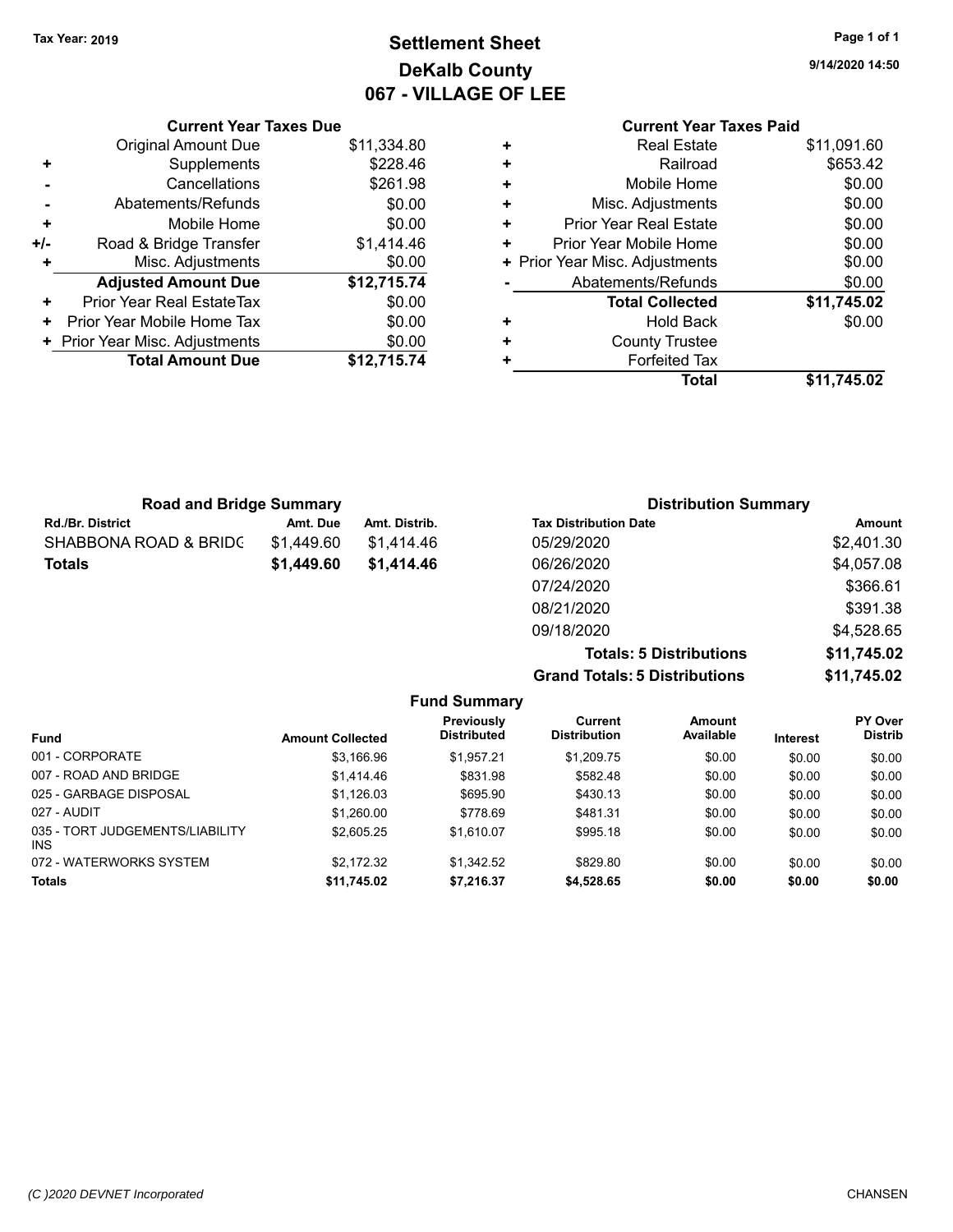## **Settlement Sheet Tax Year: 2019 Page 1 of 1 DeKalb County 068 - VILLAGE OF MALTA**

**9/14/2020 14:50**

#### **Current Year Taxes Paid**

|     | <b>Current Year Taxes Due</b>  |              |
|-----|--------------------------------|--------------|
|     | <b>Original Amount Due</b>     | \$111,504.42 |
| ٠   | Supplements                    | \$3,124.63   |
|     | Cancellations                  | \$3,188.97   |
|     | Abatements/Refunds             | \$0.00       |
| ٠   | Mobile Home                    | \$0.00       |
| +/- | Road & Bridge Transfer         | \$11,185.85  |
|     | Misc. Adjustments              | \$0.00       |
|     | <b>Adjusted Amount Due</b>     | \$122,625.93 |
| ÷   | Prior Year Real EstateTax      | \$11.17      |
| ÷   | Prior Year Mobile Home Tax     | \$0.00       |
|     | + Prior Year Misc. Adjustments | \$297.92     |
|     | <b>Total Amount Due</b>        | \$122,935.02 |
|     |                                |              |

|   | <b>Real Estate</b>             | \$117,630.31 |
|---|--------------------------------|--------------|
| ٠ | Railroad                       | \$1,534.49   |
| ٠ | Mobile Home                    | \$0.00       |
| ٠ | Misc. Adjustments              | \$0.00       |
| ٠ | <b>Prior Year Real Estate</b>  | \$11.17      |
| ٠ | Prior Year Mobile Home         | \$0.00       |
|   | + Prior Year Misc. Adjustments | \$297.92     |
|   | Abatements/Refunds             | \$0.00       |
|   | <b>Total Collected</b>         | \$119,473.89 |
| ٠ | <b>Hold Back</b>               | \$0.00       |
| ٠ | <b>County Trustee</b>          |              |
| ÷ | <b>Forfeited Tax</b>           |              |
|   | Total                          | \$119,473.89 |

| <b>Road and Bridge Summary</b> |             |               | <b>Distribution Summary</b>  |             |  |
|--------------------------------|-------------|---------------|------------------------------|-------------|--|
| <b>Rd./Br. District</b>        | Amt. Due    | Amt. Distrib. | <b>Tax Distribution Date</b> | Amount      |  |
| <b>MALTA ROAD &amp; BRIDGE</b> | \$11.438.96 | \$11,185.85   | 05/29/2020                   | \$28,828.28 |  |
| <b>Totals</b>                  | \$11,438.96 | \$11,185.85   | 06/26/2020                   | \$34,050.86 |  |
|                                |             |               | 07/24/2020                   | \$2,661.54  |  |
|                                |             |               | 08/21/2020                   | \$3,092.06  |  |

**Grand Totals: 5 Distributions** 

09/18/2020 \$50,841.15

| <b>Totals: 5 Distributions</b> | \$119,473.89 |
|--------------------------------|--------------|
| <b>Totals: 5 Distributions</b> | \$119,473.89 |
|                                |              |

|                                         |                         | <b>Fund Summary</b>              |                                       |                     |                 |                           |
|-----------------------------------------|-------------------------|----------------------------------|---------------------------------------|---------------------|-----------------|---------------------------|
| <b>Fund</b>                             | <b>Amount Collected</b> | Previously<br><b>Distributed</b> | <b>Current</b><br><b>Distribution</b> | Amount<br>Available | <b>Interest</b> | PY Over<br><b>Distrib</b> |
| 001 - CORPORATE                         | \$34.962.30             | \$20,060.87                      | \$14,901.43                           | \$0.00              | \$0.00          | \$0.00                    |
| 003 - BONDS AND INTEREST                | \$0.00                  | \$0.00                           | \$0.00                                | \$0.00              | \$0.00          | \$0.00                    |
| $005 - I. M. R. F.$                     | \$12,625.73             | \$7,244.47                       | \$5,381.26                            | \$0.00              | \$0.00          | \$0.00                    |
| 007 - ROAD AND BRIDGE                   | \$11,185.85             | \$6,498.57                       | \$4,687.28                            | \$0.00              | \$0.00          | \$0.00                    |
| 014 - POLICE PROTECTION                 | \$8,741.23              | \$5,015.60                       | \$3,725.63                            | \$0.00              | \$0.00          | \$0.00                    |
| 025 - GARBAGE DISPOSAL                  | \$972.11                | \$557.78                         | \$414.33                              | \$0.00              | \$0.00          | \$0.00                    |
| 027 - AUDIT                             | \$7,284.31              | \$4,179.64                       | \$3,104.67                            | \$0.00              | \$0.00          | \$0.00                    |
| 035 - TORT JUDGEMENTS/LIABILITY<br>INS. | \$29,134.91             | \$16.717.21                      | \$12.417.70                           | \$0.00              | \$0.00          | \$0.00                    |
| 041 - STREET LIGHTING                   | \$0.00                  | \$0.00                           | \$0.00                                | \$0.00              | \$0.00          | \$0.00                    |
| 047 - SOCIAL SECURITY                   | \$14,567.45             | \$8,358.60                       | \$6,208.85                            | \$0.00              | \$0.00          | \$0.00                    |
| <b>Totals</b>                           | \$119,473.89            | \$68,632.74                      | \$50,841.15                           | \$0.00              | \$0.00          | \$0.00                    |

## **Miscellaneous Adjustment Detail**

| Year Source      | <b>Account Type</b> | <b>Amount Adjustment Description</b>     |
|------------------|---------------------|------------------------------------------|
|                  |                     | \$297.92 TRUSTEE SALE 07-23-18           |
| Totals 1 entries |                     | \$297.92                                 |
|                  |                     | 2018 RE - Real Estate Back Tax Collected |

\$297.92 TRUSTEE SALE 07-23-185-001 by TBA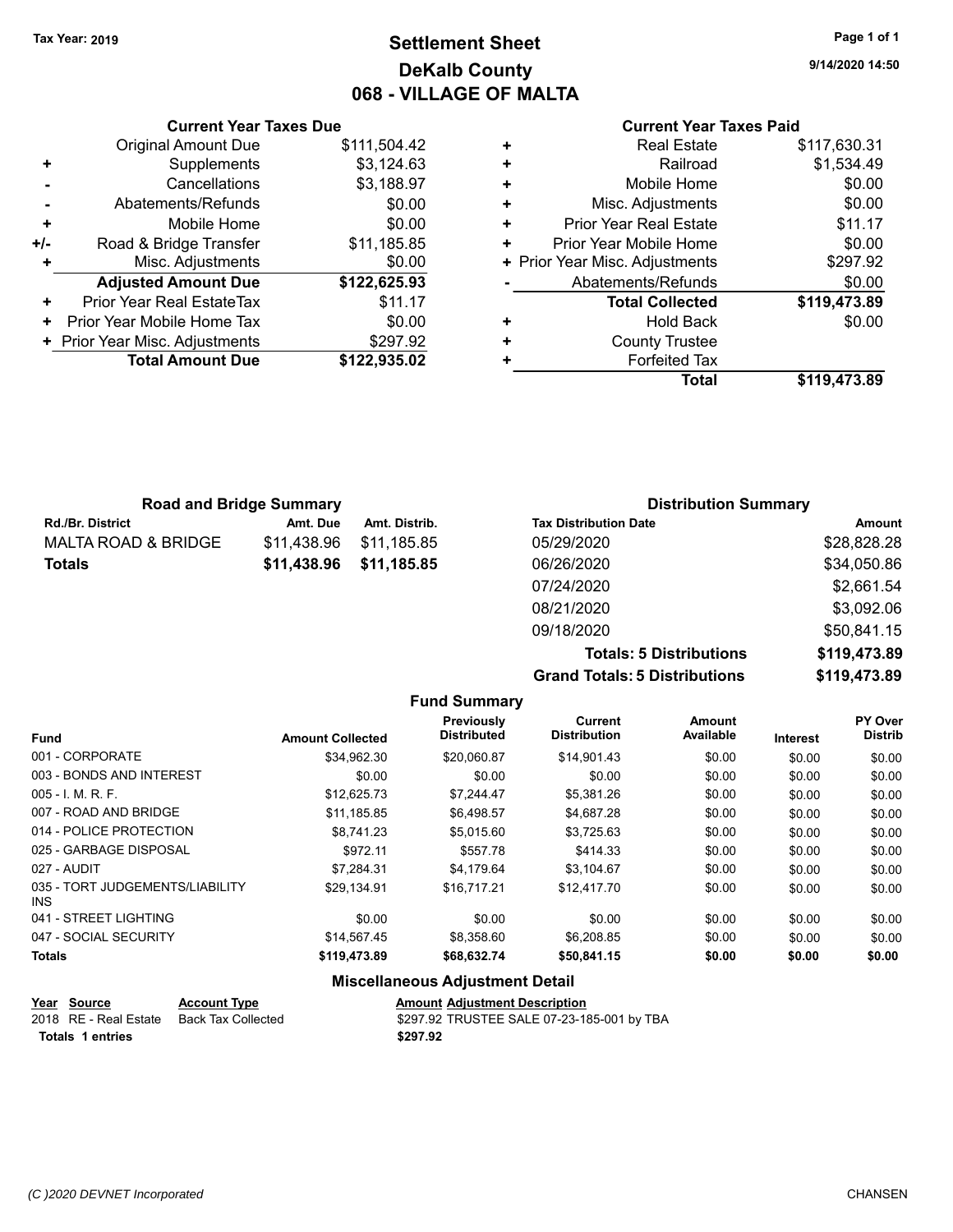## **Settlement Sheet Tax Year: 2019 Page 1 of 1 DeKalb County 069 - VILLAGE OF MAPLE PARK**

**9/14/2020 14:50**

#### **Current Year Taxes Paid**

|     | <b>Current Year Taxes Due</b>  |              |
|-----|--------------------------------|--------------|
|     | <b>Original Amount Due</b>     | \$121,990.08 |
| ٠   | Supplements                    | \$1,586.85   |
|     | Cancellations                  | \$1,778.99   |
|     | Abatements/Refunds             | \$0.38       |
| ٠   | Mobile Home                    | \$0.00       |
| +/- | Road & Bridge Transfer         | \$3,813.63   |
|     | Misc. Adjustments              | \$0.00       |
|     | <b>Adjusted Amount Due</b>     | \$125,611.19 |
| ٠   | Prior Year Real EstateTax      | (\$18.32)    |
| ٠   | Prior Year Mobile Home Tax     | \$0.00       |
|     | + Prior Year Misc. Adjustments | \$0.00       |
|     | <b>Total Amount Due</b>        | \$125.592.87 |
|     |                                |              |

|   | <b>Real Estate</b>             | \$123,258.62 |
|---|--------------------------------|--------------|
| ٠ | Railroad                       | \$0.00       |
| ٠ | Mobile Home                    | \$0.00       |
| ٠ | Misc. Adjustments              | \$0.00       |
| ٠ | <b>Prior Year Real Estate</b>  | (\$18.32)    |
| ٠ | Prior Year Mobile Home         | \$0.00       |
|   | + Prior Year Misc. Adjustments | \$0.00       |
|   | Abatements/Refunds             | \$0.38       |
|   | <b>Total Collected</b>         | \$123,239.92 |
| ٠ | <b>Hold Back</b>               | \$0.00       |
| ٠ | <b>County Trustee</b>          |              |
| ٠ | <b>Forfeited Tax</b>           |              |
|   | Total                          | \$123,239.92 |

| <b>Road and Bridge Summary</b>   |            |               | <b>Distribution Summary</b>  |             |
|----------------------------------|------------|---------------|------------------------------|-------------|
| <b>Rd./Br. District</b>          | Amt. Due   | Amt. Distrib. | <b>Tax Distribution Date</b> | Amount      |
| <b>CORTLAND ROAD &amp; BRIDC</b> | \$3,922.82 | \$3.813.63    | 05/29/2020                   | \$38,374.65 |
| <b>Totals</b>                    | \$3,922.82 | \$3,813.63    | 06/26/2020                   | \$27,013.41 |
|                                  |            |               | 07/24/2020                   | \$872.42    |
|                                  |            |               | 08/21/2020                   | \$3,742.49  |
|                                  |            |               | 09/18/2020                   | \$53,236.95 |

**Totals: 5 Distributions \$123,239.92 Grand Totals: 5 Distributions \$123,239.92**

| <b>Fund Summary</b>                           |                         |                                  |                                |                     |                 |                           |  |
|-----------------------------------------------|-------------------------|----------------------------------|--------------------------------|---------------------|-----------------|---------------------------|--|
| <b>Fund</b>                                   | <b>Amount Collected</b> | Previously<br><b>Distributed</b> | Current<br><b>Distribution</b> | Amount<br>Available | <b>Interest</b> | PY Over<br><b>Distrib</b> |  |
| 001 - CORPORATE                               | \$64.047.01             | \$36.361.21                      | \$27,685.80                    | \$0.00              | \$0.00          | \$0.00                    |  |
| 003 - BONDS AND INTEREST                      | \$0.00                  | \$0.00                           | \$0.00                         | \$0.00              | \$0.00          | \$0.00                    |  |
| 007 - ROAD AND BRIDGE                         | \$3.813.61              | \$2.201.44                       | \$1.612.17                     | \$0.00              | \$0.00          | \$0.00                    |  |
| 014 - POLICE PROTECTION                       | \$39,555.19             | \$22,456.55                      | \$17.098.64                    | \$0.00              | \$0.00          | \$0.00                    |  |
| 027 - AUDIT                                   | \$5.275.30              | \$2.994.93                       | \$2.280.37                     | \$0.00              | \$0.00          | \$0.00                    |  |
| 035 - TORT JUDGEMENTS/LIABILITY<br><b>INS</b> | \$10.548.81             | \$5.988.84                       | \$4.559.97                     | \$0.00              | \$0.00          | \$0.00                    |  |
| Totals                                        | \$123,239.92            | \$70.002.97                      | \$53,236.95                    | \$0.00              | \$0.00          | \$0.00                    |  |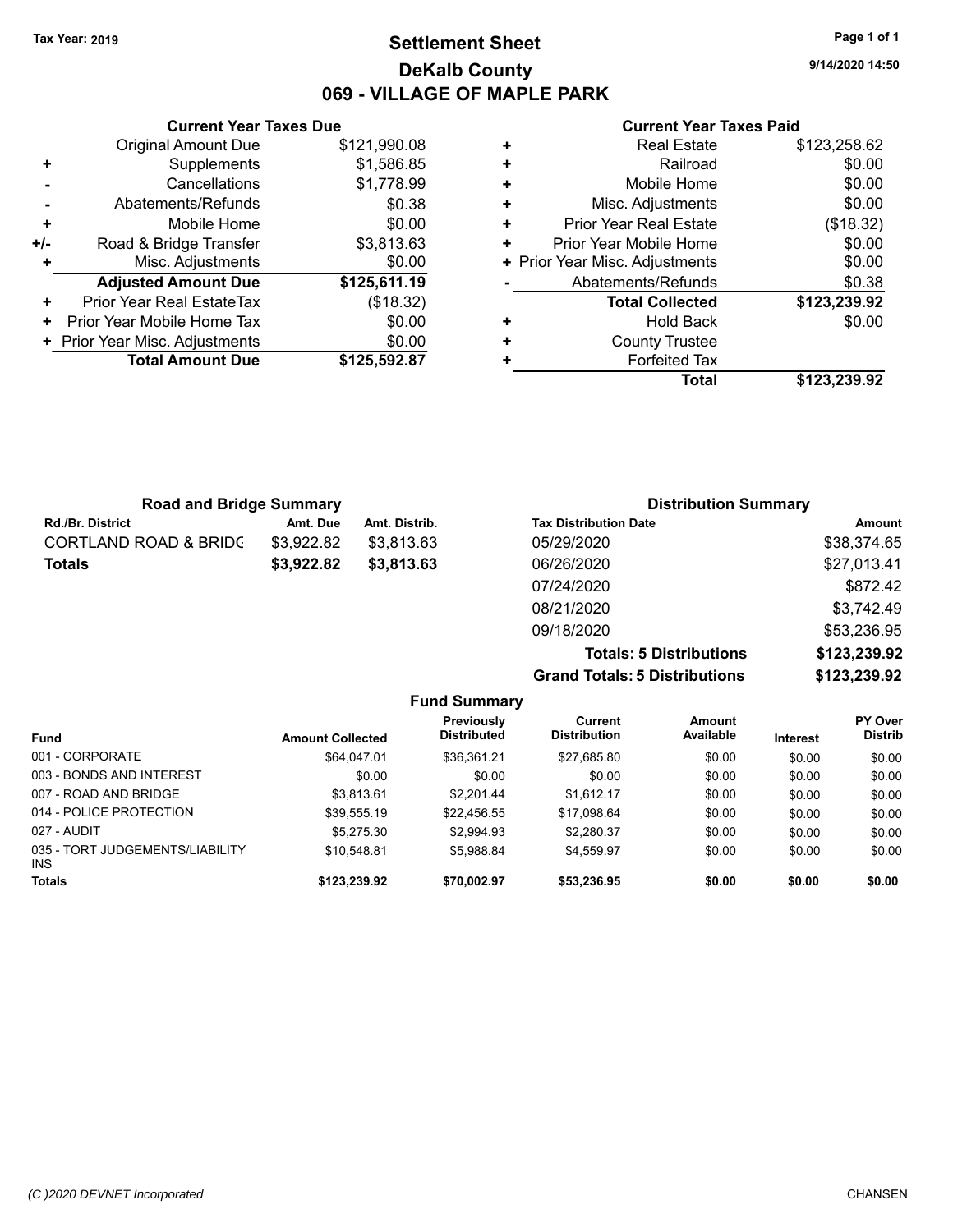## **Settlement Sheet Tax Year: 2019 Page 1 of 1 DeKalb County 070 - MAPLE PARK LIBRARY**

**9/14/2020 14:50**

| <b>Current Year Taxes Paid</b> |  |  |  |
|--------------------------------|--|--|--|
|--------------------------------|--|--|--|

|     | <b>Current Year Taxes Due</b>  |             |
|-----|--------------------------------|-------------|
|     | <b>Original Amount Due</b>     | \$11,608.93 |
| ٠   | Supplements                    | \$152.34    |
|     | Cancellations                  | \$170.80    |
|     | Abatements/Refunds             | \$0.00      |
| ٠   | Mobile Home                    | \$0.00      |
| +/- | Road & Bridge Transfer         | \$0.00      |
| ٠   | Misc. Adjustments              | \$0.00      |
|     | <b>Adjusted Amount Due</b>     | \$11,590.47 |
| ٠   | Prior Year Real EstateTax      | \$0.00      |
| ÷   | Prior Year Mobile Home Tax     | \$0.00      |
|     | + Prior Year Misc. Adjustments | \$0.00      |
|     | <b>Total Amount Due</b>        | \$11,590.47 |
|     |                                |             |

|   | Total                          | \$11,357.46 |
|---|--------------------------------|-------------|
| ÷ | <b>Forfeited Tax</b>           |             |
| ÷ | <b>County Trustee</b>          |             |
| ٠ | <b>Hold Back</b>               | \$0.00      |
|   | <b>Total Collected</b>         | \$11,357.46 |
|   | Abatements/Refunds             | \$0.00      |
|   | + Prior Year Misc. Adjustments | \$0.00      |
| ÷ | Prior Year Mobile Home         | \$0.00      |
| ٠ | <b>Prior Year Real Estate</b>  | \$0.00      |
| ٠ | Misc. Adjustments              | \$0.00      |
| ٠ | Mobile Home                    | \$0.00      |
| ٠ | Railroad                       | \$0.00      |
| ٠ | <b>Real Estate</b>             | \$11,357.46 |
|   |                                |             |

|   |                           |                                      | <b>Distribution Summary</b>    |                                  |
|---|---------------------------|--------------------------------------|--------------------------------|----------------------------------|
|   |                           | <b>Tax Distribution Date</b>         |                                | Amount                           |
|   |                           | 05/29/2020                           |                                | \$3,509.57                       |
|   |                           | 06/26/2020                           |                                | \$2,442.95                       |
|   |                           | 07/24/2020                           |                                | \$82.25                          |
|   |                           | 08/21/2020                           |                                | \$334.07                         |
|   |                           | 09/18/2020                           |                                | \$4,988.62                       |
|   |                           |                                      | <b>Totals: 5 Distributions</b> | \$11,357.46                      |
|   |                           | <b>Grand Totals: 5 Distributions</b> |                                | \$11,357.46                      |
|   | <b>Fund Summary</b>       |                                      |                                |                                  |
| . | Previously<br>Diotributed | Current<br>Diotribution              | Amount<br><b>Available</b>     | <b>PY Over</b><br><b>Diatrib</b> |

| Fund            | <b>Amount Collected</b> | <b>Previously</b><br><b>Distributed</b> | Current<br><b>Distribution</b> | Amount<br>Available | <b>Interest</b> | <b>PY Over</b><br>Distrib |
|-----------------|-------------------------|-----------------------------------------|--------------------------------|---------------------|-----------------|---------------------------|
| 001 - CORPORATE | \$11.357.46             | \$6.368.84                              | \$4.988.62                     | \$0.00              | \$0.00          | \$0.00                    |
| <b>Totals</b>   | \$11.357.46             | \$6,368.84                              | \$4.988.62                     | \$0.00              | \$0.00          | \$0.00                    |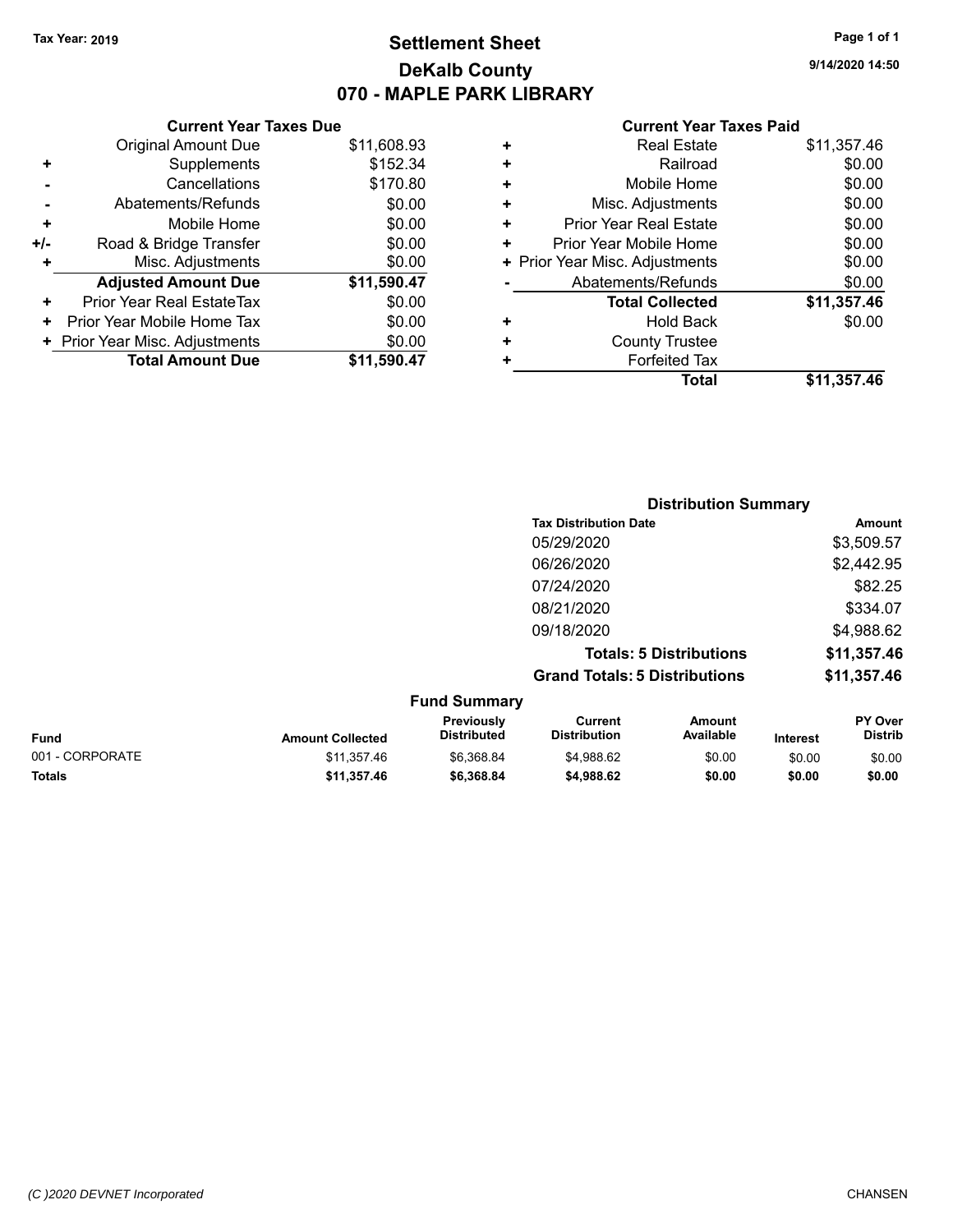## **Settlement Sheet Tax Year: 2019 Page 1 of 2 DeKalb County 071 - CITY OF SANDWICH**

**9/14/2020 14:50**

#### **Current Year Taxes Paid**

|     | <b>Original Amount Due</b>     | \$1,379,591.54 |
|-----|--------------------------------|----------------|
| ٠   | Supplements                    | \$19,188.63    |
|     | Cancellations                  | \$22,549.24    |
|     | Abatements/Refunds             | \$0.00         |
| ÷   | Mobile Home                    | \$0.00         |
| +/- | Road & Bridge Transfer         | \$21,658.73    |
|     | Misc. Adjustments              | \$0.00         |
|     | <b>Adjusted Amount Due</b>     | \$1,397,889.66 |
| ÷   | Prior Year Real EstateTax      | \$2.82         |
| ٠   | Prior Year Mobile Home Tax     | \$0.00         |
|     | + Prior Year Misc. Adjustments | \$210.48       |
|     | <b>Total Amount Due</b>        | \$1,398,102.96 |
|     |                                |                |

**Current Year Taxes Due**

| <b>Real Estate</b>            | \$1,351,207.73                 |
|-------------------------------|--------------------------------|
| Railroad                      | \$4,295.96                     |
| Mobile Home                   | \$0.00                         |
| Misc. Adjustments             | \$0.00                         |
| <b>Prior Year Real Estate</b> | \$2.82                         |
| Prior Year Mobile Home        | \$0.00                         |
|                               | \$210.48                       |
| Abatements/Refunds            | \$0.00                         |
| <b>Total Collected</b>        | \$1,355,716.99                 |
| <b>Hold Back</b>              | \$0.00                         |
| <b>County Trustee</b>         |                                |
| <b>Forfeited Tax</b>          |                                |
| Total                         | \$1,355,716.99                 |
|                               | + Prior Year Misc. Adjustments |

| <b>Road and Bridge Summary</b> |             |               | <b>Distribution Summary</b>  |              |
|--------------------------------|-------------|---------------|------------------------------|--------------|
| <b>Rd./Br. District</b>        | Amt. Due    | Amt. Distrib. | <b>Tax Distribution Date</b> | Amount       |
| SANDWICH ROAD & BRIDG          | \$21,259.81 | \$20.575.13   | 05/29/2020                   | \$352,970.25 |
| SOMONAUK ROAD & BRID           | \$1,107.08  | \$1.083.60    | 06/26/2020                   | \$402,509.12 |
| <b>Totals</b>                  | \$22,366.89 | \$21,658.73   | 07/24/2020                   | \$18,958.25  |
|                                |             |               | 08/21/2020                   | \$35,067.28  |

**Grand Totals: 5 Distributions \$1,355,716.99**

09/18/2020 \$546,212.09

**Totals: 5 Distributions \$1,355,716.99**

|                                                     |                         | <b>Fund Summary</b>              |                                       |                            |                 |                           |
|-----------------------------------------------------|-------------------------|----------------------------------|---------------------------------------|----------------------------|-----------------|---------------------------|
| <b>Fund</b>                                         | <b>Amount Collected</b> | Previously<br><b>Distributed</b> | <b>Current</b><br><b>Distribution</b> | <b>Amount</b><br>Available | <b>Interest</b> | PY Over<br><b>Distrib</b> |
| 001 - CORPORATE                                     | \$240,154.46            | \$143,360.36                     | \$96,794.10                           | \$0.00                     | \$0.00          | \$0.00                    |
| 003 - BONDS AND INTEREST                            | \$0.00                  | \$0.00                           | \$0.00                                | \$0.00                     | \$0.00          | \$0.00                    |
| 005 - I. M. R. F.                                   | \$77,536.80             | \$46,285.64                      | \$31,251.16                           | \$0.00                     | \$0.00          | \$0.00                    |
| 007 - ROAD AND BRIDGE                               | \$21.658.73             | \$13,137.98                      | \$8,520.75                            | \$0.00                     | \$0.00          | \$0.00                    |
| 014 - POLICE PROTECTION                             | \$155,073.61            | \$92,571.30                      | \$62,502.31                           | \$0.00                     | \$0.00          | \$0.00                    |
| 015 - POLICE PENSION                                | \$563,977.15            | \$336,666.52                     | \$227,310.63                          | \$0.00                     | \$0.00          | \$0.00                    |
| 027 - AUDIT                                         | \$12,944.35             | \$7,727.13                       | \$5,217.22                            | \$0.00                     | \$0.00          | \$0.00                    |
| 035 - TORT JUDGMENTS, LIABILITY<br><b>INSURANCE</b> | \$25.859.37             | \$15.436.76                      | \$10.422.61                           | \$0.00                     | \$0.00          | \$0.00                    |
| 040 - STREET AND BRIDGE                             | \$0.00                  | \$0.00                           | \$0.00                                | \$0.00                     | \$0.00          | \$0.00                    |
| 041 - STREET LIGHTING                               | \$34,465.43             | \$20,574.17                      | \$13,891.26                           | \$0.00                     | \$0.00          | \$0.00                    |
| 045 - PUBLIC BENEFIT                                | \$0.00                  | \$0.00                           | \$0.00                                | \$0.00                     | \$0.00          | \$0.00                    |
| 046 - EMERGENCY SERV & DISASTER<br><b>OPER</b>      | \$4,325.02              | \$2,581.82                       | \$1,743.20                            | \$0.00                     | \$0.00          | \$0.00                    |
| 047 - SOCIAL SECURITY                               | \$86,156.13             | \$51,430.95                      | \$34,725.18                           | \$0.00                     | \$0.00          | \$0.00                    |
| 048 - SCHOOL CROSSING GUARDS                        | \$8,619.36              | \$5,145.33                       | \$3,474.03                            | \$0.00                     | \$0.00          | \$0.00                    |
| 060 - UNEMPLOYMENT INSURANCE                        | \$4.325.02              | \$2.581.82                       | \$1.743.20                            | \$0.00                     | \$0.00          | \$0.00                    |
| 062 - WORKERS COMPENSATION                          | \$86,156.13             | \$51,430.95                      | \$34,725.18                           | \$0.00                     | \$0.00          | \$0.00                    |
| 065 - FORESTRY PROGRAM                              | \$34.465.43             | \$20.574.17                      | \$13.891.26                           | \$0.00                     | \$0.00          | \$0.00                    |
| <b>Totals</b>                                       | \$1,355,716.99          | \$809,504.90                     | \$546,212.09                          | \$0.00                     | \$0.00          | \$0.00                    |
|                                                     |                         | Miccollanoous Adiustmont Dotail  |                                       |                            |                 |                           |

**Miscellaneous Adjustment Detail**

**Year** Source **Account Type Account Adjustment Description** 

2018 DR - Drainage Back Tax Collected **\$1.54 AMEN REAL ESTATE LLC REDEMPTION 19-35-231-010 by TBA**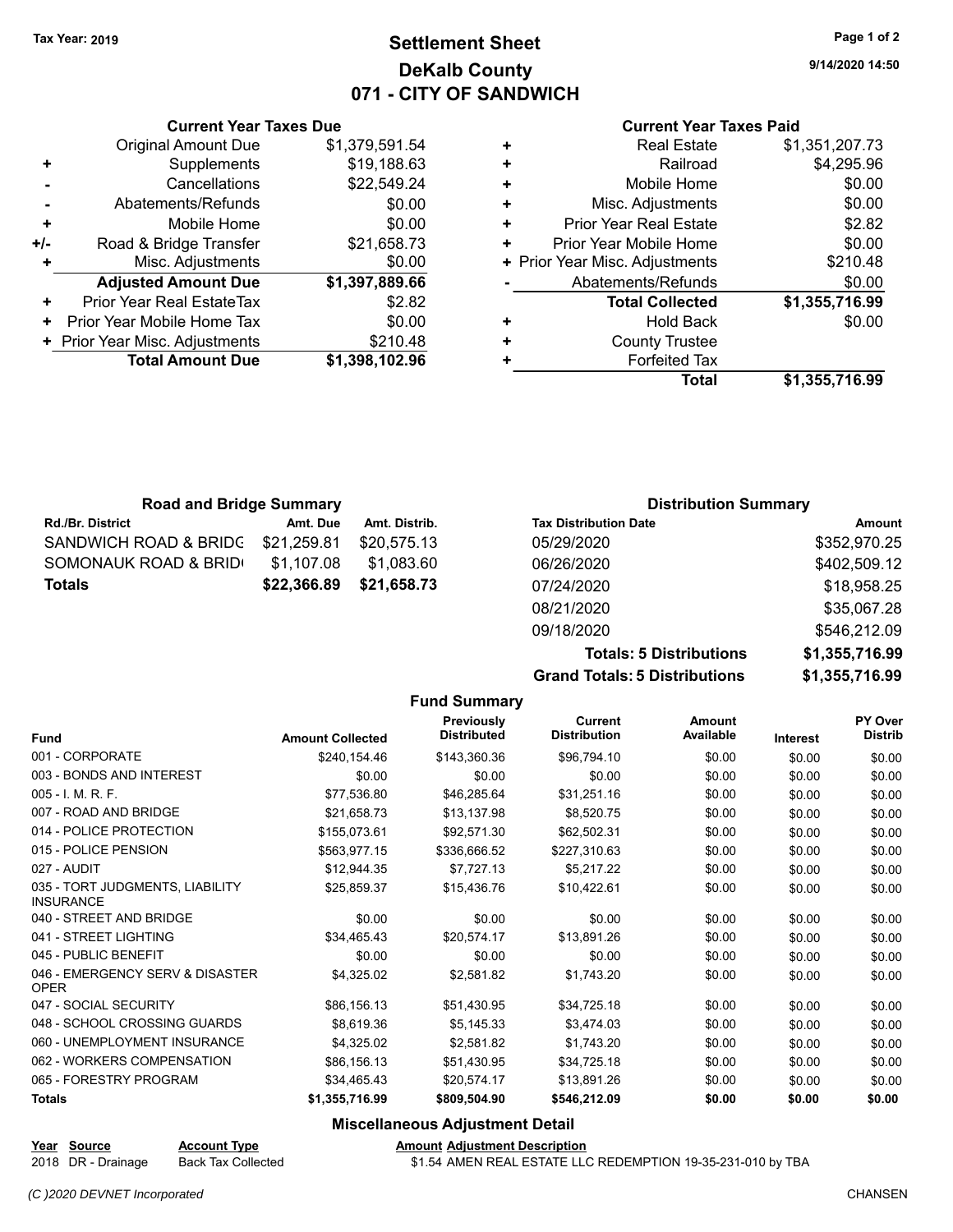### **Settlement Sheet Tax Year: 2019 Page 2 of 2 DeKalb County**

### **Miscellaneous Adjustment Detail**

**Year** Source **Account Type And Amount Adjustment Description** 2018 RE - Real Estate Back Tax Collected \$121.78 AMEN REAL ESTATE LLC REDEMPTION 19-35-231-003 by TBA 2018 DR - Drainage Back Tax Collected **\$1.54 AMEN REAL ESTATE LLC REDEMPTION 19-35-231-003 by TBA** 2018 RE - Real Estate Back Tax Collected \$85.62 AMEN REAL ESTATE LLC REDEMPTION 19-35-231-010 by TBA **Totals \$210.48 4 entries**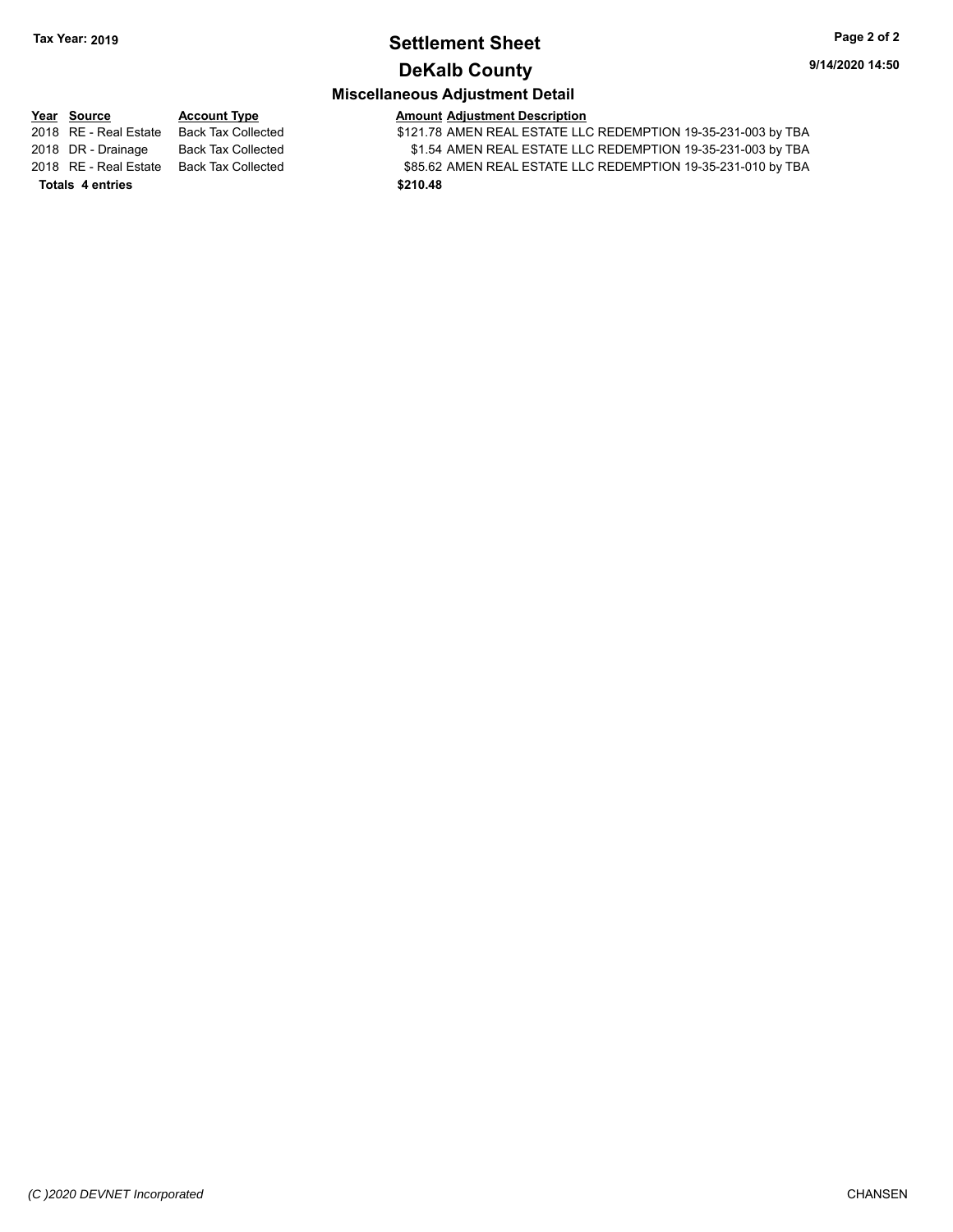### **Settlement Sheet Tax Year: 2019 Page 1 of 1 DeKalb County 072 - VILLAGE OF SHABBONA**

**9/14/2020 14:50**

#### **Current Year Taxes Paid**

|     | <b>Current Year Taxes Due</b>  |              |
|-----|--------------------------------|--------------|
|     | <b>Original Amount Due</b>     | \$105,217.13 |
|     | Supplements                    | \$127.07     |
|     | Cancellations                  | \$277.33     |
|     | Abatements/Refunds             | \$0.00       |
| ٠   | Mobile Home                    | \$0.00       |
| +/- | Road & Bridge Transfer         | \$11,280.70  |
|     | Misc. Adjustments              | \$69.79      |
|     | <b>Adjusted Amount Due</b>     | \$116,417.36 |
| ٠   | Prior Year Real EstateTax      | \$0.00       |
| ÷   | Prior Year Mobile Home Tax     | \$0.00       |
|     | + Prior Year Misc. Adjustments | \$0.00       |
|     | <b>Total Amount Due</b>        | \$116,417.36 |
|     |                                |              |

| ٠ | <b>Real Estate</b>             | \$109,872.21 |
|---|--------------------------------|--------------|
| ÷ | Railroad                       | \$3,089.87   |
| ٠ | Mobile Home                    | \$0.00       |
| ٠ | Misc. Adjustments              | \$69.79      |
| ٠ | <b>Prior Year Real Estate</b>  | \$0.00       |
| ٠ | Prior Year Mobile Home         | \$0.00       |
|   | + Prior Year Misc. Adjustments | \$0.00       |
|   | Abatements/Refunds             | \$0.00       |
|   | <b>Total Collected</b>         | \$113,031.87 |
| ٠ | <b>Hold Back</b>               | \$0.00       |
| ٠ | <b>County Trustee</b>          |              |
| ٠ | <b>Forfeited Tax</b>           |              |
|   | Total                          | \$113,031.87 |

| <b>Road and Bridge Summary</b> |             |               | <b>Distribution Summary</b>  |             |
|--------------------------------|-------------|---------------|------------------------------|-------------|
| <b>Rd./Br. District</b>        | Amt. Due    | Amt. Distrib. | <b>Tax Distribution Date</b> | Amount      |
| SHABBONA ROAD & BRIDC          | \$11,568.12 | \$11.280.70   | 05/29/2020                   | \$22,547.40 |
| <b>Totals</b>                  | \$11,568.12 | \$11,280.70   | 06/26/2020                   | \$40,135.89 |
|                                |             |               | 07/24/2020                   | \$1,058.49  |
|                                |             |               | 08/21/2020                   | \$3,003.68  |
|                                |             |               | 09/18/2020                   | \$46,286.41 |

**Totals: 5 Distributions \$113,031.87 Grand Totals: 5 Distributions \$113,031.87**

| <b>Fund Summary</b>                                                                                                                                                                 |              |             |             |        |        |        |  |  |  |  |
|-------------------------------------------------------------------------------------------------------------------------------------------------------------------------------------|--------------|-------------|-------------|--------|--------|--------|--|--|--|--|
| Previously<br>PY Over<br><b>Current</b><br>Amount<br>Available<br><b>Distrib</b><br><b>Distributed</b><br><b>Distribution</b><br><b>Fund</b><br><b>Amount Collected</b><br>Interest |              |             |             |        |        |        |  |  |  |  |
| 001 - CORPORATE<br>\$22,132.34<br>\$54,046.76<br>\$31,914.42<br>\$0.00<br>\$0.00                                                                                                    |              |             |             |        |        |        |  |  |  |  |
| $005 - 1$ M, R, F.                                                                                                                                                                  | \$1,627.51   | \$961.04    | \$666.47    | \$0.00 | \$0.00 | \$0.00 |  |  |  |  |
| 007 - ROAD AND BRIDGE                                                                                                                                                               | \$11,280.70  | \$6,661.78  | \$4,618.92  | \$0.00 | \$0.00 | \$0.00 |  |  |  |  |
| 014 - POLICE PROTECTION                                                                                                                                                             | \$30,774.85  | \$18,172.43 | \$12,602.42 | \$0.00 | \$0.00 | \$0.00 |  |  |  |  |
| 047 - SOCIAL SECURITY                                                                                                                                                               | \$11.473.26  | \$6.774.91  | \$4,698.35  | \$0.00 | \$0.00 | \$0.00 |  |  |  |  |
| 060 - UNEMPLOYMENT INSURANCE                                                                                                                                                        | \$1,168.30   | \$689.87    | \$478.43    | \$0.00 | \$0.00 | \$0.00 |  |  |  |  |
| 062 - WORKERS COMPENSATION                                                                                                                                                          | \$2.660.49   | \$1.571.01  | \$1,089.48  | \$0.00 | \$0.00 | \$0.00 |  |  |  |  |
| <b>Totals</b>                                                                                                                                                                       | \$113,031.87 | \$66,745.46 | \$46,286.41 | \$0.00 | \$0.00 | \$0.00 |  |  |  |  |
| <b>Miscellaneous Adjustment Detail</b>                                                                                                                                              |              |             |             |        |        |        |  |  |  |  |

| Year Source      | <b>Account Type</b>                        | <b>Amount Adiustment Description</b>                |
|------------------|--------------------------------------------|-----------------------------------------------------|
|                  | 2019 RE - Real Estate Paymt In Lieu of Tax | \$69.79 HOUSING AUTHORITY SEQUOYA APARTMENTS by TBA |
| Totals 1 entries |                                            | \$69.79                                             |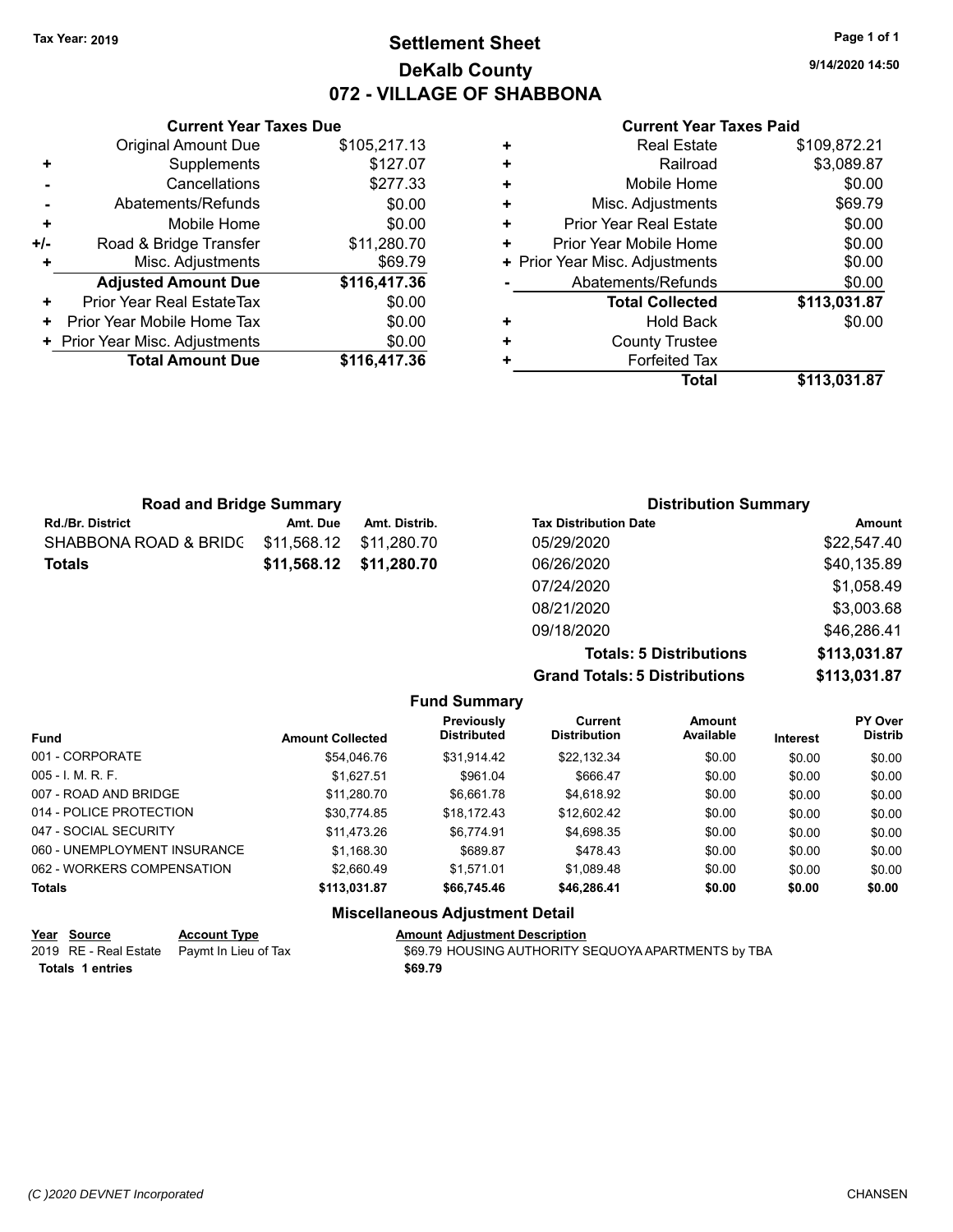### **Settlement Sheet Tax Year: 2019 Page 1 of 1 DeKalb County 073 - FLEWELLIN MEMORIAL LIBRARY**

**9/14/2020 14:50**

#### **Current Year Taxes Paid**

|     | <b>Current Year Taxes Due</b>  |             |
|-----|--------------------------------|-------------|
|     | <b>Original Amount Due</b>     | \$28,243.87 |
| ٠   | Supplements                    | \$19.89     |
|     | Cancellations                  | \$58.15     |
|     | Abatements/Refunds             | \$0.00      |
| ٠   | Mobile Home                    | \$0.00      |
| +/- | Road & Bridge Transfer         | \$0.00      |
| ٠   | Misc. Adjustments              | \$18.73     |
|     | <b>Adjusted Amount Due</b>     | \$28,224.34 |
| ٠   | Prior Year Real EstateTax      | \$0.00      |
| ٠   | Prior Year Mobile Home Tax     | \$0.00      |
|     | + Prior Year Misc. Adjustments | \$0.00      |
|     | <b>Total Amount Due</b>        | \$28,224,34 |

| \$747.22<br>Railroad<br>٠<br>\$0.00<br>Mobile Home<br>÷<br>\$18.73<br>Misc. Adjustments<br>٠<br>\$0.00<br><b>Prior Year Real Estate</b><br>٠<br>\$0.00<br>Prior Year Mobile Home<br>٠<br>\$0.00<br>+ Prior Year Misc. Adjustments<br>\$0.00<br>Abatements/Refunds<br>\$27,313.52<br><b>Total Collected</b><br>\$0.00<br>Hold Back<br>٠<br><b>County Trustee</b><br>٠ |   | <b>Real Estate</b>   | \$26,547.57 |
|----------------------------------------------------------------------------------------------------------------------------------------------------------------------------------------------------------------------------------------------------------------------------------------------------------------------------------------------------------------------|---|----------------------|-------------|
|                                                                                                                                                                                                                                                                                                                                                                      |   |                      |             |
|                                                                                                                                                                                                                                                                                                                                                                      |   |                      |             |
|                                                                                                                                                                                                                                                                                                                                                                      |   |                      |             |
|                                                                                                                                                                                                                                                                                                                                                                      |   |                      |             |
|                                                                                                                                                                                                                                                                                                                                                                      |   |                      |             |
|                                                                                                                                                                                                                                                                                                                                                                      |   |                      |             |
|                                                                                                                                                                                                                                                                                                                                                                      |   |                      |             |
|                                                                                                                                                                                                                                                                                                                                                                      |   |                      |             |
|                                                                                                                                                                                                                                                                                                                                                                      |   |                      |             |
|                                                                                                                                                                                                                                                                                                                                                                      |   |                      |             |
|                                                                                                                                                                                                                                                                                                                                                                      | ٠ | <b>Forfeited Tax</b> |             |
| Total<br>\$27,313.52                                                                                                                                                                                                                                                                                                                                                 |   |                      |             |

|                 |                         |                                        |                                       | <b>Distribution Summary</b>    |                 |                           |
|-----------------|-------------------------|----------------------------------------|---------------------------------------|--------------------------------|-----------------|---------------------------|
|                 |                         |                                        | <b>Tax Distribution Date</b>          |                                |                 | <b>Amount</b>             |
|                 |                         |                                        | 05/29/2020                            |                                |                 | \$5,487.83                |
|                 |                         |                                        | 06/26/2020                            |                                |                 | \$9,647.75                |
|                 |                         |                                        | 07/24/2020                            |                                |                 | \$248.08                  |
|                 |                         |                                        | 08/21/2020                            |                                |                 | \$744.91                  |
|                 |                         |                                        | 09/18/2020                            |                                |                 | \$11,184.95               |
|                 |                         |                                        |                                       | <b>Totals: 5 Distributions</b> |                 | \$27,313.52               |
|                 |                         |                                        | <b>Grand Totals: 5 Distributions</b>  |                                |                 | \$27,313.52               |
|                 |                         | <b>Fund Summary</b>                    |                                       |                                |                 |                           |
| Fund            | <b>Amount Collected</b> | Previously<br><b>Distributed</b>       | <b>Current</b><br><b>Distribution</b> | <b>Amount</b><br>Available     | <b>Interest</b> | PY Over<br><b>Distrib</b> |
| 001 - CORPORATE | \$27,313.52             | \$16,128.57                            | \$11,184.95                           | \$0.00                         | \$0.00          | \$0.00                    |
| <b>Totals</b>   | \$27,313.52             | \$16,128.57                            | \$11,184.95                           | \$0.00                         | \$0.00          | \$0.00                    |
|                 |                         | <b>Miscellaneous Adjustment Detail</b> |                                       |                                |                 |                           |

**Year** Source **Account Type And Amount Adjustment Description** 

2019 RE - Real Estate Paymt In Lieu of Tax \$18.73 HOUSING AUTHORITY SEQUOYA APARTMENTS by TBA **Totals \$18.73 1 entries**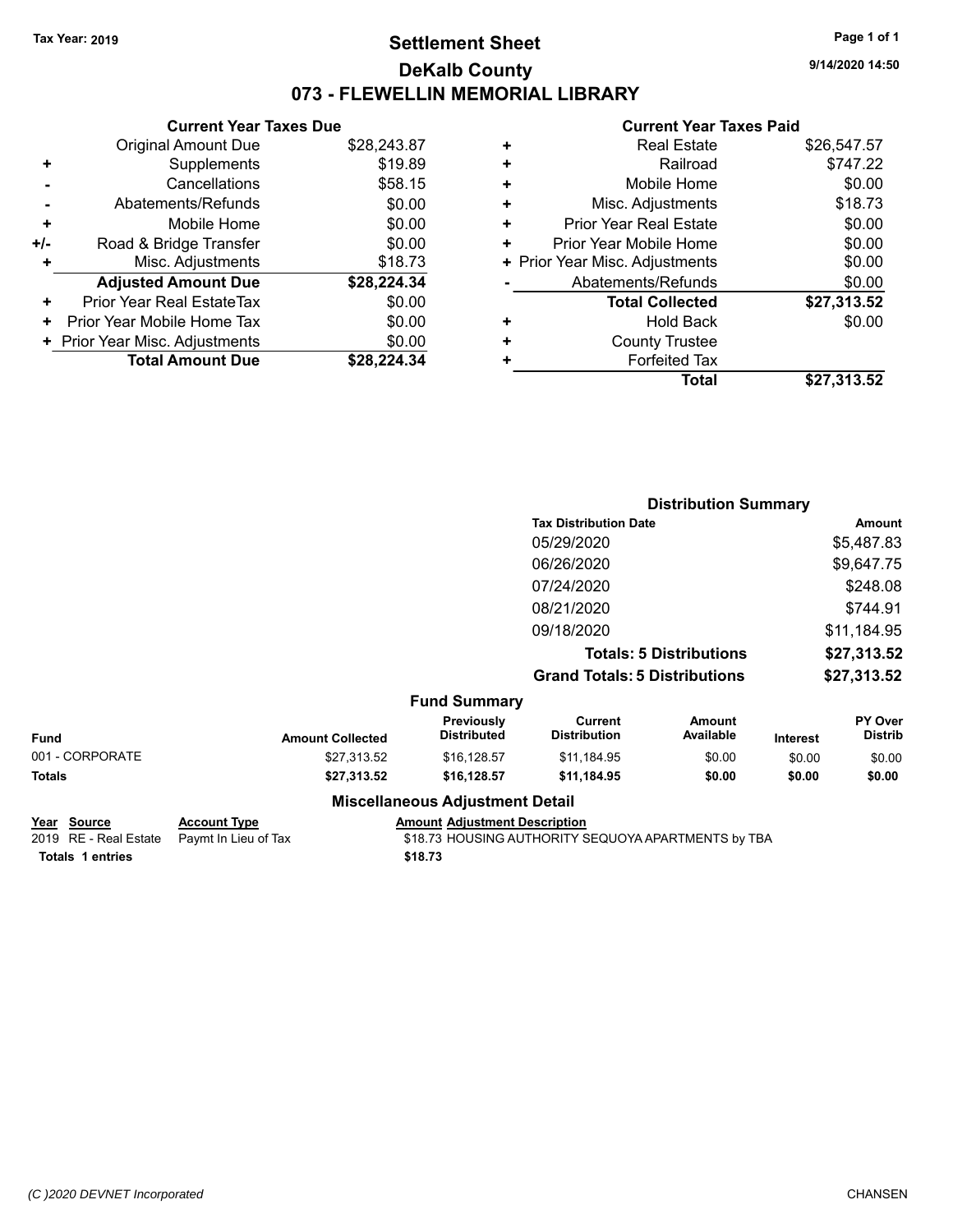**+** Supplements

### **Settlement Sheet Tax Year: 2019 Page 1 of 1 DeKalb County 074 - VILLAGE OF SOMONAUK**

**Current Year Taxes Due** Original Amount Due \$467,695.42<br>Supplements \$4,583.12 **-** Cancellations \$4,802.44

|       | Abatements/Refunds             | \$0.00       |
|-------|--------------------------------|--------------|
| ÷     | Mobile Home                    | \$0.00       |
| $+/-$ | Road & Bridge Transfer         | \$59,233.53  |
| ÷     | Misc. Adjustments              | \$0.00       |
|       | <b>Adjusted Amount Due</b>     | \$526,709.63 |
| ٠     | Prior Year Real EstateTax      | \$0.00       |
|       | Prior Year Mobile Home Tax     | \$0.00       |
|       | + Prior Year Misc. Adjustments | \$0.00       |
|       | <b>Total Amount Due</b>        | \$526,709.63 |

#### **Current Year Taxes Paid**

|   | <b>Real Estate</b>             | \$512,582.99 |
|---|--------------------------------|--------------|
| ٠ | Railroad                       | \$6,304.00   |
| ٠ | Mobile Home                    | \$0.00       |
| ٠ | Misc. Adjustments              | \$0.00       |
| ٠ | <b>Prior Year Real Estate</b>  | \$0.00       |
| ٠ | Prior Year Mobile Home         | \$0.00       |
|   | + Prior Year Misc. Adjustments | \$0.00       |
|   | Abatements/Refunds             | \$0.00       |
|   | <b>Total Collected</b>         | \$518,886.99 |
| ٠ | <b>Hold Back</b>               | \$0.00       |
| ٠ | <b>County Trustee</b>          |              |
| ٠ | <b>Forfeited Tax</b>           |              |
|   | Total                          | \$518,886.99 |
|   |                                |              |

| <b>Road and Bridge Summary</b> |             |               | <b>Distribution Summary</b>  |              |
|--------------------------------|-------------|---------------|------------------------------|--------------|
| <b>Rd./Br. District</b>        | Amt. Due    | Amt. Distrib. | <b>Tax Distribution Date</b> | Amount       |
| SOMONAUK ROAD & BRID(          | \$60,503.92 | \$59.233.53   | 05/29/2020                   | \$143,477.44 |
| Totals                         | \$60,503.92 | \$59,233.53   | 06/26/2020                   | \$147,919.23 |
|                                |             |               | 07/24/2020                   | \$9,901.96   |
|                                |             |               | 08/21/2020                   | \$11,924.26  |

**Totals: 5 Distributions \$518,886.99 Grand Totals: 5 Distributions \$518,886.99**

| <b>Amount Collected</b> | Previously<br><b>Distributed</b> | Current<br><b>Distribution</b> | Amount<br>Available | Interest | PY Over<br><b>Distrib</b> |
|-------------------------|----------------------------------|--------------------------------|---------------------|----------|---------------------------|
| \$136,269.80            | \$82.110.34                      | \$54,159.46                    | \$0.00              | \$0.00   | \$0.00                    |
| \$180,276.56            | \$108.626.93                     | \$71.649.63                    | \$0.00              | \$0.00   | \$0.00                    |
| \$59.233.53             | \$36.255.42                      | \$22.978.11                    | \$0.00              | \$0.00   | \$0.00                    |
| \$25.981.90             | \$15.655.58                      | \$10,326.32                    | \$0.00              | \$0.00   | \$0.00                    |
| \$17.037.98             | \$10,266.36                      | \$6.771.62                     | \$0.00              | \$0.00   | \$0.00                    |
| \$19.165.24             | \$11,548.15                      | \$7.617.09                     | \$0.00              | \$0.00   | \$0.00                    |
| \$42.163.54             | \$25.405.94                      | \$16.757.60                    | \$0.00              | \$0.00   | \$0.00                    |
| \$38.758.44             | \$23.354.17                      | \$15,404.27                    | \$0.00              | \$0.00   | \$0.00                    |
| \$518,886.99            | \$313,222.89                     | \$205,664.10                   | \$0.00              | \$0.00   | \$0.00                    |
|                         |                                  |                                | <b>Fund Summary</b> |          |                           |

09/18/2020 \$205,664.10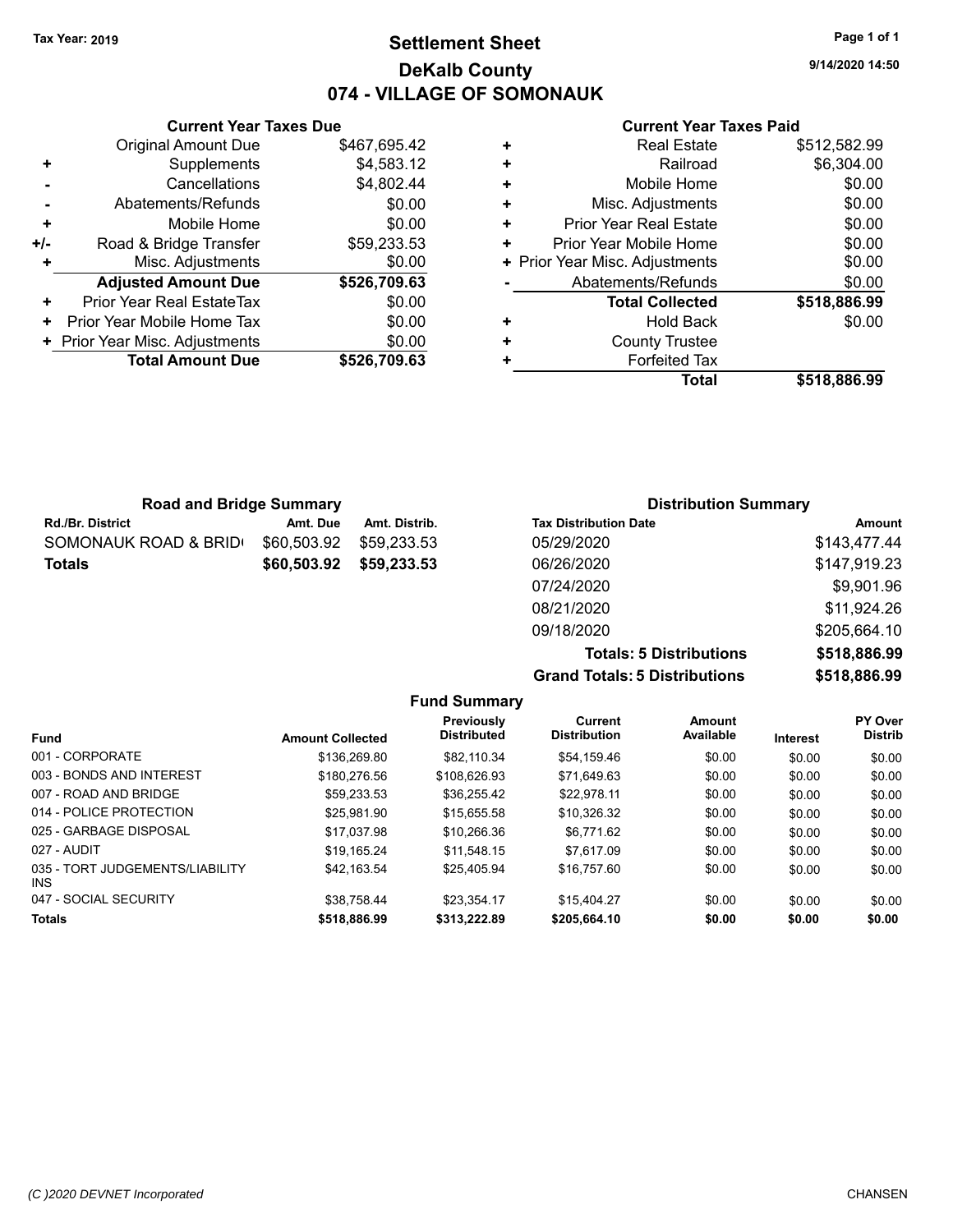### **Settlement Sheet Tax Year: 2019 Page 1 of 1 DeKalb County 075 - SOMONAUK LIBRARY**

**9/14/2020 14:50**

#### **Current Year Taxes Paid**

|       | <b>Current Year Taxes Due</b>              |              |  |  |  |  |  |
|-------|--------------------------------------------|--------------|--|--|--|--|--|
|       | \$150,293.72<br><b>Original Amount Due</b> |              |  |  |  |  |  |
| ٠     | Supplements                                | \$1,233.07   |  |  |  |  |  |
|       | Cancellations                              | \$1,297.32   |  |  |  |  |  |
|       | Abatements/Refunds                         | \$0.00       |  |  |  |  |  |
| ٠     | \$0.00<br>Mobile Home                      |              |  |  |  |  |  |
| $+/-$ | \$0.00<br>Road & Bridge Transfer           |              |  |  |  |  |  |
|       | \$0.00<br>Misc. Adjustments                |              |  |  |  |  |  |
|       | <b>Adjusted Amount Due</b>                 | \$150,229.47 |  |  |  |  |  |
| ÷     | Prior Year Real EstateTax                  | \$0.00       |  |  |  |  |  |
| ٠     | \$0.00<br>Prior Year Mobile Home Tax       |              |  |  |  |  |  |
|       | \$0.00<br>+ Prior Year Misc. Adjustments   |              |  |  |  |  |  |
|       | <b>Total Amount Due</b>                    | \$150,229,47 |  |  |  |  |  |
|       |                                            |              |  |  |  |  |  |

|   | <b>Real Estate</b>             | \$145,476.42 |
|---|--------------------------------|--------------|
| ٠ | Railroad                       | \$1,990.68   |
| ÷ | Mobile Home                    | \$0.00       |
| + | Misc. Adjustments              | \$0.00       |
| ٠ | Prior Year Real Estate         | \$0.00       |
| ٠ | Prior Year Mobile Home         | \$0.00       |
|   | + Prior Year Misc. Adjustments | \$0.00       |
|   | Abatements/Refunds             | \$0.00       |
|   | <b>Total Collected</b>         | \$147,467.10 |
| ٠ | <b>Hold Back</b>               | \$0.00       |
| ٠ | <b>County Trustee</b>          |              |
| ٠ | <b>Forfeited Tax</b>           |              |
|   | Total                          | \$147,467.10 |

### **Distribution Summary Tax Distribution Date Amount** 05/29/2020 \$39,203.85 06/26/2020 \$44,158.29 07/24/2020 \$2,962.81 08/21/2020 \$3,388.67 09/18/2020 \$57,753.48 **Totals: 5 Distributions \$147,467.10 Grand Totals: 5 Distributions \$147,467.10**

| <b>Fund Summary</b>                     |                         |                                  |                                |                     |                 |                           |
|-----------------------------------------|-------------------------|----------------------------------|--------------------------------|---------------------|-----------------|---------------------------|
| <b>Fund</b>                             | <b>Amount Collected</b> | Previously<br><b>Distributed</b> | Current<br><b>Distribution</b> | Amount<br>Available | <b>Interest</b> | PY Over<br><b>Distrib</b> |
| 001 - CORPORATE                         | \$66,546.61             | \$40.484.53                      | \$26,062.08                    | \$0.00              | \$0.00          | \$0.00                    |
| 003 - BONDS AND INTEREST                | \$64.740.85             | \$39.385.98                      | \$25.354.87                    | \$0.00              | \$0.00          | \$0.00                    |
| 004 - OPERATIONS & MAINTENANCE          | \$8.872.81              | \$5.397.90                       | \$3.474.91                     | \$0.00              | \$0.00          | \$0.00                    |
| $005 - 1$ M, R, F.                      | \$0.00                  | \$0.00                           | \$0.00                         | \$0.00              | \$0.00          | \$0.00                    |
| 027 - AUDIT                             | \$2.160.54              | \$1.314.40                       | \$846.14                       | \$0.00              | \$0.00          | \$0.00                    |
| 035 - TORT JUDGEMENTS/LIABILITY<br>INS. | \$4.116.97              | \$2.504.61                       | \$1.612.36                     | \$0.00              | \$0.00          | \$0.00                    |
| 047 - SOCIAL SECURITY                   | \$1.029.32              | \$626.20                         | \$403.12                       | \$0.00              | \$0.00          | \$0.00                    |
| <b>Totals</b>                           | \$147,467.10            | \$89,713.62                      | \$57,753.48                    | \$0.00              | \$0.00          | \$0.00                    |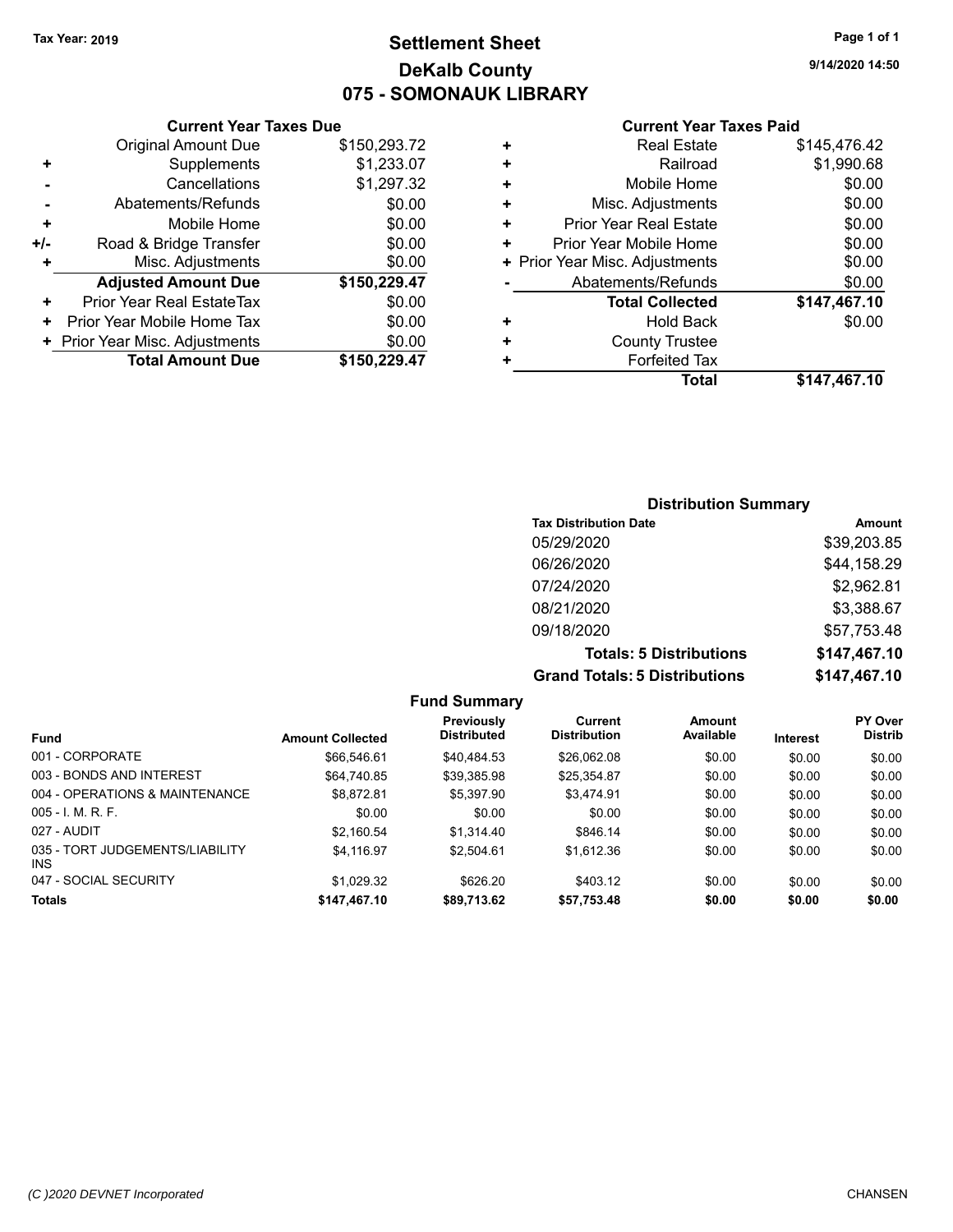### **Settlement Sheet Tax Year: 2019 Page 1 of 2 DeKalb County 076 - CITY OF SYCAMORE**

**9/14/2020 14:50**

#### **Current Year Taxes Paid**

|     | <b>Current Year Taxes Due</b>  |                |  |  |  |  |  |
|-----|--------------------------------|----------------|--|--|--|--|--|
|     | <b>Original Amount Due</b>     | \$3,113,742.51 |  |  |  |  |  |
| ٠   | Supplements                    | \$24,478.77    |  |  |  |  |  |
|     | Cancellations                  | \$28,074.00    |  |  |  |  |  |
|     | Abatements/Refunds             | \$34.89        |  |  |  |  |  |
| ÷   | \$0.00<br>Mobile Home          |                |  |  |  |  |  |
| +/- | Road & Bridge Transfer         | \$89,610.84    |  |  |  |  |  |
|     | \$912.20<br>Misc. Adjustments  |                |  |  |  |  |  |
|     | <b>Adjusted Amount Due</b>     | \$3,200,635.43 |  |  |  |  |  |
| ÷   | Prior Year Real EstateTax      | (\$1,534.08)   |  |  |  |  |  |
|     | Prior Year Mobile Home Tax     | \$0.00         |  |  |  |  |  |
|     | + Prior Year Misc. Adjustments | \$61.16        |  |  |  |  |  |
|     | <b>Total Amount Due</b>        | \$3,199,162.51 |  |  |  |  |  |
|     |                                |                |  |  |  |  |  |

| ٠ | <b>Real Estate</b>             | \$3,116,782.31 |
|---|--------------------------------|----------------|
| ٠ | Railroad                       | \$0.32         |
| ٠ | Mobile Home                    | \$0.00         |
| ٠ | Misc. Adjustments              | \$912.20       |
| ٠ | <b>Prior Year Real Estate</b>  | (\$1,534.08)   |
| ٠ | Prior Year Mobile Home         | \$0.00         |
|   | + Prior Year Misc. Adjustments | \$61.16        |
|   | Abatements/Refunds             | \$34.89        |
|   | <b>Total Collected</b>         | \$3,116,187.02 |
| ٠ | <b>Hold Back</b>               | \$0.00         |
| ٠ | <b>County Trustee</b>          |                |
| ٠ | <b>Forfeited Tax</b>           |                |
|   | <b>Total</b>                   | \$3,116,187.02 |
|   |                                |                |

| <b>Road and Bridge Summary</b>   |             |               | <b>Distribution Summary</b>  |                |
|----------------------------------|-------------|---------------|------------------------------|----------------|
| <b>Rd./Br. District</b>          | Amt. Due    | Amt. Distrib. | <b>Tax Distribution Date</b> | Amount         |
| <b>CORTLAND ROAD &amp; BRIDC</b> | \$36,437.42 | \$35.423.00   | 05/29/2020                   | \$692,198.08   |
| DEKALB ROAD & BRIDGE             | \$10,538.57 | \$10.094.39   | 06/26/2020                   | \$972,631.80   |
| SYCAMORE ROAD & BRID(            | \$45,041.72 | \$44.093.45   | 07/24/2020                   | \$28,429.21    |
| <b>Totals</b>                    | \$92,017.71 | \$89,610.84   | 08/21/2020                   | \$95,819.90    |
|                                  |             |               | 09/18/2020                   | \$1,327,108.03 |

**Grand Totals: 5 Distributions** 

| <b>Totals: 5 Distributions</b> | \$3,116,187.02 |
|--------------------------------|----------------|
| <b>Totals: 5 Distributions</b> | \$3,116,187.02 |
|                                |                |

|                              |                         | <b>Fund Summary</b>              |                                       |                            |                 |                           |
|------------------------------|-------------------------|----------------------------------|---------------------------------------|----------------------------|-----------------|---------------------------|
| <b>Fund</b>                  | <b>Amount Collected</b> | Previously<br><b>Distributed</b> | <b>Current</b><br><b>Distribution</b> | <b>Amount</b><br>Available | <b>Interest</b> | PY Over<br><b>Distrib</b> |
| 001 - CORPORATE              | \$1.261.020.07          | \$723.912.40                     | \$537.107.67                          | \$0.00                     | \$0.00          | \$0.00                    |
| 003 - BONDS AND INTEREST     | \$152.218.64            | \$87,383.98                      | \$64,834.66                           | \$0.00                     | \$0.00          | \$0.00                    |
| 005 - I. M. R. F.            | \$151,810.05            | \$87,149.43                      | \$64,660.62                           | \$0.00                     | \$0.00          | \$0.00                    |
| 007 - ROAD AND BRIDGE        | \$89,610.58             | \$51.615.61                      | \$37,994.97                           | \$0.00                     | \$0.00          | \$0.00                    |
| 013 - FIREFIGHTER'S PENSION  | \$709.807.83            | \$407.478.59                     | \$302.329.24                          | \$0.00                     | \$0.00          | \$0.00                    |
| 015 - POLICE PENSION         | \$556.269.62            | \$319.337.09                     | \$236.932.53                          | \$0.00                     | \$0.00          | \$0.00                    |
| 047 - SOCIAL SECURITY        | \$90.558.19             | \$51.986.65                      | \$38.571.54                           | \$0.00                     | \$0.00          | \$0.00                    |
| 048 - SCHOOL CROSSING GUARDS | \$19.476.01             | \$11.180.56                      | \$8.295.45                            | \$0.00                     | \$0.00          | \$0.00                    |
| 143 - MEDICARE               | \$85.416.03             | \$49.034.68                      | \$36.381.35                           | \$0.00                     | \$0.00          | \$0.00                    |
| <b>Totals</b>                | \$3,116,187.02          | \$1,789,078.99                   | \$1,327,108.03                        | \$0.00                     | \$0.00          | \$0.00                    |

#### **Miscellaneous Adjustment Detail**

| Year Source             | <b>Account Type</b>                        |          | <b>Amount Adjustment Description</b>             |
|-------------------------|--------------------------------------------|----------|--------------------------------------------------|
| 2018 RE - Real Estate   | Back Tax Collected                         |          | \$25.51 MCGEHEE REDEMPTION 06-32-356-002 by TBA  |
| 2018 RE - Real Estate   | Back Tax Collected                         |          | \$35.65 VERSLUYS REDEMPTION 06-32-279-007 by TBA |
| 2019 RE - Real Estate   | Back Tax Collected                         |          | \$4.34 ANB REDEMPTION 06-29-278-007 by TBA       |
|                         | 2019 RE - Real Estate Paymt In Lieu of Tax |          | \$907.86 HOUSING AUTHORITY SYCAMORE UNITS by TBA |
| <b>Totals 4 entries</b> |                                            | \$973.36 |                                                  |
|                         |                                            |          |                                                  |

#### **Abatement Detail**

| Year Source                        | <b>Account Type</b> | <b>Amount Adjustment Description</b>             |
|------------------------------------|---------------------|--------------------------------------------------|
| 2018 RE - Real Estate RE Abatement |                     | \$2.31 PTAB INTEREST REFUND 08-12-227-006 by TBA |
| 2018 RE - Real Estate RE Abatement |                     | \$1.66 PTAB INTEREST REFUND 06-21-377-030 by TBA |
| 2018 RE - Real Estate RE Abatement |                     | \$0.16 PTAB INTEREST REFUND 06-21-377-030 by TBA |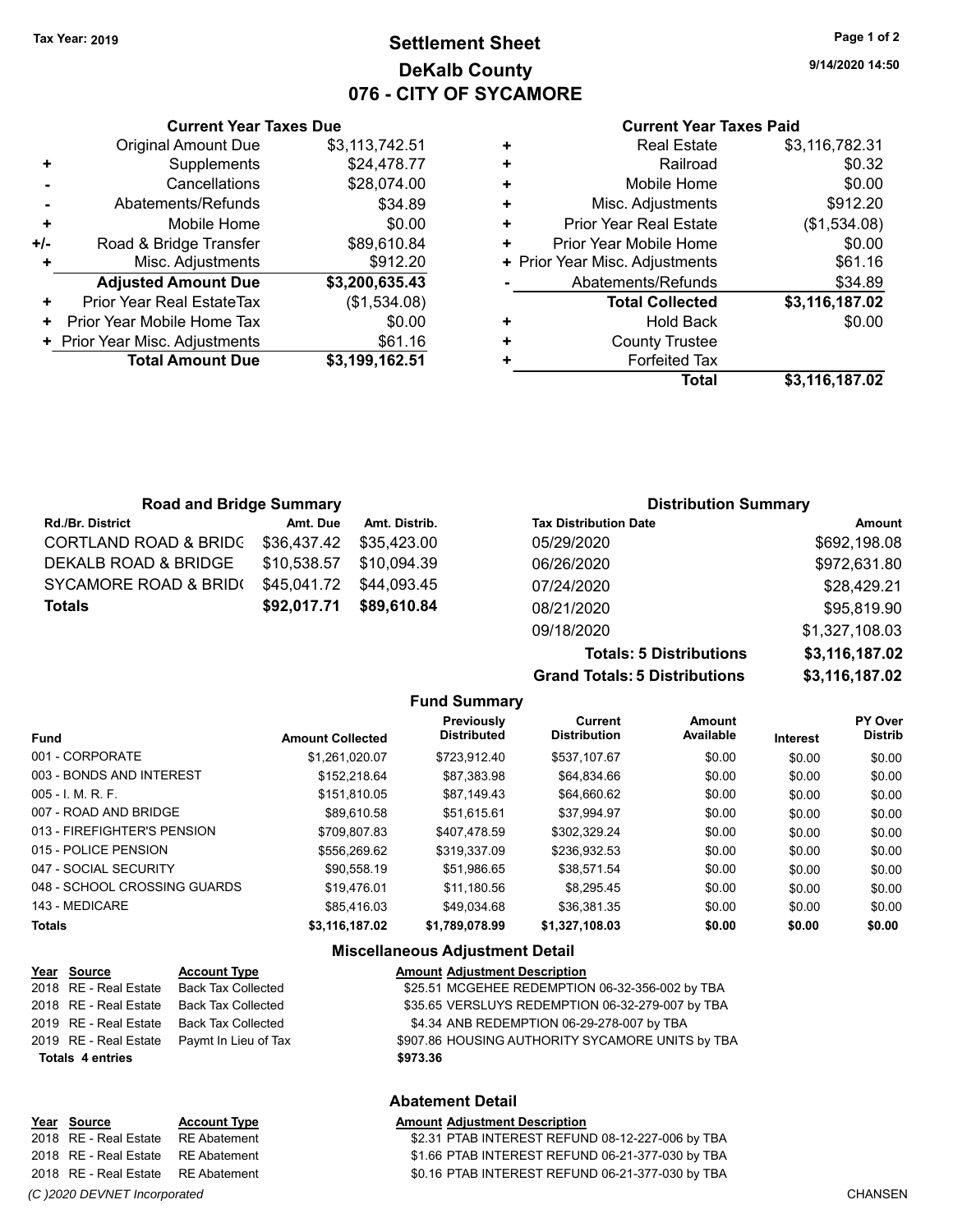|                   | Year Source                        | <b>Account Type</b>  | <b>Amount Adjustment Description</b> |
|-------------------|------------------------------------|----------------------|--------------------------------------|
|                   | 2019 RE - Real Estate              | <b>RE Abatement</b>  | \$0.14 PTAB INTEREST REFUN           |
|                   | 2019 RE - Real Estate              | <b>RE</b> Abatement  | \$0.61 PTAB INTEREST REFUN           |
|                   | 2019 RE - Real Estate              | <b>PTAB Decision</b> | \$10.65 PTAB INTEREST REFUN          |
|                   | 2019 RE - Real Estate              | <b>PTAB Decision</b> | \$12.37 PTAB INTEREST REFUN          |
|                   | 2019 RE - Real Estate              | <b>PTAB Decision</b> | \$0.43 PTAB INTEREST REFUN           |
|                   | 2019 RE - Real Estate              | <b>RE</b> Abatement  | \$0.10 PTAB INTEREST REFUN           |
|                   | 2019 RE - Real Estate              | <b>RE Abatement</b>  | \$0.08 PTAB INTEREST REFUN           |
|                   | 2019 RE - Real Estate              | <b>RE</b> Abatement  | \$0.57 PTAB INTEREST REFUN           |
|                   | 2019 RE - Real Estate              | <b>RE</b> Abatement  | \$0.49 PTAB INTEREST REFUN           |
|                   | 2019 RE - Real Estate              | <b>RE</b> Abatement  | \$0.93 PTAB INTEREST REFUN           |
|                   | 2019 RE - Real Estate RE Abatement |                      | \$0.70 PTAB INTEREST REFUN           |
| Totals 14 entries |                                    |                      | \$31.20                              |

## **Settlement Sheet Tax Year: 2019 Page 2 of 2 DeKalb County Abatement Detail**

**9/14/2020 14:50**

| Year Source                        | <b>Account Type</b>  | <b>Amount Adjustment Description</b>                   |
|------------------------------------|----------------------|--------------------------------------------------------|
| 2019 RE - Real Estate RE Abatement |                      | \$0.14 PTAB INTEREST REFUND 06-21-179-027 by TBA       |
| 2019 RE - Real Estate              | <b>RE</b> Abatement  | \$0.61 PTAB INTEREST REFUND 06-21-377-032 by TBA       |
| 2019 RE - Real Estate              | <b>PTAB Decision</b> | \$10.65 PTAB INTEREST REFUND 2017 09-06-201-044 by TBA |
| 2019 RE - Real Estate              | <b>PTAB Decision</b> | \$12.37 PTAB INTEREST REFUND 2018 09-06-201-044 by TBA |
| 2019   RE - Real Estate            | <b>PTAB Decision</b> | \$0.43 PTAB INTEREST REFUND 06-21-178-003 by TBA       |
| 2019 RE - Real Estate              | <b>RE</b> Abatement  | \$0.10 PTAB INTEREST REFUND 06-21-179-017 by TBA       |
| 2019 RE - Real Estate              | <b>RE</b> Abatement  | \$0.08 PTAB INTEREST REFUND 06-21-179-017 by TBA       |
| 2019 RE - Real Estate              | <b>RE</b> Abatement  | \$0.57 PTAB INTEREST REFUND 06-21-378-004 by TBA       |
| 2019 RE - Real Estate              | <b>RE</b> Abatement  | \$0.49 PTAB INTEREST REFUND 06-21-179-011 by TBA       |
| 2019 RE - Real Estate              | <b>RE</b> Abatement  | \$0.93 PTAB INTEREST REFUND 06-21-129-011 by TBA       |
| 2019   RE - Real Estate            | <b>RE</b> Abatement  | \$0.70 PTAB INTEREST REFUND 06-21-179-007 by TBA       |
| Totals 14 entries                  |                      | \$31.20                                                |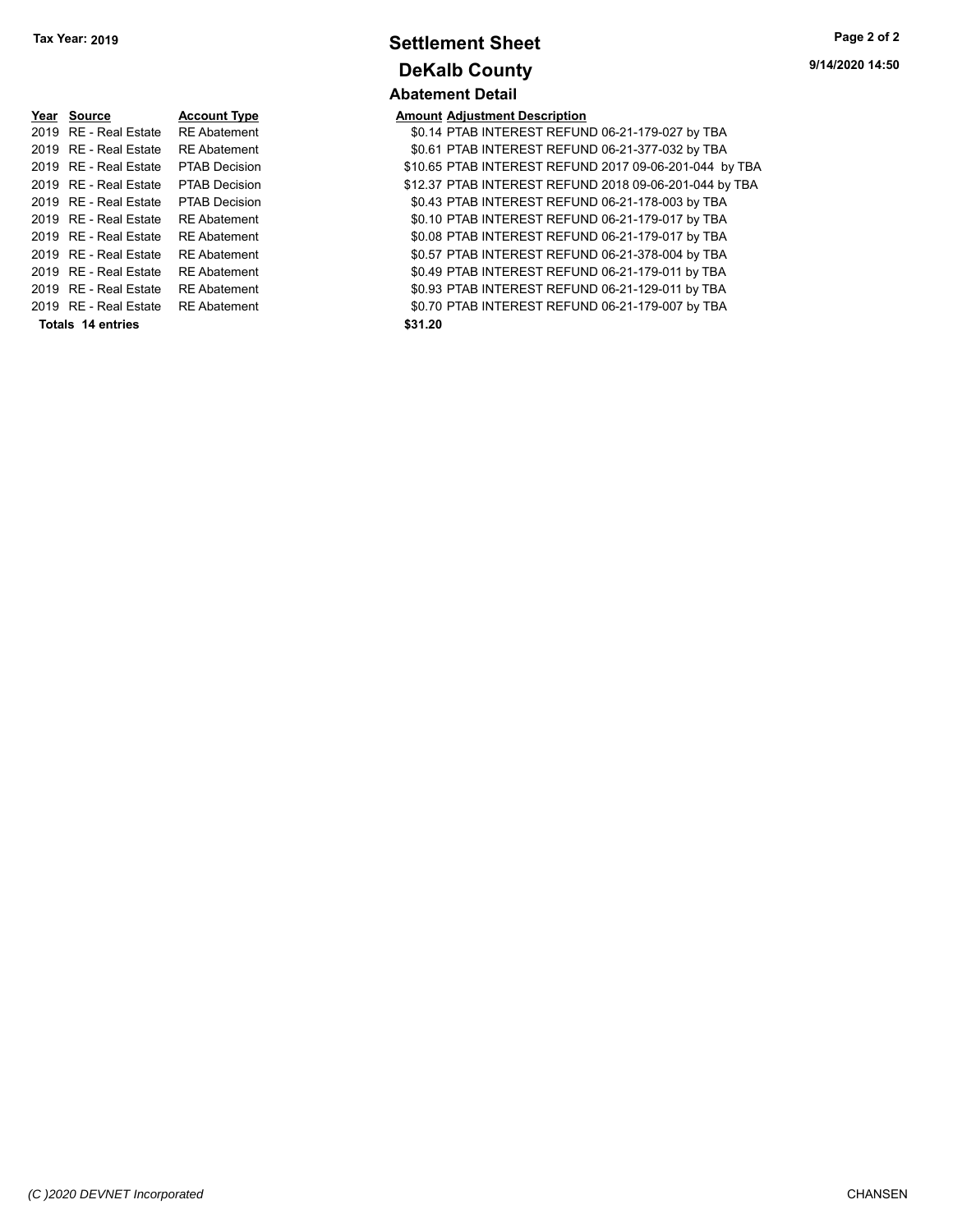### **Settlement Sheet Tax Year: 2019 Page 1 of 2 DeKalb County 077 - SYCAMORE LIBRARY**

**9/14/2020 14:50**

#### **Current Year Taxes Paid**

|     | <b>Original Amount Due</b>       | \$1,157,687.28 |
|-----|----------------------------------|----------------|
| ٠   | Supplements                      | \$8,652.48     |
|     | Cancellations                    | \$9,957.46     |
|     | Abatements/Refunds               | \$11.60        |
| ÷   | Mobile Home                      | \$0.00         |
| +/- | Road & Bridge Transfer           | \$0.00         |
| ÷   | Misc. Adjustments                | \$339.15       |
|     | <b>Adjusted Amount Due</b>       | \$1,156,709.85 |
| ٠   | <b>Prior Year Real EstateTax</b> | (\$507.53)     |
| ÷   | Prior Year Mobile Home Tax       | \$0.00         |
|     | + Prior Year Misc. Adjustments   | \$22.74        |
|     | <b>Total Amount Due</b>          | \$1,156,225.06 |
|     |                                  |                |

**Current Year Taxes Due**

|   | <b>Total</b>                   | \$1,125,277.51 |
|---|--------------------------------|----------------|
| ٠ | <b>Forfeited Tax</b>           |                |
| ٠ | <b>County Trustee</b>          |                |
| ٠ | Hold Back                      | \$0.00         |
|   | <b>Total Collected</b>         | \$1,125,277.51 |
|   | Abatements/Refunds             | \$11.60        |
|   | + Prior Year Misc. Adjustments | \$22.74        |
| ٠ | Prior Year Mobile Home         | \$0.00         |
| ÷ | <b>Prior Year Real Estate</b>  | (\$507.53)     |
| ٠ | Misc. Adjustments              | \$339.15       |
| ÷ | Mobile Home                    | \$0.00         |
| ٠ | Railroad                       | \$0.12         |
| ٠ | <b>Real Estate</b>             | \$1,125,434.63 |
|   |                                |                |

### **Distribution Summary Tax Distribution Date Amount** 05/29/2020 \$249,676.34 06/26/2020 \$351,346.46 07/24/2020 \$10,250.97 08/21/2020 \$34,712.80 09/18/2020 \$479,290.94

**Totals: 5 Distributions \$1,125,277.51 Grand Totals: 5 Distributions \$1,125,277.51**

| <b>Fund Summary</b>                      |                         |                                         |                         |                     |                 |                                  |
|------------------------------------------|-------------------------|-----------------------------------------|-------------------------|---------------------|-----------------|----------------------------------|
| <b>Fund</b>                              | <b>Amount Collected</b> | <b>Previously</b><br><b>Distributed</b> | Current<br>Distribution | Amount<br>Available | <b>Interest</b> | <b>PY Over</b><br><b>Distrib</b> |
| 005 - I. M. R. F.                        | \$0.00                  | \$0.00                                  | \$0.00                  | \$0.00              | \$0.00          | \$0.00                           |
| 016 - LIBRARY (township, municipalities) | \$1,125,277.51          | \$645.986.57                            | \$479.290.94            | \$0.00              | \$0.00          | \$0.00                           |
| 027 - AUDIT                              | \$0.00                  | \$0.00                                  | \$0.00                  | \$0.00              | \$0.00          | \$0.00                           |
| 047 - SOCIAL SECURITY                    | \$0.00                  | \$0.00                                  | \$0.00                  | \$0.00              | \$0.00          | \$0.00                           |
| <b>Totals</b>                            | \$1,125,277.51          | \$645,986.57                            | \$479.290.94            | \$0.00              | \$0.00          | \$0.00                           |

#### **Miscellaneous Adjustment Detail**

| Year Source             | <b>Account Type</b>       | <b>Amount Adjustment Description</b>             |
|-------------------------|---------------------------|--------------------------------------------------|
| 2018 RE - Real Estate   | <b>Back Tax Collected</b> | \$9.49 MCGEHEE REDEMPTION 06-32-356-002 by TBA   |
| 2018 RE - Real Estate   | <b>Back Tax Collected</b> | \$13.25 VERSLUYS REDEMPTION 06-32-279-007 by TBA |
| 2019 RE - Real Estate   | <b>Back Tax Collected</b> | \$1.61 ANB REDEMPTION 06-29-278-007 by TBA       |
| 2019 RE - Real Estate   | Paymt In Lieu of Tax      | \$337.54 HOUSING AUTHORITY SYCAMORE UNITS by TBA |
| <b>Totals 4 entries</b> |                           | \$361.89                                         |
|                         |                           | <b>Abatement Detail</b>                          |

#### **Year Source Account Type Amount Adjustment Description** 2018 RE - Real Estate RE Abatement \$0.86 PTAB INTEREST REFUND 08-12-227-006 by TBA 2018 RE - Real Estate \$0.62 PTAB INTEREST REFUND 06-21-377-030 by RE Abatement TBA 2018 RE - Real Estate RE Abatement \$0.06 PTAB INTEREST REFUND 06-21-377-030 by TBA 2019 RE - Real Estate RE Abatement \$0.05 PTAB INTEREST REFUND 06-21-179-027 by TBA 2019 RE - Real Estate RE Abatement \$0.23 PTAB INTEREST REFUND 06-21-377-032 by TBA 2019 RE - Real Estate PTAB Decision \$3.96 PTAB INTEREST REFUND 2017 09-06-201-044 by TBA 2019 RE - Real Estate \$4.60 PTAB INTEREST REFUND 2018 09-06-201-04 PTAB Decision 4 by TBA 2019 RE - Real Estate \$0.16 PTAB INTEREST REFUND 06-21-178-003 by PTAB Decision TBA

#### *(C )2020 DEVNET Incorporated* CHANSEN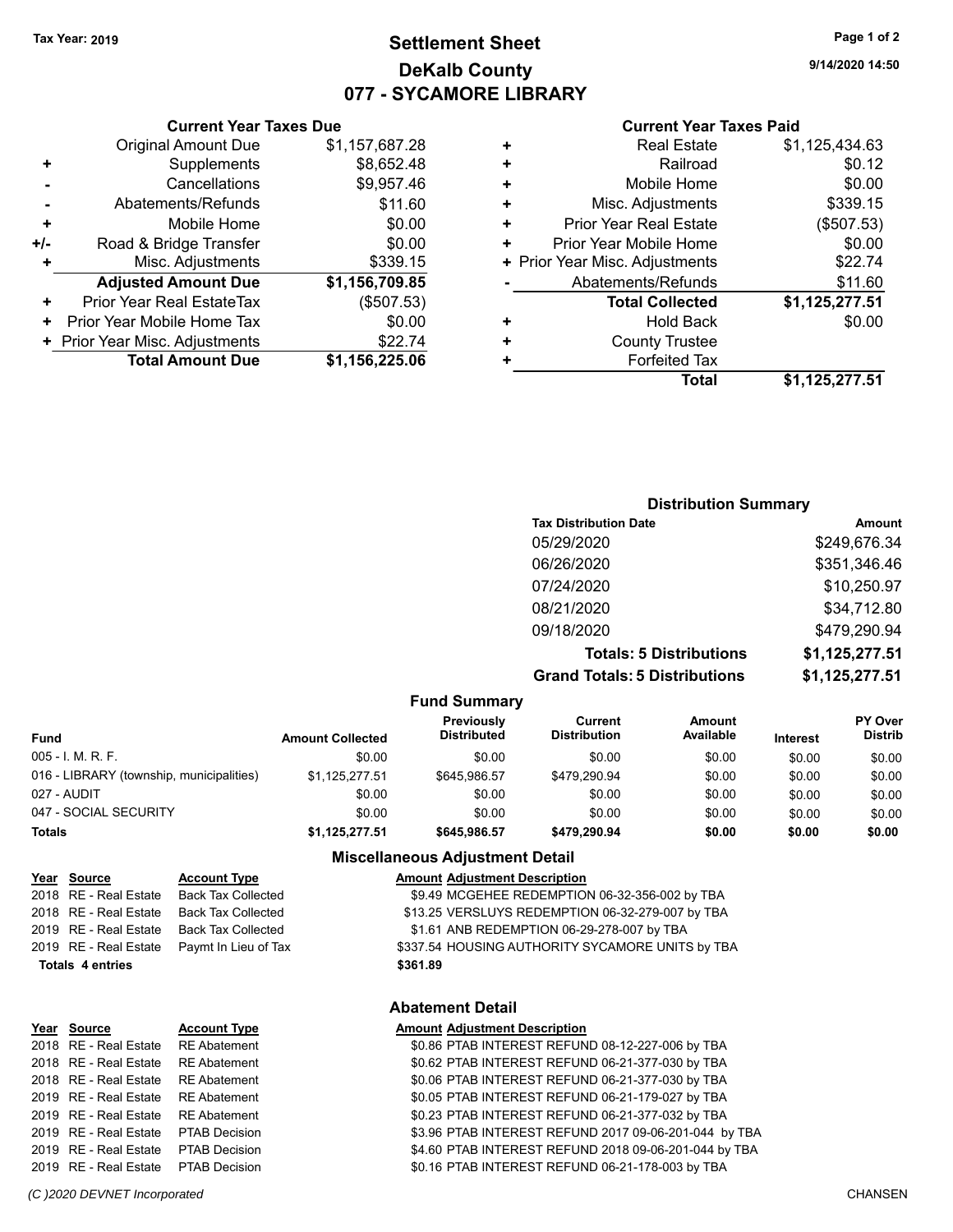### **Settlement Sheet Tax Year: 2019 Page 2 of 2 DeKalb County Abatement Detail**

# **Year Source Account Type Anneurs Amount Adjustment Description**<br>2019 RE - Real Estate RE Abatement **Amount Adjustment Adjustment** AD.04 PTAB INTEREST REFUN **Totals \$11.60 14 entries**

2019 RE - Real Estate \$0.04 PTAB INTEREST REFUND 06-21-179-017 by RE Abatement TBA \$0.03 PTAB INTEREST REFUND 06-21-179-017 by TBA 2019 RE - Real Estate RE Abatement \$0.21 PTAB INTEREST REFUND 06-21-378-004 by TBA 2019 RE - Real Estate RE Abatement \$0.18 PTAB INTEREST REFUND 06-21-179-011 by TBA 2019 RE - Real Estate RE Abatement \$0.34 PTAB INTEREST REFUND 06-21-129-011 by TBA 2019 RE - Real Estate RE Abatement \$0.26 PTAB INTEREST REFUND 06-21-179-007 by TBA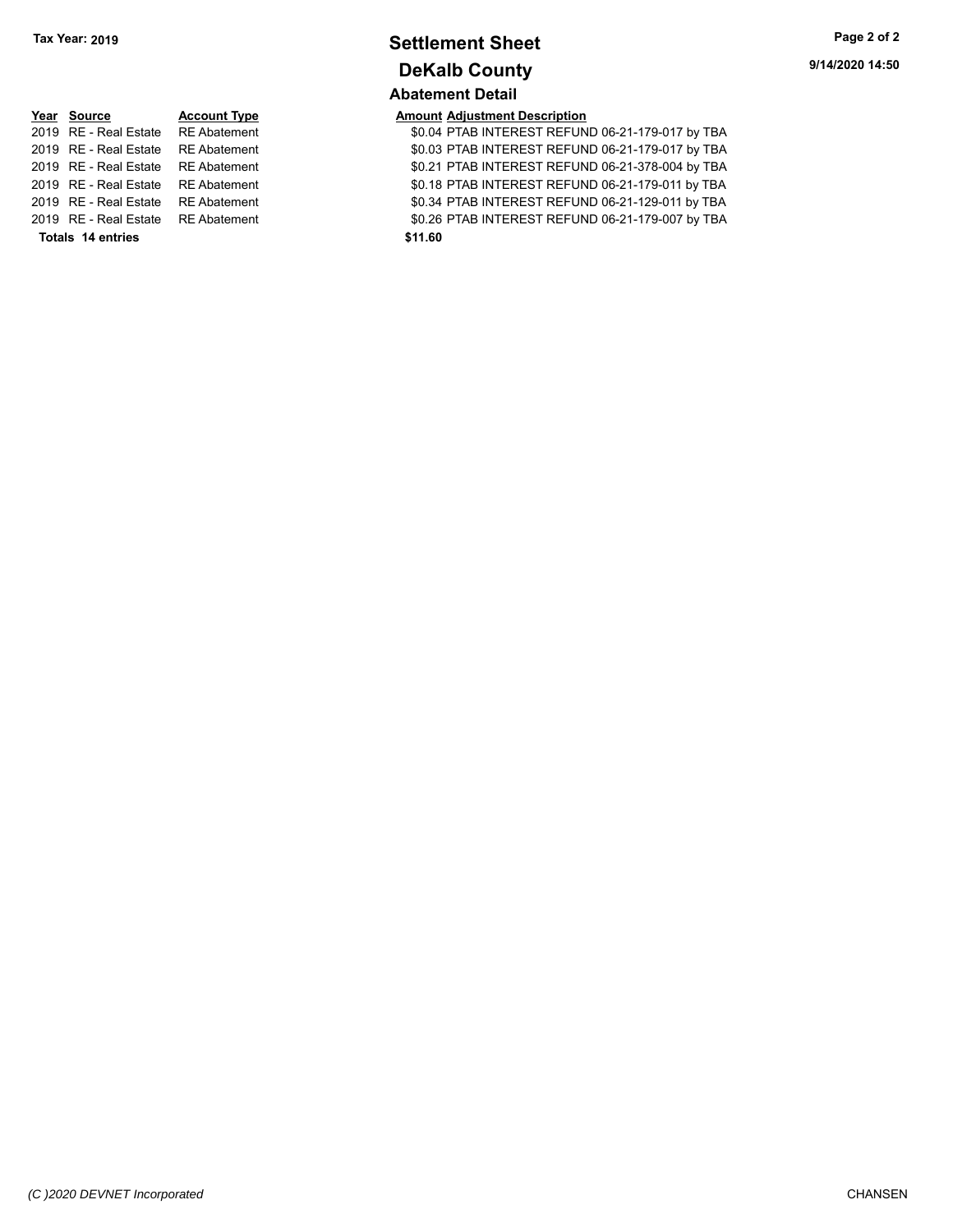### **Settlement Sheet Tax Year: 2019 Page 1 of 1 DeKalb County 078 - VILLAGE OF WATERMAN**

**9/14/2020 14:50**

#### **Current Year Taxes Paid**

|     | <b>Current Year Taxes Due</b>    |              |
|-----|----------------------------------|--------------|
|     | <b>Original Amount Due</b>       | \$195,118.89 |
| ٠   | Supplements                      | \$738.90     |
|     | Cancellations                    | \$824.89     |
|     | Abatements/Refunds               | \$0.00       |
| ٠   | Mobile Home                      | \$0.00       |
| +/- | Road & Bridge Transfer           | \$31,833.36  |
|     | Misc. Adjustments                | \$0.00       |
|     | <b>Adjusted Amount Due</b>       | \$226,866.26 |
| ٠   | <b>Prior Year Real EstateTax</b> | \$0.00       |
| ٠   | Prior Year Mobile Home Tax       | \$0.00       |
|     | Prior Year Misc. Adjustments     | \$0.00       |
|     | <b>Total Amount Due</b>          | \$226,866.26 |
|     |                                  |              |

|   | <b>Total Collected</b>         | \$222,020.49 |
|---|--------------------------------|--------------|
|   | Abatements/Refunds             | \$0.00       |
|   | + Prior Year Misc. Adjustments | \$0.00       |
| ٠ | Prior Year Mobile Home         | \$0.00       |
| ٠ | <b>Prior Year Real Estate</b>  | \$0.00       |
| ٠ | Misc. Adjustments              | \$0.00       |
| ٠ | Mobile Home                    | \$0.00       |
| ٠ | Railroad                       | \$2,010.87   |
|   | <b>Real Estate</b>             | \$220,009.62 |

| <b>Road and Bridge Summary</b>   |             |               | <b>Distribution Summary</b>  |             |
|----------------------------------|-------------|---------------|------------------------------|-------------|
| <b>Rd./Br. District</b>          | Amt. Due    | Amt. Distrib. | <b>Tax Distribution Date</b> | Amount      |
| <b>CLINTON ROAD &amp; BRIDGE</b> | \$32,524.28 | \$31,833.36   | 05/29/2020                   | \$51,178.03 |
| <b>Totals</b>                    | \$32,524.28 | \$31,833.36   | 06/26/2020                   | \$80,615.98 |
|                                  |             |               | 07/24/2020                   | \$1,252.08  |
|                                  |             |               | 08/21/2020                   | \$6,743.56  |
|                                  |             |               | 09/18/2020                   | \$82,230.84 |

**Grand Totals: 5 Distributions** 

| <b>Totals: 5 Distributions</b> | \$222,020.49 |
|--------------------------------|--------------|
| <b>Totals: 5 Distributions</b> | \$222,020.49 |

|                                         |                         | <b>Fund Summary</b>                     |                                |                     |                 |                                  |
|-----------------------------------------|-------------------------|-----------------------------------------|--------------------------------|---------------------|-----------------|----------------------------------|
| <b>Fund</b>                             | <b>Amount Collected</b> | <b>Previously</b><br><b>Distributed</b> | Current<br><b>Distribution</b> | Amount<br>Available | <b>Interest</b> | <b>PY Over</b><br><b>Distrib</b> |
| 001 - CORPORATE                         | \$105.432.51            | \$66,537.83                             | \$38.894.68                    | \$0.00              | \$0.00          | \$0.00                           |
| 007 - ROAD AND BRIDGE                   | \$31.833.36             | \$19,763.69                             | \$12.069.67                    | \$0.00              | \$0.00          | \$0.00                           |
| 014 - POLICE PROTECTION                 | \$31.291.69             | \$19.748.00                             | \$11,543.69                    | \$0.00              | \$0.00          | \$0.00                           |
| 027 - AUDIT                             | \$15.949.67             | \$10.065.74                             | \$5.883.93                     | \$0.00              | \$0.00          | \$0.00                           |
| 035 - TORT JUDGEMENTS/LIABILITY<br>INS. | \$33.924.82             | \$21.409.75                             | \$12.515.07                    | \$0.00              | \$0.00          | \$0.00                           |
| 047 - SOCIAL SECURITY                   | \$3.119.83              | \$1.968.90                              | \$1.150.93                     | \$0.00              | \$0.00          | \$0.00                           |
| 073 - CHLORINATION OF SEWAGE            | \$468.61                | \$295.74                                | \$172.87                       | \$0.00              | \$0.00          | \$0.00                           |
| <b>Totals</b>                           | \$222.020.49            | \$139,789.65                            | \$82,230.84                    | \$0.00              | \$0.00          | \$0.00                           |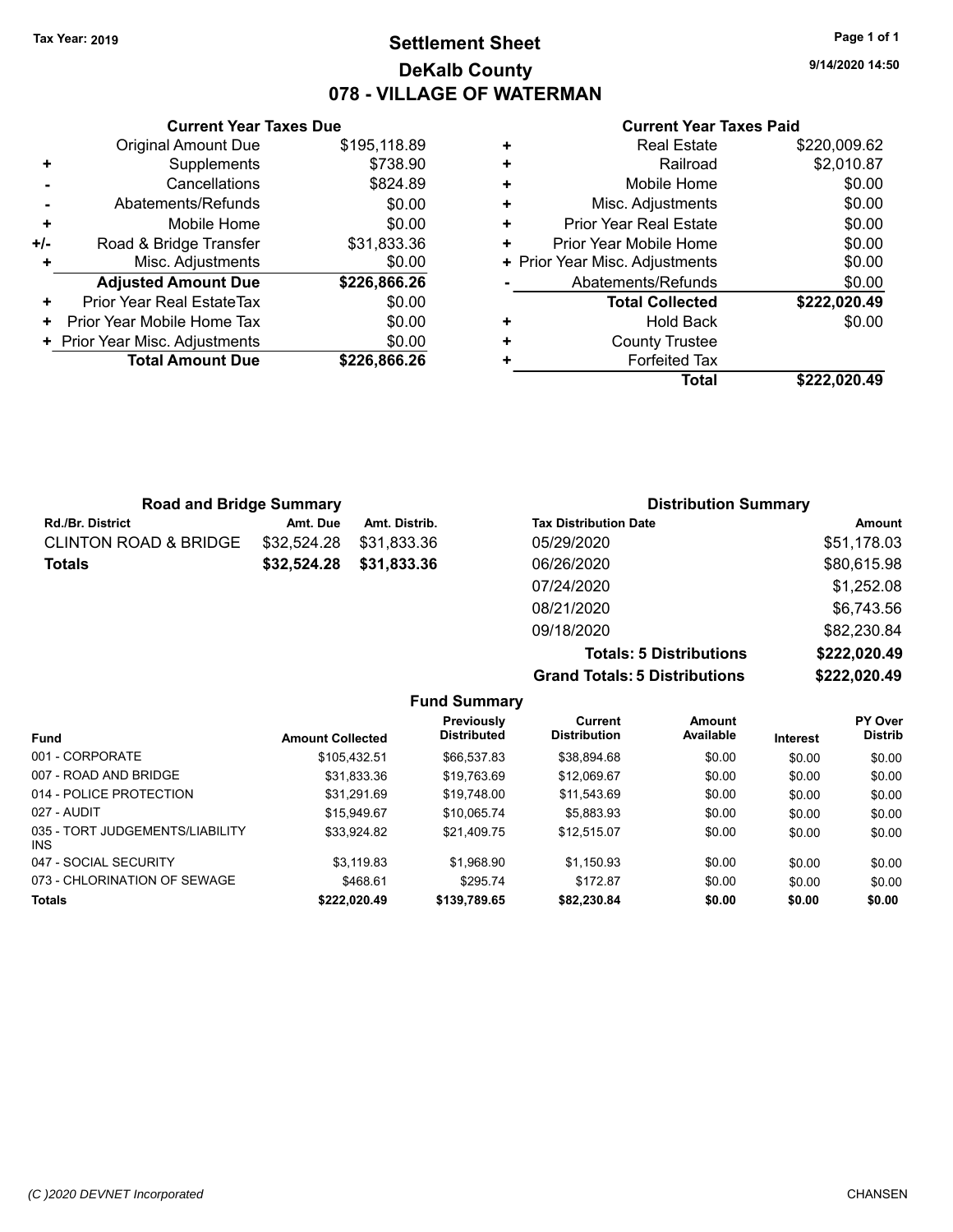### **Settlement Sheet Tax Year: 2019 Page 1 of 1 DeKalb County 079 - HINCKLEY SPEC SERV #1**

**9/14/2020 14:50**

#### **Current Year Taxes Paid**

|       | <b>Current Year Taxes Due</b>  |          |  |  |  |
|-------|--------------------------------|----------|--|--|--|
|       | <b>Original Amount Due</b>     | \$480.15 |  |  |  |
| ٠     | Supplements                    | \$0.00   |  |  |  |
|       | Cancellations                  | \$0.00   |  |  |  |
|       | Abatements/Refunds             | \$0.00   |  |  |  |
| ٠     | Mobile Home                    | \$0.00   |  |  |  |
| $+/-$ | Road & Bridge Transfer         | \$0.00   |  |  |  |
| ٠     | Misc. Adjustments              | \$0.00   |  |  |  |
|       | <b>Adjusted Amount Due</b>     | \$480.15 |  |  |  |
| ٠     | Prior Year Real EstateTax      | \$0.00   |  |  |  |
| ٠     | Prior Year Mobile Home Tax     | \$0.00   |  |  |  |
|       | + Prior Year Misc. Adjustments | \$0.00   |  |  |  |
|       | <b>Total Amount Due</b>        | \$480.15 |  |  |  |

|   | <b>Total</b>                   | \$472.98 |
|---|--------------------------------|----------|
| ٠ | <b>Forfeited Tax</b>           |          |
| ٠ | <b>County Trustee</b>          |          |
| ٠ | Hold Back                      | \$0.00   |
|   | <b>Total Collected</b>         | \$472.98 |
|   | Abatements/Refunds             | \$0.00   |
|   | + Prior Year Misc. Adjustments | \$0.00   |
| ٠ | Prior Year Mobile Home         | \$0.00   |
| ٠ | Prior Year Real Estate         | \$0.00   |
| ٠ | Misc. Adjustments              | \$0.00   |
| ÷ | Mobile Home                    | \$0.00   |
| ÷ | Railroad                       | \$0.00   |
|   | <b>Real Estate</b>             | \$472.98 |
|   |                                |          |

|                            | <b>Distribution Summary</b> |                                  |                                       |                            |                 |                           |  |
|----------------------------|-----------------------------|----------------------------------|---------------------------------------|----------------------------|-----------------|---------------------------|--|
|                            |                             |                                  | <b>Tax Distribution Date</b>          |                            |                 | Amount                    |  |
|                            |                             |                                  | 05/29/2020                            |                            |                 | \$159.85                  |  |
|                            |                             |                                  | 06/26/2020                            |                            |                 | \$93.59                   |  |
|                            |                             |                                  | 09/18/2020                            |                            |                 | \$219.54                  |  |
|                            |                             |                                  | <b>Totals: 3 Distributions</b>        |                            |                 | \$472.98                  |  |
|                            |                             |                                  | <b>Grand Totals: 3 Distributions</b>  |                            |                 | \$472.98                  |  |
|                            |                             | <b>Fund Summary</b>              |                                       |                            |                 |                           |  |
| Fund                       | <b>Amount Collected</b>     | Previously<br><b>Distributed</b> | <b>Current</b><br><b>Distribution</b> | <b>Amount</b><br>Available | <b>Interest</b> | PY Over<br><b>Distrib</b> |  |
| 023 - SPECIAL SERVICE AREA | \$472.98                    | \$253.44                         | \$219.54                              | \$0.00                     | \$0.00          | \$0.00                    |  |
| <b>Totals</b>              | \$472.98                    | \$253.44                         | \$219.54                              | \$0.00                     | \$0.00          | \$0.00                    |  |
|                            |                             |                                  |                                       |                            |                 |                           |  |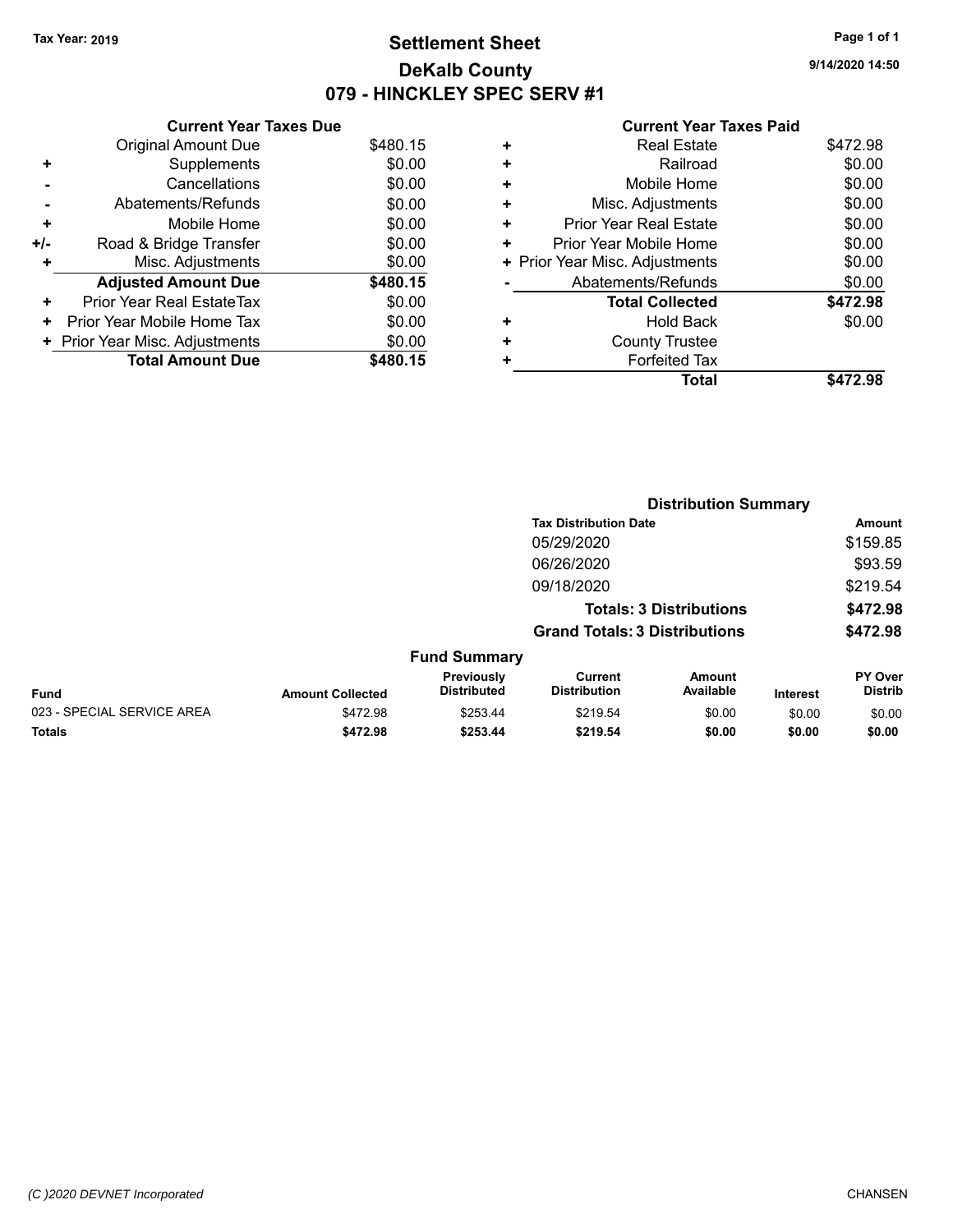### **Settlement Sheet Tax Year: 2019 Page 1 of 1 DeKalb County 080 - HINCKLEY SPEC SERV #2**

**9/14/2020 14:50**

#### **Current Year Taxes Paid**

|       | <b>Current Year Taxes Due</b>  |          |  |  |  |  |
|-------|--------------------------------|----------|--|--|--|--|
|       | <b>Original Amount Due</b>     | \$490.22 |  |  |  |  |
| ٠     | Supplements                    | \$0.00   |  |  |  |  |
|       | Cancellations                  | \$0.00   |  |  |  |  |
|       | Abatements/Refunds             | \$0.00   |  |  |  |  |
| ٠     | Mobile Home                    | \$0.00   |  |  |  |  |
| $+/-$ | Road & Bridge Transfer         | \$0.00   |  |  |  |  |
| ٠     | Misc. Adjustments              | \$0.00   |  |  |  |  |
|       | <b>Adjusted Amount Due</b>     | \$490.22 |  |  |  |  |
| ٠     | Prior Year Real EstateTax      | \$0.00   |  |  |  |  |
| ٠     | Prior Year Mobile Home Tax     | \$0.00   |  |  |  |  |
|       | + Prior Year Misc. Adjustments | \$0.00   |  |  |  |  |
|       | <b>Total Amount Due</b>        | \$490.22 |  |  |  |  |

|   | Total                          | \$475.94 |
|---|--------------------------------|----------|
| ٠ | <b>Forfeited Tax</b>           |          |
| ٠ | <b>County Trustee</b>          |          |
| ٠ | <b>Hold Back</b>               | \$0.00   |
|   | <b>Total Collected</b>         | \$475.94 |
|   | Abatements/Refunds             | \$0.00   |
|   | + Prior Year Misc. Adjustments | \$0.00   |
| ٠ | Prior Year Mobile Home         | \$0.00   |
| ٠ | Prior Year Real Estate         | \$0.00   |
| ٠ | Misc. Adjustments              | \$0.00   |
| ٠ | Mobile Home                    | \$0.00   |
| ٠ | Railroad                       | \$0.00   |
| ٠ | <b>Real Estate</b>             | \$475.94 |
|   |                                |          |

|                            |                         |                                  | <b>Distribution Summary</b>           |                                |                 |                           |
|----------------------------|-------------------------|----------------------------------|---------------------------------------|--------------------------------|-----------------|---------------------------|
|                            |                         |                                  | <b>Tax Distribution Date</b>          |                                |                 | Amount                    |
|                            |                         |                                  | 05/29/2020                            |                                |                 | \$147.90                  |
|                            |                         |                                  | 06/26/2020                            |                                |                 | \$100.38                  |
|                            |                         |                                  | 07/24/2020                            |                                |                 | \$12.23                   |
|                            |                         |                                  | 09/18/2020                            |                                |                 | \$215.43                  |
|                            |                         |                                  |                                       | <b>Totals: 4 Distributions</b> |                 | \$475.94                  |
|                            |                         |                                  | <b>Grand Totals: 4 Distributions</b>  |                                |                 | \$475.94                  |
|                            |                         | <b>Fund Summary</b>              |                                       |                                |                 |                           |
| <b>Fund</b>                | <b>Amount Collected</b> | Previously<br><b>Distributed</b> | <b>Current</b><br><b>Distribution</b> | Amount<br>Available            | <b>Interest</b> | PY Over<br><b>Distrib</b> |
| 023 - SPECIAL SERVICE AREA | \$475.94                | \$260.51                         | \$215.43                              | \$0.00                         | \$0.00          | \$0.00                    |
| <b>Totals</b>              | \$475.94                | \$260.51                         | \$215.43                              | \$0.00                         | \$0.00          | \$0.00                    |
|                            |                         |                                  |                                       |                                |                 |                           |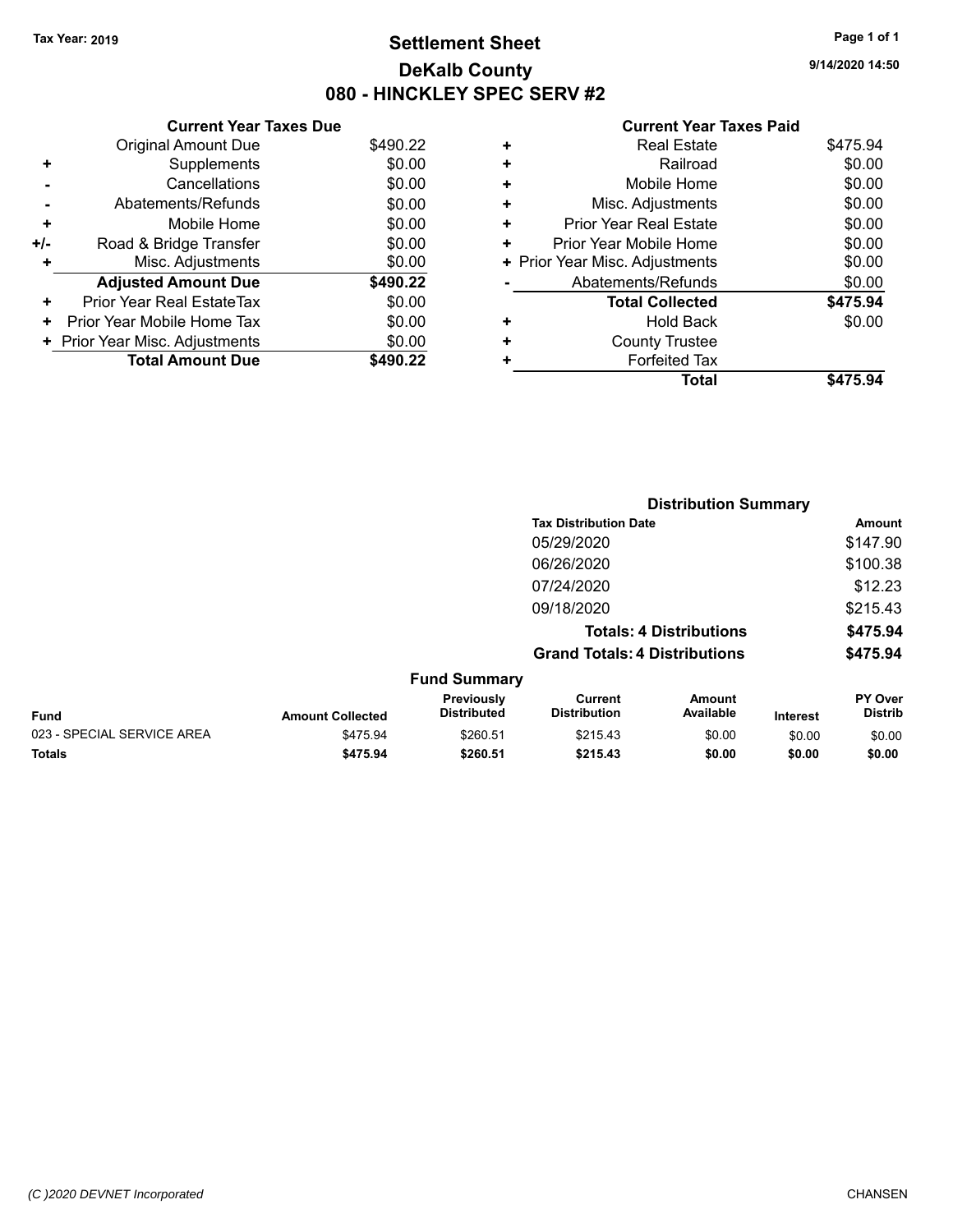### **Settlement Sheet Tax Year: 2019 Page 1 of 1 DeKalb County 083 - TOWN OF CORTLAND SBA #1**

**9/14/2020 14:50**

|     | <b>Current Year Taxes Due</b>  |        |
|-----|--------------------------------|--------|
|     | Original Amount Due            | \$0.00 |
| ٠   | Supplements                    | \$0.00 |
|     | Cancellations                  | \$0.00 |
|     | Abatements/Refunds             | \$0.00 |
| ٠   | Mobile Home                    | \$0.00 |
| +/- | Road & Bridge Transfer         | \$0.00 |
|     | Misc. Adjustments              | \$0.00 |
|     | <b>Adjusted Amount Due</b>     | \$0.00 |
| ÷   | Prior Year Real EstateTax      | \$0.00 |
| ٠   | Prior Year Mobile Home Tax     | \$0.00 |
|     | + Prior Year Misc. Adjustments | \$0.00 |
|     | <b>Total Amount Due</b>        | \$0.00 |
|     |                                |        |

|   | <b>Real Estate</b>             | \$0.00 |
|---|--------------------------------|--------|
| ÷ | Railroad                       | \$0.00 |
| ÷ | Mobile Home                    | \$0.00 |
| ٠ | Misc. Adjustments              | \$0.00 |
| ٠ | <b>Prior Year Real Estate</b>  | \$0.00 |
|   | Prior Year Mobile Home         | \$0.00 |
|   | + Prior Year Misc. Adjustments | \$0.00 |
|   | Abatements/Refunds             | \$0.00 |
|   | <b>Total Collected</b>         | \$0.00 |
| ٠ | <b>Hold Back</b>               | \$0.00 |
|   | <b>County Trustee</b>          |        |
|   | <b>Forfeited Tax</b>           |        |
|   | Total                          |        |

| <b>Fund Summary</b>      |                         |                                         |                                |                     |                 |                           |
|--------------------------|-------------------------|-----------------------------------------|--------------------------------|---------------------|-----------------|---------------------------|
| <b>Fund</b>              | <b>Amount Collected</b> | <b>Previously</b><br><b>Distributed</b> | Current<br><b>Distribution</b> | Amount<br>Available | <b>Interest</b> | PY Over<br><b>Distrib</b> |
| 003 - BONDS AND INTEREST | \$0.00                  | \$0.00                                  | \$0.00                         | \$0.00              | \$0.00          | \$0.00                    |
| <b>Totals</b>            | \$0.00                  | \$0.00                                  | \$0.00                         | \$0.00              | \$0.00          | \$0.00                    |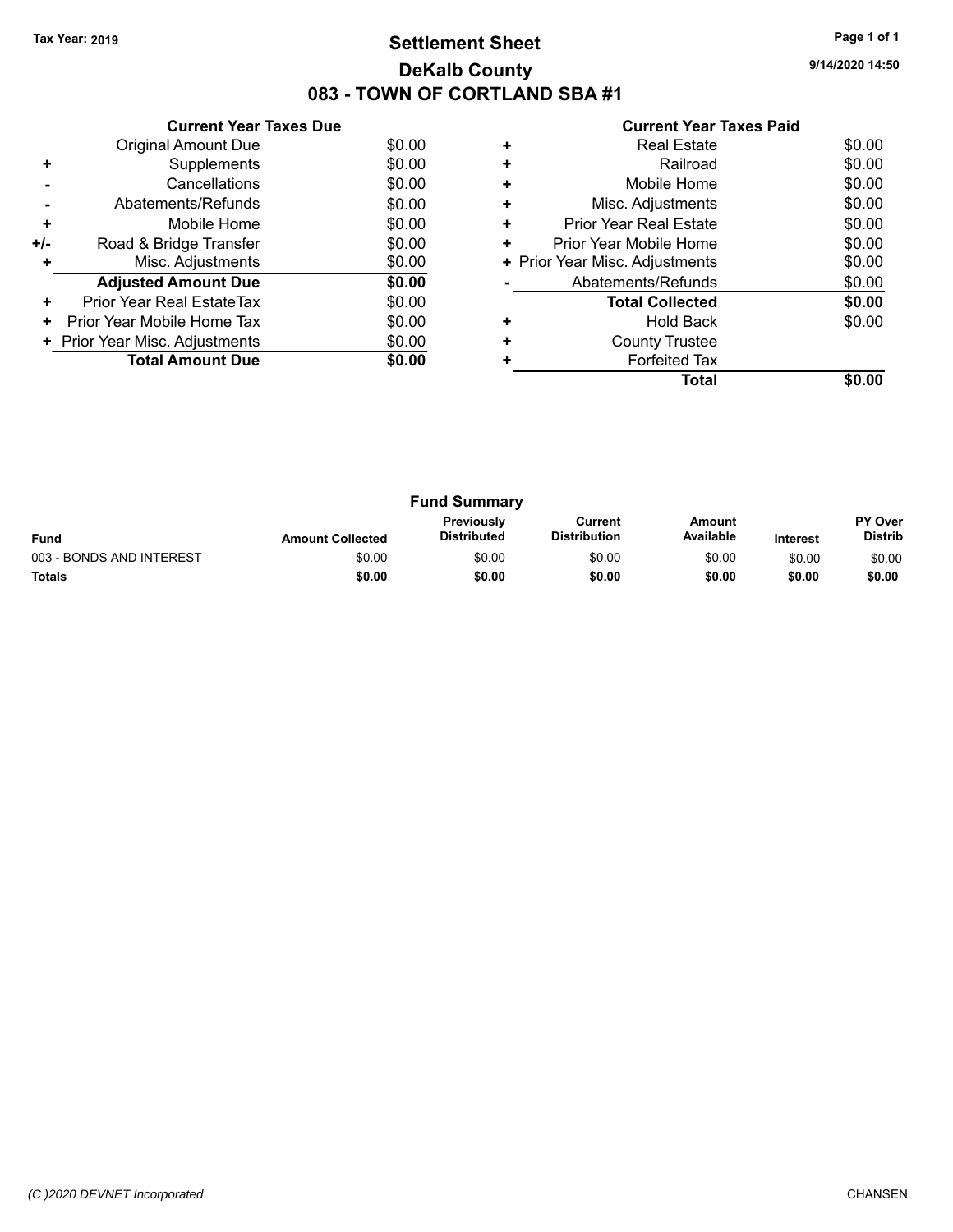## **Settlement Sheet Tax Year: 2019 Page 1 of 1 DeKalb County 085 - BURLINGTON FIRE**

**9/14/2020 14:50**

### **Current Year Taxes Paid**

|     | <b>Current Year Taxes Due</b>  |             |
|-----|--------------------------------|-------------|
|     | <b>Original Amount Due</b>     | \$13,338.76 |
|     | Supplements                    | \$0.00      |
|     | Cancellations                  | \$0.00      |
|     | Abatements/Refunds             | \$0.00      |
| ٠   | Mobile Home                    | \$0.00      |
| +/- | Road & Bridge Transfer         | \$0.00      |
|     | Misc. Adjustments              | \$0.00      |
|     | <b>Adjusted Amount Due</b>     | \$13,338.76 |
| ٠   | Prior Year Real EstateTax      | \$0.00      |
| ٠   | Prior Year Mobile Home Tax     | \$0.00      |
|     | + Prior Year Misc. Adjustments | \$0.00      |
|     | <b>Total Amount Due</b>        | \$13,338.76 |
|     |                                |             |

|   | <b>Real Estate</b>             | \$12,771.70 |
|---|--------------------------------|-------------|
| ٠ | Railroad                       | \$567.06    |
| ٠ | Mobile Home                    | \$0.00      |
| ٠ | Misc. Adjustments              | \$0.00      |
| ٠ | Prior Year Real Estate         | \$0.00      |
| ٠ | Prior Year Mobile Home         | \$0.00      |
|   | + Prior Year Misc. Adjustments | \$0.00      |
|   | Abatements/Refunds             | \$0.00      |
|   | <b>Total Collected</b>         | \$13,338.76 |
| ٠ | Hold Back                      | \$0.00      |
| ٠ | <b>County Trustee</b>          |             |
| ٠ | <b>Forfeited Tax</b>           |             |
|   | Total                          | \$13,338.76 |
|   |                                |             |

### **Distribution Summary Tax Distribution Date Amount** 05/29/2020 \$1,429.09 06/26/2020 \$6,093.33 07/24/2020 \$218.26 09/18/2020 \$5,598.08 **Totals: 4 Distributions \$13,338.76 Grand Totals: 4 Distributions \$13,338.76**

| <b>Fund Summary</b> |  |  |
|---------------------|--|--|
|                     |  |  |

| <b>Fund</b>                                         | <b>Amount Collected</b> | Previously<br><b>Distributed</b> | Current<br><b>Distribution</b> | Amount<br>Available | Interest | <b>PY Over</b><br><b>Distrib</b> |
|-----------------------------------------------------|-------------------------|----------------------------------|--------------------------------|---------------------|----------|----------------------------------|
| 001 - CORPORATE                                     | \$5.328.38              | \$3.092.14                       | \$2.236.24                     | \$0.00              | \$0.00   | \$0.00                           |
| 035 - TORT JUDGMENTS, LIABILITY<br><b>INSURANCE</b> | \$2.114.62              | \$1.227.15                       | \$887.47                       | \$0.00              | \$0.00   | \$0.00                           |
| 047 - SOCIAL SECURITY                               | \$355.36                | \$206.21                         | \$149.15                       | \$0.00              | \$0.00   | \$0.00                           |
| 064 - AMBULANCE                                     | \$5,328.86              | \$3.092.42                       | \$2.236.44                     | \$0.00              | \$0.00   | \$0.00                           |
| 143 - MEDICARE                                      | \$211.54                | \$122.76                         | \$88.78                        | \$0.00              | \$0.00   | \$0.00                           |
| <b>Totals</b>                                       | \$13,338.76             | \$7,740.68                       | \$5,598.08                     | \$0.00              | \$0.00   | \$0.00                           |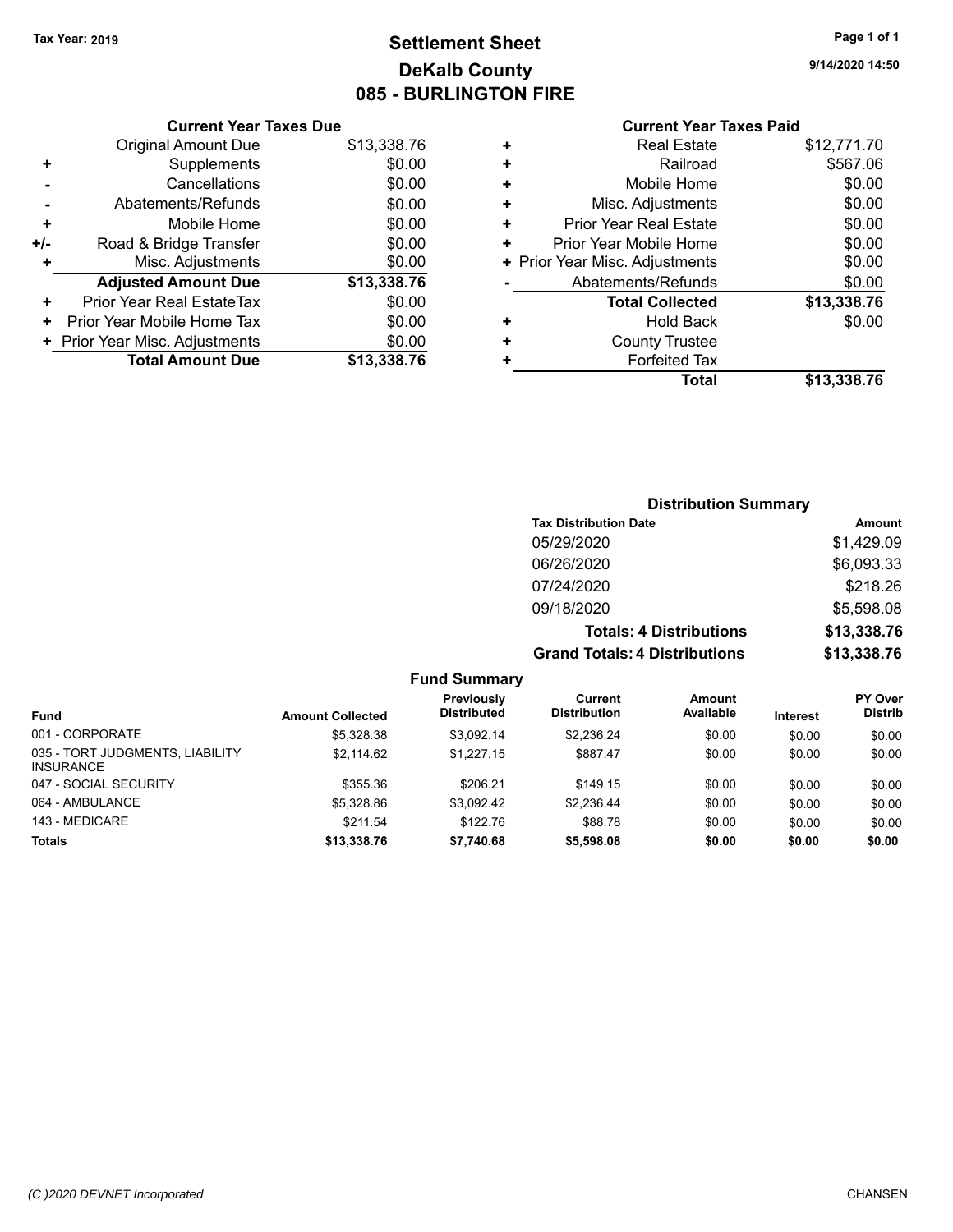### **Settlement Sheet Tax Year: 2019 Page 1 of 1 DeKalb County 086 - CORTLAND FIRE**

**9/14/2020 14:50**

#### **Current Year Taxes Paid**

|     | <b>Current Year Taxes Due</b>    |              |
|-----|----------------------------------|--------------|
|     | <b>Original Amount Due</b>       | \$518,724.16 |
| ٠   | Supplements                      | \$4,049.14   |
|     | Cancellations                    | \$4,554.76   |
|     | Abatements/Refunds               | \$8.72       |
| ٠   | Mobile Home                      | \$0.00       |
| +/- | Road & Bridge Transfer           | \$0.00       |
| ÷   | Misc. Adjustments                | \$0.00       |
|     | <b>Adjusted Amount Due</b>       | \$518,209.82 |
| ٠   | <b>Prior Year Real EstateTax</b> | (\$560.95)   |
| ٠   | Prior Year Mobile Home Tax       | \$0.00       |
|     | + Prior Year Misc. Adjustments   | \$77.26      |
|     | <b>Total Amount Due</b>          | \$517,726.13 |

| <b>Distribution Summary</b>    |              |  |  |
|--------------------------------|--------------|--|--|
| <b>Tax Distribution Date</b>   | Amount       |  |  |
| 05/29/2020                     | \$144,419.94 |  |  |
| 06/26/2020                     | \$131,803.46 |  |  |
| 07/24/2020                     | \$2,783.49   |  |  |
| 08/21/2020                     | \$9,352.30   |  |  |
| 09/18/2020                     | \$220,616.53 |  |  |
| <b>Totals: 5 Distributions</b> | \$508,975.72 |  |  |
| _ _ _                          |              |  |  |

**Grand Totals: 5 Distributions \$508,975.72**

#### **Fund Summary**

| Fund            | <b>Amount Collected</b> | <b>Previously</b><br><b>Distributed</b> | Current<br><b>Distribution</b> | Amount<br>Available | <b>Interest</b> | PY Over<br><b>Distrib</b> |  |
|-----------------|-------------------------|-----------------------------------------|--------------------------------|---------------------|-----------------|---------------------------|--|
| 001 - CORPORATE | \$238,856.19            | \$135,323.50                            | \$103.532.69                   | \$0.00              | \$0.00          | \$0.00                    |  |
| 064 - AMBULANCE | \$270.119.53            | \$153.035.69                            | \$117.083.84                   | \$0.00              | \$0.00          | \$0.00                    |  |
| Totals          | \$508.975.72            | \$288.359.19                            | \$220,616.53                   | \$0.00              | \$0.00          | \$0.00                    |  |

### **Year Source Account Type Amount Adjustment Description**

# **Totals \$77.26 2 entries**

#### **Miscellaneous Adjustment Detail**

2018 RE - Real Estate Back Tax Collected \$38.63 ENGSTROM REDEMPTION 09-29-300-013 by TBA 2018 RE - Real Estate Back Tax Collected \$38.63 ENGSTROM REDEMPTION 09-29-300-004 by TBA

#### **Abatement Detail**

#### **Year Source Account Type Amount Adjustment Description**

| Totals 2 entries                   | \$8.72                                                          |
|------------------------------------|-----------------------------------------------------------------|
| 2018 RE - Real Estate RE Abatement | \$7.75 PTAB INTEREST REFUND #2017-06099 THRU 2017-06139 by TBA  |
| 2018 RE - Real Estate RE Abatement | \$0.97 PTAB INTEREST REFUND 09-29-252-001, 09-17-326-001 by TBA |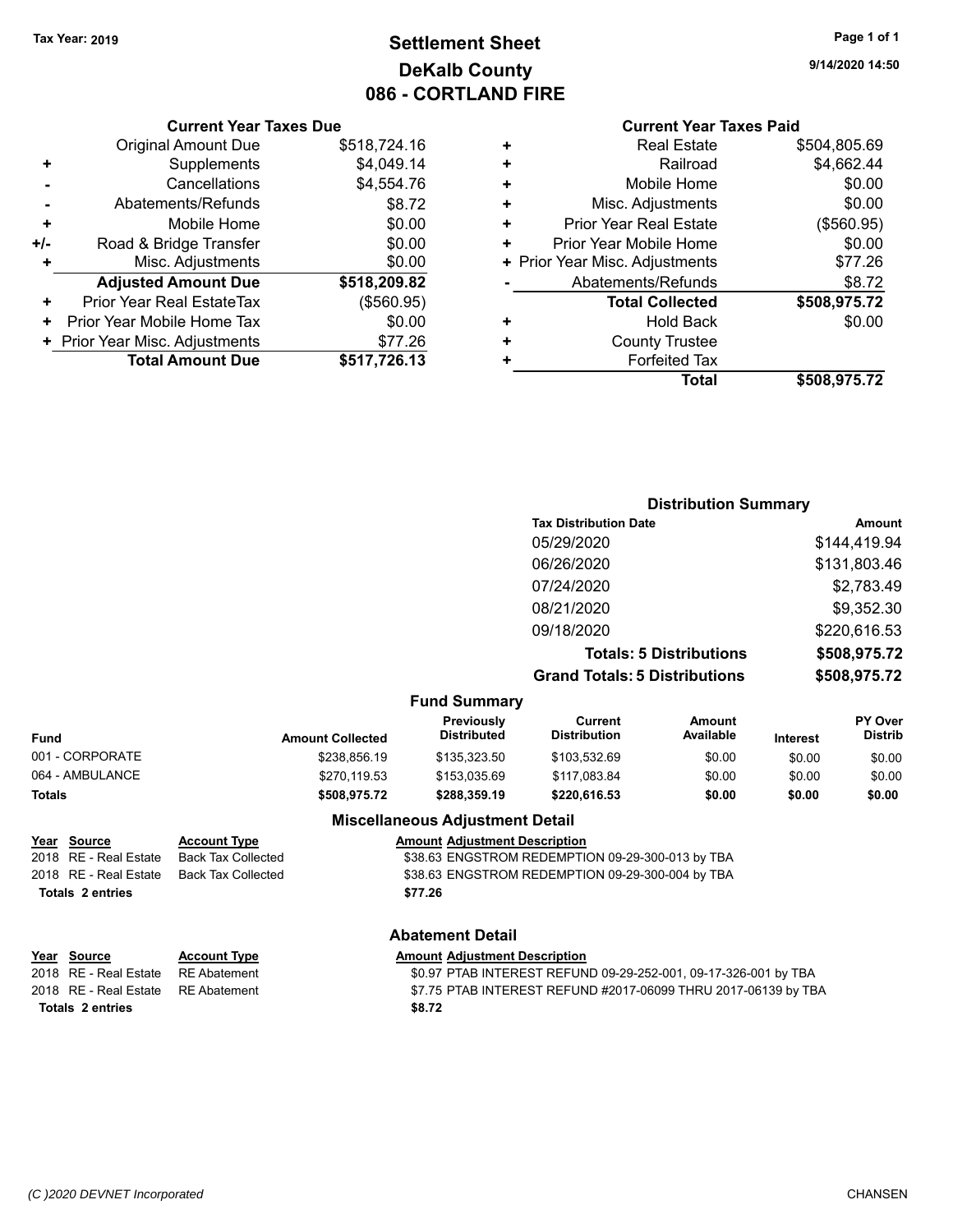## **Settlement Sheet Tax Year: 2019 Page 1 of 1 DeKalb County 087 - DE KALB FIRE**

**9/14/2020 14:50**

#### **Current Year Taxes Due**

|     | <b>Original Amount Due</b>     | \$153,478.64 |
|-----|--------------------------------|--------------|
| ٠   | Supplements                    | \$1,722.95   |
|     | Cancellations                  | \$4,696.20   |
|     | Abatements/Refunds             | \$0.00       |
| ٠   | Mobile Home                    | \$0.00       |
| +/- | Road & Bridge Transfer         | \$0.00       |
| ٠   | Misc. Adjustments              | \$39.95      |
|     | <b>Adjusted Amount Due</b>     | \$150,545.34 |
| ٠   | Prior Year Real EstateTax      | \$0.00       |
| ٠   | Prior Year Mobile Home Tax     | \$0.00       |
|     | + Prior Year Misc. Adjustments | \$19.96      |
|     | <b>Total Amount Due</b>        | \$150,565.30 |

### **Current Year Taxes Paid**

|   | <b>Real Estate</b>             | \$141,479.13 |
|---|--------------------------------|--------------|
| ٠ | Railroad                       | \$4,384.32   |
| ÷ | Mobile Home                    | \$0.00       |
| ٠ | Misc. Adjustments              | \$39.95      |
| ٠ | <b>Prior Year Real Estate</b>  | \$0.00       |
| ٠ | Prior Year Mobile Home         | \$0.00       |
|   | + Prior Year Misc. Adjustments | \$19.96      |
|   | Abatements/Refunds             | \$0.00       |
|   | <b>Total Collected</b>         | \$145,923.36 |
| ٠ | <b>Hold Back</b>               | \$0.00       |
| ٠ | <b>County Trustee</b>          |              |
| ٠ | <b>Forfeited Tax</b>           |              |
|   | Total                          | \$145,923.36 |
|   |                                |              |

### **Distribution Summary Tax Distribution Date Amount** 05/29/2020 \$23,455.30 06/26/2020 \$58,344.67 07/24/2020 \$1,609.58 08/21/2020 \$3,454.18 09/18/2020 \$59,059.63 **Totals: 5 Distributions \$145,923.36 Grand Totals: 5 Distributions \$145,923.36**

#### **Fund Summary**

| Fund            | <b>Amount Collected</b> | <b>Previously</b><br><b>Distributed</b> | Current<br>Distribution | Amount<br>Available | Interest | <b>PY Over</b><br><b>Distrib</b> |
|-----------------|-------------------------|-----------------------------------------|-------------------------|---------------------|----------|----------------------------------|
| 001 - CORPORATE | \$145,923,36            | \$86,863,73                             | \$59,059.63             | \$0.00              | \$0.00   | \$0.00                           |
| Totals          | \$145.923.36            | \$86,863,73                             | \$59,059.63             | \$0.00              | \$0.00   | \$0.00                           |

#### **Miscellaneous Adjustment Detail**

#### **Year** Source **Account Type And Amount Adjustment Description**

2018 RE - Real Estate Back Tax Collected \$19.96 TRUSTEE SALE 08-15-101-002 by TBA 2019 RE - Real Estate Back Tax Collected \$39.95 STRATTON REDEMPTION 11-03-200-059 by TBA

**Totals \$59.91 2 entries**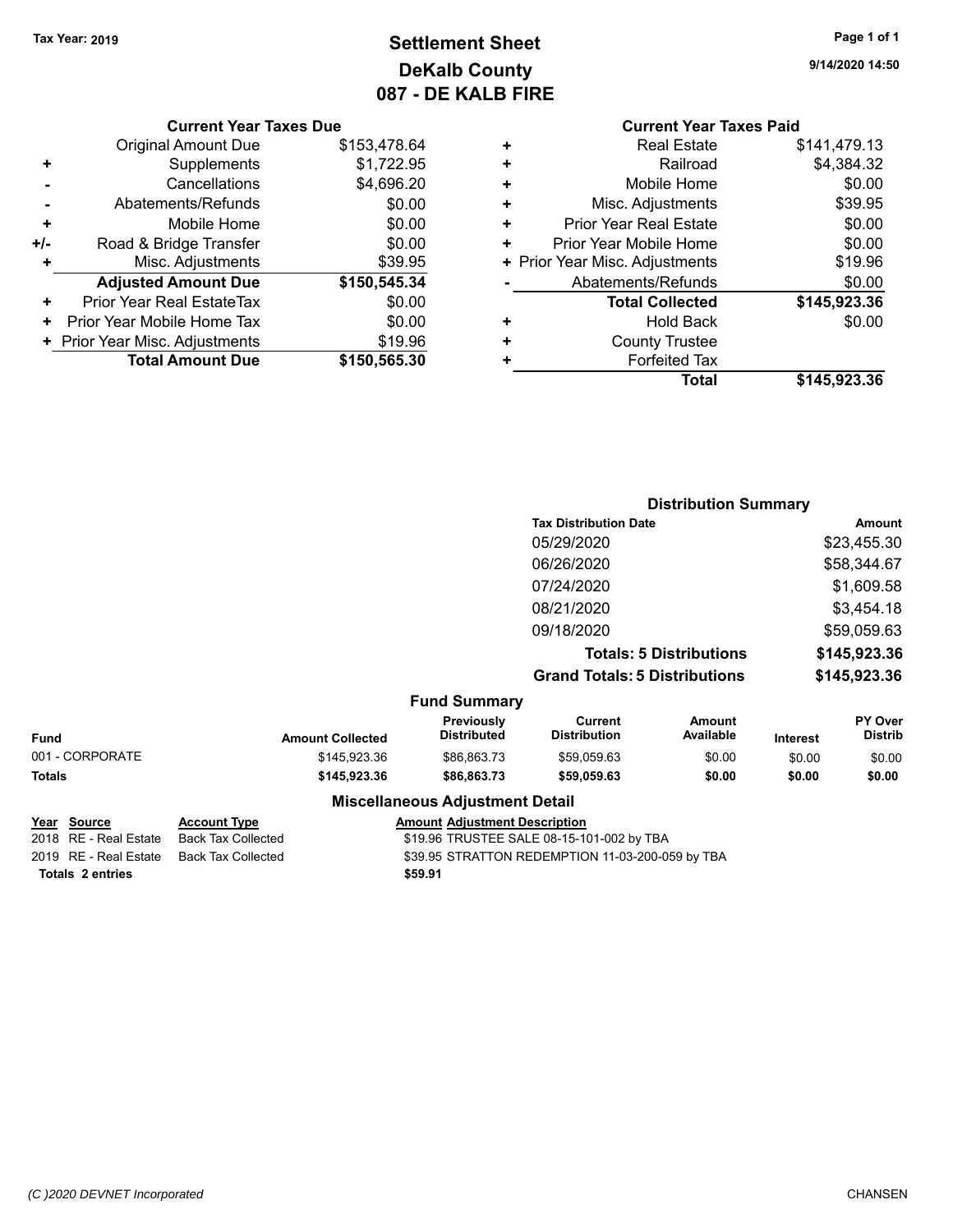## **Settlement Sheet Tax Year: 2019 Page 1 of 1 DeKalb County 088 - EARLVILLE FIRE**

**9/14/2020 14:50**

#### **Current Year Taxes Paid +** Real Estate \$6,719.76 **+** Railroad \$679.84 **+** Mobile Home \$0.00 **+** Misc. Adjustments \$0.00 **+** Prior Year Real Estate \$0.00 **+** Prior Year Mobile Home \$0.00 **+ Prior Year Misc. Adjustments**  $$0.00$ **-** Abatements/Refunds \$0.00 **Total Collected \$7,399.60 +** Hold Back \$0.00 **+** County Trustee **+** Forfeited Tax **Total \$7,399.60**

**Distribution Summary**

|     | <b>Current Year Taxes Due</b>    |            |
|-----|----------------------------------|------------|
|     | Original Amount Due              | \$7,399.60 |
| ٠   | Supplements                      | \$0.00     |
|     | Cancellations                    | \$0.00     |
|     | Abatements/Refunds               | \$0.00     |
| ٠   | Mobile Home                      | \$0.00     |
| +/- | Road & Bridge Transfer           | \$0.00     |
| ٠   | Misc. Adjustments                | \$0.00     |
|     | <b>Adjusted Amount Due</b>       | \$7,399.60 |
| ÷   | <b>Prior Year Real EstateTax</b> | \$0.00     |
| ٠   | Prior Year Mobile Home Tax       | \$0.00     |
|     | + Prior Year Misc. Adjustments   | \$0.00     |
|     | <b>Total Amount Due</b>          | \$7,399,60 |
|     |                                  |            |

|                 |                         |                                  | <b>Tax Distribution Date</b>          |                                |                 | Amount                    |
|-----------------|-------------------------|----------------------------------|---------------------------------------|--------------------------------|-----------------|---------------------------|
|                 |                         |                                  | 05/29/2020                            |                                |                 | \$1,448.64                |
|                 |                         |                                  | 06/26/2020                            |                                |                 | \$3,433.84                |
|                 |                         |                                  | 09/18/2020                            |                                |                 | \$2,517.12                |
|                 |                         |                                  |                                       | <b>Totals: 3 Distributions</b> |                 | \$7,399.60                |
|                 |                         |                                  | <b>Grand Totals: 3 Distributions</b>  |                                |                 | \$7,399.60                |
|                 |                         | <b>Fund Summary</b>              |                                       |                                |                 |                           |
| <b>Fund</b>     | <b>Amount Collected</b> | Previously<br><b>Distributed</b> | <b>Current</b><br><b>Distribution</b> | <b>Amount</b><br>Available     | <b>Interest</b> | PY Over<br><b>Distrib</b> |
| 001 - CORPORATE | \$2.837.77              | \$1,872.45                       | \$965.32                              | \$0.00                         | \$0.00          | \$0.00                    |
| 064 - AMBULANCE | \$4.561.83              | \$3.010.03                       | \$1,551.80                            | \$0.00                         | \$0.00          | \$0.00                    |
| <b>Totals</b>   | \$7,399.60              | \$4,882.48                       | \$2.517.12                            | \$0.00                         | \$0.00          | \$0.00                    |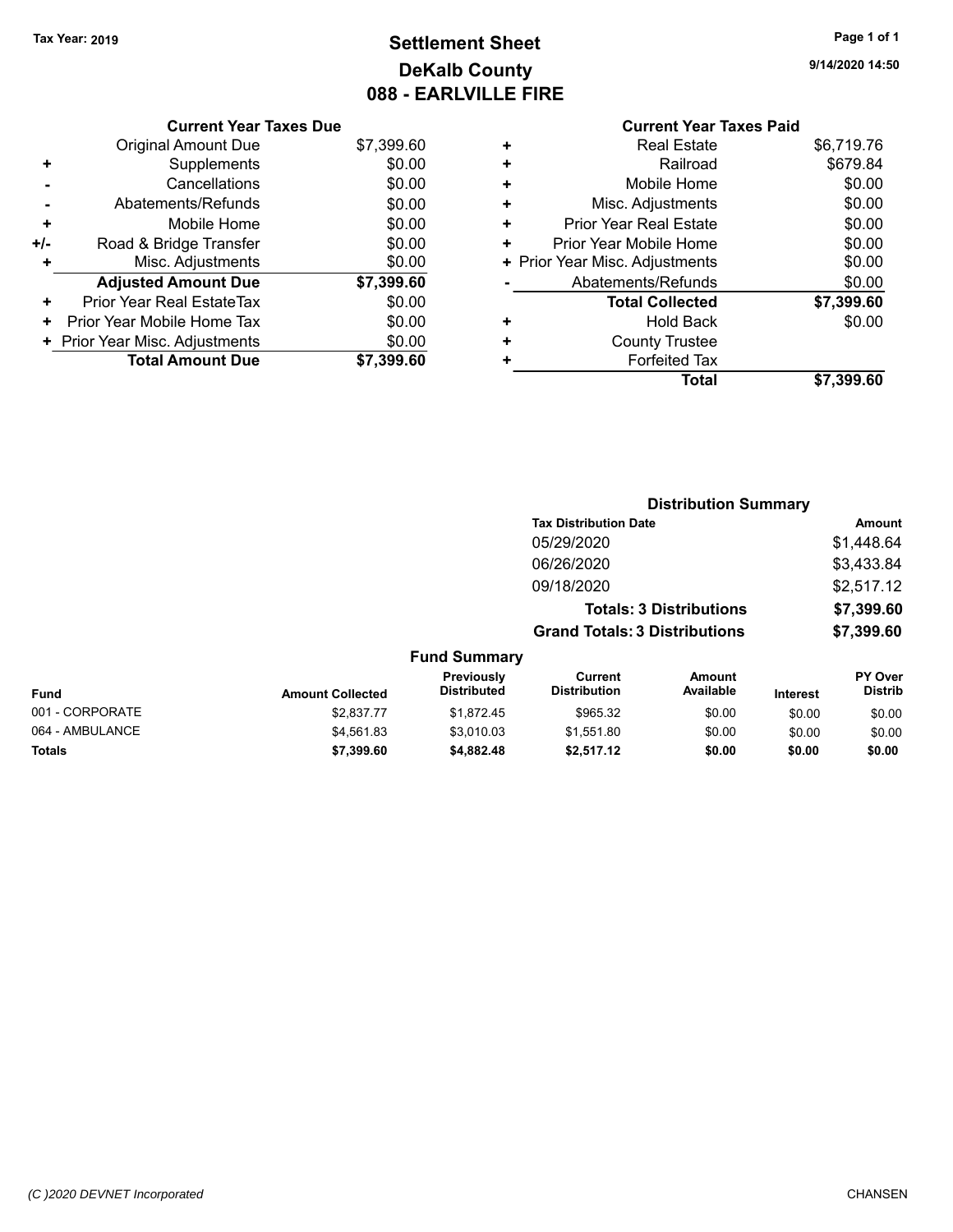### **Settlement Sheet Tax Year: 2019 Page 1 of 2 DeKalb County 089 - GENOA-KINGSTON FIRE**

**9/14/2020 14:50**

#### **Current Year Taxes Paid**

| ٠   | Mobile Home                    | \$0.00         |
|-----|--------------------------------|----------------|
| +/- | Road & Bridge Transfer         | \$0.00         |
| ÷   | Misc. Adjustments              | \$24.43        |
|     | <b>Adjusted Amount Due</b>     | \$1,034,554.16 |
| ٠   | Prior Year Real EstateTax      | (\$153.14)     |
| ٠   | Prior Year Mobile Home Tax     | \$0.00         |
|     | + Prior Year Misc. Adjustments | \$78.43        |
|     |                                |                |
|     | <b>Total Amount Due</b>        | \$1,034,479.45 |

**Current Year Taxes Due**

| ٠ | <b>Real Estate</b>             | \$1,001,588.02 |
|---|--------------------------------|----------------|
| ٠ | Railroad                       | \$8,622.04     |
| ٠ | Mobile Home                    | \$0.00         |
| ٠ | Misc. Adjustments              | \$24.43        |
| ÷ | <b>Prior Year Real Estate</b>  | (\$153.14)     |
| ٠ | Prior Year Mobile Home         | \$0.00         |
|   | + Prior Year Misc. Adjustments | \$78.43        |
|   | Abatements/Refunds             | \$1.38         |
|   | <b>Total Collected</b>         | \$1,010,158.40 |
| ٠ | Hold Back                      | \$0.00         |
| ÷ | <b>County Trustee</b>          |                |
| ٠ | <b>Forfeited Tax</b>           |                |
|   | <b>Total</b>                   | \$1,010,158.40 |
|   |                                |                |

### **Distribution Summary Tax Distribution Date Amount** 05/29/2020 \$255,781.68 06/26/2020 \$308,383.74 07/24/2020 \$12,997.75 08/21/2020 \$23,937.19 09/18/2020 \$409,058.04 **Totals: 5 Distributions \$1,010,158.40 Grand Totals: 5 Distributions \$1,010,158.40**

|                                         |                         | <b>Fund Summary</b>              |                                |                     |                 |                                  |
|-----------------------------------------|-------------------------|----------------------------------|--------------------------------|---------------------|-----------------|----------------------------------|
| <b>Fund</b>                             | <b>Amount Collected</b> | Previously<br><b>Distributed</b> | Current<br><b>Distribution</b> | Amount<br>Available | <b>Interest</b> | <b>PY Over</b><br><b>Distrib</b> |
| 001 - CORPORATE                         | \$324,007.30            | \$192.802.34                     | \$131.204.96                   | \$0.00              | \$0.00          | \$0.00                           |
| 035 - TORT JUDGEMENTS/LIABILITY<br>INS. | \$200.140.65            | \$119.094.81                     | \$81.045.84                    | \$0.00              | \$0.00          | \$0.00                           |
| 064 - AMBULANCE                         | \$486,010.45            | \$289.203.21                     | \$196.807.24                   | \$0.00              | \$0.00          | \$0.00                           |
| <b>Totals</b>                           | \$1,010,158.40          | \$601,100.36                     | \$409.058.04                   | \$0.00              | \$0.00          | \$0.00                           |

#### **Miscellaneous Adjustment Detail**

| Year Source             | <b>Account Type</b>                      | <b>Amount Adjustment Description</b>                          |
|-------------------------|------------------------------------------|---------------------------------------------------------------|
| 2018 RE - Real Estate   | Back Tax Collected                       | \$13.68 TRUSTEE SALE 02-36-224-005 by TBA                     |
| 2018 RE - Real Estate   | <b>Back Tax Collected</b>                | \$6.95 GERMAN REDEMPTION 02-22-307-014 by TBA                 |
| 2018 RE - Real Estate   | Back Tax Collected                       | \$7.81 WOJDYLA REDEMPTION 03-18-251-012 by TBA                |
| 2018 RE - Real Estate   | Back Tax Collected                       | \$6.67 FIRST MID WEALTH REDEMPTION 03-30-101-005 by TBA       |
| 2018 RE - Real Estate   | Back Tax Collected                       | \$13.89 GALLARDO CONSTRUCTION REDEMPTION 02-22-426-003 by TBA |
| 2018 RE - Real Estate   | Back Tax Collected                       | \$18.75 TRUSTEE SALE 02-22-307-024 by TBA                     |
| 2018 RE - Real Estate   | <b>Back Tax Collected</b>                | \$10.68 KIRCHHOFF REDEMPTION 03-19-333-008 by TBA             |
|                         | 2019 RE - Real Estate Back Tax Collected | \$24.43 NIKOLS REDEMPTION 03-19-429-033 by TBA                |
| <b>Totals 8 entries</b> |                                          | \$102.86                                                      |
|                         |                                          |                                                               |
|                         |                                          |                                                               |

#### **Abatement Detail**

#### **Year** Source **Account Type A** Annunt Adjustment Description 2018 RE - Real Estate RE Abatement \$0.47 PTAB INTEREST REFUND 03-27-400-003 by TBA 2018 RE - Real Estate RE Abatement \$0.06 PTAB INTEREST REFUND 03-27-400-003 by TBA 2018 RE - Real Estate RE Abatement \$0.21 PTAB INTEREST REFUND 03-27-400-003 by TBA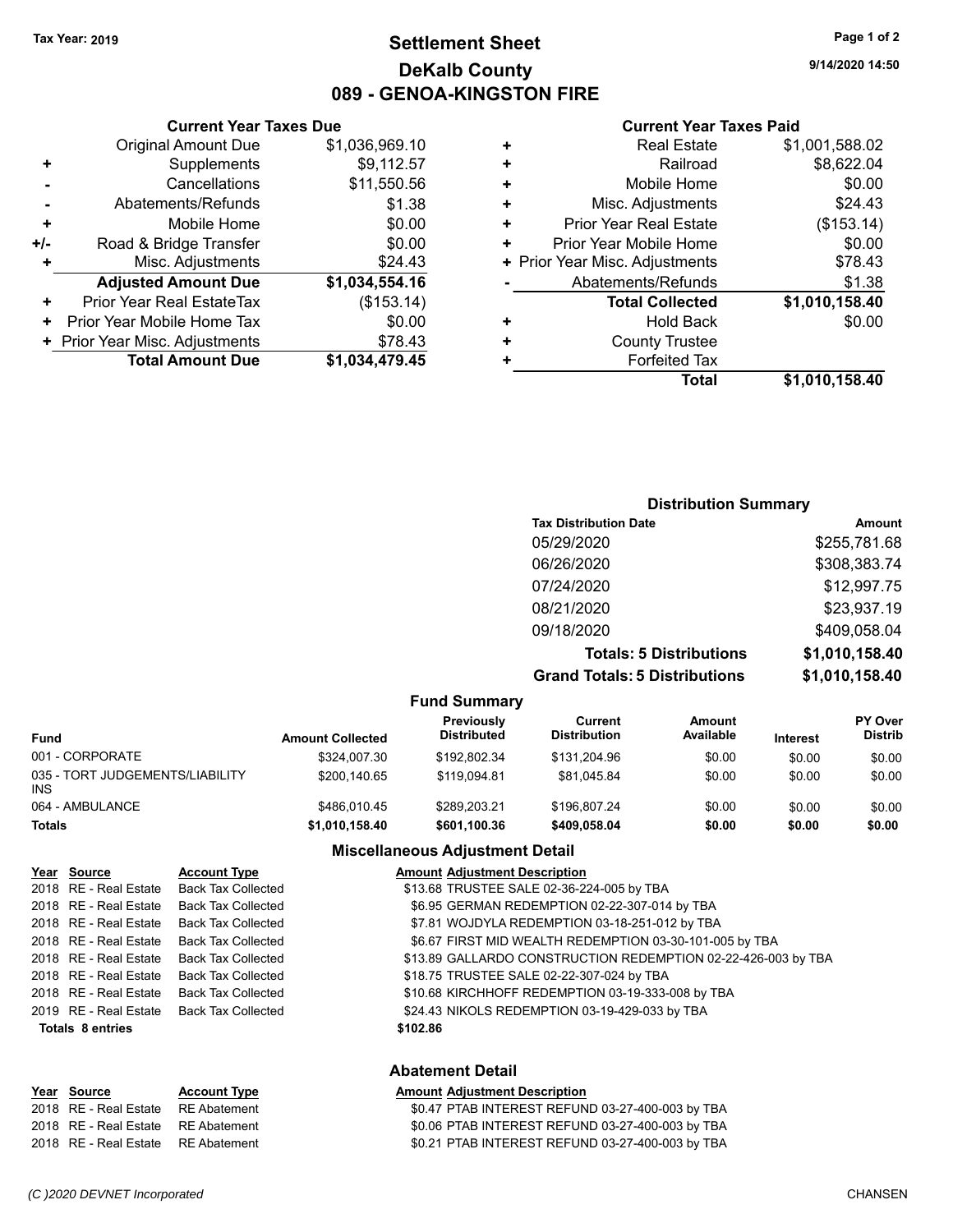### **Settlement Sheet Tax Year: 2019 Page 2 of 2 DeKalb County Abatement Detail**

**9/14/2020 14:50**

**Totals \$1.38 4 entries**

**Year Source Account Type Anneunt Adjustment Description**<br>
2019 RE - Real Estate RE Abatement **Account 1999 Amount Adjustment Description** \$0.64 PTAB INTEREST REFUND 02-36-228-002 by TBA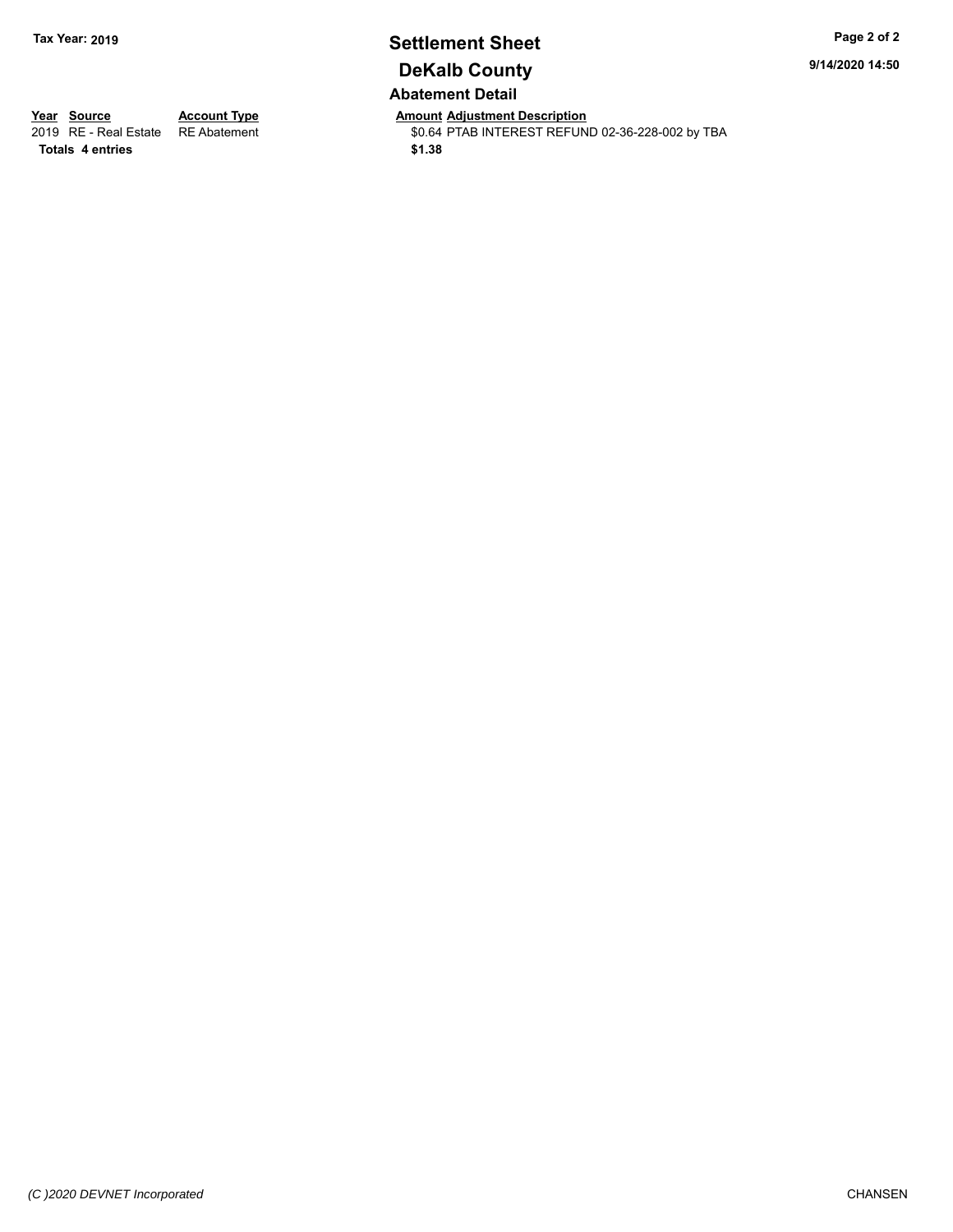### **Settlement Sheet Tax Year: 2019 Page 1 of 1 DeKalb County 090 - HAMPSHIRE FIRE**

**9/14/2020 14:50**

| Current Year Taxes Due |  |  |
|------------------------|--|--|

|     | Original Amount Due              | \$31,028.48 |
|-----|----------------------------------|-------------|
| ٠   | Supplements                      | \$664.19    |
|     | Cancellations                    | \$748.18    |
|     | Abatements/Refunds               | \$0.00      |
| ÷   | Mobile Home                      | \$0.00      |
| +/- | Road & Bridge Transfer           | \$0.00      |
| ٠   | Misc. Adjustments                | \$0.00      |
|     | <b>Adjusted Amount Due</b>       | \$30,944.49 |
| ٠   | <b>Prior Year Real EstateTax</b> | \$0.00      |
| ٠   | Prior Year Mobile Home Tax       | \$0.00      |
|     | + Prior Year Misc. Adjustments   | \$0.00      |
|     | <b>Total Amount Due</b>          | \$30,944.49 |
|     |                                  |             |

|                                    | <b>Current Year Taxes Paid</b> |
|------------------------------------|--------------------------------|
| Real Estate<br>٠                   | \$29,694.08                    |
| Railroad<br>٠                      | \$618.46                       |
| Mobile Home<br>٠                   | \$0.00                         |
| Misc. Adjustments<br>٠             | \$0.00                         |
| <b>Prior Year Real Estate</b><br>٠ | \$0.00                         |
| Prior Year Mobile Home<br>٠        | \$0.00                         |
| Prior Year Misc. Adjustments<br>٠  | \$0.00                         |
| Abatements/Refunds                 | \$0.00                         |
| <b>Total Collected</b>             | \$30,312.54                    |
| Hold Back<br>٠                     | \$0.00                         |
| <b>County Trustee</b><br>٠         |                                |
| <b>Forfeited Tax</b>               |                                |
| Total                              | \$30,312.54                    |

| <b>Distribution Summary</b>          |             |  |
|--------------------------------------|-------------|--|
| <b>Tax Distribution Date</b>         | Amount      |  |
| 05/29/2020                           | \$7,322.75  |  |
| 06/26/2020                           | \$11,820.48 |  |
| 08/21/2020                           | \$357.62    |  |
| 09/18/2020                           | \$10,811.69 |  |
| <b>Totals: 4 Distributions</b>       | \$30,312.54 |  |
| <b>Grand Totals: 4 Distributions</b> | \$30,312.54 |  |

**Fund Summary**

| <b>Fund</b>                     | <b>Amount Collected</b> | Previously<br><b>Distributed</b> | Current<br><b>Distribution</b> | Amount<br>Available | <b>Interest</b> | <b>PY Over</b><br><b>Distrib</b> |
|---------------------------------|-------------------------|----------------------------------|--------------------------------|---------------------|-----------------|----------------------------------|
| 001 - CORPORATE                 | \$13.004.11             | \$8.365.88                       | \$4.638.23                     | \$0.00              | \$0.00          | \$0.00                           |
| 013 - FIREFIGHTER'S PENSION     | \$506.54                | \$325.87                         | \$180.67                       | \$0.00              | \$0.00          | \$0.00                           |
| 049 - EMERGENCY & RESCUE EQUIP. | \$3,796.63              | \$2.442.47                       | \$1.354.16                     | \$0.00              | \$0.00          | \$0.00                           |
| 064 - AMBULANCE                 | \$13,005.26             | \$8.366.63                       | \$4.638.63                     | \$0.00              | \$0.00          | \$0.00                           |
| <b>Totals</b>                   | \$30.312.54             | \$19,500.85                      | \$10,811.69                    | \$0.00              | \$0.00          | \$0.00                           |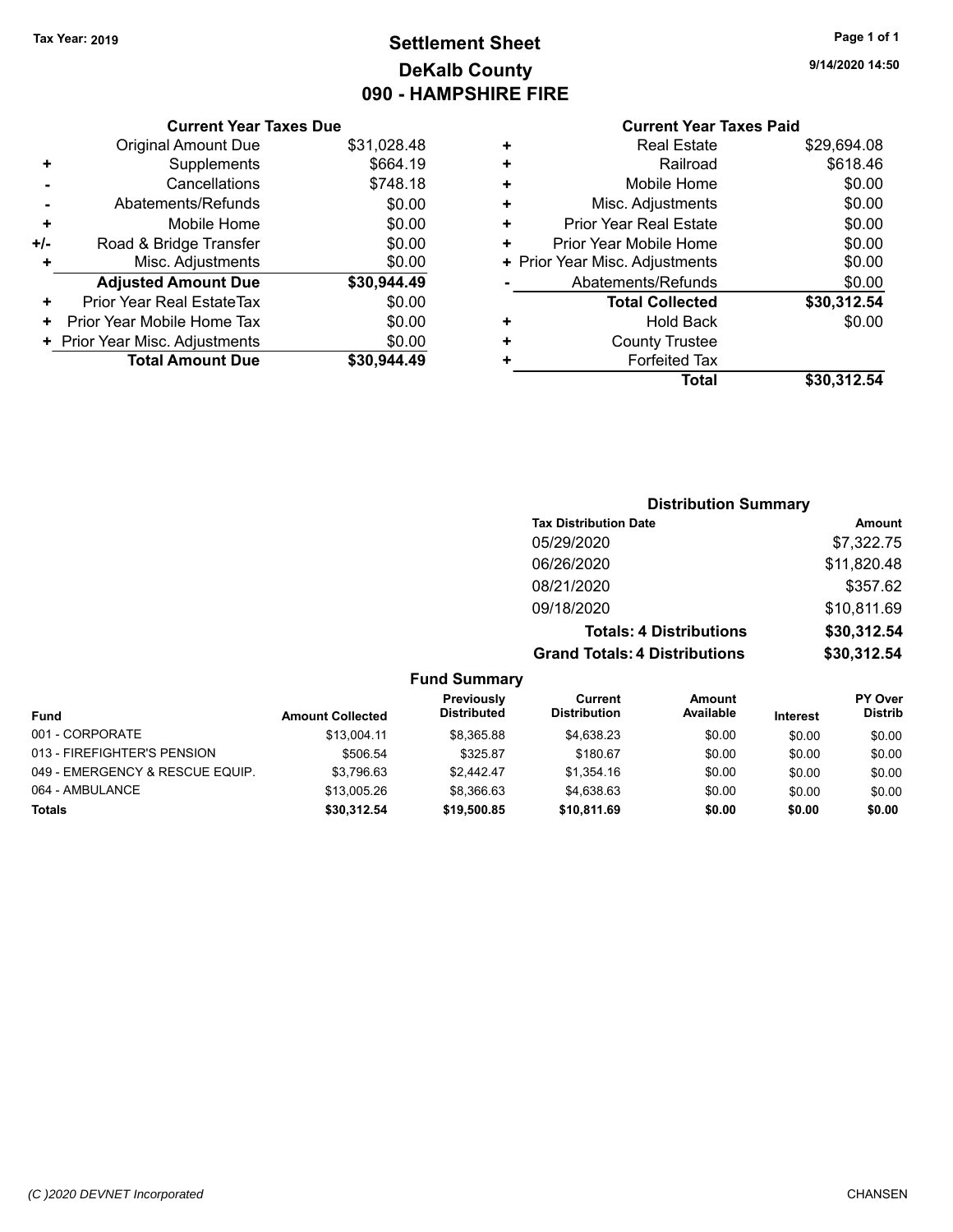## **Settlement Sheet Tax Year: 2019 Page 1 of 1 DeKalb County 091 - HINCKLEY FIRE**

**9/14/2020 14:50**

### **Current Year Taxes Paid**

|     | <b>Current Year Taxes Due</b>  |              |  |
|-----|--------------------------------|--------------|--|
|     | <b>Original Amount Due</b>     | \$419,630.27 |  |
| ÷   | Supplements                    | \$3,875.59   |  |
|     | Cancellations                  | \$4,721.02   |  |
|     | Abatements/Refunds             | \$0.00       |  |
| ٠   | Mobile Home                    | \$0.00       |  |
| +/- | Road & Bridge Transfer         | \$0.00       |  |
| ÷   | Misc. Adjustments              | \$48.46      |  |
|     | <b>Adjusted Amount Due</b>     | \$418,833.30 |  |
| ٠   | Prior Year Real EstateTax      | \$0.00       |  |
| ٠   | Prior Year Mobile Home Tax     | \$0.00       |  |
|     | + Prior Year Misc. Adjustments | \$123.34     |  |
|     | <b>Total Amount Due</b>        | \$418,956.64 |  |
|     |                                |              |  |

| ٠ | <b>Real Estate</b>             | \$401,654.69 |
|---|--------------------------------|--------------|
| ٠ | Railroad                       | \$6,223.06   |
| ٠ | Mobile Home                    | \$0.00       |
| ٠ | Misc. Adjustments              | \$48.46      |
| ٠ | <b>Prior Year Real Estate</b>  | \$0.00       |
| ٠ | Prior Year Mobile Home         | \$0.00       |
|   | + Prior Year Misc. Adjustments | \$123.34     |
|   | Abatements/Refunds             | \$0.00       |
|   | <b>Total Collected</b>         | \$408,049.55 |
| ٠ | <b>Hold Back</b>               | \$0.00       |
| ٠ | <b>County Trustee</b>          |              |
| ٠ | <b>Forfeited Tax</b>           |              |
|   | <b>Total</b>                   | \$408,049.55 |
|   |                                |              |

### **Distribution Summary Tax Distribution Date Amount** 05/29/2020 \$99,110.31 06/26/2020 \$126,348.78 07/24/2020 \$3,785.04 08/21/2020 \$12,725.55 09/18/2020 \$166,079.87 **Totals: 5 Distributions \$408,049.55 Grand Totals: 5 Distributions \$408,049.55**

#### **Fund Summary**

|                             |                         | י שווש טעווווועו ו                      |                                |                     |                 |                                  |
|-----------------------------|-------------------------|-----------------------------------------|--------------------------------|---------------------|-----------------|----------------------------------|
| Fund                        | <b>Amount Collected</b> | <b>Previously</b><br><b>Distributed</b> | Current<br><b>Distribution</b> | Amount<br>Available | <b>Interest</b> | <b>PY Over</b><br><b>Distrib</b> |
| 001 - CORPORATE             | \$249,584.70            | \$148.001.47                            | \$101.583.23                   | \$0.00              | \$0.00          | \$0.00                           |
| 013 - FIREFIGHTER'S PENSION | \$6,788.72              | \$4.025.64                              | \$2.763.08                     | \$0.00              | \$0.00          | \$0.00                           |
| 064 - AMBULANCE             | \$151,676.13            | \$89.942.57                             | \$61.733.56                    | \$0.00              | \$0.00          | \$0.00                           |
| <b>Totals</b>               | \$408,049.55            | \$241,969.68                            | \$166,079.87                   | \$0.00              | \$0.00          | \$0.00                           |

#### **Miscellaneous Adjustment Detail**

| Year Source              | <b>Account Type</b>       | <b>Amount Adjustment Description</b>                          |
|--------------------------|---------------------------|---------------------------------------------------------------|
| 2018 RE - Real Estate    | <b>Back Tax Collected</b> | \$14.06 ROYAL ESTATES HOLDING REDEMPTION 15-14-103-010 by TBA |
| 2018 RE - Real Estate    | <b>Back Tax Collected</b> | \$14.06 ROYAL ESTATES HOLDING REDEMPTION 15-14-103-009 by TBA |
| 2018 RE - Real Estate    | <b>Back Tax Collected</b> | \$14.06 ROYAL ESTATES HOLDING REDEMPTION 15-14-103-008 by TBA |
| 2018 RE - Real Estate    | <b>Back Tax Collected</b> | \$14.06 ROYAL ESTATES HOLDING REDEMPTION 15-14-103-007 by TBA |
| 2018 RE - Real Estate    | <b>Back Tax Collected</b> | \$14.06 ROYAL ESTATES HOLDING REDEMPTION 15-14-102-023 by TBA |
| 2018 RE - Real Estate    | <b>Back Tax Collected</b> | \$14.06 ROYAL ESTATES HOLDING REDEMPTION 15-14-102-024 by TBA |
| 2018 RE - Real Estate    | <b>Back Tax Collected</b> | \$14.06 ROYAL ESTATES HOLDING REDEMPTION 15-14-102-025 by TBA |
| 2018 RE - Real Estate    | <b>Back Tax Collected</b> | \$14.06 ROYAL ESTATES HOLDING REDEMPTION 15-14-102-026 by TBA |
| 2018 RE - Real Estate    | <b>Back Tax Collected</b> | \$10.86 CLEINMARK REDEMPTION 15-15-228-013 by TBA             |
| 2019 RE - Real Estate    | Paymt In Lieu of Tax      | \$48.46 HOUSING AUTHORITY SUNSET VIEW APARTMENTS by TBA       |
| <b>Totals 10 entries</b> |                           | \$171.80                                                      |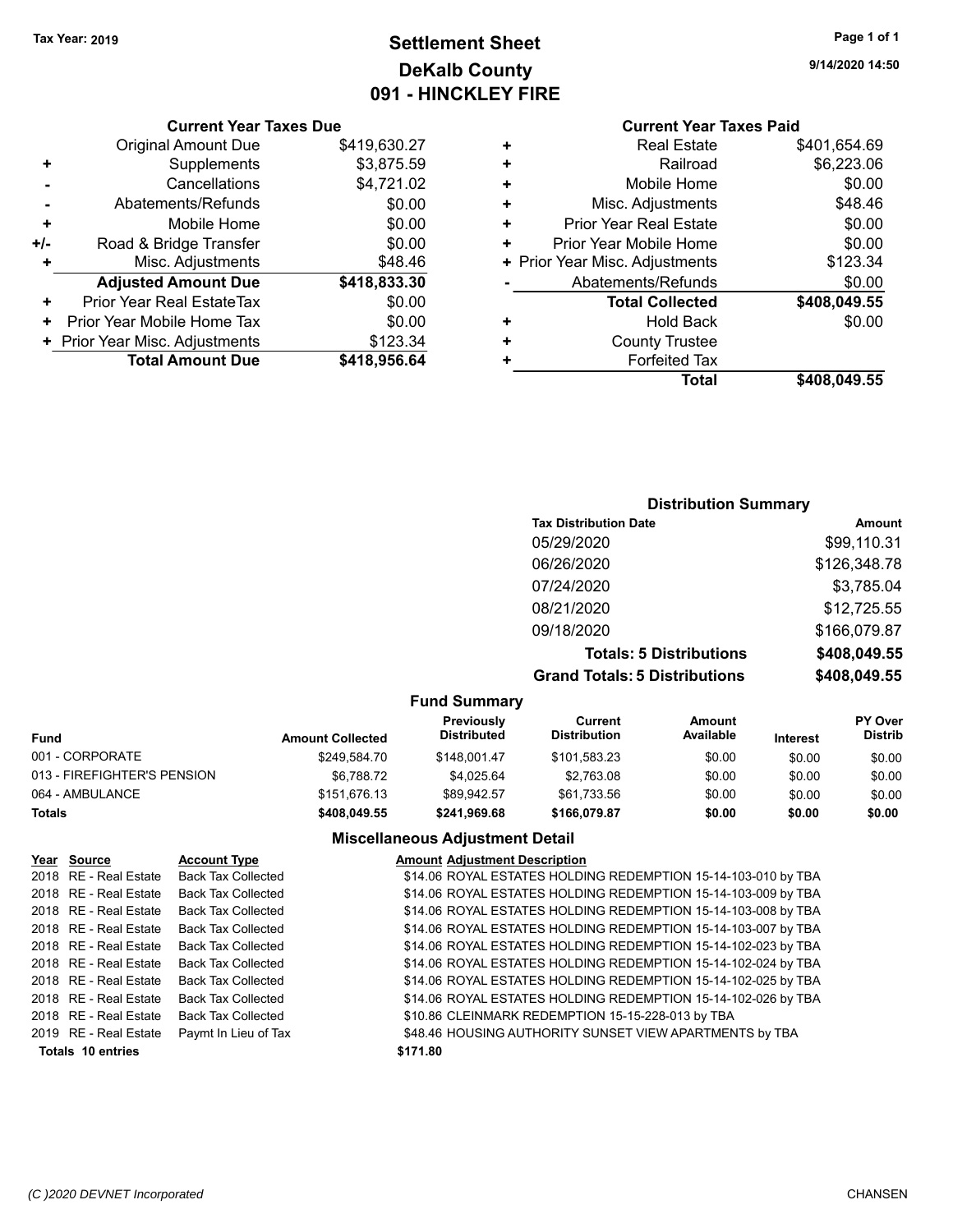## **Settlement Sheet Tax Year: 2019 Page 1 of 1 DeKalb County 092 - KIRKLAND FIRE**

**9/14/2020 14:50**

#### **Current Year Taxes Due**

|     | <b>Total Amount Due</b>          | \$536,220.10 |
|-----|----------------------------------|--------------|
|     | + Prior Year Misc. Adjustments   | \$53.84      |
| ٠   | Prior Year Mobile Home Tax       | \$0.00       |
| ÷   | <b>Prior Year Real EstateTax</b> | \$0.00       |
|     | <b>Adjusted Amount Due</b>       | \$536,166.26 |
| ٠   | Misc. Adjustments                | \$0.00       |
| +/- | Road & Bridge Transfer           | \$0.00       |
| ٠   | Mobile Home                      | \$0.00       |
|     | Abatements/Refunds               | \$0.67       |
|     | Cancellations                    | \$3,032.65   |
| ٠   | Supplements                      | \$1,876.29   |
|     | <b>Original Amount Due</b>       | \$537,323.29 |
|     |                                  |              |

### **Current Year Taxes Paid**

| ٠<br>٠ | <b>County Trustee</b><br><b>Forfeited Tax</b> |                        |
|--------|-----------------------------------------------|------------------------|
| ٠      | <b>Total Collected</b><br><b>Hold Back</b>    | \$516,523.94<br>\$0.00 |
|        | Abatements/Refunds                            | \$0.67                 |
|        | + Prior Year Misc. Adjustments                | \$53.84                |
| ٠      | Prior Year Mobile Home                        | \$0.00                 |
| ÷      | Prior Year Real Estate                        | \$0.00                 |
| ٠      | Misc. Adjustments                             | \$0.00                 |
| ٠      | Mobile Home                                   | \$0.00                 |
| ٠      | Railroad                                      | \$5,958.74             |
|        | <b>Real Estate</b>                            | \$510,512.03           |

#### **Distribution Summary Tax Distribution Date Amount** 05/29/2020 \$118,027.32 06/26/2020 \$180,694.39 07/24/2020 \$5,854.14 08/21/2020 \$11,190.42 09/18/2020 \$200,757.67 **Totals: 5 Distributions \$516,523.94 Grand Totals: 5 Distributions \$516,523.94**

**Fund Summary Fund Interest Amount Collected Distributed PY Over Distrib Amount Available Current Distribution Previously** 001 - CORPORATE \$278,682.73 \$170,366.95 \$108,315.78 \$0.00 \$0.00 \$0.00 027 - AUDIT \$2,890.47 \$1,767.03 \$1,123.44 \$0.00 \$0.00 \$0.00 035 - TORT JUDGMENTS, LIABILITY INSURANCE  $$14,422.37$   $$8,816.81$   $$5,605.56$   $$0.00$   $$0.00$   $$0.00$ 062 - WORKERS COMPENSATION \$9,135.77 \$5,584.97 \$3,550.80 \$0.00 \$0.00 \$0.00 064 - AMBULANCE \$211,392.60 \$129,230.51 \$82,162.09 \$0.00 \$0.00 \$0.00 **Totals \$516,523.94 \$315,766.27 \$200,757.67 \$0.00 \$0.00 \$0.00 Miscellaneous Adjustment Detail**

|                  | Year Source           | <b>Account Type</b> | <b>Amount Adjustment Description</b>               |
|------------------|-----------------------|---------------------|----------------------------------------------------|
|                  | 2018 RE - Real Estate | Back Tax Collected  | \$0.90 PETERSON REDEMPTION 04-11-100-009 by TBA    |
|                  | 2018 RE - Real Estate | Back Tax Collected  | \$52.94 PIOTROWSKI REDEMPTION 04-18-253-008 by TBA |
| Totals 2 entries |                       |                     | \$53.84                                            |
|                  |                       |                     |                                                    |
|                  |                       |                     |                                                    |

# **Totals \$0.67 1 entries**

### **Abatement Detail**

**Year Source Account Type Amount Adjustment Description**

2018 RE - Real Estate RE Abatement \$0.67 PTAB INTEREST REFUND 02-21-176-004 by TBA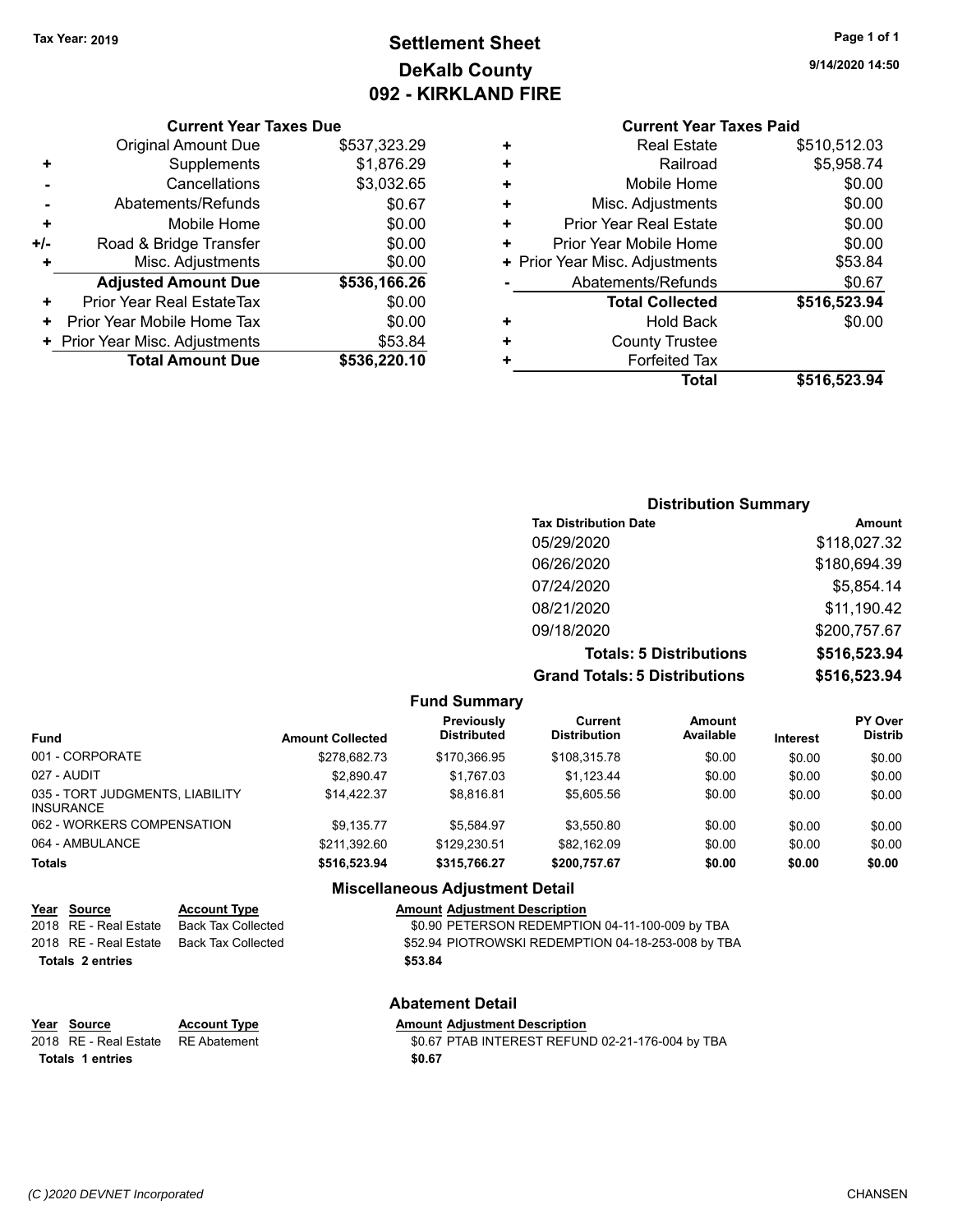**9/14/2020 14:50**

**Settlement Sheet Tax Year: 2019 Page 1 of 1 DeKalb County 093 - LEE FIRE**

|     | <b>Current Year Taxes Due</b>  |             |
|-----|--------------------------------|-------------|
|     | <b>Original Amount Due</b>     | \$42,472.24 |
| ٠   | Supplements                    | \$674.70    |
|     | Cancellations                  | \$738.29    |
|     | Abatements/Refunds             | \$0.00      |
| ٠   | Mobile Home                    | \$0.00      |
| +/- | Road & Bridge Transfer         | \$0.00      |
| ٠   | Misc. Adjustments              | \$0.00      |
|     | <b>Adjusted Amount Due</b>     | \$42,408.65 |
|     | Prior Year Real EstateTax      | \$0.00      |
| ٠   | Prior Year Mobile Home Tax     | \$0.00      |
|     | + Prior Year Misc. Adjustments | \$0.00      |
|     | <b>Total Amount Due</b>        | \$42,408,65 |
|     |                                |             |

|   | <b>Current Year Taxes Paid</b> |             |
|---|--------------------------------|-------------|
| ٠ | <b>Real Estate</b>             | \$39,050.82 |
| ÷ | Railroad                       | \$1,454.32  |
| ٠ | Mobile Home                    | \$0.00      |
| ٠ | Misc. Adjustments              | \$0.00      |
| ٠ | Prior Year Real Estate         | \$0.00      |
| ٠ | Prior Year Mobile Home         | \$0.00      |
|   | + Prior Year Misc. Adjustments | \$0.00      |
|   | Abatements/Refunds             | \$0.00      |
|   | <b>Total Collected</b>         | \$40,505.14 |
| ٠ | <b>Hold Back</b>               | \$0.00      |
| ٠ | <b>County Trustee</b>          |             |
|   | <b>Forfeited Tax</b>           |             |
|   | Total                          | \$40,505.14 |
|   |                                |             |

| <b>Distribution Summary</b>          |             |
|--------------------------------------|-------------|
| <b>Tax Distribution Date</b>         | Amount      |
| 05/29/2020                           | \$5,832.41  |
| 06/26/2020                           | \$17,801.13 |
| 07/24/2020                           | \$525.54    |
| 08/21/2020                           | \$304.16    |
| 09/18/2020                           | \$16,041.90 |
| <b>Totals: 5 Distributions</b>       | \$40,505.14 |
| <b>Grand Totals: 5 Distributions</b> | \$40,505.14 |

| <b>Fund Summary</b>                     |                         |                                  |                                |                     |                 |                                  |
|-----------------------------------------|-------------------------|----------------------------------|--------------------------------|---------------------|-----------------|----------------------------------|
| Fund                                    | <b>Amount Collected</b> | Previously<br><b>Distributed</b> | Current<br><b>Distribution</b> | Amount<br>Available | <b>Interest</b> | <b>PY Over</b><br><b>Distrib</b> |
| 001 - CORPORATE                         | \$27.099.15             | \$16,366.63                      | \$10.732.52                    | \$0.00              | \$0.00          | \$0.00                           |
| 035 - TORT JUDGEMENTS/LIABILITY<br>INS. | \$3.143.96              | \$1.898.81                       | \$1.245.15                     | \$0.00              | \$0.00          | \$0.00                           |
| 064 - AMBULANCE                         | \$10.262.03             | \$6.197.80                       | \$4.064.23                     | \$0.00              | \$0.00          | \$0.00                           |
| <b>Totals</b>                           | \$40,505.14             | \$24,463.24                      | \$16,041.90                    | \$0.00              | \$0.00          | \$0.00                           |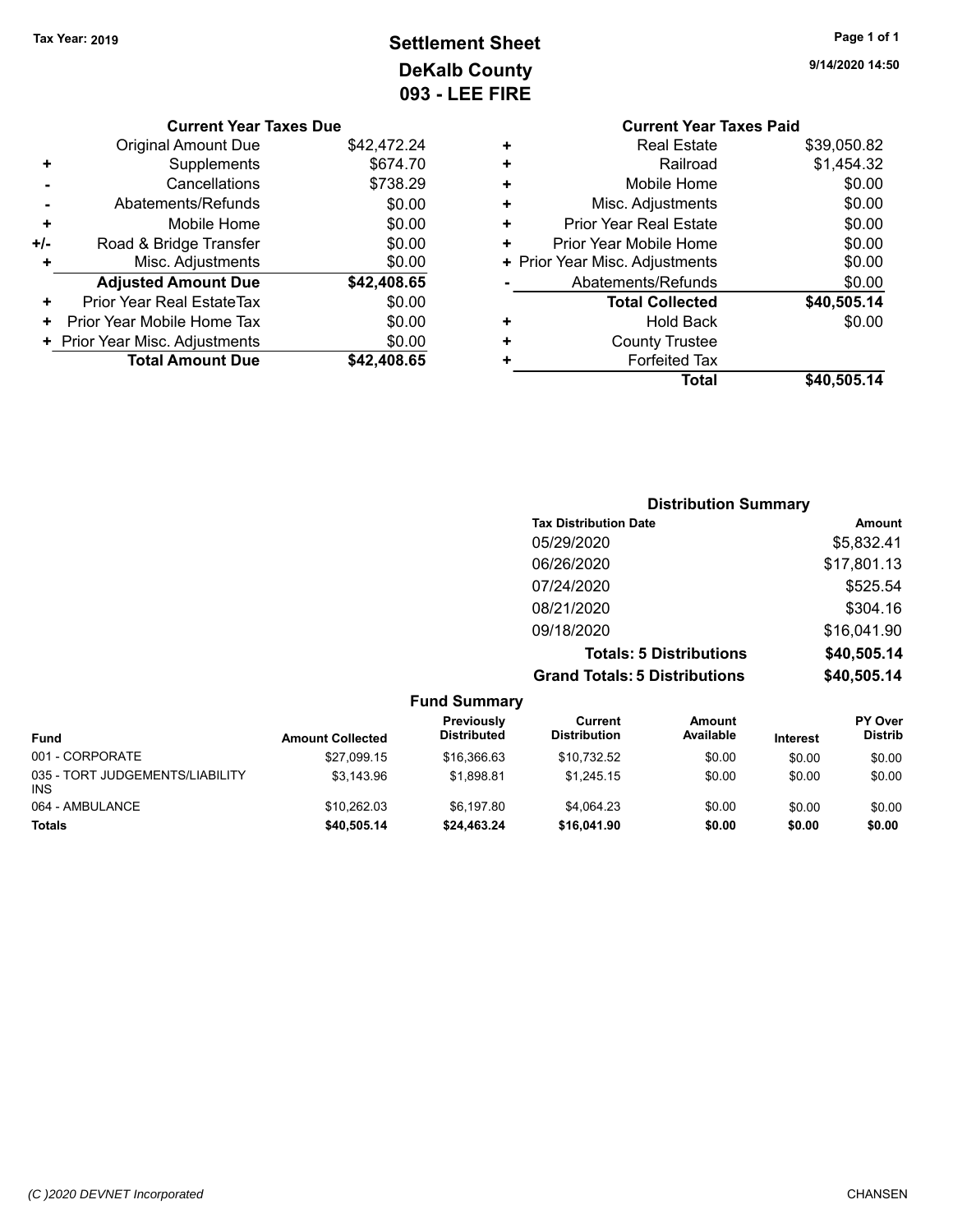## **Settlement Sheet Tax Year: 2019 Page 1 of 1 DeKalb County 094 - LELAND FIRE**

**9/14/2020 14:50**

| <b>Current Year Taxes Due</b> |  |  |
|-------------------------------|--|--|

|       | <b>Original Amount Due</b>     | \$36,211.99 |
|-------|--------------------------------|-------------|
| ٠     | Supplements                    | \$224.77    |
|       | Cancellations                  | \$247.90    |
|       | Abatements/Refunds             | \$0.00      |
| ٠     | Mobile Home                    | \$0.00      |
| $+/-$ | Road & Bridge Transfer         | \$0.00      |
| ٠     | Misc. Adjustments              | \$0.00      |
|       | <b>Adjusted Amount Due</b>     | \$36,188.86 |
| ٠     | Prior Year Real EstateTax      | \$0.00      |
| ٠     | Prior Year Mobile Home Tax     | \$0.00      |
|       | + Prior Year Misc. Adjustments | \$0.00      |
|       | <b>Total Amount Due</b>        | \$36,188.86 |

|   | <b>Current Year Taxes Paid</b> |             |
|---|--------------------------------|-------------|
| ٠ | <b>Real Estate</b>             | \$34,970.27 |
| ٠ | Railroad                       | \$0.00      |
| ٠ | Mobile Home                    | \$0.00      |
| ٠ | Misc. Adjustments              | \$0.00      |
| ٠ | <b>Prior Year Real Estate</b>  | \$0.00      |
| ٠ | Prior Year Mobile Home         | \$0.00      |
|   | + Prior Year Misc. Adjustments | \$0.00      |
|   | Abatements/Refunds             | \$0.00      |
|   | <b>Total Collected</b>         | \$34,970.27 |
| ٠ | Hold Back                      | \$0.00      |
| ٠ | <b>County Trustee</b>          |             |
|   | <b>Forfeited Tax</b>           |             |
|   | Total                          | \$34,970.27 |
|   |                                |             |

|                 |                         |                                  |                                       | <b>Distribution Summary</b> |                 |                           |
|-----------------|-------------------------|----------------------------------|---------------------------------------|-----------------------------|-----------------|---------------------------|
|                 |                         |                                  | <b>Tax Distribution Date</b>          |                             |                 | Amount                    |
|                 |                         |                                  | 05/29/2020                            |                             |                 | \$6,288.75                |
|                 |                         |                                  | 06/26/2020                            |                             |                 | \$15,674.95               |
|                 |                         |                                  | 08/21/2020                            |                             |                 | \$605.09                  |
|                 |                         |                                  | 09/18/2020                            |                             |                 | \$12,401.48               |
|                 |                         | <b>Totals: 4 Distributions</b>   |                                       | \$34,970.27                 |                 |                           |
|                 |                         |                                  | <b>Grand Totals: 4 Distributions</b>  |                             | \$34,970.27     |                           |
|                 |                         | <b>Fund Summary</b>              |                                       |                             |                 |                           |
| <b>Fund</b>     | <b>Amount Collected</b> | Previously<br><b>Distributed</b> | <b>Current</b><br><b>Distribution</b> | Amount<br>Available         | <b>Interest</b> | PY Over<br><b>Distrib</b> |
| 001 - CORPORATE | \$34.970.27             | \$22.568.79                      | \$12,401.48                           | \$0.00                      | \$0.00          | \$0.00                    |
| <b>Totals</b>   | \$34,970.27             | \$22,568.79                      | \$12,401.48                           | \$0.00                      | \$0.00          | \$0.00                    |
|                 |                         |                                  |                                       |                             |                 |                           |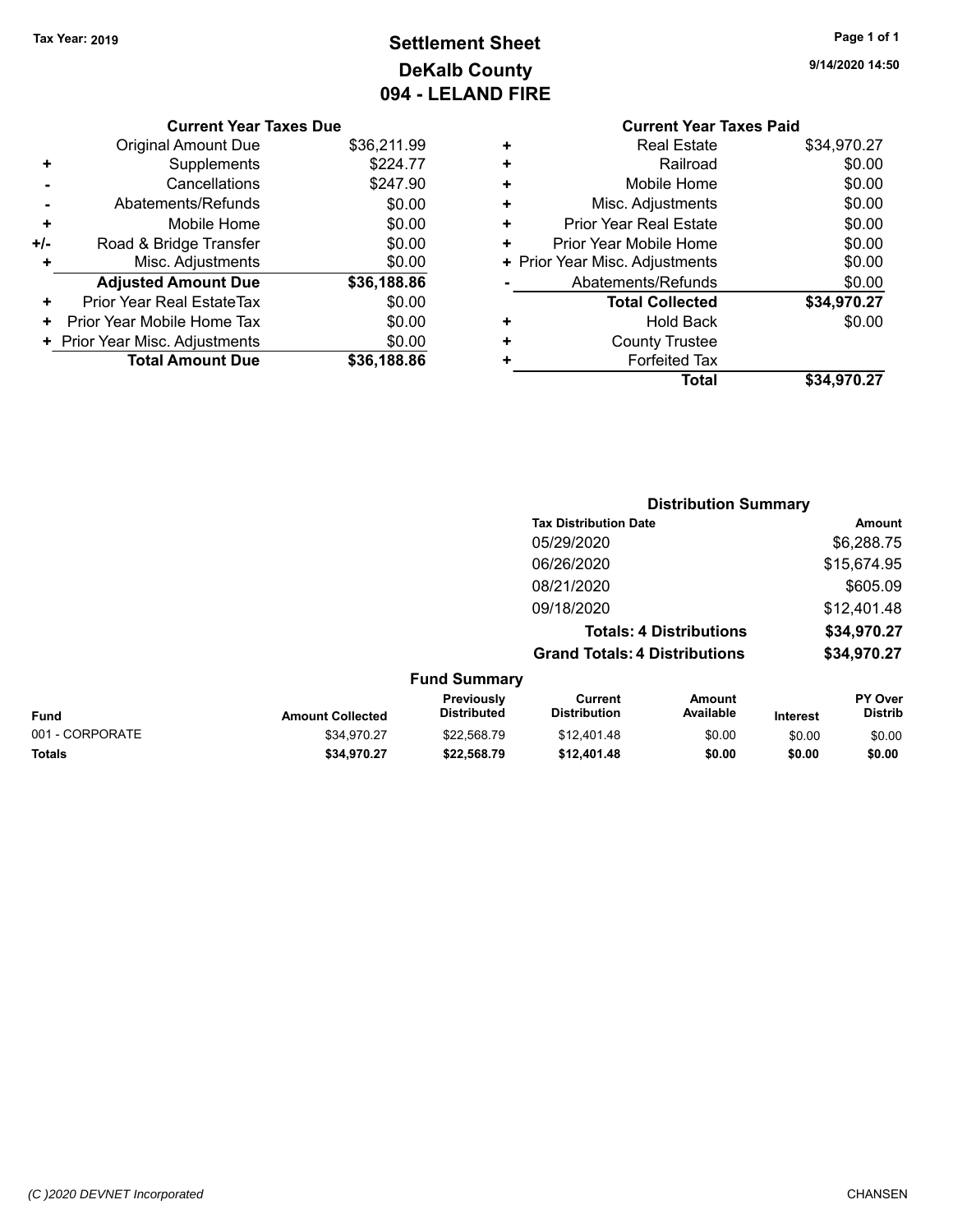## **Settlement Sheet Tax Year: 2019 Page 1 of 1 DeKalb County 095 - MALTA FIRE**

|     | <b>Current Year Taxes Due</b>              |              |  |  |  |  |
|-----|--------------------------------------------|--------------|--|--|--|--|
|     | <b>Original Amount Due</b>                 | \$206,181.77 |  |  |  |  |
| ٠   | Supplements                                | \$1,650.32   |  |  |  |  |
|     | Cancellations                              | \$1,616.66   |  |  |  |  |
|     | Abatements/Refunds                         | \$0.00       |  |  |  |  |
| ٠   | Mobile Home                                | \$0.00       |  |  |  |  |
| +/- | Road & Bridge Transfer                     | \$0.00       |  |  |  |  |
| ÷   | Misc. Adjustments                          | \$0.00       |  |  |  |  |
|     | <b>Adjusted Amount Due</b>                 | \$206,215.43 |  |  |  |  |
| +   | Prior Year Real EstateTax                  | \$0.00       |  |  |  |  |
| ٠   | Prior Year Mobile Home Tax                 | \$0.00       |  |  |  |  |
|     | \$126.13<br>+ Prior Year Misc. Adjustments |              |  |  |  |  |
|     | <b>Total Amount Due</b>                    | \$206,341.56 |  |  |  |  |

**9/14/2020 14:50**

#### **Current Year Taxes Paid +** Real Estate \$195,129.59 **+** Railroad \$6,998.14 **+** Mobile Home \$0.00 **+** Misc. Adjustments \$0.00 **+** Prior Year Real Estate \$0.00 **+** Prior Year Mobile Home \$0.00 **+ Prior Year Misc. Adjustments \$126.13 -** Abatements/Refunds \$0.00 **Total Collected \$202,253.86 +** Hold Back \$0.00 **+** County Trustee **+** Forfeited Tax **Total \$202,253.86**

|                 |                         |                                  | <b>Distribution Summary</b>           |                                |                 |                           |
|-----------------|-------------------------|----------------------------------|---------------------------------------|--------------------------------|-----------------|---------------------------|
|                 |                         |                                  | <b>Tax Distribution Date</b>          |                                |                 | <b>Amount</b>             |
|                 |                         |                                  | 05/29/2020                            |                                |                 | \$35,213.70               |
|                 |                         |                                  | 06/26/2020                            |                                |                 | \$77,361.27               |
|                 |                         |                                  | 07/24/2020                            |                                |                 | \$1,788.32                |
|                 |                         |                                  | 08/21/2020                            |                                |                 | \$2,975.51                |
|                 |                         |                                  | 09/18/2020                            |                                |                 | \$84,915.06               |
|                 |                         |                                  |                                       | <b>Totals: 5 Distributions</b> |                 | \$202,253.86              |
|                 |                         |                                  | <b>Grand Totals: 5 Distributions</b>  |                                |                 | \$202,253.86              |
|                 |                         | <b>Fund Summary</b>              |                                       |                                |                 |                           |
| Fund            | <b>Amount Collected</b> | Previously<br><b>Distributed</b> | <b>Current</b><br><b>Distribution</b> | Amount<br>Available            | <b>Interest</b> | PY Over<br><b>Distrib</b> |
| 001 - CORPORATE | \$101,126.91            | \$58,669.38                      | \$42,457.53                           | \$0.00                         | \$0.00          | \$0.00                    |
| 064 - AMBULANCE | \$101,126.95            | \$58,669.42                      | \$42,457.53                           | \$0.00                         | \$0.00          | \$0.00                    |
| Totals          | \$202,253.86            | \$117,338.80                     | \$84,915.06                           | \$0.00                         | \$0.00          | \$0.00                    |

### **Miscellaneous Adjustment Detail**

|                  | Year Source           | <b>Account Type</b> | <b>Amount Adiustment Description</b>       |
|------------------|-----------------------|---------------------|--------------------------------------------|
|                  | 2018 RE - Real Estate | Back Tax Collected  | \$126.13 TRUSTEE SALE 07-23-185-001 by TBA |
| Totals 1 entries |                       |                     | \$126.13                                   |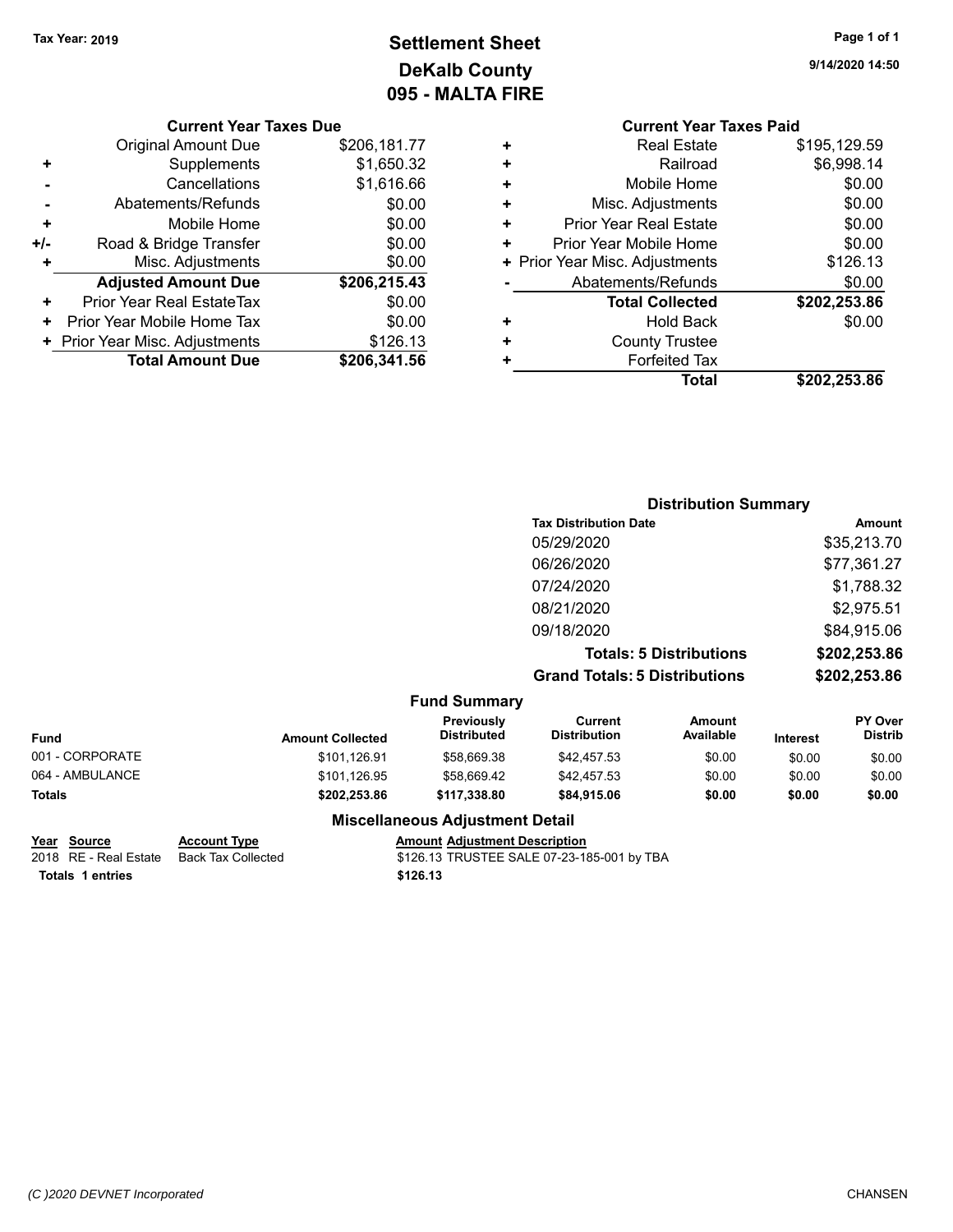### **Settlement Sheet Tax Year: 2019 Page 1 of 1 DeKalb County 096 - MAPLE PARK FIRE**

**9/14/2020 14:50**

#### **Current Year Taxes Paid**

|     | <b>Current Year Taxes Due</b>    |              |  |  |  |
|-----|----------------------------------|--------------|--|--|--|
|     | <b>Original Amount Due</b>       | \$190,565.27 |  |  |  |
| ÷   | Supplements                      | \$2,353.58   |  |  |  |
|     | Cancellations                    | \$2,667.84   |  |  |  |
|     | Abatements/Refunds               | \$0.00       |  |  |  |
| ÷   | Mobile Home                      | \$0.00       |  |  |  |
| +/- | Road & Bridge Transfer           | \$0.00       |  |  |  |
|     | Misc. Adjustments                | \$0.00       |  |  |  |
|     | <b>Adjusted Amount Due</b>       | \$190,251.01 |  |  |  |
| ÷   | <b>Prior Year Real EstateTax</b> | \$0.00       |  |  |  |
|     | Prior Year Mobile Home Tax       | \$0.00       |  |  |  |
|     | + Prior Year Misc. Adjustments   | \$0.00       |  |  |  |
|     | <b>Total Amount Due</b>          | \$190,251.01 |  |  |  |
|     |                                  |              |  |  |  |

| ٠ | <b>Real Estate</b>             | \$177,325.50 |
|---|--------------------------------|--------------|
| ٠ | Railroad                       | \$6,404.44   |
| ٠ | Mobile Home                    | \$0.00       |
| ٠ | Misc. Adjustments              | \$0.00       |
| ٠ | <b>Prior Year Real Estate</b>  | \$0.00       |
| ٠ | Prior Year Mobile Home         | \$0.00       |
|   | + Prior Year Misc. Adjustments | \$0.00       |
|   | Abatements/Refunds             | \$0.00       |
|   | <b>Total Collected</b>         | \$183,729.94 |
| ٠ | <b>Hold Back</b>               | \$0.00       |
| ٠ | <b>County Trustee</b>          |              |
| ٠ | <b>Forfeited Tax</b>           |              |
|   | Total                          | \$183,729.94 |
|   |                                |              |

### **Distribution Summary Tax Distribution Date Amount** 05/29/2020 \$46,715.45 06/26/2020 \$54,705.33 07/24/2020 \$2,619.16 08/21/2020 \$4,550.31 09/18/2020 \$75,139.69 **Totals: 5 Distributions \$183,729.94 Grand Totals: 5 Distributions \$183,729.94**

| <b>Fund Summary</b>                     |                         |                                         |                                |                     |                 |                                  |
|-----------------------------------------|-------------------------|-----------------------------------------|--------------------------------|---------------------|-----------------|----------------------------------|
| <b>Fund</b>                             | <b>Amount Collected</b> | <b>Previously</b><br><b>Distributed</b> | Current<br><b>Distribution</b> | Amount<br>Available | <b>Interest</b> | <b>PY Over</b><br><b>Distrib</b> |
| 001 - CORPORATE                         | \$88.131.20             | \$52,088.35                             | \$36,042.85                    | \$0.00              | \$0.00          | \$0.00                           |
| 013 - FIREFIGHTER'S PENSION             | \$2.502.39              | \$1.478.99                              | \$1.023.40                     | \$0.00              | \$0.00          | \$0.00                           |
| 027 - AUDIT                             | \$389.34                | \$230.11                                | \$159.23                       | \$0.00              | \$0.00          | \$0.00                           |
| 035 - TORT JUDGEMENTS/LIABILITY<br>INS. | \$20.967.27             | \$12.392.33                             | \$8.574.94                     | \$0.00              | \$0.00          | \$0.00                           |
| 064 - AMBULANCE                         | \$71.739.74             | \$42,400.47                             | \$29,339.27                    | \$0.00              | \$0.00          | \$0.00                           |
| <b>Totals</b>                           | \$183,729.94            | \$108,590.25                            | \$75,139.69                    | \$0.00              | \$0.00          | \$0.00                           |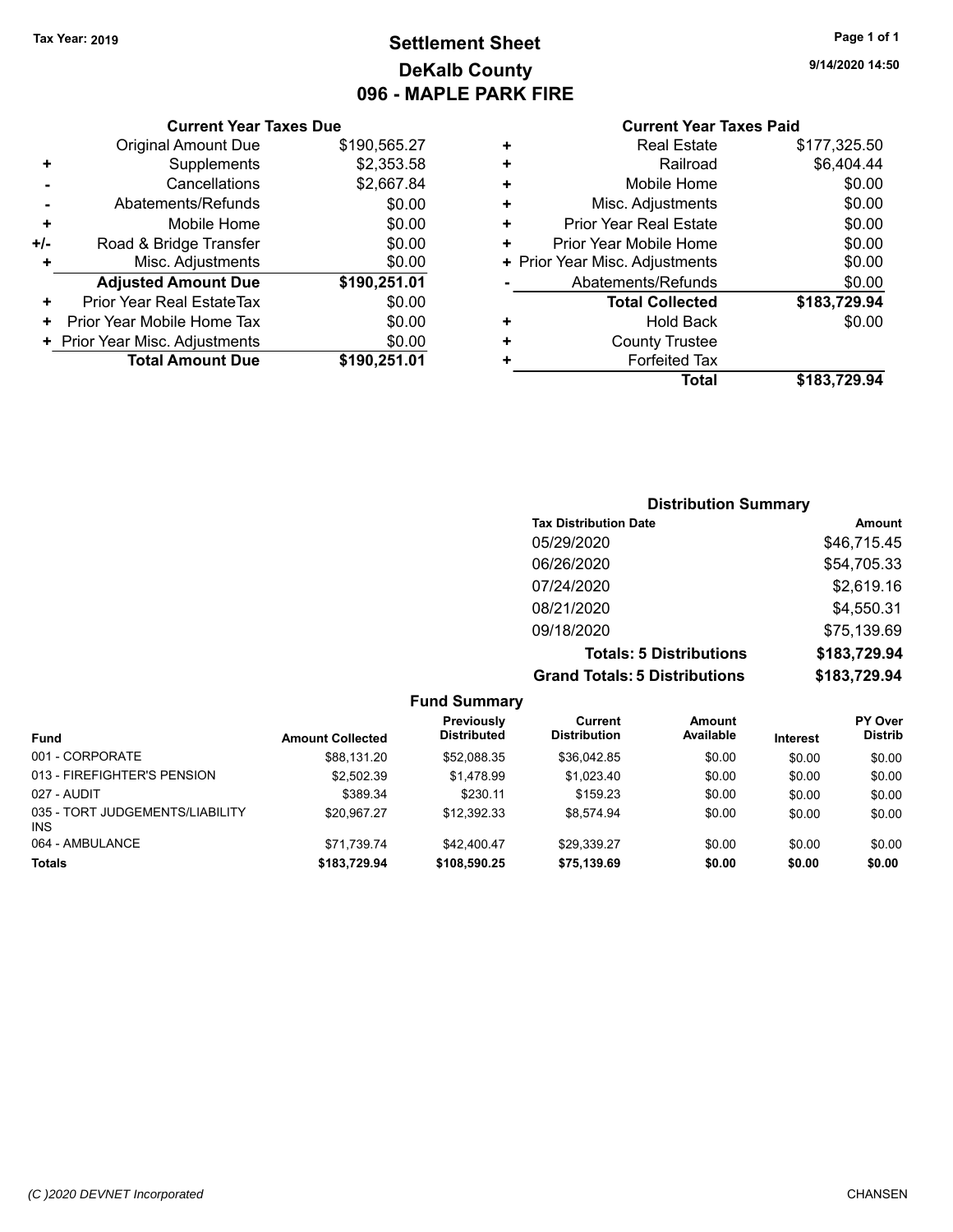## **Settlement Sheet Tax Year: 2019 Page 1 of 1 DeKalb County 097 - PAW PAW FIRE**

**9/14/2020 14:50**

|     | <b>Current Year Taxes Due</b>    |             |  |  |  |
|-----|----------------------------------|-------------|--|--|--|
|     | <b>Original Amount Due</b>       | \$44,489.02 |  |  |  |
| ٠   | Supplements                      | \$479.39    |  |  |  |
|     | Cancellations                    | \$529.35    |  |  |  |
|     | Abatements/Refunds               | \$0.00      |  |  |  |
| ٠   | Mobile Home                      | \$0.00      |  |  |  |
| +/- | Road & Bridge Transfer           | \$0.00      |  |  |  |
| ٠   | Misc. Adjustments                | \$0.00      |  |  |  |
|     | <b>Adjusted Amount Due</b>       | \$44,439.06 |  |  |  |
| +   | <b>Prior Year Real EstateTax</b> | \$0.00      |  |  |  |
| ٠   | Prior Year Mobile Home Tax       | \$0.00      |  |  |  |
|     | + Prior Year Misc. Adjustments   | \$0.00      |  |  |  |
|     | <b>Total Amount Due</b>          | \$44,439.06 |  |  |  |
|     |                                  |             |  |  |  |

### **Current Year Taxes Paid +** Real Estate \$40,593.66 **+** Railroad \$2,799.84 **+** Mobile Home \$0.00 **+** Misc. Adjustments \$0.00 **+** Prior Year Real Estate \$0.00 **+** Prior Year Mobile Home \$0.00 **+ Prior Year Misc. Adjustments**  $$0.00$ **-** Abatements/Refunds \$0.00 **Total Collected \$43,393.50 +** Hold Back \$0.00 **+** County Trustee **+** Forfeited Tax **Total \$43,393.50**

|                                 |                         |                                  |                                       | <b>Distribution Summary</b>    |                 |                                  |
|---------------------------------|-------------------------|----------------------------------|---------------------------------------|--------------------------------|-----------------|----------------------------------|
|                                 |                         |                                  | <b>Tax Distribution Date</b>          |                                |                 | Amount                           |
|                                 |                         |                                  | 05/29/2020                            |                                |                 | \$4,473.48                       |
|                                 |                         |                                  | 06/26/2020                            |                                |                 | \$19,353.35                      |
|                                 |                         |                                  | 07/24/2020                            |                                |                 | \$681.08                         |
|                                 |                         |                                  | 08/21/2020                            |                                |                 | \$546.42                         |
|                                 |                         |                                  | 09/18/2020                            |                                |                 | \$18,339.17                      |
|                                 |                         |                                  |                                       | <b>Totals: 5 Distributions</b> |                 | \$43,393.50                      |
|                                 |                         |                                  | <b>Grand Totals: 5 Distributions</b>  |                                |                 | \$43,393.50                      |
|                                 |                         | <b>Fund Summary</b>              |                                       |                                |                 |                                  |
| <b>Fund</b>                     | <b>Amount Collected</b> | Previously<br><b>Distributed</b> | <b>Current</b><br><b>Distribution</b> | Amount<br>Available            | <b>Interest</b> | <b>PY Over</b><br><b>Distrib</b> |
| 001 - CORPORATE                 | \$38,868.17             | \$22,441.52                      | \$16,426.65                           | \$0.00                         | \$0.00          | \$0.00                           |
| 035 - TORT JUDGEMENTS/LIABILITY | \$4,525.33              | \$2.612.81                       | \$1.912.52                            | \$0.00                         | \$0.00          | \$0.00                           |

**Totals \$43,393.50 \$25,054.33 \$18,339.17 \$0.00 \$0.00 \$0.00**

\$4,525.33 \$2,612.81 \$1,912.52 \$0.00 \$0.00 \$0.00

INS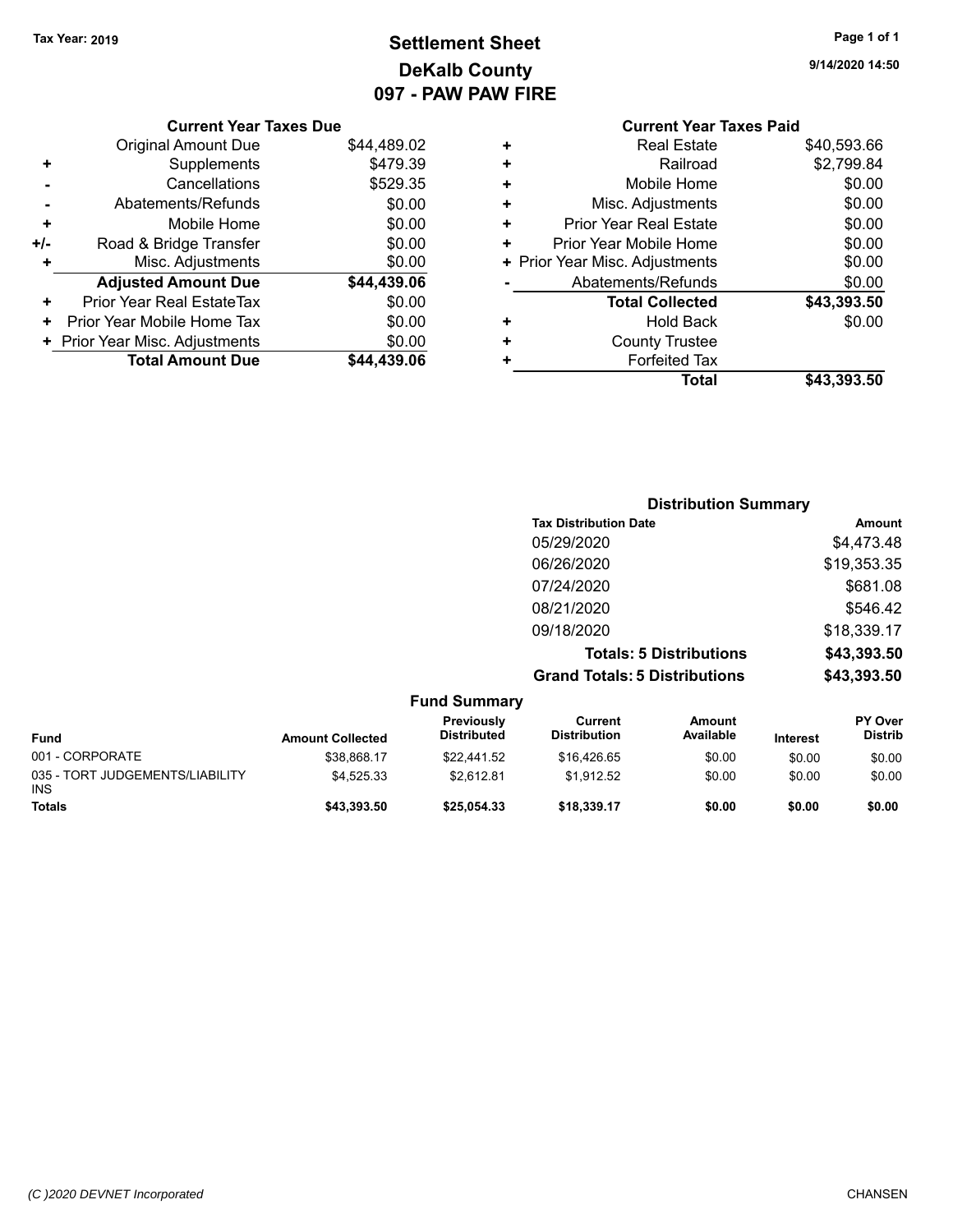## **Settlement Sheet Tax Year: 2019 Page 1 of 1 DeKalb County 098 - SANDWICH FIRE**

**9/14/2020 14:50**

## **Current Year Taxes Paid**

|   |                                | TUUL TUAUJ LUIU |
|---|--------------------------------|-----------------|
| ٠ | <b>Real Estate</b>             | \$604,114.02    |
| ٠ | Railroad                       | \$3,184.10      |
| ٠ | Mobile Home                    | \$0.00          |
| ٠ | Misc. Adjustments              | \$0.00          |
| ٠ | Prior Year Real Estate         | (\$0.01)        |
| ٠ | Prior Year Mobile Home         | \$0.00          |
|   | + Prior Year Misc. Adjustments | \$83.53         |
|   | Abatements/Refunds             | \$0.00          |
|   | <b>Total Collected</b>         | \$607,381.64    |
| ٠ | <b>Hold Back</b>               | \$0.00          |
| ٠ | <b>County Trustee</b>          |                 |
|   | <b>Forfeited Tax</b>           |                 |
|   | Total                          | \$607,381.64    |
|   |                                |                 |

|     | <b>Current Year Taxes Due</b>  |              |  |  |  |
|-----|--------------------------------|--------------|--|--|--|
|     | <b>Original Amount Due</b>     | \$628,735.68 |  |  |  |
| ٠   | Supplements                    | \$7,955.06   |  |  |  |
|     | Cancellations                  | \$9,343.70   |  |  |  |
|     | Abatements/Refunds             | \$0.00       |  |  |  |
| ٠   | Mobile Home                    | \$0.00       |  |  |  |
| +/- | Road & Bridge Transfer         | \$0.00       |  |  |  |
| ٠   | Misc. Adjustments              | \$0.00       |  |  |  |
|     | <b>Adjusted Amount Due</b>     | \$627,347.04 |  |  |  |
| +   | Prior Year Real EstateTax      | (\$0.01)     |  |  |  |
| ٠   | Prior Year Mobile Home Tax     | \$0.00       |  |  |  |
|     | + Prior Year Misc. Adjustments | \$83.53      |  |  |  |
|     | <b>Total Amount Due</b>        | \$627,430.56 |  |  |  |

| <b>Distribution Summary</b>          |              |  |  |  |
|--------------------------------------|--------------|--|--|--|
| <b>Tax Distribution Date</b>         | Amount       |  |  |  |
| 05/29/2020                           | \$155,950.15 |  |  |  |
| 06/26/2020                           | \$186,596.28 |  |  |  |
| 07/24/2020                           | \$9,160.78   |  |  |  |
| 08/21/2020                           | \$16,548.36  |  |  |  |
| 09/18/2020                           | \$239,126.07 |  |  |  |
| <b>Totals: 5 Distributions</b>       | \$607,381.64 |  |  |  |
| <b>Grand Totals: 5 Distributions</b> | \$607,381.64 |  |  |  |

|                                               |                         | <b>Fund Summary</b>              |                                |                     |                 |                           |
|-----------------------------------------------|-------------------------|----------------------------------|--------------------------------|---------------------|-----------------|---------------------------|
| <b>Fund</b>                                   | <b>Amount Collected</b> | <b>Previously</b><br>Distributed | Current<br><b>Distribution</b> | Amount<br>Available | <b>Interest</b> | PY Over<br><b>Distrib</b> |
| 001 - CORPORATE                               | \$575,383.55            | \$348.855.11                     | \$226.528.44                   | \$0.00              | \$0.00          | \$0.00                    |
| 027 - AUDIT                                   | \$5.253.25              | \$3.185.05                       | \$2.068.20                     | \$0.00              | \$0.00          | \$0.00                    |
| 035 - TORT JUDGEMENTS/LIABILITY<br><b>INS</b> | \$26.234.01             | \$15,905.69                      | \$10.328.32                    | \$0.00              | \$0.00          | \$0.00                    |
| 109 - PRIOR YEAR ADJUSTMENT                   | \$510.83                | \$309.72                         | \$201.11                       | \$0.00              | \$0.00          | \$0.00                    |
| <b>Totals</b>                                 | \$607.381.64            | \$368,255.57                     | \$239,126.07                   | \$0.00              | \$0.00          | \$0.00                    |
|                                               |                         | Miccollanoous Adiustmont Dotail  |                                |                     |                 |                           |

#### **Miscellaneous Adjustment Detail**

| Year Source             | <b>Account Type</b>       | <b>Amount Adjustment Description</b>                         |
|-------------------------|---------------------------|--------------------------------------------------------------|
| 2018 DR - Drainage      | <b>Back Tax Collected</b> | \$0.61 AMEN REAL ESTATE LLC REDEMPTION 19-35-231-010 by TBA  |
| 2018 RE - Real Estate   | Back Tax Collected        | \$48.33 AMEN REAL ESTATE LLC REDEMPTION 19-35-231-003 by TBA |
| 2018 DR - Drainage      | <b>Back Tax Collected</b> | \$0.61 AMEN REAL ESTATE LLC REDEMPTION 19-35-231-003 by TBA  |
| 2018 RE - Real Estate   | Back Tax Collected        | \$33.98 AMEN REAL ESTATE LLC REDEMPTION 19-35-231-010 by TBA |
| <b>Totals 4 entries</b> |                           | \$83.53                                                      |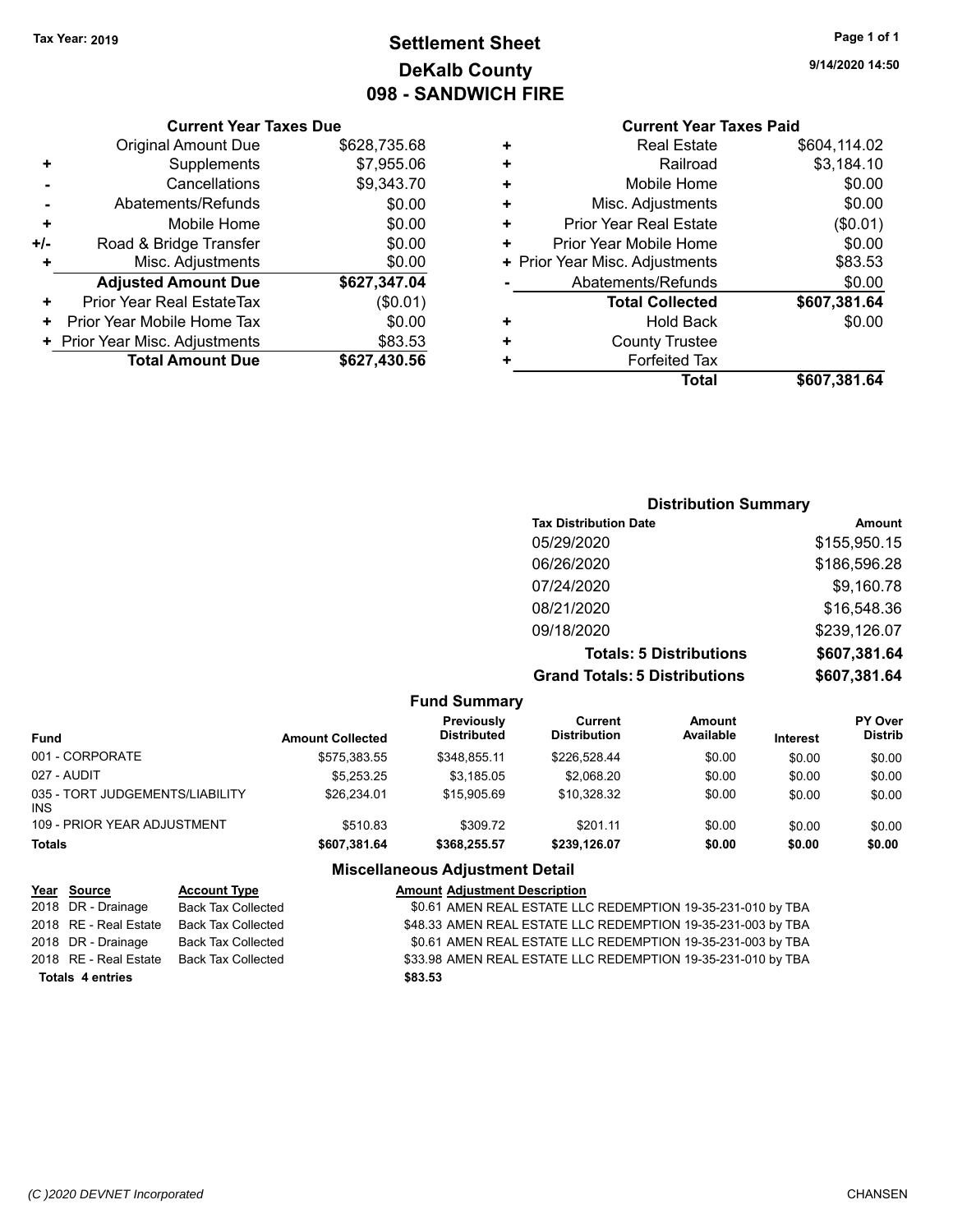## **Settlement Sheet Tax Year: 2019 Page 1 of 1 DeKalb County 099 - SHABBONA FIRE**

#### **Current Year Taxes Due**

|     | <b>Original Amount Due</b>       | \$202,574.78 |
|-----|----------------------------------|--------------|
|     | Supplements                      | \$843.80     |
|     | Cancellations                    | \$959.02     |
|     | Abatements/Refunds               | \$0.00       |
| ٠   | Mobile Home                      | \$0.00       |
| +/- | Road & Bridge Transfer           | \$0.00       |
| ٠   | Misc. Adjustments                | \$46.18      |
|     | <b>Adjusted Amount Due</b>       | \$202,505.74 |
| ٠   | <b>Prior Year Real EstateTax</b> | \$0.00       |
|     | Prior Year Mobile Home Tax       | \$0.00       |
|     | + Prior Year Misc. Adjustments   | \$0.00       |
|     | <b>Total Amount Due</b>          | \$202,505.74 |

### **Current Year Taxes Paid**

|   | <b>Real Estate</b>             | \$191,662.58 |
|---|--------------------------------|--------------|
| ٠ | Railroad                       | \$7,352.08   |
| ٠ | Mobile Home                    | \$0.00       |
| ٠ | Misc. Adjustments              | \$46.18      |
| ٠ | <b>Prior Year Real Estate</b>  | \$0.00       |
| ٠ | Prior Year Mobile Home         | \$0.00       |
|   | + Prior Year Misc. Adjustments | \$0.00       |
|   | Abatements/Refunds             | \$0.00       |
|   | <b>Total Collected</b>         | \$199,060.84 |
| ٠ | <b>Hold Back</b>               | \$0.00       |
| ٠ | <b>County Trustee</b>          |              |
| ٠ | <b>Forfeited Tax</b>           |              |
|   | <b>Total</b>                   | \$199,060.84 |
|   |                                |              |

#### **Distribution Summary Tax Distribution Date Amount** 05/29/2020 \$37,183.87 06/26/2020 \$76,314.98 07/24/2020 \$2,282.97 08/21/2020 \$2,813.11 09/18/2020 \$80,465.91 **Totals: 5 Distributions \$199,060.84 Grand Totals: 5 Distributions \$199,060.84**

**Fund Summary Fund Interest Amount Collected Distributed PY Over Distrib Amount Available Current Distribution Previously** 001 - CORPORATE \$136,006.91 \$81,029.15 \$54,977.76 \$0.00 \$0.00 \$0.00 035 - TORT JUDGEMENTS/LIABILITY INS \$27,415.86 \$16,333.61 \$11,082.25 \$0.00 \$0.00 \$0.00 064 - AMBULANCE \$35,638.07 \$21,232.17 \$14,405.90 \$0.00 \$0.00 \$0.00 **Totals \$199,060.84 \$118,594.93 \$80,465.91 \$0.00 \$0.00 \$0.00 Miscellaneous Adjustment Detail Year** Source **Account Type A** Account Adjustment Description

2019 RE - Real Estate Paymt In Lieu of Tax \$46.18 HOUSING AUTHORITY SEQUOYA APARTMENTS by TBA **Totals \$46.18 1 entries**

**9/14/2020 14:50**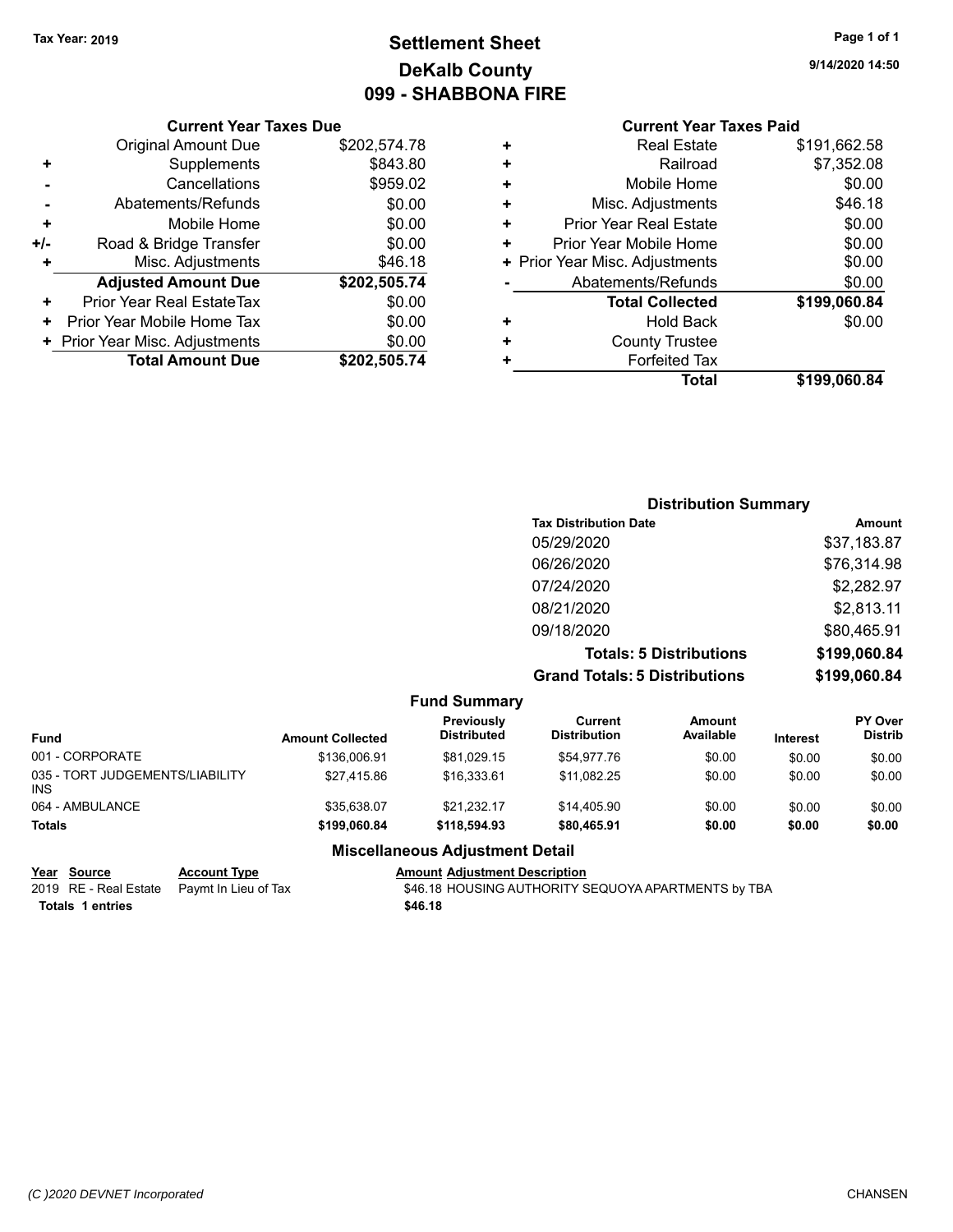## **Settlement Sheet Tax Year: 2019 Page 1 of 1 DeKalb County 100 - SOMONAUK FIRE**

**9/14/2020 14:50**

#### **Current Year Taxes Paid**

| <b>Current Year Taxes Due</b> |                                |  |  |  |
|-------------------------------|--------------------------------|--|--|--|
| <b>Original Amount Due</b>    | \$287,712.86                   |  |  |  |
| Supplements                   | \$2,190.80                     |  |  |  |
| Cancellations                 | \$2,314.52                     |  |  |  |
| Abatements/Refunds            | \$0.00                         |  |  |  |
| Mobile Home                   | \$0.00                         |  |  |  |
| Road & Bridge Transfer        | \$0.00                         |  |  |  |
| Misc. Adjustments             | \$0.00                         |  |  |  |
| <b>Adjusted Amount Due</b>    | \$287,589.14                   |  |  |  |
| Prior Year Real EstateTax     | \$0.00                         |  |  |  |
| Prior Year Mobile Home Tax    | \$0.00                         |  |  |  |
|                               | \$0.00                         |  |  |  |
| <b>Total Amount Due</b>       | \$287,589.14                   |  |  |  |
|                               | + Prior Year Misc. Adjustments |  |  |  |

| ٠ | <b>Real Estate</b>             | \$275,649.24 |
|---|--------------------------------|--------------|
| ٠ | Railroad                       | \$6,111.86   |
| ٠ | Mobile Home                    | \$0.00       |
| ٠ | Misc. Adjustments              | \$0.00       |
| ٠ | <b>Prior Year Real Estate</b>  | \$0.00       |
| ٠ | Prior Year Mobile Home         | \$0.00       |
|   | + Prior Year Misc. Adjustments | \$0.00       |
|   | Abatements/Refunds             | \$0.00       |
|   | <b>Total Collected</b>         | \$281,761.10 |
| ٠ | <b>Hold Back</b>               | \$0.00       |
| ÷ | <b>County Trustee</b>          |              |
| ٠ | <b>Forfeited Tax</b>           |              |
|   | Total                          | \$281,761.10 |
|   |                                |              |

| <b>Distribution Summary</b>          |              |
|--------------------------------------|--------------|
| <b>Tax Distribution Date</b>         | Amount       |
| 05/29/2020                           | \$70,293.27  |
| 06/26/2020                           | \$92,060.23  |
| 07/24/2020                           | \$4,701.70   |
| 08/21/2020                           | \$6,605.19   |
| 09/18/2020                           | \$108,100.71 |
| <b>Totals: 5 Distributions</b>       | \$281,761.10 |
| <b>Grand Totals: 5 Distributions</b> | \$281,761.10 |

| <b>Fund Summary</b> |                         |                           |                                |                            |                 |                                  |
|---------------------|-------------------------|---------------------------|--------------------------------|----------------------------|-----------------|----------------------------------|
| <b>Fund</b>         | <b>Amount Collected</b> | Previously<br>Distributed | Current<br><b>Distribution</b> | <b>Amount</b><br>Available | <b>Interest</b> | <b>PY Over</b><br><b>Distrib</b> |
| 001 - CORPORATE     | \$153.836.21            | \$94.815.28               | \$59.020.93                    | \$0.00                     | \$0.00          | \$0.00                           |
| 064 - AMBULANCE     | \$127,924.89            | \$78.845.11               | \$49.079.78                    | \$0.00                     | \$0.00          | \$0.00                           |
| <b>Totals</b>       | \$281,761.10            | \$173,660.39              | \$108.100.71                   | \$0.00                     | \$0.00          | \$0.00                           |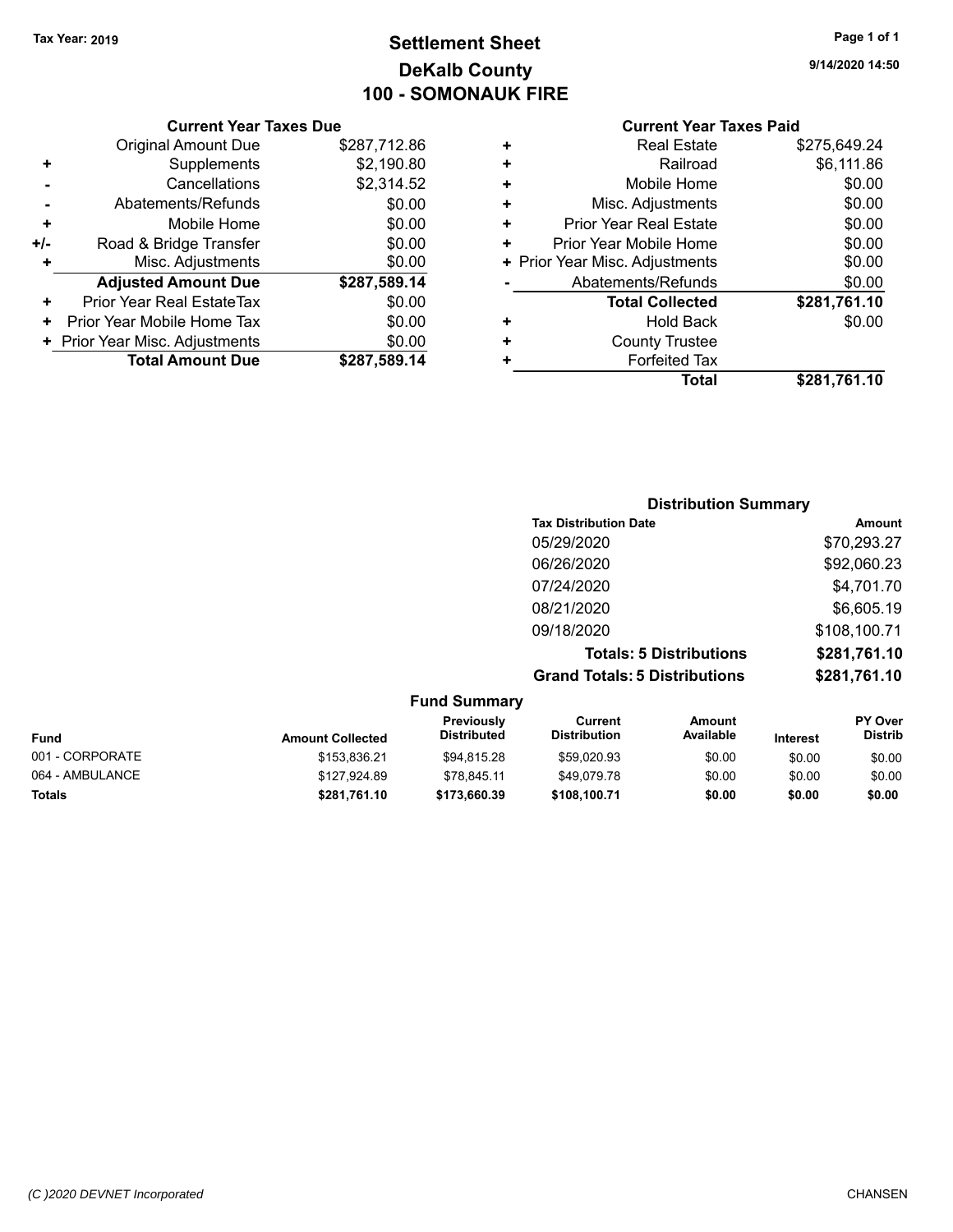## **Settlement Sheet Tax Year: 2019 Page 1 of 1 DeKalb County 101 - SYCAMORE FIRE**

**9/14/2020 14:50**

### **Current Year Taxes Paid**

|     | <b>Current Year Taxes Due</b>  |              |  |  |  |
|-----|--------------------------------|--------------|--|--|--|
|     | <b>Original Amount Due</b>     | \$355,537.88 |  |  |  |
| ٠   | Supplements                    | \$3,298.96   |  |  |  |
|     | Cancellations                  | \$3,771.75   |  |  |  |
|     | Abatements/Refunds             | \$0.00       |  |  |  |
| ٠   | Mobile Home                    | \$0.00       |  |  |  |
| +/- | Road & Bridge Transfer         | \$0.00       |  |  |  |
| ٠   | Misc. Adjustments              | \$0.00       |  |  |  |
|     | <b>Adjusted Amount Due</b>     | \$355,065.09 |  |  |  |
| +   | Prior Year Real EstateTax      | \$0.00       |  |  |  |
| ٠   | Prior Year Mobile Home Tax     | \$0.00       |  |  |  |
|     | + Prior Year Misc. Adjustments | \$0.00       |  |  |  |
|     | <b>Total Amount Due</b>        | \$355,065,09 |  |  |  |
|     |                                |              |  |  |  |

|   | <b>Real Estate</b>             | \$347,105.68 |
|---|--------------------------------|--------------|
| ٠ | Railroad                       | \$0.00       |
| ٠ | Mobile Home                    | \$0.00       |
| ٠ | Misc. Adjustments              | \$0.00       |
| ٠ | <b>Prior Year Real Estate</b>  | \$0.00       |
| ٠ | Prior Year Mobile Home         | \$0.00       |
|   | + Prior Year Misc. Adjustments | \$0.00       |
|   | Abatements/Refunds             | \$0.00       |
|   | <b>Total Collected</b>         | \$347,105.68 |
| ٠ | Hold Back                      | \$0.00       |
| ٠ | <b>County Trustee</b>          |              |
| ٠ | <b>Forfeited Tax</b>           |              |
|   | Total                          | \$347,105.68 |
|   |                                |              |

| <b>Distribution Summary</b>          |              |
|--------------------------------------|--------------|
| <b>Tax Distribution Date</b>         | Amount       |
| 05/29/2020                           | \$68,662.71  |
| 06/26/2020                           | \$124,693.53 |
| 07/24/2020                           | \$5,323.63   |
| 08/21/2020                           | \$8,564.06   |
| 09/18/2020                           | \$139,861.75 |
| <b>Totals: 5 Distributions</b>       | \$347,105.68 |
| <b>Grand Totals: 5 Distributions</b> | \$347,105.68 |

| <b>Fund Summary</b> |                         |                                         |                                |                     |                 |                                  |
|---------------------|-------------------------|-----------------------------------------|--------------------------------|---------------------|-----------------|----------------------------------|
| <b>Fund</b>         | <b>Amount Collected</b> | <b>Previously</b><br><b>Distributed</b> | Current<br><b>Distribution</b> | Amount<br>Available | <b>Interest</b> | <b>PY Over</b><br><b>Distrib</b> |
| 001 - CORPORATE     | \$174,056.83            | \$103.922.88                            | \$70,133.95                    | \$0.00              | \$0.00          | \$0.00                           |
| 064 - AMBULANCE     | \$173,048.85            | \$103.321.05                            | \$69,727.80                    | \$0.00              | \$0.00          | \$0.00                           |
| <b>Totals</b>       | \$347,105.68            | \$207,243.93                            | \$139,861.75                   | \$0.00              | \$0.00          | \$0.00                           |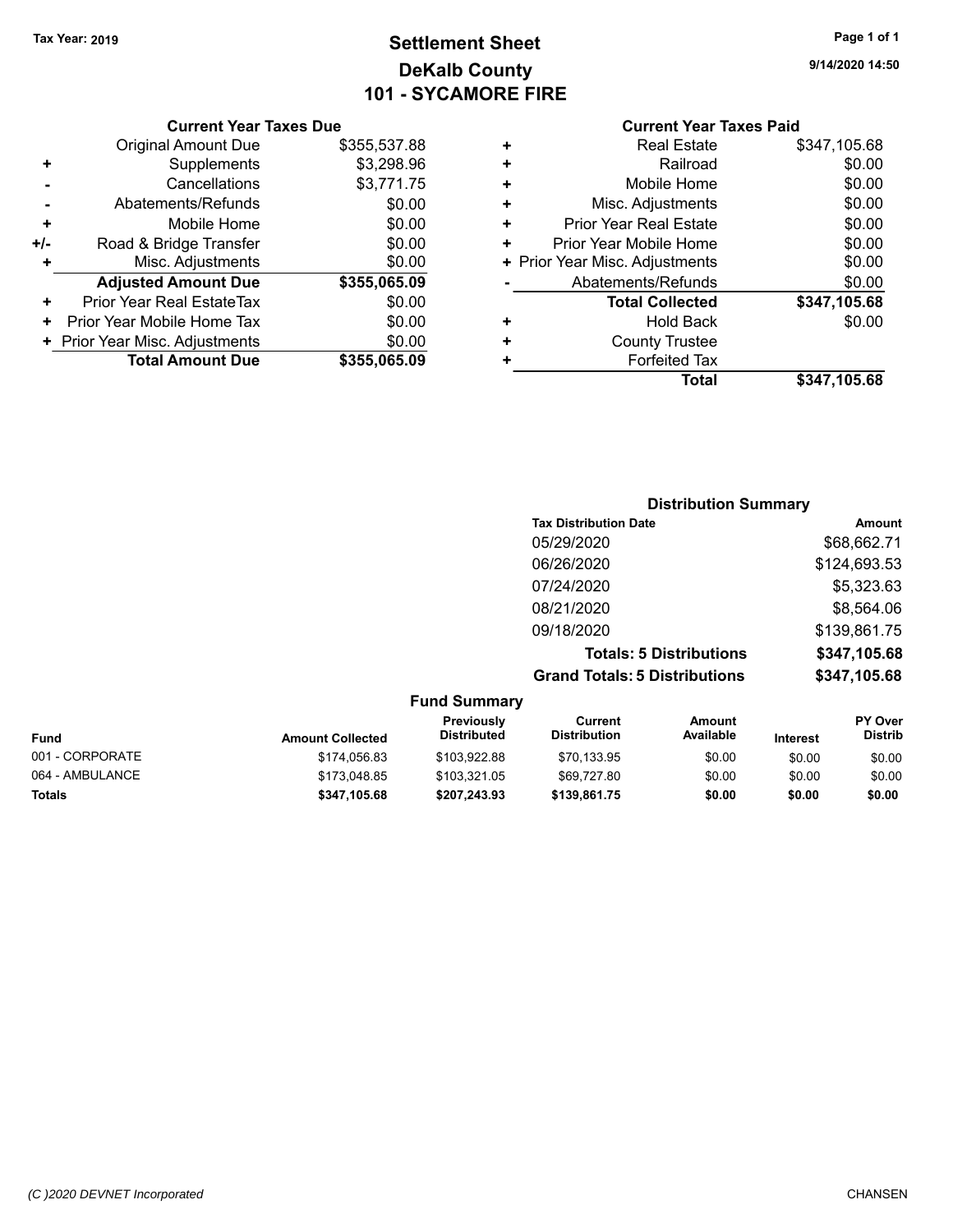**Current Year Taxes Due**

### **Settlement Sheet Tax Year: 2019 Page 1 of 1 DeKalb County 102 - WATERMAN FIRE**

|                      | <b>Current Year Taxes Due</b>  |              |    | <b>Current Year Taxes Paid</b> |              |
|----------------------|--------------------------------|--------------|----|--------------------------------|--------------|
|                      | Original Amount Due            | \$165,707.12 | ÷  | <b>Real Estate</b>             | \$158,600.58 |
| $\ddot{}$            | Supplements                    | \$392.97     | ÷  | Railroad                       | \$3,744.10   |
|                      | Cancellations                  | \$421.94     | ٠  | Mobile Home                    | \$0.00       |
|                      | Abatements/Refunds             | \$0.00       | ÷  | Misc. Adjustments              | \$0.00       |
| ÷                    | Mobile Home                    | \$0.00       | ÷. | <b>Prior Year Real Estate</b>  | \$0.00       |
| I-                   | Road & Bridge Transfer         | \$0.00       | ÷. | Prior Year Mobile Home         | \$0.00       |
| ÷                    | Misc. Adjustments              | \$0.00       |    | + Prior Year Misc. Adjustments | \$0.00       |
|                      | <b>Adjusted Amount Due</b>     | \$165,678.15 |    | Abatements/Refunds             | \$0.00       |
| $\ddot{\phantom{1}}$ | Prior Year Real EstateTax      | \$0.00       |    | <b>Total Collected</b>         | \$162,344.68 |
|                      | + Prior Year Mobile Home Tax   | \$0.00       | ÷  | <b>Hold Back</b>               | \$0.00       |
|                      | + Prior Year Misc. Adjustments | \$0.00       | ÷  | <b>County Trustee</b>          |              |
|                      | <b>Total Amount Due</b>        | \$165,678.15 |    | <b>Forfeited Tax</b>           |              |
|                      |                                |              |    | Total                          | \$162,344.68 |

|                 |                         |                                  |                                      | <b>Distribution Summary</b>    |                 |                           |
|-----------------|-------------------------|----------------------------------|--------------------------------------|--------------------------------|-----------------|---------------------------|
|                 |                         |                                  | <b>Tax Distribution Date</b>         |                                |                 | Amount                    |
|                 |                         |                                  | 05/29/2020                           |                                |                 | \$29,409.40               |
|                 |                         |                                  | 06/26/2020                           |                                |                 | \$66,841.78               |
|                 |                         |                                  | 07/24/2020                           |                                |                 | \$1,434.63                |
|                 |                         |                                  | 08/21/2020                           |                                |                 | \$3,381.84                |
|                 |                         |                                  | 09/18/2020                           |                                |                 | \$61,277.03               |
|                 |                         |                                  |                                      | <b>Totals: 5 Distributions</b> |                 | \$162,344.68              |
|                 |                         |                                  | <b>Grand Totals: 5 Distributions</b> |                                |                 | \$162,344.68              |
|                 |                         | <b>Fund Summary</b>              |                                      |                                |                 |                           |
| <b>Fund</b>     | <b>Amount Collected</b> | Previously<br><b>Distributed</b> | Current<br><b>Distribution</b>       | <b>Amount</b><br>Available     | <b>Interest</b> | PY Over<br><b>Distrib</b> |
| 001 - CORPORATE | \$162.344.68            | \$101,067.65                     | \$61,277.03                          | \$0.00                         | \$0.00          | \$0.00                    |

**Totals \$162,344.68 \$101,067.65 \$61,277.03 \$0.00 \$0.00 \$0.00**

**9/14/2020 14:50**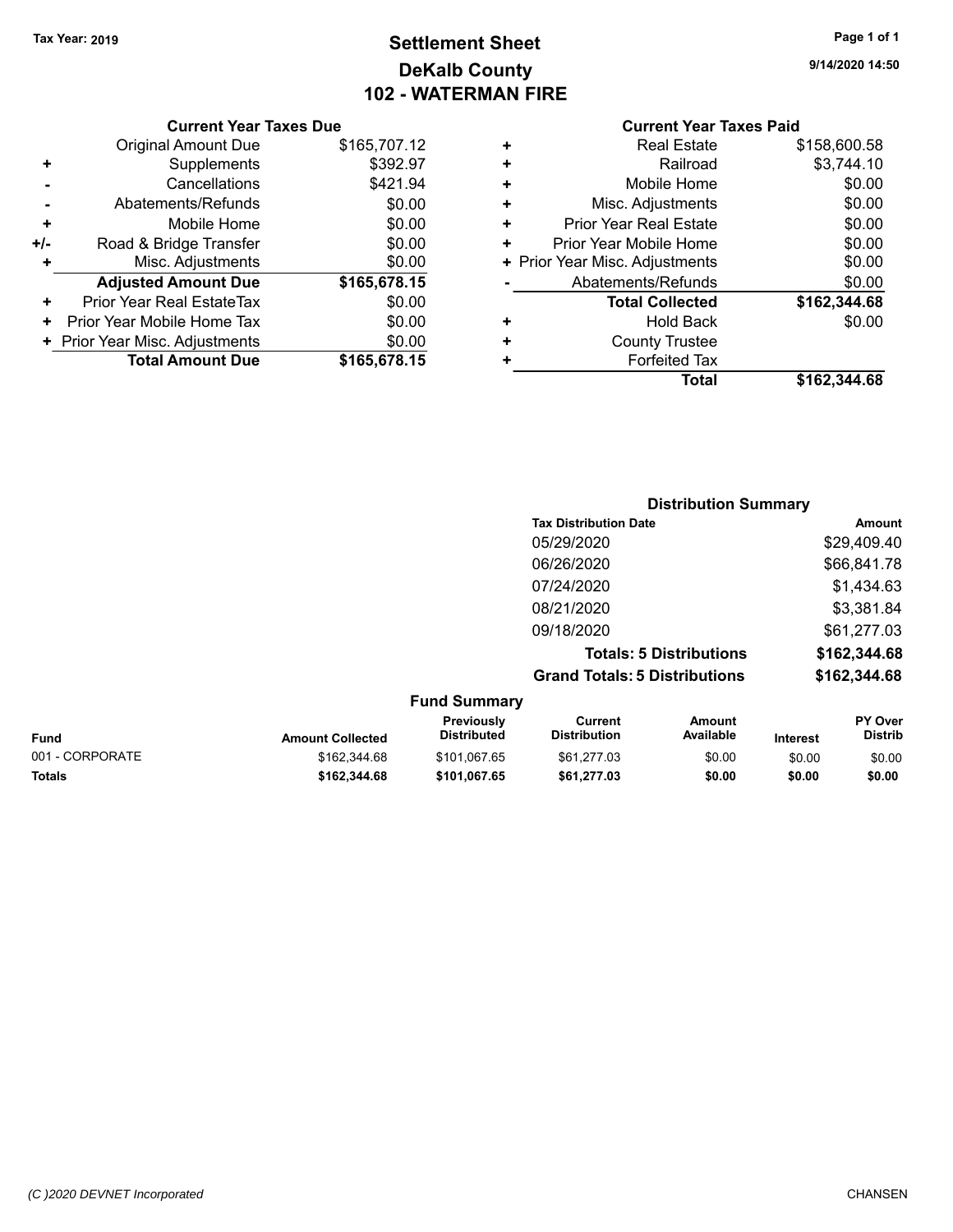### **Settlement Sheet Tax Year: 2019 Page 1 of 1 DeKalb County 103 - EARLVILLE LIBRARY DISTRICT**

**9/14/2020 14:50**

#### **Current Year Taxes Paid**

|     | <b>Current Year Taxes Due</b>  |            |
|-----|--------------------------------|------------|
|     | Original Amount Due            | \$5,774.27 |
| ٠   | Supplements                    | \$0.00     |
|     | Cancellations                  | \$0.00     |
| -   | Abatements/Refunds             | \$0.00     |
| ٠   | Mobile Home                    | \$0.00     |
| +/- | Road & Bridge Transfer         | \$0.00     |
|     | Misc. Adjustments              | \$0.00     |
|     | <b>Adjusted Amount Due</b>     | \$5,774.27 |
| ٠   | Prior Year Real EstateTax      | \$0.00     |
| ٠   | Prior Year Mobile Home Tax     | \$0.00     |
|     | + Prior Year Misc. Adjustments | \$0.00     |
|     | <b>Total Amount Due</b>        | \$5,774.27 |
|     |                                |            |

| <b>Real Estate</b>     | \$5,727.30                     |
|------------------------|--------------------------------|
| Railroad               | \$0.00                         |
| Mobile Home            | \$0.00                         |
| Misc. Adjustments      | \$0.00                         |
| Prior Year Real Estate | \$0.00                         |
| Prior Year Mobile Home | \$0.00                         |
|                        | \$0.00                         |
| Abatements/Refunds     | \$0.00                         |
| <b>Total Collected</b> | \$5,727.30                     |
| Hold Back              | \$0.00                         |
| <b>County Trustee</b>  |                                |
| <b>Forfeited Tax</b>   |                                |
| <b>Total</b>           | \$5,727.30                     |
|                        | + Prior Year Misc. Adjustments |

| <b>Distribution Summary</b>          |            |
|--------------------------------------|------------|
| <b>Tax Distribution Date</b>         | Amount     |
| 05/29/2020                           | \$1,327.95 |
| 06/26/2020                           | \$2,271.24 |
| 09/18/2020                           | \$2,128.11 |
| <b>Totals: 3 Distributions</b>       | \$5,727.30 |
| <b>Grand Totals: 3 Distributions</b> | \$5,727.30 |

**Fund Summary**

|                                                     |                         | Previously         | Current             | Amount    |                 | <b>PY Over</b> |
|-----------------------------------------------------|-------------------------|--------------------|---------------------|-----------|-----------------|----------------|
| <b>Fund</b>                                         | <b>Amount Collected</b> | <b>Distributed</b> | <b>Distribution</b> | Available | <b>Interest</b> | <b>Distrib</b> |
| 001 - CORPORATE                                     | \$3.259.56              | \$2,048.40         | \$1.211.16          | \$0.00    | \$0.00          | \$0.00         |
| 004 - OPERATIONS & MAINTENANCE                      | \$434.59                | \$273.11           | \$161.48            | \$0.00    | \$0.00          | \$0.00         |
| 027 - AUDIT                                         | \$91.74                 | \$57.65            | \$34.09             | \$0.00    | \$0.00          | \$0.00         |
| 031 - WORKING CASH                                  | \$0.00                  | \$0.00             | \$0.00              | \$0.00    | \$0.00          | \$0.00         |
| 035 - TORT JUDGMENTS, LIABILITY<br><b>INSURANCE</b> | \$1,567.92              | \$985.32           | \$582.60            | \$0.00    | \$0.00          | \$0.00         |
| 047 - SOCIAL SECURITY                               | \$373.49                | \$234.71           | \$138.78            | \$0.00    | \$0.00          | \$0.00         |
| Totals                                              | \$5,727.30              | \$3,599.19         | \$2,128.11          | \$0.00    | \$0.00          | \$0.00         |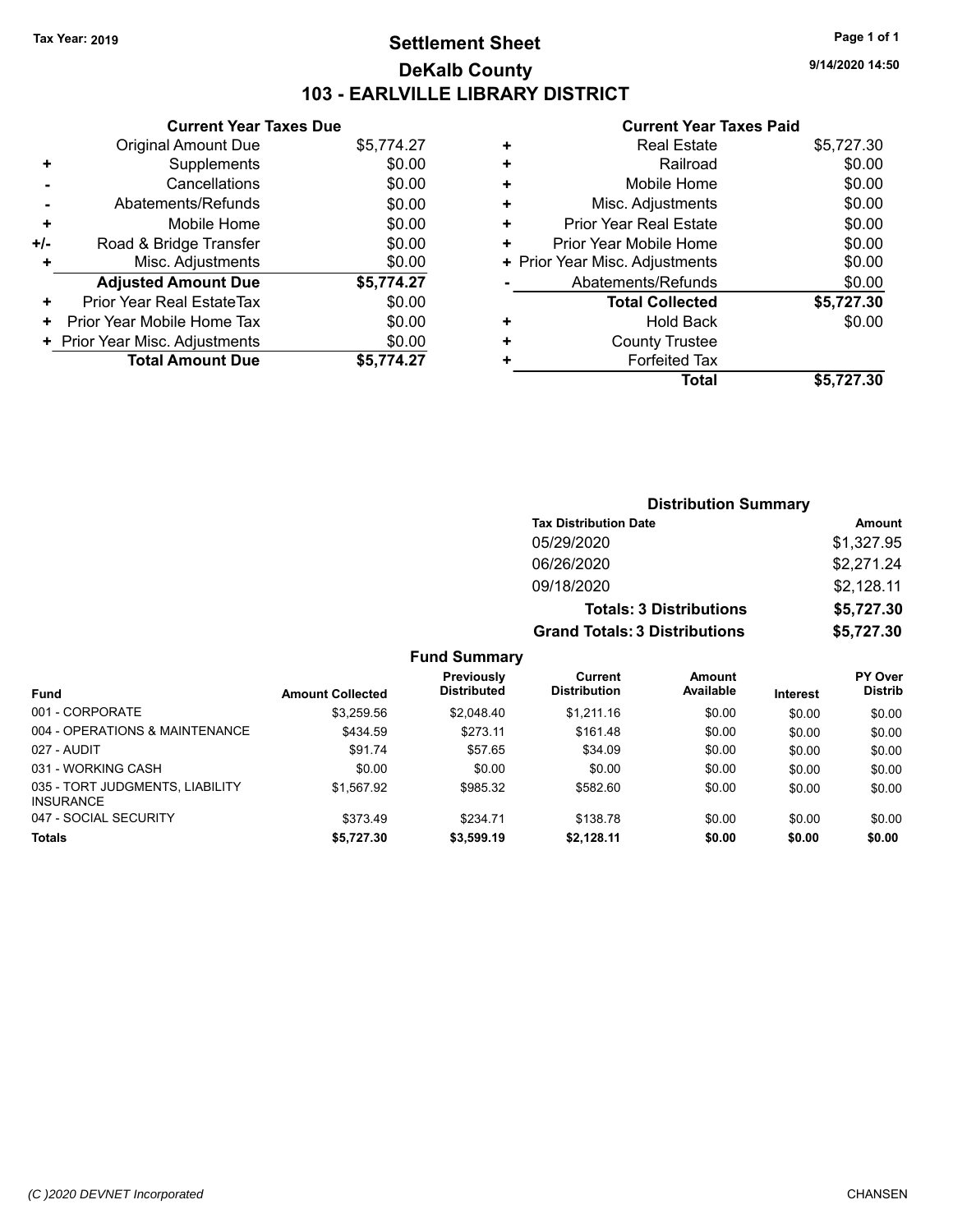## **Settlement Sheet Tax Year: 2019 Page 1 of 2 DeKalb County 110 - DEKALB PARK**

**Current Year Taxes Due**

|       | <b>Total Amount Due</b>          | \$4,160,961.10 |
|-------|----------------------------------|----------------|
|       | + Prior Year Misc. Adjustments   | \$374.81       |
|       | Prior Year Mobile Home Tax       | \$0.00         |
| ÷     | <b>Prior Year Real EstateTax</b> | (\$7,930.06)   |
|       | <b>Adjusted Amount Due</b>       | \$4,168,516.35 |
| ٠     | Misc. Adjustments                | \$673.93       |
| $+/-$ | Road & Bridge Transfer           | \$0.00         |
| ٠     | Mobile Home                      | \$0.00         |
|       | Abatements/Refunds               | \$6,669.17     |
|       | Cancellations                    | \$223,781.18   |
| ٠     | Supplements                      | \$169,740.80   |
|       | <b>Original Amount Due</b>       | \$4,228,551.97 |
|       |                                  |                |

| \$3,974,289.10 |
|----------------|
| \$16,984.46    |
| \$0.00         |
| \$673.93       |
| (\$7,930.06)   |
| \$0.00         |
| \$374.81       |
| \$6,669.17     |
| \$3,977,723.07 |
| \$0.00         |
|                |
|                |
| \$3,977,723.07 |
|                |

#### **Distribution Summary**

| <b>Tax Distribution Date</b>         | <b>Amount</b>  |
|--------------------------------------|----------------|
| 05/29/2020                           | \$774,146.79   |
| 06/26/2020                           | \$1,313,869.66 |
| 07/24/2020                           | \$38,805.38    |
| 08/21/2020                           | \$111,368.45   |
| 09/18/2020                           | \$1,739,532.79 |
| <b>Totals: 5 Distributions</b>       | \$3,977,723.07 |
| <b>Grand Totals: 5 Distributions</b> | \$3,977,723.07 |

**Fund Summary**

| <b>Fund</b>                             | <b>Amount Collected</b> | Previously<br><b>Distributed</b> | Current<br><b>Distribution</b> | <b>Amount</b><br>Available | Interest | PY Over<br><b>Distrib</b> |
|-----------------------------------------|-------------------------|----------------------------------|--------------------------------|----------------------------|----------|---------------------------|
| 001 - CORPORATE                         | \$1.501.427.45          | \$844.825.11                     | \$656,602.34                   | \$0.00                     | \$0.00   | \$0.00                    |
| 003 - BONDS AND INTEREST                | \$1,251,980.38          | \$704.465.92                     | \$547.514.46                   | \$0.00                     | \$0.00   | \$0.00                    |
| $005 - I. M. R. F.$                     | \$310.234.56            | \$174.563.18                     | \$135,671.38                   | \$0.00                     | \$0.00   | \$0.00                    |
| 027 - AUDIT                             | \$27.108.16             | \$15,253.25                      | \$11.854.91                    | \$0.00                     | \$0.00   | \$0.00                    |
| 035 - TORT JUDGEMENTS/LIABILITY<br>INS. | \$89.331.71             | \$50.265.28                      | \$39.066.43                    | \$0.00                     | \$0.00   | \$0.00                    |
| 047 - SOCIAL SECURITY                   | \$136,316.57            | \$76,702.78                      | \$59,613.79                    | \$0.00                     | \$0.00   | \$0.00                    |
| 060 - UNEMPLOYMENT INSURANCE            | \$9,443.08              | \$5.313.43                       | \$4,129.65                     | \$0.00                     | \$0.00   | \$0.00                    |
| 062 - WORKERS COMPENSATION              | \$47,040.54             | \$26,468.83                      | \$20,571.71                    | \$0.00                     | \$0.00   | \$0.00                    |
| 122 - RECREATION                        | \$327,183.63            | \$184,100.10                     | \$143,083.53                   | \$0.00                     | \$0.00   | \$0.00                    |
| 123 - AQUARIUM AND MUSEUM               | \$61,173.39             | \$34,421.12                      | \$26,752.27                    | \$0.00                     | \$0.00   | \$0.00                    |
| 126 - REC PROGRAMS/HANDICAPPED          | \$216,483.60            | \$121.811.28                     | \$94,672.32                    | \$0.00                     | \$0.00   | \$0.00                    |
| <b>Totals</b>                           | \$3,977,723.07          | \$2,238,190.28                   | \$1,739,532.79                 | \$0.00                     | \$0.00   | \$0.00                    |

#### **Miscellaneous Adjustment Detail**

|                         | <u>Year Source</u>    | <b>Account Type</b>                        | <b>Amount Adjustment Description</b>           |
|-------------------------|-----------------------|--------------------------------------------|------------------------------------------------|
|                         | 2018 RE - Real Estate | Back Tax Collected                         | \$323.33 TRUSTEE SALE 08-22-283-001 by TBA     |
|                         |                       | 2018 RE - Real Estate Back Tax Collected   | \$51.48 TRUSTEE SALE 08-15-101-002 by TBA      |
|                         |                       | 2019 RE - Real Estate Back Tax Collected   | \$673.93 LYNCH REDEMPTION 08-24-153-001 by TBA |
|                         |                       | 2019 RE - Real Estate Paymt In Lieu of Tax | \$0.00 HOUSING AUTHORITY DEKALB UNITS by TBA   |
| <b>Totals 4 entries</b> |                       |                                            | \$1,048.74                                     |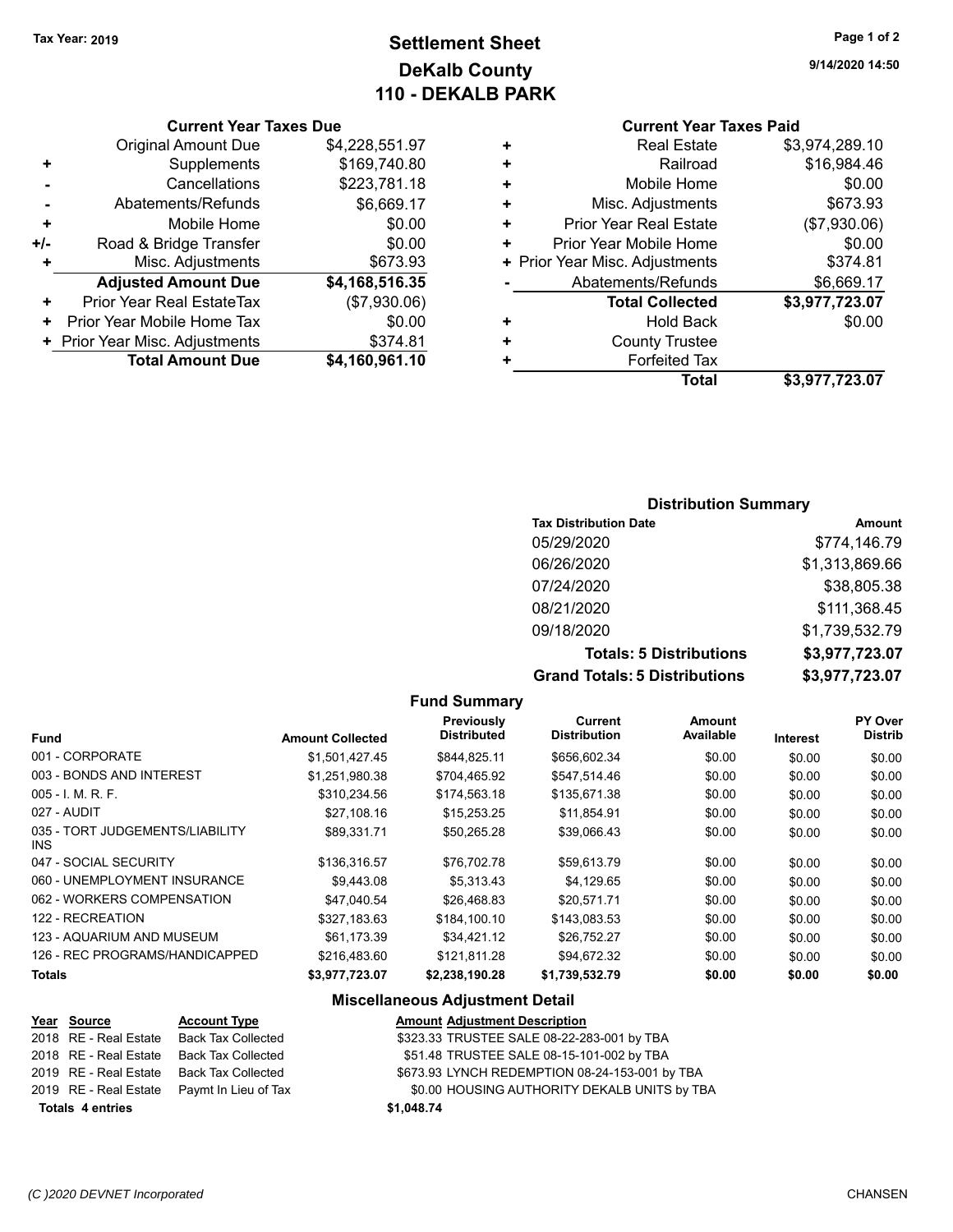### **Settlement Sheet Tax Year: 2019 Page 2 of 2 DeKalb County Abatement Detail**

**9/14/2020 14:50**

| Year Source                         | <b>Account Type</b>  |            | <b>Amount Adjustment Description</b> |
|-------------------------------------|----------------------|------------|--------------------------------------|
| 2018 RE - Real Estate               | <b>RE</b> Abatement  |            | \$4.71 PTAB INTEREST REFUN           |
| 2018 RE - Real Estate               | <b>RE</b> Abatement  |            | \$0.28 PTAB INTEREST REFUN           |
| 2019 RE - Real Estate               | <b>RE</b> Abatement  |            | \$158.89 PTAB INTEREST REFUN         |
| 2019 RE - Real Estate               | <b>RE</b> Abatement  |            | \$6,500.00 19TX36 TAX OBJECTION      |
| 2019 RE - Real Estate               | <b>PTAB Decision</b> |            | \$3.00 PTAB INTEREST REFUN           |
| 2019 RE - Real Estate PTAB Decision |                      |            | \$2.29 PTAB INTEREST REFUN           |
| <b>Totals 6 entries</b>             |                      | \$6,669.17 |                                      |

| 2018 RE - Real Estate RE Abatement  |                     |            | \$4.71 PTAB INTEREST REFUND 08-22-151-045 by TBA        |
|-------------------------------------|---------------------|------------|---------------------------------------------------------|
| 2018   RE - Real Estate             | <b>RE</b> Abatement |            | \$0.28 PTAB INTEREST REFUND 08-23-453-004 by TBA        |
| 2019   RE - Real Estate             | <b>RE Abatement</b> |            | \$158.89 PTAB INTEREST REFUND 09-07-300-022 by TBA      |
| 2019 RE - Real Estate RE Abatement  |                     |            | \$6,500.00 19TX36 TAX OBJECTION COMPLAINT REFUND by TBA |
| 2019   RE - Real Estate             | PTAB Decision       |            | \$3.00 PTAB INTEREST REFUND 08-15-328-008 by TBA        |
| 2019 RE - Real Estate PTAB Decision |                     |            | \$2.29 PTAB INTEREST REFUND 08-22-230-009 by TBA        |
| <b>Totals 6 entries</b>             |                     | \$6,669.17 |                                                         |
|                                     |                     |            |                                                         |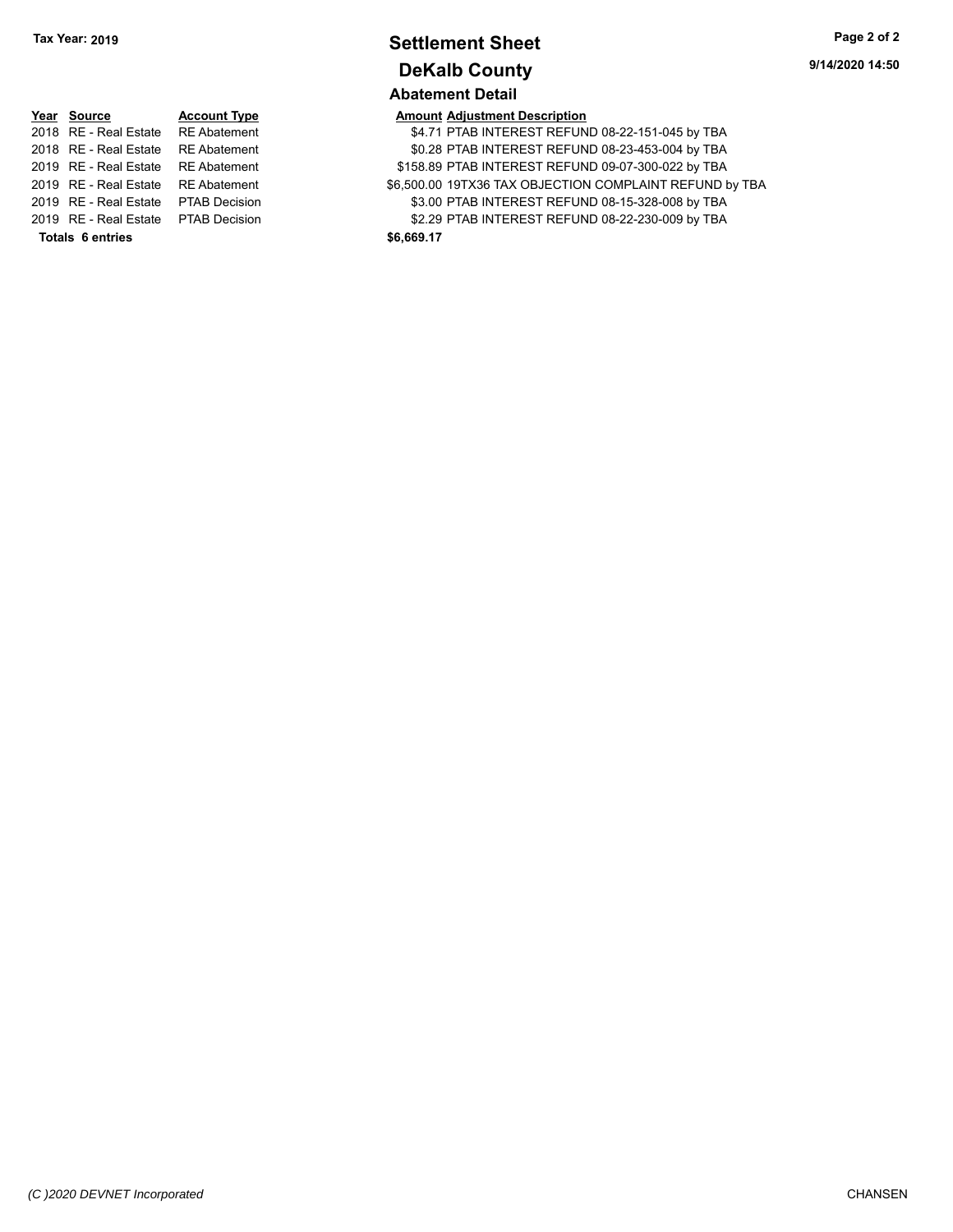### **Settlement Sheet Tax Year: 2019 Page 1 of 1 DeKalb County 111 - FRANKLIN TWP PARK**

**9/14/2020 14:50**

#### **Current Year Taxes Paid**

|     | <b>Current Year Taxes Due</b>  |             |
|-----|--------------------------------|-------------|
|     | Original Amount Due            | \$46,343.58 |
| ٠   | Supplements                    | \$158.26    |
|     | Cancellations                  | \$277.42    |
|     | Abatements/Refunds             | \$0.00      |
| ٠   | Mobile Home                    | \$0.00      |
| +/- | Road & Bridge Transfer         | \$0.00      |
| ٠   | Misc. Adjustments              | \$0.00      |
|     | <b>Adjusted Amount Due</b>     | \$46,224.42 |
| ٠   | Prior Year Real EstateTax      | \$0.00      |
| ٠   | Prior Year Mobile Home Tax     | \$0.00      |
|     | + Prior Year Misc. Adjustments | \$0.00      |
|     | <b>Total Amount Due</b>        | \$46,224.42 |
|     |                                |             |

| ٠ | <b>Real Estate</b>             | \$44,197.42 |
|---|--------------------------------|-------------|
| ÷ | Railroad                       | \$491.14    |
| ٠ | Mobile Home                    | \$0.00      |
| ٠ | Misc. Adjustments              | \$0.00      |
| ÷ | <b>Prior Year Real Estate</b>  | \$0.00      |
| ÷ | Prior Year Mobile Home         | \$0.00      |
|   | + Prior Year Misc. Adjustments | \$0.00      |
|   | Abatements/Refunds             | \$0.00      |
|   | <b>Total Collected</b>         | \$44,688.56 |
| ٠ | <b>Hold Back</b>               | \$0.00      |
| ÷ | <b>County Trustee</b>          |             |
| ٠ | <b>Forfeited Tax</b>           |             |
|   | Total                          | \$44,688.56 |
|   |                                |             |

|                     | <b>Distribution Summary</b>          |             |  |
|---------------------|--------------------------------------|-------------|--|
|                     | <b>Tax Distribution Date</b>         | Amount      |  |
|                     | 05/29/2020                           | \$10,996.19 |  |
|                     | 06/26/2020                           | \$14,563.48 |  |
|                     | 07/24/2020                           | \$593.31    |  |
|                     | 08/21/2020                           | \$688.45    |  |
|                     | 09/18/2020                           | \$17,847.13 |  |
|                     | <b>Totals: 5 Distributions</b>       | \$44,688.56 |  |
|                     | <b>Grand Totals: 5 Distributions</b> | \$44,688.56 |  |
| East of Association |                                      |             |  |

| <b>Fund Summary</b>                           |                         |                                  |                                |                            |                 |                                  |
|-----------------------------------------------|-------------------------|----------------------------------|--------------------------------|----------------------------|-----------------|----------------------------------|
| Fund                                          | <b>Amount Collected</b> | Previously<br><b>Distributed</b> | Current<br><b>Distribution</b> | <b>Amount</b><br>Available | <b>Interest</b> | <b>PY Over</b><br><b>Distrib</b> |
| 001 - CORPORATE                               | \$43.241.77             | \$25.972.44                      | \$17,269.33                    | \$0.00                     | \$0.00          | \$0.00                           |
| 035 - TORT JUDGEMENTS/LIABILITY<br><b>INS</b> | \$1.446.79              | \$868.99                         | \$577.80                       | \$0.00                     | \$0.00          | \$0.00                           |
| <b>Totals</b>                                 | \$44,688,56             | \$26,841.43                      | \$17.847.13                    | \$0.00                     | \$0.00          | \$0.00                           |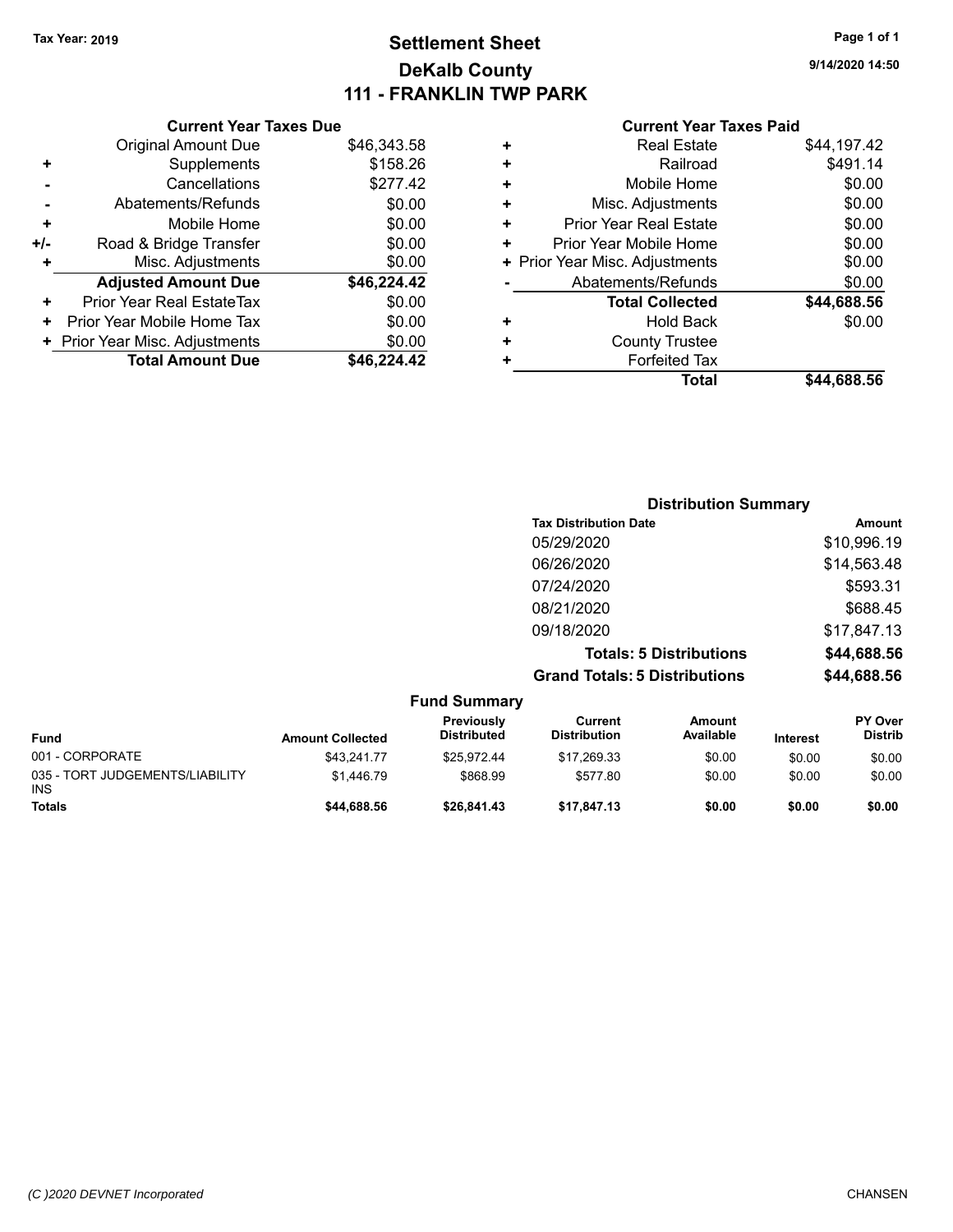# **Settlement Sheet Tax Year: 2019 Page 1 of 2 DeKalb County 112 - GENOA TWP PARK**

**9/14/2020 14:50**

## **Current Year Taxes Paid**

|   | Total                          | \$641.872.74 |
|---|--------------------------------|--------------|
| ٠ | <b>Forfeited Tax</b>           |              |
| ÷ | <b>County Trustee</b>          |              |
| ٠ | <b>Hold Back</b>               | \$0.00       |
|   | <b>Total Collected</b>         | \$641,872.74 |
|   | Abatements/Refunds             | \$0.91       |
|   | + Prior Year Misc. Adjustments | \$30.90      |
| ٠ | Prior Year Mobile Home         | \$0.00       |
| ٠ | <b>Prior Year Real Estate</b>  | (\$97.85)    |
| ٠ | Misc. Adjustments              | \$29.72      |
| ٠ | Mobile Home                    | \$0.00       |
| ٠ | Railroad                       | \$5,367.26   |
| ٠ | <b>Real Estate</b>             | \$636,543.62 |
|   |                                |              |

## **Current Year Taxes Due** Original Amount Due \$663,615.90 **+** Supplements \$7,699.58 **-** Cancellations \$10,341.52 **-** Abatements/Refunds **\$0.91 +** Mobile Home \$0.00 **+/-** Road & Bridge Transfer \$0.00 **+** Misc. Adjustments \$29.72 **Adjusted Amount Due \$661,002.77 +** Prior Year Real EstateTax (\$97.85)

| <b>Total Amount Due</b>        | \$660,935.82 |
|--------------------------------|--------------|
| + Prior Year Misc. Adjustments | \$30.90      |
| + Prior Year Mobile Home Tax   | \$0.00       |

## **Distribution Summary**

| <b>Tax Distribution Date</b>         | Amount       |
|--------------------------------------|--------------|
| 05/29/2020                           | \$165,077.94 |
| 06/26/2020                           | \$193,750.31 |
| 07/24/2020                           | \$8,262.11   |
| 08/21/2020                           | \$16,156.60  |
| 09/18/2020                           | \$258,625.78 |
| <b>Totals: 5 Distributions</b>       | \$641,872.74 |
| <b>Grand Totals: 5 Distributions</b> | \$641,872.74 |

#### **Fund Summary Fund Interest Amount Collected Distributed PY Over Distrib Amount Available Current Distribution Previously** 001 - CORPORATE \$190,061.68 \$113,481.34 \$76,580.34 \$0.00 \$0.00 \$0.00 003 - BONDS AND INTEREST  $$280,746.12$   $$167,626.83$   $$113,119.29$   $$0.00$   $$0.00$   $$0.00$ 005 - I. M. R. F. \$970.52 \$579.47 \$391.05 \$0.00 \$0.00 \$0.00 027 - AUDIT \$970.52 \$579.47 \$391.05 \$0.00 \$0.00 \$0.00 035 - TORT JUDGEMENTS/LIABILITY INS \$970.52 \$579.47 \$391.05 \$0.00 \$0.00 \$0.00 047 - SOCIAL SECURITY \$970.52 \$579.47 \$391.05 \$0.00 \$0.00 \$0.00 \$0.00 060 - UNEMPLOYMENT INSURANCE \$970.52 \$579.47 \$391.05 \$0.00 \$0.00 \$0.00 062 - WORKERS COMPENSATION \$970.52 \$579.47 \$391.05 \$0.00 \$0.00 \$0.00 \$0.00 122 - RECREATION \$120,651.54 \$72,038.17 \$48,613.37 \$0.00 \$0.00 \$0.00 126 - REC PROGRAMS/HANDICAPPED \$43,619.76 \$26,044.33 \$17,575.43 \$0.00 \$0.00 \$0.00 143 - MEDICARE \$970.52 \$579.47 \$391.05 \$0.00 \$0.00 \$0.00 **Totals \$641,872.74 \$383,246.96 \$258,625.78 \$0.00 \$0.00 \$0.00**

### **Miscellaneous Adjustment Detail**

|                         | Year Source           | <b>Account Type</b>       | <b>Amount Adjustment Description</b>                    |
|-------------------------|-----------------------|---------------------------|---------------------------------------------------------|
|                         | 2018 RE - Real Estate | Back Tax Collected        | \$9.59 WOJDYLA REDEMPTION 03-18-251-012 by TBA          |
|                         | 2018 RE - Real Estate | <b>Back Tax Collected</b> | \$8.19 FIRST MID WEALTH REDEMPTION 03-30-101-005 by TBA |
|                         | 2018 RE - Real Estate | Back Tax Collected        | \$13.12 KIRCHHOFF REDEMPTION 03-19-333-008 by TBA       |
|                         | 2019 RE - Real Estate | Back Tax Collected        | \$29.72 NIKOLS REDEMPTION 03-19-429-033 by TBA          |
| <b>Totals 4 entries</b> |                       |                           | \$60.62                                                 |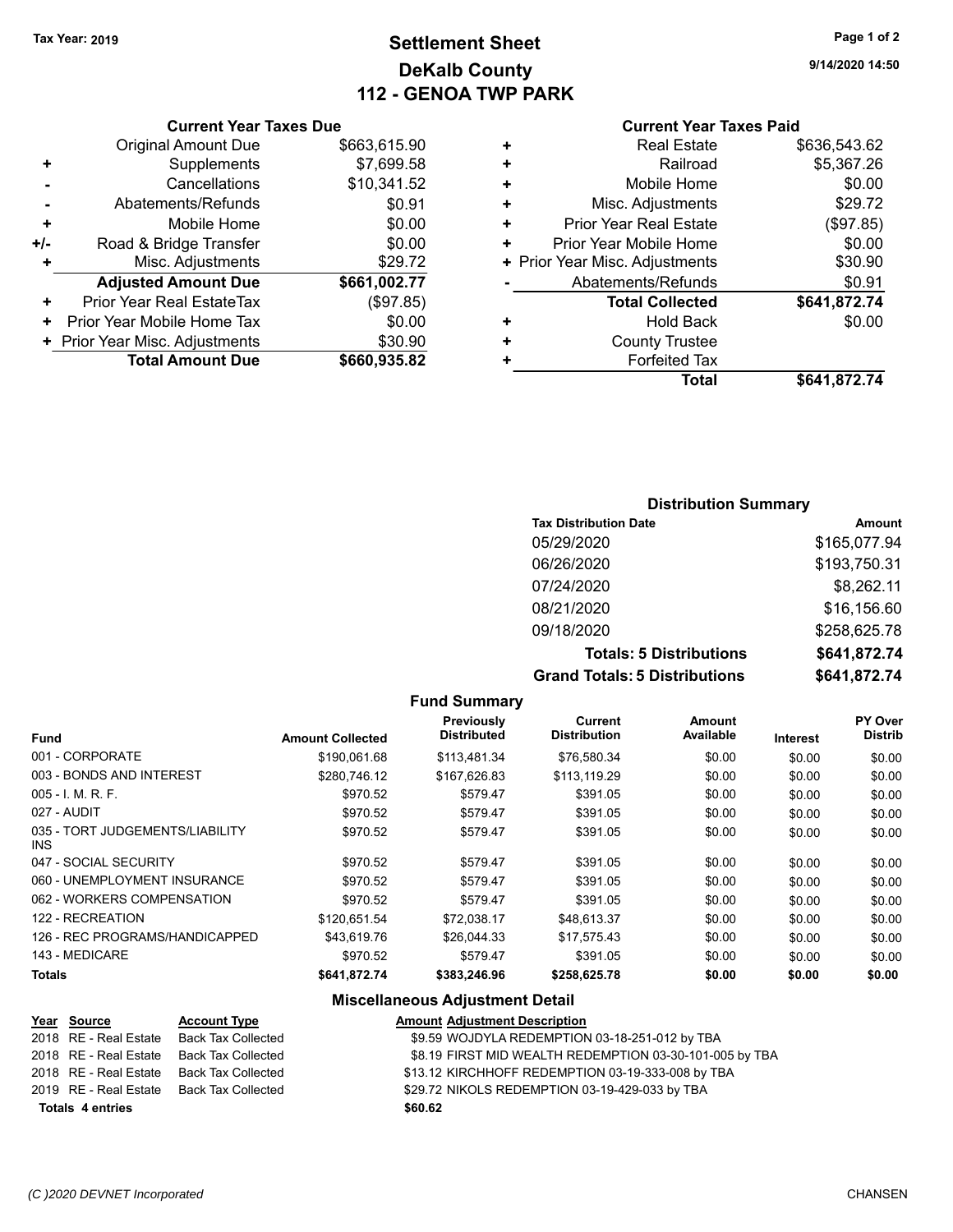# **Settlement Sheet Tax Year: 2019 Page 2 of 2 DeKalb County**

# **Abatement Detail**

11 **2018 REAL ESTATE ST ABATE ASSESS** PTAB INTEREST REFUND 03-27-400-003 by TBA 2018 RE - Real Estate RE Abatement S0.08 PTAB INTEREST REFUND 03-27-400-003 by TBA 2018 RE - Real Estate RE Abatement \$0.26 PTAB INTEREST REFUND 03-27-400-003 by TBA

|                                    |                     | ADALEMENT DELAN                      |
|------------------------------------|---------------------|--------------------------------------|
| Year Source                        | <b>Account Type</b> | <b>Amount Adjustment Description</b> |
| 2018 RE - Real Estate RE Abatement |                     | \$0.58 PTAB INTEREST REFUN           |
| 2018 RE - Real Estate RE Abatement |                     | \$0.08 PTAB INTEREST REFUN           |

**Totals \$0.92 3 entries**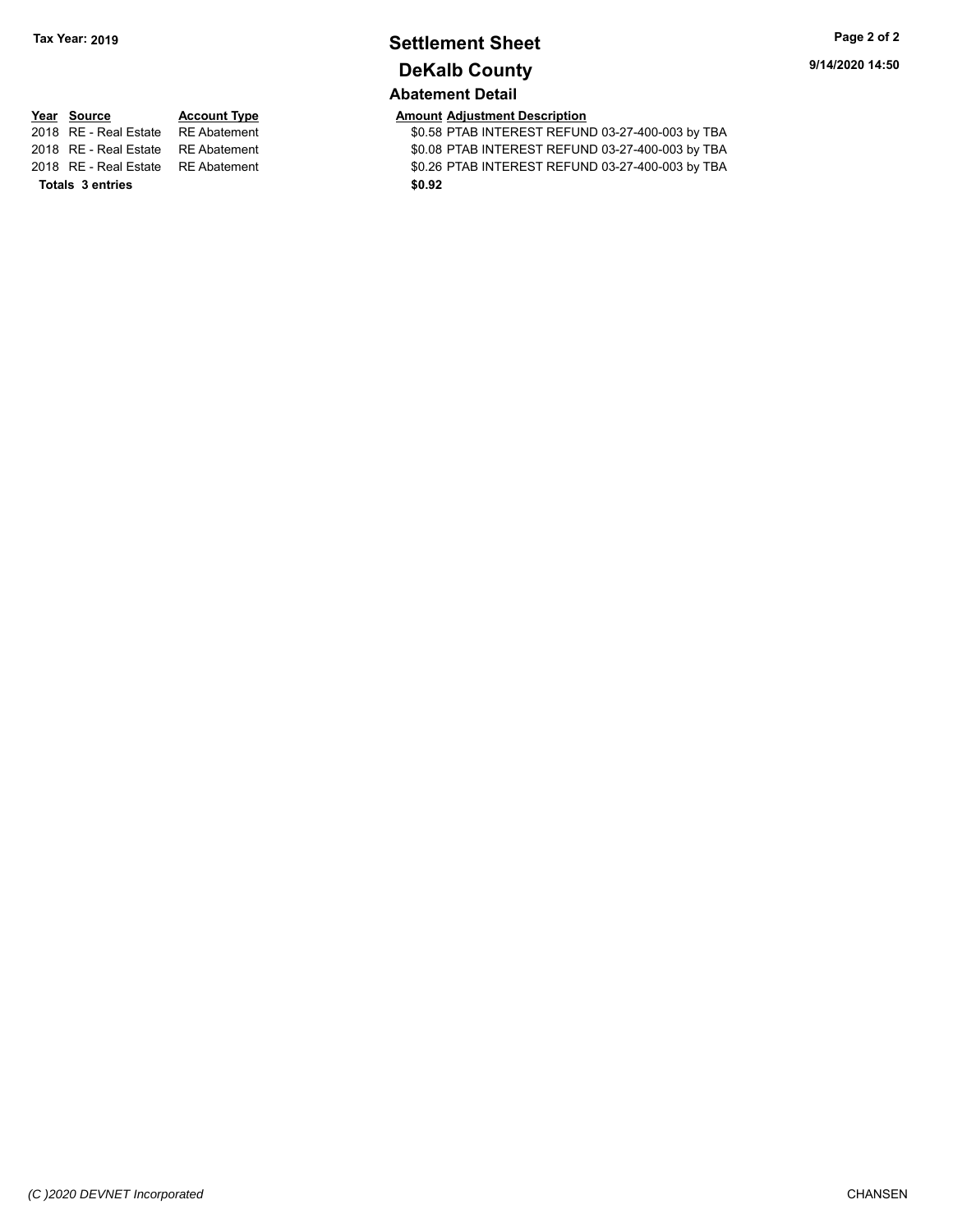# **Settlement Sheet Tax Year: 2019 Page 1 of 1 DeKalb County 113 - KINGSTON TWP PARK**

## **9/14/2020 14:50**

| <b>Current Year Taxes Paid</b> |  |  |  |
|--------------------------------|--|--|--|
|--------------------------------|--|--|--|

| <b>Current Year Taxes Due</b>   |             |
|---------------------------------|-------------|
| <b>Original Amount Due</b>      | \$56,298.65 |
| Supplements<br>٠                | \$394.22    |
| Cancellations                   | \$427.82    |
| Abatements/Refunds              | \$0.17      |
| Mobile Home<br>٠                | \$0.00      |
| Road & Bridge Transfer<br>+/-   | \$0.00      |
| Misc. Adjustments<br>٠          | \$0.00      |
| <b>Adjusted Amount Due</b>      | \$56,264.88 |
| Prior Year Real EstateTax<br>٠  | (\$9.54)    |
| Prior Year Mobile Home Tax<br>٠ | \$0.00      |
| + Prior Year Misc. Adjustments  | \$6.93      |
| <b>Total Amount Due</b>         | \$56,262.27 |

| ٠ | <b>Real Estate</b>             | \$54,518.38 |
|---|--------------------------------|-------------|
| ٠ | Railroad                       | \$743.18    |
| ÷ | Mobile Home                    | \$0.00      |
| ٠ | Misc. Adjustments              | \$0.00      |
| ٠ | <b>Prior Year Real Estate</b>  | (\$9.54)    |
| ÷ | Prior Year Mobile Home         | \$0.00      |
|   | + Prior Year Misc. Adjustments | \$6.93      |
|   | Abatements/Refunds             | \$0.17      |
|   | <b>Total Collected</b>         | \$55,258.78 |
| + | Hold Back                      | \$0.00      |
| ÷ | <b>County Trustee</b>          |             |
| ٠ | <b>Forfeited Tax</b>           |             |
|   | Total                          | \$55,258.78 |
|   |                                |             |

|                                 |                         |                                  | <b>Distribution Summary</b>           |                                |          |                           |
|---------------------------------|-------------------------|----------------------------------|---------------------------------------|--------------------------------|----------|---------------------------|
|                                 |                         |                                  | <b>Tax Distribution Date</b>          |                                |          | <b>Amount</b>             |
|                                 |                         |                                  | 05/29/2020                            |                                |          | \$14,479.43               |
|                                 |                         |                                  | 06/26/2020                            |                                |          | \$16,805.81               |
|                                 |                         |                                  | 07/24/2020                            |                                |          | \$695.00                  |
|                                 |                         |                                  | 08/21/2020                            |                                |          | \$1,323.23                |
|                                 |                         |                                  | 09/18/2020                            |                                |          | \$21,955.31               |
|                                 |                         |                                  |                                       | <b>Totals: 5 Distributions</b> |          | \$55,258.78               |
|                                 |                         |                                  | <b>Grand Totals: 5 Distributions</b>  |                                |          | \$55,258.78               |
|                                 |                         | <b>Fund Summary</b>              |                                       |                                |          |                           |
| <b>Fund</b>                     | <b>Amount Collected</b> | Previously<br><b>Distributed</b> | <b>Current</b><br><b>Distribution</b> | <b>Amount</b><br>Available     | Interest | PY Over<br><b>Distrib</b> |
| 001 - CORPORATE                 | \$44,752.79             | \$26,971.69                      | \$17,781.10                           | \$0.00                         | \$0.00   | \$0.00                    |
| 035 - TORT JUDGEMENTS/LIABILITY | \$4,908.58              | \$2,958.31                       | \$1,950.27                            | \$0.00                         | \$0.00   | \$0.00                    |

| 122 - RECREATION        |                                                                         | \$5,597.41                                       | \$3,373.47                                                   | \$2,223.94                                    | \$0.00 | \$0.00 | \$0.00 |
|-------------------------|-------------------------------------------------------------------------|--------------------------------------------------|--------------------------------------------------------------|-----------------------------------------------|--------|--------|--------|
| <b>Totals</b>           |                                                                         | \$55,258.78                                      | \$33,303.47                                                  | \$21,955.31                                   | \$0.00 | \$0.00 | \$0.00 |
|                         |                                                                         |                                                  | <b>Miscellaneous Adjustment Detail</b>                       |                                               |        |        |        |
| Year Source             | <b>Account Type</b>                                                     |                                                  | <b>Amount Adiustment Description</b>                         |                                               |        |        |        |
| 2018 RE - Real Estate   | <b>Back Tax Collected</b>                                               |                                                  |                                                              | \$1.78 TRUSTEE SALE 02-36-224-005 by TBA      |        |        |        |
| 2018 RE - Real Estate   | <b>Back Tax Collected</b>                                               |                                                  |                                                              | \$0.90 GERMAN REDEMPTION 02-22-307-014 by TBA |        |        |        |
| 2018 RE - Real Estate   | <b>Back Tax Collected</b>                                               |                                                  | \$1.81 GALLARDO CONSTRUCTION REDEMPTION 02-22-426-003 by TBA |                                               |        |        |        |
| 2018 RE - Real Estate   | \$2.44 TRUSTEE SALE 02-22-307-024 by TBA<br><b>Back Tax Collected</b>   |                                                  |                                                              |                                               |        |        |        |
| <b>Totals 4 entries</b> |                                                                         |                                                  | \$6.93                                                       |                                               |        |        |        |
|                         |                                                                         |                                                  | <b>Abatement Detail</b>                                      |                                               |        |        |        |
| Year Source             | <b>Account Type</b>                                                     |                                                  | <b>Amount Adiustment Description</b>                         |                                               |        |        |        |
| 2018 RE - Real Estate   | <b>RE</b> Abatement                                                     | \$0.09 PTAB INTEREST REFUND 02-21-176-004 by TBA |                                                              |                                               |        |        |        |
| 2019 RE - Real Estate   | \$0.08 PTAB INTEREST REFUND 02-36-228-002 by TBA<br><b>RE</b> Abatement |                                                  |                                                              |                                               |        |        |        |
| <b>Totals 2 entries</b> |                                                                         |                                                  | \$0.17                                                       |                                               |        |        |        |

INS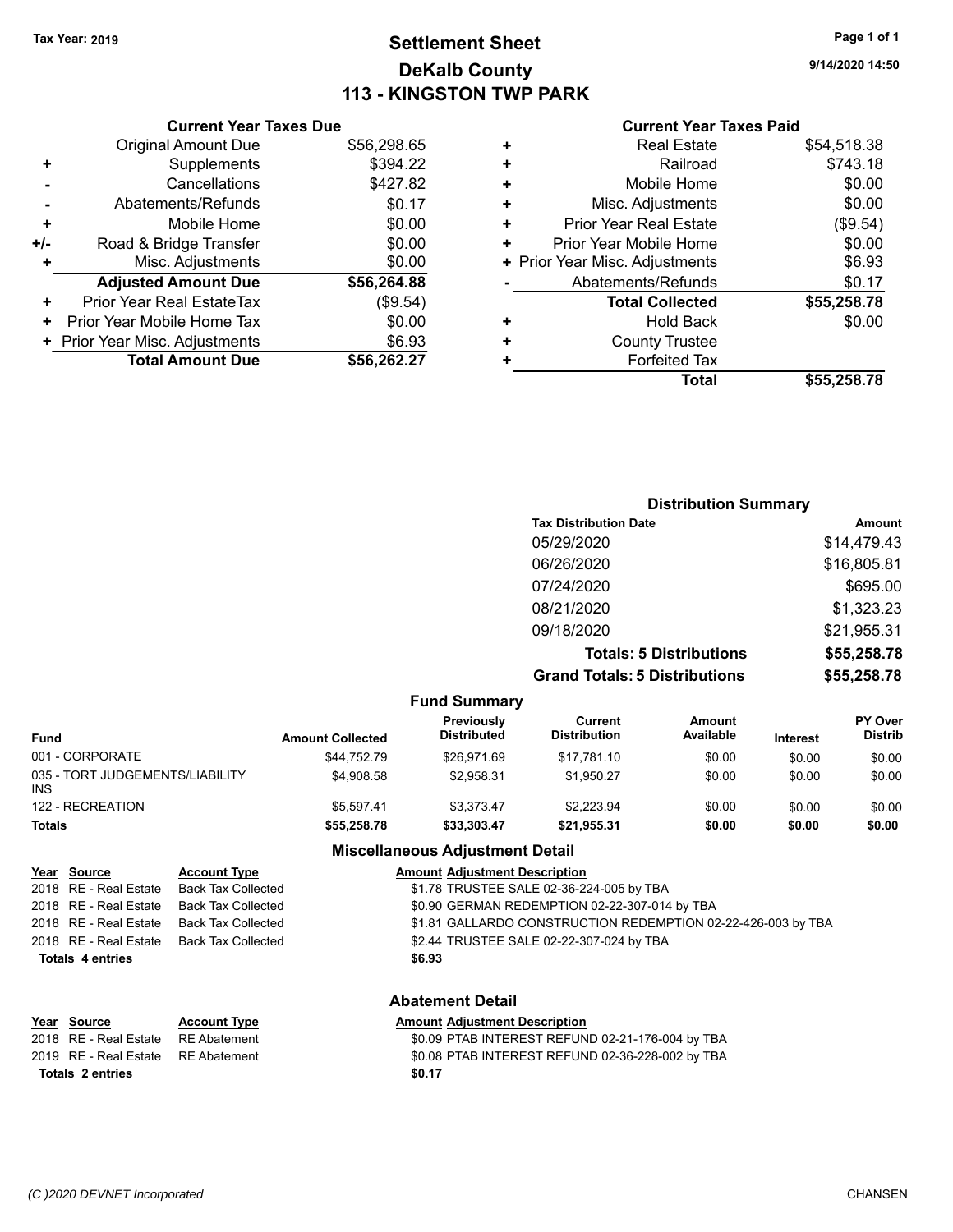# **Settlement Sheet Tax Year: 2019 Page 1 of 1 DeKalb County 114 - SANDWICH PARK**

**9/14/2020 14:50**

## **Current Year Taxes Paid**

|     | <b>Current Year Taxes Due</b>  |              |
|-----|--------------------------------|--------------|
|     | <b>Original Amount Due</b>     | \$578,349.24 |
| ٠   | Supplements                    | \$7,940.87   |
|     | Cancellations                  | \$9,332.04   |
|     | Abatements/Refunds             | \$0.00       |
| ٠   | Mobile Home                    | \$0.00       |
| +/- | Road & Bridge Transfer         | \$0.00       |
| ٠   | Misc. Adjustments              | \$0.00       |
|     | <b>Adjusted Amount Due</b>     | \$576,958.07 |
| ٠   | Prior Year Real EstateTax      | (\$0.01)     |
| ٠   | Prior Year Mobile Home Tax     | \$0.00       |
|     | + Prior Year Misc. Adjustments | \$88.46      |
|     | <b>Total Amount Due</b>        | \$577,046.52 |
|     |                                |              |

|   | <b>Real Estate</b>             | \$557,361.78 |
|---|--------------------------------|--------------|
| ٠ | Railroad                       | \$1,776.56   |
| ٠ | Mobile Home                    | \$0.00       |
| ٠ | Misc. Adjustments              | \$0.00       |
| + | <b>Prior Year Real Estate</b>  | (\$0.01)     |
| ٠ | Prior Year Mobile Home         | \$0.00       |
|   | + Prior Year Misc. Adjustments | \$88.46      |
|   | Abatements/Refunds             | \$0.00       |
|   | <b>Total Collected</b>         | \$559,226.79 |
| ٠ | Hold Back                      | \$0.00       |
| ٠ | <b>County Trustee</b>          |              |
| ٠ | <b>Forfeited Tax</b>           |              |
|   | <b>Total</b>                   | \$559,226.79 |
|   |                                |              |

### **Distribution Summary**

| <b>Tax Distribution Date</b>         | Amount       |
|--------------------------------------|--------------|
| 05/29/2020                           | \$145,640.15 |
| 06/26/2020                           | \$165,956.25 |
| 07/24/2020                           | \$7,823.50   |
| 08/21/2020                           | \$14,470.86  |
| 09/18/2020                           | \$225,336.03 |
| <b>Totals: 5 Distributions</b>       | \$559,226.79 |
| <b>Grand Totals: 5 Distributions</b> | \$559,226.79 |

**Fund Summary Fund Interest Amount Collected Distributed PY Over Distrib Amount Available Current Distribution Previously** 001 - CORPORATE \$164,529.63 \$98,233.73 \$66,295.90 \$0.00 \$0.00 \$0.00 003 - BONDS AND INTEREST 60.00 \$97,000.12 \$57,914.68 \$39,085.44 \$0.00 \$0.00 \$0.00 005 - I. M. R. F. \$33,973.01 \$20,283.85 \$13,689.16 \$0.00 \$0.00 \$0.00 027 - AUDIT \$6,108.97 \$3,647.41 \$2,461.56 \$0.00 \$0.00 \$0.00 035 - TORT JUDGEMENTS/LIABILITY INS \$27,003.37 \$16,122.57 \$10,880.80 \$0.00 \$0.00 \$0.00 047 - SOCIAL SECURITY \$24,393.48 \$14,564.32 \$9,829.16 \$0.00 \$0.00 \$0.00 060 - UNEMPLOYMENT INSURANCE  $$22,658.18$   $$13,528.24$   $$9,129.94$   $$0.00$   $$0.00$   $$0.00$ 122 - RECREATION \$123,673.56 \$123,673.56 \$73,840.27 \$49,833.29 \$0.00 \$0.00 \$0.00 125 - PAVING & LIGHTING, STREETS  $$2,523.78$   $$1,506.85$   $$1,016.93$   $$0.00$   $$0.00$   $$0.00$ 126 - REC PROGRAMS/HANDICAPPED \$57,362.69 \$34,248.84 \$23,113.85 \$0.00 \$0.00 \$0.00 \$0.00

**Totals \$559,226.79 \$333,890.76 \$225,336.03 \$0.00 \$0.00 \$0.00**

#### **Miscellaneous Adjustment Detail**

| Year Source             | <b>Account Type</b>       | <b>Amount Adjustment Description</b>                         |
|-------------------------|---------------------------|--------------------------------------------------------------|
| 2018 DR - Drainage      | <b>Back Tax Collected</b> | \$0.65 AMEN REAL ESTATE LLC REDEMPTION 19-35-231-010 by TBA  |
| 2018 RE - Real Estate   | <b>Back Tax Collected</b> | \$51.18 AMEN REAL ESTATE LLC REDEMPTION 19-35-231-003 by TBA |
| 2018 DR - Drainage      | <b>Back Tax Collected</b> | \$0.65 AMEN REAL ESTATE LLC REDEMPTION 19-35-231-003 by TBA  |
| 2018 RE - Real Estate   | Back Tax Collected        | \$35.98 AMEN REAL ESTATE LLC REDEMPTION 19-35-231-010 by TBA |
| <b>Totals 4 entries</b> |                           | \$88.46                                                      |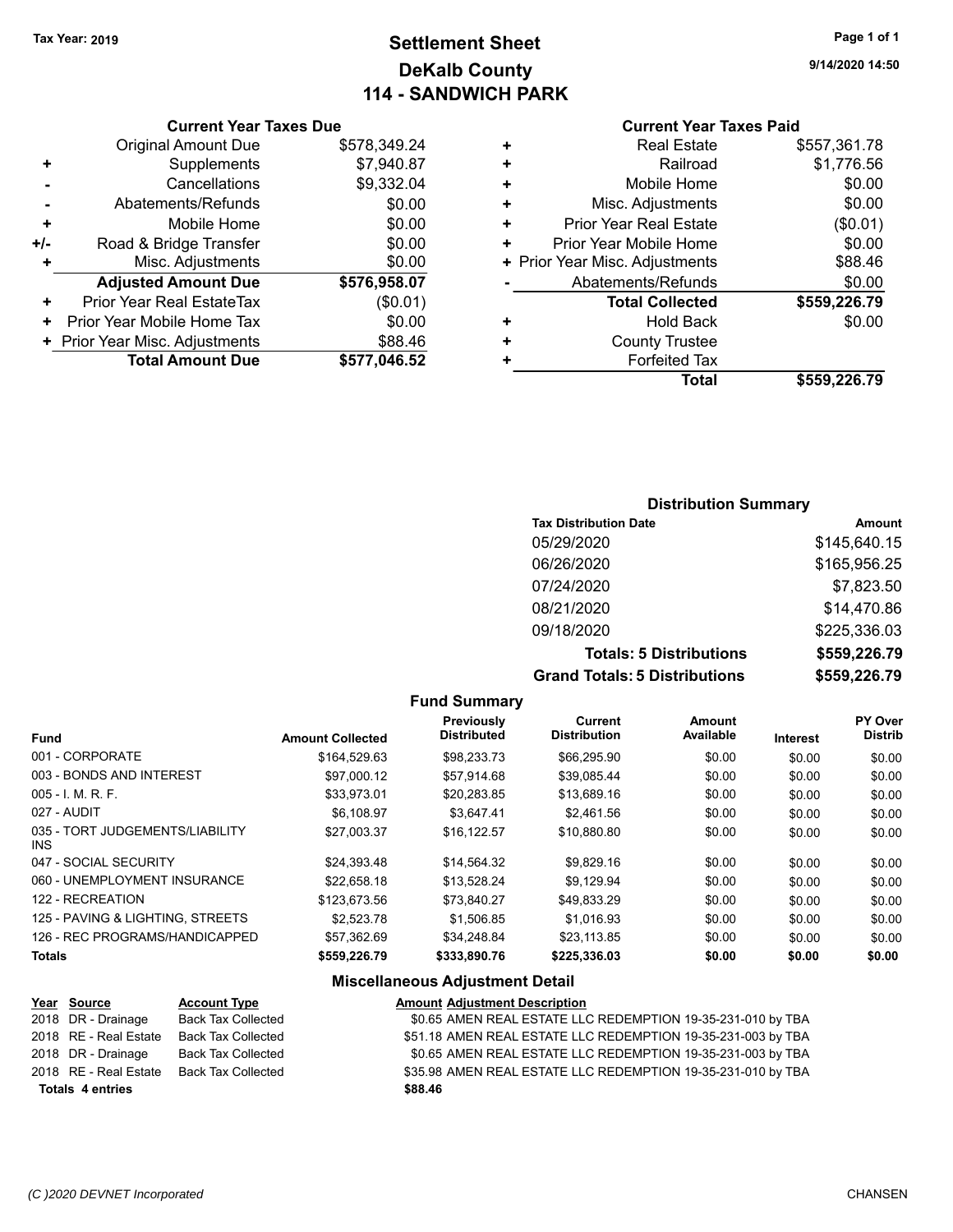# **Settlement Sheet Tax Year: 2019 Page 1 of 2 DeKalb County 115 - SYCAMORE PARK**

**9/14/2020 14:50**

## **Current Year Taxes Paid**

|   | <b>Real Estate</b>             | \$3,339,698.65 |
|---|--------------------------------|----------------|
| ٠ | Railroad                       | \$0.34         |
| ٠ | Mobile Home                    | \$0.00         |
| ٠ | Misc. Adjustments              | \$939.79       |
| ٠ | <b>Prior Year Real Estate</b>  | (\$1,363.64)   |
| ٠ | Prior Year Mobile Home         | \$0.00         |
|   | + Prior Year Misc. Adjustments | \$61.92        |
|   | Abatements/Refunds             | \$32.07        |
|   | <b>Total Collected</b>         | \$3,339,304.99 |
| ٠ | Hold Back                      | \$0.00         |
| ٠ | <b>County Trustee</b>          |                |
|   | <b>Forfeited Tax</b>           |                |
|   | <b>Total</b>                   | \$3,339,304.99 |
|   |                                |                |

## **Current Year Taxes Due** Original Amount Due \$3,433,146.07 **+** Supplements \$25,589.77 **-** Cancellations \$29,460.31 Abatements/Refunds \$32.07 **+** Mobile Home \$0.00 **+/-** Road & Bridge Transfer \$0.00 **+** Misc. Adjustments \$939.79 **Adjusted Amount Due \$3,430,183.25 +** Prior Year Real EstateTax (\$1,363.64) **+** Prior Year Mobile Home Tax  $$0.00$ **+ Prior Year Misc. Adjustments**  $$61.92$ **Total Amount Due \$3,428,881.53**

#### **Distribution Summary**

| <b>Tax Distribution Date</b>         | Amount         |
|--------------------------------------|----------------|
| 05/29/2020                           | \$746,675.78   |
| 06/26/2020                           | \$1,043,277.13 |
| 07/24/2020                           | \$29,956.95    |
| 08/21/2020                           | \$102,075.77   |
| 09/18/2020                           | \$1,417,319.36 |
| <b>Totals: 5 Distributions</b>       | \$3,339,304.99 |
| <b>Grand Totals: 5 Distributions</b> | \$3,339,304.99 |

#### **Fund Summary Fund Interest Amount Collected Distributed PY Over Distrib Amount Available Current Distribution Previously** 001 - CORPORATE \$1,291,743.27 \$743,481.63 \$548,261.64 \$0.00 \$0.00 \$0.00 003 - BONDS AND INTEREST \$614,779.40 \$353,845.24 \$260,934.16 \$0.00 \$0.00 \$0.00 005 - I. M. R. F. \$117,693.79 \$67,740.36 \$49,953.43 \$0.00 \$0.00 \$0.00 014 - POLICE PROTECTION \$584.39 \$336.36 \$248.03 \$0.00 \$0.00 \$0.00 027 - AUDIT \$13,985.03 \$8,049.30 \$5,935.73 \$0.00 \$0.00 \$0.00 035 - TORT JUDGEMENTS/LIABILITY INS \$65,303.43 \$37,586.33 \$27,717.10 \$0.00 \$0.00 \$0.00 039 - PLAYGROUND AND RECREATION COMM \$438,607.70 \$252,447.05 \$186,160.65 \$0.00 \$0.00 \$0.00 047 - SOCIAL SECURITY \$98,930.30 \$56,940.79 \$41,989.51 \$0.00 \$0.00 \$0.00 \$0.00 122 - RECREATION \$478,472.32 \$275,391.72 \$203,080.60 \$0.00 \$0.00 \$0.00 125 - PAVING & LIGHTING, STREETS  $$24,270.06$   $$13,968.99$   $$10,301.07$   $$0.00$   $$0.00$   $$0.00$ 126 - REC PROGRAMS/HANDICAPPED \$194,935.30 \$112,197.86 \$82,737.44 \$0.00 \$0.00 \$0.00 **Totals \$3,339,304.99 \$1,921,985.63 \$1,417,319.36 \$0.00 \$0.00 \$0.00**

### **Miscellaneous Adjustment Detail**

#### **Year Source Account Type Amount Adjustment Description** 2018 RE - Real Estate Back Tax Collected \$25.83 MCGEHEE REDEMPTION 06-32-356-002 by TBA 2018 RE - Real Estate Back Tax Collected \$36.09 VERSLUYS REDEMPTION 06-32-279-007 by TBA 2019 RE - Real Estate Back Tax Collected \$4.47 ANB REDEMPTION 06-29-278-007 by TBA 2019 RE - Real Estate Paymt In Lieu of Tax \$935.32 HOUSING AUTHORITY SYCAMORE UNITS by TBA **Totals \$1,001.71 4 entries**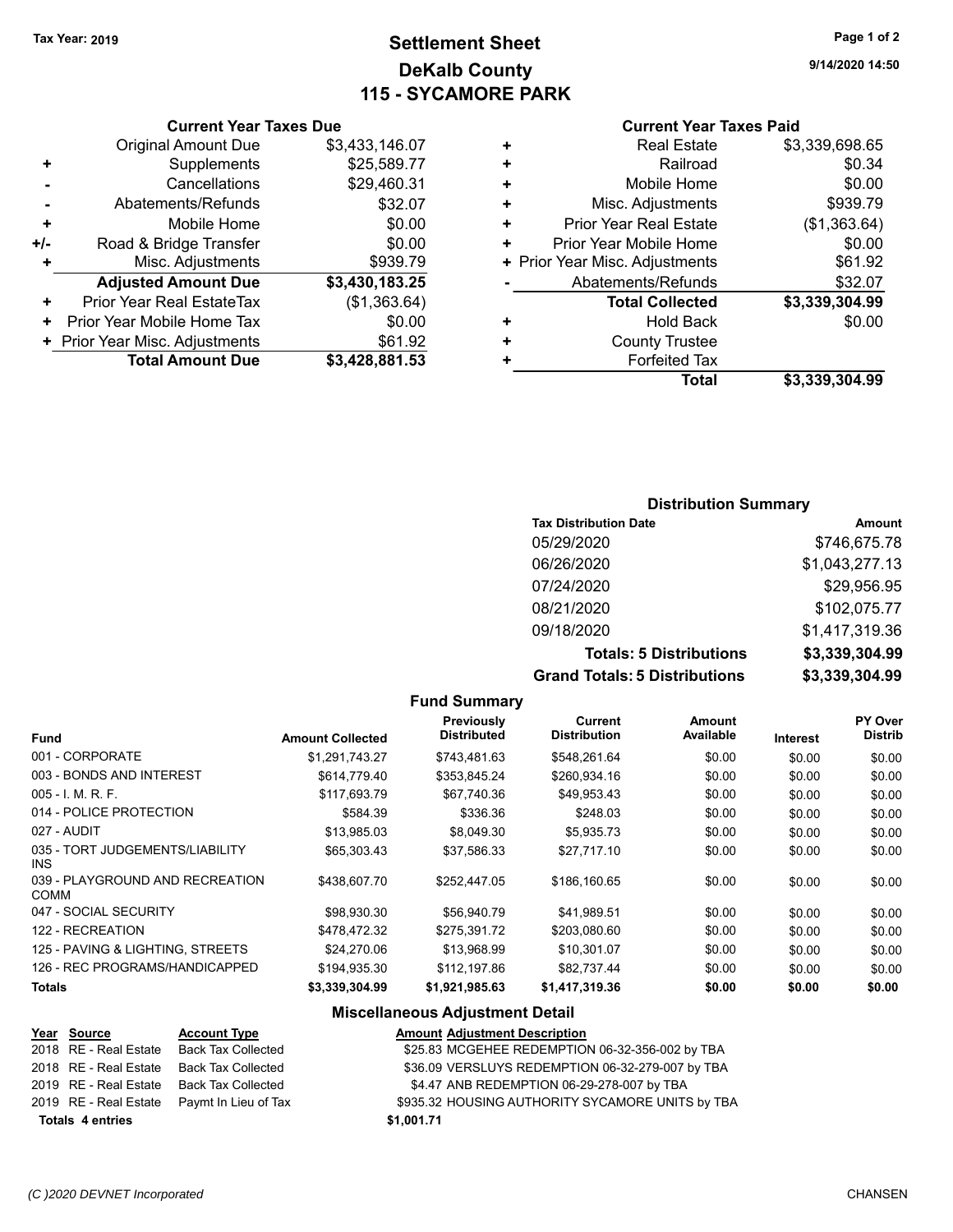| Year | <b>Source</b>           | <b>Account Type</b>  | Amount  |
|------|-------------------------|----------------------|---------|
| 2018 | <b>RE</b> - Real Estate | <b>RE Abatement</b>  | \$2.34  |
| 2018 | RE - Real Estate        | <b>RE</b> Abatement  | \$1.68  |
| 2018 | RE - Real Estate        | <b>RE</b> Abatement  | \$0.16  |
| 2019 | <b>RE</b> - Real Estate | <b>RE</b> Abatement  | \$0.14  |
| 2019 | RE - Real Estate        | <b>RE</b> Abatement  | \$0.62  |
| 2019 | RE - Real Estate        | <b>PTAB Decision</b> | \$10.97 |
| 2019 | <b>RE</b> - Real Estate | <b>PTAB Decision</b> | \$12.74 |
| 2019 | RE - Real Estate        | <b>PTAB Decision</b> | \$0.45  |
| 2019 | RE - Real Estate        | <b>RE</b> Abatement  | \$0.10  |
| 2019 | <b>RE</b> - Real Estate | <b>RE</b> Abatement  | \$0.09  |
| 2019 | RE - Real Estate        | <b>RE</b> Abatement  | \$0.58  |
| 2019 | RE - Real Estate        | <b>RE</b> Abatement  | \$0.51  |
|      | 2019 RE - Real Estate   | <b>RE</b> Abatement  | \$0.95  |
| 2019 | RE - Real Estate        | <b>RE</b> Abatement  | \$0.72  |
|      | Totals 14 entries       |                      | \$32.05 |

# **Settlement Sheet Tax Year: 2019 Page 2 of 2 DeKalb County Abatement Detail**

**9/14/2020 14:50**

**Amount Adjustment Description** \$2.34 PTAB INTEREST REFUND 08-12-227-006 by TBA \$1.68 PTAB INTEREST REFUND 06-21-377-030 by TBA \$0.16 PTAB INTEREST REFUND 06-21-377-030 by TBA \$0.14 PTAB INTEREST REFUND 06-21-179-027 by TBA \$0.62 PTAB INTEREST REFUND 06-21-377-032 by TBA \$10.97 PTAB INTEREST REFUND 2017 09-06-201-044 by TBA \$12.74 PTAB INTEREST REFUND 2018 09-06-201-044 by TBA \$0.45 PTAB INTEREST REFUND 06-21-178-003 by TBA \$0.10 PTAB INTEREST REFUND 06-21-179-017 by TBA \$0.09 PTAB INTEREST REFUND 06-21-179-017 by TBA \$0.58 PTAB INTEREST REFUND 06-21-378-004 by TBA \$0.51 PTAB INTEREST REFUND 06-21-179-011 by TBA \$0.95 PTAB INTEREST REFUND 06-21-129-011 by TBA \$0.72 PTAB INTEREST REFUND 06-21-179-007 by TBA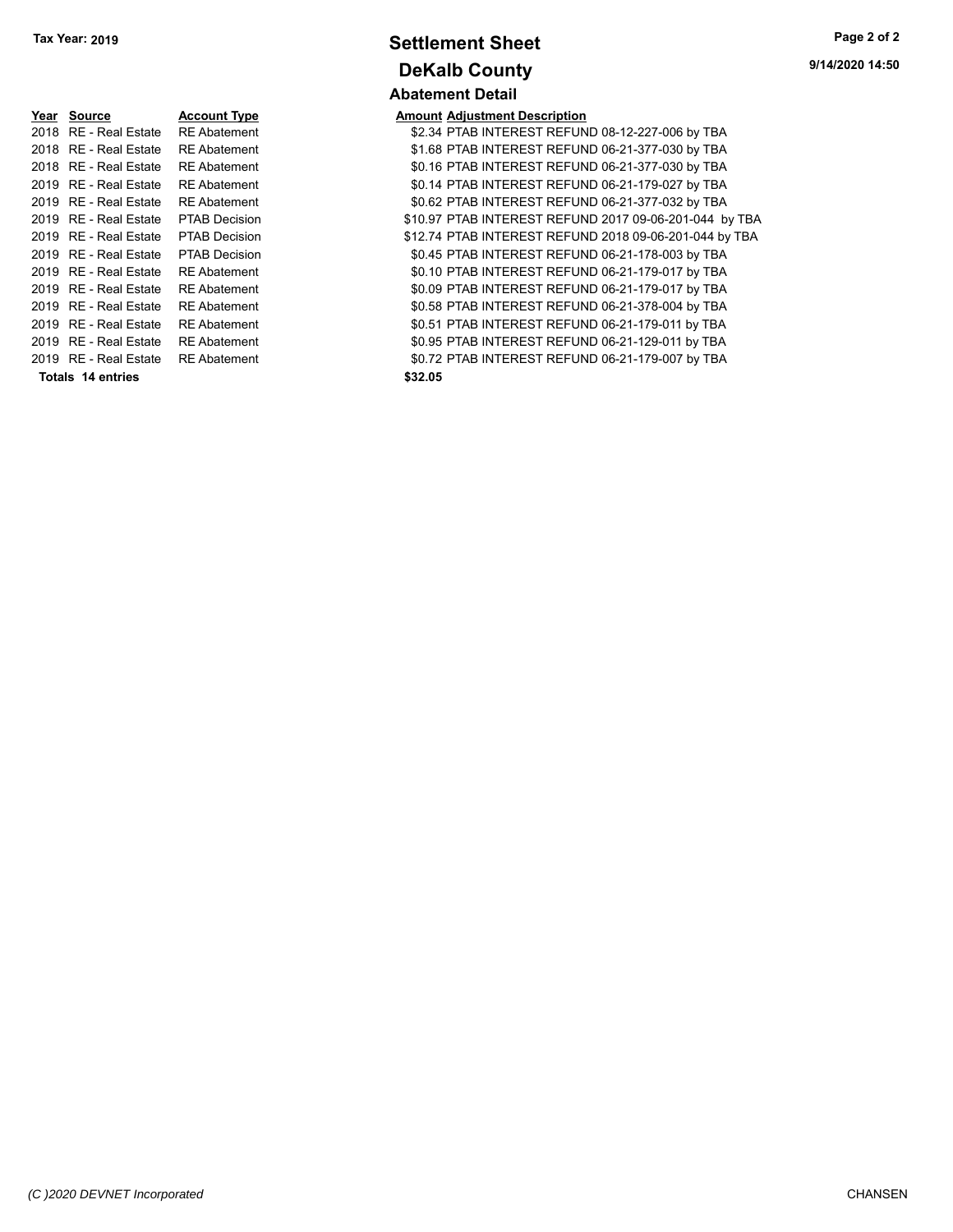# **Settlement Sheet Tax Year: 2019 Page 1 of 1 DeKalb County 120 - SCHOOL DISTRICT 1**

**9/14/2020 14:50**

## **Current Year Taxes Paid**

|     | <b>Current Year Taxes Due</b>    |              |
|-----|----------------------------------|--------------|
|     | <b>Original Amount Due</b>       | \$688,035.45 |
| ٠   | Supplements                      | \$2,927.74   |
|     | Cancellations                    | \$3,288.91   |
|     | Abatements/Refunds               | \$0.00       |
| ٠   | Mobile Home                      | \$0.00       |
| +/- | Road & Bridge Transfer           | \$0.00       |
| ٠   | Misc. Adjustments                | \$0.00       |
|     | <b>Adjusted Amount Due</b>       | \$687,674.28 |
| ٠   | <b>Prior Year Real EstateTax</b> | \$0.00       |
| ٠   | Prior Year Mobile Home Tax       | \$0.00       |
|     | + Prior Year Misc. Adjustments   | \$0.00       |
|     | <b>Total Amount Due</b>          | \$687,674.28 |
|     |                                  |              |

| ٠ | <b>Real Estate</b>             | \$655,763.24 |
|---|--------------------------------|--------------|
| ٠ | Railroad                       | \$0.00       |
| ٠ | Mobile Home                    | \$0.00       |
| ٠ | Misc. Adjustments              | \$0.00       |
| ٠ | Prior Year Real Estate         | \$0.00       |
| ٠ | Prior Year Mobile Home         | \$0.00       |
|   | + Prior Year Misc. Adjustments | \$0.00       |
|   | Abatements/Refunds             | \$0.00       |
|   | <b>Total Collected</b>         | \$655,763.24 |
| ٠ | <b>Hold Back</b>               | \$0.00       |
| ٠ | <b>County Trustee</b>          |              |
| ٠ | <b>Forfeited Tax</b>           |              |
|   | Total                          | \$655,763.24 |

## **Distribution Summary**

| <b>Tax Distribution Date</b>   | Amount       |
|--------------------------------|--------------|
| 05/29/2020                     | \$129,933.05 |
| 06/26/2020                     | \$287,676.27 |
| 08/21/2020                     | \$12,390.14  |
| 09/18/2020                     | \$225,763.78 |
| <b>Totals: 4 Distributions</b> | \$655,763.24 |
| Crond Totale: A Diotributions  | RCEE 700 01  |

| <b>Totals: 4 Distributions</b>       | \$655,763.24 |
|--------------------------------------|--------------|
| <b>Grand Totals: 4 Distributions</b> | \$655,763.24 |

|                                         |                         | Previously         | Current             | Amount    |                 | PY Over        |
|-----------------------------------------|-------------------------|--------------------|---------------------|-----------|-----------------|----------------|
| <b>Fund</b>                             | <b>Amount Collected</b> | <b>Distributed</b> | <b>Distribution</b> | Available | <b>Interest</b> | <b>Distrib</b> |
| 002 - EDUCATION                         | \$435.754.71            | \$285.734.66       | \$150,020.05        | \$0.00    | \$0.00          | \$0.00         |
| 003 - BONDS AND INTEREST                | \$46,417.54             | \$30,437.08        | \$15,980.46         | \$0.00    | \$0.00          | \$0.00         |
| 004 - OPERATIONS & MAINTENANCE          | \$54,469.01             | \$35.716.62        | \$18,752.39         | \$0.00    | \$0.00          | \$0.00         |
| $005 - I$ , M, R, F.                    | \$8.991.82              | \$5.896.15         | \$3,095.67          | \$0.00    | \$0.00          | \$0.00         |
| 030 - TRANSPORTATION SYSTEM             | \$21.787.73             | \$14,286.73        | \$7,501.00          | \$0.00    | \$0.00          | \$0.00         |
| 031 - WORKING CASH                      | \$5,446.76              | \$3,571.57         | \$1,875.19          | \$0.00    | \$0.00          | \$0.00         |
| 032 - FIRE PREV/SFTY/ENERGY             | \$5,446.76              | \$3.571.57         | \$1,875.19          | \$0.00    | \$0.00          | \$0.00         |
| 033 - SPECIAL EDUCATION                 | \$4.357.55              | \$2.857.35         | \$1,500.20          | \$0.00    | \$0.00          | \$0.00         |
| 035 - TORT JUDGEMENTS/LIABILITY<br>INS. | \$54.156.86             | \$35.511.93        | \$18,644.93         | \$0.00    | \$0.00          | \$0.00         |
| 047 - SOCIAL SECURITY                   | \$13,487.74             | \$8,844.23         | \$4,643.51          | \$0.00    | \$0.00          | \$0.00         |
| 057 - LEASE/PURCHASE/RENTAL             | \$5.446.76              | \$3.571.57         | \$1.875.19          | \$0.00    | \$0.00          | \$0.00         |
| Totals                                  | \$655,763.24            | \$429,999.46       | \$225,763.78        | \$0.00    | \$0.00          | \$0.00         |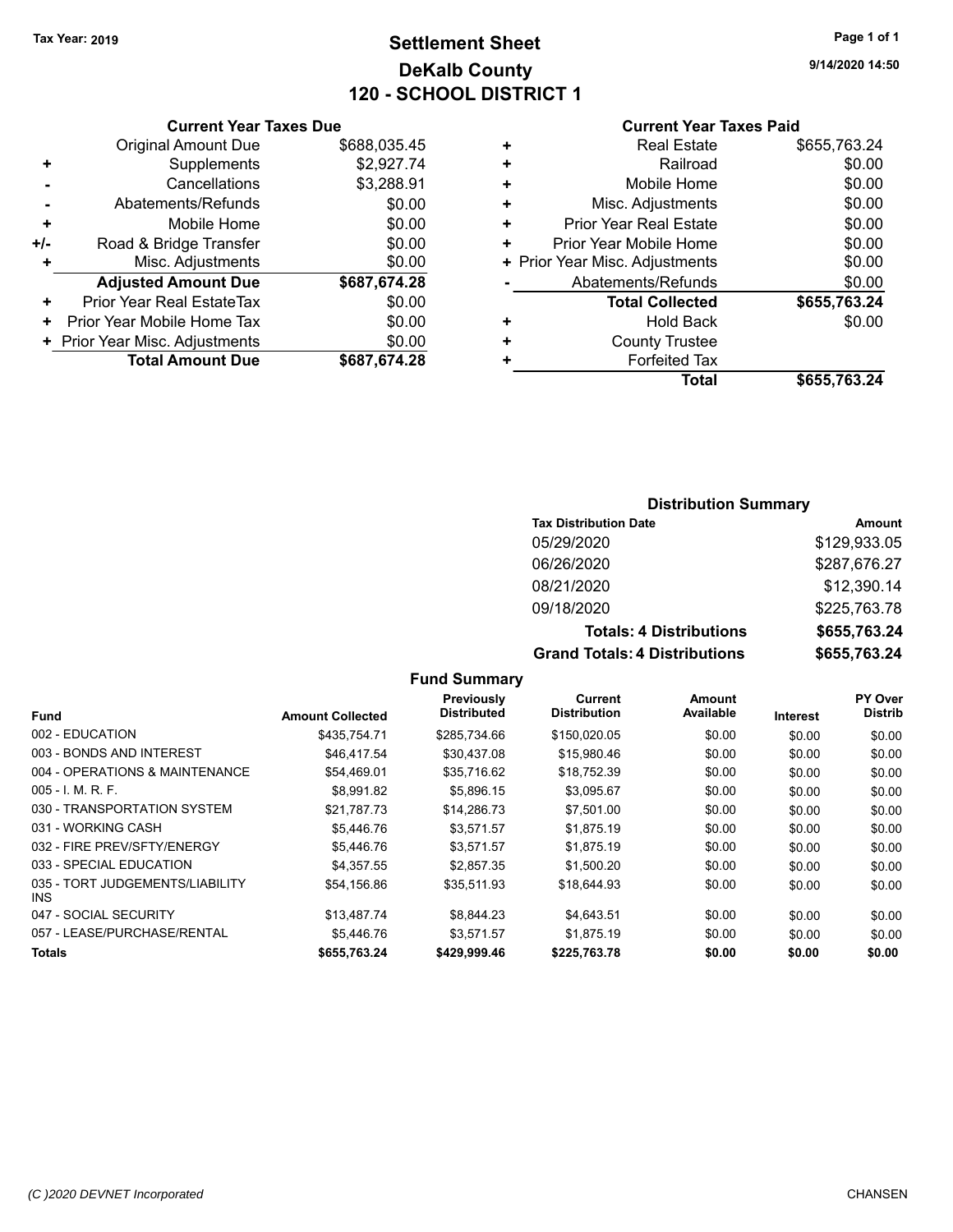# **Settlement Sheet Tax Year: 2019 Page 1 of 1 DeKalb County 121 - SCHOOL DISTRICT 9**

**9/14/2020 14:50**

#### **Current Year Taxes Paid**

|     | <b>Current Year Taxes Due</b>  |              |  |  |
|-----|--------------------------------|--------------|--|--|
|     | <b>Original Amount Due</b>     | \$145,109.32 |  |  |
| ٠   | Supplements                    | \$0.00       |  |  |
|     | \$0.00<br>Cancellations        |              |  |  |
|     | \$0.00<br>Abatements/Refunds   |              |  |  |
| ٠   | Mobile Home                    | \$0.00       |  |  |
| +/- | Road & Bridge Transfer         | \$0.00       |  |  |
| ٠   | Misc. Adjustments<br>\$0.00    |              |  |  |
|     | <b>Adjusted Amount Due</b>     | \$145,109.32 |  |  |
| ÷   | Prior Year Real EstateTax      | \$0.00       |  |  |
| ٠   | Prior Year Mobile Home Tax     | \$0.00       |  |  |
|     | + Prior Year Misc. Adjustments | \$0.00       |  |  |
|     | <b>Total Amount Due</b>        | \$145,109.32 |  |  |
|     |                                |              |  |  |

| ٠ | <b>Real Estate</b>             | \$133,261.81 |
|---|--------------------------------|--------------|
| ٠ | Railroad                       | \$10,754.58  |
| ٠ | Mobile Home                    | \$0.00       |
| ٠ | Misc. Adjustments              | \$0.00       |
| ٠ | <b>Prior Year Real Estate</b>  | \$0.00       |
| ٠ | Prior Year Mobile Home         | \$0.00       |
|   | + Prior Year Misc. Adjustments | \$0.00       |
|   | Abatements/Refunds             | \$0.00       |
|   | <b>Total Collected</b>         | \$144,016.39 |
| ٠ | <b>Hold Back</b>               | \$0.00       |
| ٠ | <b>County Trustee</b>          |              |
| ٠ | <b>Forfeited Tax</b>           |              |
|   | <b>Total</b>                   | \$144.016.39 |
|   |                                |              |

## **Distribution Summary Tax Distribution Date Amount** 05/29/2020 \$30,898.39 06/26/2020 \$58,224.90 09/18/2020 \$54,893.10 **Totals: 3 Distributions \$144,016.39 Grand Totals: 3 Distributions \$144,016.39**

|                                         |                         | Previously         | Current             | Amount    |                 | PY Over        |
|-----------------------------------------|-------------------------|--------------------|---------------------|-----------|-----------------|----------------|
| <b>Fund</b>                             | <b>Amount Collected</b> | <b>Distributed</b> | <b>Distribution</b> | Available | <b>Interest</b> | <b>Distrib</b> |
| 002 - EDUCATION                         | \$91.417.29             | \$56,572.78        | \$34,844.51         | \$0.00    | \$0.00          | \$0.00         |
| 003 - BONDS AND INTEREST                | \$16,685.15             | \$10,325.46        | \$6,359.69          | \$0.00    | \$0.00          | \$0.00         |
| 004 - OPERATIONS & MAINTENANCE          | \$16,563.90             | \$10.250.43        | \$6.313.47          | \$0.00    | \$0.00          | \$0.00         |
| $005 - I$ M.R.F.                        | \$2.011.63              | \$1,244.88         | \$766.75            | \$0.00    | \$0.00          | \$0.00         |
| 030 - TRANSPORTATION SYSTEM             | \$4.249.49              | \$2,629.76         | \$1.619.73          | \$0.00    | \$0.00          | \$0.00         |
| 031 - WORKING CASH                      | \$1.174.74              | \$726.98           | \$447.76            | \$0.00    | \$0.00          | \$0.00         |
| 032 - FIRE PREV/SFTY/ENERGY             | \$1,174.74              | \$726.98           | \$447.76            | \$0.00    | \$0.00          | \$0.00         |
| 033 - SPECIAL EDUCATION                 | \$939.84                | \$581.61           | \$358.23            | \$0.00    | \$0.00          | \$0.00         |
| 035 - TORT JUDGEMENTS/LIABILITY<br>INS. | \$6.361.79              | \$3,936.94         | \$2,424.85          | \$0.00    | \$0.00          | \$0.00         |
| 047 - SOCIAL SECURITY                   | \$2,263.08              | \$1,400.49         | \$862.59            | \$0.00    | \$0.00          | \$0.00         |
| 057 - LEASE/PURCHASE/RENTAL             | \$1,174.74              | \$726.98           | \$447.76            | \$0.00    | \$0.00          | \$0.00         |
| Totals                                  | \$144,016.39            | \$89,123.29        | \$54,893.10         | \$0.00    | \$0.00          | \$0.00         |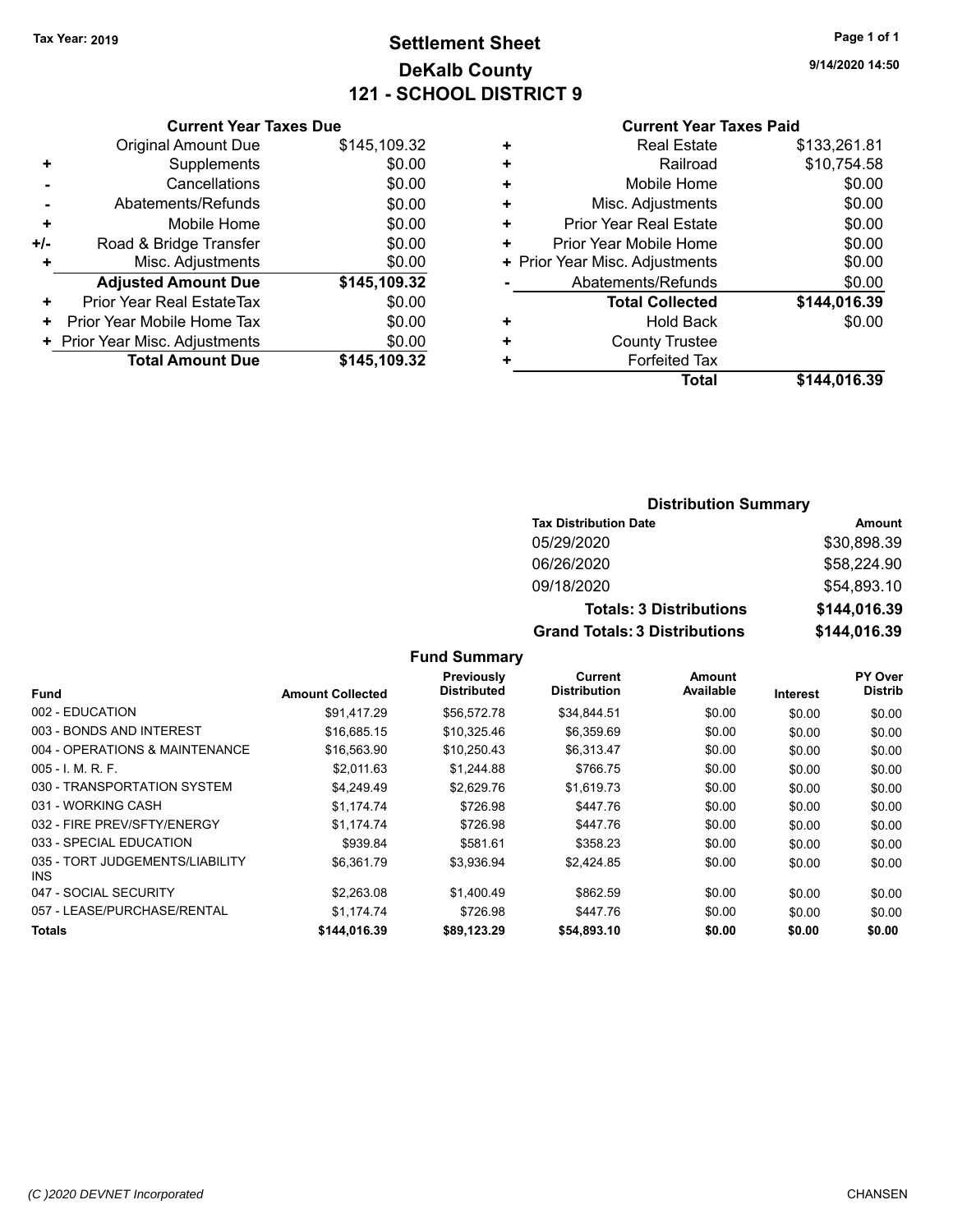# **Settlement Sheet Tax Year: 2019 Page 1 of 1 DeKalb County 122 - SCHOOL DISTRICT 100**

**9/14/2020 14:50**

|     | <b>Current Year Taxes Due</b>  |             |
|-----|--------------------------------|-------------|
|     | <b>Original Amount Due</b>     | \$16,642.73 |
| ٠   | Supplements                    | \$0.00      |
|     | Cancellations                  | \$0.00      |
|     | Abatements/Refunds             | \$8.41      |
| ٠   | Mobile Home                    | \$0.00      |
| +/- | Road & Bridge Transfer         | \$0.00      |
| ٠   | Misc. Adjustments              | \$0.00      |
|     | <b>Adjusted Amount Due</b>     | \$16,634.32 |
| ٠   | Prior Year Real EstateTax      | \$0.00      |
| ٠   | Prior Year Mobile Home Tax     | \$0.00      |
|     | + Prior Year Misc. Adjustments | \$0.00      |
|     | <b>Total Amount Due</b>        | \$16.634.32 |

### **Current Year Taxes Paid**

| + | <b>Real Estate</b>             | \$13,493.47 |
|---|--------------------------------|-------------|
| ٠ | Railroad                       | \$0.00      |
| ٠ | Mobile Home                    | \$0.00      |
| ٠ | Misc. Adjustments              | \$0.00      |
| ٠ | <b>Prior Year Real Estate</b>  | \$0.00      |
| ÷ | Prior Year Mobile Home         | \$0.00      |
|   | + Prior Year Misc. Adjustments | \$0.00      |
|   | Abatements/Refunds             | \$8.41      |
|   | <b>Total Collected</b>         | \$13,485.06 |
| ٠ | <b>Hold Back</b>               | \$0.00      |
| ٠ | <b>County Trustee</b>          |             |
| ٠ | <b>Forfeited Tax</b>           |             |
|   | Total                          | \$13,485.06 |
|   |                                |             |

## **Distribution Summary Tax Distribution Date Amount** 05/29/2020 \$8,923.31 06/26/2020 \$2,280.88 09/18/2020 \$2,280.87 **Totals: 3 Distributions \$13,485.06 Grand Totals: 3 Distributions \$13,485.06**

## **Fund Summary**

| <b>Fund</b>                             | <b>Amount Collected</b> | Previously<br><b>Distributed</b> | <b>Current</b><br><b>Distribution</b> | Amount<br>Available | Interest | <b>PY Over</b><br><b>Distrib</b> |
|-----------------------------------------|-------------------------|----------------------------------|---------------------------------------|---------------------|----------|----------------------------------|
| 002 - EDUCATION                         | \$7,830.80              | \$6,506.29                       | \$1,324.51                            | \$0.00              | \$0.00   | \$0.00                           |
| 003 - BONDS AND INTEREST                | \$2.021.78              | \$1.679.82                       | \$341.96                              | \$0.00              | \$0.00   | \$0.00                           |
| 004 - OPERATIONS & MAINTENANCE          | \$1,578.26              | \$1,311.31                       | \$266.95                              | \$0.00              | \$0.00   | \$0.00                           |
| $005 - 1$ . M. R. F.                    | \$162.65                | \$135.14                         | \$27.51                               | \$0.00              | \$0.00   | \$0.00                           |
| 030 - TRANSPORTATION SYSTEM             | \$704.80                | \$585.59                         | \$119.21                              | \$0.00              | \$0.00   | \$0.00                           |
| 031 - WORKING CASH                      | \$0.00                  | \$0.00                           | \$0.00                                | \$0.00              | \$0.00   | \$0.00                           |
| 032 - FIRE PREV/SFTY/ENERGY             | \$204.84                | \$170.19                         | \$34.65                               | \$0.00              | \$0.00   | \$0.00                           |
| 033 - SPECIAL EDUCATION                 | \$674.66                | \$560.55                         | \$114.11                              | \$0.00              | \$0.00   | \$0.00                           |
| 035 - TORT JUDGEMENTS/LIABILITY<br>INS. | \$132.55                | \$110.13                         | \$22.42                               | \$0.00              | \$0.00   | \$0.00                           |
| 047 - SOCIAL SECURITY                   | \$174.72                | \$145.17                         | \$29.55                               | \$0.00              | \$0.00   | \$0.00                           |
| <b>Totals</b>                           | \$13,485.06             | \$11,204.19                      | \$2,280.87                            | \$0.00              | \$0.00   | \$0.00                           |
|                                         |                         |                                  |                                       |                     |          |                                  |

## **Abatement Detail**

| <u>Year Source</u>                 | <b>Account Type</b> | <b>Amount Adiustment Description</b>             |
|------------------------------------|---------------------|--------------------------------------------------|
| 2018 RE - Real Estate RE Abatement |                     | \$8.41 PTAB INTEREST REFUND 02-21-176-004 by TBA |
| <b>Totals 1 entries</b>            |                     | \$8.41                                           |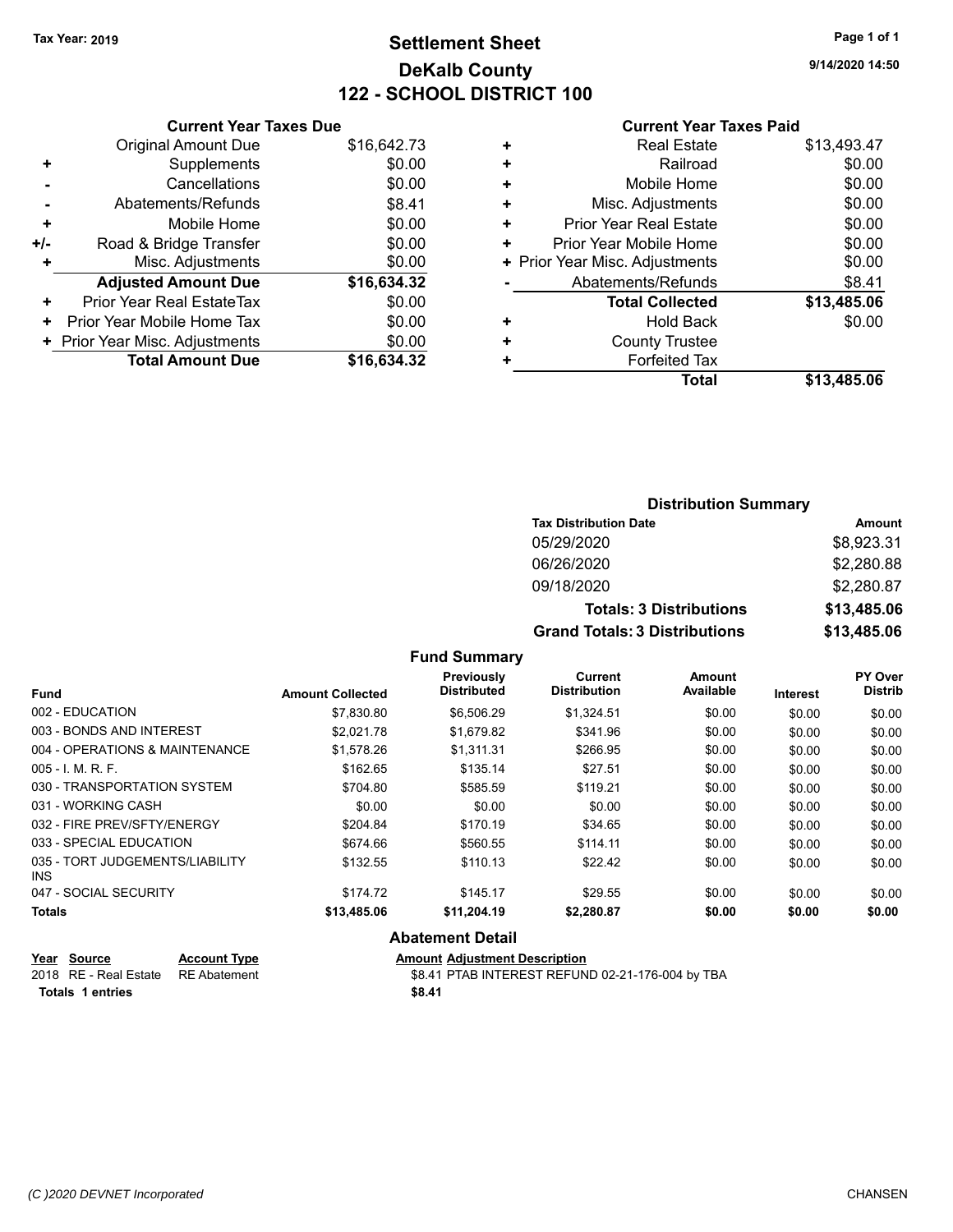# **Settlement Sheet Tax Year: 2019 Page 1 of 1 DeKalb County 123 - SCHOOL DISTRICT 161**

**9/14/2020 14:50**

## **Current Year Taxes Paid**

|     | <b>Current Year Taxes Due</b>  |             |
|-----|--------------------------------|-------------|
|     | <b>Original Amount Due</b>     | \$99,435.49 |
| ٠   | Supplements                    | \$0.00      |
|     | Cancellations                  | \$0.00      |
|     | Abatements/Refunds             | \$0.00      |
| ٠   | Mobile Home                    | \$0.00      |
| +/- | Road & Bridge Transfer         | \$0.00      |
| ٠   | Misc. Adjustments              | \$0.00      |
|     | <b>Adjusted Amount Due</b>     | \$99,435.49 |
| ٠   | Prior Year Real EstateTax      | \$0.00      |
| ٠   | Prior Year Mobile Home Tax     | \$0.00      |
|     | + Prior Year Misc. Adjustments | \$0.00      |
|     | <b>Total Amount Due</b>        | \$99.435.49 |
|     |                                |             |

| ٠ | <b>Real Estate</b>             | \$99,435.49 |
|---|--------------------------------|-------------|
| ٠ | Railroad                       | \$0.00      |
| ٠ | Mobile Home                    | \$0.00      |
| ٠ | Misc. Adjustments              | \$0.00      |
| ÷ | <b>Prior Year Real Estate</b>  | \$0.00      |
| ٠ | Prior Year Mobile Home         | \$0.00      |
|   | + Prior Year Misc. Adjustments | \$0.00      |
|   | Abatements/Refunds             | \$0.00      |
|   | <b>Total Collected</b>         | \$99,435.49 |
| ٠ | <b>Hold Back</b>               | \$0.00      |
| ٠ | <b>County Trustee</b>          |             |
| ٠ | <b>Forfeited Tax</b>           |             |
|   | Total                          | \$99,435.49 |
|   |                                |             |

## **Distribution Summary**

| <b>Tax Distribution Date</b>         | Amount      |
|--------------------------------------|-------------|
| 05/29/2020                           | \$23,750.42 |
| 06/26/2020                           | \$34,388.90 |
| 08/21/2020                           | \$1,300.60  |
| 09/18/2020                           | \$38,044.12 |
| <b>Totals: 4 Distributions</b>       | \$97,484.04 |
| <b>Grand Totals: 4 Distributions</b> | \$97,484.04 |

|                                         | <b>Amount Collected</b> | Previously<br><b>Distributed</b> | Current<br><b>Distribution</b> | Amount<br>Available |          | PY Over<br><b>Distrib</b> |
|-----------------------------------------|-------------------------|----------------------------------|--------------------------------|---------------------|----------|---------------------------|
| <b>Fund</b>                             |                         |                                  |                                |                     | Interest |                           |
| 002 - EDUCATION                         | \$65,014.60             | \$38,909.31                      | \$24,874.67                    | \$0.00              | \$0.00   | \$1,230.62                |
| 003 - BONDS AND INTEREST                | \$3,066.88              | \$1,813.18                       | \$1.173.39                     | \$0.00              | \$0.00   | \$80.31                   |
| 004 - OPERATIONS & MAINTENANCE          | \$6,829.23              | \$4.089.57                       | \$2,612.87                     | \$0.00              | \$0.00   | \$126.79                  |
| $005 - I$ , M, R, F,                    | \$1,119.44              | \$657.22                         | \$428.30                       | \$0.00              | \$0.00   | \$33.92                   |
| 030 - TRANSPORTATION SYSTEM             | \$3.277.99              | \$1.962.97                       | \$1,254.16                     | \$0.00              | \$0.00   | \$60.86                   |
| 031 - WORKING CASH                      | \$1,365.85              | \$817.43                         | \$522.57                       | \$0.00              | \$0.00   | \$25.85                   |
| 032 - FIRE PREV/SFTY/ENERGY             | \$1,365.85              | \$817.92                         | \$522.57                       | \$0.00              | \$0.00   | \$25.36                   |
| 033 - SPECIAL EDUCATION                 | \$546.30                | \$327.14                         | \$209.01                       | \$0.00              | \$0.00   | \$10.15                   |
| 035 - TORT JUDGEMENTS/LIABILITY<br>INS. | \$15,124.83             | \$9,045.13                       | \$5,786.78                     | \$0.00              | \$0.00   | \$292.92                  |
| 047 - SOCIAL SECURITY                   | \$1.421.83              | \$838.53                         | \$543.99                       | \$0.00              | \$0.00   | \$39.31                   |
| 057 - LEASE/PURCHASE/RENTAL             | \$302.69                | \$161.52                         | \$115.81                       | \$0.00              | \$0.00   | \$25.36                   |
| Totals                                  | \$99,435.49             | \$59,439.92                      | \$38.044.12                    | \$0.00              | \$0.00   | \$1.951.45                |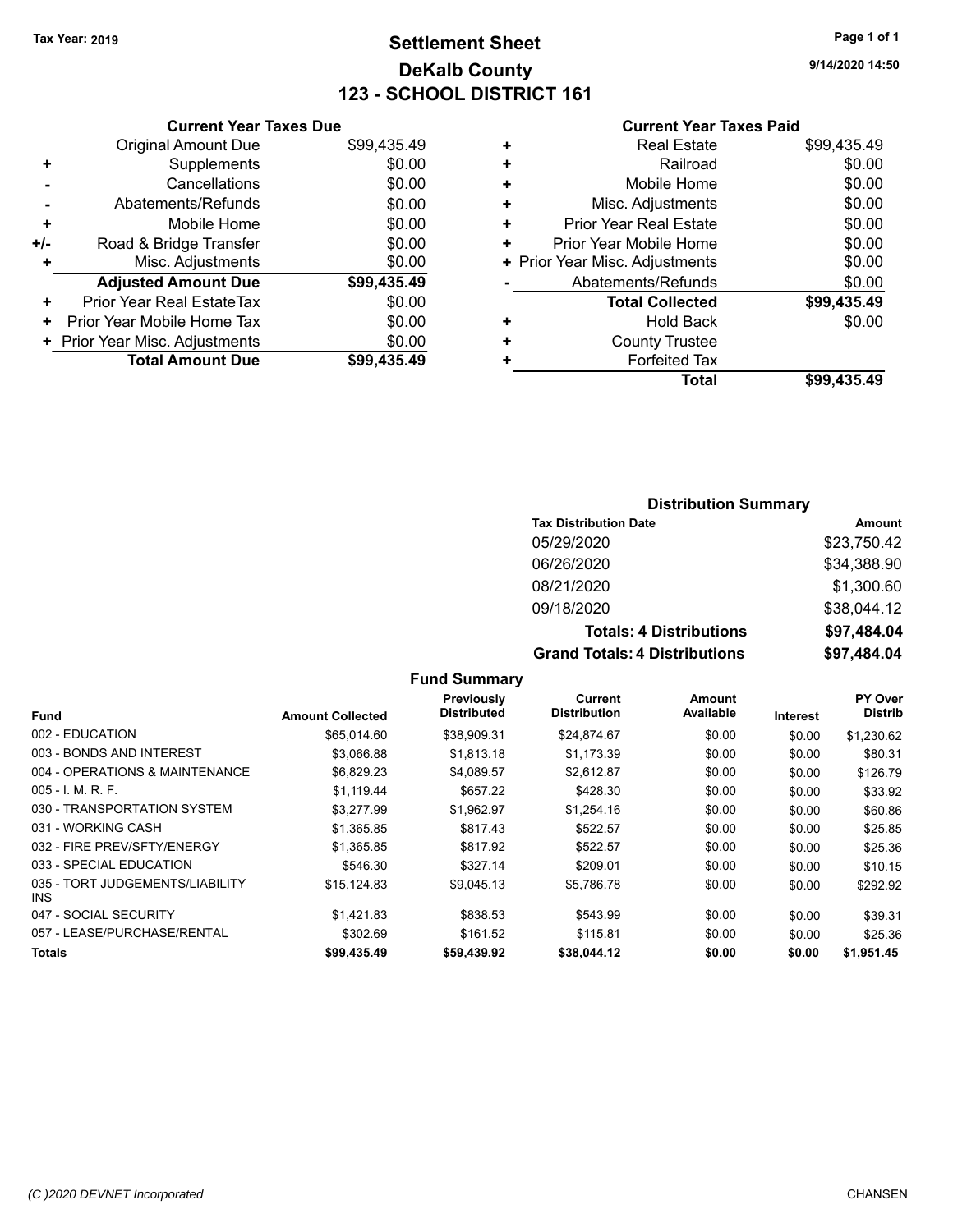# **Settlement Sheet Tax Year: 2019 Page 1 of 1 DeKalb County 124 - SCHOOL DISTRICT 212**

**9/14/2020 14:50**

#### **Current Year Taxes Paid**

|     | <b>Current Year Taxes Due</b>  |              |  |
|-----|--------------------------------|--------------|--|
|     | <b>Original Amount Due</b>     | \$311,222.47 |  |
| ٠   | Supplements                    | \$0.00       |  |
|     | Cancellations                  | \$0.00       |  |
|     | Abatements/Refunds             | \$0.00       |  |
| ٠   | Mobile Home                    | \$0.00       |  |
| +/- | Road & Bridge Transfer         | \$0.00       |  |
| ٠   | Misc. Adjustments              | \$0.00       |  |
|     | <b>Adjusted Amount Due</b>     | \$311,222.47 |  |
| ٠   | Prior Year Real EstateTax      | \$0.00       |  |
| ٠   | Prior Year Mobile Home Tax     | \$0.00       |  |
|     | + Prior Year Misc. Adjustments | \$266.18     |  |
|     | <b>Total Amount Due</b>        | \$311,488.65 |  |
|     |                                |              |  |

| ٠ | <b>Real Estate</b>             | \$300,133.44 |
|---|--------------------------------|--------------|
| ٠ | Railroad                       | \$0.00       |
| ٠ | Mobile Home                    | \$0.00       |
| ٠ | Misc. Adjustments              | \$0.00       |
| ÷ | <b>Prior Year Real Estate</b>  | \$0.00       |
| ٠ | Prior Year Mobile Home         | \$0.00       |
|   | + Prior Year Misc. Adjustments | \$266.18     |
|   | Abatements/Refunds             | \$0.00       |
|   | <b>Total Collected</b>         | \$300,399.62 |
| ٠ | Hold Back                      | \$0.00       |
| ÷ | <b>County Trustee</b>          |              |
| ٠ | <b>Forfeited Tax</b>           |              |
|   | <b>Total</b>                   | \$300,399.62 |
|   |                                |              |

## **Distribution Summary Tax Distribution Date Amount** 05/29/2020 \$60,771.47 06/26/2020 \$116,237.26 07/24/2020 \$583.58 08/21/2020 \$10,518.27 09/18/2020 \$112,289.04 **Totals: 5 Distributions \$300,399.62 Grand Totals: 5 Distributions \$300,399.62**

|                                               |                         | <b>Fund Summary</b>                    |                                |                     |          |                           |
|-----------------------------------------------|-------------------------|----------------------------------------|--------------------------------|---------------------|----------|---------------------------|
| <b>Fund</b>                                   | <b>Amount Collected</b> | Previously<br><b>Distributed</b>       | Current<br><b>Distribution</b> | Amount<br>Available | Interest | PY Over<br><b>Distrib</b> |
| 002 - EDUCATION                               | \$151,298.63            | \$94,743.37                            | \$56,555.26                    | \$0.00              | \$0.00   | \$0.00                    |
| 003 - BONDS AND INTEREST                      | \$42,298.97             | \$26,487.66                            | \$15,811.31                    | \$0.00              | \$0.00   | \$0.00                    |
| 004 - OPERATIONS & MAINTENANCE                | \$31,703.58             | \$19,852.82                            | \$11,850.76                    | \$0.00              | \$0.00   | \$0.00                    |
| $005 - I. M. R. F.$                           | \$5,470.88              | \$3,425.87                             | \$2,045.01                     | \$0.00              | \$0.00   | \$0.00                    |
| 030 - TRANSPORTATION SYSTEM                   | \$8,975.95              | \$5,620.75                             | \$3,355.20                     | \$0.00              | \$0.00   | \$0.00                    |
| 031 - WORKING CASH                            | \$5,271.72              | \$3,301.16                             | \$1,970.56                     | \$0.00              | \$0.00   | \$0.00                    |
| 032 - FIRE PREV/SFTY/ENERGY                   | \$6,340.85              | \$3,970.65                             | \$2,370.20                     | \$0.00              | \$0.00   | \$0.00                    |
| 033 - SPECIAL EDUCATION                       | \$2,536.29              | \$1,588.23                             | \$948.06                       | \$0.00              | \$0.00   | \$0.00                    |
| 035 - TORT JUDGEMENTS/LIABILITY<br><b>INS</b> | \$33,907.61             | \$21,232.98                            | \$12,674.63                    | \$0.00              | \$0.00   | \$0.00                    |
| 047 - SOCIAL SECURITY                         | \$6,839.19              | \$4,282.71                             | \$2,556.48                     | \$0.00              | \$0.00   | \$0.00                    |
| 057 - LEASE/PURCHASE/RENTAL                   | \$5,755.95              | \$3,604.38                             | \$2,151.57                     | \$0.00              | \$0.00   | \$0.00                    |
| <b>Totals</b>                                 | \$300,399.62            | \$188,110.58                           | \$112,289.04                   | \$0.00              | \$0.00   | \$0.00                    |
|                                               |                         | <b>Miscellaneous Adjustment Detail</b> |                                |                     |          |                           |

**Year Source Account Type Amount Adjustment Description** \$266.18 PIOTROWSKI REDEMPTION 04-18-253-008 by TBA

**Totals \$266.18 1 entries**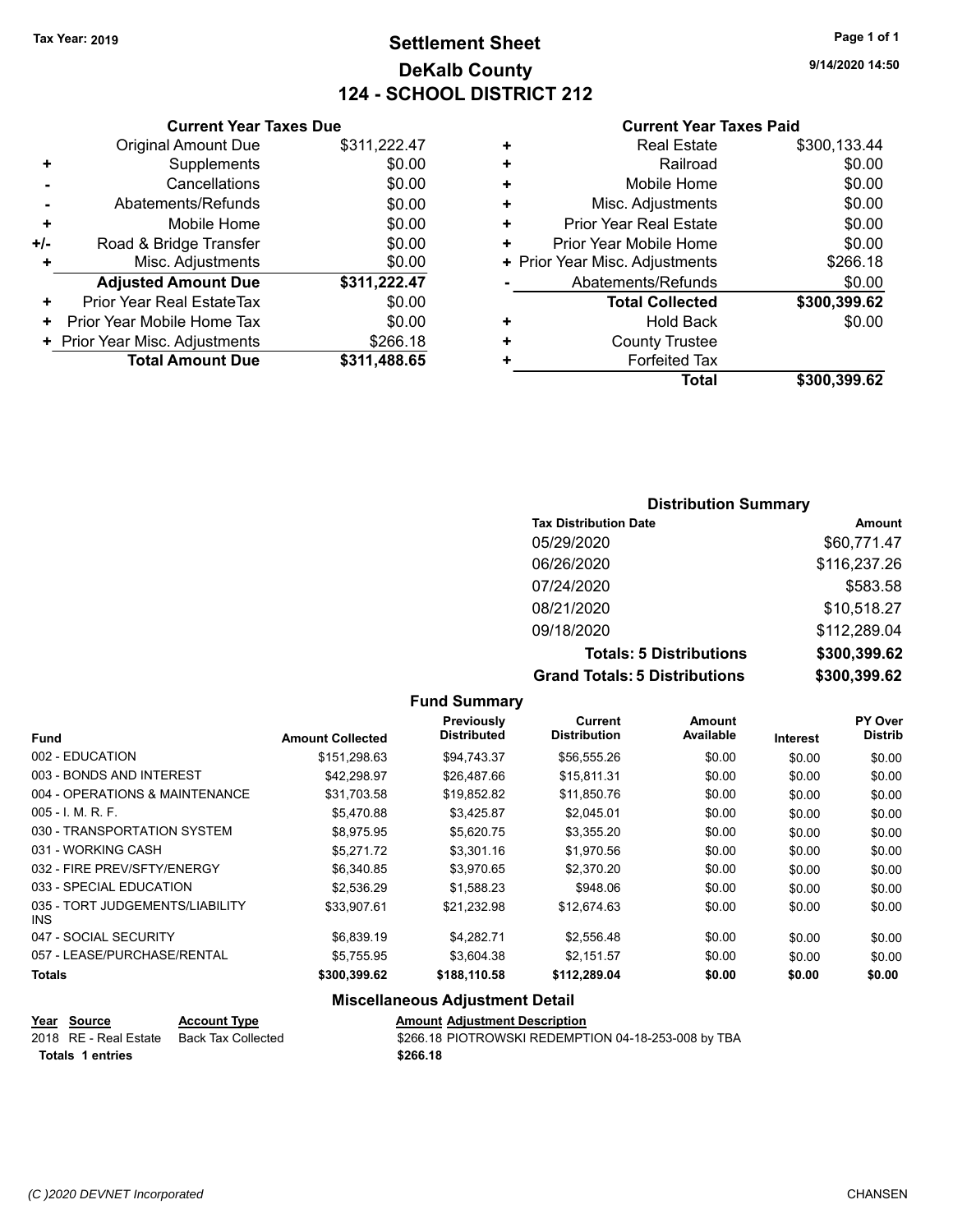# **Settlement Sheet Tax Year: 2019 Page 1 of 1 DeKalb County 125 - STEWARD SCHOOL 220**

**9/14/2020 14:50**

### **Current Year Taxes Paid**

|       | <b>Current Year Taxes Due</b>  |            |
|-------|--------------------------------|------------|
|       | <b>Original Amount Due</b>     | \$4,276.55 |
| ٠     | Supplements                    | \$0.00     |
|       | Cancellations                  | \$0.00     |
|       | Abatements/Refunds             | \$0.00     |
| ٠     | Mobile Home                    | \$0.00     |
| $+/-$ | Road & Bridge Transfer         | \$0.00     |
| ٠     | Misc. Adjustments              | \$0.00     |
|       | <b>Adjusted Amount Due</b>     | \$4,276.55 |
| ÷     | Prior Year Real EstateTax      | \$0.00     |
| ٠     | Prior Year Mobile Home Tax     | \$0.00     |
|       | + Prior Year Misc. Adjustments | \$0.00     |
|       | <b>Total Amount Due</b>        | \$4.276.55 |
|       |                                |            |

|   | Total                          | \$4,276.55 |
|---|--------------------------------|------------|
| ٠ | <b>Forfeited Tax</b>           |            |
| ÷ | <b>County Trustee</b>          |            |
| ٠ | <b>Hold Back</b>               | \$0.00     |
|   | <b>Total Collected</b>         | \$4,276.55 |
|   | Abatements/Refunds             | \$0.00     |
|   | + Prior Year Misc. Adjustments | \$0.00     |
| ٠ | Prior Year Mobile Home         | \$0.00     |
| ٠ | Prior Year Real Estate         | \$0.00     |
| ٠ | Misc. Adjustments              | \$0.00     |
| ٠ | Mobile Home                    | \$0.00     |
| ٠ | Railroad                       | \$0.00     |
| ٠ | <b>Real Estate</b>             | \$4,276.55 |
|   |                                |            |

## **Distribution Summary Tax Distribution Date Amount** 05/29/2020 \$2,028.92 06/26/2020 \$1,123.81 09/18/2020 \$1,123.82 **Totals: 3 Distributions \$4,276.55 Grand Totals: 3 Distributions \$4,276.55**

|                                         |                         | Previously         | Current             | Amount    |          | PY Over        |
|-----------------------------------------|-------------------------|--------------------|---------------------|-----------|----------|----------------|
| <b>Fund</b>                             | <b>Amount Collected</b> | <b>Distributed</b> | <b>Distribution</b> | Available | Interest | <b>Distrib</b> |
| 002 - EDUCATION                         | \$2.998.65              | \$2,210.63         | \$788.02            | \$0.00    | \$0.00   | \$0.00         |
| 003 - BONDS AND INTEREST                | \$0.00                  | \$0.00             | \$0.00              | \$0.00    | \$0.00   | \$0.00         |
| 004 - OPERATIONS & MAINTENANCE          | \$536.45                | \$395.48           | \$140.97            | \$0.00    | \$0.00   | \$0.00         |
| $005 - 1$ M, R, F.                      | \$2.42                  | \$1.79             | \$0.63              | \$0.00    | \$0.00   | \$0.00         |
| 030 - TRANSPORTATION SYSTEM             | \$235.17                | \$173.37           | \$61.80             | \$0.00    | \$0.00   | \$0.00         |
| 031 - WORKING CASH                      | \$44.83                 | \$33.05            | \$11.78             | \$0.00    | \$0.00   | \$0.00         |
| 032 - FIRE PREV/SFTY/ENERGY             | \$31.05                 | \$22.89            | \$8.16              | \$0.00    | \$0.00   | \$0.00         |
| 033 - SPECIAL EDUCATION                 | \$31.05                 | \$22.89            | \$8.16              | \$0.00    | \$0.00   | \$0.00         |
| 035 - TORT JUDGEMENTS/LIABILITY<br>INS. | \$298.14                | \$219.80           | \$78.34             | \$0.00    | \$0.00   | \$0.00         |
| 047 - SOCIAL SECURITY                   | \$59.52                 | \$43.88            | \$15.64             | \$0.00    | \$0.00   | \$0.00         |
| 057 - LEASE/PURCHASE/RENTAL             | \$39.27                 | \$28.95            | \$10.32             | \$0.00    | \$0.00   | \$0.00         |
| Totals                                  | \$4,276.55              | \$3,152.73         | \$1,123.82          | \$0.00    | \$0.00   | \$0.00         |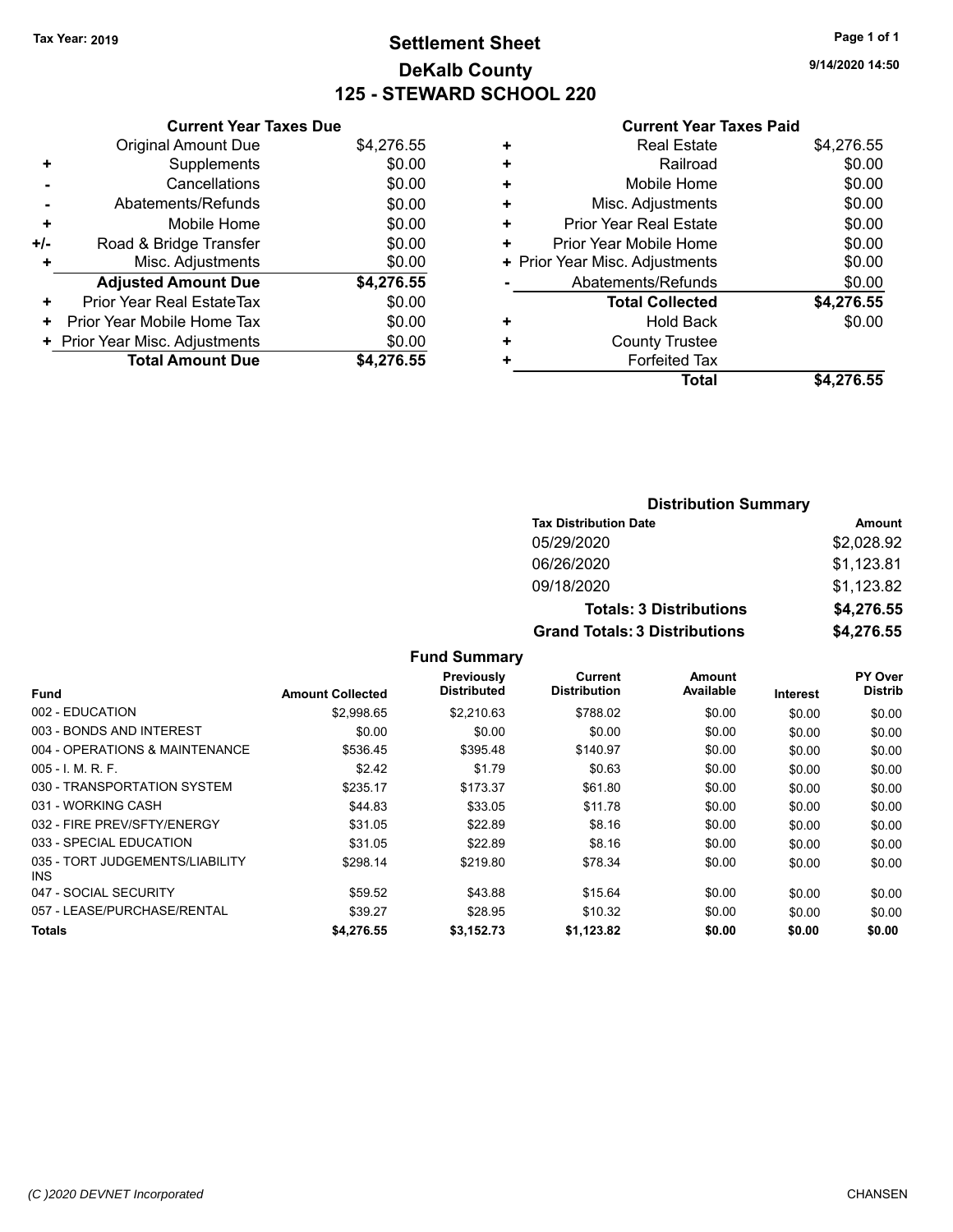# **Settlement Sheet Tax Year: 2019 Page 1 of 1 DeKalb County 126 - SCHOOL DISTRICT 269**

**9/14/2020 14:50**

#### **Current Year Taxes Paid**

|     | <b>Original Amount Due</b>     | \$344,901.67 |
|-----|--------------------------------|--------------|
| ٠   | Supplements                    | \$0.00       |
|     | Cancellations                  | \$0.00       |
|     | Abatements/Refunds             | \$0.00       |
| ٠   | Mobile Home                    | \$0.00       |
| +/- | Road & Bridge Transfer         | \$0.00       |
| ٠   | Misc. Adjustments              | \$0.00       |
|     | <b>Adjusted Amount Due</b>     | \$344,901.67 |
| ٠   | Prior Year Real EstateTax      | \$0.00       |
| ٠   | Prior Year Mobile Home Tax     | \$0.00       |
|     | + Prior Year Misc. Adjustments | \$355.55     |
|     | <b>Total Amount Due</b>        | \$345,257.22 |
|     |                                |              |

**Current Year Taxes Due**

|   | <b>Real Estate</b>             | \$329,162.65 |
|---|--------------------------------|--------------|
| ٠ | Railroad                       | \$0.00       |
| ٠ | Mobile Home                    | \$0.00       |
| ٠ | Misc. Adjustments              | \$0.00       |
| ٠ | <b>Prior Year Real Estate</b>  | \$0.00       |
| ٠ | Prior Year Mobile Home         | \$0.00       |
|   | + Prior Year Misc. Adjustments | \$355.55     |
|   | Abatements/Refunds             | \$0.00       |
|   | <b>Total Collected</b>         | \$329,518.20 |
| ٠ | Hold Back                      | \$0.00       |
| ٠ | <b>County Trustee</b>          |              |
| ٠ | <b>Forfeited Tax</b>           |              |
|   | Total                          | \$329,518.20 |

## **Distribution Summary Tax Distribution Date Amount** 05/29/2020 \$60,129.22 06/26/2020 \$131,906.59 07/24/2020 \$828.30 08/21/2020 \$13,727.57 09/18/2020 \$122,926.52 **Totals: 5 Distributions \$329,518.20 Grand Totals: 5 Distributions \$329,518.20**

|                                                           |                         | <b>Fund Summary</b>                    |                                |                     |                 |                           |
|-----------------------------------------------------------|-------------------------|----------------------------------------|--------------------------------|---------------------|-----------------|---------------------------|
| <b>Fund</b>                                               | <b>Amount Collected</b> | Previously<br><b>Distributed</b>       | Current<br><b>Distribution</b> | Amount<br>Available | <b>Interest</b> | PY Over<br><b>Distrib</b> |
| 002 - EDUCATION                                           | \$205.817.75            | \$129,037.60                           | \$76.780.15                    | \$0.00              | \$0.00          | \$0.00                    |
| 004 - OPERATIONS & MAINTENANCE                            | \$53,904.57             | \$33,795.51                            | \$20,109.06                    | \$0.00              | \$0.00          | \$0.00                    |
| $005 - I$ , M, R, F.                                      | \$2.469.73              | \$1,548.40                             | \$921.33                       | \$0.00              | \$0.00          | \$0.00                    |
| 030 - TRANSPORTATION SYSTEM                               | \$11.761.15             | \$7.373.66                             | \$4,387.49                     | \$0.00              | \$0.00          | \$0.00                    |
| 031 - WORKING CASH                                        | \$4,900.26              | \$3.072.22                             | \$1,828.04                     | \$0.00              | \$0.00          | \$0.00                    |
| 033 - SPECIAL EDUCATION                                   | \$1.960.31              | \$1,229.02                             | \$731.29                       | \$0.00              | \$0.00          | \$0.00                    |
| 035 - TORT JUDGEMENTS/LIABILITY<br>INS.                   | \$40.586.42             | \$25.445.68                            | \$15.140.74                    | \$0.00              | \$0.00          | \$0.00                    |
| 047 - SOCIAL SECURITY                                     | \$8.118.01              | \$5.089.59                             | \$3,028.42                     | \$0.00              | \$0.00          | \$0.00                    |
| <b>Totals</b>                                             | \$329,518.20            | \$206,591.68                           | \$122,926.52                   | \$0.00              | \$0.00          | \$0.00                    |
|                                                           |                         | <b>Miscellaneous Adjustment Detail</b> |                                |                     |                 |                           |
| $V_{\text{max}}$ $\theta_{\text{min}}$<br>Annatical Trens |                         | Amarint Adirectment Departmeter        |                                |                     |                 |                           |

| Year Source           | <b>Account Type</b> | <b>Amount Adjustment Description</b>                |
|-----------------------|---------------------|-----------------------------------------------------|
| 2018 RE - Real Estate | Back Tax Collected  | \$355.55 PIOTROWSKI REDEMPTION 04-18-253-008 by TBA |
| Totals 1 entries      |                     | \$355.55                                            |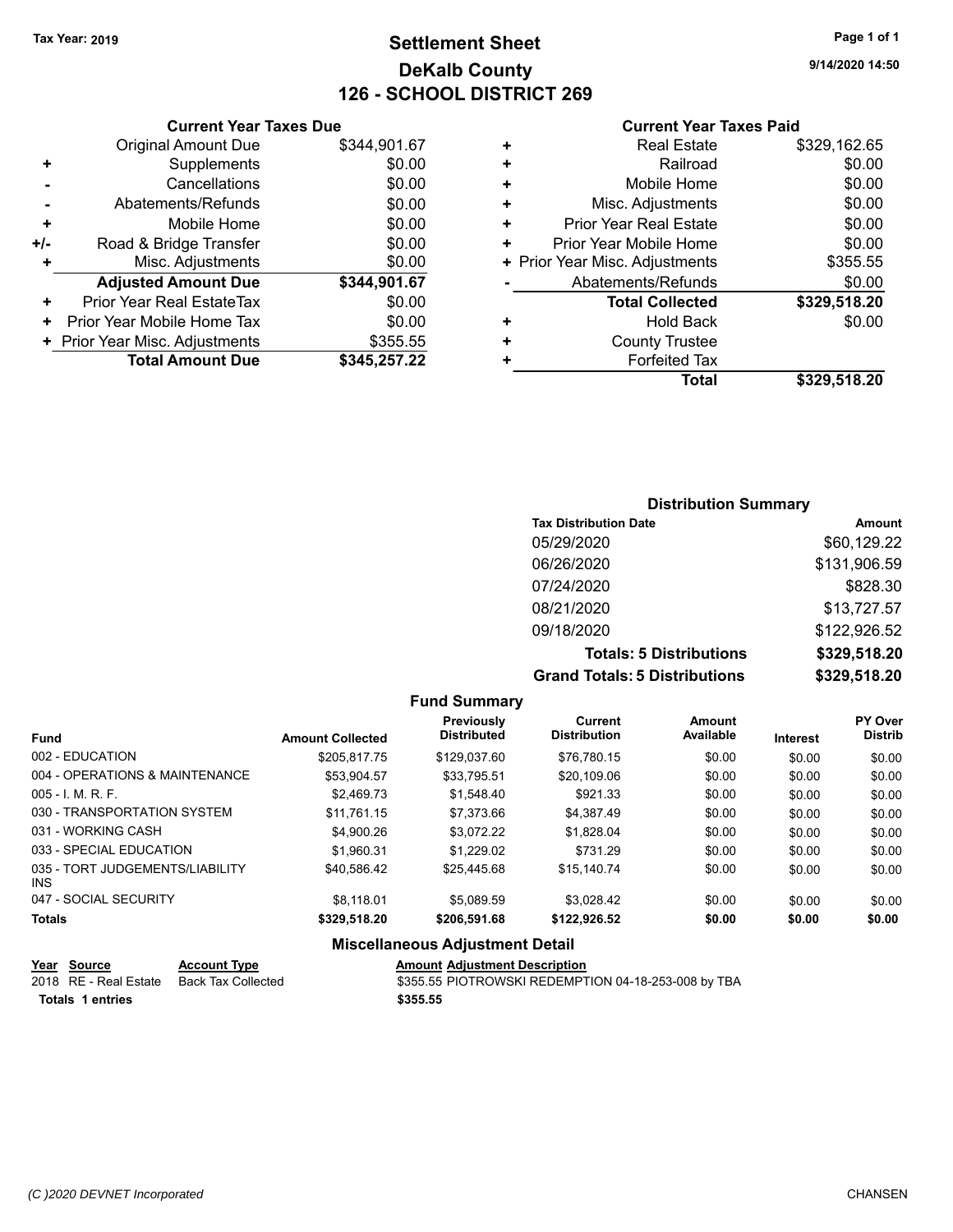# **Settlement Sheet Tax Year: 2019 Page 1 of 1 DeKalb County 127 - SCHOOL DISTRICT 271**

**9/14/2020 14:50**

#### **Current Year Taxes Paid**

|     | <b>Current Year Taxes Due</b>  |             |
|-----|--------------------------------|-------------|
|     | <b>Original Amount Due</b>     | \$84,030.53 |
| ٠   | Supplements                    | \$0.00      |
|     | Cancellations                  | \$0.00      |
|     | Abatements/Refunds             | \$0.00      |
| ٠   | Mobile Home                    | \$0.00      |
| +/- | Road & Bridge Transfer         | \$0.00      |
|     | Misc. Adjustments              | \$0.00      |
|     | <b>Adjusted Amount Due</b>     | \$84,030.53 |
| ٠   | Prior Year Real EstateTax      | \$0.00      |
| ٠   | Prior Year Mobile Home Tax     | \$0.00      |
|     | + Prior Year Misc. Adjustments | \$0.00      |
|     | <b>Total Amount Due</b>        | \$84,030.53 |
|     |                                |             |

|   | <b>Real Estate</b>             | \$77,378.36 |
|---|--------------------------------|-------------|
| ٠ | Railroad                       | \$0.00      |
| ٠ | Mobile Home                    | \$0.00      |
| ٠ | Misc. Adjustments              | \$0.00      |
| ٠ | <b>Prior Year Real Estate</b>  | \$0.00      |
| ٠ | Prior Year Mobile Home         | \$0.00      |
|   | + Prior Year Misc. Adjustments | \$0.00      |
|   | Abatements/Refunds             | \$0.00      |
|   | <b>Total Collected</b>         | \$77,378.36 |
| ٠ | Hold Back                      | \$0.00      |
| ٠ | <b>County Trustee</b>          |             |
|   | <b>Forfeited Tax</b>           |             |
|   | Total                          | \$77,378.36 |
|   |                                |             |

## **Distribution Summary**

| <b>Tax Distribution Date</b>         | <b>Amount</b> |
|--------------------------------------|---------------|
| 05/29/2020                           | \$16,471.22   |
| 06/26/2020                           | \$29,716.84   |
| 08/21/2020                           | \$1,537.69    |
| 09/18/2020                           | \$29,444.20   |
| <b>Totals: 4 Distributions</b>       | \$77,169.95   |
| <b>Grand Totals: 4 Distributions</b> | \$77,169.95   |

|                                         |                         | Previously<br><b>Distributed</b> | Current<br><b>Distribution</b> | Amount<br>Available |          | PY Over<br><b>Distrib</b> |
|-----------------------------------------|-------------------------|----------------------------------|--------------------------------|---------------------|----------|---------------------------|
| <b>Fund</b>                             | <b>Amount Collected</b> |                                  |                                |                     | Interest |                           |
| 002 - EDUCATION                         | \$49.321.28             | \$30.430.54                      | \$18,767.87                    | \$0.00              | \$0.00   | \$122.87                  |
| 003 - BONDS AND INTEREST                | \$12,880.48             | \$7,938.70                       | \$4,901.31                     | \$0.00              | \$0.00   | \$40.47                   |
| 004 - OPERATIONS & MAINTENANCE          | \$7.371.84              | \$4.549.40                       | \$2,805.15                     | \$0.00              | \$0.00   | \$17.29                   |
| $005 - 1$ M, R, F.                      | \$23.06                 | \$14.29                          | \$8.77                         | \$0.00              | \$0.00   | \$0.00                    |
| 030 - TRANSPORTATION SYSTEM             | \$5,298.55              | \$3,274.08                       | \$2,016.22                     | \$0.00              | \$0.00   | \$8.25                    |
| 031 - WORKING CASH                      | \$570.74                | \$352.06                         | \$217.18                       | \$0.00              | \$0.00   | \$1.50                    |
| 032 - FIRE PREV/SFTY/ENERGY             | \$23.06                 | \$13.72                          | \$8.77                         | \$0.00              | \$0.00   | \$0.57                    |
| 033 - SPECIAL EDUCATION                 | \$23.06                 | \$13.03                          | \$8.77                         | \$0.00              | \$0.00   | \$1.26                    |
| 035 - TORT JUDGEMENTS/LIABILITY<br>INS. | \$691.30                | \$416.72                         | \$263.05                       | \$0.00              | \$0.00   | \$11.53                   |
| 047 - SOCIAL SECURITY                   | \$1.151.93              | \$709.99                         | \$438.34                       | \$0.00              | \$0.00   | \$3.60                    |
| 057 - LEASE/PURCHASE/RENTAL             | \$23.06                 | \$13.22                          | \$8.77                         | \$0.00              | \$0.00   | \$1.07                    |
| <b>Totals</b>                           | \$77,378.36             | \$47,725.75                      | \$29,444.20                    | \$0.00              | \$0.00   | \$208.41                  |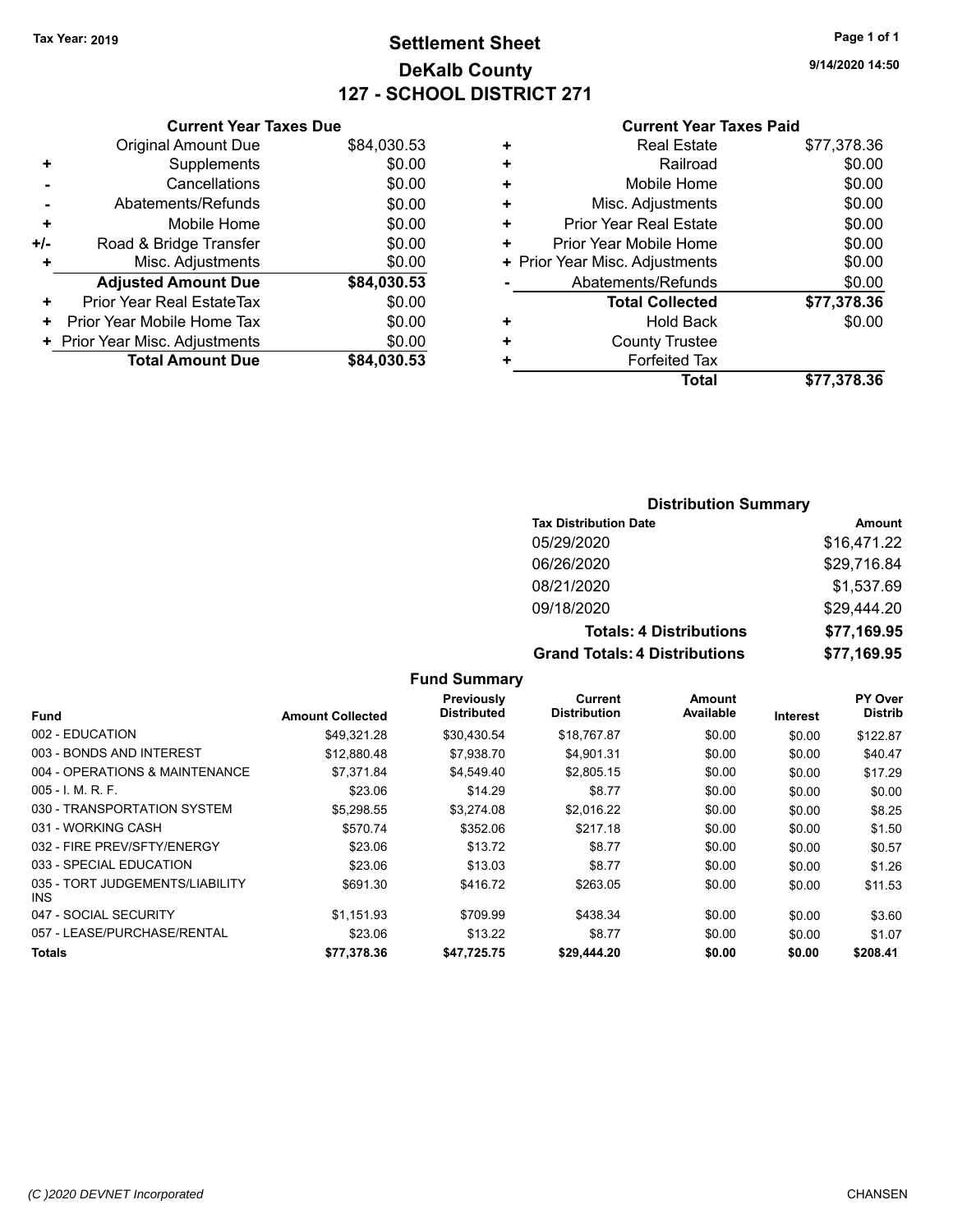# **Settlement Sheet Tax Year: 2019 Page 1 of 1 DeKalb County 128 - SCHOOL DISTRICT 300**

**9/14/2020 14:50**

### **Current Year Taxes Paid**

| <b>Current Year Taxes Due</b>  |            |
|--------------------------------|------------|
| <b>Original Amount Due</b>     | \$9,850.23 |
| Supplements                    | \$0.00     |
| Cancellations                  | \$0.00     |
| Abatements/Refunds             | \$0.00     |
| Mobile Home                    | \$0.00     |
| Road & Bridge Transfer         | \$0.00     |
| Misc. Adjustments              | \$0.00     |
| <b>Adjusted Amount Due</b>     | \$9,850.23 |
| Prior Year Real EstateTax      | \$0.00     |
| Prior Year Mobile Home Tax     | \$0.00     |
| + Prior Year Misc. Adjustments | \$0.00     |
| <b>Total Amount Due</b>        | \$9,850,23 |
|                                |            |

|   | <b>Real Estate</b>             | \$8,704.98 |
|---|--------------------------------|------------|
| ٠ | Railroad                       | \$0.00     |
| ÷ | Mobile Home                    | \$0.00     |
| ٠ | Misc. Adjustments              | \$0.00     |
| ٠ | Prior Year Real Estate         | \$0.00     |
| ٠ | Prior Year Mobile Home         | \$0.00     |
|   | + Prior Year Misc. Adjustments | \$0.00     |
|   | Abatements/Refunds             | \$0.00     |
|   | <b>Total Collected</b>         | \$8,704.98 |
| ٠ | <b>Hold Back</b>               | \$0.00     |
| ٠ | <b>County Trustee</b>          |            |
| ٠ | <b>Forfeited Tax</b>           |            |
|   | <b>Total</b>                   | \$8,704.98 |
|   |                                |            |

| <b>Distribution Summary</b>          |            |
|--------------------------------------|------------|
| <b>Tax Distribution Date</b>         | Amount     |
| 05/29/2020                           | \$3,779.88 |
| 06/26/2020                           | \$1,145.23 |
| 09/18/2020                           | \$3,779.87 |
| <b>Totals: 3 Distributions</b>       | \$8,704.98 |
| <b>Grand Totals: 3 Distributions</b> | \$8,704.98 |

|                                         |                         | Previously         | Current             | Amount    |          | <b>PY Over</b> |
|-----------------------------------------|-------------------------|--------------------|---------------------|-----------|----------|----------------|
| <b>Fund</b>                             | <b>Amount Collected</b> | <b>Distributed</b> | <b>Distribution</b> | Available | Interest | <b>Distrib</b> |
| 002 - EDUCATION                         | \$4.826.97              | \$2.731.01         | \$2,095.96          | \$0.00    | \$0.00   | \$0.00         |
| 003 - BONDS AND INTEREST                | \$1.149.19              | \$650.19           | \$499.00            | \$0.00    | \$0.00   | \$0.00         |
| 004 - OPERATIONS & MAINTENANCE          | \$953.94                | \$539.72           | \$414.22            | \$0.00    | \$0.00   | \$0.00         |
| $005 - 1$ M, R, F.                      | \$111.97                | \$63.35            | \$48.62             | \$0.00    | \$0.00   | \$0.00         |
| 030 - TRANSPORTATION SYSTEM             | \$312.88                | \$177.02           | \$135.86            | \$0.00    | \$0.00   | \$0.00         |
| 031 - WORKING CASH                      | \$5.34                  | \$3.02             | \$2.32              | \$0.00    | \$0.00   | \$0.00         |
| 033 - SPECIAL EDUCATION                 | \$1.145.87              | \$648.31           | \$497.56            | \$0.00    | \$0.00   | \$0.00         |
| 035 - TORT JUDGEMENTS/LIABILITY<br>INS. | \$75.26                 | \$42.58            | \$32.68             | \$0.00    | \$0.00   | \$0.00         |
| 047 - SOCIAL SECURITY                   | \$123.56                | \$69.91            | \$53.65             | \$0.00    | \$0.00   | \$0.00         |
| <b>Totals</b>                           | \$8,704.98              | \$4,925.11         | \$3,779.87          | \$0.00    | \$0.00   | \$0.00         |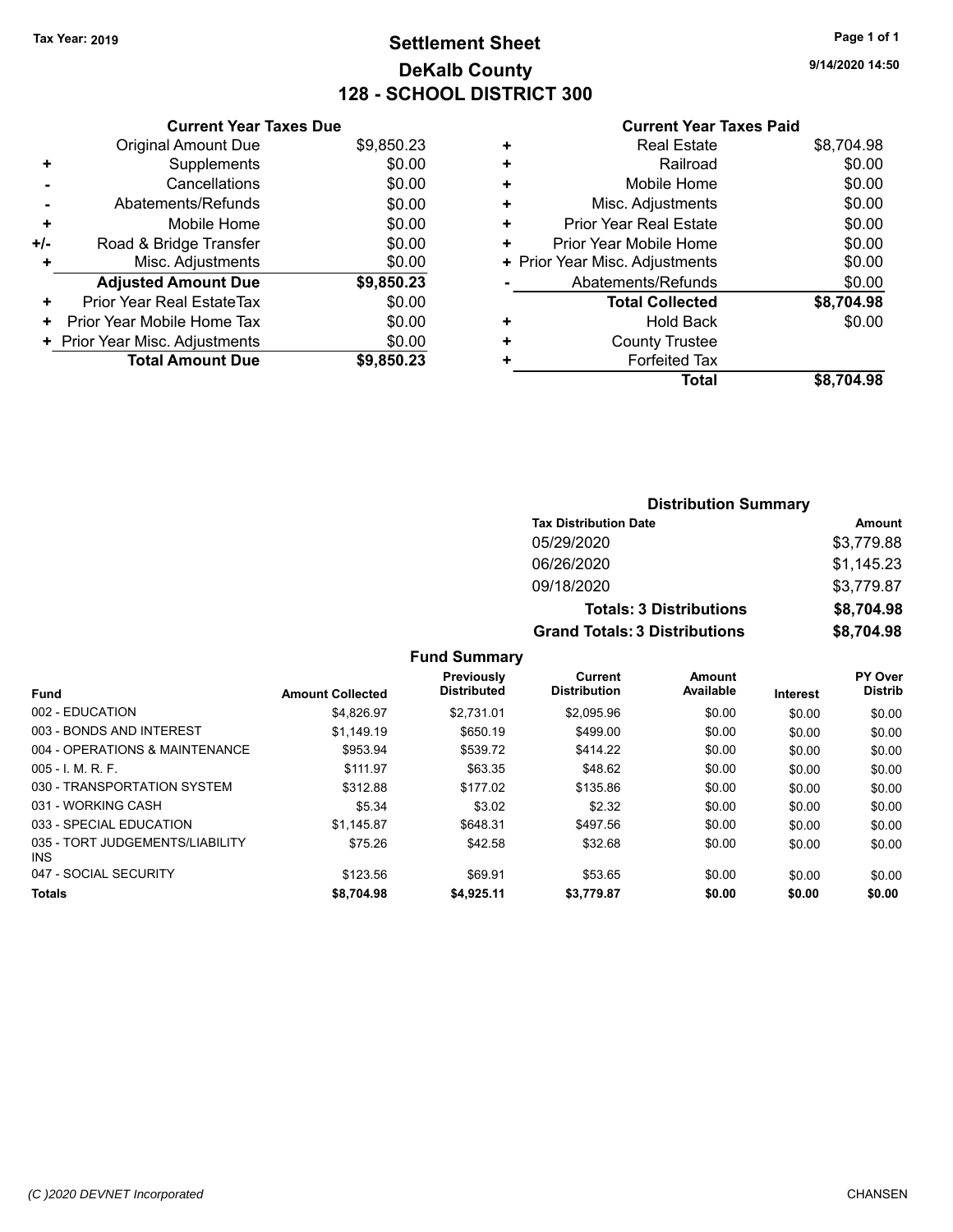# **Settlement Sheet Tax Year: 2019 Page 1 of 1 DeKalb County 129 - SCHOOL DISTRICT 301**

**9/14/2020 14:50**

#### **Current Year Taxes Paid**

|     | <b>Current Year Taxes Due</b>  |             |
|-----|--------------------------------|-------------|
|     | <b>Original Amount Due</b>     | \$12,126.71 |
| ٠   | Supplements                    | \$0.00      |
|     | Cancellations                  | \$0.00      |
|     | Abatements/Refunds             | \$0.00      |
| ٠   | Mobile Home                    | \$0.00      |
| +/- | Road & Bridge Transfer         | \$0.00      |
| ٠   | Misc. Adjustments              | \$0.00      |
|     | <b>Adjusted Amount Due</b>     | \$12,126.71 |
| ٠   | Prior Year Real EstateTax      | \$0.00      |
| ٠   | Prior Year Mobile Home Tax     | \$0.00      |
|     | + Prior Year Misc. Adjustments | \$0.00      |
|     | <b>Total Amount Due</b>        | \$12,126.71 |
|     |                                |             |

| ٠ | <b>Real Estate</b>             | \$12,126.71 |
|---|--------------------------------|-------------|
| ٠ | Railroad                       | \$0.00      |
| ٠ | Mobile Home                    | \$0.00      |
| ٠ | Misc. Adjustments              | \$0.00      |
| ٠ | <b>Prior Year Real Estate</b>  | \$0.00      |
| ٠ | Prior Year Mobile Home         | \$0.00      |
|   | + Prior Year Misc. Adjustments | \$0.00      |
|   | Abatements/Refunds             | \$0.00      |
|   | <b>Total Collected</b>         | \$12,126.71 |
| ٠ | Hold Back                      | \$0.00      |
| ٠ | <b>County Trustee</b>          |             |
| ٠ | <b>Forfeited Tax</b>           |             |
|   | Total                          | \$12,126.71 |

## **Distribution Summary Tax Distribution Date Amount** 05/29/2020 \$1,488.22 06/26/2020 \$6,339.26 09/18/2020 \$4,299.23 **Totals: 3 Distributions \$12,126.71 Grand Totals: 3 Distributions \$12,126.71**

|                                                     |                         | Previously         | Current<br><b>Distribution</b> | Amount<br>Available |                 | <b>PY Over</b><br><b>Distrib</b> |
|-----------------------------------------------------|-------------------------|--------------------|--------------------------------|---------------------|-----------------|----------------------------------|
| <b>Fund</b>                                         | <b>Amount Collected</b> | <b>Distributed</b> |                                |                     | <b>Interest</b> |                                  |
| 002 - EDUCATION                                     | \$6.512.62              | \$4,203.76         | \$2,308.86                     | \$0.00              | \$0.00          | \$0.00                           |
| 003 - BONDS AND INTEREST                            | \$1.790.55              | \$1.155.75         | \$634.80                       | \$0.00              | \$0.00          | \$0.00                           |
| 004 - OPERATIONS & MAINTENANCE                      | \$1.216.03              | \$784.91           | \$431.12                       | \$0.00              | \$0.00          | \$0.00                           |
| $005 - 1$ , M, R, F,                                | \$233.86                | \$150.95           | \$82.91                        | \$0.00              | \$0.00          | \$0.00                           |
| 030 - TRANSPORTATION SYSTEM                         | \$590.47                | \$381.13           | \$209.34                       | \$0.00              | \$0.00          | \$0.00                           |
| 031 - WORKING CASH                                  | \$23.40                 | \$15.10            | \$8.30                         | \$0.00              | \$0.00          | \$0.00                           |
| 033 - SPECIAL EDUCATION                             | \$1.321.27              | \$852.84           | \$468.43                       | \$0.00              | \$0.00          | \$0.00                           |
| 035 - TORT JUDGMENTS, LIABILITY<br><b>INSURANCE</b> | \$198.78                | \$128.30           | \$70.48                        | \$0.00              | \$0.00          | \$0.00                           |
| 047 - SOCIAL SECURITY                               | \$239.73                | \$154.74           | \$84.99                        | \$0.00              | \$0.00          | \$0.00                           |
| <b>Totals</b>                                       | \$12,126.71             | \$7,827.48         | \$4,299.23                     | \$0.00              | \$0.00          | \$0.00                           |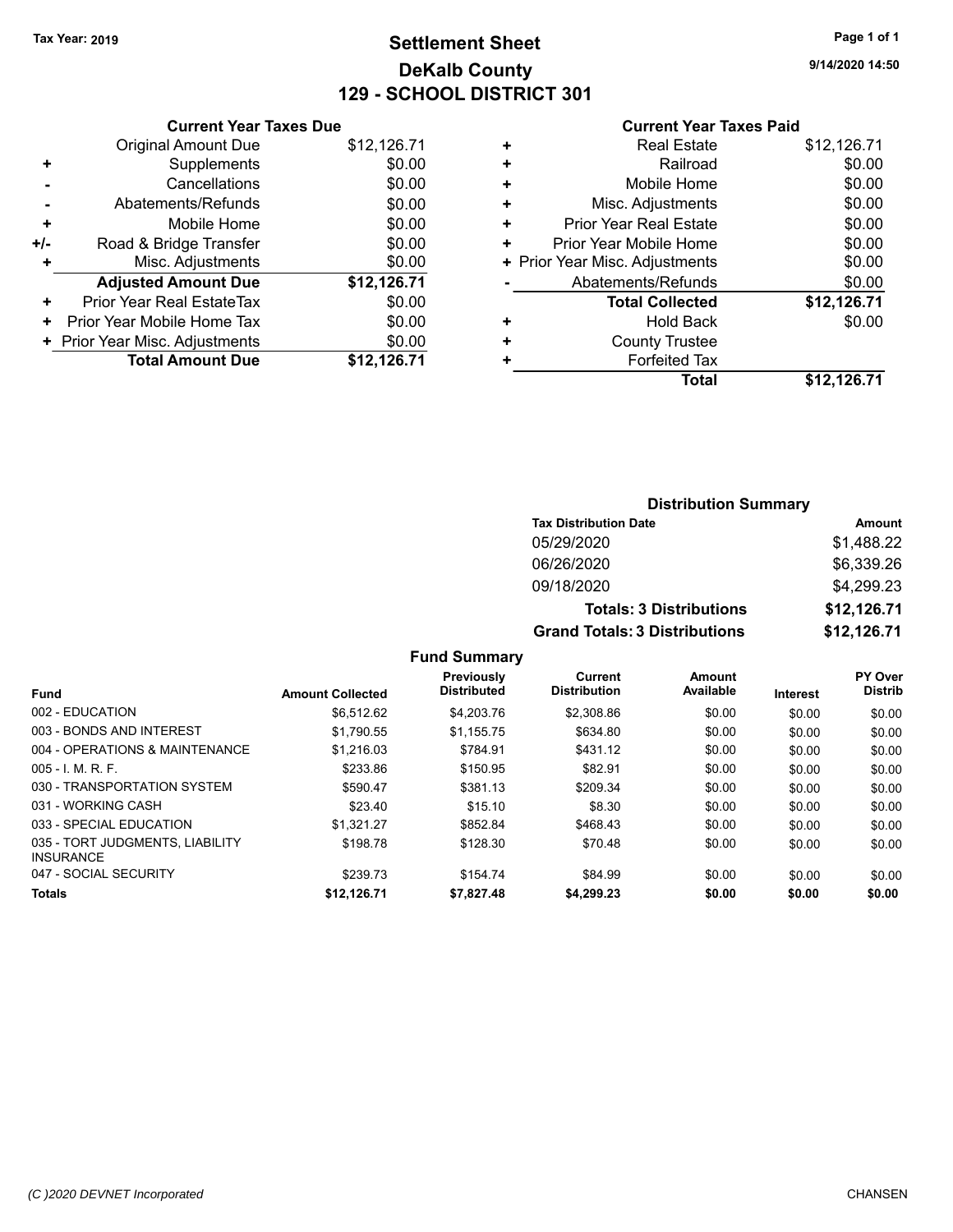# **Settlement Sheet Tax Year: 2019 Page 1 of 1 DeKalb County 130 - SCHOOL DISTRICT 302**

**9/14/2020 14:50**

#### **Current Year Taxes Paid**

|     | <b>Current Year Taxes Due</b>  |                |
|-----|--------------------------------|----------------|
|     | <b>Original Amount Due</b>     | \$2,287,595.36 |
| ٠   | Supplements                    | \$35,149.44    |
|     | Cancellations                  | \$39,946.24    |
|     | Abatements/Refunds             | \$0.00         |
| ٠   | Mobile Home                    | \$0.00         |
| +/- | Road & Bridge Transfer         | \$0.00         |
|     | Misc. Adjustments              | \$0.00         |
|     | <b>Adjusted Amount Due</b>     | \$2,282,798.56 |
| ٠   | Prior Year Real EstateTax      | \$0.00         |
| ٠   | Prior Year Mobile Home Tax     | \$0.00         |
|     | + Prior Year Misc. Adjustments | \$0.00         |
|     | <b>Total Amount Due</b>        | \$2,282,798.56 |
|     |                                |                |

|   | <b>Real Estate</b>             | \$2,155,802.35 |
|---|--------------------------------|----------------|
| ÷ | Railroad                       | \$73,437.86    |
| ٠ | Mobile Home                    | \$0.00         |
| ÷ | Misc. Adjustments              | \$0.00         |
| ٠ | Prior Year Real Estate         | \$0.00         |
| ٠ | Prior Year Mobile Home         | \$0.00         |
|   | + Prior Year Misc. Adjustments | \$0.00         |
|   | Abatements/Refunds             | \$0.00         |
|   | <b>Total Collected</b>         | \$2,229,240.21 |
| ٠ | Hold Back                      | \$0.00         |
| ٠ | <b>County Trustee</b>          |                |
| ٠ | <b>Forfeited Tax</b>           |                |
|   | Total                          | \$2,229,240.21 |

### **Distribution Summary**

| <b>Tax Distribution Date</b>         | <b>Amount</b>  |
|--------------------------------------|----------------|
| 05/29/2020                           | \$548,678.34   |
| 06/26/2020                           | \$676,879.66   |
| 07/24/2020                           | \$26,305.22    |
| 08/21/2020                           | \$52,470.68    |
| 09/18/2020                           | \$924,906.31   |
| <b>Totals: 5 Distributions</b>       | \$2,229,240.21 |
| <b>Grand Totals: 5 Distributions</b> | \$2,229,240.21 |

#### **Fund Summary Fund Interest Amount Collected Distributed PY Over Distrib Amount Available Current Distribution Previously** 002 - EDUCATION \$1,276,873.10 \$747,101.57 \$529,771.53 \$0.00 \$0.00 \$0.00 003 - BONDS AND INTEREST 6455,995.54 \$266,804.11 \$189,191.43 \$0.00 \$0.00 \$0.00 004 - OPERATIONS & MAINTENANCE \$215,253.20 \$125,945.18 \$89,308.02 \$0.00 \$0.00 \$0.00 005 - I. M. R. F. \$20,069.86 \$11,742.92 \$8,326.94 \$0.00 \$0.00 \$0.00 030 - TRANSPORTATION SYSTEM \$65,673.42 \$38,425.68 \$27,247.74 \$0.00 \$0.00 \$0.00 031 - WORKING CASH \$3,651.52 \$2,136.51 \$1,515.01 \$0.00 \$0.00 \$0.00 033 - SPECIAL EDUCATION \$158,886.88 \$92,965.10 \$65,921.78 \$0.00 \$0.00 \$0.00 \$0.00 047 - SOCIAL SECURITY \$32,836.69 \$19,212.83 \$13,623.86 \$0.00 \$0.00 \$0.00 **Totals \$2,229,240.21 \$1,304,333.90 \$924,906.31 \$0.00 \$0.00 \$0.00**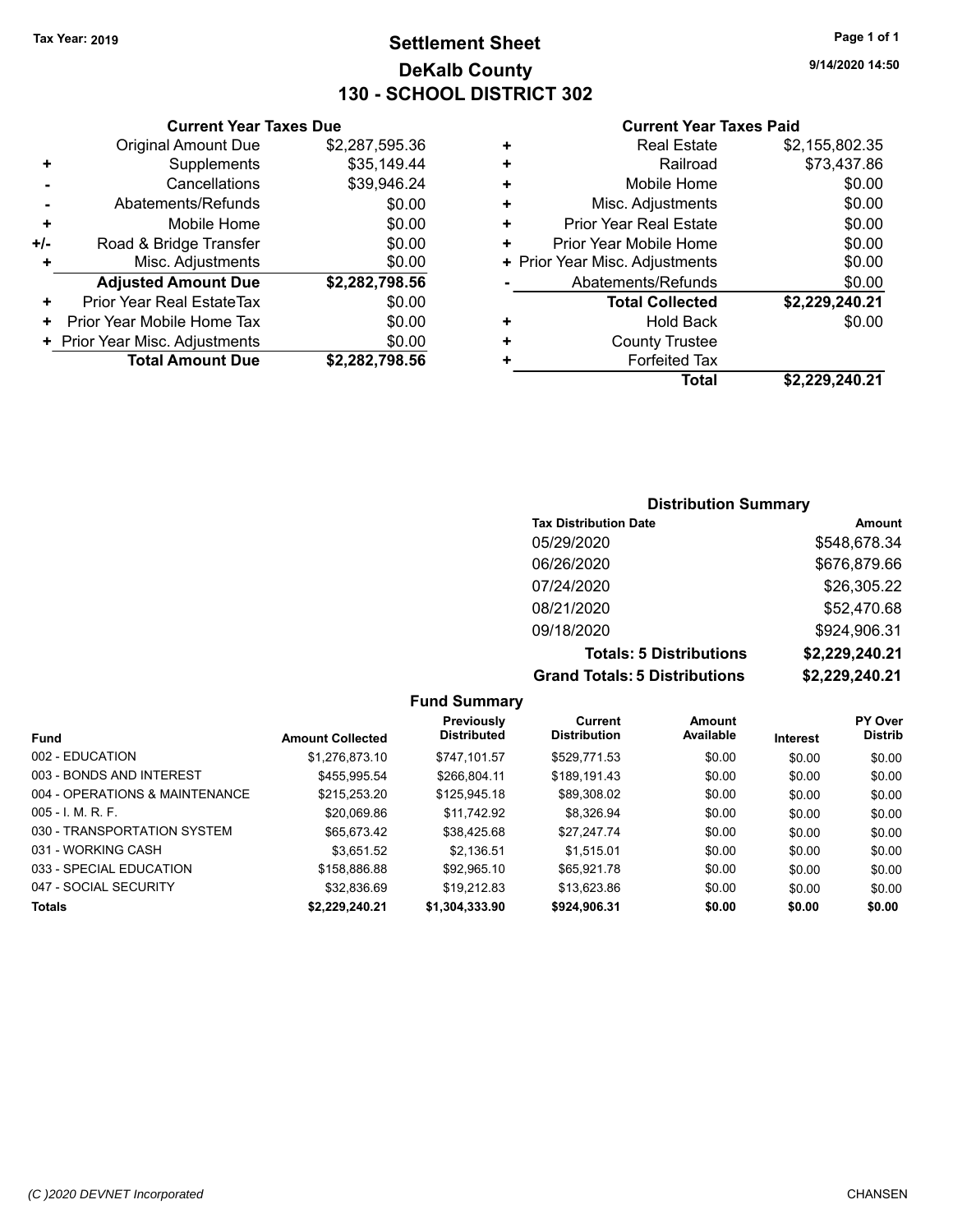# **Settlement Sheet Tax Year: 2019 Page 1 of 2 DeKalb County 131 - SCHOOL DISTRICT 424**

**9/14/2020 14:50**

#### **Current Year Taxes Paid**

|   | <b>Real Estate</b>             | \$11,468,533.41 |
|---|--------------------------------|-----------------|
| ٠ | Railroad                       | \$113,279.02    |
| ٠ | Mobile Home                    | \$0.00          |
| ٠ | Misc. Adjustments              | \$297.98        |
| ٠ | <b>Prior Year Real Estate</b>  | (\$1,856.20)    |
| ٠ | Prior Year Mobile Home         | \$0.00          |
|   | + Prior Year Misc. Adjustments | \$953.34        |
|   | Abatements/Refunds             | \$16.83         |
|   | <b>Total Collected</b>         | \$11,581,190.72 |
| ٠ | <b>Hold Back</b>               | \$0.00          |
| ٠ | <b>County Trustee</b>          |                 |
|   | <b>Forfeited Tax</b>           |                 |
|   | Total                          | \$11,581,190.72 |

## **Current Year Taxes Due** Original Amount Due \$11,891,067.25 **+** Supplements \$110,195.39 **-** Cancellations \$140,166.48 Abatements/Refunds \$16.83 **+** Mobile Home \$0.00 **+/-** Road & Bridge Transfer **\$0.00 Misc. Adjustments** \$297.98 **Adjusted Amount Due \$11,861,377.31**

|       | <b>Total Amount Due</b>        | \$11,860,474.45 |
|-------|--------------------------------|-----------------|
|       | + Prior Year Misc. Adjustments | \$953.34        |
|       | + Prior Year Mobile Home Tax   | \$0.00          |
| $\pm$ | Prior Year Real EstateTax      | (\$1,856.20)    |

## **Distribution Summary**

| <b>Tax Distribution Date</b>         | Amount          |
|--------------------------------------|-----------------|
| 05/29/2020                           | \$2,931,536.27  |
| 06/26/2020                           | \$3,553,829.38  |
| 07/24/2020                           | \$149,001.90    |
| 08/21/2020                           | \$283,273.97    |
| 09/18/2020                           | \$4,663,549.20  |
| <b>Totals: 5 Distributions</b>       | \$11,581,190.72 |
| <b>Grand Totals: 5 Distributions</b> | \$11,581,190.72 |

#### **Fund Interest Amount Collected Distributed PY Over Distrib Amount Available Current Distribution Previously** 002 - EDUCATION \$6,236,170.09 \$3,724,970.07 \$2,511,200.02 \$0.00 \$0.00 \$0.00 003 - BONDS AND INTEREST  $$2,631,362.37$   $$1,571,757.36$   $$1,059,605.01$   $$0.00$   $$0.00$   $$0.00$ 004 - OPERATIONS & MAINTENANCE \$1,332,960.31 \$796,199.78 \$536,760.53 \$0.00 \$0.00 \$0.00 \$0.00 005 - I. M. R. F. \$238,028.19 \$142,178.27 \$95,849.92 \$0.00 \$0.00 \$0.00 030 - TRANSPORTATION SYSTEM \$438,938.71 \$262,185.54 \$176,753.17 \$0.00 \$0.00 \$0.00 031 - WORKING CASH \$20,012.28 \$11,953.67 \$8,058.61 \$0.00 \$0.00 \$0.00 032 - FIRE PREV/SFTY/ENERGY 646,683.79 \$27,885.03 \$18,798.76 \$0.00 \$0.00 \$0.00 033 - SPECIAL EDUCATION \$93,321.24 \$55,742.36 \$37,578.88 \$0.00 \$0.00 \$0.00 \$0.00 035 - TORT JUDGEMENTS/LIABILITY INS \$206,631.59 \$123,424.55 \$83,207.04 \$0.00 \$0.00 \$0.00 047 - SOCIAL SECURITY \$290,398.36 \$173,459.86 \$116,938.50 \$0.00 \$0.00 \$0.00 057 - LEASE/PURCHASE/RENTAL \$46,683.79 \$27,885.03 \$18,798.76 \$0.00 \$0.00 \$0.00 \$0.00 **Totals \$11,581,190.72 \$6,917,641.52 \$4,663,549.20 \$0.00 \$0.00 \$0.00**

**Fund Summary**

## **Miscellaneous Adjustment Detail**

| 2018 RE - Real Estate<br><b>Back Tax Collected</b><br>\$166.31 TRUSTEE SALE 02-36-224-005 by TBA                     |  |
|----------------------------------------------------------------------------------------------------------------------|--|
|                                                                                                                      |  |
| \$84.47 GERMAN REDEMPTION 02-22-307-014 by TBA<br>2018 RE - Real Estate<br><b>Back Tax Collected</b>                 |  |
| \$94.95 WOJDYLA REDEMPTION 03-18-251-012 by TBA<br><b>Back Tax Collected</b><br>2018 RE - Real Estate                |  |
| \$81.04 FIRST MID WEALTH REDEMPTION 03-30-101-005 by TBA<br><b>Back Tax Collected</b><br>2018 RE - Real Estate       |  |
| 2018 RE - Real Estate<br><b>Back Tax Collected</b><br>\$168.82 GALLARDO CONSTRUCTION REDEMPTION 02-22-426-003 by TBA |  |
| 2018 RE - Real Estate<br><b>Back Tax Collected</b><br>\$227.90 TRUSTEE SALE 02-22-307-024 by TBA                     |  |
| \$129.85 KIRCHHOFF REDEMPTION 03-19-333-008 by TBA<br>2018 RE - Real Estate<br><b>Back Tax Collected</b>             |  |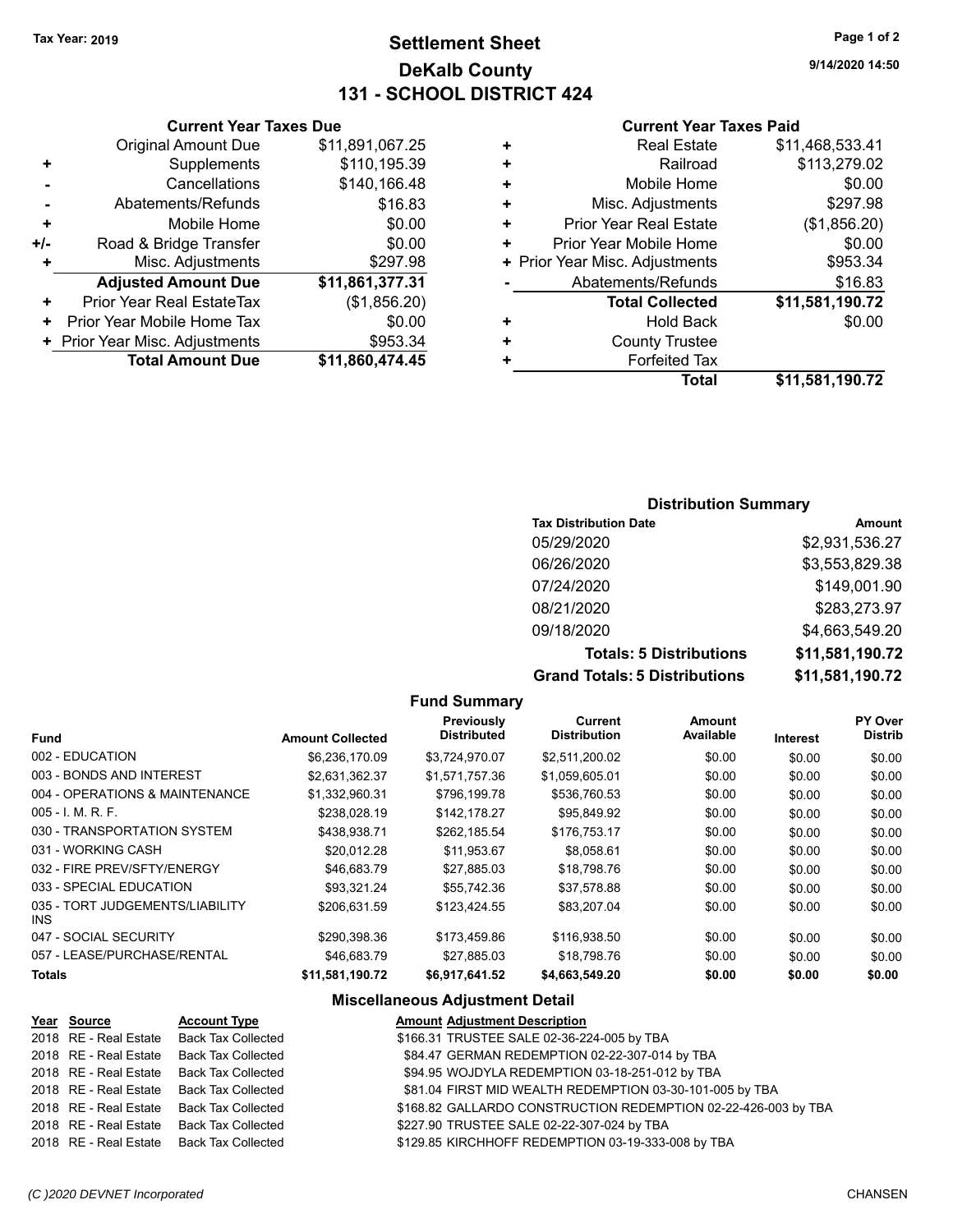# **Settlement Sheet Tax Year: 2019 Page 2 of 2**

# **DeKalb County**

### **Miscellaneous Adjustment Detail**

# **Year** Source **Account Type And Adjustment Description**

2019 RE - Real Estate Back Tax Collected \$297.98 NIKOLS REDEMPTION 03-19-429-033 by TBA

#### **Abatement Detail**

#### **Year Source Account Type AMOU AMOUNT Adjustment Description**

2018 RE - Real Estate RE Abatement \$5.70 PTAB INTEREST REFUND 03-27-400-003 by TBA 2018 RE - Real Estate RE Abatement \$0.77 PTAB INTEREST REFUND 03-27-400-003 by TBA 2018 RE - Real Estate RE Abatement S2.56 PTAB INTEREST REFUND 03-27-400-003 by TBA 2019 RE - Real Estate RE Abatement \$7.81 PTAB INTEREST REFUND 02-36-228-002 by TBA

**Totals \$1,251.32 8 entries**

**Totals \$16.84 4 entries**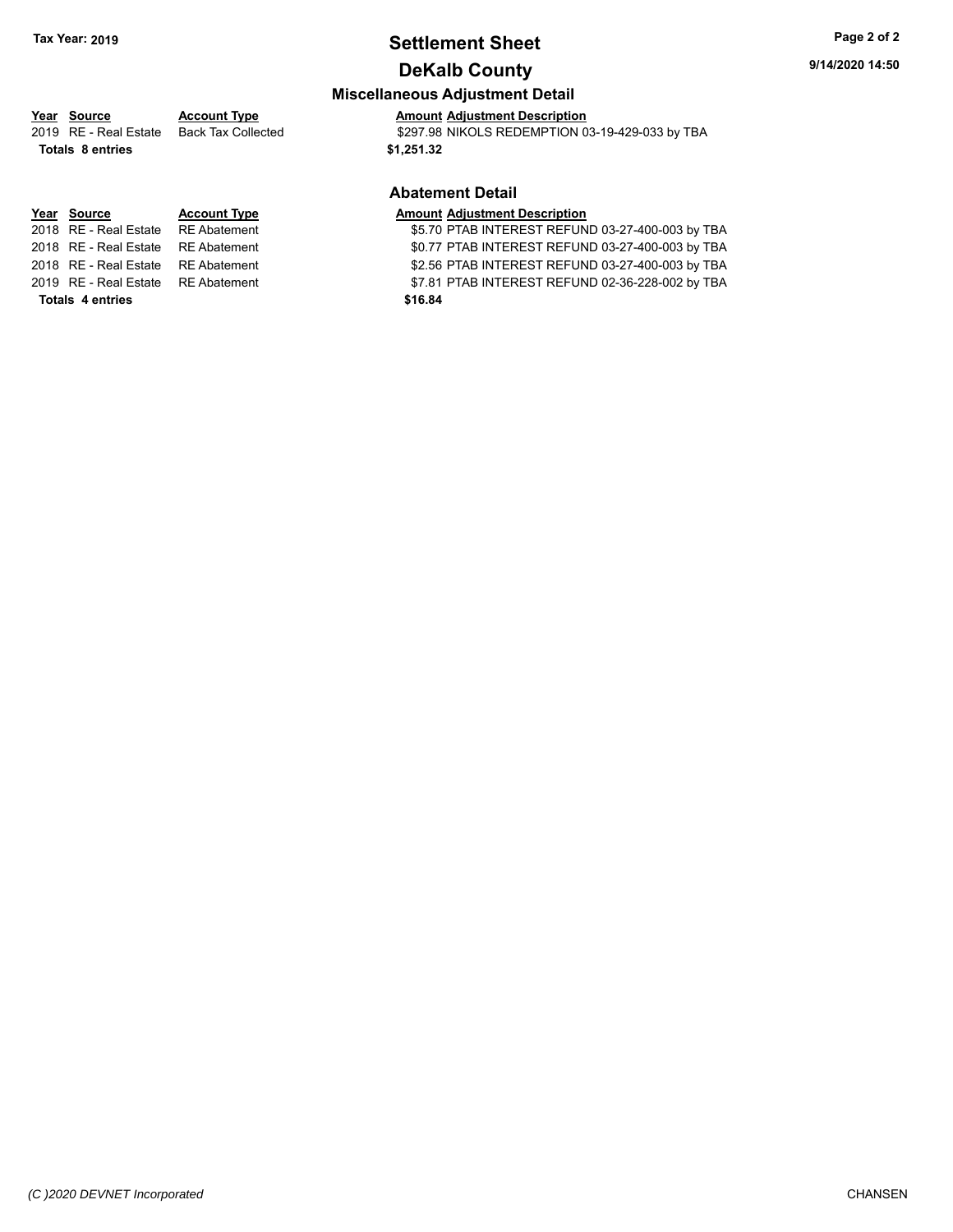# **Settlement Sheet Tax Year: 2019 Page 1 of 1 DeKalb County 132 - SCHOOL DISTRICT 425**

**9/14/2020 14:50**

#### **Current Year Taxes Paid**

|     | <b>Total Amount Due</b>        | \$8,686,244.56 |
|-----|--------------------------------|----------------|
|     | + Prior Year Misc. Adjustments | \$0.00         |
| ٠   | Prior Year Mobile Home Tax     | \$0.00         |
| ٠   | Prior Year Real EstateTax      | \$0.00         |
|     | <b>Adjusted Amount Due</b>     | \$8,686,244.56 |
| ٠   | Misc. Adjustments              | \$591.67       |
| +/- | Road & Bridge Transfer         | \$0.00         |
| ٠   | Mobile Home                    | \$0.00         |
|     | Abatements/Refunds             | \$0.00         |
|     | Cancellations                  | \$45,596.06    |
| ٠   | Supplements                    | \$41,394.62    |
|     | <b>Original Amount Due</b>     | \$8,689,854.33 |
|     |                                |                |

**Current Year Taxes Due**

|   | <b>Real Estate</b>             | \$8,251,028.14 |
|---|--------------------------------|----------------|
| ٠ | Railroad                       | \$266,363.02   |
| ٠ | Mobile Home                    | \$0.00         |
| ٠ | Misc. Adjustments              | \$591.67       |
| ٠ | Prior Year Real Estate         | \$0.00         |
| ٠ | Prior Year Mobile Home         | \$0.00         |
|   | + Prior Year Misc. Adjustments | \$0.00         |
|   | Abatements/Refunds             | \$0.00         |
|   | <b>Total Collected</b>         | \$8,517,982.83 |
| ٠ | <b>Hold Back</b>               | \$0.00         |
| ٠ | <b>County Trustee</b>          |                |
| ٠ | <b>Forfeited Tax</b>           |                |
|   | Total                          | \$8,517,982.83 |
|   |                                |                |

#### **Distribution Summary**

| <b>Tax Distribution Date</b>         | <b>Amount</b>  |
|--------------------------------------|----------------|
| 05/29/2020                           | \$1,433,241.35 |
| 06/26/2020                           | \$3,503,471.49 |
| 07/24/2020                           | \$79,818.08    |
| 08/21/2020                           | \$136,106.92   |
| 09/18/2020                           | \$3,365,344.99 |
| <b>Totals: 5 Distributions</b>       | \$8,517,982.83 |
| <b>Grand Totals: 5 Distributions</b> | \$8,517,982.83 |

#### **Fund Summary Fund Interest Amount Collected Distributed PY Over Distrib Amount Available Current Distribution Previously** 002 - EDUCATION \$5,599,176.79 \$3,387,014.36 \$2,212,162.43 \$0.00 \$0.00 \$0.00 003 - BONDS AND INTEREST  $$596,335.45$   $$360,731.02$   $$235,604.43$   $$0.00$   $$0.00$   $$0.00$ 004 - OPERATIONS & MAINTENANCE \$740,826.00 \$448,135.22 \$292,690.78 \$0.00 \$0.00 \$0.00 \$0.00 005 - I. M. R. F. \$99,081.18 \$59,935.48 \$39,145.70 \$0.00 \$0.00 \$0.00 030 - TRANSPORTATION SYSTEM \$394,535.91 \$238,659.86 \$155,876.05 \$0.00 \$0.00 \$0.00 \$0.00 031 - WORKING CASH \$4.761.56 \$2.880.33 \$1.881.23 \$0.00 \$0.00 \$0.00 \$0.00 032 - FIRE PREV/SFTY/ENERGY **\$62,036.47** \$37,526.66 \$24,509.81 \$0.00 \$0.00 \$0.00 \$0.00 033 - SPECIAL EDUCATION \$ \$740,826.00 \$448,135.22 \$292,690.78 \$0.00 \$0.00 \$0.00 \$0.00 035 - TORT JUDGEMENTS/LIABILITY INS \$129,234.83 \$78,175.82 \$51,059.01 \$0.00 \$0.00 \$0.00 047 - SOCIAL SECURITY 6141,279.26 \$85,461.65 \$55,817.61 \$0.00 \$0.00 \$0.00 \$0.00 057 - LEASE/PURCHASE/RENTAL  $$8,620.21$   $$5,214.48$   $$3,405.73$   $$0.00$   $$0.00$   $$0.00$ 109 - PRIOR YEAR ADJUSTMENT \$1,269.17 \$1,269.17 \$767.74 \$501.43 \$0.00 \$0.00 \$0.00 **Totals \$8,517,982.83 \$5,152,637.84 \$3,365,344.99 \$0.00 \$0.00 \$0.00 Miscellaneous Adjustment Detail**

**Year Source Account Type Amount Adjustment Description**

| סטוועט ווס            |
|-----------------------|
| 2019 RE - Real Estate |
|                       |

**Totals \$591.67 1 entries**

Paymt In Lieu of Tax **5591.67 HOUSING AUTHORITY SEQUOYA APARTMENTS by TBA**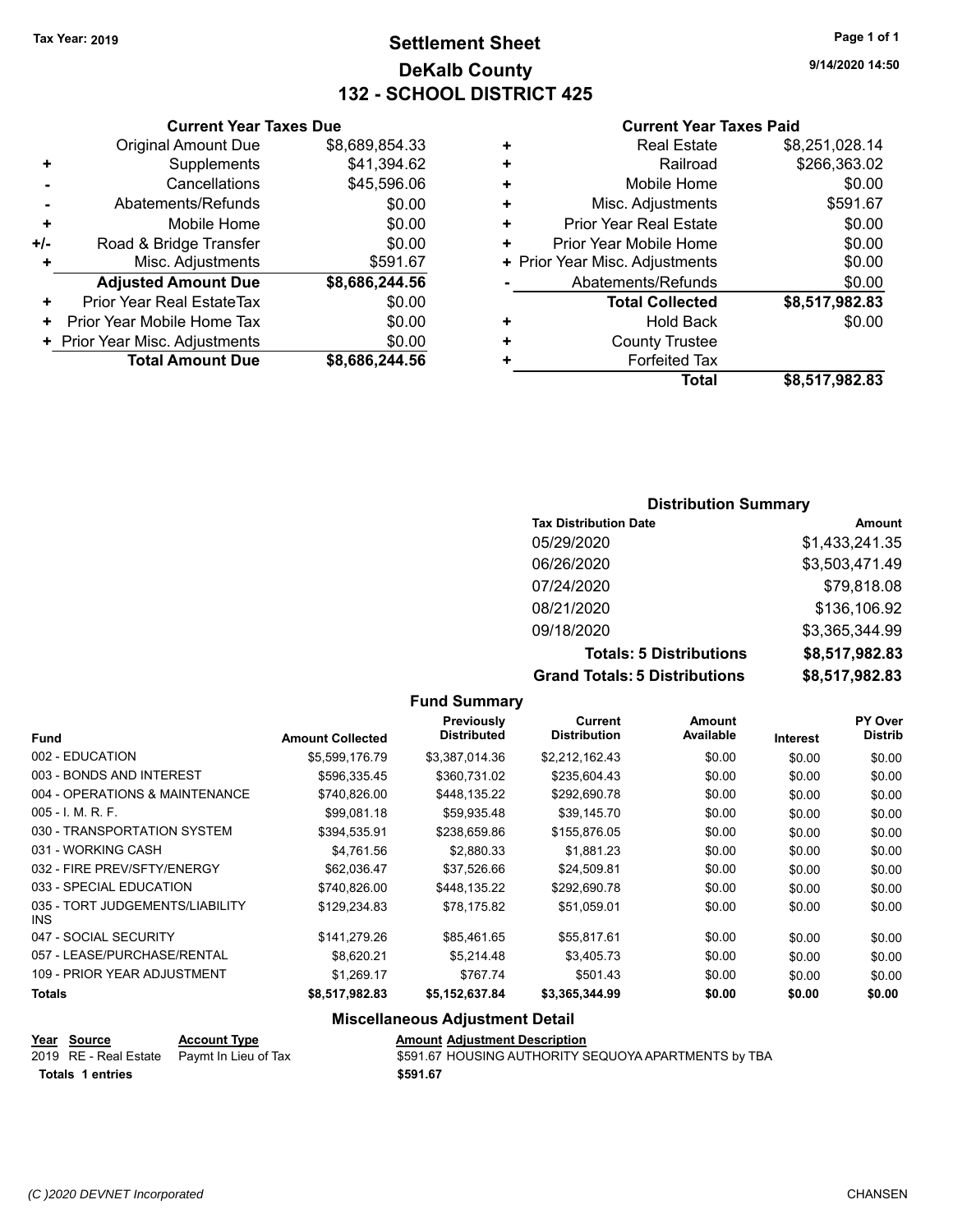# **Settlement Sheet Tax Year: 2019 Page 1 of 1 DeKalb County 133 - SCHOOL DISTRICT 426**

**9/14/2020 14:50**

#### **Current Year Taxes Paid**

| <b>Current Year Taxes Due</b> |                                |                |  |  |  |  |
|-------------------------------|--------------------------------|----------------|--|--|--|--|
|                               | <b>Original Amount Due</b>     | \$4,476,743.71 |  |  |  |  |
| ٠                             | Supplements                    | \$17,221.62    |  |  |  |  |
|                               | Cancellations                  | \$27,835.65    |  |  |  |  |
|                               | Abatements/Refunds             | \$0.00         |  |  |  |  |
| ٠                             | Mobile Home                    | \$0.00         |  |  |  |  |
| +/-                           | Road & Bridge Transfer         | \$0.00         |  |  |  |  |
|                               | Misc. Adjustments              | \$0.00         |  |  |  |  |
|                               | <b>Adjusted Amount Due</b>     | \$4,466,129.68 |  |  |  |  |
| ٠                             | Prior Year Real EstateTax      | \$0.00         |  |  |  |  |
| ٠                             | Prior Year Mobile Home Tax     | \$0.00         |  |  |  |  |
|                               | + Prior Year Misc. Adjustments | \$11.50        |  |  |  |  |
|                               | <b>Total Amount Due</b>        | \$4,466,141.18 |  |  |  |  |
|                               |                                |                |  |  |  |  |

| ٠ | <b>Real Estate</b>             | \$4,268,425.53 |
|---|--------------------------------|----------------|
| ٠ | Railroad                       | \$49,096.42    |
| ÷ | Mobile Home                    | \$0.00         |
| ٠ | Misc. Adjustments              | \$0.00         |
| ٠ | <b>Prior Year Real Estate</b>  | \$0.00         |
| ٠ | Prior Year Mobile Home         | \$0.00         |
|   | + Prior Year Misc. Adjustments | \$11.50        |
|   | Abatements/Refunds             | \$0.00         |
|   | <b>Total Collected</b>         | \$4,317,533.45 |
| + | Hold Back                      | \$0.00         |
| ÷ | <b>County Trustee</b>          |                |
| + | <b>Forfeited Tax</b>           |                |
|   | Total                          | \$4,317,533.45 |

### **Distribution Summary**

| <b>Tax Distribution Date</b>         | Amount         |
|--------------------------------------|----------------|
| 05/29/2020                           | \$990,078.97   |
| 06/26/2020                           | \$1,499,184.02 |
| 07/24/2020                           | \$52,491.51    |
| 08/21/2020                           | \$72,778.07    |
| 09/18/2020                           | \$1,703,000.88 |
| <b>Totals: 5 Distributions</b>       | \$4,317,533.45 |
| <b>Grand Totals: 5 Distributions</b> | \$4,317,533.45 |

#### **Fund Summary Fund Interest Amount Collected Distributed PY Over Distrib Amount Available Current Distribution Previously** 002 - EDUCATION \$2,583,914.22 \$1,564,719.30 \$1,019,194.92 \$0.00 \$0.00 \$0.00 003 - BONDS AND INTEREST \$568,714.14 \$344,391.46 \$224,322.68 \$0.00 \$0.00 \$0.00 004 - OPERATIONS & MAINTENANCE \$516,087.72 \$312,522.92 \$203,564.80 \$0.00 \$0.00 \$0.00 005 - I. M. R. F. \$59,569.02 \$36,072.72 \$23,496.30 \$0.00 \$0.00 \$0.00 030 - TRANSPORTATION SYSTEM \$138,545.35 \$83,897.75 \$54,647.60 \$0.00 \$0.00 \$0.00 031 - WORKING CASH \$34,635.26 \$20,973.78 \$13,661.48 \$0.00 \$0.00 \$0.00 032 - FIRE PREV/SFTY/ENERGY **\$34,635.26** \$20,973.78 \$13,661.48 \$0.00 \$0.00 \$0.00 033 - SPECIAL EDUCATION \$27,709.91 \$16,780.05 \$10,929.86 \$0.00 \$0.00 \$0.00 \$0.00 035 - TORT JUDGEMENTS/LIABILITY INS \$242,507.22 \$146,853.07 \$95,654.15 \$0.00 \$0.00 \$0.00 047 - SOCIAL SECURITY \$76,580.09 \$46,373.96 \$30,206.13 \$0.00 \$0.00 \$0.00 057 - LEASE/PURCHASE/RENTAL  $$34,635.26$   $$20,973.78$   $$13,661.48$  \$0.00  $$0.00$  \$0.00 \$0.00 **Totals \$4,317,533.45 \$2,614,532.57 \$1,703,000.88 \$0.00 \$0.00 \$0.00 Miscellaneous Adjustment Detail**

**Year Source Account Type Amount Adjustment Description** 2018 RE - Real Estate Back Tax Collected \$11.50 PETERSON REDEMPTION 04-11-100-009 by TBA **Totals 1 entries 1.50 1.50**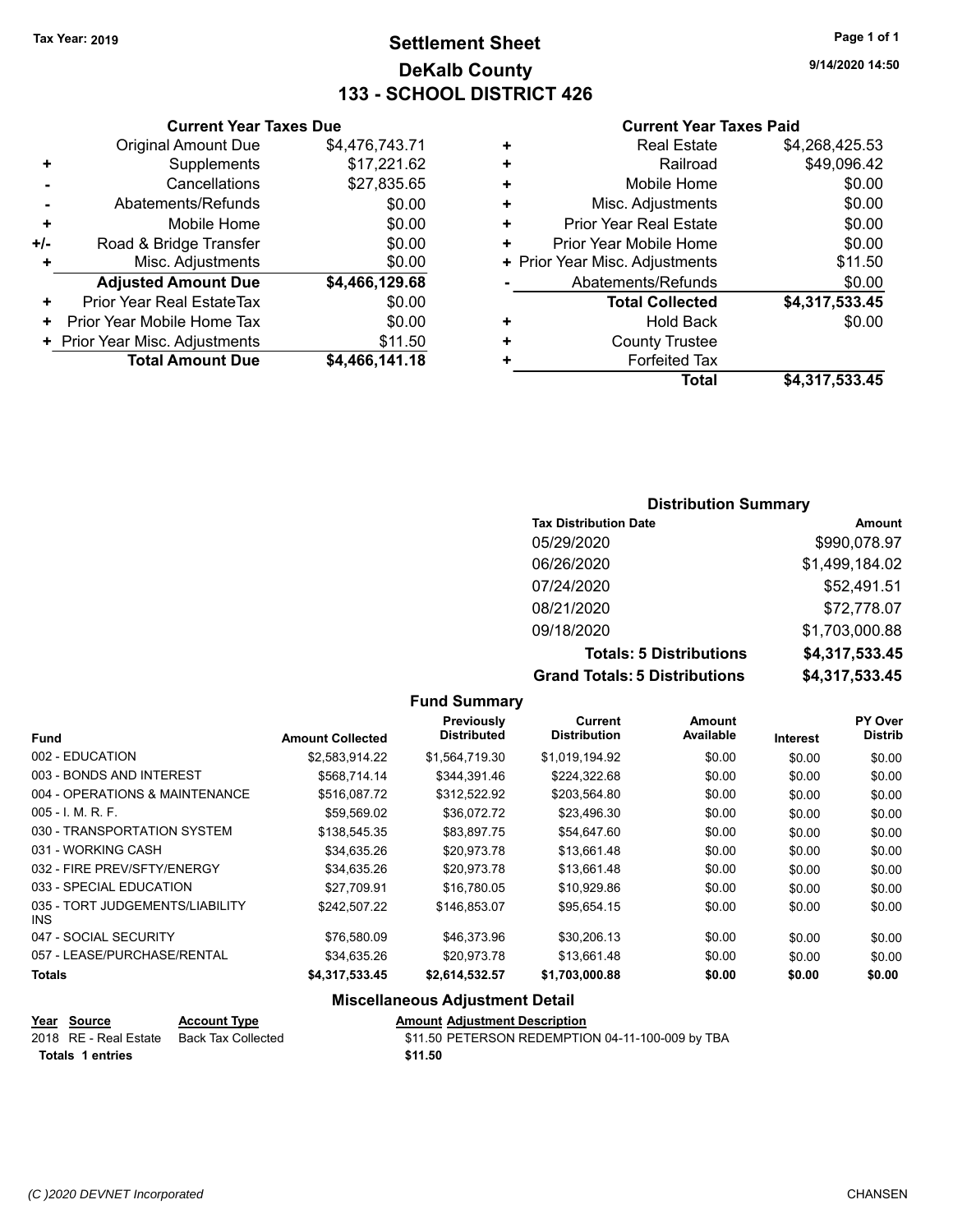**Current Year Taxes Due** Original Amount Due \$35,278,583.07

**Adjusted Amount Due \$35,252,330.91**

**Total Amount Due \$35,180,688.90**

**+** Supplements \$279,534.72 **-** Cancellations \$312,417.56 **-** Abatements/Refunds \$1,677.34 **+** Mobile Home \$0.00 **+/-** Road & Bridge Transfer **\$0.00 +** Misc. Adjustments \$8,308.02

**+** Prior Year Real EstateTax (\$72,187.75) **+** Prior Year Mobile Home Tax  $$0.00$ **+ Prior Year Misc. Adjustments \$545.74** 

# **Settlement Sheet Tax Year: 2019 Page 1 of 2 DeKalb County 134 - SCHOOL DISTRICT 427**

**9/14/2020 14:50**

#### **Current Year Taxes Paid**

|   | Total                          | \$34,285,208.09 |
|---|--------------------------------|-----------------|
|   | <b>Forfeited Tax</b>           |                 |
| ٠ | <b>County Trustee</b>          |                 |
| ٠ | <b>Hold Back</b>               | \$0.00          |
|   | <b>Total Collected</b>         | \$34,285,208.09 |
|   | Abatements/Refunds             | \$1,677.34      |
|   | + Prior Year Misc. Adjustments | \$545.74        |
| ÷ | Prior Year Mobile Home         | \$0.00          |
| ٠ | <b>Prior Year Real Estate</b>  | (\$72,187.75)   |
| ÷ | Misc. Adjustments              | \$8,308.02      |
| ٠ | Mobile Home                    | \$0.00          |
| ٠ | Railroad                       | \$7,429.70      |
| ٠ | <b>Real Estate</b>             | \$34,342,789.72 |
|   |                                |                 |

#### **Distribution Summary**

| <b>Tax Distribution Date</b>         | Amount          |
|--------------------------------------|-----------------|
| 05/29/2020                           | \$7,565,472.83  |
| 06/26/2020                           | \$10,935,546.42 |
| 07/24/2020                           | \$359,831.65    |
| 08/21/2020                           | \$976,640.93    |
| 09/18/2020                           | \$14,447,716.26 |
| <b>Totals: 5 Distributions</b>       | \$34,285,208.09 |
| <b>Grand Totals: 5 Distributions</b> | \$34,285,208.09 |

#### **Fund Summary**

| <b>Fund</b>                    | <b>Amount Collected</b> | Previously<br><b>Distributed</b> | Current<br><b>Distribution</b> | <b>Amount</b><br>Available | Interest | <b>PY Over</b><br><b>Distrib</b> |
|--------------------------------|-------------------------|----------------------------------|--------------------------------|----------------------------|----------|----------------------------------|
| 002 - EDUCATION                | \$17,084,216.29         | \$9,884,962.63                   | \$7,199,253.66                 | \$0.00                     | \$0.00   | \$0.00                           |
| 003 - BONDS AND INTEREST       | \$5.501.438.79          | \$3.183.143.78                   | \$2,318,295.01                 | \$0.00                     | \$0.00   | \$0.00                           |
| 004 - OPERATIONS & MAINTENANCE | \$3.967.175.73          | \$2.295.416.04                   | \$1.671.759.69                 | \$0.00                     | \$0.00   | \$0.00                           |
| $005 - 1$ M, R, F.             | \$641,579.10            | \$371.218.98                     | \$270,360.12                   | \$0.00                     | \$0.00   | \$0.00                           |
| 030 - TRANSPORTATION SYSTEM    | \$1.988.302.09          | \$1,150,435.67                   | \$837,866.42                   | \$0.00                     | \$0.00   | \$0.00                           |
| 031 - WORKING CASH             | \$206.979.82            | \$119,758.95                     | \$87.220.87                    | \$0.00                     | \$0.00   | \$0.00                           |
| 032 - FIRE PREV/SFTY/ENERGY    | \$377.857.27            | \$218.628.99                     | \$159,228.28                   | \$0.00                     | \$0.00   | \$0.00                           |
| 033 - SPECIAL EDUCATION        | \$3,468,360.22          | \$2,006,800.35                   | \$1,461,559.87                 | \$0.00                     | \$0.00   | \$0.00                           |
| 047 - SOCIAL SECURITY          | \$838.856.17            | \$485.363.90                     | \$353.492.27                   | \$0.00                     | \$0.00   | \$0.00                           |
| 057 - LEASE/PURCHASE/RENTAL    | \$210.442.61            | \$121.762.54                     | \$88,680.07                    | \$0.00                     | \$0.00   | \$0.00                           |
| <b>Totals</b>                  | \$34.285.208.09         | \$19,837,491.83                  | \$14,447,716.26                | \$0.00                     | \$0.00   | \$0.00                           |

#### **Miscellaneous Adjustment Detail**

| Year Source             | <b>Account Type</b>                        | <b>Amount Adjustment Description</b>               |  |
|-------------------------|--------------------------------------------|----------------------------------------------------|--|
| 2018 RE - Real Estate   | <b>Back Tax Collected</b>                  | \$227.66 MCGEHEE REDEMPTION 06-32-356-002 by TBA   |  |
| 2018 RE - Real Estate   | <b>Back Tax Collected</b>                  | \$318.08 VERSLUYS REDEMPTION 06-32-279-007 by TBA  |  |
| 2019 RE - Real Estate   | <b>Back Tax Collected</b>                  | \$39.50 ANB REDEMPTION 06-29-278-007 by TBA        |  |
|                         | 2019 RE - Real Estate Paymt In Lieu of Tax | \$8,268.52 HOUSING AUTHORITY SYCAMORE UNITS by TBA |  |
| <b>Totals 4 entries</b> |                                            | \$8,853.76                                         |  |
|                         |                                            |                                                    |  |

#### **Abatement Detail**

## **Year Source Account Type Amount Adjustment Description**

*(C )2020 DEVNET Incorporated* CHANSEN

2018 RE - Real Estate RE Abatement \$78.75 PTAB INTEREST REFUND #2017-06099 THRU 2017-06139 by TBA 2018 RE - Real Estate RE Abatement \$14.83 PTAB INTEREST REFUND 06-21-377-030 by TBA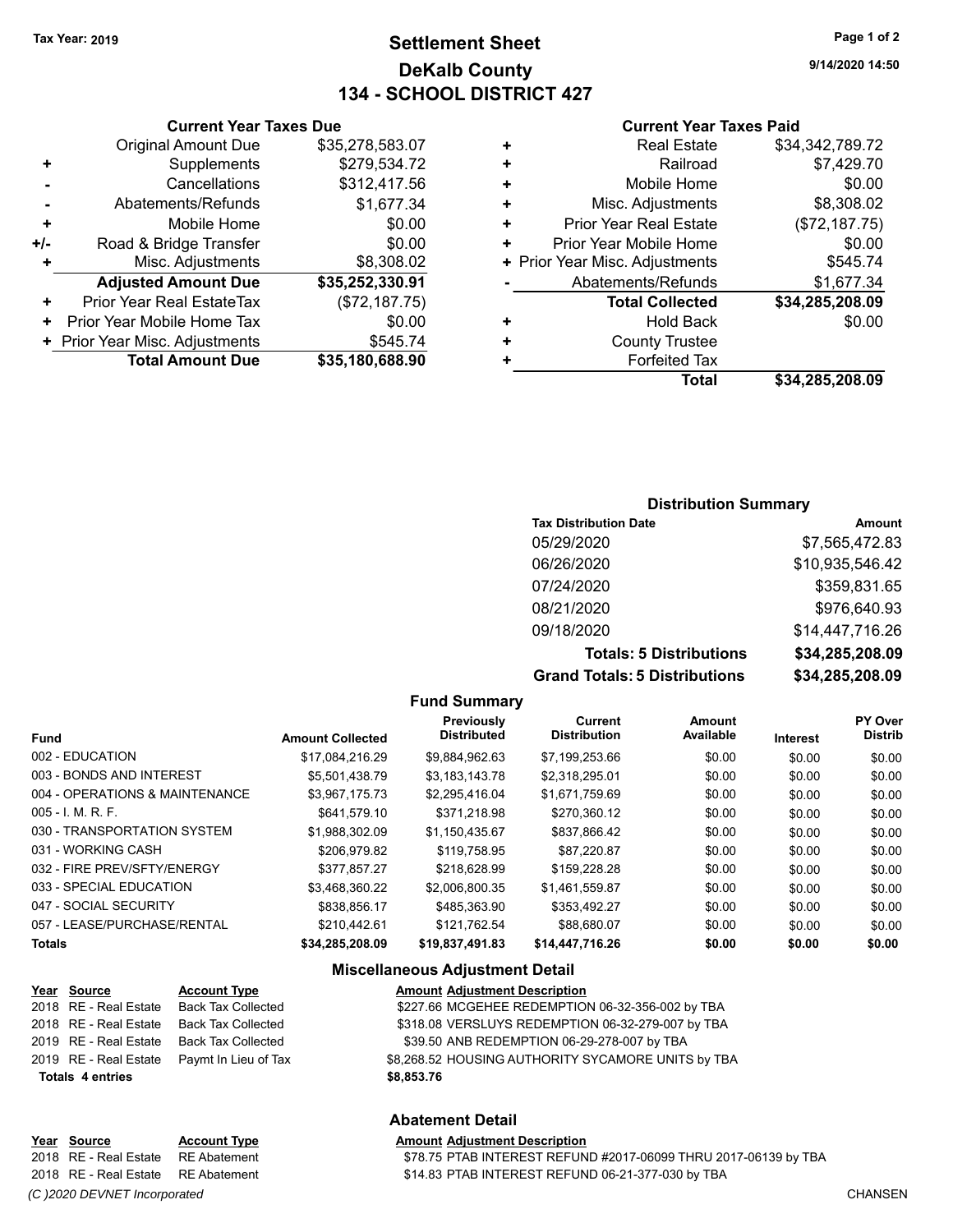| Year Source           | <b>Account Type</b>  |            | <b>Amount Adjustment Description</b> |
|-----------------------|----------------------|------------|--------------------------------------|
| 2018 RE - Real Estate | <b>RE Abatement</b>  |            | \$1.40 PTAB INTEREST REFUN           |
| 2019 RE - Real Estate | <b>RE</b> Abatement  |            | \$1.335.90 PTAB INTEREST REFUN       |
| 2019 RE - Real Estate | <b>RE</b> Abatement  |            | \$1.26 PTAB INTEREST REFUN           |
| 2019 RE - Real Estate | <b>RE</b> Abatement  |            | \$5.52 PTAB INTEREST REFUN           |
| 2019 RE - Real Estate | <b>PTAB Decision</b> |            | \$97.02 PTAB INTEREST REFUN          |
| 2019 RE - Real Estate | <b>PTAB Decision</b> |            | \$112.64 PTAB INTEREST REFUN         |
| 2019 RE - Real Estate | <b>PTAB Decision</b> |            | \$3.95 PTAB INTEREST REFUN           |
| 2019 RE - Real Estate | <b>RE</b> Abatement  |            | \$0.88 PTAB INTEREST REFUN           |
| 2019 RE - Real Estate | <b>RE</b> Abatement  |            | \$0.76 PTAB INTEREST REFUN           |
| 2019 RE - Real Estate | <b>RE</b> Abatement  |            | \$5.16 PTAB INTEREST REFUN           |
| 2019 RE - Real Estate | <b>RE</b> Abatement  |            | \$4.50 PTAB INTEREST REFUN           |
| 2019 RE - Real Estate | <b>RE</b> Abatement  |            | \$8.43 PTAB INTEREST REFUN           |
| 2019 RE - Real Estate | <b>RE</b> Abatement  |            | \$6.34 PTAB INTEREST REFUN           |
| Totals 15 entries     |                      | \$1.677.34 |                                      |
|                       |                      |            |                                      |

**Settlement Sheet Tax Year: 2019 Page 2 of 2 DeKalb County Abatement Detail**

| <b>IGAI OUUICG</b>      | ACCOUNT IVPE         | Allivallit Aujustinent Description                      |
|-------------------------|----------------------|---------------------------------------------------------|
| 2018 RE - Real Estate   | <b>RE</b> Abatement  | \$1.40 PTAB INTEREST REFUND 06-21-377-030 by TBA        |
| 2019 RE - Real Estate   | <b>RE</b> Abatement  | \$1,335.90 PTAB INTEREST REFUND 09-07-300-022 by TBA    |
| 2019 RE - Real Estate   | <b>RE</b> Abatement  | \$1.26 PTAB INTEREST REFUND 06-21-179-027 by TBA        |
| 2019 RE - Real Estate   | <b>RE</b> Abatement  | \$5.52 PTAB INTEREST REFUND 06-21-377-032 by TBA        |
| 2019 RE - Real Estate   | <b>PTAB Decision</b> | \$97.02 PTAB INTEREST REFUND 2017 09-06-201-044 by TBA  |
| 2019 RE - Real Estate   | <b>PTAB Decision</b> | \$112.64 PTAB INTEREST REFUND 2018 09-06-201-044 by TBA |
| 2019 RE - Real Estate   | <b>PTAB Decision</b> | \$3.95 PTAB INTEREST REFUND 06-21-178-003 by TBA        |
| 2019 RE - Real Estate   | <b>RE</b> Abatement  | \$0.88 PTAB INTEREST REFUND 06-21-179-017 by TBA        |
| 2019 RE - Real Estate   | <b>RE</b> Abatement  | \$0.76 PTAB INTEREST REFUND 06-21-179-017 by TBA        |
| 2019 RE - Real Estate   | <b>RE</b> Abatement  | \$5.16 PTAB INTEREST REFUND 06-21-378-004 by TBA        |
| 2019 RE - Real Estate   | <b>RE</b> Abatement  | \$4.50 PTAB INTEREST REFUND 06-21-179-011 by TBA        |
| 2019   RE - Real Estate | RE Abatement         | \$8.43 PTAB INTEREST REFUND 06-21-129-011 by TBA        |
| 2019   RE - Real Estate | <b>RE Abatement</b>  | \$6.34 PTAB INTEREST REFUND 06-21-179-007 by TBA        |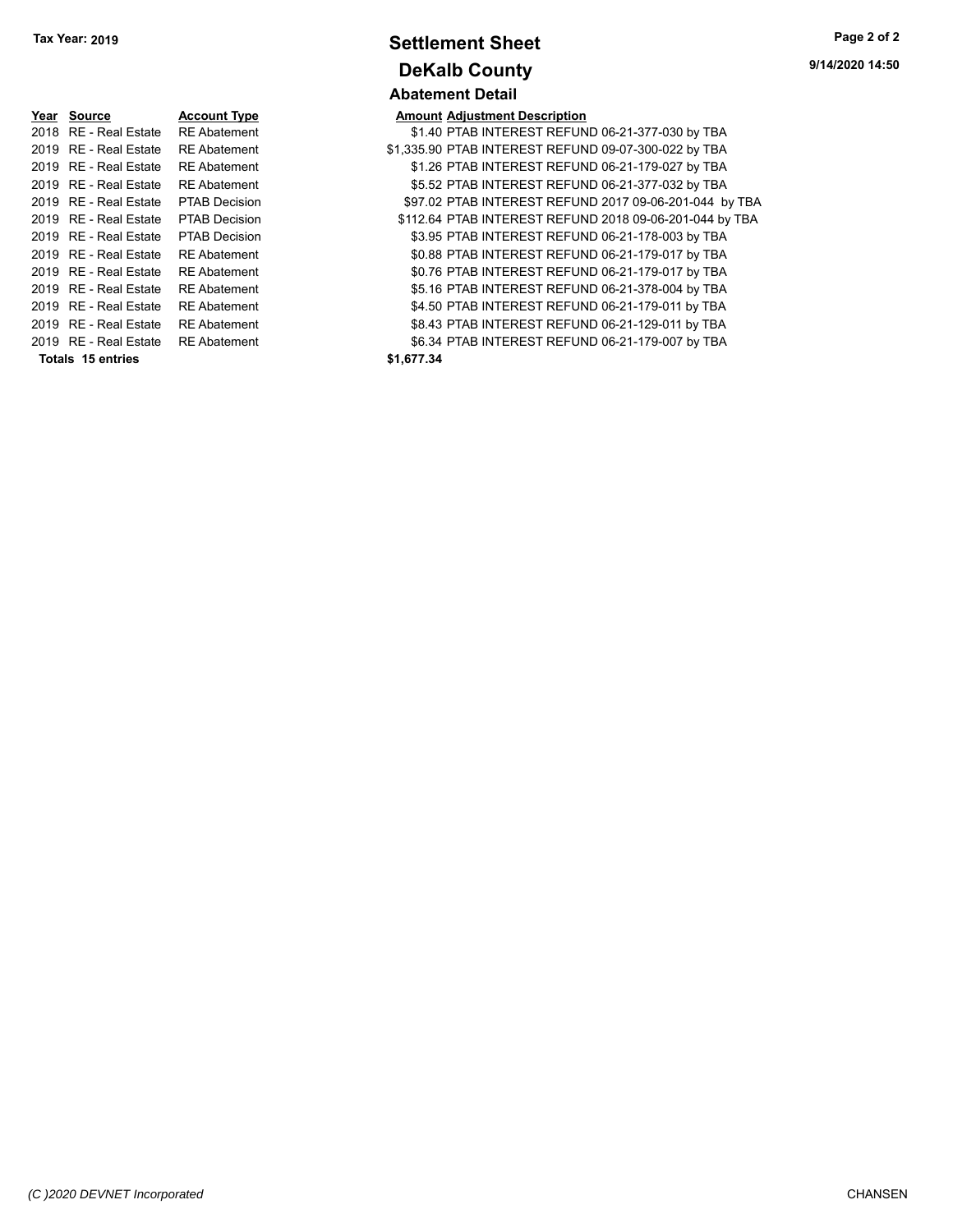**Current Year Taxes Due** Original Amount Due \$56,163,217.45

**Adjusted Amount Due \$55,545,632.87**

**Total Amount Due \$55,538,569.33**

**+** Supplements \$1,870,154.57 **-** Cancellations \$2,482,380.85 **-** Abatements/Refunds \$13,139.45 **+** Mobile Home \$0.00 **+/-** Road & Bridge Transfer \$0.00<br>**+** Misc. Adjustments \$7,781.15

**+** Prior Year Real EstateTax (\$14,237.63) **+** Prior Year Mobile Home Tax  $$0.00$ **+ Prior Year Misc. Adjustments \$7,174.09** 

**+** Misc. Adjustments

# **Settlement Sheet Tax Year: 2019 Page 1 of 2 DeKalb County 135 - SCHOOL DISTRICT 428**

**9/14/2020 14:50**

#### **Current Year Taxes Paid**

| ٠ | <b>Real Estate</b>             | \$52,903,820.42 |
|---|--------------------------------|-----------------|
| ٠ | Railroad                       | \$484,858.12    |
| ٠ | Mobile Home                    | \$0.00          |
| ٠ | Misc. Adjustments              | \$7,781.15      |
| ٠ | <b>Prior Year Real Estate</b>  | (\$14,237.63)   |
| ٠ | Prior Year Mobile Home         | \$0.00          |
|   | + Prior Year Misc. Adjustments | \$7,174.09      |
|   | Abatements/Refunds             | \$13,139.45     |
|   | <b>Total Collected</b>         | \$53,376,256.70 |
| ٠ | <b>Hold Back</b>               | \$0.00          |
| ٠ | <b>County Trustee</b>          |                 |
| ٠ | <b>Forfeited Tax</b>           |                 |
|   | Total                          | \$53,376,256.70 |

## **Distribution Summary**

| <b>Tax Distribution Date</b>         | <b>Amount</b>   |
|--------------------------------------|-----------------|
| 05/29/2020                           | \$10,672,762.08 |
| 06/26/2020                           | \$17,696,106.76 |
| 07/24/2020                           | \$502,893.42    |
| 08/21/2020                           | \$1,389,679.33  |
| 09/18/2020                           | \$23,114,815.11 |
| <b>Totals: 5 Distributions</b>       | \$53,376,256.70 |
| <b>Grand Totals: 5 Distributions</b> | \$53,376,256.70 |

#### **Fund Summary**

|                                         |                         | Previously         | Current             | Amount    |          | PY Over        |
|-----------------------------------------|-------------------------|--------------------|---------------------|-----------|----------|----------------|
| <b>Fund</b>                             | <b>Amount Collected</b> | <b>Distributed</b> | <b>Distribution</b> | Available | Interest | <b>Distrib</b> |
| 002 - EDUCATION                         | \$34.358.082.98         | \$19.479.168.95    | \$14.878.914.03     | \$0.00    | \$0.00   | \$0.00         |
| 003 - BONDS AND INTEREST                | \$2.997.343.67          | \$1.699.331.22     | \$1.298.012.45      | \$0.00    | \$0.00   | \$0.00         |
| 004 - OPERATIONS & MAINTENANCE          | \$5.397.407.08          | \$3.060.036.98     | \$2,337,370.10      | \$0.00    | \$0.00   | \$0.00         |
| $005 - I$ , M, R, F,                    | \$747.961.49            | \$424.053.58       | \$323.907.91        | \$0.00    | \$0.00   | \$0.00         |
| 030 - TRANSPORTATION SYSTEM             | \$2.378.606.13          | \$1.348.540.63     | \$1.030.065.50      | \$0.00    | \$0.00   | \$0.00         |
| 031 - WORKING CASH                      | \$0.00                  | \$0.00             | \$0.00              | \$0.00    | \$0.00   | \$0.00         |
| 032 - FIRE PREV/SFTY/ENERGY             | \$621.299.61            | \$352.243.17       | \$269.056.44        | \$0.00    | \$0.00   | \$0.00         |
| 033 - SPECIAL EDUCATION                 | \$5.371.946.60          | \$3.045.602.26     | \$2.326.344.34      | \$0.00    | \$0.00   | \$0.00         |
| 035 - TORT JUDGEMENTS/LIABILITY<br>INS. | \$518.763.83            | \$294.110.94       | \$224.652.89        | \$0.00    | \$0.00   | \$0.00         |
| 047 - SOCIAL SECURITY                   | \$984.845.31            | \$558.353.86       | \$426.491.45        | \$0.00    | \$0.00   | \$0.00         |
| <b>Totals</b>                           | \$53,376,256.70         | \$30,261,441.59    | \$23,114,815.11     | \$0.00    | \$0.00   | \$0.00         |

#### **Miscellaneous Adjustment Detail**

| Year Source           | <b>Account Type</b>       | <b>Amount Adjustment Description</b>                |
|-----------------------|---------------------------|-----------------------------------------------------|
| 2018 RE - Real Estate | <b>Back Tax Collected</b> | \$3,241.63 TRUSTEE SALE 08-22-283-001 by TBA        |
| 2018 RE - Real Estate | <b>Back Tax Collected</b> | \$2,471.03 TRUSTEE SALE 07-23-185-001 by TBA        |
| 2018 RE - Real Estate | <b>Back Tax Collected</b> | \$516.17 TRUSTEE SALE 08-15-101-002 by TBA          |
| 2018 RE - Real Estate | <b>Back Tax Collected</b> | \$472.63 ENGSTROM REDEMPTION 09-29-300-013 by TBA   |
| 2018 RE - Real Estate | <b>Back Tax Collected</b> | \$472.63 ENGSTROM REDEMPTION 09-29-300-004 by TBA   |
| 2019 RE - Real Estate | <b>Back Tax Collected</b> | \$6,719.93 LYNCH REDEMPTION 08-24-153-001 by TBA    |
| 2019 RE - Real Estate | Back Tax Collected        | \$1,061.22 STRATTON REDEMPTION 11-03-200-059 by TBA |
|                       |                           |                                                     |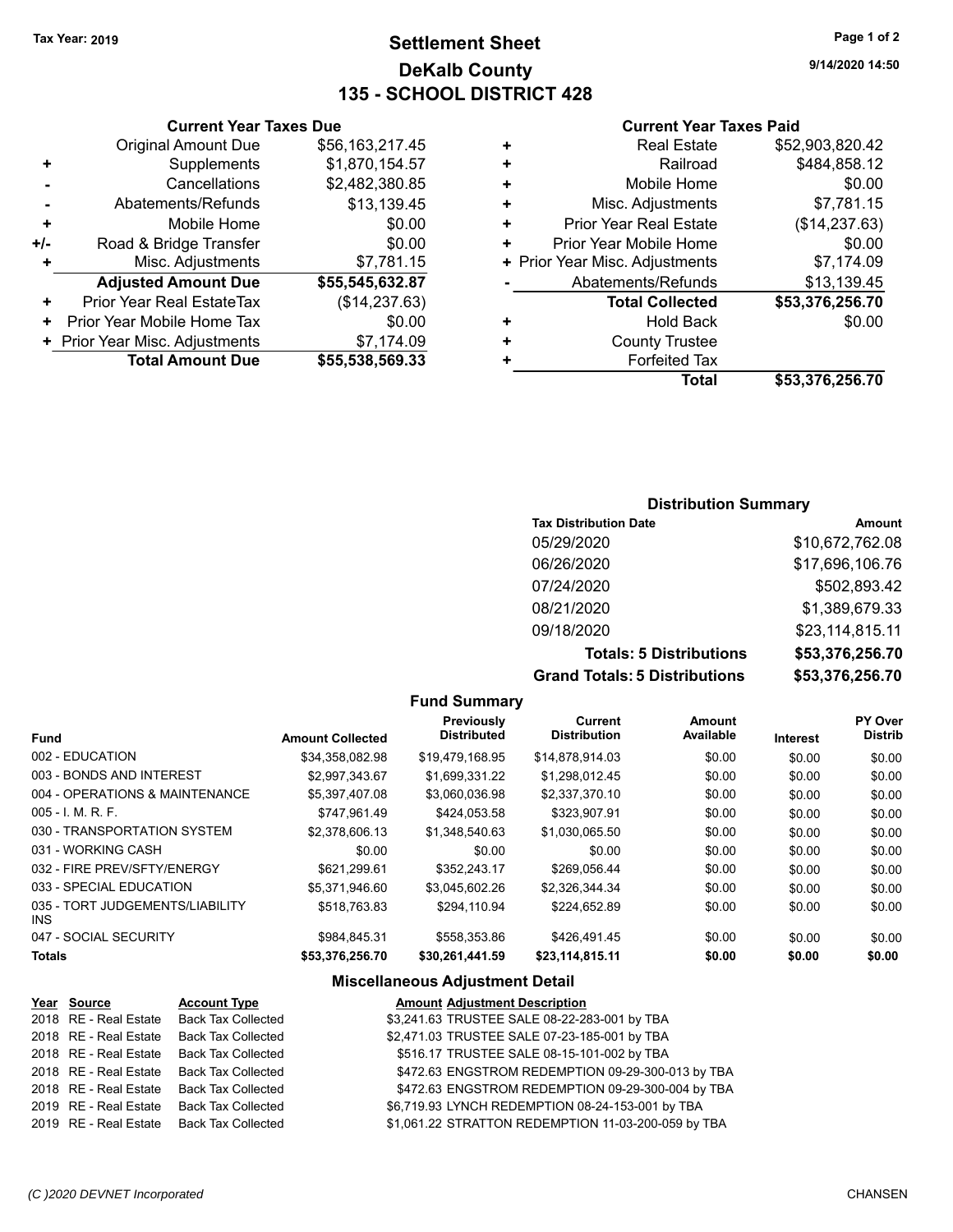# **Settlement Sheet Tax Year: 2019 Page 2 of 2**

# **DeKalb County**

# **Miscellaneous Adjustment Detail**

**Year** Source **Account Type A** Anneunt Adjustment Description

2019 RE - Real Estate Paymt In Lieu of Tax \$0.00 HOUSING AUTHORITY DEKALB UNITS by TBA

**Totals \$14,955.24 8 entries**

# **Year Source Account Type Amount Adjustment Description** 2018 RE - Real Estate RE Abatement \$24.82 PTAB INTEREST REFUND 08-12-227-006 by TBA 2018 RE - Real Estate RE Abatement \$47.20 PTAB INTEREST REFUND 08-22-151-045 by TBA 2018 RE - Real Estate RE Abatement \$2.78 PTAB INTEREST REFUND 08-23-453-004 by TBA 2019 RE - Real Estate \$29.93 PTAB INTEREST REFUND 08-15-328-008 by PTAB Decision TBA 2019 RE - Real Estate \$22.85 PTAB INTEREST REFUND 08-22-230-009 by PTAB Decision TBA **Totals \$13,139.45 7 entries**

## **Abatement Detail**

- 
- 
- 2018 RE Real Estate RE Abatement \$11.87 PTAB INTEREST REFUND 09-29-252-001, 09-17-326-001 by TBA
	-
	-
- 2019 RE Real Estate RE Abatement \$13,000.00 19TX36 TAX OBJECTION COMPLAINT REFUND by TBA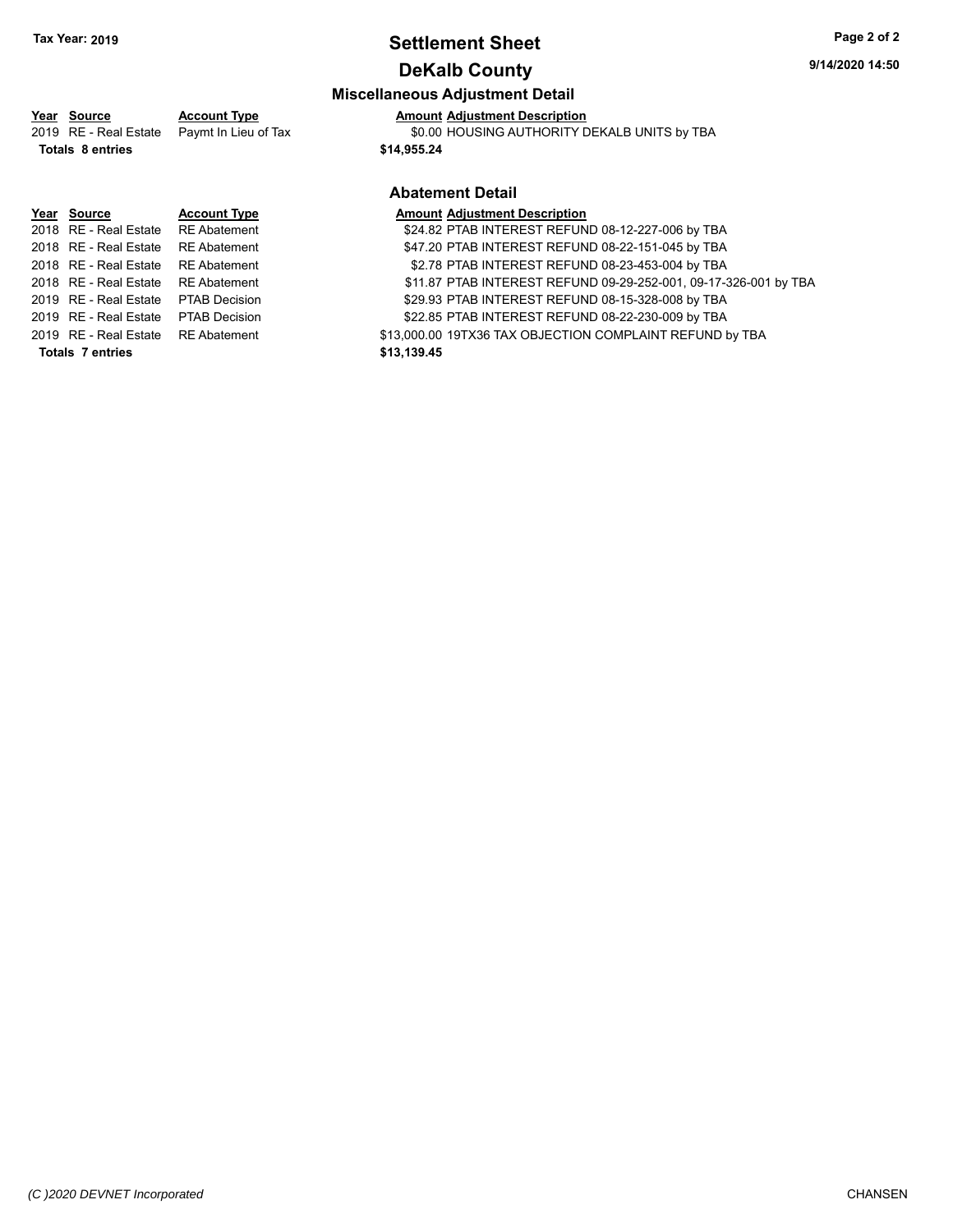# **Settlement Sheet Tax Year: 2019 Page 1 of 2 DeKalb County 136 - SCHOOL DISTRICT 429**

**9/14/2020 14:50**

#### **Current Year Taxes Paid**

| ٠ | <b>Real Estate</b>             | \$5,252,205.81 |
|---|--------------------------------|----------------|
| ٠ | Railroad                       | \$80,065.98    |
| ٠ | Mobile Home                    | \$0.00         |
| ٠ | Misc. Adjustments              | \$623.45       |
| ٠ | <b>Prior Year Real Estate</b>  | (\$0.02)       |
| ٠ | Prior Year Mobile Home         | \$0.00         |
|   | + Prior Year Misc. Adjustments | \$1,655.75     |
|   | Abatements/Refunds             | \$0.00         |
|   | <b>Total Collected</b>         | \$5,334,550.97 |
| ٠ | <b>Hold Back</b>               | \$0.00         |
| ٠ | <b>County Trustee</b>          |                |
|   | <b>Forfeited Tax</b>           |                |
|   | Total                          | \$5,334,550.97 |
|   |                                |                |

## **Current Year Taxes Due** Original Amount Due \$5,508,363.15 **+** Supplements \$45,849.05 **-** Cancellations \$56,441.47 Abatements/Refunds \$0.00 **+** Mobile Home \$0.00 **+/-** Road & Bridge Transfer \$0.00 **Misc. Adjustments** \$623.45 **Adjusted Amount Due \$5,498,394.18 +** Prior Year Real EstateTax (\$0.02) **+** Prior Year Mobile Home Tax  $$0.00$ **+ Prior Year Misc. Adjustments \$1,655.75 Total Amount Due \$5,500,049.91**

#### **Distribution Summary**

| <b>Tax Distribution Date</b>         | Amount         |
|--------------------------------------|----------------|
| 05/29/2020                           | \$1,321,009.14 |
| 06/26/2020                           | \$1,647,088.41 |
| 07/24/2020                           | \$50,958.07    |
| 08/21/2020                           | \$185,035.56   |
| 09/18/2020                           | \$2,130,459.79 |
| <b>Totals: 5 Distributions</b>       | \$5,334,550.97 |
| <b>Grand Totals: 5 Distributions</b> | \$5,334,550.97 |

## **Fund Summary**

| <b>Fund</b>                                   | <b>Amount Collected</b> | Previously<br><b>Distributed</b> | <b>Current</b><br><b>Distribution</b> | <b>Amount</b><br>Available | Interest | PY Over<br><b>Distrib</b> |
|-----------------------------------------------|-------------------------|----------------------------------|---------------------------------------|----------------------------|----------|---------------------------|
| 002 - EDUCATION                               | \$2,937,257.11          | \$1.764.204.64                   | \$1.173.052.47                        | \$0.00                     | \$0.00   | \$0.00                    |
| 003 - BONDS AND INTEREST                      | \$888.288.10            | \$533.532.46                     | \$354.755.64                          | \$0.00                     | \$0.00   | \$0.00                    |
| 004 - OPERATIONS & MAINTENANCE                | \$688.455.81            | \$413.507.19                     | \$274,948.62                          | \$0.00                     | \$0.00   | \$0.00                    |
| $005 - 1$ , M, R, F,                          | \$104.370.49            | \$62.688.04                      | \$41,682.45                           | \$0.00                     | \$0.00   | \$0.00                    |
| 030 - TRANSPORTATION SYSTEM                   | \$208.399.56            | \$125.171.02                     | \$83.228.54                           | \$0.00                     | \$0.00   | \$0.00                    |
| 032 - FIRE PREV/SFTY/ENERGY                   | \$544.12                | \$326.81                         | \$217.31                              | \$0.00                     | \$0.00   | \$0.00                    |
| 033 - SPECIAL EDUCATION                       | \$347.594.01            | \$208.775.38                     | \$138,818,63                          | \$0.00                     | \$0.00   | \$0.00                    |
| 035 - TORT JUDGEMENTS/LIABILITY<br><b>INS</b> | \$60.397.79             | \$36,276.73                      | \$24.121.06                           | \$0.00                     | \$0.00   | \$0.00                    |
| 047 - SOCIAL SECURITY                         | \$99,243.98             | \$59,608.91                      | \$39.635.07                           | \$0.00                     | \$0.00   | \$0.00                    |
| <b>Totals</b>                                 | \$5.334.550.97          | \$3.204.091.18                   | \$2,130,459.79                        | \$0.00                     | \$0.00   | \$0.00                    |

#### **Miscellaneous Adjustment Detail**

#### **Year Source Account Type Amount Adjustment Description** 2018 RE - Real Estate Back Tax Collected \$188.74 ROYAL ESTATES HOLDING REDEMPTION 15-14-103-010 by TBA 2018 RE - Real Estate Back Tax Collected \$188.74 ROYAL ESTATES HOLDING REDEMPTION 15-14-103-009 by TBA 2018 RE - Real Estate Back Tax Collected **\$188.74 ROYAL ESTATES HOLDING REDEMPTION 15-14-103-008 by TBA** 2018 RE - Real Estate Back Tax Collected \$188.74 ROYAL ESTATES HOLDING REDEMPTION 15-14-103-007 by TBA 2018 RE - Real Estate Back Tax Collected \$188.74 ROYAL ESTATES HOLDING REDEMPTION 15-14-102-023 by TBA 2018 RE - Real Estate Back Tax Collected \$188.74 ROYAL ESTATES HOLDING REDEMPTION 15-14-102-024 by TBA 2018 RE - Real Estate Back Tax Collected \$188.74 ROYAL ESTATES HOLDING REDEMPTION 15-14-102-025 by TBA 2018 RE - Real Estate Back Tax Collected \$188.74 ROYAL ESTATES HOLDING REDEMPTION 15-14-102-026 by TBA 2018 RE - Real Estate Back Tax Collected \$145.83 CLEINMARK REDEMPTION 15-15-228-013 by TBA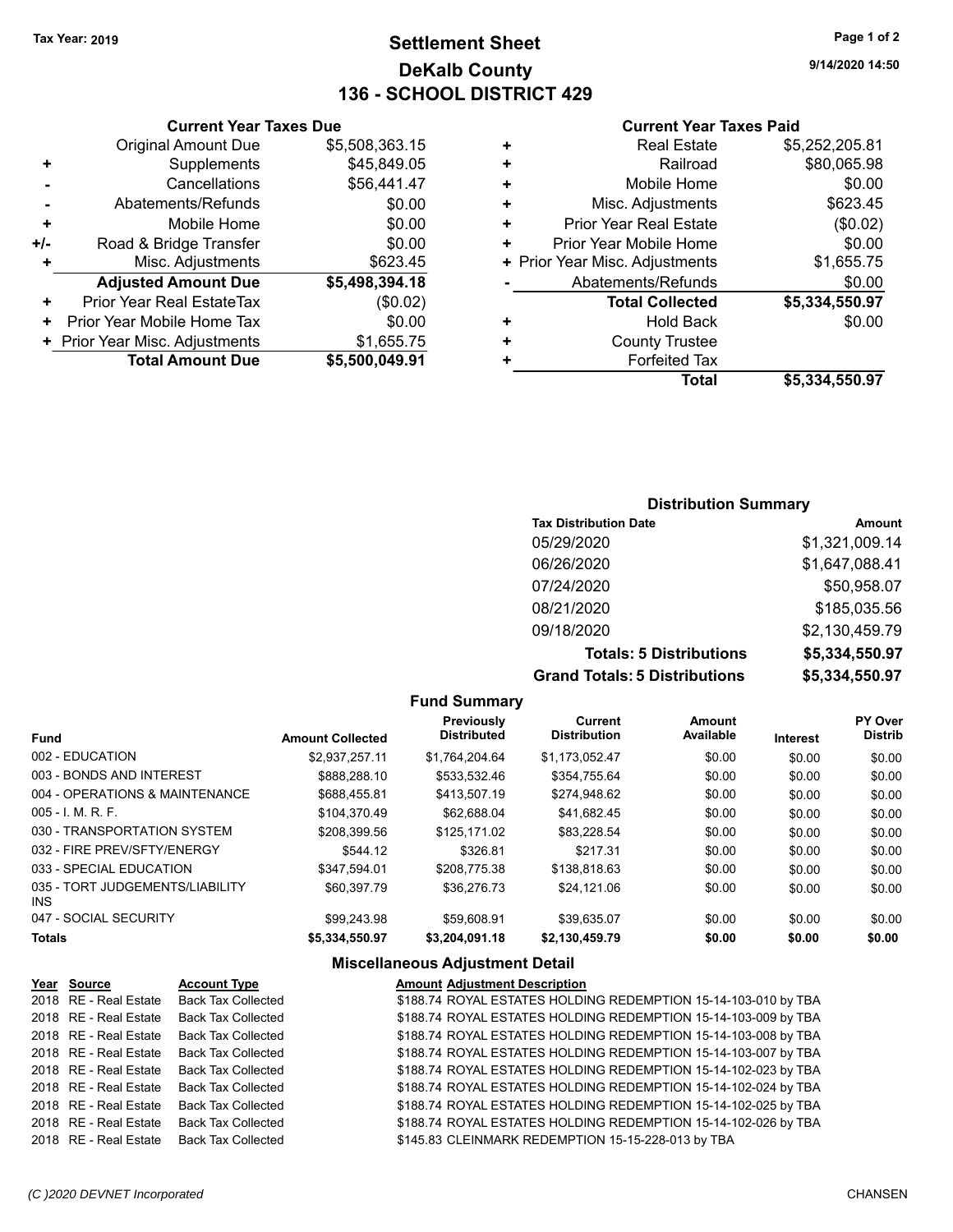# **Settlement Sheet Tax Year: 2019 Page 2 of 2**

**9/14/2020 14:50**

# **DeKalb County**

## **Miscellaneous Adjustment Detail**

**Totals \$2,279.20 10 entries**

**Year Source Account Type Anneunt Adjustment Description**<br>
2019 RE - Real Estate Paymt In Lieu of Tax \$623.45 HOUSING AUTHORITY S  $\overline{2623.45}$  HOUSING AUTHORITY SUNSET VIEW APARTMENTS by TBA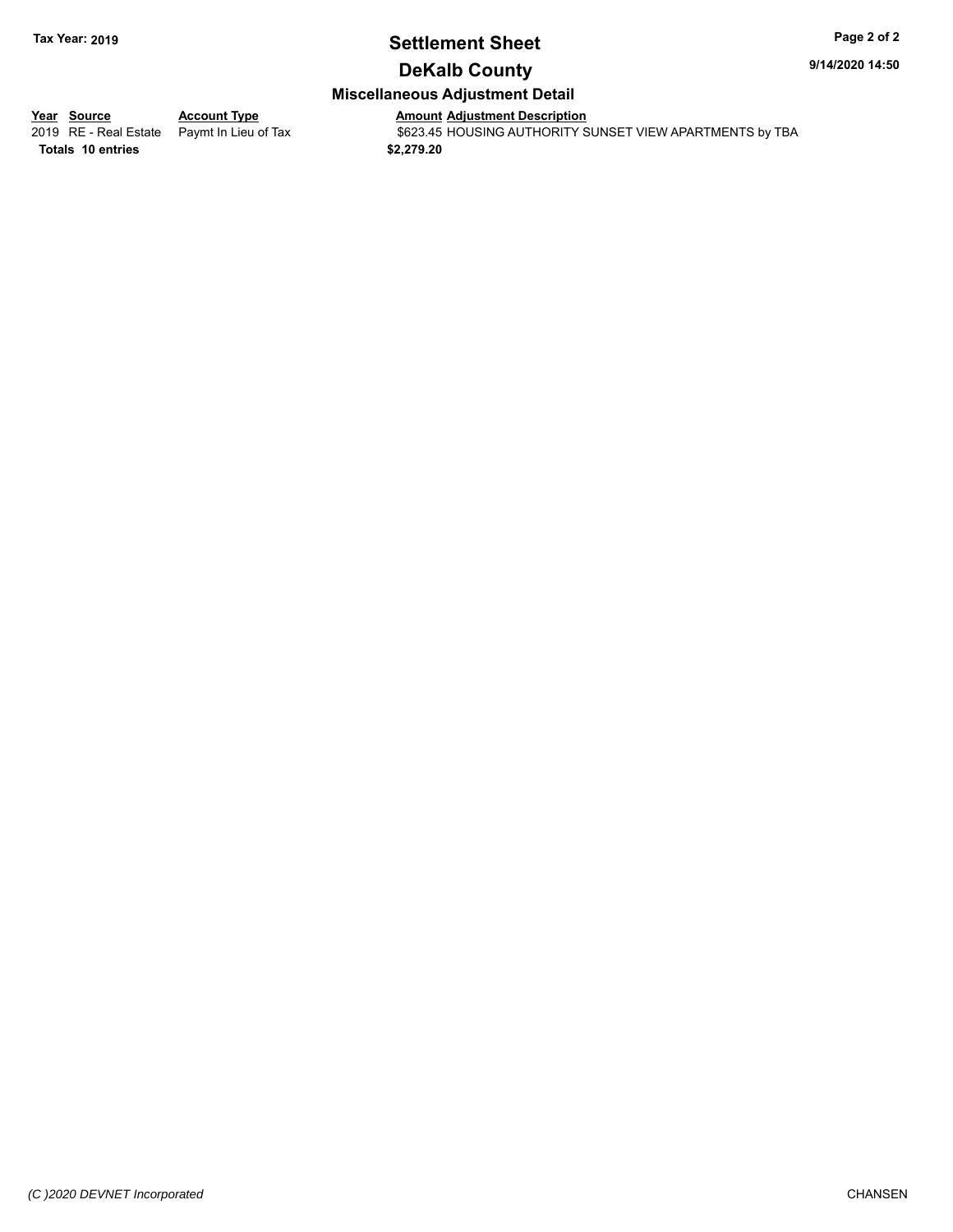**Current Year Taxes Due** Original Amount Due \$8,861,734.16

**Adjusted Amount Due \$8,842,538.05**

**Total Amount Due \$8,843,663.70**

**+** Supplements \$111,994.97 **-** Cancellations \$131,191.08 **-** Abatements/Refunds \$0.00 **+** Mobile Home \$0.00 **+/-** Road & Bridge Transfer **\$0.00 +** Misc. Adjustments \$0.00

**+** Prior Year Real EstateTax (\$0.01) **+** Prior Year Mobile Home Tax  $$0.00$ **+** Prior Year Misc. Adjustments \$1,125.66

# **Settlement Sheet Tax Year: 2019 Page 1 of 1 DeKalb County 137 - SCHOOL DISTRICT 430**

**9/14/2020 14:50**

#### **Current Year Taxes Paid**

|   | Total                          | \$8,569,631.57 |
|---|--------------------------------|----------------|
|   | <b>Forfeited Tax</b>           |                |
| ٠ | <b>County Trustee</b>          |                |
| ٠ | <b>Hold Back</b>               | \$0.00         |
|   | <b>Total Collected</b>         | \$8,569,631.57 |
|   | Abatements/Refunds             | \$0.00         |
|   | + Prior Year Misc. Adjustments | \$1,125.66     |
| ٠ | Prior Year Mobile Home         | \$0.00         |
| ٠ | <b>Prior Year Real Estate</b>  | (\$0.01)       |
| ٠ | Misc. Adjustments              | \$0.00         |
| ÷ | Mobile Home                    | \$0.00         |
| ٠ | Railroad                       | \$54,580.66    |
| ٠ | <b>Real Estate</b>             | \$8,513,925.26 |
|   |                                |                |

#### **Distribution Summary**

| <b>Tax Distribution Date</b>         | Amount         |
|--------------------------------------|----------------|
| 05/29/2020                           | \$2,187,056.06 |
| 06/26/2020                           | \$2,642,298.44 |
| 07/24/2020                           | \$124,991.35   |
| 08/21/2020                           | \$233,136.27   |
| 09/18/2020                           | \$3,382,843.59 |
| <b>Totals: 5 Distributions</b>       | \$8,570,325.71 |
| <b>Grand Totals: 5 Distributions</b> | \$8,570,325.71 |

|                                                     | <b>Amount Collected</b> | <b>Previously</b><br><b>Distributed</b> | Current<br><b>Distribution</b> | Amount<br>Available |                 | PY Over<br><b>Distrib</b> |
|-----------------------------------------------------|-------------------------|-----------------------------------------|--------------------------------|---------------------|-----------------|---------------------------|
| <b>Fund</b>                                         |                         |                                         |                                |                     | <b>Interest</b> |                           |
| 002 - EDUCATION                                     | \$6,690,645.57          | \$4,049,741.57                          | \$2,640,904.00                 | \$0.00              | \$0.00          | \$0.00                    |
| 003 - BONDS AND INTEREST                            | \$45,658.99             | \$27,636.67                             | \$18,022.32                    | \$0.00              | \$0.00          | \$0.00                    |
| 003 A - BOND SERIES 2018                            | \$375,495.55            | \$227,281.50                            | \$148,214.05                   | \$0.00              | \$0.00          | \$0.00                    |
| 004 - OPERATIONS & MAINTENANCE                      | \$845,582.69            | \$511.817.78                            | \$333,764.91                   | \$0.00              | \$0.00          | \$0.00                    |
| $005 - I. M. R. F.$                                 | \$113,084.86            | \$68,448.46                             | \$44,636.40                    | \$0.00              | \$0.00          | \$0.00                    |
| 030 - TRANSPORTATION SYSTEM                         | \$95,799.91             | \$57,986.17                             | \$37,813.74                    | \$0.00              | \$0.00          | \$0.00                    |
| 031 - WORKING CASH                                  | \$205.66                | \$124.48                                | \$81.18                        | \$0.00              | \$0.00          | \$0.00                    |
| 032 - FIRE PREV/SFTY/ENERGY                         | \$1.122.65              | \$679.53                                | \$443.12                       | \$0.00              | \$0.00          | \$0.00                    |
| 033 - SPECIAL EDUCATION                             | \$289,233.65            | \$175.068.54                            | \$114.165.11                   | \$0.00              | \$0.00          | \$0.00                    |
| 035 - TORT JUDGMENTS, LIABILITY<br><b>INSURANCE</b> | \$205.66                | \$124.48                                | \$81.18                        | \$0.00              | \$0.00          | \$0.00                    |
| 047 - SOCIAL SECURITY                               | \$113,084.86            | \$68,448.46                             | \$44,636.40                    | \$0.00              | \$0.00          | \$0.00                    |
| 057 - LEASE/PURCHASE/RENTAL                         | \$205.66                | \$124.48                                | \$81.18                        | \$0.00              | \$0.00          | \$0.00                    |
| 109 - PRIOR YEAR ADJUSTMENT                         | $$-694.14$              | $$-420.15$                              | $$-273.99$                     | \$0.00              | \$0.00          | \$0.00                    |
| Totals                                              | \$8,569,631.57          | \$5,187,061.97                          | \$3,382,569.60                 | \$0.00              | \$0.00          | \$0.00                    |

**Fund Summary**

#### **Miscellaneous Adjustment Detail**

|                         | Year Source           | <b>Account Type</b>       | <b>Amount Adjustment Description</b>                          |
|-------------------------|-----------------------|---------------------------|---------------------------------------------------------------|
|                         | 2018 DR - Drainage    | <b>Back Tax Collected</b> | \$8.22 AMEN REAL ESTATE LLC REDEMPTION 19-35-231-010 by TBA   |
|                         | 2018 RE - Real Estate | <b>Back Tax Collected</b> | \$651.31 AMEN REAL ESTATE LLC REDEMPTION 19-35-231-003 by TBA |
|                         | 2018 DR - Drainage    | <b>Back Tax Collected</b> | \$8.22 AMEN REAL ESTATE LLC REDEMPTION 19-35-231-003 by TBA   |
|                         | 2018 RE - Real Estate | <b>Back Tax Collected</b> | \$457.91 AMEN REAL ESTATE LLC REDEMPTION 19-35-231-010 by TBA |
| <b>Totals 4 entries</b> |                       |                           | \$1,125.66                                                    |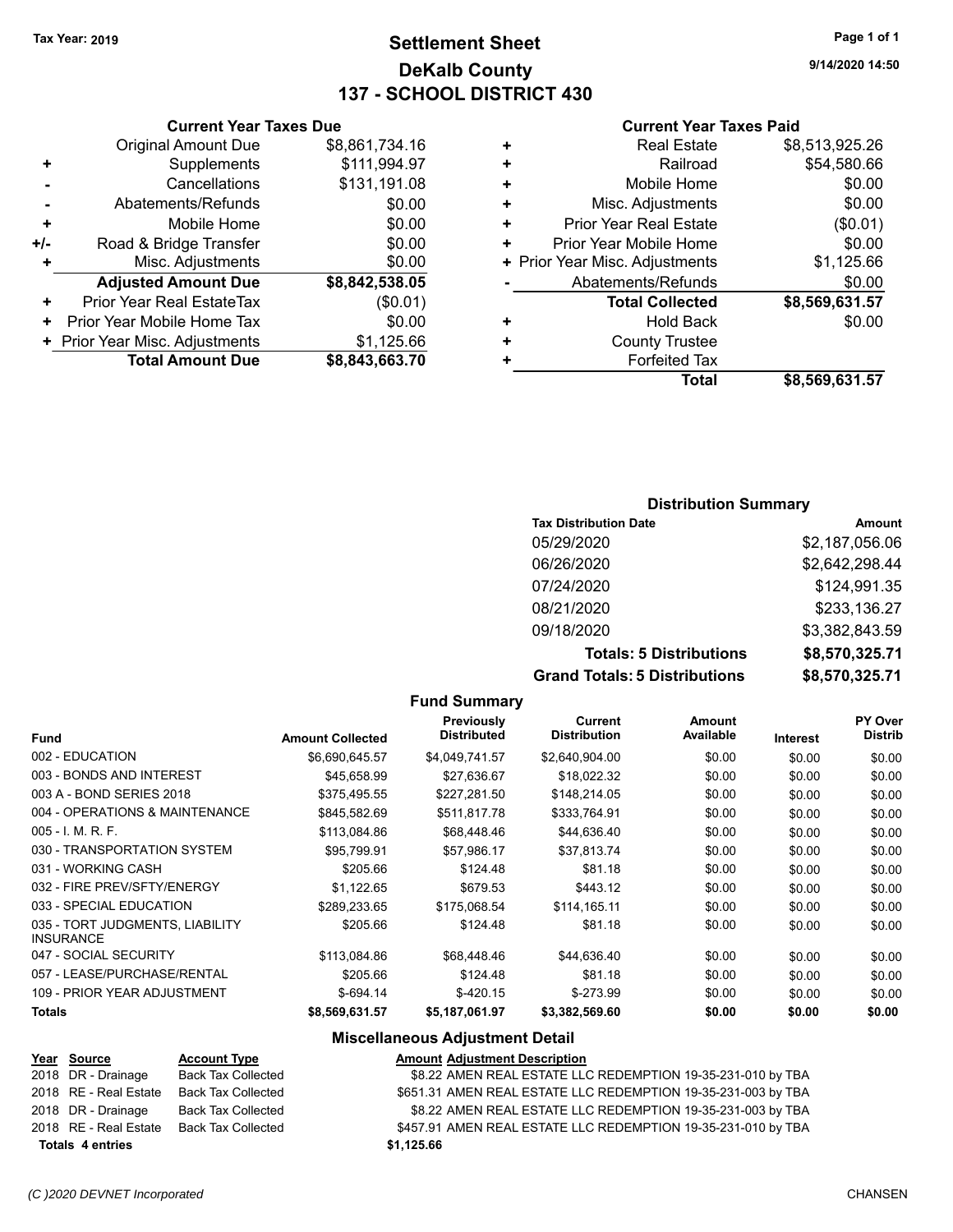# **Settlement Sheet Tax Year: 2019 Page 1 of 1 DeKalb County 139 - SCHOOL DISTRICT 432**

**9/14/2020 14:50**

#### **Current Year Taxes Paid**

|     | <b>Current Year Taxes Due</b>  |                |
|-----|--------------------------------|----------------|
|     | <b>Original Amount Due</b>     | \$3,097,818.48 |
| ٠   | Supplements                    | \$22,156.56    |
|     | Cancellations                  | \$23,342.87    |
|     | Abatements/Refunds             | \$0.00         |
| ÷   | Mobile Home                    | \$0.00         |
| +/- | Road & Bridge Transfer         | \$0.00         |
| ÷   | Misc. Adjustments              | \$0.00         |
|     | <b>Adjusted Amount Due</b>     | \$3,096,632.17 |
| ٠   | Prior Year Real EstateTax      | \$0.00         |
| ٠   | Prior Year Mobile Home Tax     | \$0.00         |
|     | + Prior Year Misc. Adjustments | \$0.00         |
|     | <b>Total Amount Due</b>        | \$3,096,632.17 |
|     |                                |                |

|   | <b>Real Estate</b>             | \$2,968,968.21 |
|---|--------------------------------|----------------|
| ٠ | Railroad                       | \$60,098.98    |
| ٠ | Mobile Home                    | \$0.00         |
| ٠ | Misc. Adjustments              | \$0.00         |
| ٠ | <b>Prior Year Real Estate</b>  | \$0.00         |
| ٠ | Prior Year Mobile Home         | \$0.00         |
|   | + Prior Year Misc. Adjustments | \$0.00         |
|   | Abatements/Refunds             | \$0.00         |
|   | <b>Total Collected</b>         | \$3,029,067.19 |
| ٠ | <b>Hold Back</b>               | \$0.00         |
| ٠ | <b>County Trustee</b>          |                |
| ٠ | <b>Forfeited Tax</b>           |                |
|   | <b>Total</b>                   | \$3,029,067.19 |
|   |                                |                |

## **Distribution Summary**

| <b>Tax Distribution Date</b>         | Amount         |
|--------------------------------------|----------------|
| 05/29/2020                           | \$771,223.38   |
| 06/26/2020                           | \$982,957.57   |
| 07/24/2020                           | \$56,173.76    |
| 08/21/2020                           | \$70,392.33    |
| 09/18/2020                           | \$1,148,320.15 |
| <b>Totals: 5 Distributions</b>       | \$3,029,067.19 |
| <b>Grand Totals: 5 Distributions</b> | \$3,029,067.19 |

|                                         |                         | <b>Fund Summary</b>              |                                |                     |          |                                  |
|-----------------------------------------|-------------------------|----------------------------------|--------------------------------|---------------------|----------|----------------------------------|
| <b>Fund</b>                             | <b>Amount Collected</b> | Previously<br><b>Distributed</b> | Current<br><b>Distribution</b> | Amount<br>Available | Interest | <b>PY Over</b><br><b>Distrib</b> |
| 002 - EDUCATION                         | \$2,075,677.39          | \$1,288,787.56                   | \$786,889.83                   | \$0.00              | \$0.00   | \$0.00                           |
| 003 - BONDS AND INTEREST                | \$334,184.88            | \$207,495.31                     | \$126,689.57                   | \$0.00              | \$0.00   | \$0.00                           |
| 004 - OPERATIONS & MAINTENANCE          | \$194,593.33            | \$120,822.95                     | \$73,770.38                    | \$0.00              | \$0.00   | \$0.00                           |
| $005 - 1$ , M, R, F,                    | \$49,664.58             | \$30,836.72                      | \$18,827.86                    | \$0.00              | \$0.00   | \$0.00                           |
| 030 - TRANSPORTATION SYSTEM             | \$103.784.94            | \$64,440.04                      | \$39,344.90                    | \$0.00              | \$0.00   | \$0.00                           |
| 031 - WORKING CASH                      | \$4.519.38              | \$2,806.09                       | \$1,713.29                     | \$0.00              | \$0.00   | \$0.00                           |
| 032 - FIRE PREV/SFTY/ENERGY             | \$24,456.70             | \$15,185.16                      | \$9,271.54                     | \$0.00              | \$0.00   | \$0.00                           |
| 033 - SPECIAL EDUCATION                 | \$20,758.20             | \$12,888.76                      | \$7,869.44                     | \$0.00              | \$0.00   | \$0.00                           |
| 035 - TORT JUDGEMENTS/LIABILITY<br>INS. | \$159,910.50            | \$99.288.39                      | \$60.622.11                    | \$0.00              | \$0.00   | \$0.00                           |
| 047 - SOCIAL SECURITY                   | \$34,994.81             | \$21,728.27                      | \$13,266.54                    | \$0.00              | \$0.00   | \$0.00                           |
| 057 - LEASE/PURCHASE/RENTAL             | \$25,946.97             | \$16.110.46                      | \$9,836.51                     | \$0.00              | \$0.00   | \$0.00                           |
| 109 - PRIOR YEAR ADJUSTMENT             | \$575.51                | \$357.33                         | \$218.18                       | \$0.00              | \$0.00   | \$0.00                           |
| <b>Totals</b>                           | \$3,029,067.19          | \$1,880,747.04                   | \$1,148,320.15                 | \$0.00              | \$0.00   | \$0.00                           |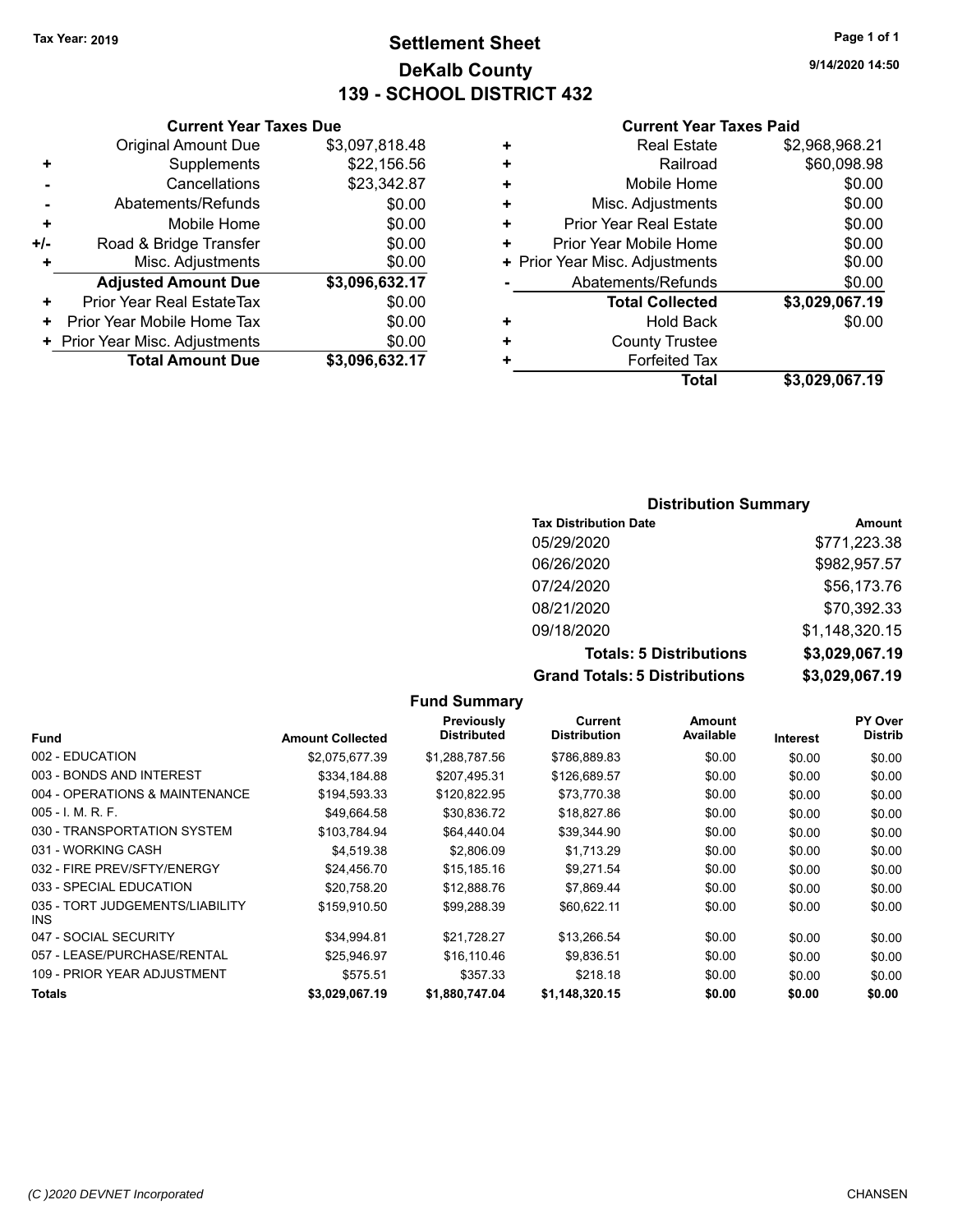**Current Year Taxes Due** Original Amount Due \$6,484.06

Abatements/Refunds **\$0.00** 

**Adjusted Amount Due \$6,484.06**

**Total Amount Due \$6,484.06**

**+** Supplements \$0.00 **-** Cancellations \$0.00

**+** Mobile Home \$0.00 **+/-** Road & Bridge Transfer \$0.00 **+** Misc. Adjustments \$0.00

**+** Prior Year Real EstateTax \$0.00 **+** Prior Year Mobile Home Tax  $$0.00$ **+ Prior Year Misc. Adjustments**  $$0.00$ 

# **Settlement Sheet Tax Year: 2019 Page 1 of 1 DeKalb County 141 - CC 509 ELGIN**

**9/14/2020 14:50**

# **Current Year Taxes Paid +** Real Estate \$6,105.91 **+** Railroad \$0.00 **+** Mobile Home \$0.00 **+** Misc. Adjustments \$0.00 **+** Prior Year Real Estate \$0.00 **+** Prior Year Mobile Home \$0.00 **+ Prior Year Misc. Adjustments**  $\qquad$  **\$0.00** Abatements/Refunds \$0.00 **Total Collected \$6,105.91 +** Hold Back \$0.00 **+** County Trustee **+** Forfeited Tax **Total \$6,105.91**

**Distribution Summary**

**Tax Distribution Date Amount** 05/29/2020 \$1,644.64 06/26/2020 \$2,067.48 09/18/2020 \$2,393.79 **Totals: 3 Distributions \$6,105.91 Grand Totals: 3 Distributions \$6,105.91 Fund Summary Fund Interest Amount Collected Distributed PY Over Distrib Amount Available Current Distribution Previously** 003 - BONDS AND INTEREST \$1,186.77 \$1,186.77 \$721.51 \$465.26 \$0.00 \$0.00 \$0.00 \$0.00 027 - AUDIT \$9.66 \$5.87 \$3.79 \$0.00 \$0.00 \$0.00 035 - TORT JUDGEMENTS/LIABILITY INS \$44.86 \$27.27 \$17.59 \$0.00 \$0.00 \$0.00 047 - SOCIAL SECURITY \$0.48 \$0.29 \$0.00 \$0.00 \$0.00 \$0.00 \$0.00 136 - OPERATIONS & MAINTENANCE (colleges) \$1,134.75 \$689.88 \$444.87 \$0.00 \$0.00 \$0.00 159 - EDUCATIONAL PURPOSES \$3,729.39 \$2,267.30 \$1,462.09 \$0.00 \$0.00 \$0.00

**Totals \$6,105.91 \$3,712.12 \$2,393.79 \$0.00 \$0.00 \$0.00**

(colleges)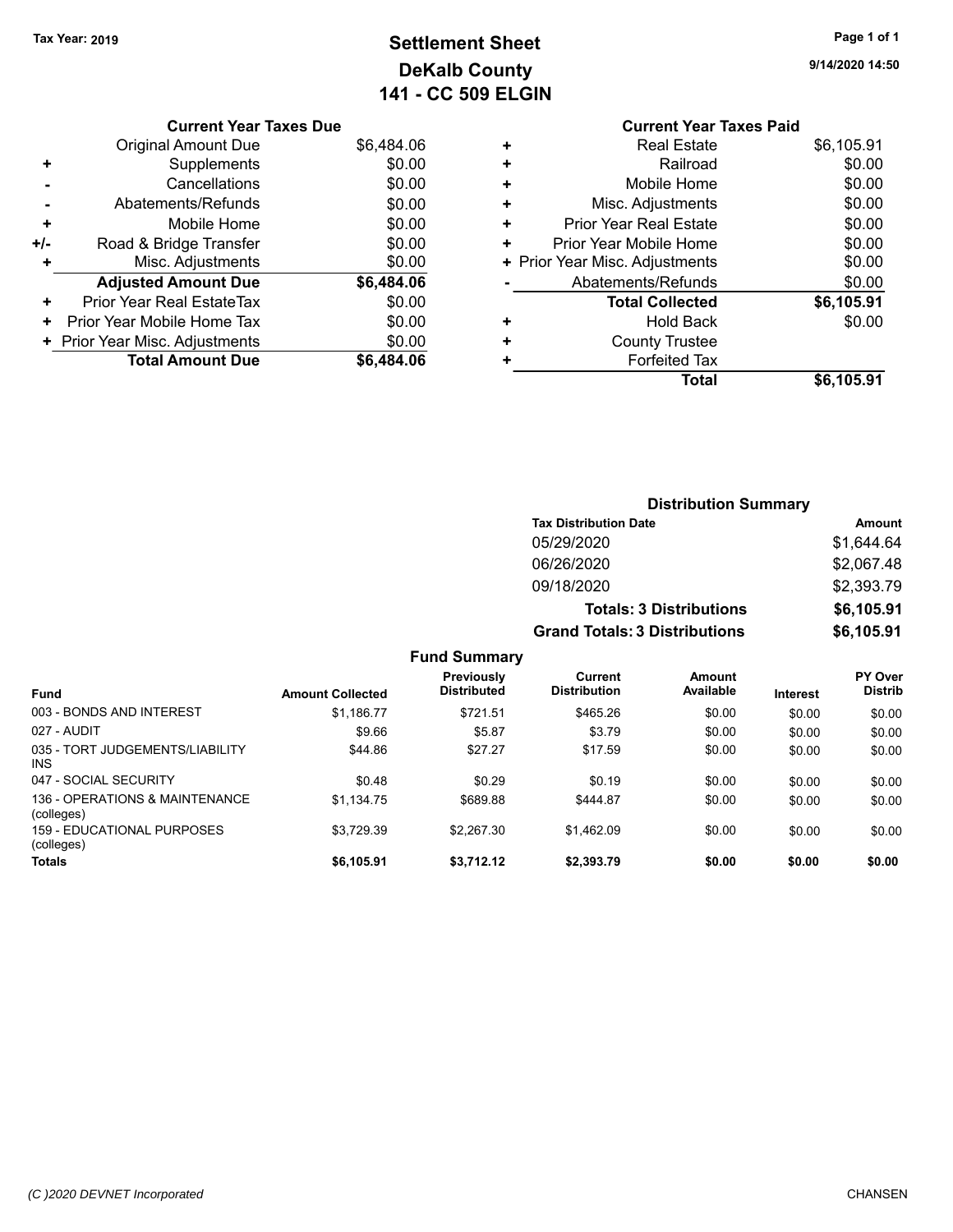# **Settlement Sheet Tax Year: 2019 Page 1 of 1 DeKalb County 142 - CC 511 ROCK VALLEY**

**9/14/2020 14:50**

#### **Current Year Taxes Paid**

|       | <b>Current Year Taxes Due</b>  |            |
|-------|--------------------------------|------------|
|       | <b>Original Amount Due</b>     | \$1,281.86 |
| ٠     | Supplements                    | \$0.00     |
|       | Cancellations                  | \$0.00     |
|       | Abatements/Refunds             | \$0.67     |
| ٠     | Mobile Home                    | \$0.00     |
| $+/-$ | Road & Bridge Transfer         | \$0.00     |
|       | Misc. Adjustments              | \$0.00     |
|       | <b>Adjusted Amount Due</b>     | \$1,281.19 |
| ÷     | Prior Year Real EstateTax      | \$0.00     |
| ٠     | Prior Year Mobile Home Tax     | \$0.00     |
|       | + Prior Year Misc. Adjustments | \$0.00     |
|       | <b>Total Amount Due</b>        | \$1,281.19 |
|       |                                |            |

|   | <b>Real Estate</b>             | \$1,039.30 |
|---|--------------------------------|------------|
| ÷ | Railroad                       | \$0.00     |
| ٠ | Mobile Home                    | \$0.00     |
| ٠ | Misc. Adjustments              | \$0.00     |
| ٠ | Prior Year Real Estate         | \$0.00     |
| ٠ | Prior Year Mobile Home         | \$0.00     |
|   | + Prior Year Misc. Adjustments | \$0.00     |
|   | Abatements/Refunds             | \$0.67     |
|   | <b>Total Collected</b>         | \$1,038.63 |
| ٠ | Hold Back                      | \$0.00     |
| ٠ | <b>County Trustee</b>          |            |
| ٠ | <b>Forfeited Tax</b>           |            |
|   | Total                          | \$1,038.63 |

| <b>Distribution Summary</b>          |            |
|--------------------------------------|------------|
| <b>Tax Distribution Date</b>         | Amount     |
| 05/29/2020                           | \$687.27   |
| 06/26/2020                           | \$175.67   |
| 09/18/2020                           | \$175.69   |
| <b>Totals: 3 Distributions</b>       | \$1,038.63 |
| <b>Grand Totals: 3 Distributions</b> | \$1,038.63 |

|                                              |                         | <b>Fund Summary</b>              |                                |                     |                 |                           |
|----------------------------------------------|-------------------------|----------------------------------|--------------------------------|---------------------|-----------------|---------------------------|
| <b>Fund</b>                                  | <b>Amount Collected</b> | Previously<br><b>Distributed</b> | Current<br><b>Distribution</b> | Amount<br>Available | <b>Interest</b> | PY Over<br><b>Distrib</b> |
| 003 - BONDS AND INTEREST                     | \$443.58                | \$368.55                         | \$75.03                        | \$0.00              | \$0.00          | \$0.00                    |
| 027 - AUDIT                                  | \$1.83                  | \$1.52                           | \$0.31                         | \$0.00              | \$0.00          | \$0.00                    |
| 035 - TORT JUDGEMENTS/LIABILITY<br>INS.      | \$0.00                  | \$0.00                           | \$0.00                         | \$0.00              | \$0.00          | \$0.00                    |
| 047 - SOCIAL SECURITY                        | \$0.00                  | \$0.00                           | \$0.00                         | \$0.00              | \$0.00          | \$0.00                    |
| 136 - OPERATIONS & MAINTENANCE<br>(colleges) | \$87.89                 | \$73.02                          | \$14.87                        | \$0.00              | \$0.00          | \$0.00                    |
| 141 - HLTH. SFTY/HANDICAP<br>ACCESS/ENERGY   | \$0.00                  | \$0.00                           | \$0.00                         | \$0.00              | \$0.00          | \$0.00                    |
| 159 - EDUCATIONAL PURPOSES<br>(colleges)     | \$505.33                | \$419.85                         | \$85.48                        | \$0.00              | \$0.00          | \$0.00                    |
| Totals                                       | \$1,038.63              | \$862.94                         | \$175.69                       | \$0.00              | \$0.00          | \$0.00                    |
|                                              | <b>Abatement Detail</b> |                                  |                                |                     |                 |                           |

#### **Year Source Account Type Amount Adjustment Description** 2018 RE - Real Estate RE Abatement \$0.67 PTAB INTEREST REFUND 02-21-176-004 by TBA **Totals \$0.67 1 entries**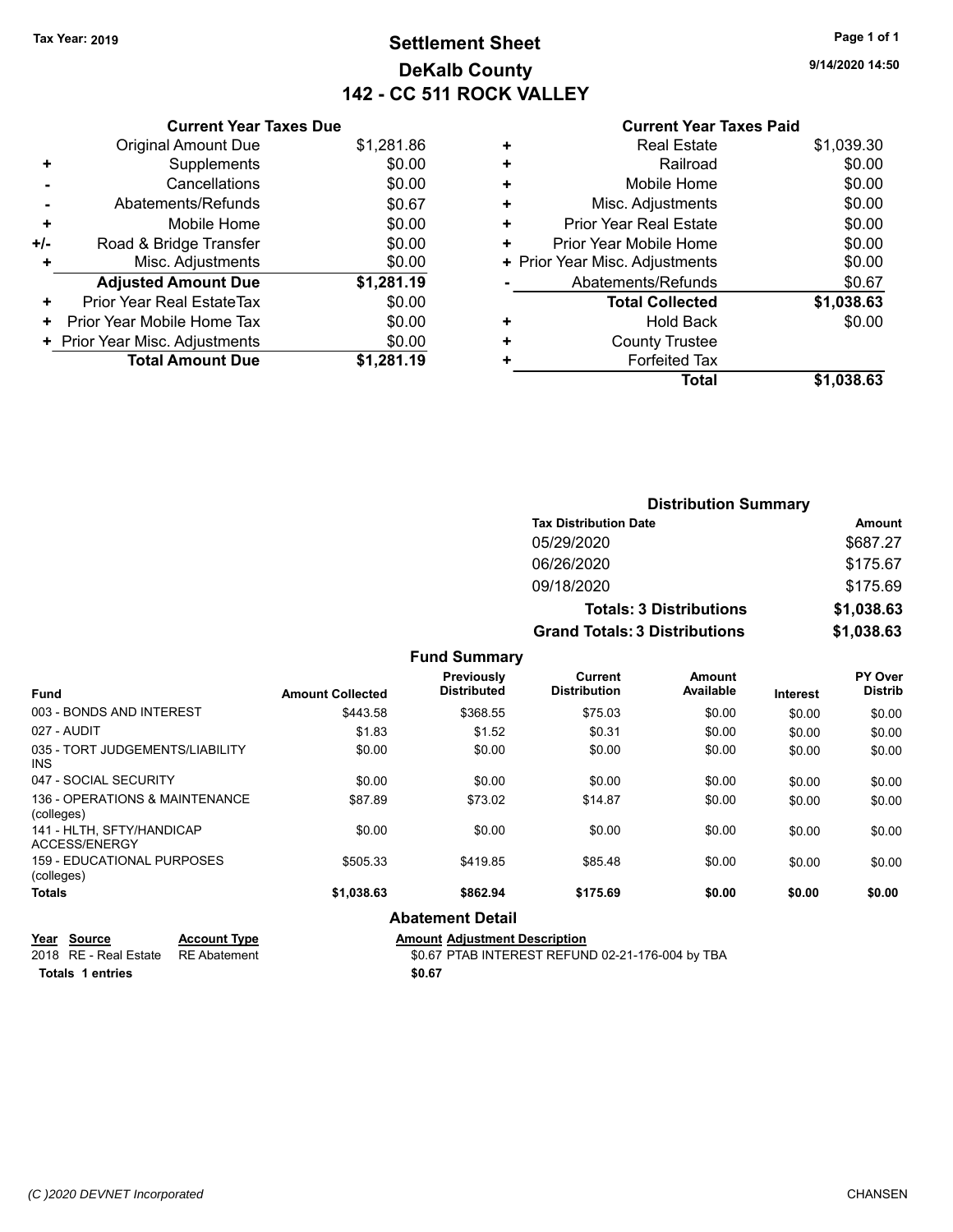# **Settlement Sheet Tax Year: 2019 Page 1 of 1 DeKalb County 143 - CC 513 ILLINOIS VALLEY**

**9/14/2020 14:50**

### **Current Year Taxes Paid**

|     | <b>Current Year Taxes Due</b>  |            |
|-----|--------------------------------|------------|
|     | <b>Original Amount Due</b>     | \$8,768.81 |
| ٠   | Supplements                    | \$0.00     |
|     | Cancellations                  | \$0.00     |
|     | Abatements/Refunds             | \$0.00     |
| ÷   | Mobile Home                    | \$0.00     |
| +/- | Road & Bridge Transfer         | \$0.00     |
|     | Misc. Adjustments              | \$0.00     |
|     | <b>Adjusted Amount Due</b>     | \$8,768.81 |
| ٠   | Prior Year Real EstateTax      | \$0.00     |
| ٠   | Prior Year Mobile Home Tax     | \$0.00     |
|     | + Prior Year Misc. Adjustments | \$0.00     |
|     | <b>Total Amount Due</b>        | \$8,768,81 |
|     |                                |            |

|   | <b>Real Estate</b>             | \$8,052.86 |
|---|--------------------------------|------------|
| ÷ | Railroad                       | \$649.90   |
| ٠ | Mobile Home                    | \$0.00     |
| ٠ | Misc. Adjustments              | \$0.00     |
| ٠ | Prior Year Real Estate         | \$0.00     |
| ٠ | Prior Year Mobile Home         | \$0.00     |
|   | + Prior Year Misc. Adjustments | \$0.00     |
|   | Abatements/Refunds             | \$0.00     |
|   | <b>Total Collected</b>         | \$8,702.76 |
| ٠ | Hold Back                      | \$0.00     |
| ٠ | <b>County Trustee</b>          |            |
| ٠ | <b>Forfeited Tax</b>           |            |
|   | <b>Total</b>                   | \$8,702.76 |
|   |                                |            |

| <b>Distribution Summary</b>          |            |
|--------------------------------------|------------|
| <b>Tax Distribution Date</b>         | Amount     |
| 05/29/2020                           | \$1,867.15 |
| 06/26/2020                           | \$3,518.47 |
| 09/18/2020                           | \$3,317.14 |
| <b>Totals: 3 Distributions</b>       | \$8,702.76 |
| <b>Grand Totals: 3 Distributions</b> | \$8,702.76 |

|                                                     |                         | vullillu v                       |                                |                     |          |                           |
|-----------------------------------------------------|-------------------------|----------------------------------|--------------------------------|---------------------|----------|---------------------------|
| <b>Fund</b>                                         | <b>Amount Collected</b> | Previously<br><b>Distributed</b> | Current<br><b>Distribution</b> | Amount<br>Available | Interest | PY Over<br><b>Distrib</b> |
| 003 - BONDS AND INTEREST                            | \$0.00                  | \$0.00                           | \$0.00                         | \$0.00              | \$0.00   | \$0.00                    |
| 027 - AUDIT                                         | \$27.49                 | \$17.02                          | \$10.47                        | \$0.00              | \$0.00   | \$0.00                    |
| 035 - TORT JUDGMENTS, LIABILITY<br><b>INSURANCE</b> | \$725.52                | \$448.98                         | \$276.54                       | \$0.00              | \$0.00   | \$0.00                    |
| 047 - SOCIAL SECURITY                               | \$143.56                | \$88.84                          | \$54.72                        | \$0.00              | \$0.00   | \$0.00                    |
| 136 - OPERATIONS & MAINTENANCE<br>(colleges)        | \$939.79                | \$581.58                         | \$358.21                       | \$0.00              | \$0.00   | \$0.00                    |
| 141 - HLTH, SFTY/HANDICAP<br>ACCESS/ENERGY          | \$980.92                | \$607.03                         | \$373.89                       | \$0.00              | \$0.00   | \$0.00                    |
| 149 - STATEWIDE AVERAGE<br><b>ADDITIONAL TAX</b>    | \$2.831.14              | \$1,752.02                       | \$1,079.12                     | \$0.00              | \$0.00   | \$0.00                    |
| 159 - EDUCATIONAL PURPOSES<br>(colleges)            | \$3.054.34              | \$1.890.15                       | \$1.164.19                     | \$0.00              | \$0.00   | \$0.00                    |
| Totals                                              | \$8.702.76              | \$5,385.62                       | \$3,317.14                     | \$0.00              | \$0.00   | \$0.00                    |
|                                                     |                         |                                  |                                |                     |          |                           |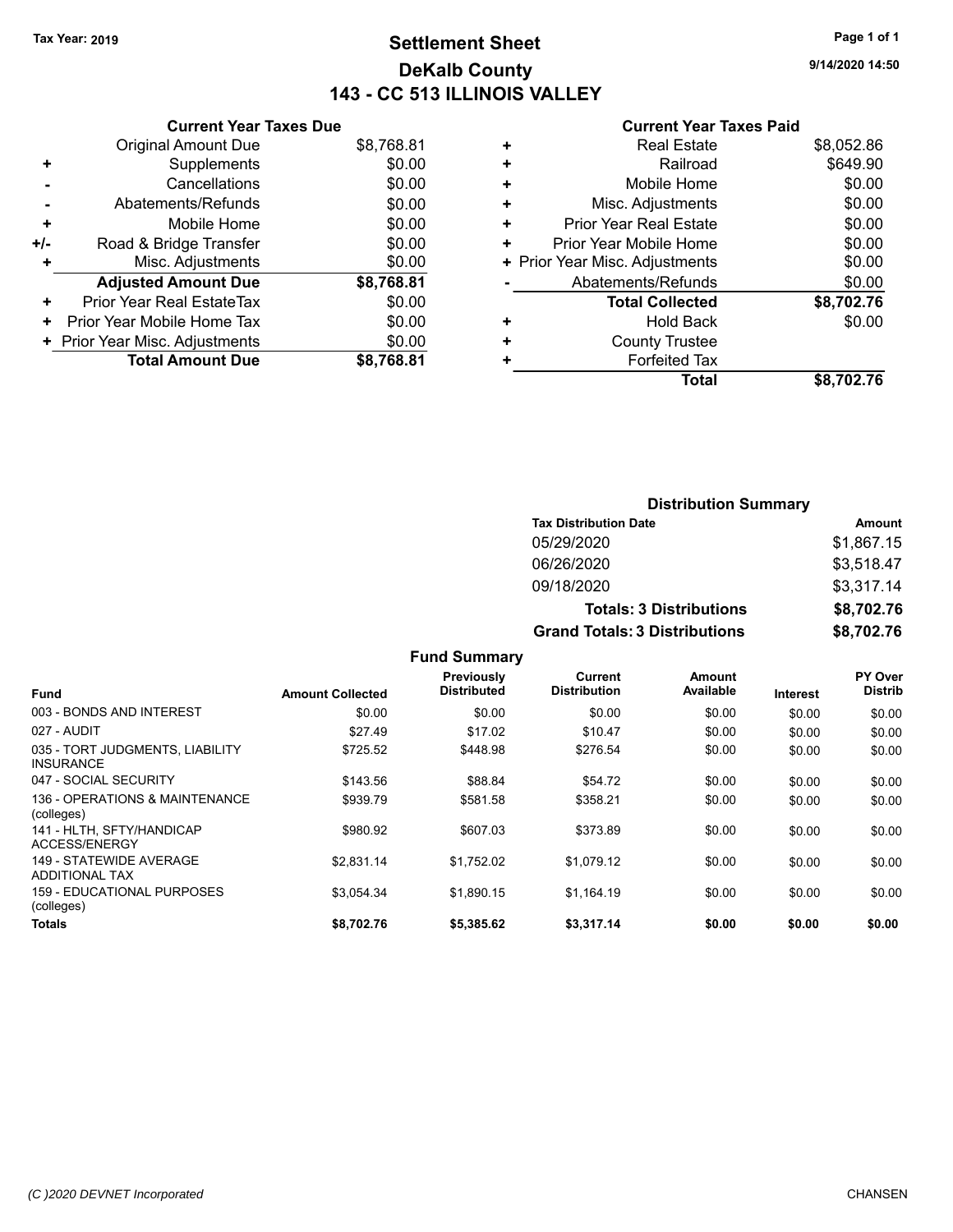# **Settlement Sheet Tax Year: 2019 Page 1 of 2 DeKalb County 144 - CC 516 WAUBONSEE**

**9/14/2020 14:50**

## **Current Year Taxes Paid**

|   | Total                          | \$1,902,104.04 |
|---|--------------------------------|----------------|
|   | <b>Forfeited Tax</b>           |                |
| ٠ | <b>County Trustee</b>          |                |
| ٠ | <b>Hold Back</b>               | \$0.00         |
|   | <b>Total Collected</b>         | \$1,902,104.04 |
|   | Abatements/Refunds             | \$0.00         |
|   | + Prior Year Misc. Adjustments | \$267.18       |
| ٠ | Prior Year Mobile Home         | \$0.00         |
| ÷ | <b>Prior Year Real Estate</b>  | (\$0.03)       |
| ÷ | Misc. Adjustments              | \$57.89        |
| ٠ | Mobile Home                    | \$0.00         |
| ٠ | Railroad                       | \$24,331.14    |
| ٠ | <b>Real Estate</b>             | \$1,877,447.86 |
|   |                                |                |

## **Current Year Taxes Due** Original Amount Due \$1,962,573.89<br>Supplements \$21,033.67 **+** Supplements **-** Cancellations \$24,548.19 **-** Abatements/Refunds \$0.00 **+** Mobile Home \$0.00 **+/-** Road & Bridge Transfer **\$0.00 +** Misc. Adjustments \$57.89 **Adjusted Amount Due \$1,959,117.26 +** Prior Year Real EstateTax (\$0.03) **+** Prior Year Mobile Home Tax  $$0.00$ **+ Prior Year Misc. Adjustments \$267.18 Total Amount Due \$1,959,384.41**

# **Distribution Summary**

| <b>Tax Distribution Date</b>         | Amount         |
|--------------------------------------|----------------|
| 05/29/2020                           | \$476,627.27   |
| 06/26/2020                           | \$597,808.27   |
| 07/24/2020                           | \$25,012.90    |
| 08/21/2020                           | \$53,247.19    |
| 09/18/2020                           | \$749,408.41   |
| <b>Totals: 5 Distributions</b>       | \$1,902,104.04 |
| <b>Grand Totals: 5 Distributions</b> | \$1,902,104.04 |

| <b>Fund Summary</b>                           |                         |                                         |                                |                     |                 |                                  |
|-----------------------------------------------|-------------------------|-----------------------------------------|--------------------------------|---------------------|-----------------|----------------------------------|
| <b>Fund</b>                                   | <b>Amount Collected</b> | <b>Previously</b><br><b>Distributed</b> | Current<br><b>Distribution</b> | Amount<br>Available | <b>Interest</b> | <b>PY Over</b><br><b>Distrib</b> |
| 003 - BONDS AND INTEREST                      | \$310.231.33            | \$188,003.54                            | \$122,227.79                   | \$0.00              | \$0.00          | \$0.00                           |
| 027 - AUDIT                                   | \$3.090.92              | \$1.873.14                              | \$1.217.78                     | \$0.00              | \$0.00          | \$0.00                           |
| 035 - TORT JUDGEMENTS/LIABILITY<br><b>INS</b> | \$42.953.29             | \$26,030.16                             | \$16,923.13                    | \$0.00              | \$0.00          | \$0.00                           |
| 136 - OPERATIONS & MAINTENANCE<br>(colleges)  | \$243.301.92            | \$147.443.59                            | \$95.858.33                    | \$0.00              | \$0.00          | \$0.00                           |
| 159 - EDUCATIONAL PURPOSES<br>(colleges)      | \$1.302.526.58          | \$789.345.20                            | \$513.181.38                   | \$0.00              | \$0.00          | \$0.00                           |
| <b>Totals</b>                                 | \$1,902,104.04          | \$1,152,695.63                          | \$749,408.41                   | \$0.00              | \$0.00          | \$0.00                           |

#### **Miscellaneous Adjustment Detail**

| <b>Account Type</b>                                                                                                                                                                                                                                                                                                                        | <b>Amount Adjustment Description</b>                          |
|--------------------------------------------------------------------------------------------------------------------------------------------------------------------------------------------------------------------------------------------------------------------------------------------------------------------------------------------|---------------------------------------------------------------|
| <b>Back Tax Collected</b>                                                                                                                                                                                                                                                                                                                  | \$16.81 ROYAL ESTATES HOLDING REDEMPTION 15-14-103-010 by TBA |
|                                                                                                                                                                                                                                                                                                                                            | \$16.81 ROYAL ESTATES HOLDING REDEMPTION 15-14-103-009 by TBA |
| <b>Back Tax Collected</b>                                                                                                                                                                                                                                                                                                                  | \$16.81 ROYAL ESTATES HOLDING REDEMPTION 15-14-103-008 by TBA |
| <b>Back Tax Collected</b>                                                                                                                                                                                                                                                                                                                  | \$16.81 ROYAL ESTATES HOLDING REDEMPTION 15-14-103-007 by TBA |
| <b>Back Tax Collected</b>                                                                                                                                                                                                                                                                                                                  | \$16.81 ROYAL ESTATES HOLDING REDEMPTION 15-14-102-023 by TBA |
| <b>Back Tax Collected</b>                                                                                                                                                                                                                                                                                                                  | \$16.81 ROYAL ESTATES HOLDING REDEMPTION 15-14-102-024 by TBA |
| <b>Back Tax Collected</b>                                                                                                                                                                                                                                                                                                                  | \$16.81 ROYAL ESTATES HOLDING REDEMPTION 15-14-102-025 by TBA |
| <b>Back Tax Collected</b>                                                                                                                                                                                                                                                                                                                  | \$16.81 ROYAL ESTATES HOLDING REDEMPTION 15-14-102-026 by TBA |
| <b>Back Tax Collected</b>                                                                                                                                                                                                                                                                                                                  | \$0.87 AMEN REAL ESTATE LLC REDEMPTION 19-35-231-010 by TBA   |
| <b>Back Tax Collected</b>                                                                                                                                                                                                                                                                                                                  | \$12.99 CLEINMARK REDEMPTION 15-15-228-013 by TBA             |
| <b>Back Tax Collected</b>                                                                                                                                                                                                                                                                                                                  | \$69.27 AMEN REAL ESTATE LLC REDEMPTION 19-35-231-003 by TBA  |
| <b>Back Tax Collected</b>                                                                                                                                                                                                                                                                                                                  | \$0.87 AMEN REAL ESTATE LLC REDEMPTION 19-35-231-003 by TBA   |
| <b>Back Tax Collected</b>                                                                                                                                                                                                                                                                                                                  | \$48.70 AMEN REAL ESTATE LLC REDEMPTION 19-35-231-010 by TBA  |
| Year Source<br>2018 RE - Real Estate<br>2018 RE - Real Estate<br>2018 RE - Real Estate<br>2018 RE - Real Estate<br>2018 RE - Real Estate<br>2018 RE - Real Estate<br>2018 RE - Real Estate<br>2018 RE - Real Estate<br>2018 DR - Drainage<br>2018 RE - Real Estate<br>2018 RE - Real Estate<br>2018 DR - Drainage<br>2018 RE - Real Estate | <b>Back Tax Collected</b>                                     |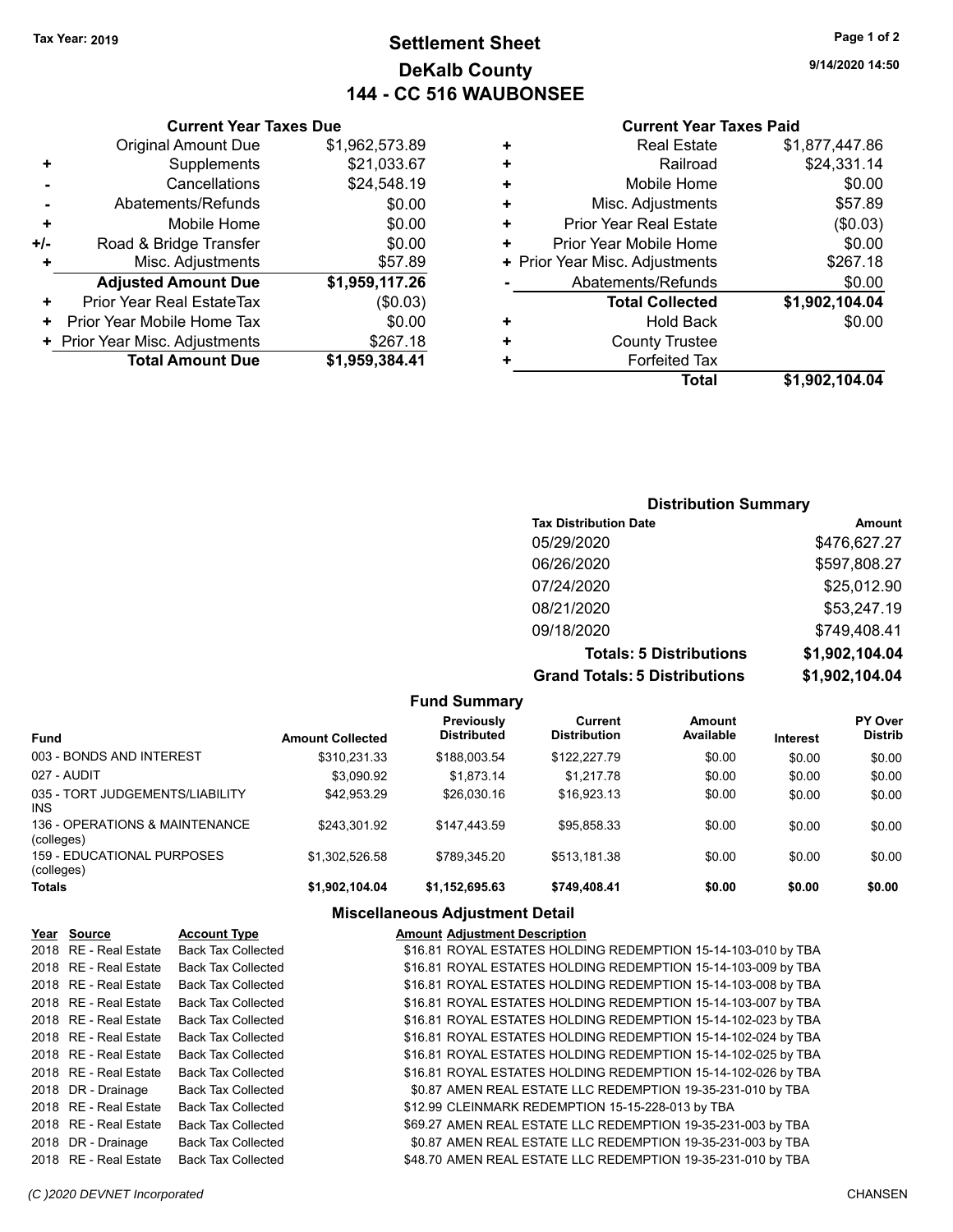# **Settlement Sheet Tax Year: 2019 Page 2 of 2**

**9/14/2020 14:50**

# **DeKalb County**

## **Miscellaneous Adjustment Detail**

**Totals \$325.07 14 entries**

**Year Source Account Type Anneunt Adjustment Description**<br>
2019 RE - Real Estate Paymt In Lieu of Tax \$57.89 HOUSING AUTHORITY S \$57.89 HOUSING AUTHORITY SUNSET VIEW APARTMENTS by TBA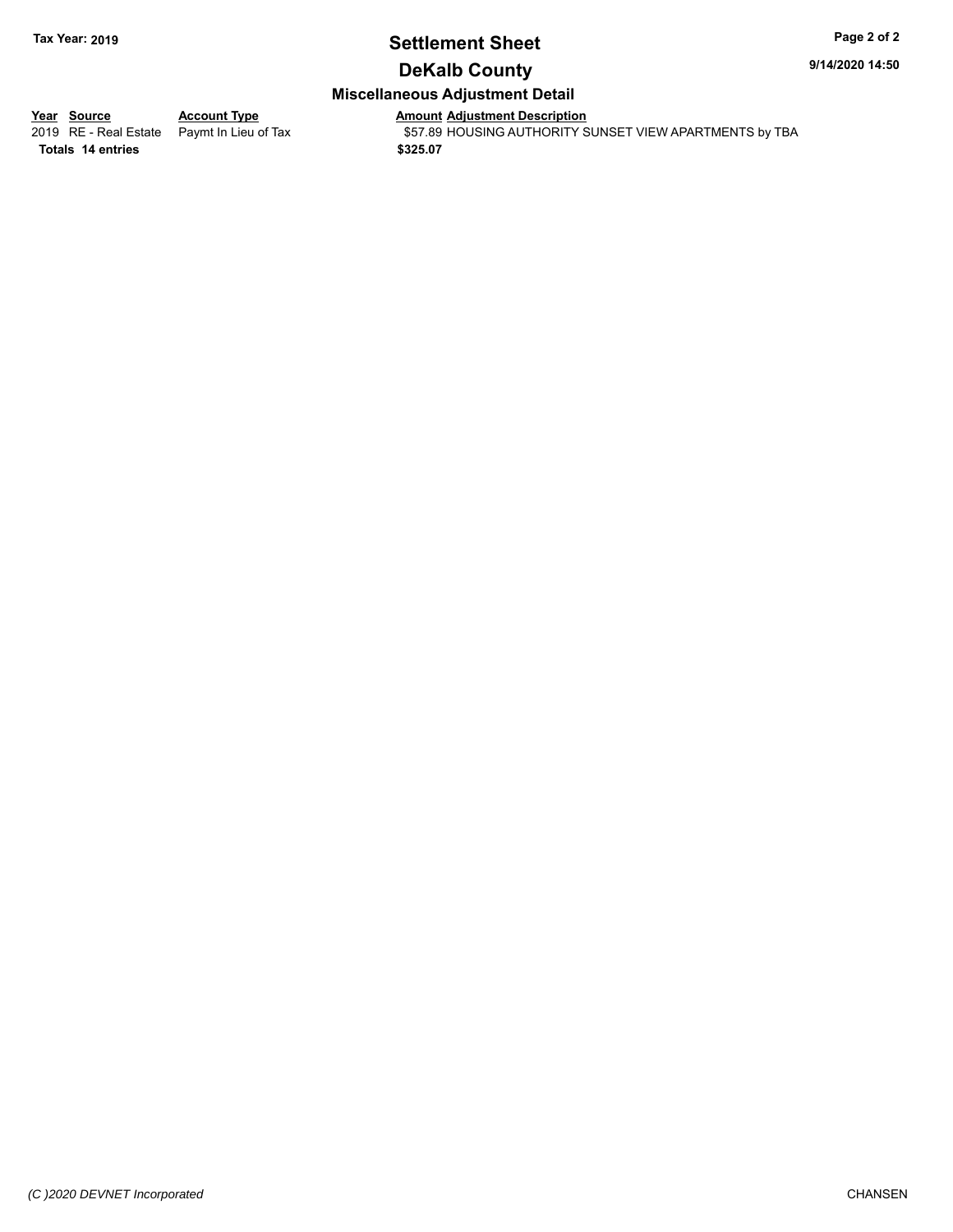# **Settlement Sheet Tax Year: 2019 Page 1 of 2 DeKalb County 145 - CC 523 KISHWAUKEE**

**9/14/2020 14:50**

## **Current Year Taxes Paid**

| ٠ | <b>Real Estate</b>             | \$11,319,927.92 |
|---|--------------------------------|-----------------|
| ٠ | Railroad                       | \$95,007.58     |
| ٠ | Mobile Home                    | \$0.00          |
| ٠ | Misc. Adjustments              | \$1,707.46      |
| ÷ | <b>Prior Year Real Estate</b>  | (\$9,197.51)    |
| ٠ | Prior Year Mobile Home         | \$0.00          |
|   | + Prior Year Misc. Adjustments | \$887.58        |
|   | Abatements/Refunds             | \$195.38        |
|   | <b>Total Collected</b>         | \$11,408,137.65 |
| ٠ | <b>Hold Back</b>               | \$0.00          |
| ٠ | <b>County Trustee</b>          |                 |
| ٠ | <b>Forfeited Tax</b>           |                 |
|   | <b>Total</b>                   | \$11,408,137.65 |

|     | <b>Current Year Taxes Due</b>  |                 |  |  |  |
|-----|--------------------------------|-----------------|--|--|--|
|     | <b>Original Amount Due</b>     | \$11,842,710.98 |  |  |  |
| ٠   | Supplements                    | \$219,096.62    |  |  |  |
|     | Cancellations                  | \$283,209.82    |  |  |  |
|     | Abatements/Refunds             | \$195.38        |  |  |  |
| ٠   | Mobile Home                    | \$0.00          |  |  |  |
| +/- | Road & Bridge Transfer         | \$0.00          |  |  |  |
| +   | Misc. Adjustments              | \$1,707.46      |  |  |  |
|     | <b>Adjusted Amount Due</b>     | \$11,780,109.86 |  |  |  |
| ٠   | Prior Year Real EstateTax      | (\$9,197.51)    |  |  |  |
| ٠   | Prior Year Mobile Home Tax     | \$0.00          |  |  |  |
|     | + Prior Year Misc. Adjustments | \$887.58        |  |  |  |
|     | <b>Total Amount Due</b>        | \$11,771,799.93 |  |  |  |

## **Distribution Summary**

| <b>Tax Distribution Date</b>         | Amount          |
|--------------------------------------|-----------------|
| 05/29/2020                           | \$2,406,194.21  |
| 06/26/2020                           | \$3,798,631.71  |
| 07/24/2020                           | \$116,348.94    |
| 08/21/2020                           | \$291,305.81    |
| 09/18/2020                           | \$4,795,656.98  |
| <b>Totals: 5 Distributions</b>       | \$11,408,137.65 |
| <b>Grand Totals: 5 Distributions</b> | \$11,408,137.65 |

|                                              |                         | <b>Fund Summary</b>              |                                       |                     |                 |                                  |
|----------------------------------------------|-------------------------|----------------------------------|---------------------------------------|---------------------|-----------------|----------------------------------|
| <b>Fund</b>                                  | <b>Amount Collected</b> | Previously<br><b>Distributed</b> | <b>Current</b><br><b>Distribution</b> | Amount<br>Available | <b>Interest</b> | <b>PY Over</b><br><b>Distrib</b> |
| 003 - BONDS AND INTEREST                     | \$3,275,082.38          | \$1,898,330.81                   | \$1,376,751.57                        | \$0.00              | \$0.00          | \$0.00                           |
| 027 - AUDIT                                  | \$61.341.56             | \$35,555.31                      | \$25,786.25                           | \$0.00              | \$0.00          | \$0.00                           |
| 035 - TORT JUDGEMENTS/LIABILITY<br>INS.      | \$940.064.74            | \$544.888.22                     | \$395.176.52                          | \$0.00              | \$0.00          | \$0.00                           |
| 047 - SOCIAL SECURITY                        | \$205.528.99            | \$119.130.43                     | \$86,398.56                           | \$0.00              | \$0.00          | \$0.00                           |
| 136 - OPERATIONS & MAINTENANCE<br>(colleges) | \$1,298,679.57          | \$752.751.57                     | \$545,928.00                          | \$0.00              | \$0.00          | \$0.00                           |
| 141 - HLTH/SFTY/HANDICAP<br>ACCESS/ENERGY    | \$865.786.42            | \$501.834.41                     | \$363,952.01                          | \$0.00              | \$0.00          | \$0.00                           |
| 159 - EDUCATIONAL PURPOSES<br>(colleges)     | \$4.761.653.99          | \$2.759.989.92                   | \$2.001.664.07                        | \$0.00              | \$0.00          | \$0.00                           |
| <b>Totals</b>                                | \$11,408,137.65         | \$6,612,480.67                   | \$4.795.656.98                        | \$0.00              | \$0.00          | \$0.00                           |

## **Miscellaneous Adjustment Detail**

| Year Source           | <b>Account Type</b>                      | <b>Amount Adjustment Description</b>                          |
|-----------------------|------------------------------------------|---------------------------------------------------------------|
| 2018 RE - Real Estate | Back Tax Collected                       | \$18.55 TRUSTEE SALE 02-36-224-005 by TBA                     |
| 2018 RE - Real Estate | Back Tax Collected                       | \$24.81 MCGEHEE REDEMPTION 06-32-356-002 by TBA               |
| 2018 RE - Real Estate | <b>Back Tax Collected</b>                | \$9.42 GERMAN REDEMPTION 02-22-307-014 by TBA                 |
| 2018 RE - Real Estate | Back Tax Collected                       | \$10.59 WOJDYLA REDEMPTION 03-18-251-012 by TBA               |
| 2018 RE - Real Estate | Back Tax Collected                       | \$34.67 VERSLUYS REDEMPTION 06-32-279-007 by TBA              |
| 2018 RE - Real Estate | <b>Back Tax Collected</b>                | \$9.04 FIRST MID WEALTH REDEMPTION 03-30-101-005 by TBA       |
| 2018 RE - Real Estate | <b>Back Tax Collected</b>                | \$18.83 GALLARDO CONSTRUCTION REDEMPTION 02-22-426-003 by TBA |
| 2018 RE - Real Estate | <b>Back Tax Collected</b>                | \$1.21 PETERSON REDEMPTION 04-11-100-009 by TBA               |
| 2018 RE - Real Estate | Back Tax Collected                       | \$293.35 TRUSTEE SALE 08-22-283-001 by TBA                    |
| 2018 RE - Real Estate | Back Tax Collected                       | \$223.62 TRUSTEE SALE 07-23-185-001 by TBA                    |
|                       | 2018 RE - Real Estate Back Tax Collected | \$46.71 TRUSTEE SALE 08-15-101-002 by TBA                     |
|                       |                                          |                                                               |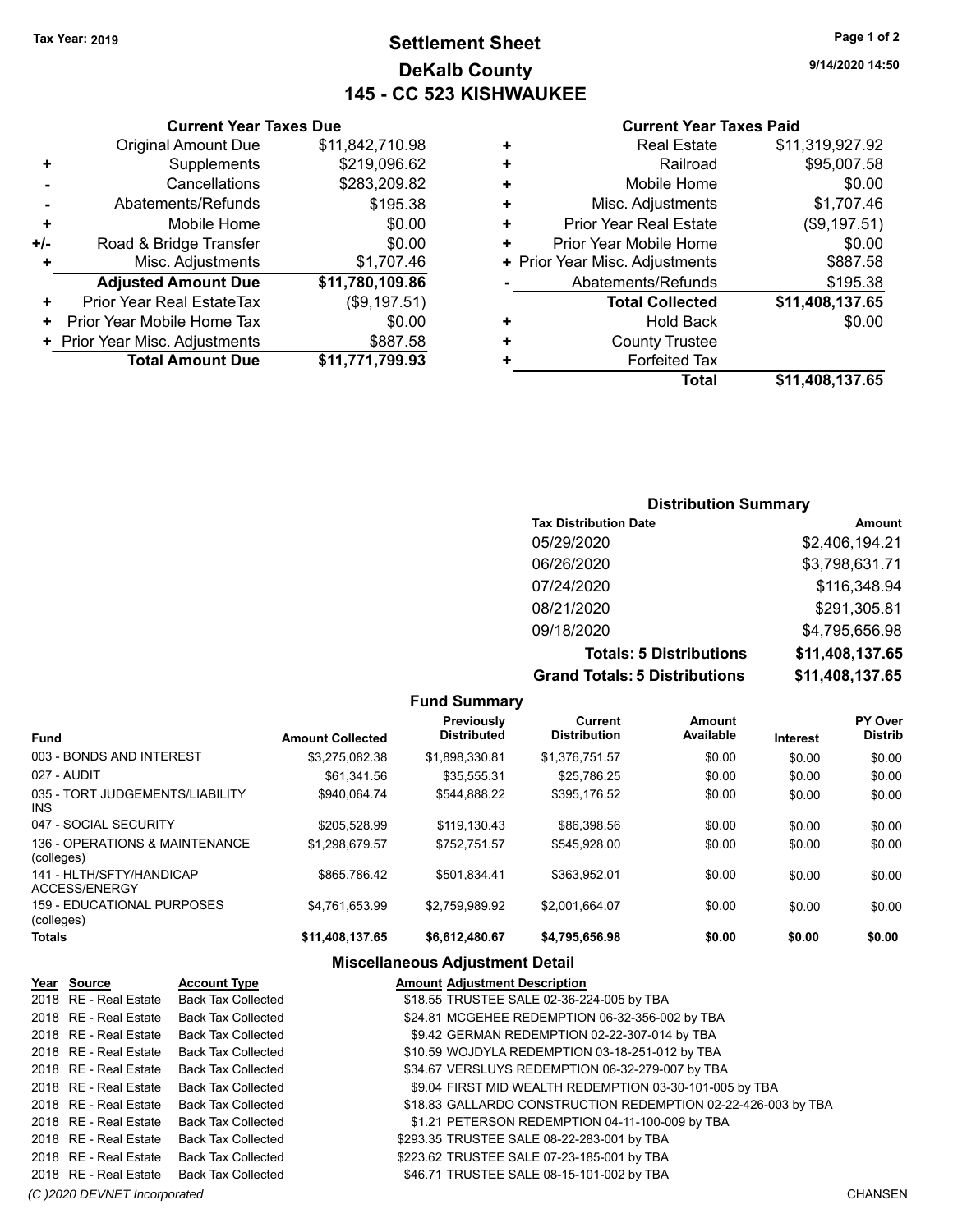# **Settlement Sheet Tax Year: 2019 Page 2 of 2 DeKalb County**

| Year | Source                   | <b>Account</b>  |
|------|--------------------------|-----------------|
| 2018 | RE - Real Estate         | Back Ta         |
| 2018 | RE - Real Estate         | Back Ta         |
| 2018 | RE - Real Estate         | Back Ta         |
| 2018 | RE - Real Estate         | Back Ta         |
| 2018 | <b>RE</b> - Real Estate  | Back Ta         |
| 2019 | <b>RE</b> - Real Estate  | Back Ta         |
| 2019 | <b>RE</b> - Real Estate  | Back Tax        |
| 2019 | RE - Real Estate         | Paymt In        |
| 2019 | RE - Real Estate         | Back Ta         |
| 2019 | <b>RE</b> - Real Estate  | Back Ta         |
| 2019 | <b>RE</b> - Real Estate  | Paymt In        |
| 2019 | RE - Real Estate         | Paymt In        |
|      | <b>Totals 23 entries</b> |                 |
|      |                          |                 |
| Year | Source                   | <b>Account</b>  |
| 2018 | RE - Real Estate         | <b>RE Abate</b> |
| 2018 | RE - Real Estate         | <b>RE Abate</b> |
| 2018 | RE - Real Estate         | <b>RE Abate</b> |
| 2018 | RE - Real Estate         | <b>RE Abate</b> |
| 2018 | RE - Real Estate         | <b>RE Abate</b> |
|      |                          |                 |
| 2018 | RE - Real Estate         | <b>RE Abate</b> |

| <u>/ear</u> | <b>Source</b>            | <b>Account Type</b>  | Amount   |
|-------------|--------------------------|----------------------|----------|
| 2018        | <b>RE</b> - Real Estate  | <b>RE</b> Abatement  | \$2.25   |
| 2018        | <b>RE</b> - Real Estate  | <b>RE</b> Abatement  | \$4.27   |
| 2018        | RE - Real Estate         | <b>RE</b> Abatement  | \$0.25   |
| 2018        | <b>RE</b> - Real Estate  | <b>RE</b> Abatement  | \$1.07   |
| 2018        | <b>RE</b> - Real Estate  | <b>RE</b> Abatement  | \$8.58   |
| 2018        | <b>RE</b> - Real Estate  | <b>RE</b> Abatement  | \$0.64   |
| 2018        | <b>RE</b> - Real Estate  | <b>RE Abatement</b>  | \$0.09   |
| 2018        | <b>RE</b> - Real Estate  | <b>RE</b> Abatement  | \$1.62   |
| 2018        | <b>RE</b> - Real Estate  | <b>RE</b> Abatement  | \$0.15   |
| 2018        | <b>RE</b> - Real Estate  | <b>RE</b> Abatement  | \$0.29   |
| 2019        | <b>RE</b> - Real Estate  | <b>RE</b> Abatement  | \$143.96 |
| 2019        | <b>RE</b> - Real Estate  | <b>RE</b> Abatement  | \$0.86   |
| 2019        | <b>RE</b> - Real Estate  | <b>RE</b> Abatement  | \$0.14   |
| 2019        | <b>RE</b> - Real Estate  | <b>RE</b> Abatement  | \$0.59   |
| 2019        | <b>RE</b> - Real Estate  | <b>PTAB Decision</b> | \$10.45  |
| 2019        | <b>RE</b> - Real Estate  | <b>PTAB Decision</b> | \$12.14  |
| 2019        | <b>RE</b> - Real Estate  | <b>PTAB Decision</b> | \$2.72   |
| 2019        | <b>RE</b> - Real Estate  | <b>PTAB Decision</b> | \$0.43   |
| 2019        | <b>RE</b> - Real Estate  | <b>PTAB Decision</b> | \$2.08   |
| 2019        | <b>RE</b> - Real Estate  | <b>RE</b> Abatement  | \$0.09   |
| 2019        | RE - Real Estate         | <b>RE</b> Abatement  | \$0.08   |
| 2019        | <b>RE</b> - Real Estate  | <b>RE</b> Abatement  | \$0.56   |
| 2019        | <b>RE</b> - Real Estate  | <b>RE</b> Abatement  | \$0.48   |
| 2019        | <b>RE</b> - Real Estate  | <b>RE</b> Abatement  | \$0.91   |
|             | 2019 RE - Real Estate    | <b>RE</b> Abatement  | \$0.68   |
|             | <b>Totals 25 entries</b> |                      | \$195.38 |

## **Miscellaneous Adjustment Detail**

| Year Source           | <b>Account Type</b>       | <b>Amount Adjustment Description</b>                |
|-----------------------|---------------------------|-----------------------------------------------------|
| 2018 RE - Real Estate | <b>Back Tax Collected</b> | \$25.42 TRUSTEE SALE 02-22-307-024 by TBA           |
| 2018 RE - Real Estate | <b>Back Tax Collected</b> | \$42.77 ENGSTROM REDEMPTION 09-29-300-013 by TBA    |
| 2018 RE - Real Estate | <b>Back Tax Collected</b> | \$42.77 ENGSTROM REDEMPTION 09-29-300-004 by TBA    |
| 2018 RE - Real Estate | <b>Back Tax Collected</b> | \$14.49 KIRCHHOFF REDEMPTION 03-19-333-008 by TBA   |
| 2018 RE - Real Estate | <b>Back Tax Collected</b> | \$71.33 PIOTROWSKI REDEMPTION 04-18-253-008 by TBA  |
| 2019 RE - Real Estate | <b>Back Tax Collected</b> | \$4.26 ANB REDEMPTION 06-29-278-007 by TBA          |
| 2019 RE - Real Estate | <b>Back Tax Collected</b> | \$610.61 LYNCH REDEMPTION 08-24-153-001 by TBA      |
| 2019 RE - Real Estate | Paymt In Lieu of Tax      | \$72.15 HOUSING AUTHORITY SEQUOYA APARTMENTS by TBA |
| 2019 RE - Real Estate | <b>Back Tax Collected</b> | \$32.96 NIKOLS REDEMPTION 03-19-429-033 by TBA      |
| 2019 RE - Real Estate | <b>Back Tax Collected</b> | \$96.43 STRATTON REDEMPTION 11-03-200-059 by TBA    |
| 2019 RE - Real Estate | Paymt In Lieu of Tax      | \$0.00 HOUSING AUTHORITY DEKALB UNITS by TBA        |
| 2019 RE - Real Estate | Paymt In Lieu of Tax      | \$891.05 HOUSING AUTHORITY SYCAMORE UNITS by TBA    |
|                       |                           |                                                     |

#### **Totals \$2,595.04 23 entries**

## **Abatement Detail**

## **PEREFIGEE ACCOUNTER ACCOUNTER ADDEN ACCOUNT ADDEN ACCOUNT ACCOUNT** ACCOUNT ACCOUNT ACCOUNT ACCOUNT ACCOUNT ACCOUNT<br>ACCOUNT ACCOUNT ACCOUNT ACCOUNT ACCOUNT ACCOUNT ACCOUNT ACCOUNT ACCOUNT ACCOUNT ACCOUNT ACCOUNT ACCOUNT AC

|                               | 2018 RE - Real Estate RE Abatement |                      | \$2.25 PTAB INTEREST REFUND 08-12-227-006 by TBA                |  |  |
|-------------------------------|------------------------------------|----------------------|-----------------------------------------------------------------|--|--|
|                               | 2018   RE - Real Estate            | <b>RE</b> Abatement  | \$4.27 PTAB INTEREST REFUND 08-22-151-045 by TBA                |  |  |
|                               | 2018   RE - Real Estate            | <b>RE</b> Abatement  | \$0.25 PTAB INTEREST REFUND 08-23-453-004 by TBA                |  |  |
|                               | 2018 RE - Real Estate              | <b>RE</b> Abatement  | \$1.07 PTAB INTEREST REFUND 09-29-252-001, 09-17-326-001 by TBA |  |  |
|                               | 2018 RE - Real Estate              | <b>RE</b> Abatement  | \$8.58 PTAB INTEREST REFUND #2017-06099 THRU 2017-06139 by TBA  |  |  |
|                               | 2018 RE - Real Estate              | <b>RE</b> Abatement  | \$0.64 PTAB INTEREST REFUND 03-27-400-003 by TBA                |  |  |
|                               | 2018 RE - Real Estate              | <b>RE</b> Abatement  | \$0.09 PTAB INTEREST REFUND 03-27-400-003 by TBA                |  |  |
|                               | 2018 RE - Real Estate              | <b>RE</b> Abatement  | \$1.62 PTAB INTEREST REFUND 06-21-377-030 by TBA                |  |  |
|                               | 2018 RE - Real Estate              | <b>RE</b> Abatement  | \$0.15 PTAB INTEREST REFUND 06-21-377-030 by TBA                |  |  |
|                               | 2018 RE - Real Estate              | <b>RE Abatement</b>  | \$0.29 PTAB INTEREST REFUND 03-27-400-003 by TBA                |  |  |
|                               | 2019   RE - Real Estate            | <b>RE</b> Abatement  | \$143.96 PTAB INTEREST REFUND 09-07-300-022 by TBA              |  |  |
|                               | 2019   RE - Real Estate            | <b>RE</b> Abatement  | \$0.86 PTAB INTEREST REFUND 02-36-228-002 by TBA                |  |  |
|                               | 2019 RE - Real Estate              | <b>RE</b> Abatement  | \$0.14 PTAB INTEREST REFUND 06-21-179-027 by TBA                |  |  |
|                               | 2019 RE - Real Estate              | <b>RE Abatement</b>  | \$0.59 PTAB INTEREST REFUND 06-21-377-032 by TBA                |  |  |
|                               | 2019 RE - Real Estate              | <b>PTAB Decision</b> | \$10.45 PTAB INTEREST REFUND 2017 09-06-201-044 by TBA          |  |  |
|                               | 2019 RE - Real Estate              | <b>PTAB Decision</b> | \$12.14 PTAB INTEREST REFUND 2018 09-06-201-044 by TBA          |  |  |
|                               | 2019 RE - Real Estate              | <b>PTAB Decision</b> | \$2.72 PTAB INTEREST REFUND 08-15-328-008 by TBA                |  |  |
|                               | 2019 RE - Real Estate              | <b>PTAB Decision</b> | \$0.43 PTAB INTEREST REFUND 06-21-178-003 by TBA                |  |  |
|                               | 2019 RE - Real Estate              | <b>PTAB Decision</b> | \$2.08 PTAB INTEREST REFUND 08-22-230-009 by TBA                |  |  |
|                               | 2019 RE - Real Estate              | <b>RE</b> Abatement  | \$0.09 PTAB INTEREST REFUND 06-21-179-017 by TBA                |  |  |
|                               | 2019 RE - Real Estate              | <b>RE</b> Abatement  | \$0.08 PTAB INTEREST REFUND 06-21-179-017 by TBA                |  |  |
|                               | 2019   RE - Real Estate            | <b>RE</b> Abatement  | \$0.56 PTAB INTEREST REFUND 06-21-378-004 by TBA                |  |  |
|                               | 2019 RE - Real Estate              | <b>RE</b> Abatement  | \$0.48 PTAB INTEREST REFUND 06-21-179-011 by TBA                |  |  |
|                               | 2019   RE - Real Estate            | <b>RE Abatement</b>  | \$0.91 PTAB INTEREST REFUND 06-21-129-011 by TBA                |  |  |
|                               | 2019   RE - Real Estate            | <b>RE</b> Abatement  | \$0.68 PTAB INTEREST REFUND 06-21-179-007 by TBA                |  |  |
| \$195.38<br>Totale 25 ontrios |                                    |                      |                                                                 |  |  |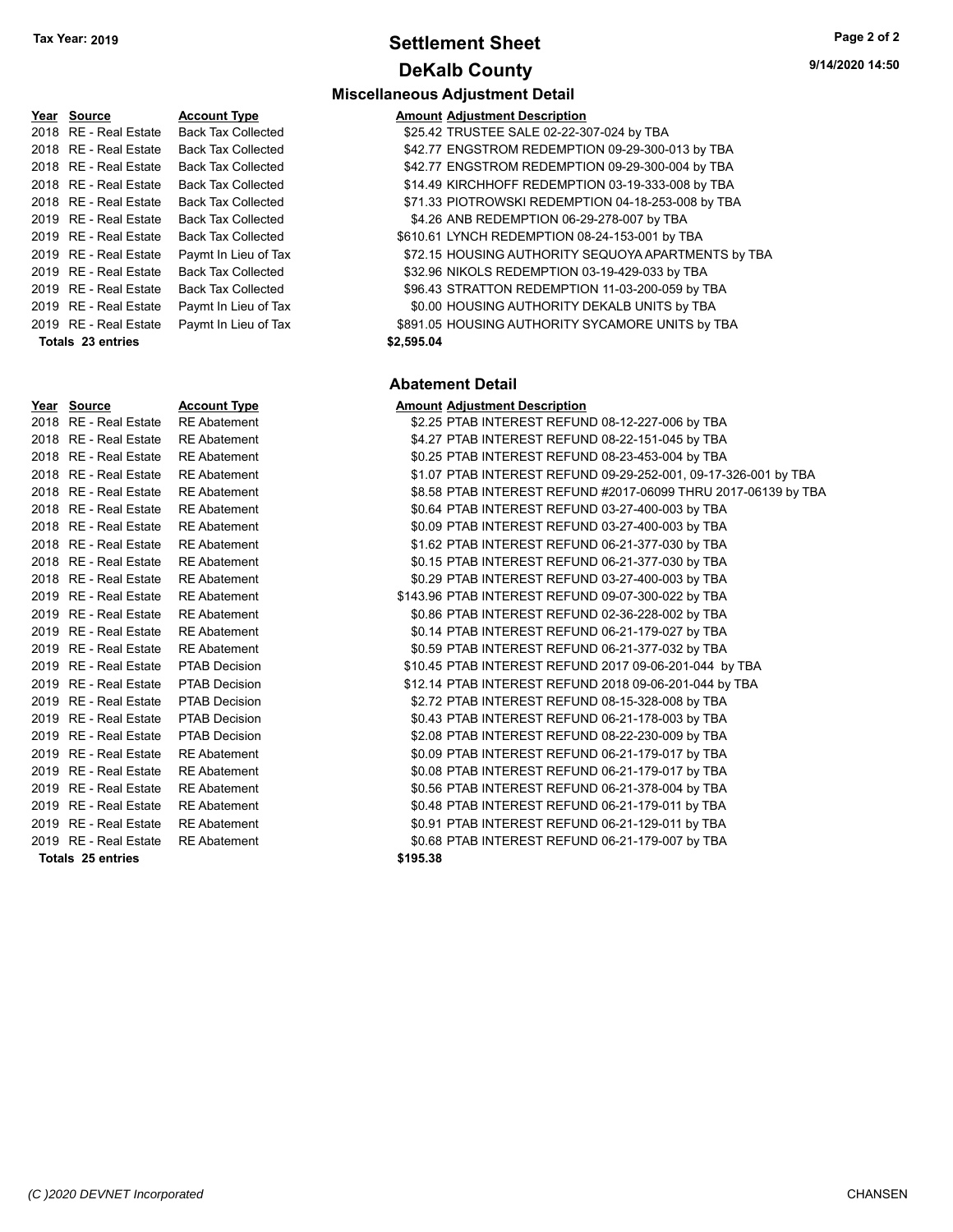#### **Settlement Sheet Tax Year: 2019 Page 1 of 1 DeKalb County 150 - KISH. WATER RECLAM. DIST.**

**9/14/2020 14:50**

#### **Current Year Taxes Paid**

|   | Total                          | \$738,309.30 |
|---|--------------------------------|--------------|
| ٠ | <b>Forfeited Tax</b>           |              |
| ٠ | <b>County Trustee</b>          |              |
| ٠ | <b>Hold Back</b>               | \$0.00       |
|   | <b>Total Collected</b>         | \$738,309.30 |
|   | Abatements/Refunds             | \$31.91      |
|   | + Prior Year Misc. Adjustments | \$60.37      |
| ٠ | Prior Year Mobile Home         | \$0.00       |
| ٠ | <b>Prior Year Real Estate</b>  | (\$1,433.75) |
| ٠ | Misc. Adjustments              | \$127.18     |
| ٠ | Mobile Home                    | \$0.00       |
| ٠ | Railroad                       | \$2,725.94   |
| ٠ | <b>Real Estate</b>             | \$736,861.47 |
|   |                                |              |

#### **Distribution Summary Tax Distribution Date Amount** 05/29/2020 \$141,634.46 06/26/2020 \$244,718.11 07/24/2020 \$7,277.30 08/21/2020 \$19,697.15 09/18/2020 \$324,982.28 **Totals: 5 Distributions \$738,309.30 Grand Totals: 5 Distributions \$738,309.30**

**Fund Summary Fund Interest Amount Collected Distributed PY Over Distrib Amount Available Current Distribution Previously** 001 - CORPORATE \$438,119.39 \$245,271.98 \$192,847.41 \$0.00 \$0.00 \$0.00 005 - I. M. R. F. \$96,931.88 \$54,265.29 \$42,666.59 \$0.00 \$0.00 \$0.00 027 - AUDIT \$0.00 \$0.00 \$0.00 \$0.00 \$0.00 \$0.00 045 - PUBLIC BENEFIT 6 203,258.03 \$113,789.75 \$89,468.28 \$0.00 \$0.00 \$0.00 \$0.00 047 - SOCIAL SECURITY \$0.00 \$0.00 \$0.00 \$0.00 \$0.00 \$0.00 **Totals \$738,309.30 \$413,327.02 \$324,982.28 \$0.00 \$0.00 \$0.00 Miscellaneous Adjustment Detail**

2019 RE - Real Estate Back Tax Collected \$127.18 LYNCH REDEMPTION 08-24-153-001 by TBA 2019 RE - Real Estate Paymt In Lieu of Tax \$0.00 HOUSING AUTHORITY DEKALB UNITS by TBA **Totals \$187.55 3 entries**

## **Year Source Account Type Account Account Adjustment Description** 2018 RE - Real Estate Back Tax Collected \$60.37 TRUSTEE SALE 08-22-283-001 by TBA

**Current Year Taxes Due** Original Amount Due \$780,735.20

Abatements/Refunds \$31.91

**Misc. Adjustments** \$127.18 **Adjusted Amount Due \$771,065.47**

**Total Amount Due \$769,692.09**

**+** Supplements \$32,475.93 **-** Cancellations \$42,240.93

**+** Mobile Home \$0.00 **+/-** Road & Bridge Transfer \$0.00

**+** Prior Year Real EstateTax (\$1,433.75) **+** Prior Year Mobile Home Tax  $$0.00$ **+ Prior Year Misc. Adjustments**  $$60.37$ 

# **Totals \$31.91 5 entries**

#### **Abatement Detail**

#### **Year Source Account Type Amount Adjustment Description**

2018 RE - Real Estate \$0.88 PTAB INTEREST REFUND 08-22-151-045 by RE Abatement TBA 2018 RE - Real Estate \$0.05 PTAB INTEREST REFUND 08-23-453-004 by RE Abatement TBA 2019 RE - Real Estate RE Abatement \$29.98 PTAB INTEREST REFUND 09-07-300-022 by TBA 2019 RE - Real Estate PTAB Decision S0.57 PTAB INTEREST REFUND 08-15-328-008 by TBA 2019 RE - Real Estate \$0.43 PTAB INTEREST REFUND 08-22-230-009 by PTAB Decision TBA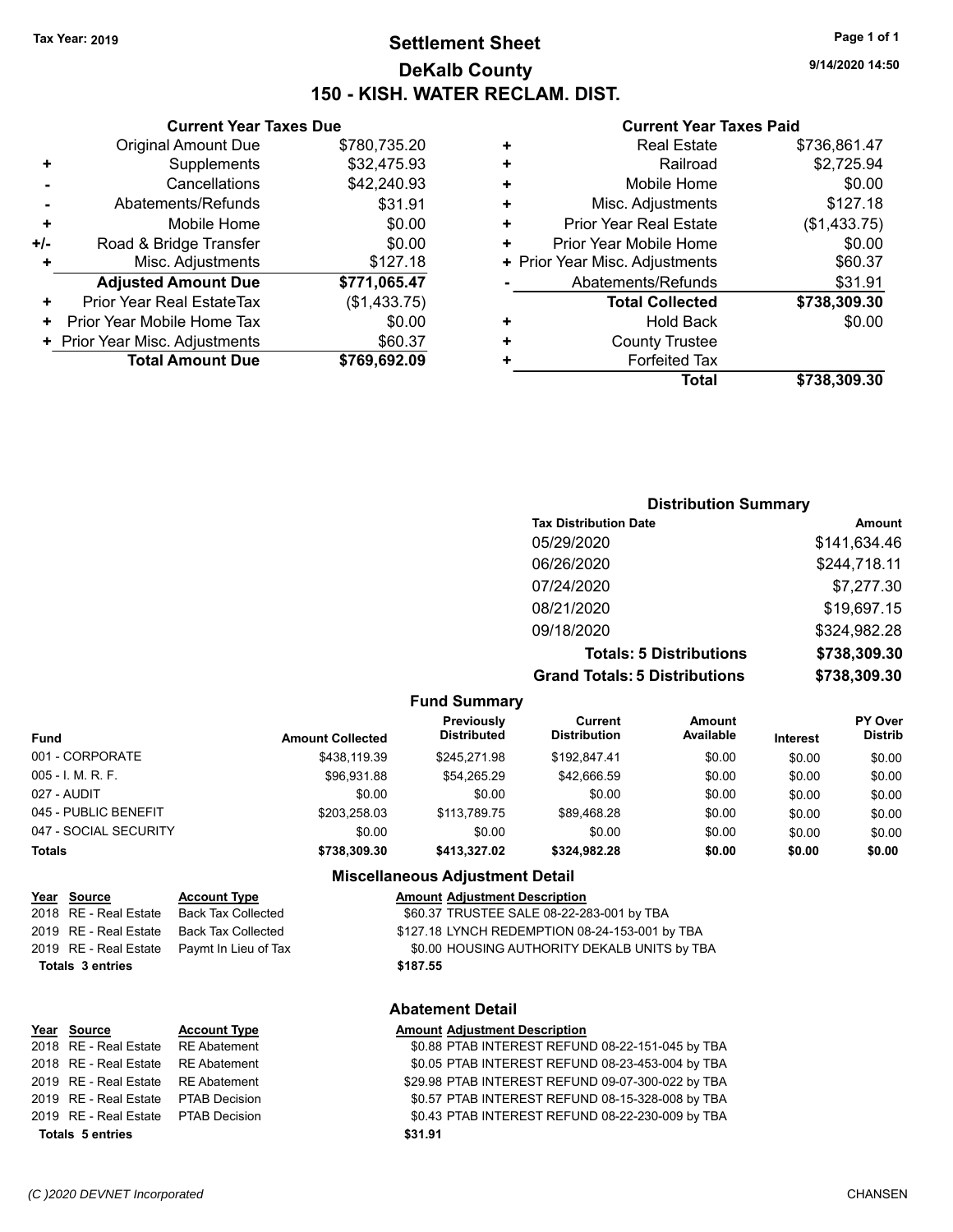#### **Settlement Sheet Tax Year: 2019 Page 1 of 1 DeKalb County 151 - FAIRDALE STREET LIGHT**

**9/14/2020 14:50**

#### **Current Year Taxes Paid**

|     | <b>Current Year Taxes Due</b>  |            |
|-----|--------------------------------|------------|
|     | <b>Original Amount Due</b>     | \$2,600.06 |
| ٠   | Supplements                    | \$80.71    |
|     | Cancellations                  | \$92.91    |
|     | Abatements/Refunds             | \$0.00     |
| ٠   | Mobile Home                    | \$0.00     |
| +/- | Road & Bridge Transfer         | \$0.00     |
| ٠   | Misc. Adjustments              | \$0.00     |
|     | <b>Adjusted Amount Due</b>     | \$2,587.86 |
| ٠   | Prior Year Real EstateTax      | \$0.00     |
| ٠   | Prior Year Mobile Home Tax     | \$0.00     |
|     | + Prior Year Misc. Adjustments | \$0.00     |
|     | <b>Total Amount Due</b>        | \$2.587.86 |

|   | <b>Real Estate</b>             | \$2,421.92 |
|---|--------------------------------|------------|
| ٠ | Railroad                       | \$0.00     |
| ٠ | Mobile Home                    | \$0.00     |
| ٠ | Misc. Adjustments              | \$0.00     |
| ٠ | Prior Year Real Estate         | \$0.00     |
| ٠ | Prior Year Mobile Home         | \$0.00     |
|   | + Prior Year Misc. Adjustments | \$0.00     |
|   | Abatements/Refunds             | \$0.00     |
|   | <b>Total Collected</b>         | \$2,421.92 |
| ٠ | Hold Back                      | \$0.00     |
| ٠ | <b>County Trustee</b>          |            |
| ٠ | <b>Forfeited Tax</b>           |            |
|   | Total                          | \$2,421.92 |
|   |                                |            |

|                  |                                  | <b>Distribution Summary</b>           |                                |          |                                  |
|------------------|----------------------------------|---------------------------------------|--------------------------------|----------|----------------------------------|
|                  |                                  | <b>Tax Distribution Date</b>          |                                |          | Amount                           |
|                  |                                  | 05/29/2020                            |                                |          | \$727.12                         |
|                  |                                  | 06/26/2020                            |                                |          | \$781.87                         |
|                  |                                  | 07/24/2020                            |                                |          | \$15.59                          |
|                  |                                  | 08/21/2020                            |                                |          | \$138.77                         |
|                  |                                  | 09/18/2020                            |                                |          | \$758.57                         |
|                  |                                  |                                       | <b>Totals: 5 Distributions</b> |          | \$2,421.92                       |
|                  |                                  | <b>Grand Totals: 5 Distributions</b>  |                                |          | \$2,421.92                       |
|                  | <b>Fund Summary</b>              |                                       |                                |          |                                  |
| Amount Collected | Previously<br><b>Distributed</b> | <b>Current</b><br><b>Distribution</b> | Amount<br>Available            | Intoract | <b>PY Over</b><br><b>Distrib</b> |

| <b>Fund</b>     | <b>Amount Collected</b> | <b>Previously</b><br><b>Distributed</b> | Current<br><b>Distribution</b> | Amount<br>Available | <b>Interest</b> | <b>PY Over</b><br><b>Distrib</b> |
|-----------------|-------------------------|-----------------------------------------|--------------------------------|---------------------|-----------------|----------------------------------|
| 001 - CORPORATE | \$2.421.92              | \$1.663.35                              | \$758.57                       | \$0.00              | \$0.00          | \$0.00                           |
| <b>Totals</b>   | \$2,421.92              | \$1,663.35                              | \$758.57                       | \$0.00              | \$0.00          | \$0.00                           |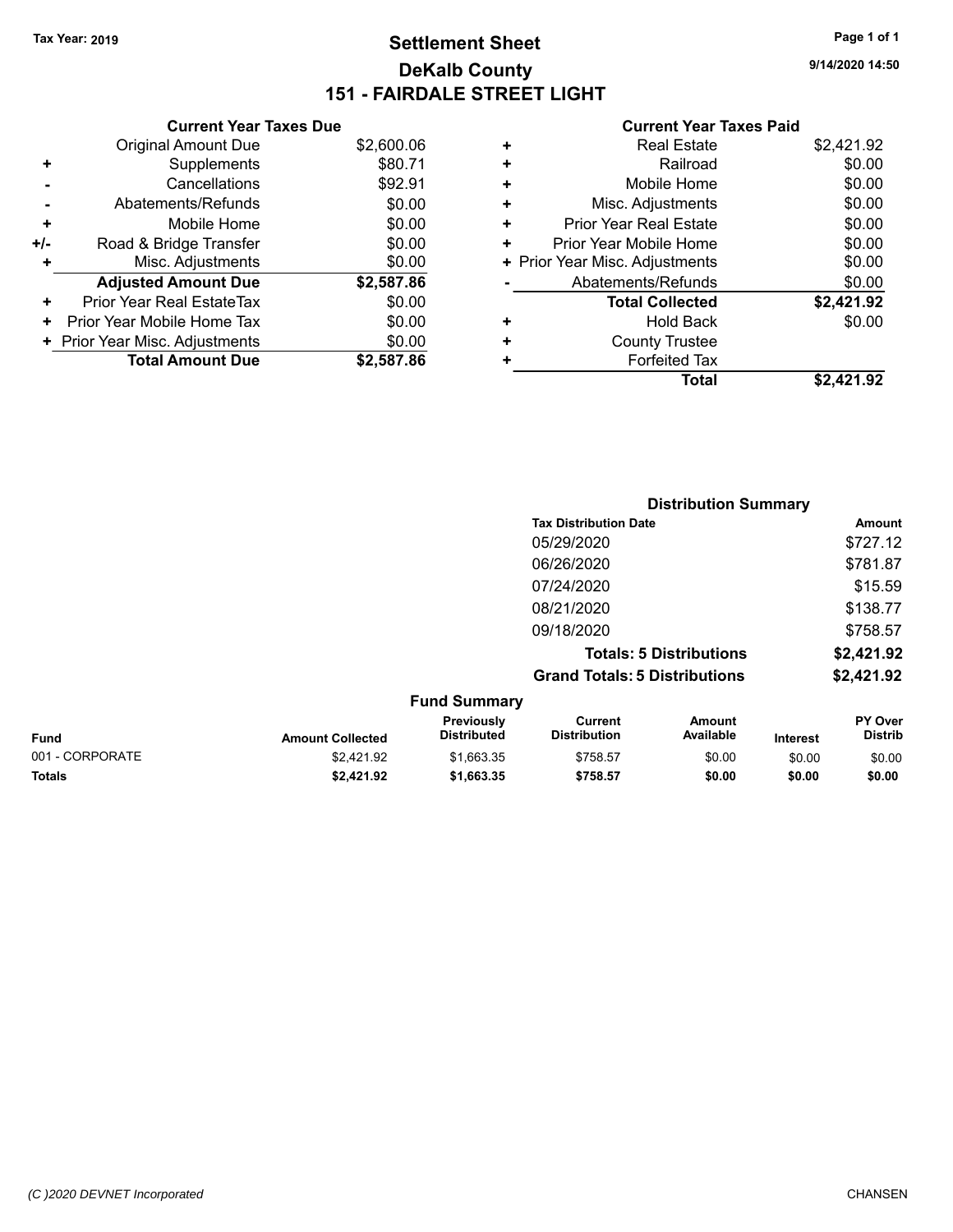#### **Settlement Sheet Tax Year: 2019 Page 1 of 1 DeKalb County 152 - AFTON-PIERCE MULTI TWP**

**9/14/2020 14:50**

#### **Current Year Taxes Paid**

|     | <b>Current Year Taxes Due</b>  |             |      |
|-----|--------------------------------|-------------|------|
|     | <b>Original Amount Due</b>     | \$26,526.30 |      |
|     | Supplements                    | \$238.64    |      |
|     | Cancellations                  | \$256.38    |      |
|     | Abatements/Refunds             | \$0.00      |      |
|     | Mobile Home                    | \$0.00      |      |
| +/- | Road & Bridge Transfer         | \$0.00      |      |
|     | Misc. Adjustments              | \$5.76      | + Pi |
|     | <b>Adjusted Amount Due</b>     | \$26,514.32 |      |
| ٠   | Prior Year Real EstateTax      | \$0.00      |      |
|     | Prior Year Mobile Home Tax     | \$0.00      |      |
|     | + Prior Year Misc. Adjustments | \$0.00      |      |
|     | <b>Total Amount Due</b>        | \$26,514.32 |      |
|     |                                |             |      |

| ٠ | <b>Real Estate</b>             | \$25,169.40 |
|---|--------------------------------|-------------|
| ٠ | Railroad                       | \$417.92    |
| ٠ | Mobile Home                    | \$0.00      |
| ٠ | Misc. Adjustments              | \$5.76      |
| ٠ | <b>Prior Year Real Estate</b>  | \$0.00      |
| ٠ | Prior Year Mobile Home         | \$0.00      |
|   | + Prior Year Misc. Adjustments | \$0.00      |
|   | Abatements/Refunds             | \$0.00      |
|   | <b>Total Collected</b>         | \$25,593.08 |
| ٠ | <b>Hold Back</b>               | \$0.00      |
| ٠ | <b>County Trustee</b>          |             |
| ٠ | <b>Forfeited Tax</b>           |             |
|   | <b>Total</b>                   | \$25,593.08 |
|   |                                |             |

|                                                |                                                  |                                         | <b>Distribution Summary</b>                     |                                |                 |                           |
|------------------------------------------------|--------------------------------------------------|-----------------------------------------|-------------------------------------------------|--------------------------------|-----------------|---------------------------|
|                                                |                                                  |                                         | <b>Tax Distribution Date</b>                    |                                |                 | Amount                    |
|                                                |                                                  |                                         | 05/29/2020                                      |                                |                 | \$5,103.25                |
|                                                |                                                  |                                         | 06/26/2020                                      |                                |                 | \$9,767.59                |
|                                                |                                                  |                                         | 07/24/2020                                      |                                |                 | \$274.61                  |
|                                                |                                                  |                                         | 08/21/2020                                      |                                |                 | \$888.24                  |
|                                                |                                                  |                                         | 09/18/2020                                      |                                |                 | \$9,559.39                |
|                                                |                                                  |                                         |                                                 | <b>Totals: 5 Distributions</b> |                 | \$25,593.08               |
|                                                |                                                  |                                         | <b>Grand Totals: 5 Distributions</b>            |                                |                 | \$25,593.08               |
|                                                |                                                  | <b>Fund Summary</b>                     |                                                 |                                |                 |                           |
| Fund                                           | <b>Amount Collected</b>                          | <b>Previously</b><br><b>Distributed</b> | <b>Current</b><br><b>Distribution</b>           | <b>Amount</b><br>Available     | <b>Interest</b> | PY Over<br><b>Distrib</b> |
| 147 - ASSESSING PURPOSES<br>(multi-twp)        | \$25,593.08                                      | \$16,033.69                             | \$9,559.39                                      | \$0.00                         | \$0.00          | \$0.00                    |
| <b>Totals</b>                                  | \$25,593.08                                      | \$16,033.69                             | \$9,559.39                                      | \$0.00                         | \$0.00          | \$0.00                    |
|                                                |                                                  | <b>Miscellaneous Adjustment Detail</b>  |                                                 |                                |                 |                           |
| <b>Source</b><br>Year<br>2019 RE - Real Estate | <b>Account Type</b><br><b>Back Tax Collected</b> | <b>Amount Adjustment Description</b>    | \$5.76 STRATTON REDEMPTION 11-03-200-059 by TBA |                                |                 |                           |

**Totals \$5.76 1 entries**

\$5.76 STRATTON REDEMPTION 11-03-200-059 by TBA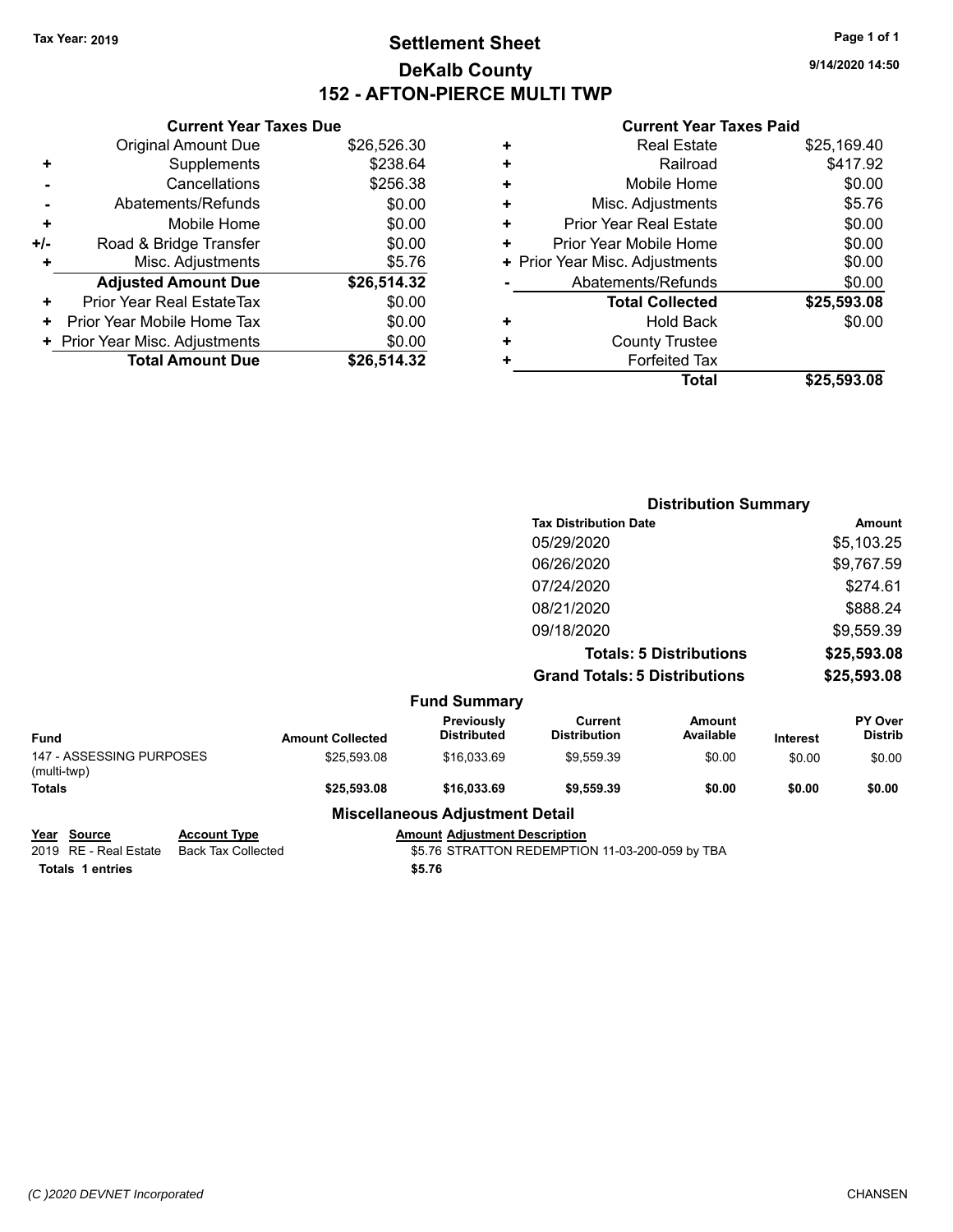#### **Settlement Sheet Tax Year: 2019 Page 1 of 1 DeKalb County 153 - MILAN-MALTA MULTI-TWP**

**9/14/2020 14:50**

#### **Current Year Taxes Paid**

|       | <b>Current Year Taxes Due</b>  |             |
|-------|--------------------------------|-------------|
|       | <b>Original Amount Due</b>     | \$14,519.31 |
| ٠     | Supplements                    | \$143.07    |
|       | Cancellations                  | \$142.18    |
|       | Abatements/Refunds             | \$0.00      |
| ٠     | Mobile Home                    | \$0.00      |
| $+/-$ | Road & Bridge Transfer         | \$0.00      |
|       | Misc. Adjustments              | \$0.00      |
|       | <b>Adjusted Amount Due</b>     | \$14,520.20 |
| ÷     | Prior Year Real EstateTax      | \$0.00      |
| ٠     | Prior Year Mobile Home Tax     | \$0.00      |
|       | + Prior Year Misc. Adjustments | \$7.46      |
|       | <b>Total Amount Due</b>        | \$14,527.66 |
|       |                                |             |

|   | <b>Real Estate</b>             | \$13,863.44 |
|---|--------------------------------|-------------|
| ٠ | Railroad                       | \$418.18    |
| ٠ | Mobile Home                    | \$0.00      |
| ٠ | Misc. Adjustments              | \$0.00      |
| ٠ | <b>Prior Year Real Estate</b>  | \$0.00      |
| ÷ | Prior Year Mobile Home         | \$0.00      |
|   | + Prior Year Misc. Adjustments | \$7.46      |
|   | Abatements/Refunds             | \$0.00      |
|   | <b>Total Collected</b>         | \$14,289.08 |
| ٠ | <b>Hold Back</b>               | \$0.00      |
| ٠ | <b>County Trustee</b>          |             |
| ٠ | <b>Forfeited Tax</b>           |             |
|   | Total                          | \$14.289.08 |
|   |                                |             |

|                                         |                         |                                        | <b>Distribution Summary</b>           |                                |          |                           |
|-----------------------------------------|-------------------------|----------------------------------------|---------------------------------------|--------------------------------|----------|---------------------------|
|                                         |                         |                                        | <b>Tax Distribution Date</b>          |                                |          | Amount                    |
|                                         |                         |                                        | 05/29/2020                            |                                |          | \$2,598.14                |
|                                         |                         |                                        | 06/26/2020                            |                                |          | \$5,509.41                |
|                                         |                         |                                        | 07/24/2020                            |                                |          | \$143.20                  |
|                                         |                         |                                        | 08/21/2020                            |                                |          | \$143.44                  |
|                                         |                         |                                        | 09/18/2020                            |                                |          | \$5,894.89                |
|                                         |                         |                                        |                                       | <b>Totals: 5 Distributions</b> |          | \$14,289.08               |
|                                         |                         |                                        | <b>Grand Totals: 5 Distributions</b>  |                                |          | \$14,289.08               |
|                                         |                         | <b>Fund Summary</b>                    |                                       |                                |          |                           |
| <b>Fund</b>                             | <b>Amount Collected</b> | Previously<br><b>Distributed</b>       | <b>Current</b><br><b>Distribution</b> | <b>Amount</b><br>Available     | Interest | PY Over<br><b>Distrib</b> |
| 147 - ASSESSING PURPOSES<br>(multi-twp) | \$14,289.08             | \$8,394.19                             | \$5,894.89                            | \$0.00                         | \$0.00   | \$0.00                    |
| <b>Totals</b>                           | \$14,289.08             | \$8,394.19                             | \$5,894.89                            | \$0.00                         | \$0.00   | \$0.00                    |
|                                         |                         | <b>Miscellaneous Adjustment Detail</b> |                                       |                                |          |                           |

**Totals \$7.46 1 entries**

**Year Source Account Type Amount Adjustment Description**<br>
2018 RE - Real Estate Back Tax Collected \$7.46 TRUSTEE SALE 07-23-18 \$7.46 TRUSTEE SALE 07-23-185-001 by TBA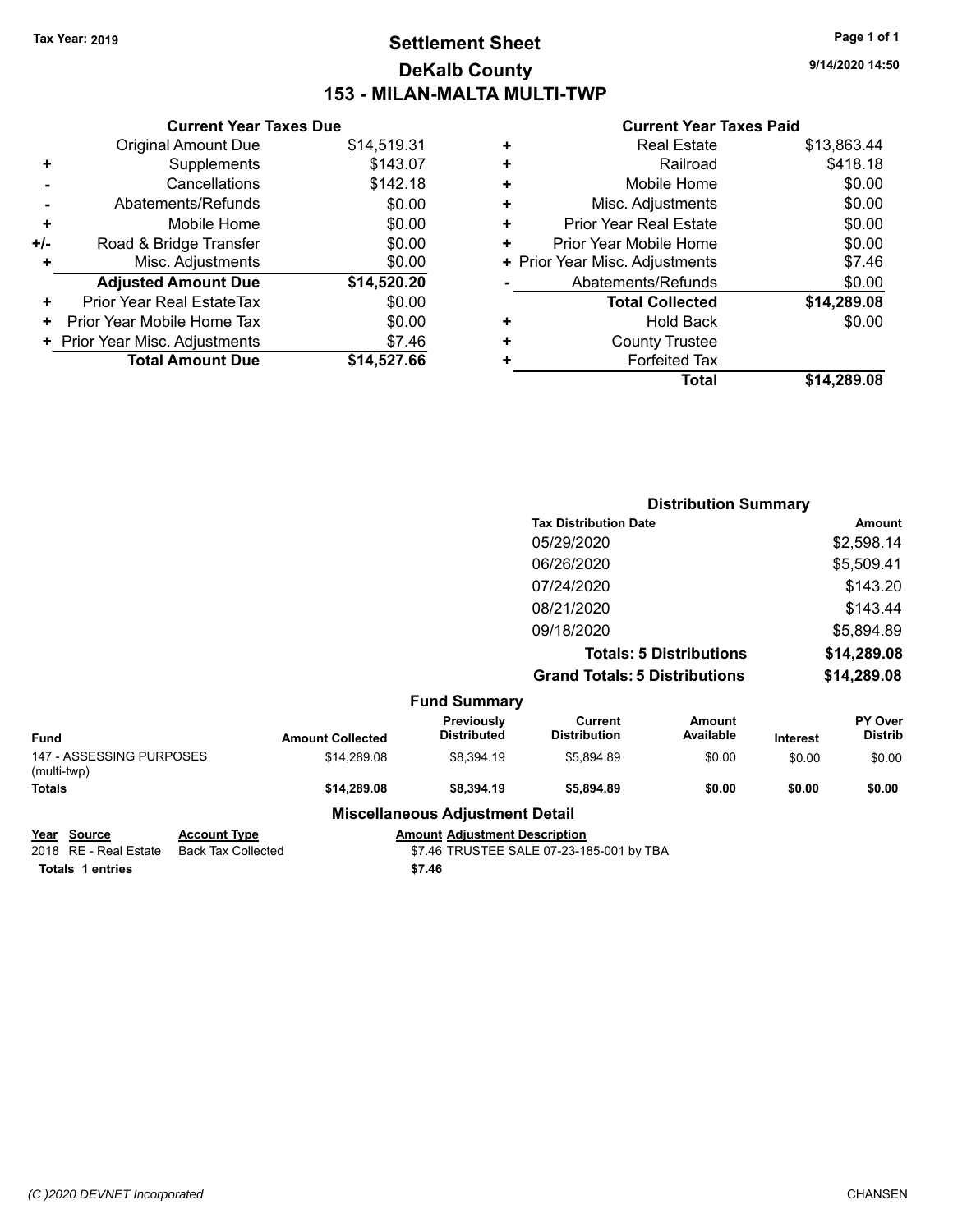#### **Settlement Sheet Tax Year: 2019 Page 1 of 1 DeKalb County 154 - PAW PAW-SHABBONA MULT TWP**

**9/14/2020 14:50**

#### **Current Year Taxes Paid**

| <b>Current Year Taxes Due</b> |                                |
|-------------------------------|--------------------------------|
| <b>Original Amount Due</b>    | \$13,960.31                    |
| Supplements                   | \$86.40                        |
| Cancellations                 | \$99.60                        |
| Abatements/Refunds            | \$0.00                         |
| Mobile Home                   | \$0.00                         |
| Road & Bridge Transfer        | \$0.00                         |
| Misc. Adjustments             | \$2.41                         |
| <b>Adjusted Amount Due</b>    | \$13,949.52                    |
| Prior Year Real EstateTax     | \$0.00                         |
| Prior Year Mobile Home Tax    | \$0.00                         |
|                               | \$0.00                         |
| <b>Total Amount Due</b>       | \$13.949.52                    |
|                               | + Prior Year Misc. Adjustments |

| ٠ | <b>Real Estate</b>             | \$12,908.37 |
|---|--------------------------------|-------------|
| ٠ | Railroad                       | \$705.64    |
| ٠ | Mobile Home                    | \$0.00      |
| ٠ | Misc. Adjustments              | \$2.41      |
| ٠ | <b>Prior Year Real Estate</b>  | \$0.00      |
| ٠ | Prior Year Mobile Home         | \$0.00      |
|   | + Prior Year Misc. Adjustments | \$0.00      |
|   | Abatements/Refunds             | \$0.00      |
|   | <b>Total Collected</b>         | \$13,616.42 |
| ٠ | Hold Back                      | \$0.00      |
| ٠ | <b>County Trustee</b>          |             |
| + | <b>Forfeited Tax</b>           |             |
|   | Total                          | \$13,616.42 |

|                                         |                         |                                        |                                       | <b>Distribution Summary</b>    |                 |                           |
|-----------------------------------------|-------------------------|----------------------------------------|---------------------------------------|--------------------------------|-----------------|---------------------------|
|                                         |                         |                                        | <b>Tax Distribution Date</b>          |                                |                 | <b>Amount</b>             |
|                                         |                         |                                        | 05/29/2020                            |                                |                 | \$2,194.92                |
|                                         |                         |                                        | 06/26/2020                            |                                |                 | \$5,500.26                |
|                                         |                         |                                        | 07/24/2020                            |                                |                 | \$155.68                  |
|                                         |                         |                                        | 08/21/2020                            |                                |                 | \$200.60                  |
|                                         |                         |                                        | 09/18/2020                            |                                |                 | \$5,564.96                |
|                                         |                         |                                        |                                       | <b>Totals: 5 Distributions</b> |                 | \$13,616.42               |
|                                         |                         |                                        | <b>Grand Totals: 5 Distributions</b>  |                                |                 | \$13,616.42               |
|                                         |                         | <b>Fund Summary</b>                    |                                       |                                |                 |                           |
| <b>Fund</b>                             | <b>Amount Collected</b> | Previously<br><b>Distributed</b>       | <b>Current</b><br><b>Distribution</b> | <b>Amount</b><br>Available     | <b>Interest</b> | PY Over<br><b>Distrib</b> |
| 147 - ASSESSING PURPOSES<br>(multi-twp) | \$13,616.42             | \$8,051.46                             | \$5,564.96                            | \$0.00                         | \$0.00          | \$0.00                    |
| <b>Totals</b>                           | \$13,616.42             | \$8,051.46                             | \$5,564.96                            | \$0.00                         | \$0.00          | \$0.00                    |
|                                         |                         | <b>Miscellaneous Adjustment Detail</b> |                                       |                                |                 |                           |

**Totals \$2.41 1 entries**

**Year Source Account Type Amount Adjustment Description**<br>2019 RE - Real Estate Paymt In Lieu of Tax \$2.41 HOUSING AUTHORITY S \$2.41 HOUSING AUTHORITY SEQUOYA APARTMENTS by TBA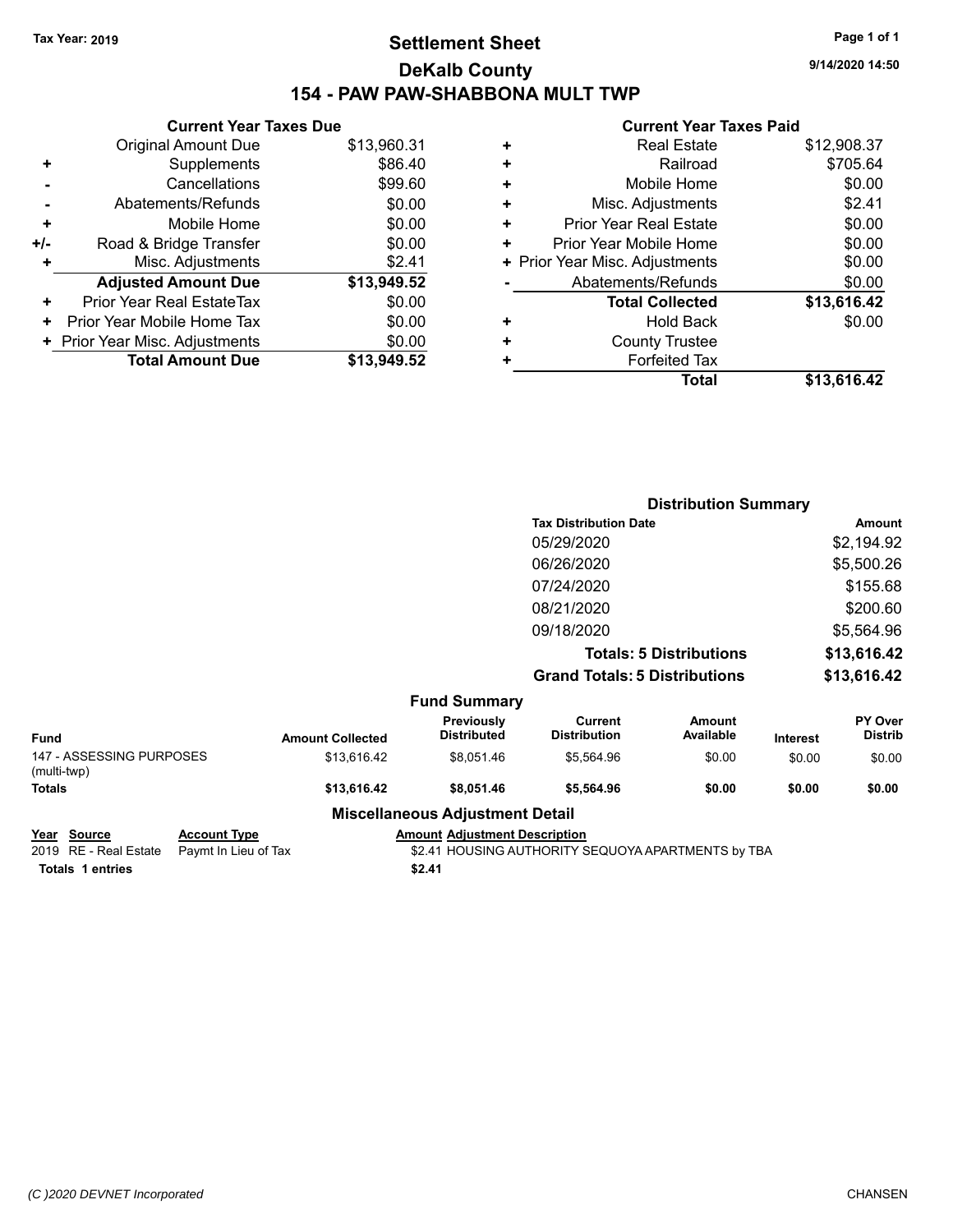#### **Settlement Sheet Tax Year: 2019 Page 1 of 1 DeKalb County 155 - SOUTH GROVE-MAYFIELD MULT**

**9/14/2020 14:50**

#### **Current Year Taxes Paid**

|     | <b>Current Year Taxes Due</b>  |             |
|-----|--------------------------------|-------------|
|     | <b>Original Amount Due</b>     | \$12,979.12 |
| ٠   | Supplements                    | \$61.65     |
|     | Cancellations                  | \$77.83     |
|     | Abatements/Refunds             | \$0.00      |
| ٠   | Mobile Home                    | \$0.00      |
| +/- | Road & Bridge Transfer         | \$0.00      |
|     | Misc. Adjustments              | \$0.00      |
|     | <b>Adjusted Amount Due</b>     | \$12,962.94 |
| ٠   | Prior Year Real EstateTax      | \$0.00      |
| ٠   | Prior Year Mobile Home Tax     | \$0.00      |
|     | + Prior Year Misc. Adjustments | \$2.35      |
|     | <b>Total Amount Due</b>        | \$12,965.29 |
|     |                                |             |

| ٠ | <b>Real Estate</b>             | \$12,573.26 |
|---|--------------------------------|-------------|
| ٠ | Railroad                       | \$0.00      |
| ٠ | Mobile Home                    | \$0.00      |
| ٠ | Misc. Adjustments              | \$0.00      |
| ٠ | <b>Prior Year Real Estate</b>  | \$0.00      |
| ٠ | Prior Year Mobile Home         | \$0.00      |
|   | + Prior Year Misc. Adjustments | \$2.35      |
|   | Abatements/Refunds             | \$0.00      |
|   | <b>Total Collected</b>         | \$12,575.61 |
| ٠ | Hold Back                      | \$0.00      |
| ٠ | <b>County Trustee</b>          |             |
| ٠ | <b>Forfeited Tax</b>           |             |
|   | Total                          | \$12,575.61 |
|   |                                |             |

|                                               |                         |                                  |                                      | <b>Distribution Summary</b>    |                 |                                  |
|-----------------------------------------------|-------------------------|----------------------------------|--------------------------------------|--------------------------------|-----------------|----------------------------------|
|                                               |                         |                                  | <b>Tax Distribution Date</b>         |                                |                 | Amount                           |
|                                               |                         |                                  | 05/29/2020                           |                                |                 | \$1,667.49                       |
|                                               |                         |                                  | 06/26/2020                           |                                |                 | \$5,315.16                       |
|                                               |                         |                                  | 07/24/2020                           |                                |                 | \$163.74                         |
|                                               |                         |                                  | 08/21/2020                           |                                |                 | \$285.50                         |
|                                               |                         |                                  | 09/18/2020                           |                                |                 | \$5,143.72                       |
|                                               |                         |                                  |                                      | <b>Totals: 5 Distributions</b> |                 | \$12,575.61                      |
|                                               |                         |                                  | <b>Grand Totals: 5 Distributions</b> |                                |                 | \$12,575.61                      |
|                                               |                         | <b>Fund Summary</b>              |                                      |                                |                 |                                  |
| Fund                                          | <b>Amount Collected</b> | Previously<br><b>Distributed</b> | Current<br><b>Distribution</b>       | Amount<br>Available            | <b>Interest</b> | <b>PY Over</b><br><b>Distrib</b> |
| 147 - ASSESSING PURPOSES<br>$(mu$ lti_twn $)$ | \$12,575.61             | \$7,431.89                       | \$5,143.72                           | \$0.00                         | \$0.00          | \$0.00                           |

 $147 - AS$ (multi-twp) **Totals \$12,575.61 \$7,431.89 \$5,143.72 \$0.00 \$0.00 \$0.00**

| Source           | Account         |
|------------------|-----------------|
| RE - Real Estate | <b>Back Tax</b> |
| PE - Peal Estate | Rock Tov        |

**Miscellaneous Adjustment Detail Year** Source **Account Type Account Adjustment Description** 

2018 RE - Real Estate Back Tax Collected **19.004 PETERSON REDEMPTION 04-11-100-009 by TBA**<br>2018 RE - Real Estate Back Tax Collected **19.000 S2.31 PIOTROWSKI REDEMPTION 04-18-253-008 by TB** 2018 RE - Real Estate Back Tax Collected \$2.31 PIOTROWSKI REDEMPTION 04-18-253-008 by TBA **Totals \$2.35 2 entries**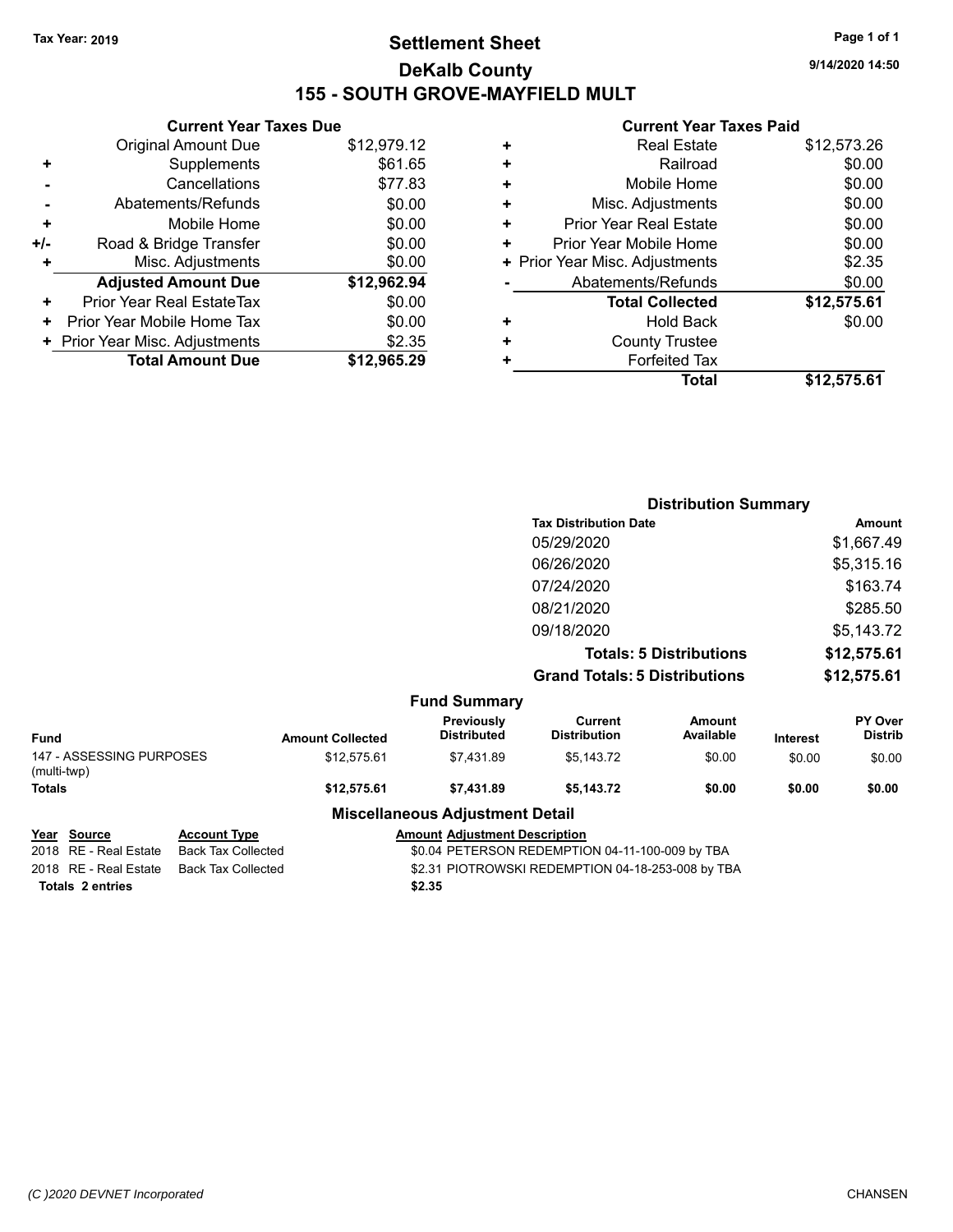#### **Settlement Sheet Tax Year: 2019 Page 1 of 1 DeKalb County 156 - VICTOR-SOMONAUK MULTI TWP**

**9/14/2020 14:50**

#### **Current Year Taxes Paid**

|     | <b>Current Year Taxes Due</b>  |             |
|-----|--------------------------------|-------------|
|     | <b>Original Amount Due</b>     | \$23,639.06 |
| ٠   | Supplements                    | \$157.51    |
|     | Cancellations                  | \$167.44    |
|     | Abatements/Refunds             | \$0.00      |
| ٠   | Mobile Home                    | \$0.00      |
| +/- | Road & Bridge Transfer         | \$0.00      |
| ٠   | Misc. Adjustments              | \$0.00      |
|     | <b>Adjusted Amount Due</b>     | \$23,629.13 |
| ٠   | Prior Year Real EstateTax      | \$0.00      |
| ٠   | Prior Year Mobile Home Tax     | \$0.00      |
|     | + Prior Year Misc. Adjustments | \$0.00      |
|     | <b>Total Amount Due</b>        | \$23.629.13 |
|     |                                |             |

|   | <b>Real Estate</b>             | \$22,697.26 |
|---|--------------------------------|-------------|
| ٠ | Railroad                       | \$396.44    |
| ÷ | Mobile Home                    | \$0.00      |
| ٠ | Misc. Adjustments              | \$0.00      |
| ٠ | <b>Prior Year Real Estate</b>  | \$0.00      |
| ٠ | Prior Year Mobile Home         | \$0.00      |
|   | + Prior Year Misc. Adjustments | \$0.00      |
|   | Abatements/Refunds             | \$0.00      |
|   | <b>Total Collected</b>         | \$23,093.70 |
| ٠ | <b>Hold Back</b>               | \$0.00      |
|   | <b>County Trustee</b>          |             |
| ٠ | <b>Forfeited Tax</b>           |             |
|   | Total                          | \$23,093.70 |
|   |                                |             |

|                     | <b>Distribution Summary</b>          |                                |                |
|---------------------|--------------------------------------|--------------------------------|----------------|
|                     | <b>Tax Distribution Date</b>         |                                | Amount         |
|                     | 05/29/2020                           |                                | \$5,466.72     |
|                     | 06/26/2020                           |                                | \$8,078.53     |
|                     | 07/24/2020                           |                                | \$316.51       |
|                     | 08/21/2020                           |                                | \$513.54       |
|                     | 09/18/2020                           |                                | \$8,718.40     |
|                     |                                      | <b>Totals: 5 Distributions</b> | \$23,093.70    |
|                     | <b>Grand Totals: 5 Distributions</b> |                                | \$23,093.70    |
| <b>Fund Summary</b> |                                      |                                |                |
| Previously          | $C$ urrent                           | <b>Amount</b>                  | <b>PY Over</b> |

| <b>Fund</b>                             | <b>Amount Collected</b> | Previously<br><b>Distributed</b> | Current<br><b>Distribution</b> | Amount<br>Available | <b>Interest</b> | <b>PY Over</b><br><b>Distrib</b> |
|-----------------------------------------|-------------------------|----------------------------------|--------------------------------|---------------------|-----------------|----------------------------------|
| 147 - ASSESSING PURPOSES<br>(multi-twp) | \$23.093.70             | \$14.375.30                      | \$8.718.40                     | \$0.00              | \$0.00          | \$0.00                           |
| Totals                                  | \$23.093.70             | \$14,375.30                      | \$8.718.40                     | \$0.00              | \$0.00          | \$0.00                           |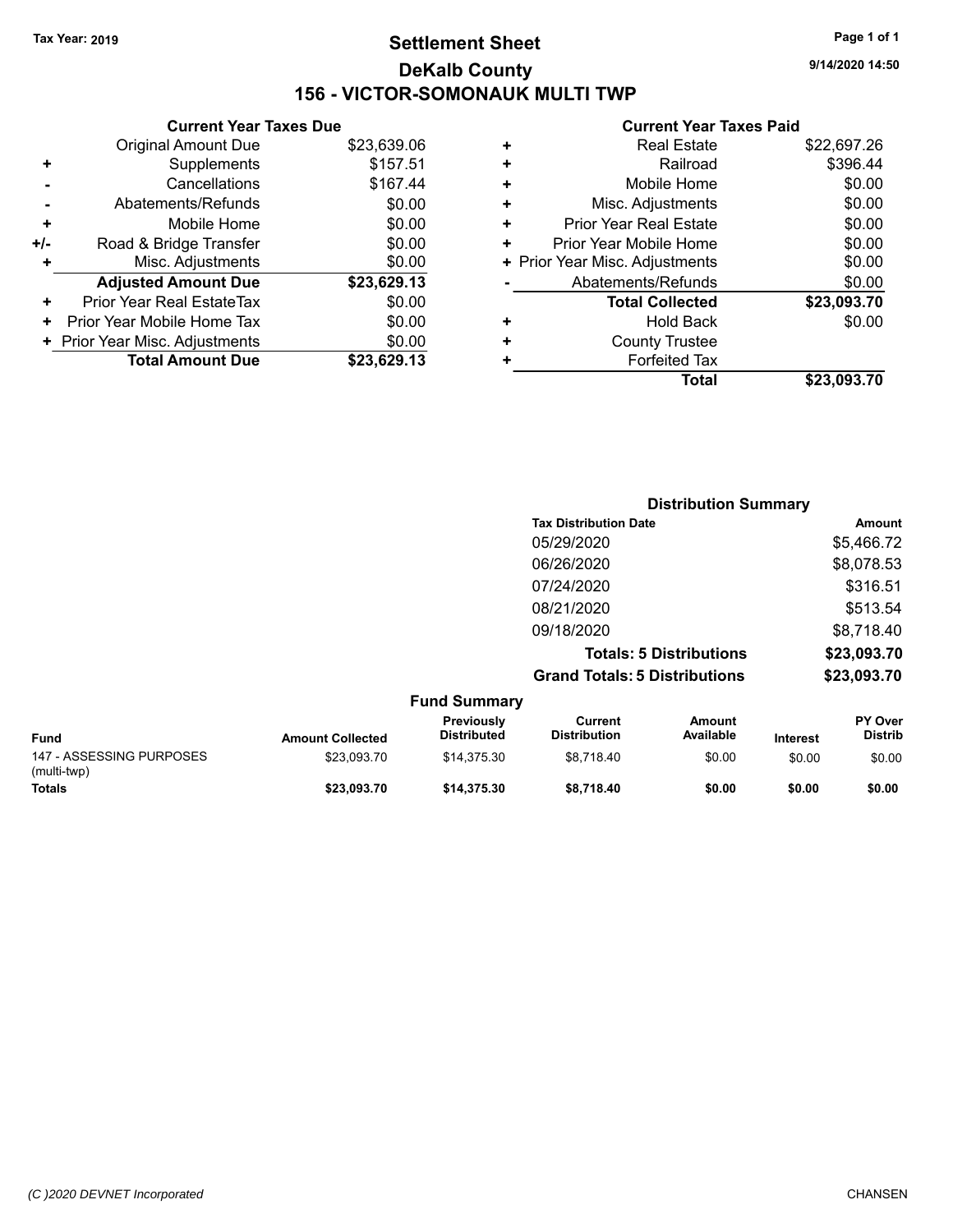#### **Settlement Sheet Tax Year: 2019 Page 1 of 1 DeKalb County 157 - GENOA PUBLIC LIBRARY DIST**

**Current Year Taxes Due**

|       | <b>Total Amount Due</b>          | \$252,154.94 |
|-------|----------------------------------|--------------|
|       | + Prior Year Misc. Adjustments   | \$15.34      |
| ٠     | Prior Year Mobile Home Tax       | \$0.00       |
| ÷     | <b>Prior Year Real EstateTax</b> | \$0.00       |
|       | <b>Adjusted Amount Due</b>       | \$252,139.60 |
| ٠     | Misc. Adjustments                | \$14.80      |
| $+/-$ | Road & Bridge Transfer           | \$0.00       |
| ٠     | Mobile Home                      | \$0.00       |
|       | Abatements/Refunds               | \$0.00       |
|       | Cancellations                    | \$5,207.12   |
| ٠     | Supplements                      | \$3,851.55   |
|       | <b>Original Amount Due</b>       | \$253,480.37 |
|       |                                  |              |

#### **Current Year Taxes Paid**

|   | <b>Real Estate</b>             | \$244,867.91 |
|---|--------------------------------|--------------|
| ٠ | Railroad                       | \$679.64     |
| ٠ | Mobile Home                    | \$0.00       |
| ٠ | Misc. Adjustments              | \$14.80      |
| ٠ | <b>Prior Year Real Estate</b>  | \$0.00       |
| ٠ | Prior Year Mobile Home         | \$0.00       |
|   | + Prior Year Misc. Adjustments | \$15.34      |
|   | Abatements/Refunds             | \$0.00       |
|   | <b>Total Collected</b>         | \$245,577.69 |
| ٠ | Hold Back                      | \$0.00       |
| ٠ | <b>County Trustee</b>          |              |
| ٠ | <b>Forfeited Tax</b>           |              |
|   | Total                          | \$245,577.69 |
|   |                                |              |

#### **Distribution Summary Tax Distribution Date Amount** 05/29/2020 \$69,515.40 06/26/2020 \$62,802.15 07/24/2020 \$3,127.36 08/21/2020 \$5,546.59 09/18/2020 \$104,586.19 **Totals: 5 Distributions \$245,577.69 Grand Totals: 5 Distributions \$245,577.69**

| <b>Fund Summary</b>                     |                         |                                         |                                       |                     |                 |                                  |
|-----------------------------------------|-------------------------|-----------------------------------------|---------------------------------------|---------------------|-----------------|----------------------------------|
| <b>Fund</b>                             | <b>Amount Collected</b> | <b>Previously</b><br><b>Distributed</b> | <b>Current</b><br><b>Distribution</b> | Amount<br>Available | <b>Interest</b> | <b>PY Over</b><br><b>Distrib</b> |
| 001 - CORPORATE                         | \$226,749.29            | \$130.181.73                            | \$96,567.56                           | \$0.00              | \$0.00          | \$0.00                           |
| 004 - OPERATIONS & MAINTENANCE          | \$15,386.16             | \$8,833.53                              | \$6,552.63                            | \$0.00              | \$0.00          | \$0.00                           |
| $005 - 1$ , M, R, F,                    | \$100.43                | \$57.65                                 | \$42.78                               | \$0.00              | \$0.00          | \$0.00                           |
| 027 - AUDIT                             | \$3.140.95              | \$1,803.29                              | \$1,337.66                            | \$0.00              | \$0.00          | \$0.00                           |
| 035 - TORT JUDGEMENTS/LIABILITY<br>INS. | \$100.43                | \$57.65                                 | \$42.78                               | \$0.00              | \$0.00          | \$0.00                           |
| 047 - SOCIAL SECURITY                   | \$100.43                | \$57.65                                 | \$42.78                               | \$0.00              | \$0.00          | \$0.00                           |
| <b>Totals</b>                           | \$245,577.69            | \$140.991.50                            | \$104,586.19                          | \$0.00              | \$0.00          | \$0.00                           |

#### **Miscellaneous Adjustment Detail**

| Year Source             | <b>Account Type</b> | <b>Amount Adjustment Description</b>                    |
|-------------------------|---------------------|---------------------------------------------------------|
| 2018 RE - Real Estate   | Back Tax Collected  | \$4.76 WOJDYLA REDEMPTION 03-18-251-012 by TBA          |
| 2018 RE - Real Estate   | Back Tax Collected  | \$4.07 FIRST MID WEALTH REDEMPTION 03-30-101-005 by TBA |
| 2018 RE - Real Estate   | Back Tax Collected  | \$6.51 KIRCHHOFF REDEMPTION 03-19-333-008 by TBA        |
| 2019 RE - Real Estate   | Back Tax Collected  | \$14.80 NIKOLS REDEMPTION 03-19-429-033 by TBA          |
| <b>Totals 4 entries</b> |                     | \$30.14                                                 |

**9/14/2020 14:50**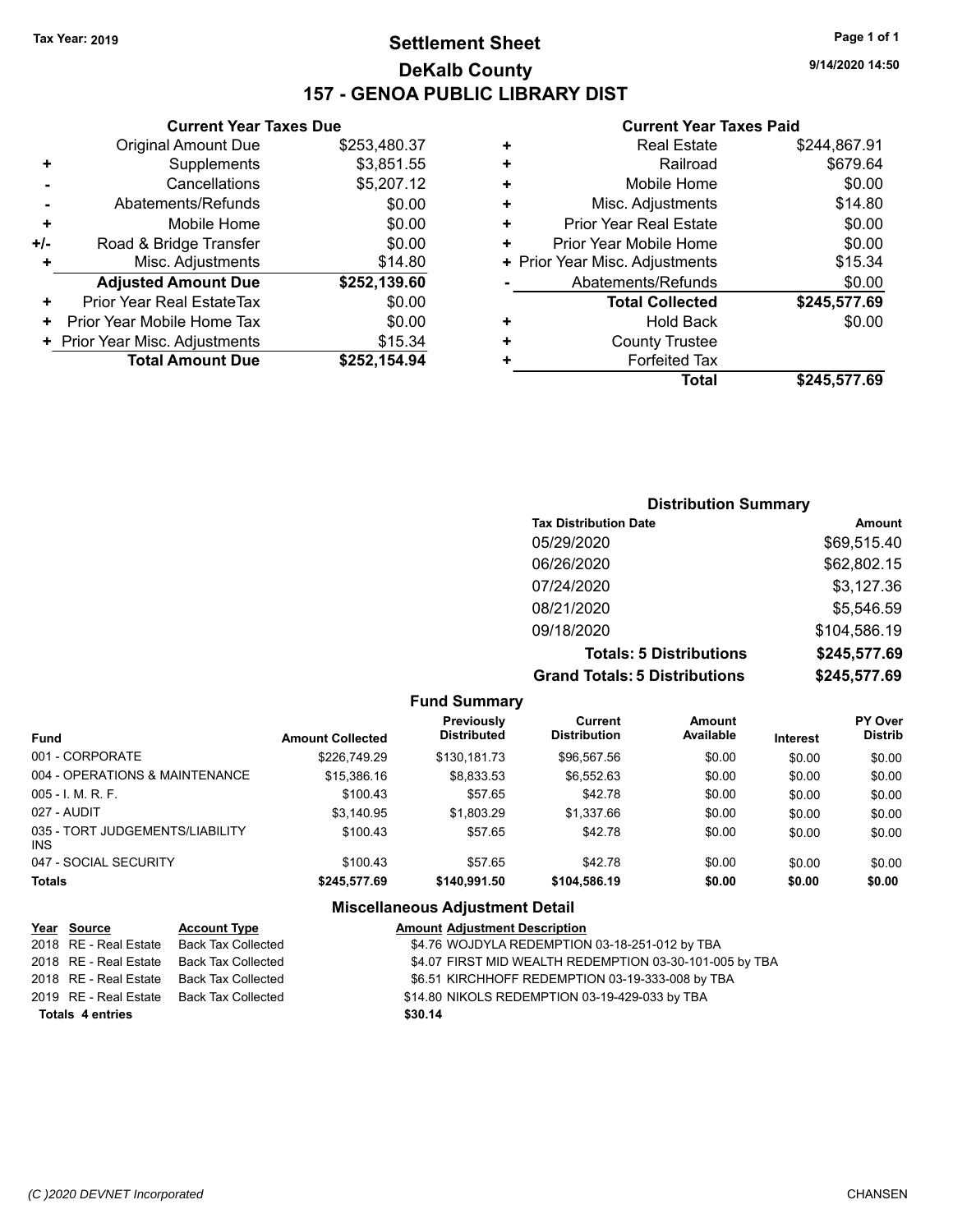**9/14/2020 14:50**

#### **Settlement Sheet Tax Year: 2019 Page 1 of 1 DeKalb County 158 - DEKALB TIF1**

#### **Current Year Taxes Due**

|     | <b>Original Amount Due</b>     | \$4,223,398.74 |
|-----|--------------------------------|----------------|
| ٠   | Supplements                    | \$42,757.56    |
|     | Cancellations                  | \$55,576.72    |
|     | Abatements/Refunds             | \$449.86       |
| ٠   | Mobile Home                    | \$0.00         |
| +/- | Road & Bridge Transfer         | \$0.00         |
| ٠   | Misc. Adjustments              | \$0.00         |
|     | <b>Adjusted Amount Due</b>     | \$4,210,129.72 |
| ÷   | Prior Year Real EstateTax      | \$0.00         |
|     | Prior Year Mobile Home Tax     | \$0.00         |
|     | + Prior Year Misc. Adjustments | \$0.00         |
|     | <b>Total Amount Due</b>        | \$4,210,129.72 |

#### **Current Year Taxes Paid +** Real Estate \$4,051,330.61 **+** Railroad \$0.00 **+** Mobile Home \$0.00 **+** Misc. Adjustments \$0.00 **+** Prior Year Real Estate \$0.00 **+** Prior Year Mobile Home \$0.00 **+ Prior Year Misc. Adjustments**  $$0.00$ **-** Abatements/Refunds \$449.86 **Total Collected \$4,050,880.75 +** Hold Back \$0.00

| <b>Forfeited Tax</b> |
|----------------------|
|                      |

**Distribution Summary Tax Distribution Date Amount** 05/29/2020 \$788,800.12 06/26/2020 \$1,509,847.35 07/24/2020 \$26,518.17 08/21/2020 \$99,322.37

**Total \$4,050,880.75**

**+** County Trustee

|                         |                           |                                         | 09/18/2020<br><b>Totals: 5 Distributions</b>                 |                     |                | \$1,626,392.74                   |
|-------------------------|---------------------------|-----------------------------------------|--------------------------------------------------------------|---------------------|----------------|----------------------------------|
|                         |                           |                                         |                                                              |                     |                | \$4,050,880.75                   |
|                         |                           |                                         | <b>Grand Totals: 5 Distributions</b>                         |                     | \$4,050,880.75 |                                  |
|                         |                           | <b>Fund Summary</b>                     |                                                              |                     |                |                                  |
| <b>Fund</b>             | <b>Amount Collected</b>   | <b>Previously</b><br><b>Distributed</b> | Current<br><b>Distribution</b>                               | Amount<br>Available | Interest       | <b>PY Over</b><br><b>Distrib</b> |
| 001 - CORPORATE         | \$4,050,880.75            | \$2,424,488.01                          | \$1,626,392.74                                               | \$0.00              | \$0.00         | \$0.00                           |
| <b>Totals</b>           | \$4,050,880.75            | \$2,424,488.01                          | \$1,626,392.74                                               | \$0.00              | \$0.00         | \$0.00                           |
|                         |                           | <b>Miscellaneous Adjustment Detail</b>  |                                                              |                     |                |                                  |
| Year Source             | <b>Account Type</b>       | <b>Amount Adjustment Description</b>    |                                                              |                     |                |                                  |
| 2018 RE - Real Estate   | <b>Back Tax Collected</b> |                                         | \$0.00 TRUSTEE SALE 08-22-283-001 by TBA                     |                     |                |                                  |
| 2019 RE - Real Estate   | <b>Back Tax Collected</b> |                                         | \$0.00 LYNCH REDEMPTION 08-24-153-001 by TBA                 |                     |                |                                  |
| <b>Totals 2 entries</b> |                           | \$0.00                                  |                                                              |                     |                |                                  |
|                         |                           | <b>Abatement Detail</b>                 |                                                              |                     |                |                                  |
| Year Source             | <b>Account Type</b>       | <b>Amount Adjustment Description</b>    |                                                              |                     |                |                                  |
| 2019 RE - Real Estate   | <b>RE</b> Abatement       |                                         | \$449.86 PTAB DECISION TIF #1 TO TIF #2 08-23-453-004 by TBA |                     |                |                                  |

*(C )2020 DEVNET Incorporated* CHANSEN

**Totals \$449.86 1 entries**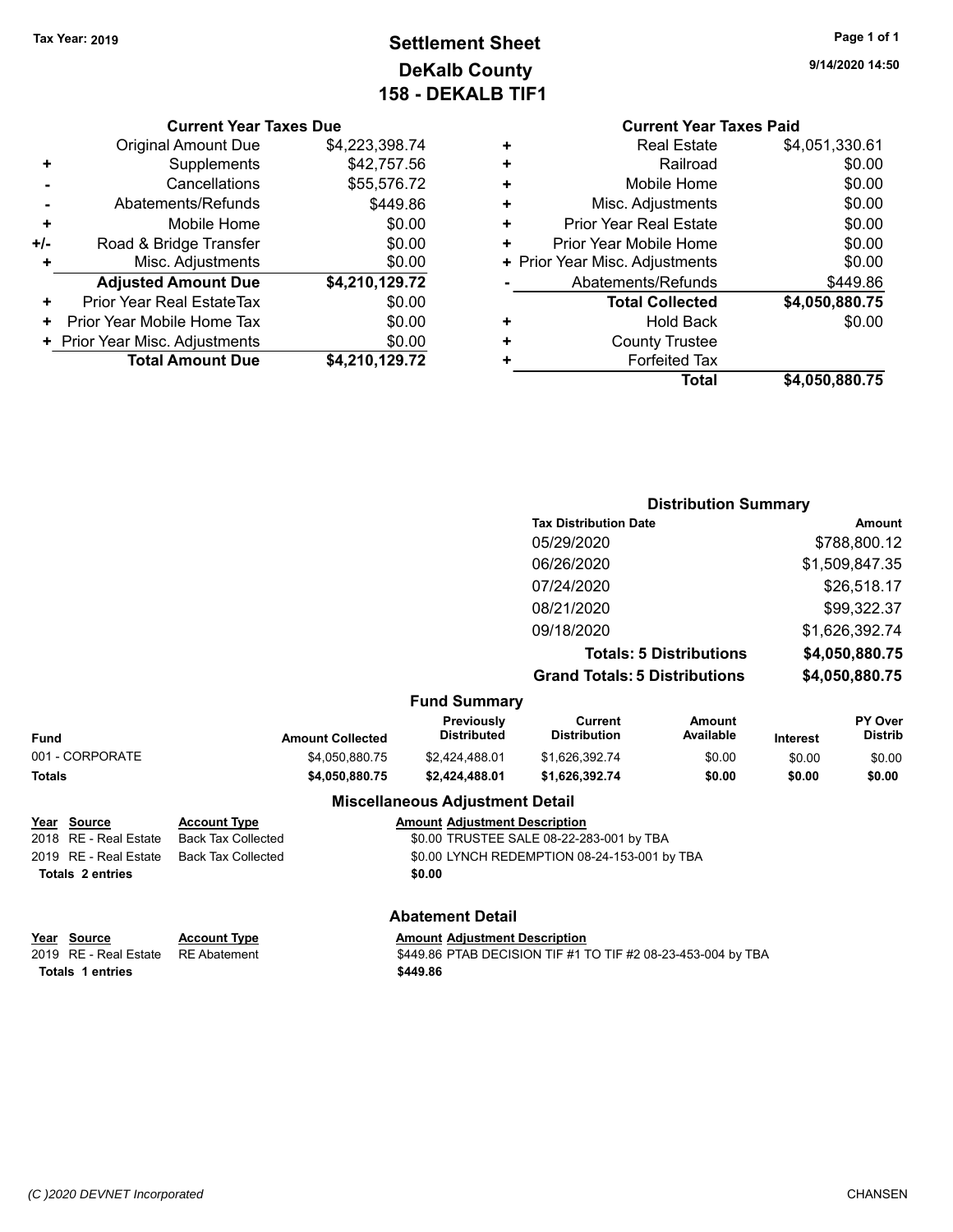#### **Settlement Sheet Tax Year: 2019 Page 1 of 1 DeKalb County 159 - DEKALB TIF2**

**9/14/2020 14:50**

|     | <b>Current Year Taxes Due</b>  |            |
|-----|--------------------------------|------------|
|     | Original Amount Due            | \$0.00     |
| ٠   | Supplements                    | \$0.00     |
|     | Cancellations                  | \$0.00     |
|     | Abatements/Refunds             | \$0.00     |
| ٠   | Mobile Home                    | \$0.00     |
| +/- | Road & Bridge Transfer         | \$0.00     |
|     | Misc. Adjustments              | \$449.86   |
|     | <b>Adjusted Amount Due</b>     | \$449.86   |
| ٠   | Prior Year Real EstateTax      | (\$449.86) |
| ٠   | Prior Year Mobile Home Tax     | \$0.00     |
|     | + Prior Year Misc. Adjustments | \$0.00     |
|     | <b>Total Amount Due</b>        | \$0.00     |
|     |                                |            |

|   | <b>Current Year Taxes Paid</b> |            |
|---|--------------------------------|------------|
| ÷ | <b>Real Estate</b>             | \$0.00     |
|   | Railroad                       | \$0.00     |
| ٠ | Mobile Home                    | \$0.00     |
| ٠ | Misc. Adjustments              | \$449.86   |
| ٠ | Prior Year Real Estate         | (\$449.86) |
| ٠ | Prior Year Mobile Home         | \$0.00     |
|   | + Prior Year Misc. Adjustments | \$0.00     |
|   | Abatements/Refunds             | \$0.00     |
|   | <b>Total Collected</b>         | \$0.00     |
|   | <b>Hold Back</b>               | \$0.00     |
| ÷ | <b>County Trustee</b>          |            |
|   | <b>Forfeited Tax</b>           |            |
|   | Total                          |            |

|                 |                         | <b>Fund Summary</b>                    |                                |                     |                 |                                  |
|-----------------|-------------------------|----------------------------------------|--------------------------------|---------------------|-----------------|----------------------------------|
| Fund            | <b>Amount Collected</b> | Previously<br>Distributed              | Current<br><b>Distribution</b> | Amount<br>Available | <b>Interest</b> | <b>PY Over</b><br><b>Distrib</b> |
| 001 - CORPORATE | \$0.00                  | \$0.00                                 | \$0.00                         | \$0.00              | \$0.00          | \$0.00                           |
| <b>Totals</b>   | \$0.00                  | \$0.00                                 | \$0.00                         | \$0.00              | \$0.00          | \$0.00                           |
|                 |                         | <b>Miscellaneous Adjustment Detail</b> |                                |                     |                 |                                  |

#### **Year Source Account Type Amount Adjustment Description** \$449.86 PTAB DECISION TIF #2 FROM TIF #1 08-23-453-004 by TBA 2019 RE - Real Estate Paymt In Lieu of Tax \$0.00 HOUSING AUTHORITY DEKALB UNITS by TBA **Totals \$449.86 2 entries**

| Year Source |                                    | <b>Account Type</b> |        | <b>Amount Adjustment Description</b> |
|-------------|------------------------------------|---------------------|--------|--------------------------------------|
|             | 2018 RE - Real Estate RE Abatement |                     |        | \$0.00 PTAB INTEREST REFUN           |
|             | Totals 1 entries                   |                     | \$0.00 |                                      |

#### **Abatement Detail**

\$0.00 PTAB INTEREST REFUND 08-23-453-004 by TBA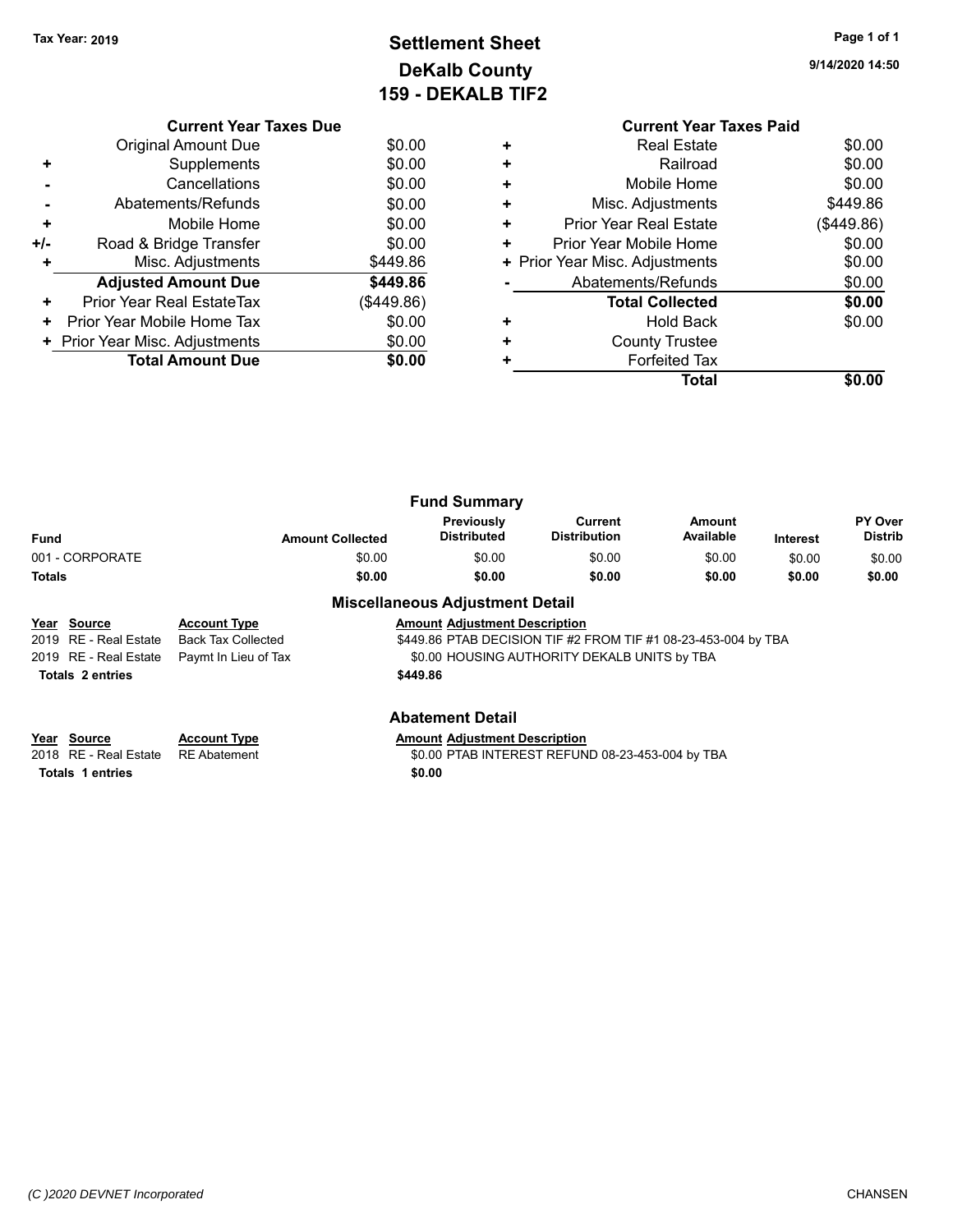#### **Settlement Sheet Tax Year: 2019 Page 1 of 1 DeKalb County 160 - DEKALB TIF1 AMENDED**

**9/14/2020 14:50**

#### **Current Year Taxes Paid**

|     | <b>Current Year Taxes Due</b>  |                |
|-----|--------------------------------|----------------|
|     | <b>Original Amount Due</b>     | \$2,419,945.48 |
| ٠   | Supplements                    | \$14,273.72    |
|     | Cancellations                  | \$12,161.48    |
|     | Abatements/Refunds             | \$0.00         |
| ٠   | Mobile Home                    | \$0.00         |
| +/- | Road & Bridge Transfer         | \$0.00         |
| ٠   | Misc. Adjustments              | \$0.00         |
|     | <b>Adjusted Amount Due</b>     | \$2,422,057.72 |
| +   | Prior Year Real EstateTax      | (\$1,048.88)   |
| ٠   | Prior Year Mobile Home Tax     | \$0.00         |
|     | + Prior Year Misc. Adjustments | \$0.00         |
|     | <b>Total Amount Due</b>        | \$2,421,008.84 |
|     |                                |                |

| ٠ | <b>Real Estate</b>             | \$2,362,323.49 |
|---|--------------------------------|----------------|
| ٠ | Railroad                       | \$0.00         |
| ٠ | Mobile Home                    | \$0.00         |
| ٠ | Misc. Adjustments              | \$0.00         |
| ٠ | Prior Year Real Estate         | (\$1,048.88)   |
| ٠ | Prior Year Mobile Home         | \$0.00         |
|   | + Prior Year Misc. Adjustments | \$0.00         |
|   | Abatements/Refunds             | \$0.00         |
|   | <b>Total Collected</b>         | \$2,361,274.61 |
| ٠ | <b>Hold Back</b>               | \$0.00         |
| ٠ | <b>County Trustee</b>          |                |
| ٠ | <b>Forfeited Tax</b>           |                |
|   | Total                          | \$2,361,274.61 |
|   |                                |                |

|                     | <b>Distribution Summary</b>          |                |
|---------------------|--------------------------------------|----------------|
|                     | <b>Tax Distribution Date</b>         | Amount         |
|                     | 05/29/2020                           | \$830,399.09   |
|                     | 06/26/2020                           | \$571,022.83   |
|                     | 07/24/2020                           | \$13,633.43    |
|                     | 08/21/2020                           | \$41,701.70    |
|                     | 09/18/2020                           | \$904,517.56   |
|                     | <b>Totals: 5 Distributions</b>       | \$2,361,274.61 |
|                     | <b>Grand Totals: 5 Distributions</b> | \$2,361,274.61 |
| <b>Fund Summary</b> |                                      |                |

| unu vunnnar y           |                                         |                                |                     |                 |                                  |
|-------------------------|-----------------------------------------|--------------------------------|---------------------|-----------------|----------------------------------|
| <b>Amount Collected</b> | <b>Previously</b><br><b>Distributed</b> | Current<br><b>Distribution</b> | Amount<br>Available | <b>Interest</b> | <b>PY Over</b><br><b>Distrib</b> |
| \$2.361.274.61          | \$1.456.757.05                          | \$904.517.56                   | \$0.00              | \$0.00          | \$0.00                           |
| \$2.361.274.61          | \$1.456.757.05                          | \$904.517.56                   | \$0.00              | \$0.00          | \$0.00                           |
|                         |                                         |                                |                     |                 |                                  |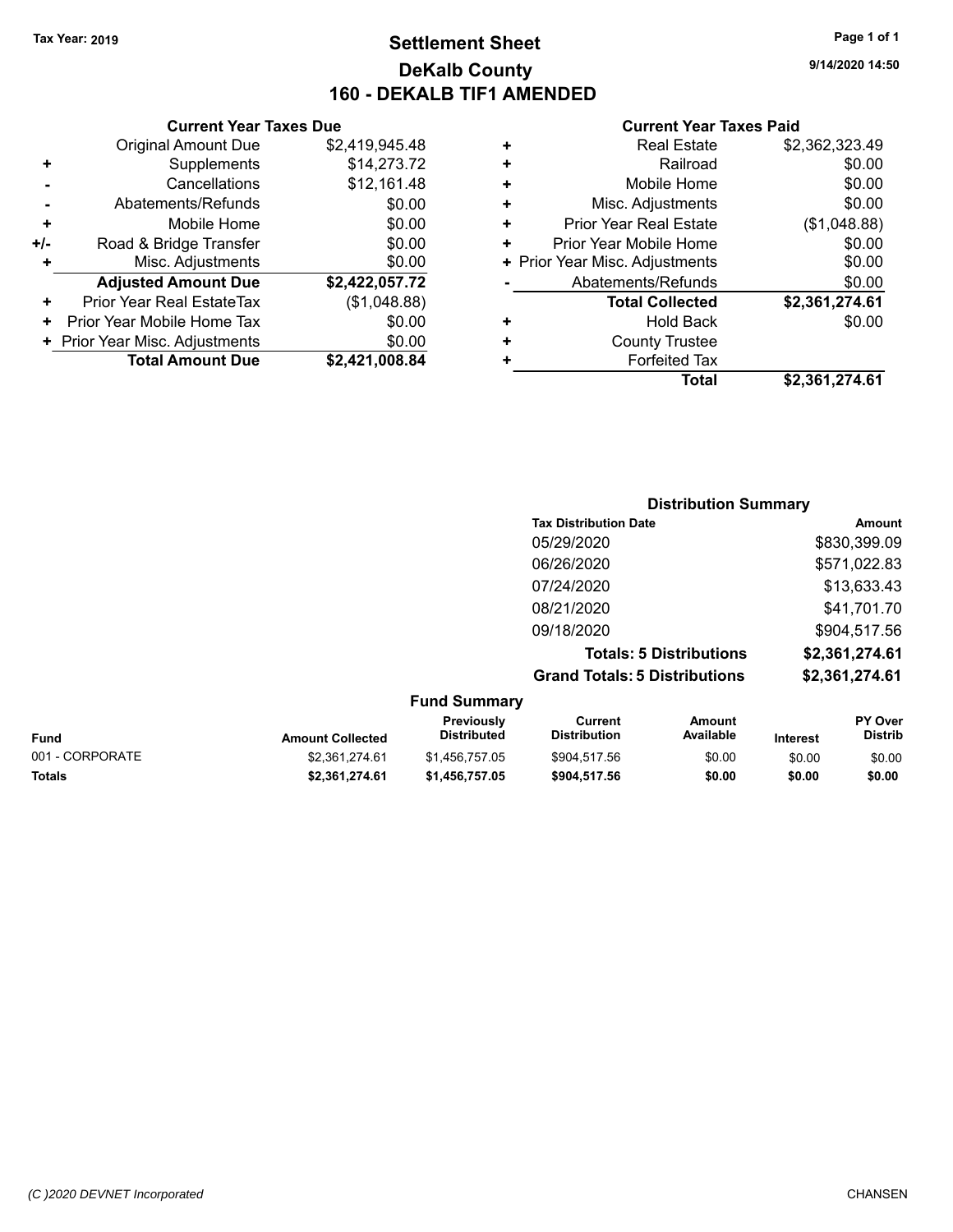## **Settlement Sheet Tax Year: 2019 Page 1 of 1 DeKalb County 161 - DEKALB TIF3**

**9/14/2020 14:50**

#### **Current Year Taxes Due**

|     | <b>Original Amount Due</b>       | \$297,521.96 |
|-----|----------------------------------|--------------|
| ٠   | Supplements                      | \$3,118.02   |
|     | Cancellations                    | \$0.00       |
|     | Abatements/Refunds               | \$0.00       |
| ٠   | Mobile Home                      | \$0.00       |
| +/- | Road & Bridge Transfer           | \$0.00       |
| ٠   | Misc. Adjustments                | \$0.00       |
|     | <b>Adjusted Amount Due</b>       | \$300,639.98 |
| ÷   | <b>Prior Year Real EstateTax</b> | \$0.00       |
|     | Prior Year Mobile Home Tax       | \$0.00       |
|     | + Prior Year Misc. Adjustments   | \$0.00       |
|     | <b>Total Amount Due</b>          | \$300,639,98 |

## **Current Year Taxes Paid**

|   | <b>Real Estate</b>             | \$272,709.95 |
|---|--------------------------------|--------------|
| ٠ | Railroad                       | \$0.00       |
| ÷ | Mobile Home                    | \$0.00       |
| ٠ | Misc. Adjustments              | \$0.00       |
| ٠ | <b>Prior Year Real Estate</b>  | \$0.00       |
| ٠ | Prior Year Mobile Home         | \$0.00       |
|   | + Prior Year Misc. Adjustments | \$0.00       |
|   | Abatements/Refunds             | \$0.00       |
|   | <b>Total Collected</b>         | \$272,709.95 |
| ٠ | <b>Hold Back</b>               | \$0.00       |
| ÷ | <b>County Trustee</b>          |              |
|   | <b>Forfeited Tax</b>           |              |
|   | Total                          | \$272,709.95 |
|   |                                |              |

#### **Distribution Summary Tax Distribution Date Amount** 05/29/2020 \$16,093.04 06/26/2020 \$118,683.20 07/24/2020 \$2,382.69 08/21/2020 \$1,031.91 09/18/2020 \$134,519.11 **Totals: 5 Distributions \$272,709.95 Grand Totals: 5 Distributions \$272,709.95 Fund Summary**

| unu Junnary             |                                  |                                |                     |                 |                                  |
|-------------------------|----------------------------------|--------------------------------|---------------------|-----------------|----------------------------------|
| <b>Amount Collected</b> | Previously<br><b>Distributed</b> | Current<br><b>Distribution</b> | Amount<br>Available | <b>Interest</b> | <b>PY Over</b><br><b>Distrib</b> |
| \$272,709.95            | \$138.190.84                     | \$134.519.11                   | \$0.00              | \$0.00          | \$0.00                           |
| \$272.709.95            | \$138,190.84                     | \$134,519.11                   | \$0.00              | \$0.00          | \$0.00                           |
|                         |                                  |                                |                     |                 |                                  |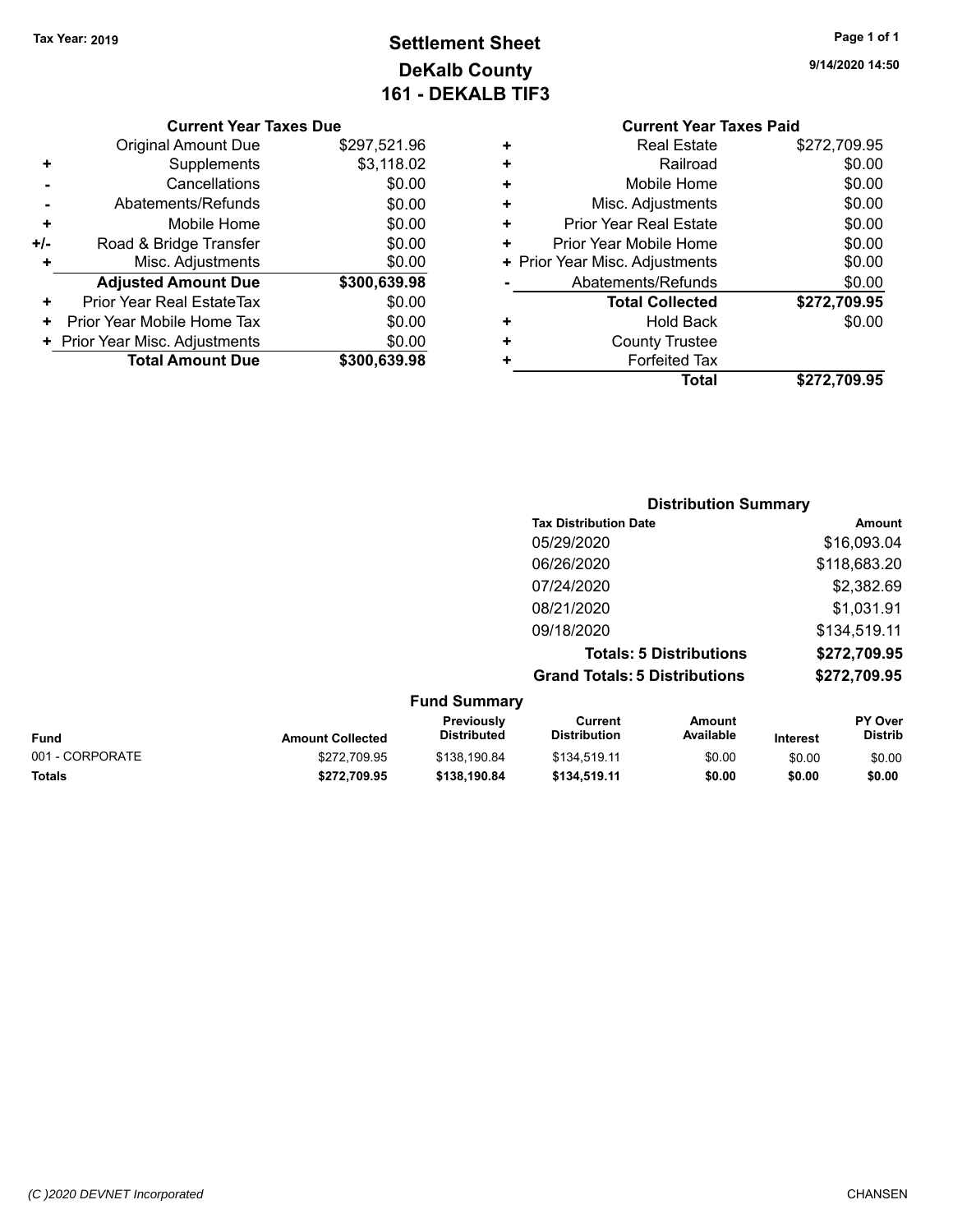## **Settlement Sheet Tax Year: 2019 Page 1 of 1 DeKalb County 163 - MALTA TIF**

|     | <b>Current Year Taxes Due</b>  |              |
|-----|--------------------------------|--------------|
|     | <b>Original Amount Due</b>     | \$425,500.76 |
| ٠   | Supplements                    | \$0.00       |
|     | Cancellations                  | \$0.00       |
|     | Abatements/Refunds             | \$0.00       |
| ٠   | Mobile Home                    | \$0.00       |
| +/- | Road & Bridge Transfer         | \$0.00       |
|     | Misc. Adjustments              | \$0.00       |
|     | <b>Adjusted Amount Due</b>     | \$425,500.76 |
| ٠   | Prior Year Real EstateTax      | \$0.00       |
| ٠   | Prior Year Mobile Home Tax     | \$0.00       |
|     | + Prior Year Misc. Adjustments | \$0.00       |
|     | <b>Total Amount Due</b>        | \$425,500.76 |

**9/14/2020 14:50**

|   | <b>Current Year Taxes Paid</b> |              |
|---|--------------------------------|--------------|
| ٠ | <b>Real Estate</b>             | \$422,436.70 |
| ÷ | Railroad                       | \$0.00       |
|   | Mobile Home                    | \$0.00       |
| ٠ | Misc. Adjustments              | \$0.00       |
| ٠ | Prior Year Real Estate         | \$0.00       |
| ÷ | Prior Year Mobile Home         | \$0.00       |
| ٠ | Prior Year Misc. Adjustments   | \$0.00       |
|   | Abatements/Refunds             | \$0.00       |
|   | <b>Total Collected</b>         | \$422,436.70 |
|   | <b>Hold Back</b>               | \$0.00       |
|   | <b>County Trustee</b>          |              |
|   | <b>Forfeited Tax</b>           |              |
|   | Total                          | \$422.436.70 |
|   |                                |              |

|         | <b>Distribution Summary</b>          |              |
|---------|--------------------------------------|--------------|
|         | <b>Tax Distribution Date</b>         | Amount       |
|         | 05/29/2020                           | \$152,768.92 |
|         | 06/26/2020                           | \$58,565.73  |
|         | 08/21/2020                           | \$8,300.65   |
|         | 09/18/2020                           | \$202,801.40 |
|         | <b>Totals: 4 Distributions</b>       | \$422,436.70 |
|         | <b>Grand Totals: 4 Distributions</b> | \$422,436.70 |
| Summary |                                      |              |

| <b>Fund</b>     | <b>Amount Collected</b> | <b>Previously</b><br><b>Distributed</b> | Current<br><b>Distribution</b> | Amount<br>Available | <b>Interest</b> | <b>PY Over</b><br><b>Distrib</b> |
|-----------------|-------------------------|-----------------------------------------|--------------------------------|---------------------|-----------------|----------------------------------|
| 001 - CORPORATE | \$422,436.70            | \$219.635.30                            | \$202.801.40                   | \$0.00              | \$0.00          | \$0.00                           |
| Totals          | \$422,436.70            | \$219.635.30                            | \$202.801.40                   | \$0.00              | \$0.00          | \$0.00                           |

**Fund**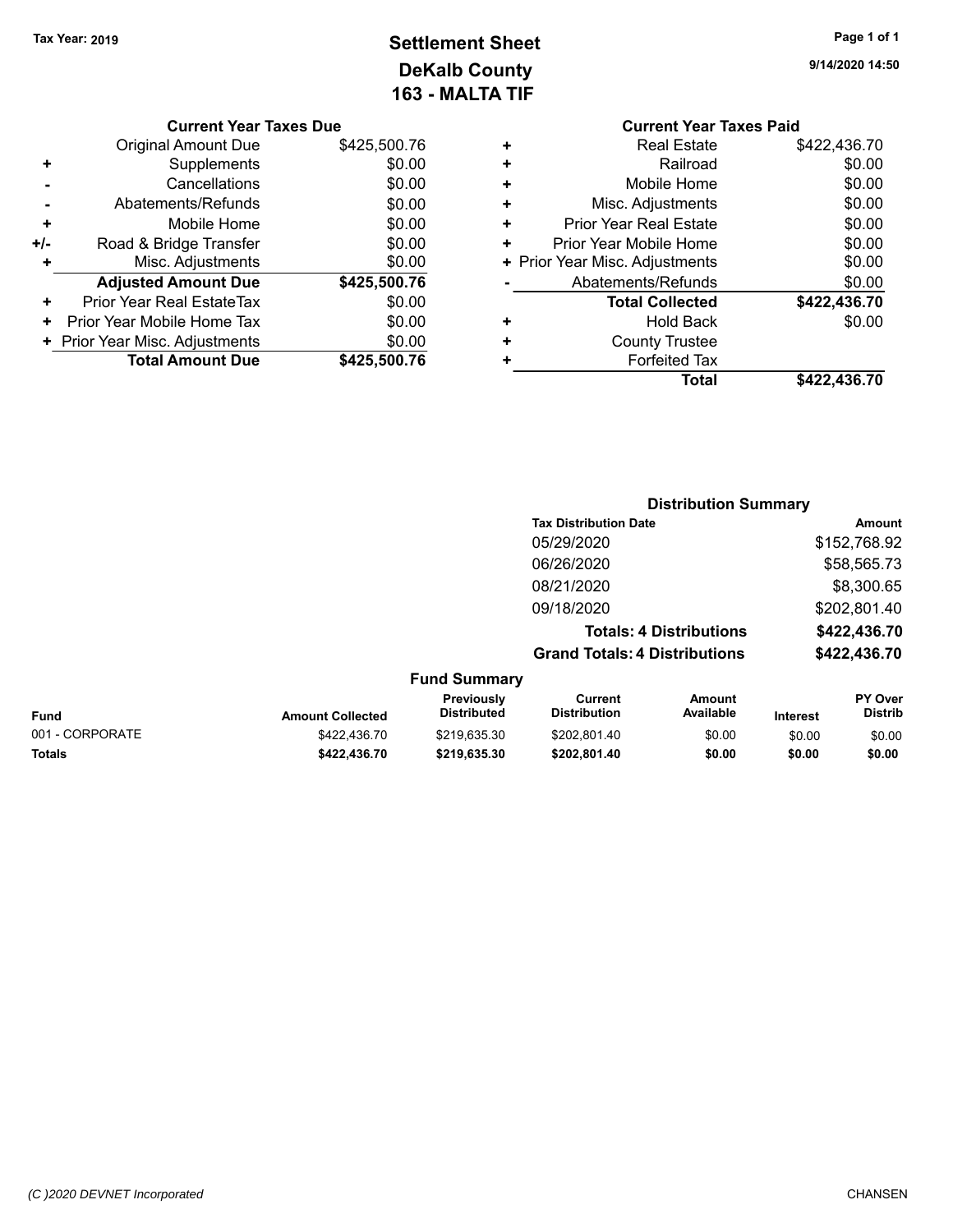**Current Year Taxes Due**

**Adjusted Amount Due \$1,970.38**

**Total Amount Due \$1,970.38**

**+** Mobile Home \$0.00 **+/-** Road & Bridge Transfer **\$0.00 +** Misc. Adjustments \$0.00

**+** Prior Year Real EstateTax \$0.00 **+** Prior Year Mobile Home Tax  $$0.00$ **+ Prior Year Misc. Adjustments**  $$0.00$ 

## **Settlement Sheet Tax Year: 2019 Page 1 of 1 DeKalb County 164 - DEKALB TIF5**

**9/14/2020 14:50**

#### Original Amount Due \$1,970.38 **+** Supplements \$0.00 **-** Cancellations \$0.00 **-** Abatements/Refunds \$0.00 **Current Year Taxes Paid +** Real Estate \$1,009.37

| ٠ | Railroad                       | \$0.00     |
|---|--------------------------------|------------|
| ÷ | Mobile Home                    | \$0.00     |
| ÷ | Misc. Adjustments              | \$0.00     |
| ÷ | <b>Prior Year Real Estate</b>  | \$0.00     |
| ٠ | Prior Year Mobile Home         | \$0.00     |
|   | + Prior Year Misc. Adjustments | \$0.00     |
|   | Abatements/Refunds             | \$0.00     |
|   | <b>Total Collected</b>         | \$1,009.37 |
| ٠ | <b>Hold Back</b>               | \$0.00     |
| ÷ | <b>County Trustee</b>          |            |
| ٠ | <b>Forfeited Tax</b>           |            |
|   | Total                          | \$1,009.37 |

|                                      |                                             |                         |                                      | <b>Distribution Summary</b>                      |                                |                 |                           |
|--------------------------------------|---------------------------------------------|-------------------------|--------------------------------------|--------------------------------------------------|--------------------------------|-----------------|---------------------------|
|                                      |                                             |                         |                                      | <b>Tax Distribution Date</b>                     |                                |                 | Amount                    |
|                                      |                                             |                         |                                      | 06/26/2020                                       |                                |                 | \$985.19                  |
|                                      |                                             |                         |                                      | 09/18/2020                                       |                                |                 | \$24.18                   |
|                                      |                                             |                         |                                      |                                                  | <b>Totals: 2 Distributions</b> |                 | \$1,009.37                |
|                                      |                                             |                         |                                      | <b>Grand Totals: 2 Distributions</b>             |                                |                 | \$1,009.37                |
|                                      |                                             |                         | <b>Fund Summary</b>                  |                                                  |                                |                 |                           |
| <b>Fund</b>                          |                                             | <b>Amount Collected</b> | Previously<br><b>Distributed</b>     | <b>Current</b><br><b>Distribution</b>            | <b>Amount</b><br>Available     | <b>Interest</b> | PY Over<br><b>Distrib</b> |
| 001 - CORPORATE                      |                                             | \$1,009.37              | \$985.19                             | \$24.18                                          | \$0.00                         | \$0.00          | \$0.00                    |
| <b>Totals</b>                        |                                             | \$1,009.37              | \$985.19                             | \$24.18                                          | \$0.00                         | \$0.00          | \$0.00                    |
|                                      |                                             |                         | <b>Abatement Detail</b>              |                                                  |                                |                 |                           |
| Year Source<br>2019 RE - Real Estate | <b>Account Type</b><br><b>PTAB Decision</b> |                         | <b>Amount Adjustment Description</b> | \$0.00 PTAB INTEREST REFUND 08-22-230-009 by TBA |                                |                 |                           |
| <b>Totals 1 entries</b>              |                                             |                         | \$0.00                               |                                                  |                                |                 |                           |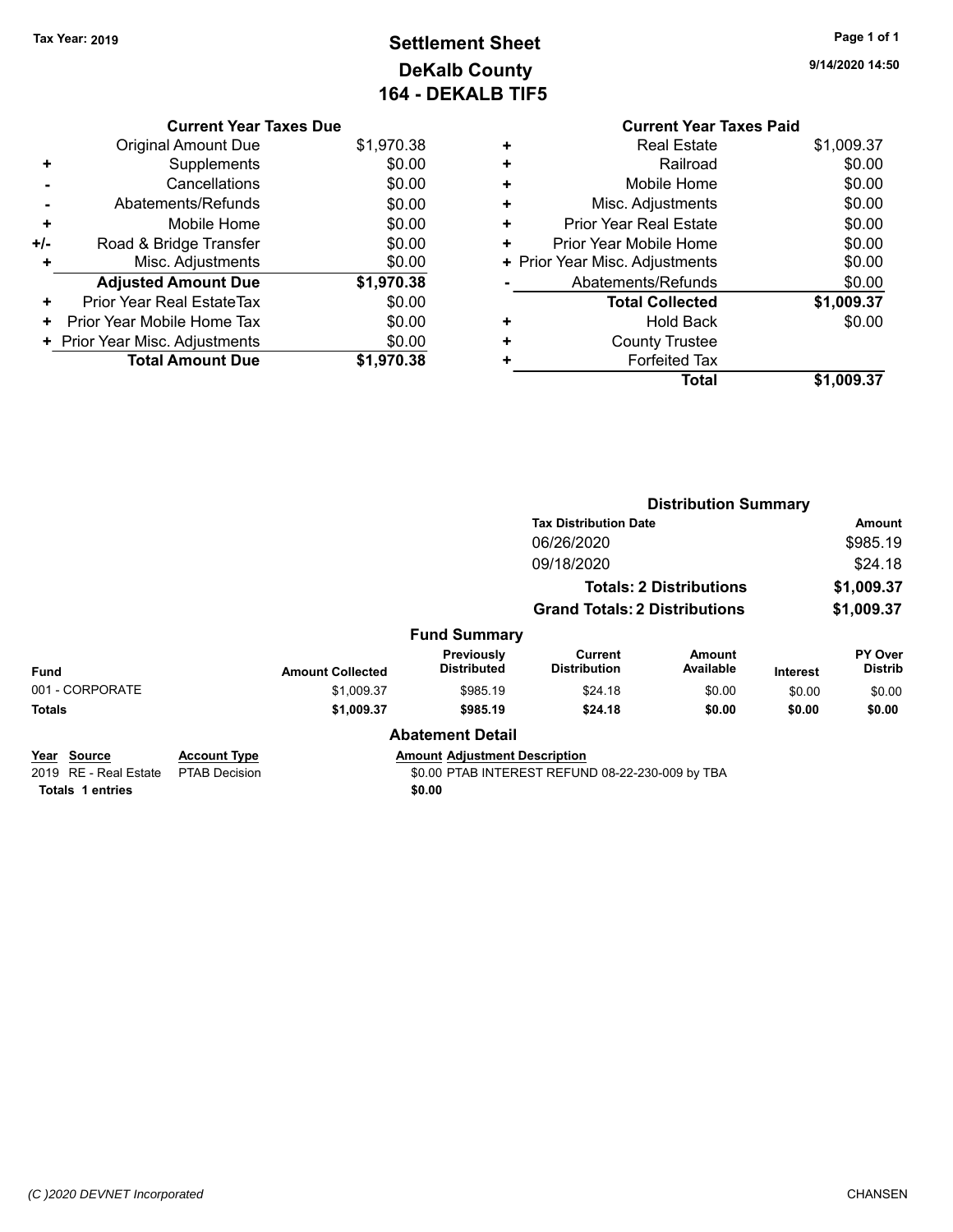## **Settlement Sheet Tax Year: 2019 Page 1 of 1 DeKalb County 170 - KIRKLAND TIF**

|     | <b>Current Year Taxes Due</b>  |        |
|-----|--------------------------------|--------|
|     | <b>Original Amount Due</b>     | \$0.00 |
|     | Supplements                    | \$0.00 |
|     | Cancellations                  | \$0.00 |
|     | Abatements/Refunds             | \$0.00 |
| ٠   | Mobile Home                    | \$0.00 |
| +/- | Road & Bridge Transfer         | \$0.00 |
|     | Misc. Adjustments              | \$0.00 |
|     | <b>Adjusted Amount Due</b>     | \$0.00 |
| ٠   | Prior Year Real EstateTax      | \$0.00 |
| ٠   | Prior Year Mobile Home Tax     | \$0.00 |
|     | + Prior Year Misc. Adjustments | \$0.00 |
|     | <b>Total Amount Due</b>        | \$0.00 |
|     |                                |        |

|                 |                         | <b>Fund Summary</b>                     |                                |                     |                 |                           |
|-----------------|-------------------------|-----------------------------------------|--------------------------------|---------------------|-----------------|---------------------------|
| <b>Fund</b>     | <b>Amount Collected</b> | <b>Previously</b><br><b>Distributed</b> | Current<br><b>Distribution</b> | Amount<br>Available | <b>Interest</b> | PY Over<br><b>Distrib</b> |
| 001 - CORPORATE | \$0.00                  | \$0.00                                  | \$0.00                         | \$0.00              | \$0.00          | \$0.00                    |
| <b>Totals</b>   | \$0.00                  | \$0.00                                  | \$0.00                         | \$0.00              | \$0.00          | \$0.00                    |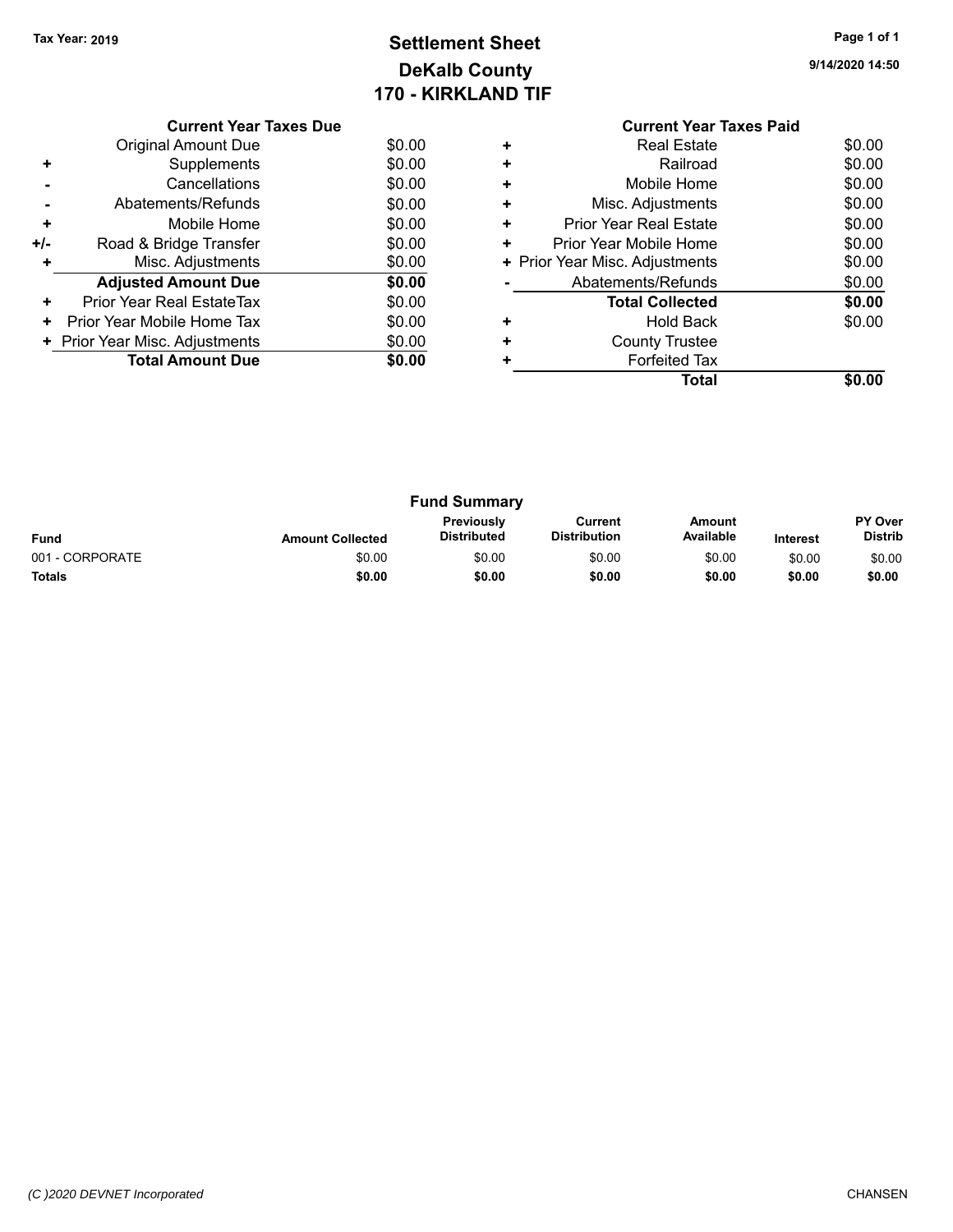## **Settlement Sheet Tax Year: 2019 Page 1 of 1 DeKalb County 171 - WATERMAN TIF**

| Page 1 of 1 |
|-------------|
|             |

**9/14/2020 14:50**

|  | <b>Current Year Taxes Due</b> |  |  |  |
|--|-------------------------------|--|--|--|
|--|-------------------------------|--|--|--|

|     | <b>Original Amount Due</b>     | \$55,136.60 |
|-----|--------------------------------|-------------|
| ٠   | Supplements                    | \$0.00      |
|     | Cancellations                  | \$0.00      |
|     | Abatements/Refunds             | \$0.00      |
| ٠   | Mobile Home                    | \$0.00      |
| +/- | Road & Bridge Transfer         | \$0.00      |
| ٠   | Misc. Adjustments              | \$0.00      |
|     | <b>Adjusted Amount Due</b>     | \$55,136.60 |
| ٠   | Prior Year Real EstateTax      | \$0.00      |
| ٠   | Prior Year Mobile Home Tax     | \$0.00      |
|     | + Prior Year Misc. Adjustments | \$0.00      |
|     | <b>Total Amount Due</b>        | \$55,136.60 |

#### **Current Year Taxes Paid +** Real Estate \$53,039.92 **+** Railroad \$0.00 **+** Mobile Home \$0.00 **+** Misc. Adjustments \$0.00 **+** Prior Year Real Estate \$0.00 **+** Prior Year Mobile Home \$0.00<br> **+** Prior Year Misc. Adjustments \$0.00 **+ Prior Year Misc. Adjustments**

|   | Total                  | \$53,039.92 |
|---|------------------------|-------------|
| ٠ | <b>Forfeited Tax</b>   |             |
| ÷ | <b>County Trustee</b>  |             |
| ÷ | <b>Hold Back</b>       | \$0.00      |
|   | <b>Total Collected</b> | \$53,039.92 |
|   | Abatements/Refunds     | \$0.00      |

|   |                                  |                                      | <b>Distribution Summary</b>    |                 |                                  |
|---|----------------------------------|--------------------------------------|--------------------------------|-----------------|----------------------------------|
|   |                                  | <b>Tax Distribution Date</b>         |                                |                 | <b>Amount</b>                    |
|   |                                  | 05/29/2020                           |                                |                 | \$12,819.35                      |
|   |                                  | 06/26/2020                           |                                |                 | \$31,983.62                      |
|   |                                  | 08/21/2020                           |                                |                 | \$475.97                         |
|   |                                  | 09/18/2020                           |                                |                 | \$7,760.98                       |
|   |                                  |                                      | <b>Totals: 4 Distributions</b> |                 | \$53,039.92                      |
|   |                                  | <b>Grand Totals: 4 Distributions</b> |                                |                 | \$53,039.92                      |
|   | <b>Fund Summary</b>              |                                      |                                |                 |                                  |
| . | Previously<br><b>Dietributod</b> | Current<br><b>Dietribution</b>       | Amount<br>Availahlo            | 1.14.1.11.11.11 | <b>PY Over</b><br><b>Dietrih</b> |

| <b>Fund</b>     | <b>Amount Collected</b> | гістісты<br><b>Distributed</b> | <b>VULLEIL</b><br><b>Distribution</b> | Anvun<br>Available | <b>Interest</b> | <b>⊺ ∪ ∨ ⊂ I</b><br>Distrib |
|-----------------|-------------------------|--------------------------------|---------------------------------------|--------------------|-----------------|-----------------------------|
| 001 - CORPORATE | \$53.039.92             | \$45.278.94                    | \$7.760.98                            | \$0.00             | \$0.00          | \$0.00                      |
| <b>Totals</b>   | \$53.039.92             | \$45.278.94                    | \$7.760.98                            | \$0.00             | \$0.00          | \$0.00                      |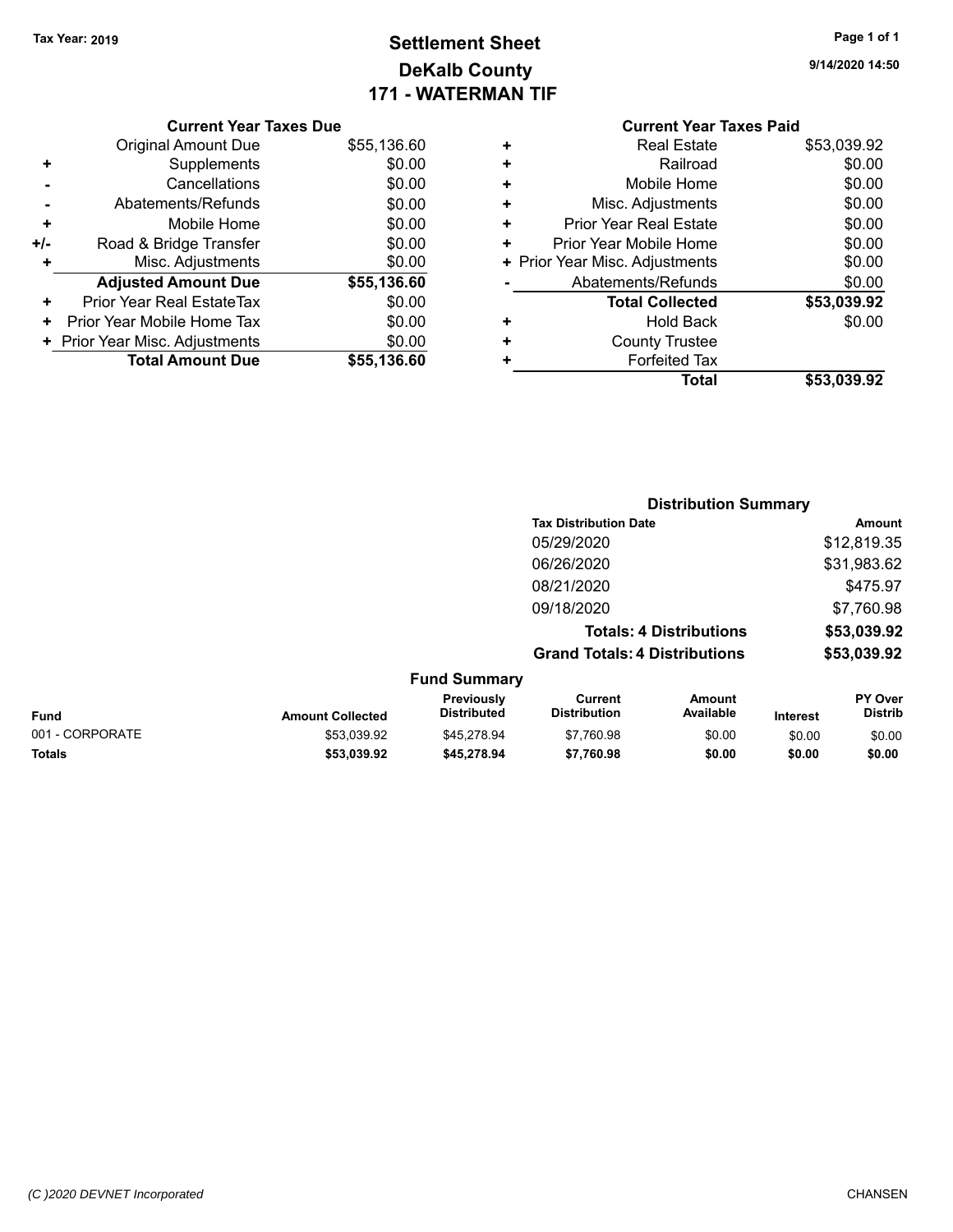### **Settlement Sheet Tax Year: 2019 Page 1 of 1 DeKalb County 172 - MAPLE PARK TIF**

**9/14/2020 14:50**

## **Current Year Taxes Paid**<br>Real Estate 8413 571.86 **+** Real Estate \$13,571.86

|     | <b>Original Amount Due</b>     | \$13,571.86 |
|-----|--------------------------------|-------------|
| ٠   | Supplements                    | \$0.00      |
|     | Cancellations                  | \$0.00      |
|     | Abatements/Refunds             | \$0.00      |
| ÷   | Mobile Home                    | \$0.00      |
| +/- | Road & Bridge Transfer         | \$0.00      |
| ٠   | Misc. Adjustments              | \$0.00      |
|     | <b>Adjusted Amount Due</b>     | \$13,571.86 |
| ÷   | Prior Year Real EstateTax      | \$0.00      |
| ٠   | Prior Year Mobile Home Tax     | \$0.00      |
|     | + Prior Year Misc. Adjustments | \$0.00      |
|     | <b>Total Amount Due</b>        | \$13,571.86 |

**Current Year Taxes Due**

| т | Redi Esidie                    | <b>JUJ.</b> 1.00 |
|---|--------------------------------|------------------|
| ÷ | Railroad                       | \$0.00           |
| ٠ | Mobile Home                    | \$0.00           |
| ٠ | Misc. Adjustments              | \$0.00           |
| ÷ | <b>Prior Year Real Estate</b>  | \$0.00           |
| ٠ | Prior Year Mobile Home         | \$0.00           |
|   | + Prior Year Misc. Adjustments | \$0.00           |
|   | Abatements/Refunds             | \$0.00           |
|   | <b>Total Collected</b>         | \$13,571.86      |
| ٠ | <b>Hold Back</b>               | \$0.00           |
| ٠ | <b>County Trustee</b>          |                  |
| ٠ | <b>Forfeited Tax</b>           |                  |
|   | Total                          | \$13,571.86      |
|   |                                |                  |

|                 |                         |                                  | <b>Distribution Summary</b>           |                                |                 |                                  |
|-----------------|-------------------------|----------------------------------|---------------------------------------|--------------------------------|-----------------|----------------------------------|
|                 |                         |                                  | <b>Tax Distribution Date</b>          |                                |                 | Amount                           |
|                 |                         |                                  | 05/29/2020                            |                                |                 | \$7,634.28                       |
|                 |                         |                                  | 06/26/2020                            |                                |                 | \$1,554.42                       |
|                 |                         |                                  | 08/21/2020                            |                                |                 | \$2,732.82                       |
|                 |                         |                                  | 09/18/2020                            |                                |                 | \$1,650.34                       |
|                 |                         |                                  |                                       | <b>Totals: 4 Distributions</b> |                 | \$13,571.86                      |
|                 |                         |                                  | <b>Grand Totals: 4 Distributions</b>  |                                |                 | \$13,571.86                      |
|                 |                         | <b>Fund Summary</b>              |                                       |                                |                 |                                  |
| <b>Fund</b>     | <b>Amount Collected</b> | Previously<br><b>Distributed</b> | <b>Current</b><br><b>Distribution</b> | <b>Amount</b><br>Available     | <b>Interest</b> | <b>PY Over</b><br><b>Distrib</b> |
| 001 - CORPORATE | \$13.571.86             | \$11,921.52                      | \$1,650.34                            | \$0.00                         | \$0.00          | \$0.00                           |
| <b>Totals</b>   | \$13,571.86             | \$11,921.52                      | \$1,650.34                            | \$0.00                         | \$0.00          | \$0.00                           |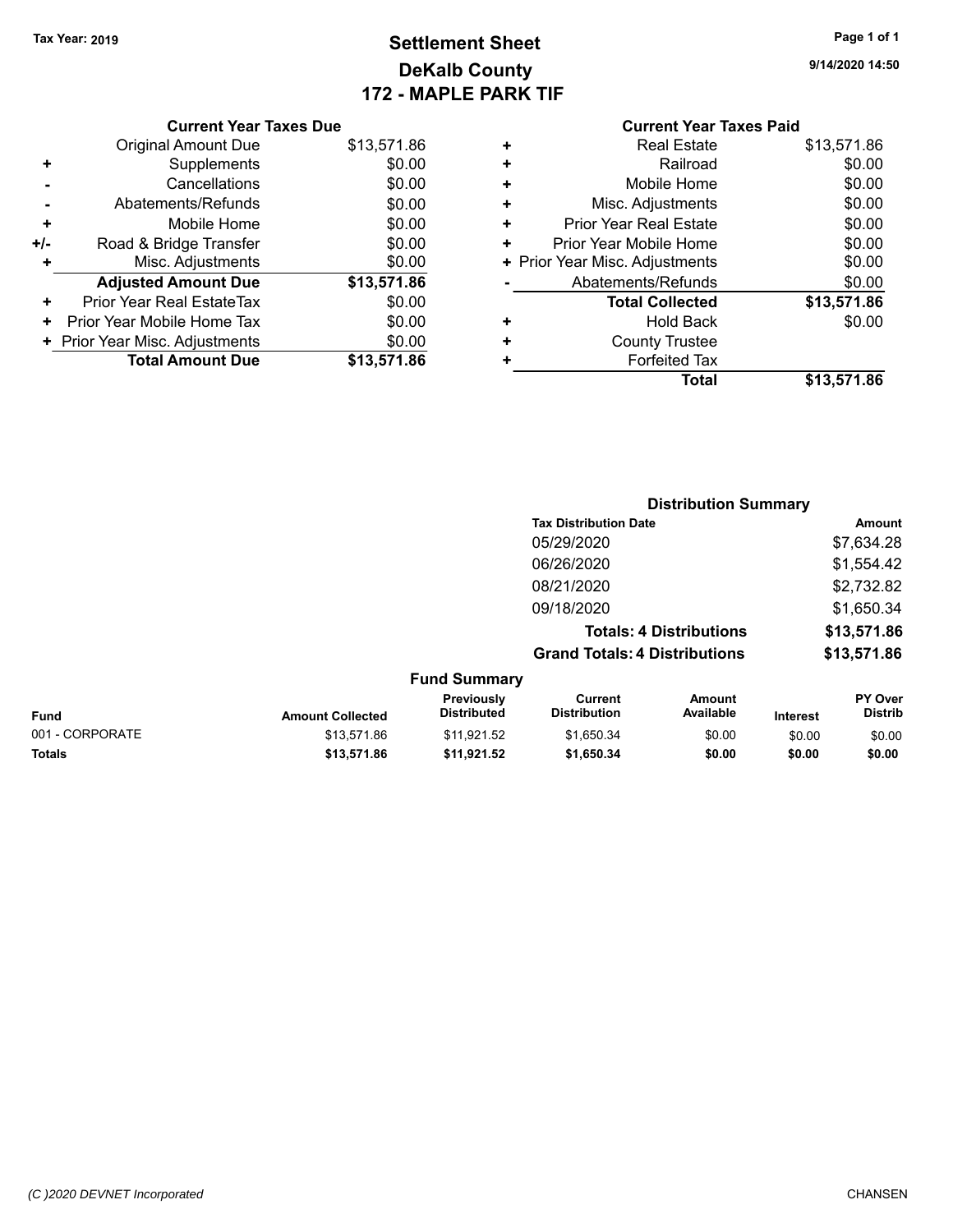## **Settlement Sheet Tax Year: 2019 Page 1 of 1 DeKalb County 180 - SYCAMORE TIF**

| Page 1 of 1 |  |  |  |
|-------------|--|--|--|
|-------------|--|--|--|

**9/14/2020 14:50**

#### **Current Year Taxes Due**

|     | <b>Original Amount Due</b>     | \$114,442.82 |
|-----|--------------------------------|--------------|
| ٠   | Supplements                    | \$0.00       |
|     | Cancellations                  | \$0.00       |
|     | Abatements/Refunds             | \$0.00       |
| ٠   | Mobile Home                    | \$0.00       |
| +/- | Road & Bridge Transfer         | \$0.00       |
| ٠   | Misc. Adjustments              | \$0.00       |
|     | <b>Adjusted Amount Due</b>     | \$114,442.82 |
| ٠   | Prior Year Real EstateTax      | \$0.00       |
| ٠   | Prior Year Mobile Home Tax     | \$0.00       |
|     | + Prior Year Misc. Adjustments | \$0.00       |
|     | <b>Total Amount Due</b>        | \$114.442.82 |

#### **Current Year Taxes Paid +** Real Estate \$93,576.00

|   | Total                          | \$93,576.00 |
|---|--------------------------------|-------------|
|   | <b>Forfeited Tax</b>           |             |
| ÷ | <b>County Trustee</b>          |             |
|   | <b>Hold Back</b>               | \$0.00      |
|   | <b>Total Collected</b>         | \$93,576.00 |
|   | Abatements/Refunds             | \$0.00      |
|   | + Prior Year Misc. Adjustments | \$0.00      |
| ÷ | Prior Year Mobile Home         | \$0.00      |
| ÷ | <b>Prior Year Real Estate</b>  | \$0.00      |
| ٠ | Misc. Adjustments              | \$0.00      |
| ÷ | Mobile Home                    | \$0.00      |
|   | Railroad                       | \$0.00      |
|   | ו זטטו בטוטוט                  | 00.07 U.U   |

#### **Distribution Summary Tax Distribution Date Amount** 05/29/2020 \$6,077.26 06/26/2020 \$54,143.76 09/18/2020 \$33,354.98 **Totals: 3 Distributions \$93,576.00 Grand Totals: 3 Distributions \$93,576.00 Fund Summary Fund Interest Amount Collected Distributed PY Over Distrib Amount Available Current Distribution Previously** 001 - CORPORATE 60.00 \$93,576.00 \$60,221.02 \$33,354.98 \$0.00 \$0.00 \$0.00 \$0.00 **Totals \$93,576.00 \$60,221.02 \$33,354.98 \$0.00 \$0.00 \$0.00**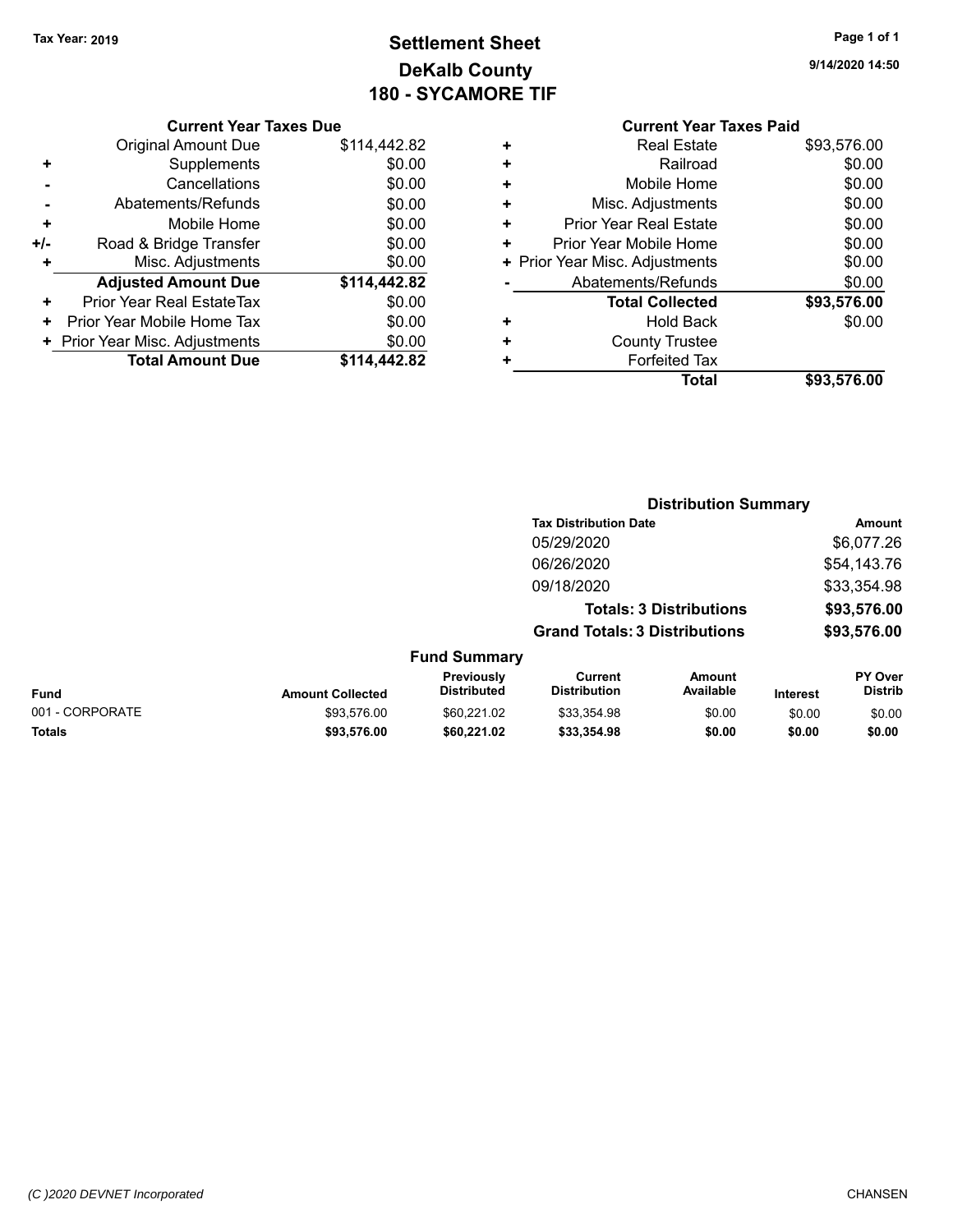## **Settlement Sheet Tax Year: 2019 Page 1 of 1 DeKalb County 190 - CORTLAND TIF**

**9/14/2020 14:50**

#### **Current Year Taxes Due**

|     | <b>Original Amount Due</b>     | \$175,495.70 |
|-----|--------------------------------|--------------|
| ٠   | Supplements                    | \$0.00       |
|     | Cancellations                  | \$386.86     |
|     | Abatements/Refunds             | \$0.00       |
| ٠   | Mobile Home                    | \$0.00       |
| +/- | Road & Bridge Transfer         | \$0.00       |
| ÷   | Misc. Adjustments              | \$0.00       |
|     | <b>Adjusted Amount Due</b>     | \$175,108.84 |
| ٠   | Prior Year Real EstateTax      | \$0.00       |
|     | Prior Year Mobile Home Tax     | \$0.00       |
|     | + Prior Year Misc. Adjustments | \$0.00       |
|     | <b>Total Amount Due</b>        | \$175,108.84 |

#### **Current Year Taxes Paid**

| ٠ | <b>Real Estate</b>             | \$152,780.74 |
|---|--------------------------------|--------------|
| ٠ | Railroad                       | \$0.00       |
| ÷ | Mobile Home                    | \$0.00       |
| ÷ | Misc. Adjustments              | \$0.00       |
| ٠ | Prior Year Real Estate         | \$0.00       |
| ٠ | Prior Year Mobile Home         | \$0.00       |
|   | + Prior Year Misc. Adjustments | \$0.00       |
|   | Abatements/Refunds             | \$0.00       |
|   | <b>Total Collected</b>         | \$152,780.74 |
| ٠ | <b>Hold Back</b>               | \$0.00       |
| ٠ | <b>County Trustee</b>          |              |
| ٠ | <b>Forfeited Tax</b>           |              |
|   | Total                          | \$152,780.74 |
|   |                                |              |

#### **Distribution Summary Tax Distribution Date Amount** 05/29/2020 \$41,259.36 06/26/2020 \$56,108.49 07/24/2020 \$3,212.56 08/21/2020 \$3,212.56 09/18/2020 \$48,987.77 **Totals: 5 Distributions \$152,780.74 Grand Totals: 5 Distributions \$152,780.74 Fund Summary Fund Interest Amount Collected Distributed PY Over Distrib Amount Available Current Distribution Previously** 001 - CORPORATE \$152,780.74 \$103,792.97 \$48,987.77 \$0.00 \$0.00 \$0.00 **Totals \$152,780.74 \$103,792.97 \$48,987.77 \$0.00 \$0.00 \$0.00 Miscellaneous Adjustment Detail Year** Source **Account Type A** Account Adjustment Description 2018 RE - Real Estate Back Tax Collected \$0.00 ENGSTROM REDEMPTION 09-29-300-013 by TBA 2018 RE - Real Estate Back Tax Collected \$0.00 ENGSTROM REDEMPTION 09-29-300-004 by TBA **Totals \$0.00 2 entries Abatement Detail Year Source Account Type Amount Adjustment Description**

**Totals 1 entries** \$0.00

2018 RE - Real Estate RE Abatement - \$0.00 PTAB INTEREST REFUND 09-29-252-001, 09-17-326-001 by TBA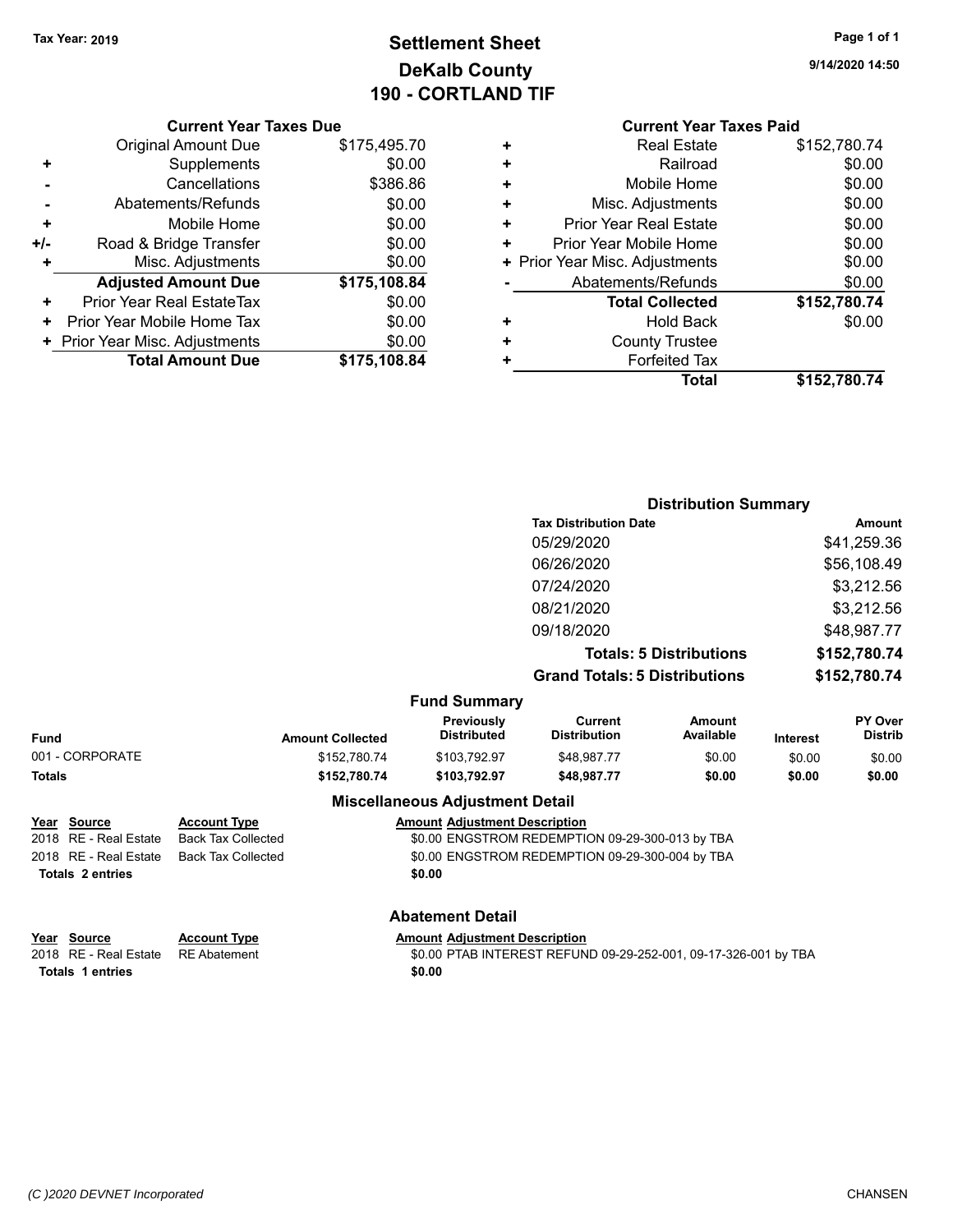## **Settlement Sheet Tax Year: 2019 Page 1 of 1 DeKalb County 201 - DEKALB SSA #6**

**9/14/2020 14:50**

|   | <b>Current Year Taxes Paid</b> |             |
|---|--------------------------------|-------------|
| ٠ | <b>Real Estate</b>             | \$15,204.30 |
| ٠ | Railroad                       | \$0.00      |
| ٠ | Mobile Home                    | \$0.00      |
| ٠ | Misc. Adjustments              | \$0.00      |
| ٠ | <b>Prior Year Real Estate</b>  | \$0.00      |
| ٠ | Prior Year Mobile Home         | \$0.00      |
|   | + Prior Year Misc. Adjustments | \$0.00      |
|   | Abatements/Refunds             | \$0.00      |
|   | <b>Total Collected</b>         | \$15,204.30 |
| ٠ | Hold Back                      | \$0.00      |
| ٠ | <b>County Trustee</b>          |             |
| ٠ | <b>Forfeited Tax</b>           |             |
|   | Total                          | \$15,204.30 |

|     | <b>Current Year Taxes Due</b>  |             |
|-----|--------------------------------|-------------|
|     | <b>Original Amount Due</b>     | \$16,400.55 |
| ٠   | Supplements                    | \$0.00      |
|     | Cancellations                  | \$0.00      |
|     | Abatements/Refunds             | \$0.00      |
| ٠   | Mobile Home                    | \$0.00      |
| +/- | Road & Bridge Transfer         | \$0.00      |
| ٠   | Misc. Adjustments              | \$0.00      |
|     | <b>Adjusted Amount Due</b>     | \$16,400.55 |
| ٠   | Prior Year Real EstateTax      | \$0.00      |
| ٠   | Prior Year Mobile Home Tax     | \$0.00      |
|     | + Prior Year Misc. Adjustments | \$0.00      |
|     | <b>Total Amount Due</b>        | \$16,400.55 |
|     |                                |             |

|                                   |                                      | <b>Distribution Summary</b>    |             |
|-----------------------------------|--------------------------------------|--------------------------------|-------------|
|                                   | <b>Tax Distribution Date</b>         |                                | Amount      |
|                                   | 05/29/2020                           |                                | \$1,339.75  |
|                                   | 06/26/2020                           |                                | \$5,228.55  |
|                                   | 07/24/2020                           |                                | \$128.97    |
|                                   | 09/18/2020                           |                                | \$8,507.03  |
|                                   |                                      | <b>Totals: 4 Distributions</b> | \$15,204.30 |
|                                   | <b>Grand Totals: 4 Distributions</b> |                                | \$15,204.30 |
| <b>Fund Summary</b><br>Basilenski |                                      | $A - 1 - 1 - 1$                | <b>DV 0</b> |

|                            |                         | <b>Previously</b>  | Current             | Amount    |                 | <b>PY Over</b> |
|----------------------------|-------------------------|--------------------|---------------------|-----------|-----------------|----------------|
| Fund                       | <b>Amount Collected</b> | <b>Distributed</b> | <b>Distribution</b> | Available | <b>Interest</b> | Distrib        |
| 023 - SPECIAL SERVICE AREA | \$15,204.30             | \$6.697.27         | \$8.507.03          | \$0.00    | \$0.00          | \$0.00         |
| <b>Totals</b>              | \$15.204.30             | \$6.697.27         | \$8,507.03          | \$0.00    | \$0.00          | \$0.00         |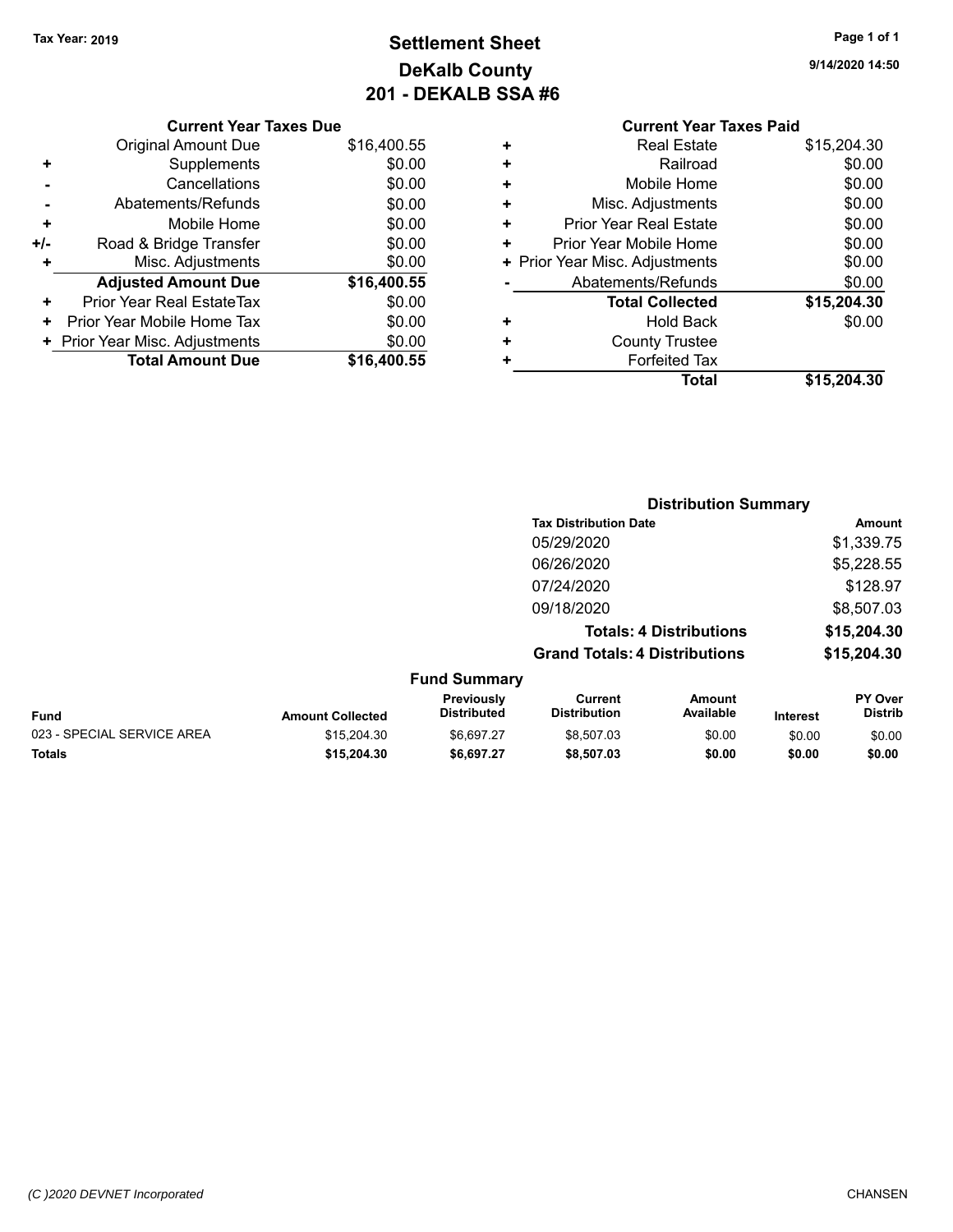#### **Settlement Sheet Tax Year: 2019 Page 1 of 1 DeKalb County 204 - GENOA RIVER BEND SSA**

**9/14/2020 14:50**

#### **Current Year Taxes Paid**

|     | <b>Current Year Taxes Due</b>  |             |
|-----|--------------------------------|-------------|
|     | <b>Original Amount Due</b>     | \$68,517.33 |
| ٠   | Supplements                    | \$1,020.56  |
|     | Cancellations                  | \$1,099.22  |
|     | Abatements/Refunds             | \$0.00      |
| ٠   | Mobile Home                    | \$0.00      |
| +/- | Road & Bridge Transfer         | \$0.00      |
| ٠   | Misc. Adjustments              | \$0.00      |
|     | <b>Adjusted Amount Due</b>     | \$68,438.67 |
| ٠   | Prior Year Real EstateTax      | \$0.00      |
| ٠   | Prior Year Mobile Home Tax     | \$0.00      |
|     | + Prior Year Misc. Adjustments | \$0.00      |
|     | <b>Total Amount Due</b>        | \$68,438,67 |
|     |                                |             |

|   | <b>Real Estate</b>             | \$67,777.74 |
|---|--------------------------------|-------------|
| ٠ | Railroad                       | \$0.00      |
| ÷ | Mobile Home                    | \$0.00      |
| ٠ | Misc. Adjustments              | \$0.00      |
| ٠ | Prior Year Real Estate         | \$0.00      |
| ٠ | Prior Year Mobile Home         | \$0.00      |
|   | + Prior Year Misc. Adjustments | \$0.00      |
|   | Abatements/Refunds             | \$0.00      |
|   | <b>Total Collected</b>         | \$67,777.74 |
| ٠ | <b>Hold Back</b>               | \$0.00      |
|   | <b>County Trustee</b>          |             |
| ٠ | <b>Forfeited Tax</b>           |             |
|   | <b>Total</b>                   | \$67.777.74 |
|   |                                |             |

|                     | <b>Distribution Summary</b>          |             |
|---------------------|--------------------------------------|-------------|
|                     | <b>Tax Distribution Date</b>         | Amount      |
|                     | 05/29/2020                           | \$23,763.23 |
|                     | 06/26/2020                           | \$11,667.76 |
|                     | 07/24/2020                           | \$385.90    |
|                     | 08/21/2020                           | \$1,584.33  |
|                     | 09/18/2020                           | \$30,376.52 |
|                     | <b>Totals: 5 Distributions</b>       | \$67,777.74 |
|                     | <b>Grand Totals: 5 Distributions</b> | \$67,777.74 |
| <b>Fund Summary</b> |                                      |             |

| <b>Fund</b>                | <b>Amount Collected</b> | <b>Previously</b><br><b>Distributed</b> | Current<br><b>Distribution</b> | Amount<br>Available | <b>Interest</b> | <b>PY Over</b><br><b>Distrib</b> |
|----------------------------|-------------------------|-----------------------------------------|--------------------------------|---------------------|-----------------|----------------------------------|
| 023 - SPECIAL SERVICE AREA | \$67.777.74             | \$37.401.22                             | \$30.376.52                    | \$0.00              | \$0.00          | \$0.00                           |
| <b>Totals</b>              | \$67.777.74             | \$37.401.22                             | \$30.376.52                    | \$0.00              | \$0.00          | \$0.00                           |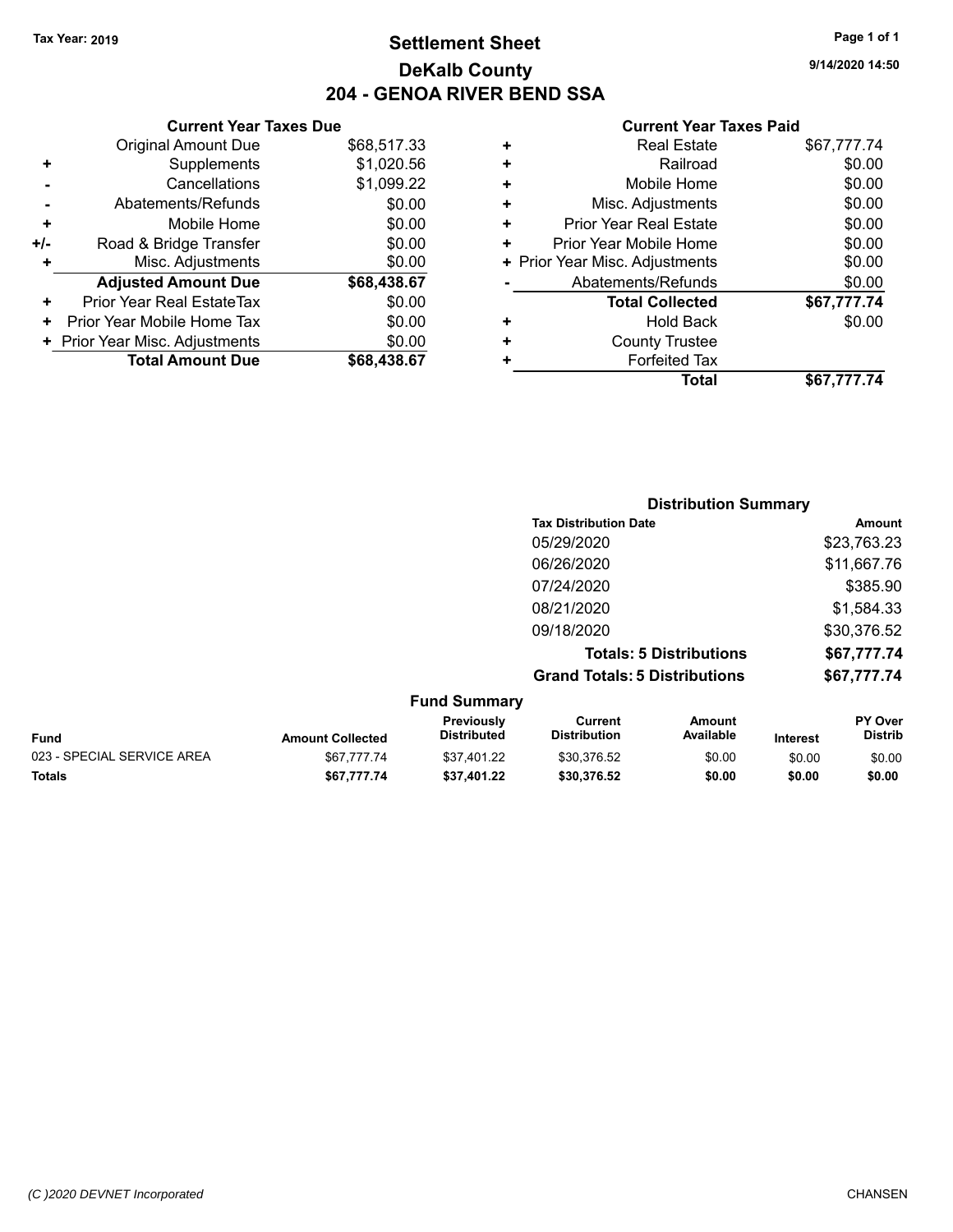#### **Settlement Sheet Tax Year: 2019 Page 1 of 1 DeKalb County 204A - GENOA RIVER BEND SSA #2**

**9/14/2020 14:50**

| <b>Current Year Taxes Paid</b> |
|--------------------------------|
|--------------------------------|

|     | <b>Current Year Taxes Due</b>  |        |
|-----|--------------------------------|--------|
|     | <b>Original Amount Due</b>     | \$0.00 |
| ٠   | Supplements                    | \$0.00 |
|     | Cancellations                  | \$0.00 |
|     | Abatements/Refunds             | \$0.00 |
| ٠   | Mobile Home                    | \$0.00 |
| +/- | Road & Bridge Transfer         | \$0.00 |
| ٠   | Misc. Adjustments              | \$0.00 |
|     | <b>Adjusted Amount Due</b>     | \$0.00 |
| ٠   | Prior Year Real EstateTax      | \$0.00 |
| ٠   | Prior Year Mobile Home Tax     | \$0.00 |
|     | + Prior Year Misc. Adjustments | \$0.00 |
|     | <b>Total Amount Due</b>        | \$0.00 |
|     |                                |        |

|   | <b>Real Estate</b>             | \$0.00 |
|---|--------------------------------|--------|
| ٠ | Railroad                       | \$0.00 |
| ٠ | Mobile Home                    | \$0.00 |
| ٠ | Misc. Adjustments              | \$0.00 |
| ٠ | <b>Prior Year Real Estate</b>  | \$0.00 |
| ٠ | Prior Year Mobile Home         | \$0.00 |
|   | + Prior Year Misc. Adjustments | \$0.00 |
|   | Abatements/Refunds             | \$0.00 |
|   | <b>Total Collected</b>         | \$0.00 |
| ٠ | <b>Hold Back</b>               | \$0.00 |
| ٠ | <b>County Trustee</b>          |        |
|   | <b>Forfeited Tax</b>           |        |
|   | Total                          |        |

| <b>Fund Summary</b>        |                         |                                         |                                |                     |                 |                                  |
|----------------------------|-------------------------|-----------------------------------------|--------------------------------|---------------------|-----------------|----------------------------------|
| <b>Fund</b>                | <b>Amount Collected</b> | <b>Previously</b><br><b>Distributed</b> | Current<br><b>Distribution</b> | Amount<br>Available | <b>Interest</b> | <b>PY Over</b><br><b>Distrib</b> |
| 023 - SPECIAL SERVICE AREA | \$0.00                  | \$0.00                                  | \$0.00                         | \$0.00              | \$0.00          | \$0.00                           |
| <b>Totals</b>              | \$0.00                  | \$0.00                                  | \$0.00                         | \$0.00              | \$0.00          | \$0.00                           |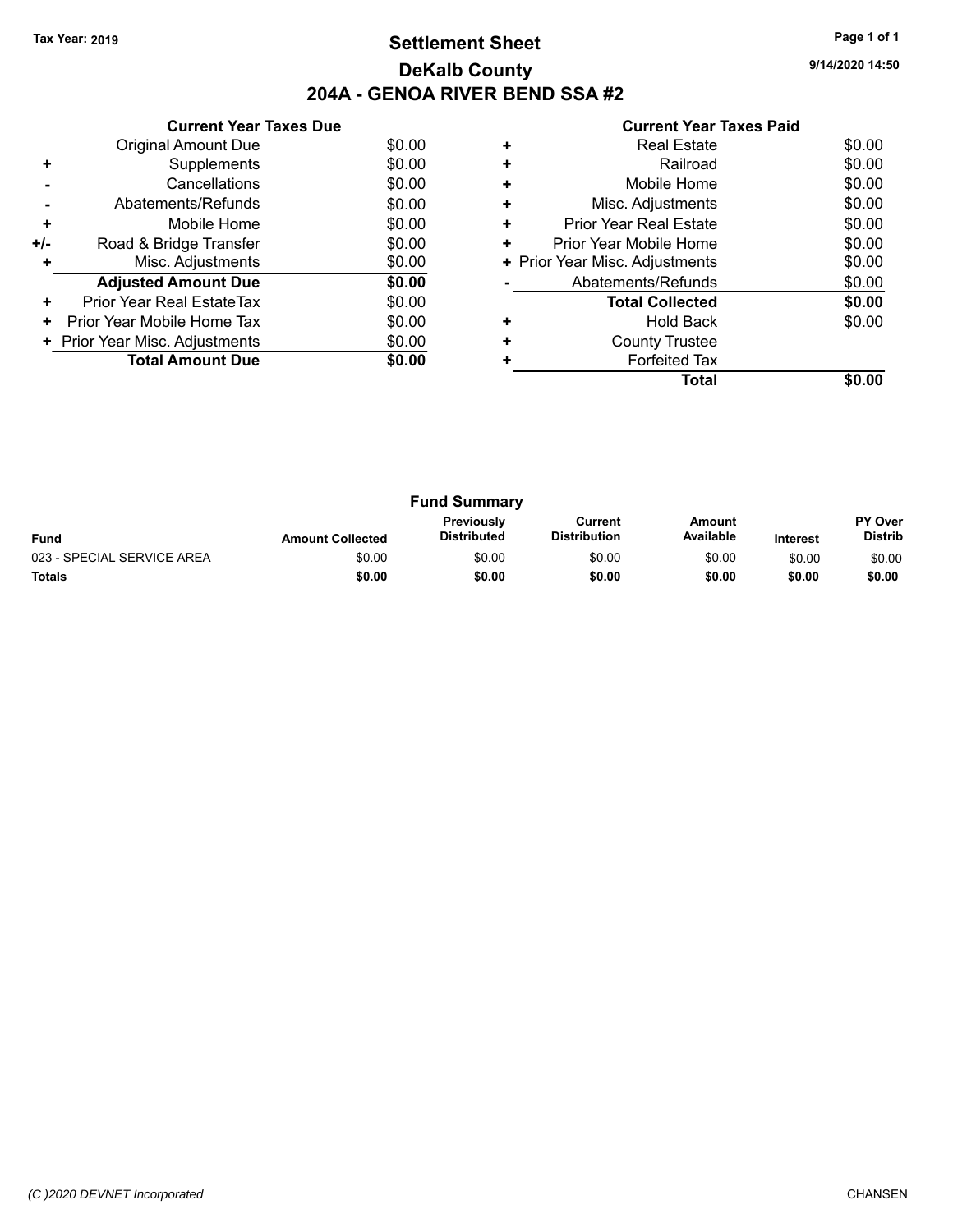#### **Settlement Sheet Tax Year: 2019 Page 1 of 1 DeKalb County 204B - GENOA RIVER BEND SSA #3**

**9/14/2020 14:50**

#### **Current Year Taxes Paid**

|     | <b>Current Year Taxes Due</b>  |        |
|-----|--------------------------------|--------|
|     | Original Amount Due            | \$0.00 |
| ٠   | Supplements                    | \$0.00 |
|     | Cancellations                  | \$0.00 |
|     | Abatements/Refunds             | \$0.00 |
| ٠   | Mobile Home                    | \$0.00 |
| +/- | Road & Bridge Transfer         | \$0.00 |
| ٠   | Misc. Adjustments              | \$0.00 |
|     | <b>Adjusted Amount Due</b>     | \$0.00 |
| ٠   | Prior Year Real EstateTax      | \$0.00 |
| ٠   | Prior Year Mobile Home Tax     | \$0.00 |
|     | + Prior Year Misc. Adjustments | \$0.00 |
|     | <b>Total Amount Due</b>        | \$0.00 |
|     |                                |        |

|   | Real Estate                    | \$0.00 |
|---|--------------------------------|--------|
| ٠ | Railroad                       | \$0.00 |
| ÷ | Mobile Home                    | \$0.00 |
| ٠ | Misc. Adjustments              | \$0.00 |
| ٠ | <b>Prior Year Real Estate</b>  | \$0.00 |
| ٠ | Prior Year Mobile Home         | \$0.00 |
|   | + Prior Year Misc. Adjustments | \$0.00 |
|   | Abatements/Refunds             | \$0.00 |
|   | <b>Total Collected</b>         | \$0.00 |
|   | <b>Hold Back</b>               | \$0.00 |
| ٠ | <b>County Trustee</b>          |        |
|   | <b>Forfeited Tax</b>           |        |
|   | Total                          |        |

| <b>Fund Summary</b>        |                         |                                         |                                |                     |                 |                                  |
|----------------------------|-------------------------|-----------------------------------------|--------------------------------|---------------------|-----------------|----------------------------------|
| <b>Fund</b>                | <b>Amount Collected</b> | <b>Previously</b><br><b>Distributed</b> | Current<br><b>Distribution</b> | Amount<br>Available | <b>Interest</b> | <b>PY Over</b><br><b>Distrib</b> |
| 023 - SPECIAL SERVICE AREA | \$0.00                  | \$0.00                                  | \$0.00                         | \$0.00              | \$0.00          | \$0.00                           |
| <b>Totals</b>              | \$0.00                  | \$0.00                                  | \$0.00                         | \$0.00              | \$0.00          | \$0.00                           |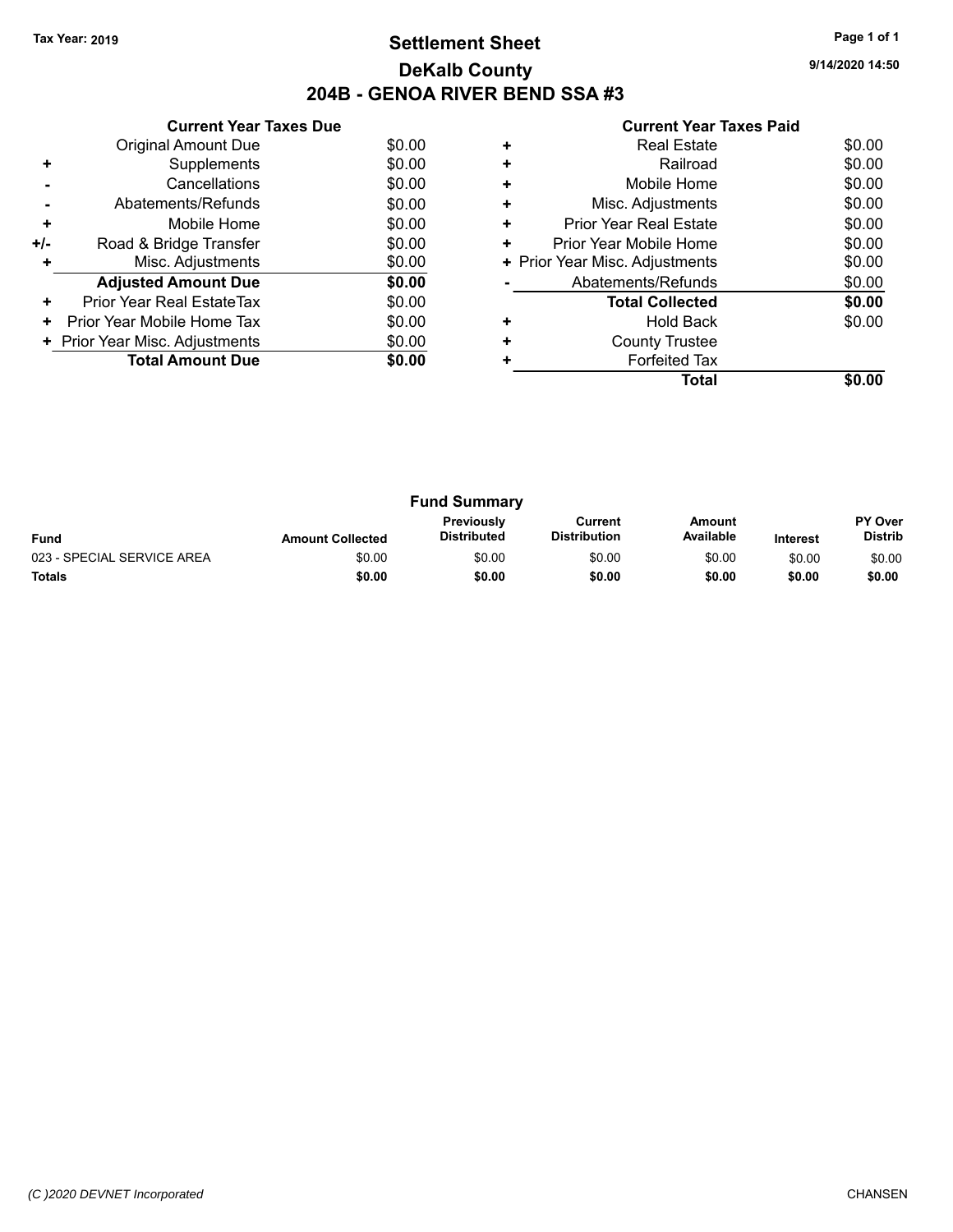#### **Settlement Sheet Tax Year: 2019 Page 1 of 1 DeKalb County 207 - DERBY ESTATES SSA**

**9/14/2020 14:50**

#### **Current Year Taxes Paid**

|     | <b>Current Year Taxes Due</b>  |            |  |
|-----|--------------------------------|------------|--|
|     | <b>Original Amount Due</b>     | \$7,480.22 |  |
| ٠   | Supplements                    | \$0.00     |  |
|     | Cancellations                  | \$0.00     |  |
|     | Abatements/Refunds             | \$0.00     |  |
| ٠   | Mobile Home                    | \$0.00     |  |
| +/- | Road & Bridge Transfer         | \$0.00     |  |
| ٠   | Misc. Adjustments              | \$0.00     |  |
|     | <b>Adjusted Amount Due</b>     | \$7,480.22 |  |
| ٠   | Prior Year Real EstateTax      | \$0.00     |  |
| ٠   | Prior Year Mobile Home Tax     | \$0.00     |  |
|     | + Prior Year Misc. Adjustments | \$0.00     |  |
|     | <b>Total Amount Due</b>        | \$7.480.22 |  |

| ٠ | <b>Real Estate</b>             | \$7,081.40 |
|---|--------------------------------|------------|
| ÷ | Railroad                       | \$0.00     |
| ٠ | Mobile Home                    | \$0.00     |
| ٠ | Misc. Adjustments              | \$0.00     |
| ٠ | <b>Prior Year Real Estate</b>  | \$0.00     |
| ÷ | Prior Year Mobile Home         | \$0.00     |
|   | + Prior Year Misc. Adjustments | \$0.00     |
|   | Abatements/Refunds             | \$0.00     |
|   | <b>Total Collected</b>         | \$7,081.40 |
| ٠ | <b>Hold Back</b>               | \$0.00     |
| + | <b>County Trustee</b>          |            |
| ٠ | <b>Forfeited Tax</b>           |            |
|   | Total                          | \$7,081.40 |
|   |                                |            |

|                            |                         |                                  | <b>Distribution Summary</b>           |                                |          |                           |
|----------------------------|-------------------------|----------------------------------|---------------------------------------|--------------------------------|----------|---------------------------|
|                            |                         |                                  | <b>Tax Distribution Date</b>          |                                |          | <b>Amount</b>             |
|                            |                         |                                  | 05/29/2020                            |                                |          | \$1,767.14                |
|                            |                         |                                  | 06/26/2020                            |                                |          | \$2,035.18                |
|                            |                         |                                  | 07/24/2020                            |                                |          | \$347.03                  |
|                            |                         |                                  | 08/21/2020                            |                                |          | \$113.05                  |
|                            |                         |                                  | 09/18/2020                            |                                |          | \$2,819.00                |
|                            |                         |                                  |                                       | <b>Totals: 5 Distributions</b> |          | \$7,081.40                |
|                            |                         |                                  | <b>Grand Totals: 5 Distributions</b>  |                                |          | \$7,081.40                |
|                            |                         | <b>Fund Summary</b>              |                                       |                                |          |                           |
| <b>Fund</b>                | <b>Amount Collected</b> | Previously<br><b>Distributed</b> | <b>Current</b><br><b>Distribution</b> | Amount<br>Available            | Interest | PY Over<br><b>Distrib</b> |
| 023 - SPECIAL SERVICE AREA | \$7,081.40              | \$4,262.40                       | \$2,819.00                            | \$0.00                         | \$0.00   | \$0.00                    |

**Totals \$7,081.40 \$4,262.40 \$2,819.00 \$0.00 \$0.00 \$0.00**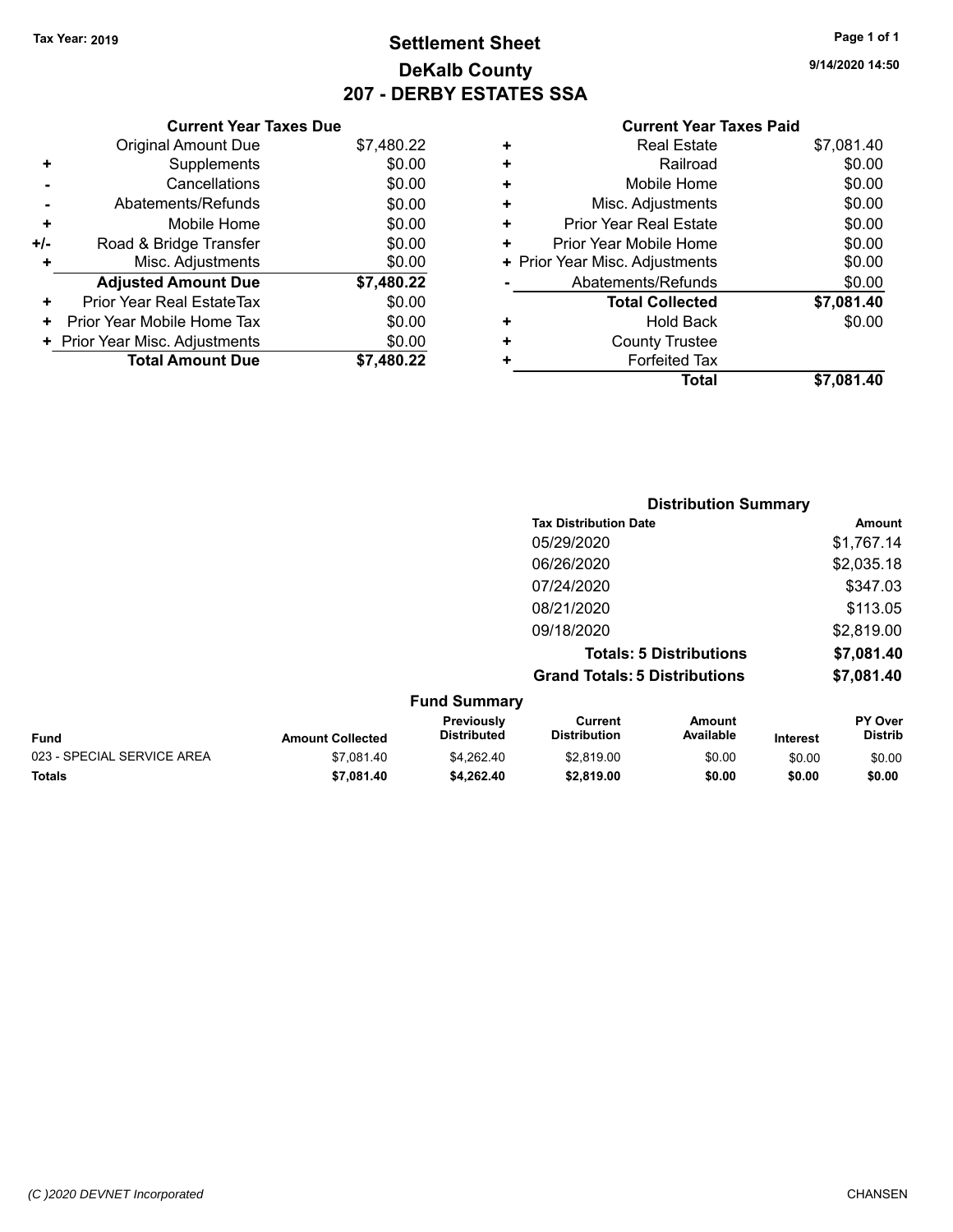## **Settlement Sheet Tax Year: 2019 Page 1 of 1 DeKalb County 209 - DEKALB SSA #14**

**9/14/2020 14:50**

|   | 557777                         |            |
|---|--------------------------------|------------|
|   | <b>Current Year Taxes Paid</b> |            |
| ٠ | <b>Real Estate</b>             | \$2,431.93 |
| ٠ | Railroad                       | \$0.00     |
| ٠ | Mobile Home                    | \$0.00     |
| ٠ | Misc. Adjustments              | \$0.00     |
| ٠ | Prior Year Real Estate         | \$0.00     |
| ٠ | Prior Year Mobile Home         | \$0.00     |
|   | + Prior Year Misc. Adjustments | \$0.00     |
|   | Abatements/Refunds             | \$0.00     |
|   | <b>Total Collected</b>         | \$2,431.93 |
| ٠ | <b>Hold Back</b>               | \$0.00     |
| ٠ | <b>County Trustee</b>          |            |
|   | <b>Forfeited Tax</b>           |            |
|   | Total                          | \$2,431.93 |
|   |                                |            |

| <b>Current Year Taxes Due</b>  |            |
|--------------------------------|------------|
| <b>Original Amount Due</b>     | \$2,500.16 |
| Supplements                    | \$0.00     |
| Cancellations                  | \$0.00     |
| Abatements/Refunds             | \$0.00     |
| Mobile Home                    | \$0.00     |
| Road & Bridge Transfer         | \$0.00     |
| Misc. Adjustments              | \$0.00     |
| <b>Adjusted Amount Due</b>     | \$2,500.16 |
| Prior Year Real EstateTax      | \$0.00     |
| Prior Year Mobile Home Tax     | \$0.00     |
| + Prior Year Misc. Adjustments | \$0.00     |
| <b>Total Amount Due</b>        | \$2,500.16 |
|                                |            |

|                            |                         |                                  | <b>Distribution Summary</b>          |                                |          |                           |
|----------------------------|-------------------------|----------------------------------|--------------------------------------|--------------------------------|----------|---------------------------|
|                            |                         |                                  | <b>Tax Distribution Date</b>         |                                |          | <b>Amount</b>             |
|                            |                         |                                  | 05/29/2020                           |                                |          | \$728.23                  |
|                            |                         |                                  | 06/26/2020                           |                                |          | \$491.98                  |
|                            |                         |                                  | 08/21/2020                           |                                |          | \$67.51                   |
|                            |                         |                                  | 09/18/2020                           |                                |          | \$1,144.21                |
|                            |                         |                                  |                                      | <b>Totals: 4 Distributions</b> |          | \$2,431.93                |
|                            |                         |                                  | <b>Grand Totals: 4 Distributions</b> |                                |          | \$2,431.93                |
|                            |                         | <b>Fund Summary</b>              |                                      |                                |          |                           |
| <b>Fund</b>                | <b>Amount Collected</b> | Previously<br><b>Distributed</b> | Current<br><b>Distribution</b>       | Amount<br>Available            | Interest | PY Over<br><b>Distrib</b> |
| 023 - SPECIAL SERVICE AREA | \$2.431.93              | \$1.287.72                       | \$1,144.21                           | \$0.00                         | \$0.00   | \$0.00                    |

**Totals \$2,431.93 \$1,287.72 \$1,144.21 \$0.00 \$0.00 \$0.00**

#### *(C )2020 DEVNET Incorporated* CHANSEN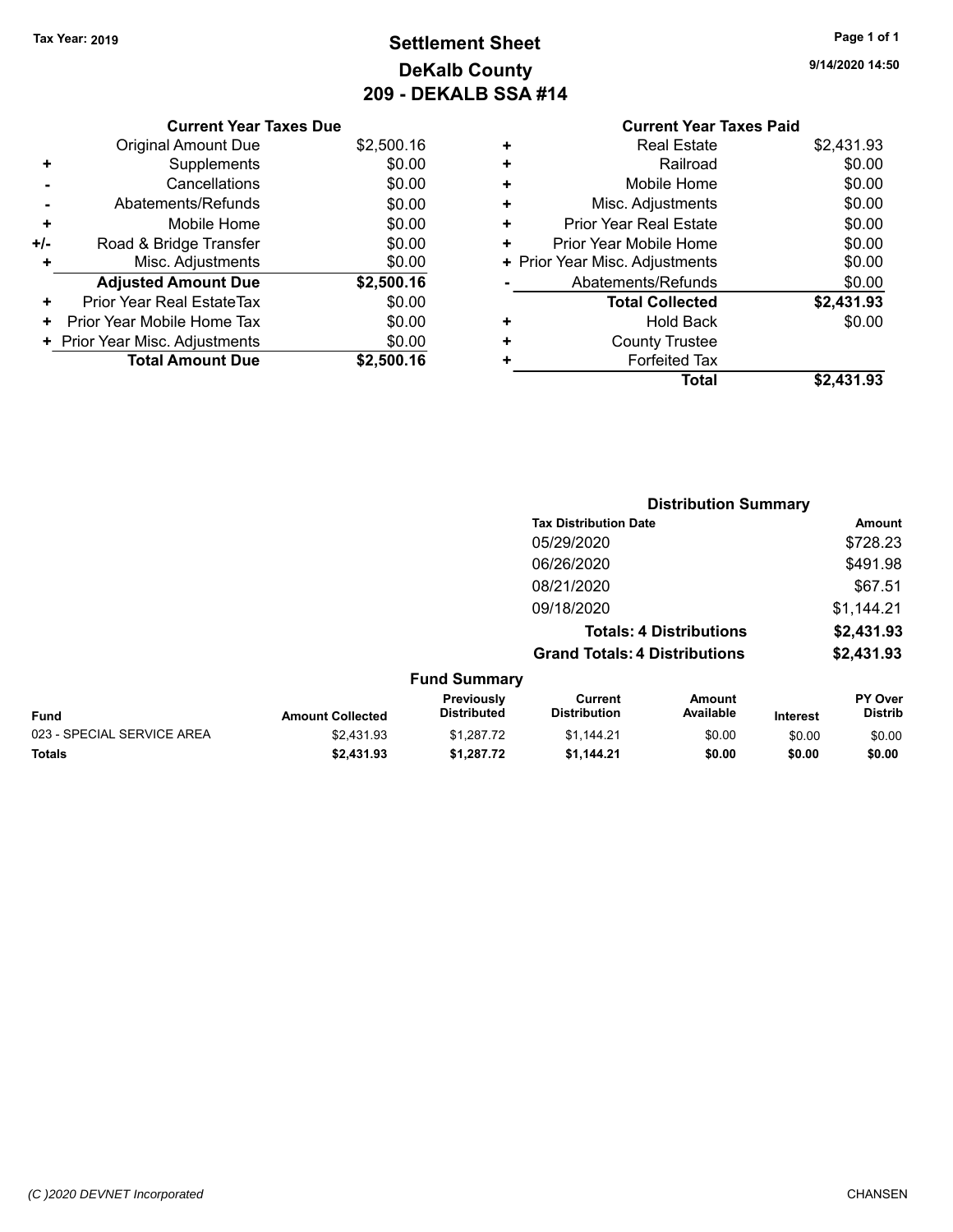#### **Settlement Sheet Tax Year: 2019 Page 1 of 1 DeKalb County 213 - GENOA OAK CREEK EST SSA#4**

|     | <b>Current Year Taxes Due</b>  |            |  |  |  |  |  |
|-----|--------------------------------|------------|--|--|--|--|--|
|     | <b>Original Amount Due</b>     | \$5,243.05 |  |  |  |  |  |
|     | Supplements                    | \$0.00     |  |  |  |  |  |
|     | Cancellations                  | \$0.00     |  |  |  |  |  |
|     | Abatements/Refunds             | \$0.00     |  |  |  |  |  |
| ٠   | Mobile Home                    | \$0.00     |  |  |  |  |  |
| +/- | Road & Bridge Transfer         | \$0.00     |  |  |  |  |  |
|     | Misc. Adjustments              | \$0.00     |  |  |  |  |  |
|     | <b>Adjusted Amount Due</b>     | \$5,243.05 |  |  |  |  |  |
| ٠   | Prior Year Real EstateTax      | \$0.00     |  |  |  |  |  |
|     | Prior Year Mobile Home Tax     | \$0.00     |  |  |  |  |  |
|     | + Prior Year Misc. Adjustments | \$0.00     |  |  |  |  |  |
|     | <b>Total Amount Due</b>        | \$5,243,05 |  |  |  |  |  |

#### **Current Year Taxes Paid**

| <b>Real Estate</b>             | \$5,243.05 |
|--------------------------------|------------|
| Railroad                       | \$0.00     |
| Mobile Home                    | \$0.00     |
| Misc. Adjustments              | \$0.00     |
| <b>Prior Year Real Estate</b>  | \$0.00     |
| Prior Year Mobile Home         | \$0.00     |
| + Prior Year Misc. Adjustments | \$0.00     |
| Abatements/Refunds             | \$0.00     |
| <b>Total Collected</b>         | \$5,243.05 |
| Hold Back                      | \$0.00     |
| <b>County Trustee</b>          |            |
| <b>Forfeited Tax</b>           |            |
| <b>Total</b>                   | \$5,243,05 |
|                                |            |

|                         |                                  |                                       | <b>Distribution Summary</b>    |                 |                                  |
|-------------------------|----------------------------------|---------------------------------------|--------------------------------|-----------------|----------------------------------|
|                         |                                  | <b>Tax Distribution Date</b>          |                                |                 | <b>Amount</b>                    |
|                         |                                  | 05/29/2020                            |                                |                 | \$1,253.01                       |
|                         |                                  | 06/26/2020                            |                                |                 | \$1,419.61                       |
|                         |                                  | 07/24/2020                            |                                |                 | \$1.66                           |
|                         |                                  | 08/21/2020                            |                                |                 | \$123.56                         |
|                         |                                  | 09/18/2020                            |                                |                 | \$2,445.21                       |
|                         |                                  |                                       | <b>Totals: 5 Distributions</b> |                 | \$5,243.05                       |
|                         |                                  | <b>Grand Totals: 5 Distributions</b>  |                                |                 | \$5,243.05                       |
|                         | <b>Fund Summary</b>              |                                       |                                |                 |                                  |
| <b>Amount Collected</b> | Previously<br><b>Distributed</b> | <b>Current</b><br><b>Distribution</b> | <b>Amount</b><br>Available     | <b>Interest</b> | <b>PY Over</b><br><b>Distrib</b> |

| <b>Fund</b>                | <b>Amount Collected</b> | <b>Previously</b><br><b>Distributed</b> | Current<br><b>Distribution</b> | Amount<br>Available | Interest | <b>PY Over</b><br>Distrib |
|----------------------------|-------------------------|-----------------------------------------|--------------------------------|---------------------|----------|---------------------------|
| 023 - SPECIAL SERVICE AREA | \$5.243.05              | \$2.797.84                              | \$2.445.21                     | \$0.00              | \$0.00   | \$0.00                    |
| <b>Totals</b>              | \$5,243.05              | \$2.797.84                              | \$2,445.21                     | \$0.00              | \$0.00   | \$0.00                    |

**9/14/2020 14:50**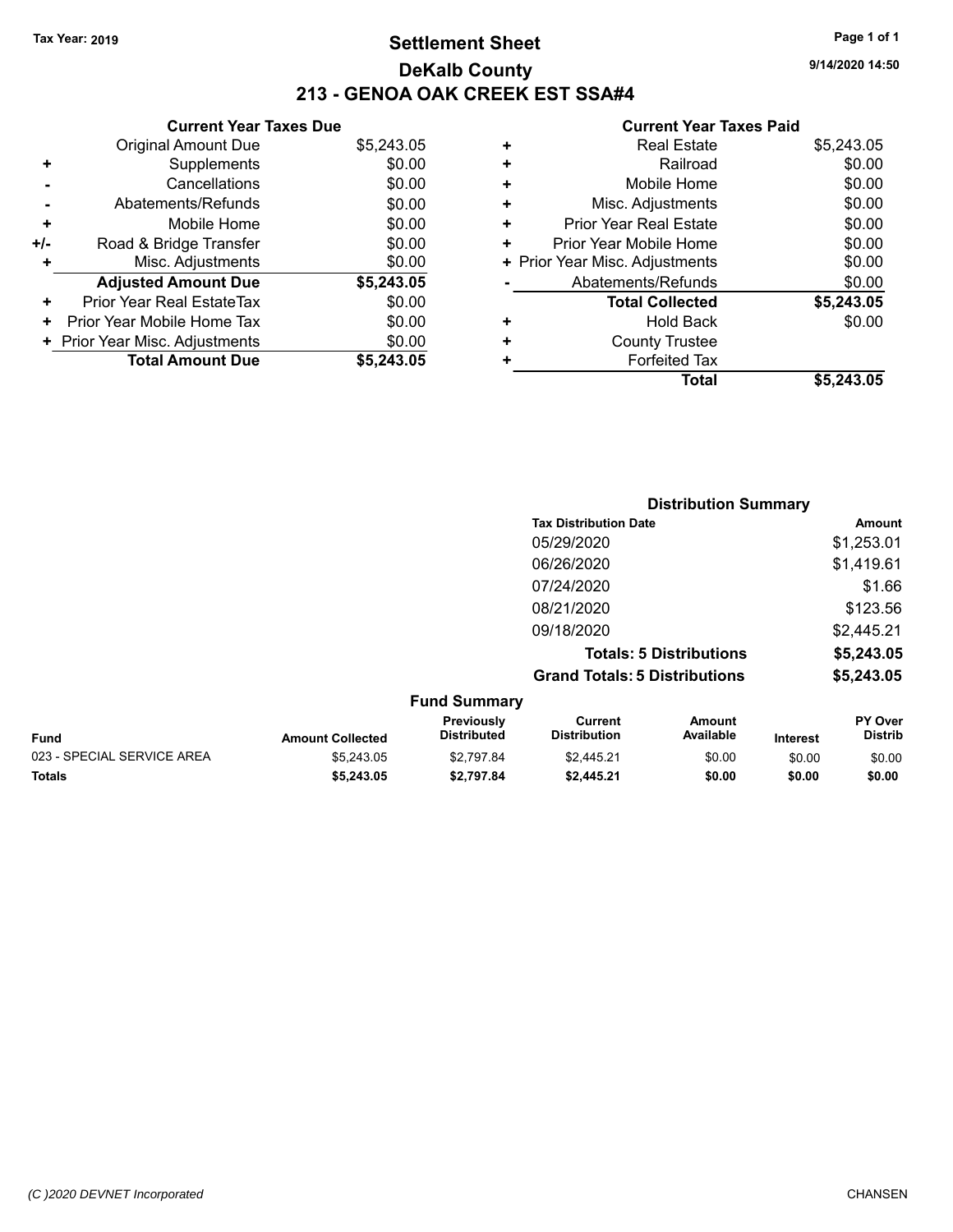#### **Settlement Sheet Tax Year: 2019 Page 1 of 1 DeKalb County 215 - DEKALB SSA #15**

**9/14/2020 14:50**

|     | <b>Current Year Taxes Due</b>  |        |  |  |  |  |  |
|-----|--------------------------------|--------|--|--|--|--|--|
|     | Original Amount Due            | \$0.00 |  |  |  |  |  |
|     | Supplements                    | \$0.00 |  |  |  |  |  |
|     | Cancellations                  | \$0.00 |  |  |  |  |  |
|     | Abatements/Refunds             | \$0.00 |  |  |  |  |  |
| ٠   | Mobile Home                    | \$0.00 |  |  |  |  |  |
| +/- | Road & Bridge Transfer         | \$0.00 |  |  |  |  |  |
|     | Misc. Adjustments              | \$0.00 |  |  |  |  |  |
|     | <b>Adjusted Amount Due</b>     | \$0.00 |  |  |  |  |  |
| ٠   | Prior Year Real EstateTax      | \$0.00 |  |  |  |  |  |
| ٠   | Prior Year Mobile Home Tax     | \$0.00 |  |  |  |  |  |
|     | + Prior Year Misc. Adjustments | \$0.00 |  |  |  |  |  |
|     | <b>Total Amount Due</b>        | \$0.00 |  |  |  |  |  |
|     |                                |        |  |  |  |  |  |

| <b>Fund Summary</b>        |                         |                                  |                                |                     |                 |                           |
|----------------------------|-------------------------|----------------------------------|--------------------------------|---------------------|-----------------|---------------------------|
| <b>Fund</b>                | <b>Amount Collected</b> | Previously<br><b>Distributed</b> | Current<br><b>Distribution</b> | Amount<br>Available | <b>Interest</b> | PY Over<br><b>Distrib</b> |
| 023 - SPECIAL SERVICE AREA | \$0.00                  | \$0.00                           | \$0.00                         | \$0.00              | \$0.00          | \$0.00                    |
| <b>Totals</b>              | \$0.00                  | \$0.00                           | \$0.00                         | \$0.00              | \$0.00          | \$0.00                    |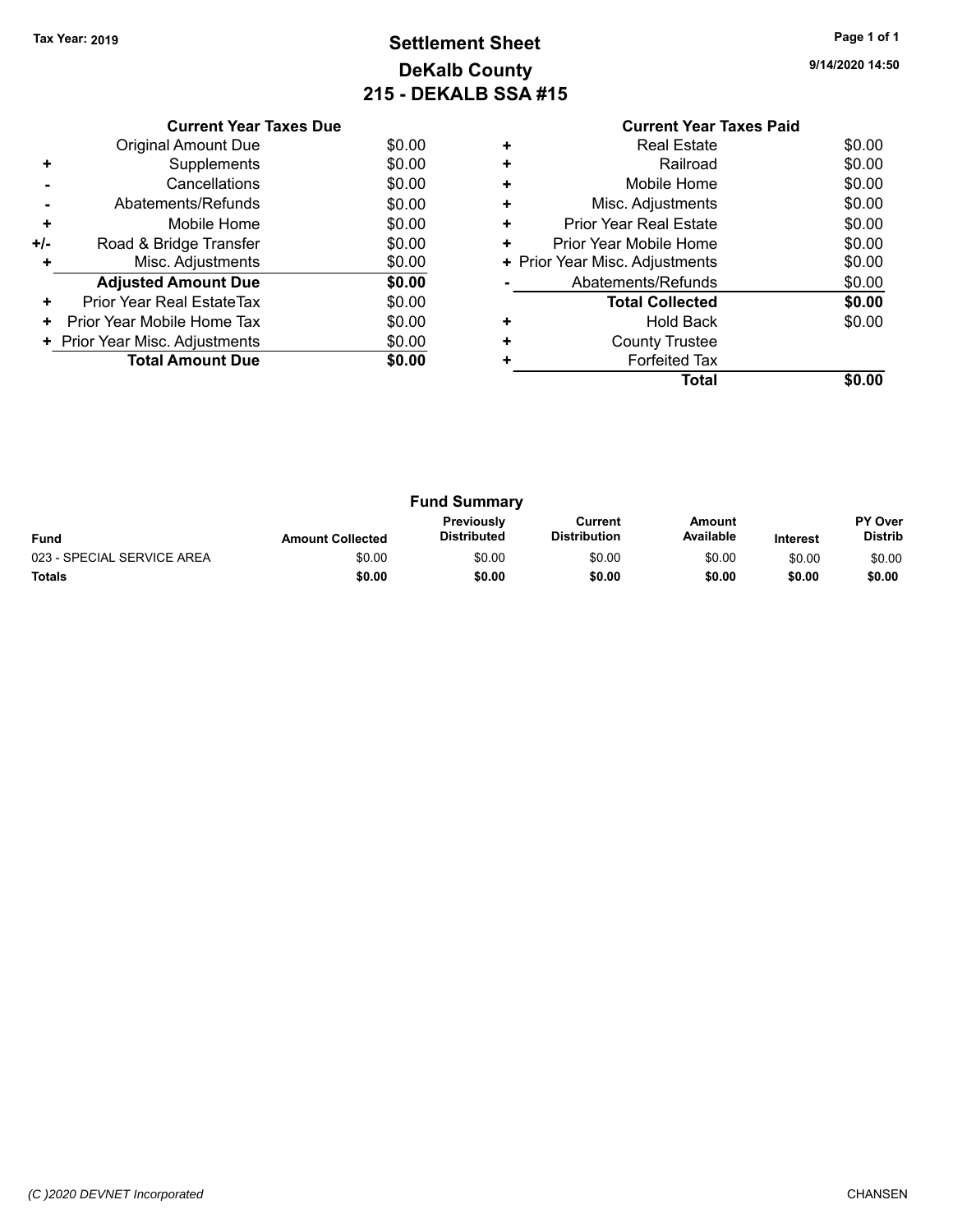#### **Settlement Sheet Tax Year: 2019 Page 1 of 1 DeKalb County 216 - DEKALB SSA #16**

**9/14/2020 14:50**

|     | <b>Current Year Taxes Due</b> |        |
|-----|-------------------------------|--------|
|     | Original Amount Due           | \$0.00 |
| ٠   | Supplements                   | \$0.00 |
|     | Cancellations                 | \$0.00 |
|     | Abatements/Refunds            | \$0.00 |
| ٠   | Mobile Home                   | \$0.00 |
| +/- | Road & Bridge Transfer        | \$0.00 |
| ٠   | Misc. Adjustments             | \$0.00 |
|     | <b>Adjusted Amount Due</b>    | \$0.00 |
| ٠   | Prior Year Real EstateTax     | \$0.00 |
| ٠   | Prior Year Mobile Home Tax    | \$0.00 |
|     | Prior Year Misc. Adjustments  | \$0.00 |
|     | <b>Total Amount Due</b>       | \$0.00 |
|     |                               |        |

#### **Current Year Taxes Paid +** Real Estate \$0.00 **+** Railroad \$0.00 **+** Mobile Home \$0.00 **+** Misc. Adjustments \$0.00

|   | Total                          | \$0.00 |
|---|--------------------------------|--------|
| ٠ | <b>Forfeited Tax</b>           |        |
| ٠ | <b>County Trustee</b>          |        |
|   | <b>Hold Back</b>               | \$0.00 |
|   | <b>Total Collected</b>         | \$0.00 |
|   | Abatements/Refunds             | \$0.00 |
|   | + Prior Year Misc. Adjustments | \$0.00 |
| ÷ | Prior Year Mobile Home         | \$0.00 |
|   | <b>Prior Year Real Estate</b>  | \$0.00 |

| <b>Fund Summary</b>        |                         |                                         |                                |                     |                 |                                  |
|----------------------------|-------------------------|-----------------------------------------|--------------------------------|---------------------|-----------------|----------------------------------|
| <b>Fund</b>                | <b>Amount Collected</b> | <b>Previously</b><br><b>Distributed</b> | Current<br><b>Distribution</b> | Amount<br>Available | <b>Interest</b> | <b>PY Over</b><br><b>Distrib</b> |
| 023 - SPECIAL SERVICE AREA | \$0.00                  | \$0.00                                  | \$0.00                         | \$0.00              | \$0.00          | \$0.00                           |
| <b>Totals</b>              | \$0.00                  | \$0.00                                  | \$0.00                         | \$0.00              | \$0.00          | \$0.00                           |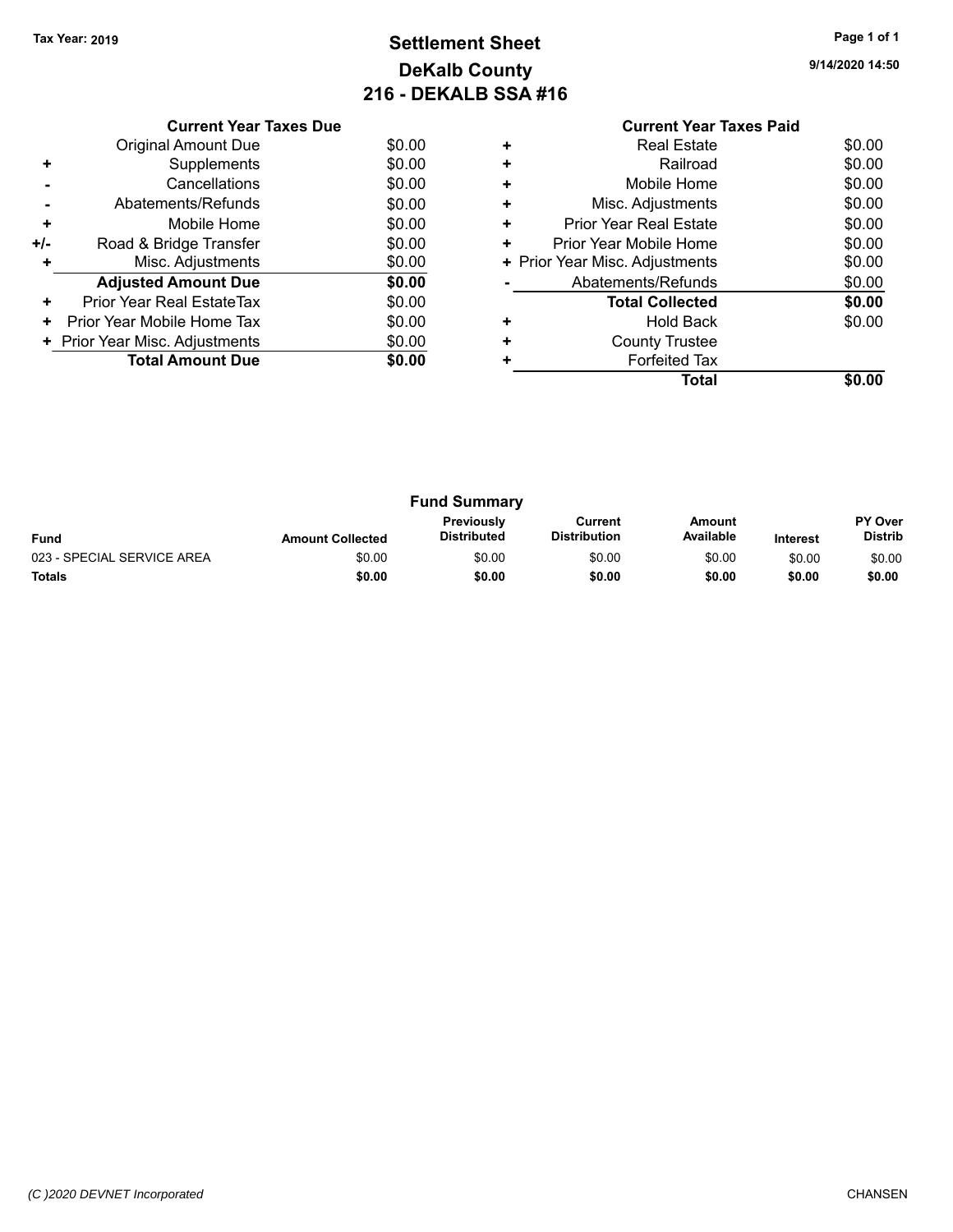#### **Settlement Sheet Tax Year: 2019 Page 1 of 1 DeKalb County 217 - DEKALB SSA #17**

**9/14/2020 14:50**

## **Current Year Taxes Paid**

|     | <b>Original Amount Due</b>     | \$0.00 |
|-----|--------------------------------|--------|
| ÷   | Supplements                    | \$0.00 |
|     | Cancellations                  | \$0.00 |
|     | Abatements/Refunds             | \$0.00 |
| ٠   | Mobile Home                    | \$0.00 |
| +/- | Road & Bridge Transfer         | \$0.00 |
| ٠   | Misc. Adjustments              | \$0.00 |
|     | <b>Adjusted Amount Due</b>     | \$0.00 |
| ٠   | Prior Year Real EstateTax      | \$0.00 |
|     | Prior Year Mobile Home Tax     | \$0.00 |
|     | + Prior Year Misc. Adjustments | \$0.00 |
|     | <b>Total Amount Due</b>        | \$0.00 |
|     |                                |        |

**Current Year Taxes Due**

|   | Real Estate                    | \$0.00 |
|---|--------------------------------|--------|
|   | Railroad                       | \$0.00 |
| ٠ | Mobile Home                    | \$0.00 |
| ٠ | Misc. Adjustments              | \$0.00 |
| ٠ | <b>Prior Year Real Estate</b>  | \$0.00 |
| ٠ | Prior Year Mobile Home         | \$0.00 |
|   | + Prior Year Misc. Adjustments | \$0.00 |
|   | Abatements/Refunds             | \$0.00 |
|   | <b>Total Collected</b>         | \$0.00 |
|   | <b>Hold Back</b>               | \$0.00 |
|   | <b>County Trustee</b>          |        |
|   | <b>Forfeited Tax</b>           |        |
|   | Total                          |        |
|   |                                |        |

| <b>Fund Summary</b>        |                         |                                         |                                |                     |                 |                           |
|----------------------------|-------------------------|-----------------------------------------|--------------------------------|---------------------|-----------------|---------------------------|
| <b>Fund</b>                | <b>Amount Collected</b> | <b>Previously</b><br><b>Distributed</b> | Current<br><b>Distribution</b> | Amount<br>Available | <b>Interest</b> | PY Over<br><b>Distrib</b> |
| 023 - SPECIAL SERVICE AREA | \$0.00                  | \$0.00                                  | \$0.00                         | \$0.00              | \$0.00          | \$0.00                    |
| <b>Totals</b>              | \$0.00                  | \$0.00                                  | \$0.00                         | \$0.00              | \$0.00          | \$0.00                    |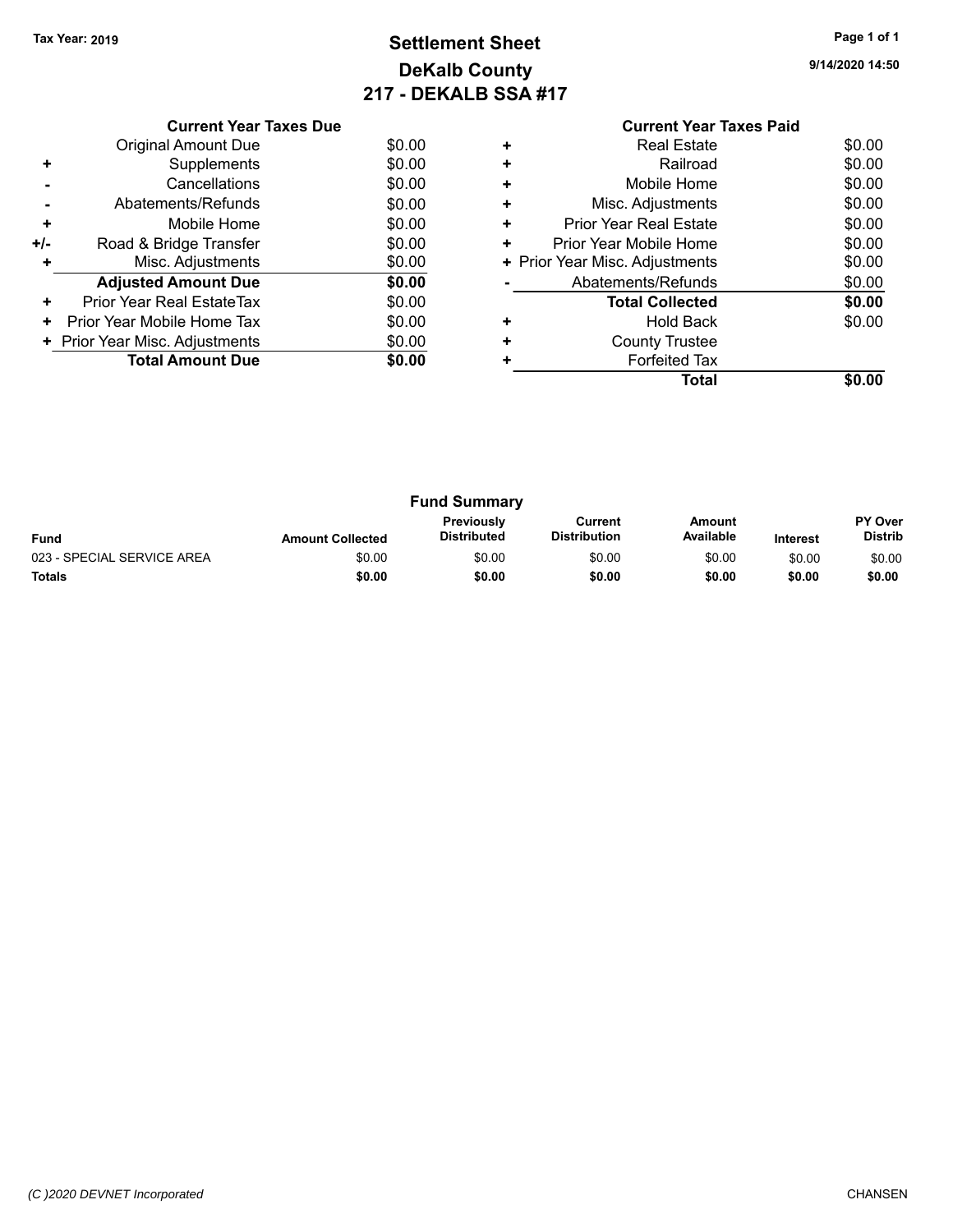#### **Settlement Sheet Tax Year: 2019 Page 1 of 1 DeKalb County 218 - DEKALB SSA #18**

**Total \$0.00**

**9/14/2020 14:50**

|     | <b>Current Year Taxes Due</b>  |        |
|-----|--------------------------------|--------|
|     | Original Amount Due            | \$0.00 |
| ٠   | Supplements                    | \$0.00 |
|     | Cancellations                  | \$0.00 |
|     | Abatements/Refunds             | \$0.00 |
| ÷   | Mobile Home                    | \$0.00 |
| +/- | Road & Bridge Transfer         | \$0.00 |
| ٠   | Misc. Adjustments              | \$0.00 |
|     | <b>Adjusted Amount Due</b>     | \$0.00 |
| ÷   | Prior Year Real EstateTax      | \$0.00 |
| ٠   | Prior Year Mobile Home Tax     | \$0.00 |
|     | + Prior Year Misc. Adjustments | \$0.00 |
|     | <b>Total Amount Due</b>        | \$0.00 |
|     |                                |        |

#### **Current Year Taxes Paid +** Real Estate \$0.00 **+** Railroad \$0.00 **+** Mobile Home \$0.00 **+** Misc. Adjustments \$0.00 **+** Prior Year Real Estate \$0.00 **+** Prior Year Mobile Home \$0.00<br> **+** Prior Year Misc. Adjustments \$0.00 **+ Prior Year Misc. Adjustments**

**-** Abatements/Refunds \$0.00

**+** Hold Back \$0.00

**+** County Trustee **+** Forfeited Tax

**Total Collected \$0.00**

|                            |                         | <b>Fund Summary</b>              |                                |                            |                 |                                  |
|----------------------------|-------------------------|----------------------------------|--------------------------------|----------------------------|-----------------|----------------------------------|
| <b>Fund</b>                | <b>Amount Collected</b> | Previously<br><b>Distributed</b> | Current<br><b>Distribution</b> | <b>Amount</b><br>Available | <b>Interest</b> | <b>PY Over</b><br><b>Distrib</b> |
| 023 - SPECIAL SERVICE AREA | \$0.00                  | \$0.00                           | \$0.00                         | \$0.00                     | \$0.00          | \$0.00                           |
| <b>Totals</b>              | \$0.00                  | \$0.00                           | \$0.00                         | \$0.00                     | \$0.00          | \$0.00                           |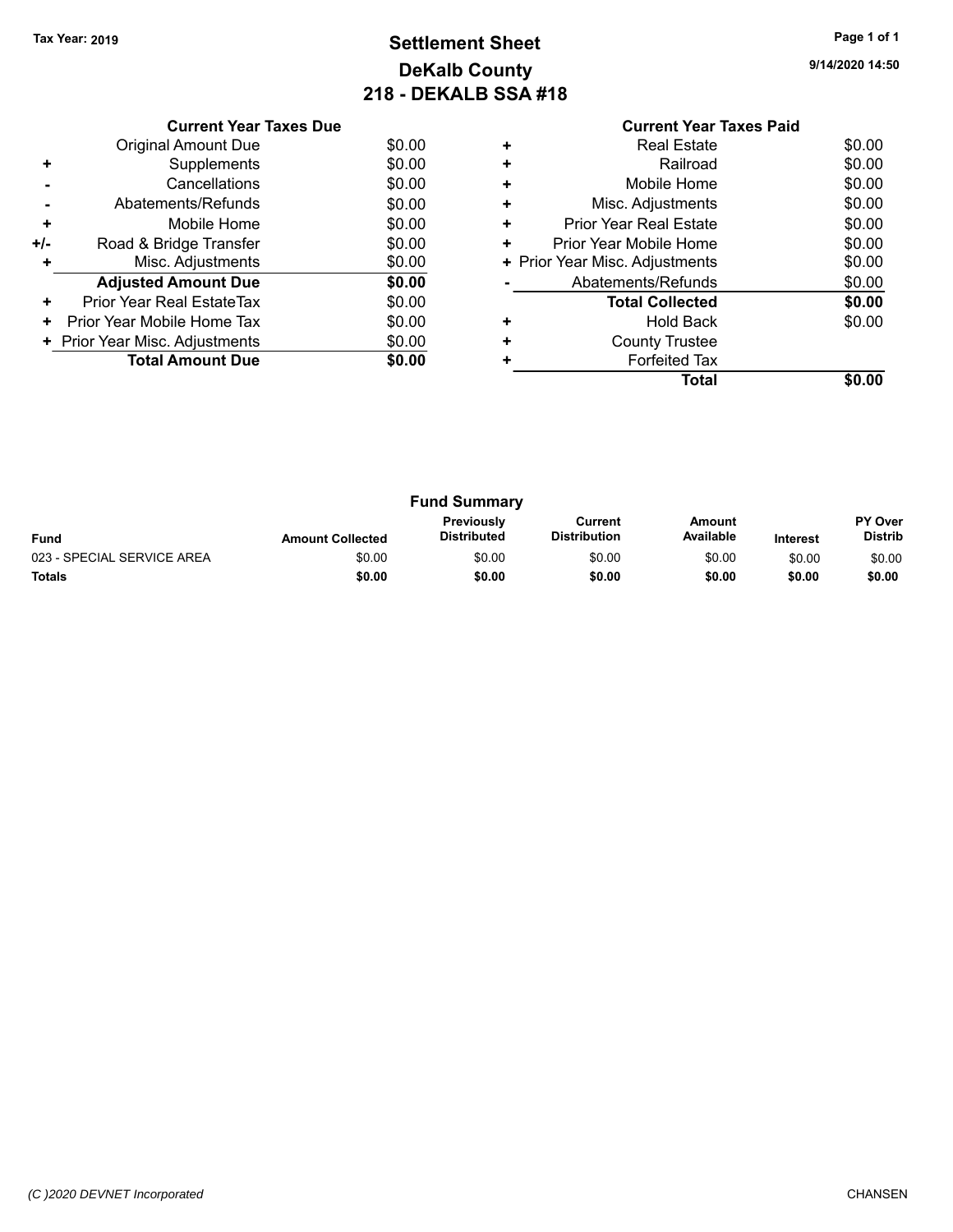#### **Settlement Sheet Tax Year: 2019 Page 1 of 1 DeKalb County 219 - DEKALB SSA #19**

**Total \$0.00**

**9/14/2020 14:50**

|     | <b>Current Year Taxes Due</b>  |        |
|-----|--------------------------------|--------|
|     | Original Amount Due            | \$0.00 |
| ٠   | Supplements                    | \$0.00 |
|     | Cancellations                  | \$0.00 |
|     | Abatements/Refunds             | \$0.00 |
| ÷   | Mobile Home                    | \$0.00 |
| +/- | Road & Bridge Transfer         | \$0.00 |
| ٠   | Misc. Adjustments              | \$0.00 |
|     | <b>Adjusted Amount Due</b>     | \$0.00 |
| ÷   | Prior Year Real EstateTax      | \$0.00 |
| ٠   | Prior Year Mobile Home Tax     | \$0.00 |
|     | + Prior Year Misc. Adjustments | \$0.00 |
|     | <b>Total Amount Due</b>        | \$0.00 |
|     |                                |        |

#### **Current Year Taxes Paid +** Real Estate \$0.00 **+** Railroad \$0.00 **+** Mobile Home \$0.00 **+** Misc. Adjustments \$0.00 **+** Prior Year Real Estate \$0.00 **+** Prior Year Mobile Home \$0.00<br> **+** Prior Year Misc. Adjustments \$0.00

**-** Abatements/Refunds \$0.00

**+** Hold Back \$0.00

**Total Collected \$0.00**

**+ Prior Year Misc. Adjustments** 

**+** County Trustee **+** Forfeited Tax

| <b>Fund Summary</b>        |                         |                                  |                                |                     |                 |                                  |
|----------------------------|-------------------------|----------------------------------|--------------------------------|---------------------|-----------------|----------------------------------|
| <b>Fund</b>                | <b>Amount Collected</b> | <b>Previously</b><br>Distributed | Current<br><b>Distribution</b> | Amount<br>Available | <b>Interest</b> | <b>PY Over</b><br><b>Distrib</b> |
| 023 - SPECIAL SERVICE AREA | \$0.00                  | \$0.00                           | \$0.00                         | \$0.00              | \$0.00          | \$0.00                           |
| <b>Totals</b>              | \$0.00                  | \$0.00                           | \$0.00                         | \$0.00              | \$0.00          | \$0.00                           |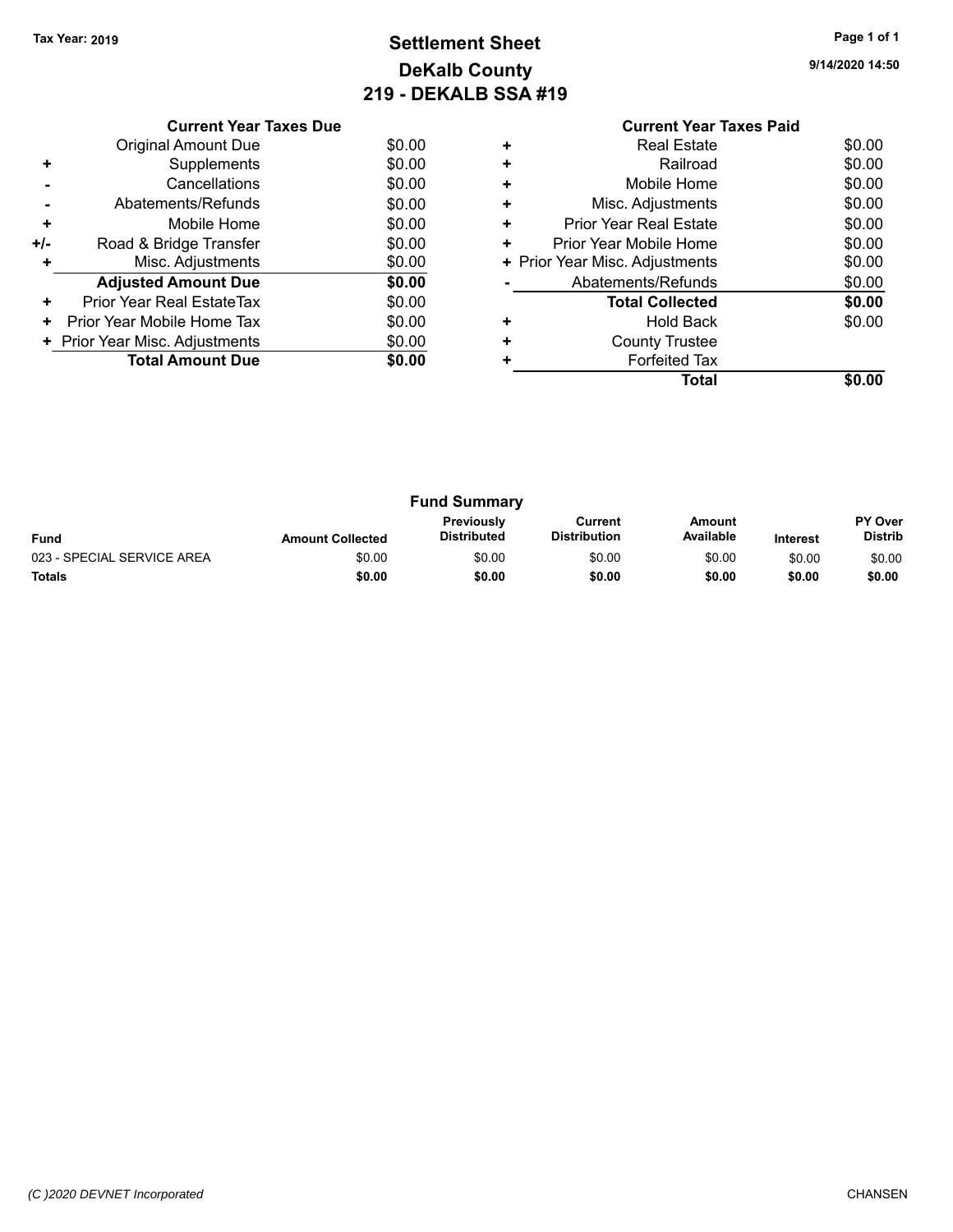#### **Settlement Sheet Tax Year: 2019 Page 1 of 1 DeKalb County 220 - DEKALB SSA #20**

**9/14/2020 14:50**

|     | <b>Current Year Taxes Due</b>  |        |
|-----|--------------------------------|--------|
|     | Original Amount Due            | \$0.00 |
| ٠   | Supplements                    | \$0.00 |
|     | Cancellations                  | \$0.00 |
|     | Abatements/Refunds             | \$0.00 |
| ٠   | Mobile Home                    | \$0.00 |
| +/- | Road & Bridge Transfer         | \$0.00 |
|     | Misc. Adjustments              | \$0.00 |
|     | <b>Adjusted Amount Due</b>     | \$0.00 |
| ÷   | Prior Year Real EstateTax      | \$0.00 |
| ٠   | Prior Year Mobile Home Tax     | \$0.00 |
|     | + Prior Year Misc. Adjustments | \$0.00 |
|     | <b>Total Amount Due</b>        | \$0.00 |
|     |                                |        |

|           | <b>Current Year Taxes Paid</b> |        |
|-----------|--------------------------------|--------|
| ÷         | <b>Real Estate</b>             | \$0.00 |
| $\ddot{}$ | Railroad                       | \$0.00 |
|           | Mobile Home                    | \$0.00 |
| ÷         | Misc. Adjustments              | \$0.00 |
| ÷         | <b>Prior Year Real Estate</b>  | \$0.00 |
| ٠         | Prior Year Mobile Home         | \$0.00 |
|           | + Prior Year Misc. Adjustments | \$0.00 |
|           | Abatements/Refunds             | \$0.00 |
|           | <b>Total Collected</b>         | \$0.00 |
|           | <b>Hold Back</b>               | \$0.00 |
|           | <b>County Trustee</b>          |        |
|           | <b>Forfeited Tax</b>           |        |
|           | Total                          | \$0.00 |
|           |                                |        |

| <b>Fund Summary</b>        |                         |                                         |                         |                     |                 |                           |
|----------------------------|-------------------------|-----------------------------------------|-------------------------|---------------------|-----------------|---------------------------|
| <b>Fund</b>                | <b>Amount Collected</b> | <b>Previously</b><br><b>Distributed</b> | Current<br>Distribution | Amount<br>Available | <b>Interest</b> | <b>PY Over</b><br>Distrib |
| 023 - SPECIAL SERVICE AREA | \$0.00                  | \$0.00                                  | \$0.00                  | \$0.00              | \$0.00          | \$0.00                    |
| <b>Totals</b>              | \$0.00                  | \$0.00                                  | \$0.00                  | \$0.00              | \$0.00          | \$0.00                    |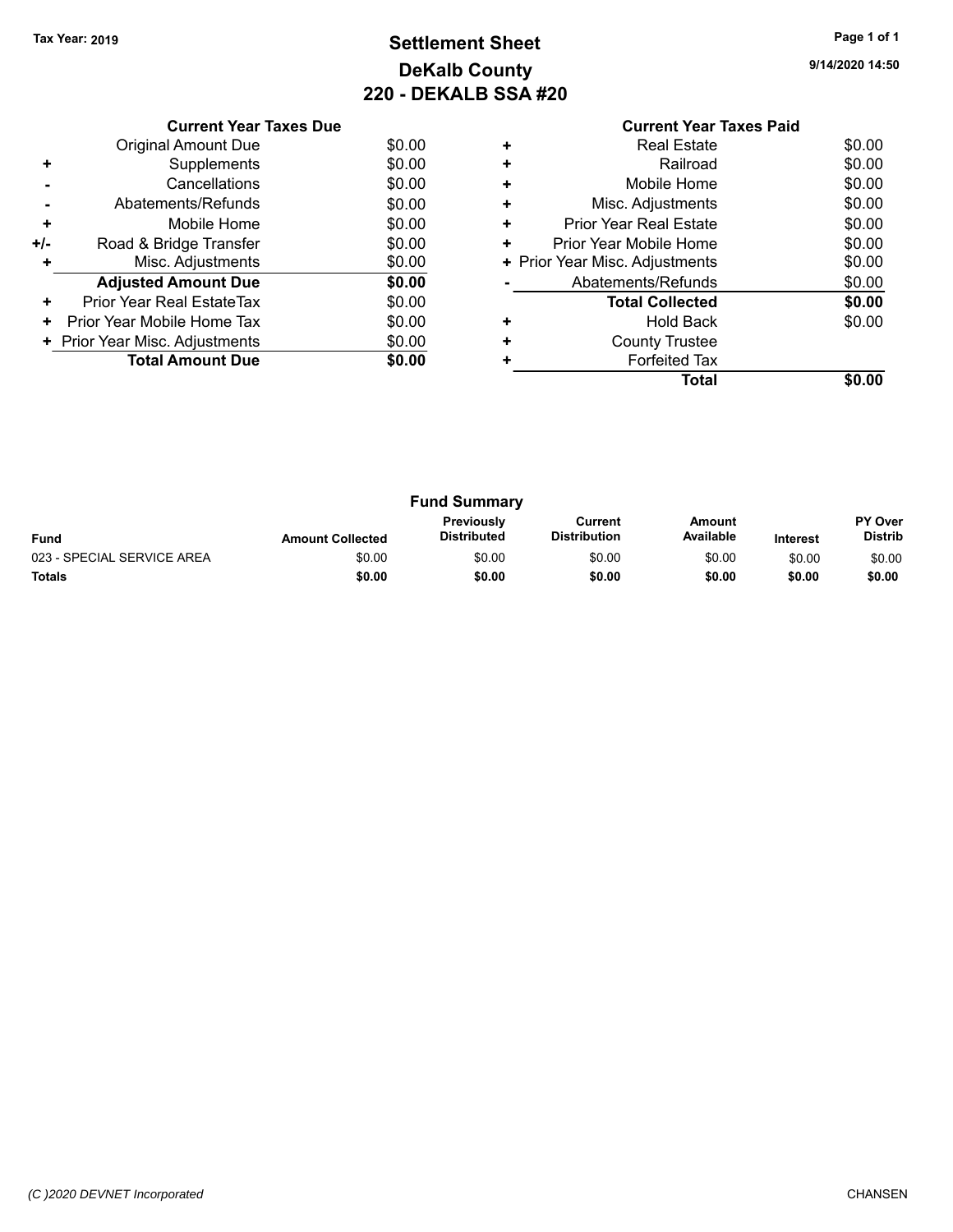### **Settlement Sheet Tax Year: 2019 Page 1 of 1 DeKalb County 221 - DEKALB SSA #21**

**9/14/2020 14:50**

|     | <b>Current Year Taxes Due</b>  |        |
|-----|--------------------------------|--------|
|     | Original Amount Due            | \$0.00 |
| ٠   | Supplements                    | \$0.00 |
|     | Cancellations                  | \$0.00 |
|     | Abatements/Refunds             | \$0.00 |
| ٠   | Mobile Home                    | \$0.00 |
| +/- | Road & Bridge Transfer         | \$0.00 |
|     | Misc. Adjustments              | \$0.00 |
|     | <b>Adjusted Amount Due</b>     | \$0.00 |
| ٠   | Prior Year Real EstateTax      | \$0.00 |
| ٠   | Prior Year Mobile Home Tax     | \$0.00 |
|     | + Prior Year Misc. Adjustments | \$0.00 |
|     | <b>Total Amount Due</b>        | \$0.00 |
|     |                                |        |

| <b>Fund Summary</b>        |                         |                                  |                                |                     |                 |                                  |
|----------------------------|-------------------------|----------------------------------|--------------------------------|---------------------|-----------------|----------------------------------|
| <b>Fund</b>                | <b>Amount Collected</b> | <b>Previously</b><br>Distributed | Current<br><b>Distribution</b> | Amount<br>Available | <b>Interest</b> | <b>PY Over</b><br><b>Distrib</b> |
| 023 - SPECIAL SERVICE AREA | \$0.00                  | \$0.00                           | \$0.00                         | \$0.00              | \$0.00          | \$0.00                           |
| <b>Totals</b>              | \$0.00                  | \$0.00                           | \$0.00                         | \$0.00              | \$0.00          | \$0.00                           |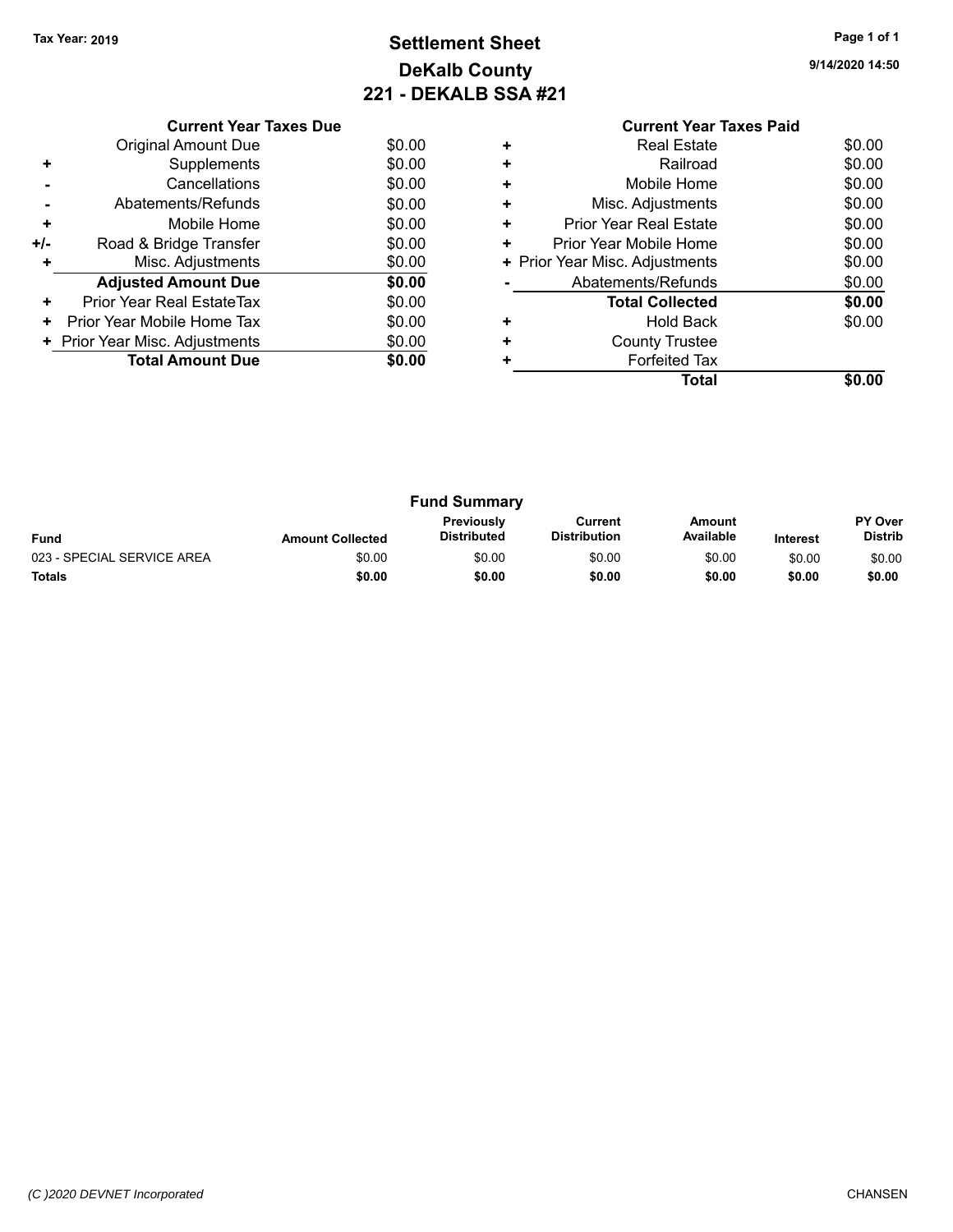#### **Settlement Sheet Tax Year: 2019 Page 1 of 1 DeKalb County 222 - DEKALB SSA #22**

**9/14/2020 14:50**

|       | <b>Current Year Taxes Due</b>  |        |
|-------|--------------------------------|--------|
|       | <b>Original Amount Due</b>     | \$0.00 |
| ٠     | Supplements                    | \$0.00 |
|       | Cancellations                  | \$0.00 |
|       | Abatements/Refunds             | \$0.00 |
| ٠     | Mobile Home                    | \$0.00 |
| $+/-$ | Road & Bridge Transfer         | \$0.00 |
| ٠     | Misc. Adjustments              | \$0.00 |
|       | <b>Adjusted Amount Due</b>     | \$0.00 |
| ٠     | Prior Year Real EstateTax      | \$0.00 |
| ٠     | Prior Year Mobile Home Tax     | \$0.00 |
|       | + Prior Year Misc. Adjustments | \$0.00 |
|       | <b>Total Amount Due</b>        | \$0.00 |
|       |                                |        |

| <b>Fund Summary</b><br><b>Previously</b><br>Amount<br>Current<br>Available<br><b>Distribution</b><br><b>Distributed</b><br><b>Fund</b><br><b>Amount Collected</b><br><b>Interest</b> |        |        |        |        |                                  |        |
|--------------------------------------------------------------------------------------------------------------------------------------------------------------------------------------|--------|--------|--------|--------|----------------------------------|--------|
|                                                                                                                                                                                      |        |        |        |        | <b>PY Over</b><br><b>Distrib</b> |        |
| 023 - SPECIAL SERVICE AREA                                                                                                                                                           | \$0.00 | \$0.00 | \$0.00 | \$0.00 | \$0.00                           | \$0.00 |
| <b>Totals</b>                                                                                                                                                                        | \$0.00 | \$0.00 | \$0.00 | \$0.00 | \$0.00                           | \$0.00 |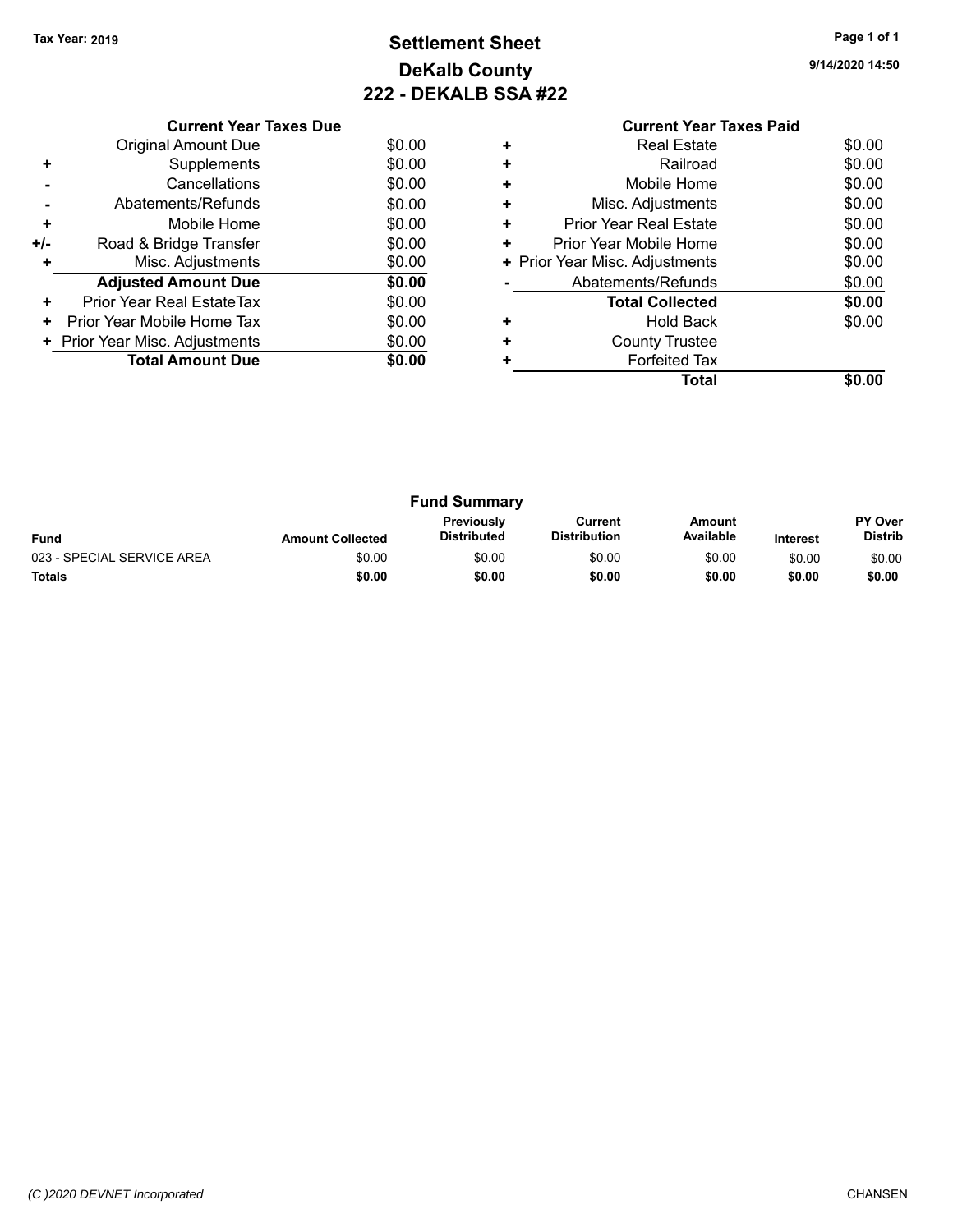#### **Settlement Sheet Tax Year: 2019 Page 1 of 1 DeKalb County 223 - DEKALB SSA #23**

**9/14/2020 14:50**

|       | <b>Current Year Taxes Due</b>  |        |
|-------|--------------------------------|--------|
|       | <b>Original Amount Due</b>     | \$0.00 |
| ٠     | Supplements                    | \$0.00 |
|       | Cancellations                  | \$0.00 |
|       | Abatements/Refunds             | \$0.00 |
| ٠     | Mobile Home                    | \$0.00 |
| $+/-$ | Road & Bridge Transfer         | \$0.00 |
| ٠     | Misc. Adjustments              | \$0.00 |
|       | <b>Adjusted Amount Due</b>     | \$0.00 |
| ٠     | Prior Year Real EstateTax      | \$0.00 |
| ٠     | Prior Year Mobile Home Tax     | \$0.00 |
|       | + Prior Year Misc. Adjustments | \$0.00 |
|       | <b>Total Amount Due</b>        | \$0.00 |
|       |                                |        |

| <b>Fund Summary</b>        |                         |                                         |                                |                            |                 |                           |  |  |  |
|----------------------------|-------------------------|-----------------------------------------|--------------------------------|----------------------------|-----------------|---------------------------|--|--|--|
| <b>Fund</b>                | <b>Amount Collected</b> | <b>Previously</b><br><b>Distributed</b> | Current<br><b>Distribution</b> | <b>Amount</b><br>Available | <b>Interest</b> | PY Over<br><b>Distrib</b> |  |  |  |
| 023 - SPECIAL SERVICE AREA | \$0.00                  | \$0.00                                  | \$0.00                         | \$0.00                     | \$0.00          | \$0.00                    |  |  |  |
| <b>Totals</b>              | \$0.00                  | \$0.00                                  | \$0.00                         | \$0.00                     | \$0.00          | \$0.00                    |  |  |  |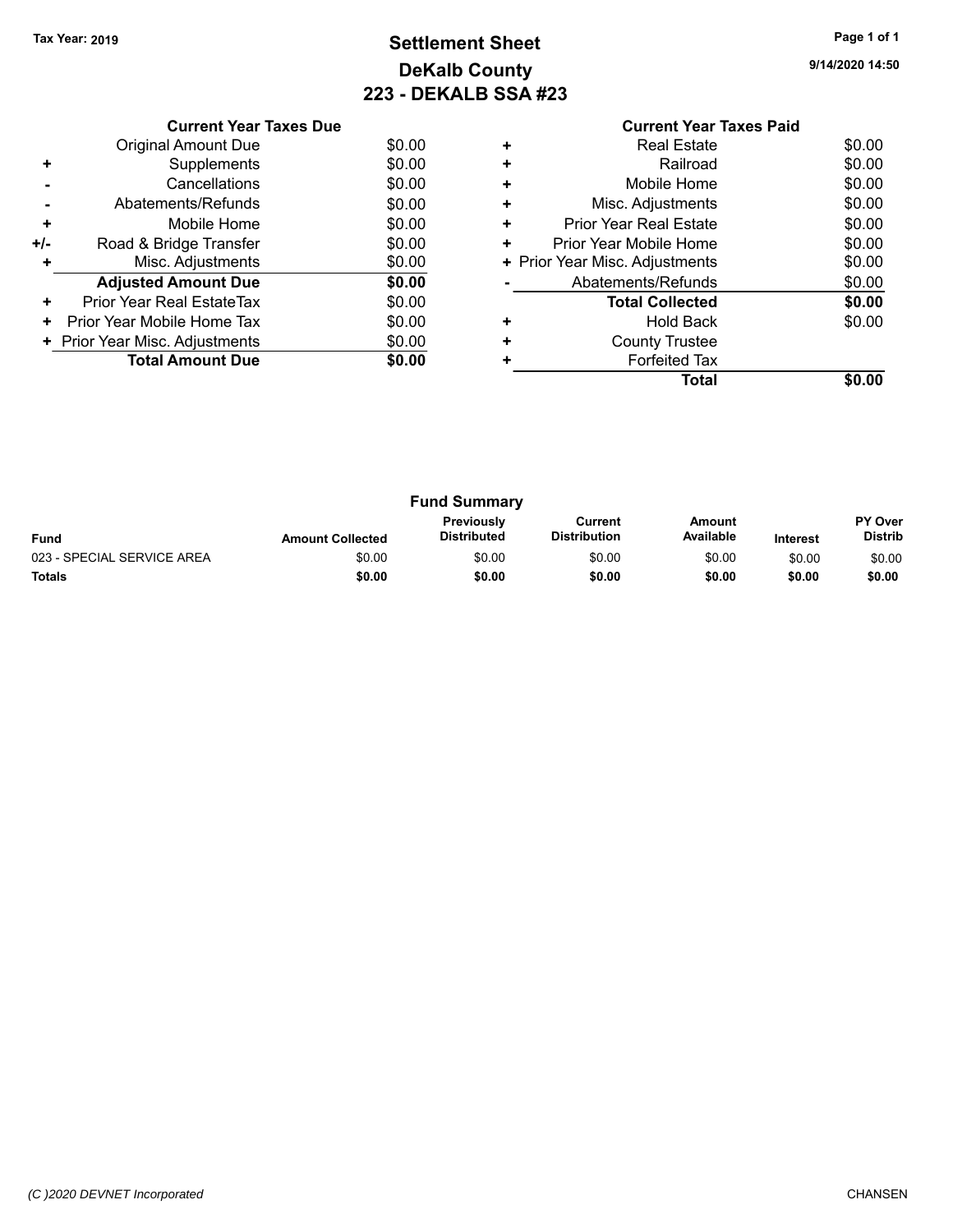#### **Settlement Sheet Tax Year: 2019 Page 1 of 1 DeKalb County 224 - DEKALB SSA #24**

**Total \$0.00**

**9/14/2020 14:50**

|     | <b>Current Year Taxes Due</b>  |        |  |  |  |
|-----|--------------------------------|--------|--|--|--|
|     | <b>Original Amount Due</b>     | \$0.00 |  |  |  |
|     | Supplements                    | \$0.00 |  |  |  |
|     | \$0.00<br>Cancellations        |        |  |  |  |
|     | Abatements/Refunds             | \$0.00 |  |  |  |
| ٠   | Mobile Home                    | \$0.00 |  |  |  |
| +/- | Road & Bridge Transfer         | \$0.00 |  |  |  |
|     | Misc. Adjustments              | \$0.00 |  |  |  |
|     | <b>Adjusted Amount Due</b>     | \$0.00 |  |  |  |
| ÷   | Prior Year Real EstateTax      | \$0.00 |  |  |  |
| ٠   | Prior Year Mobile Home Tax     | \$0.00 |  |  |  |
|     | + Prior Year Misc. Adjustments | \$0.00 |  |  |  |
|     | <b>Total Amount Due</b>        | \$0.00 |  |  |  |
|     |                                |        |  |  |  |

| <b>Fund Summary</b>        |                         |                                  |                                |                     |                 |                                  |  |  |  |
|----------------------------|-------------------------|----------------------------------|--------------------------------|---------------------|-----------------|----------------------------------|--|--|--|
| <b>Fund</b>                | <b>Amount Collected</b> | Previously<br><b>Distributed</b> | Current<br><b>Distribution</b> | Amount<br>Available | <b>Interest</b> | <b>PY Over</b><br><b>Distrib</b> |  |  |  |
| 023 - SPECIAL SERVICE AREA | \$0.00                  | \$0.00                           | \$0.00                         | \$0.00              | \$0.00          | \$0.00                           |  |  |  |
| <b>Totals</b>              | \$0.00                  | \$0.00                           | \$0.00                         | \$0.00              | \$0.00          | \$0.00                           |  |  |  |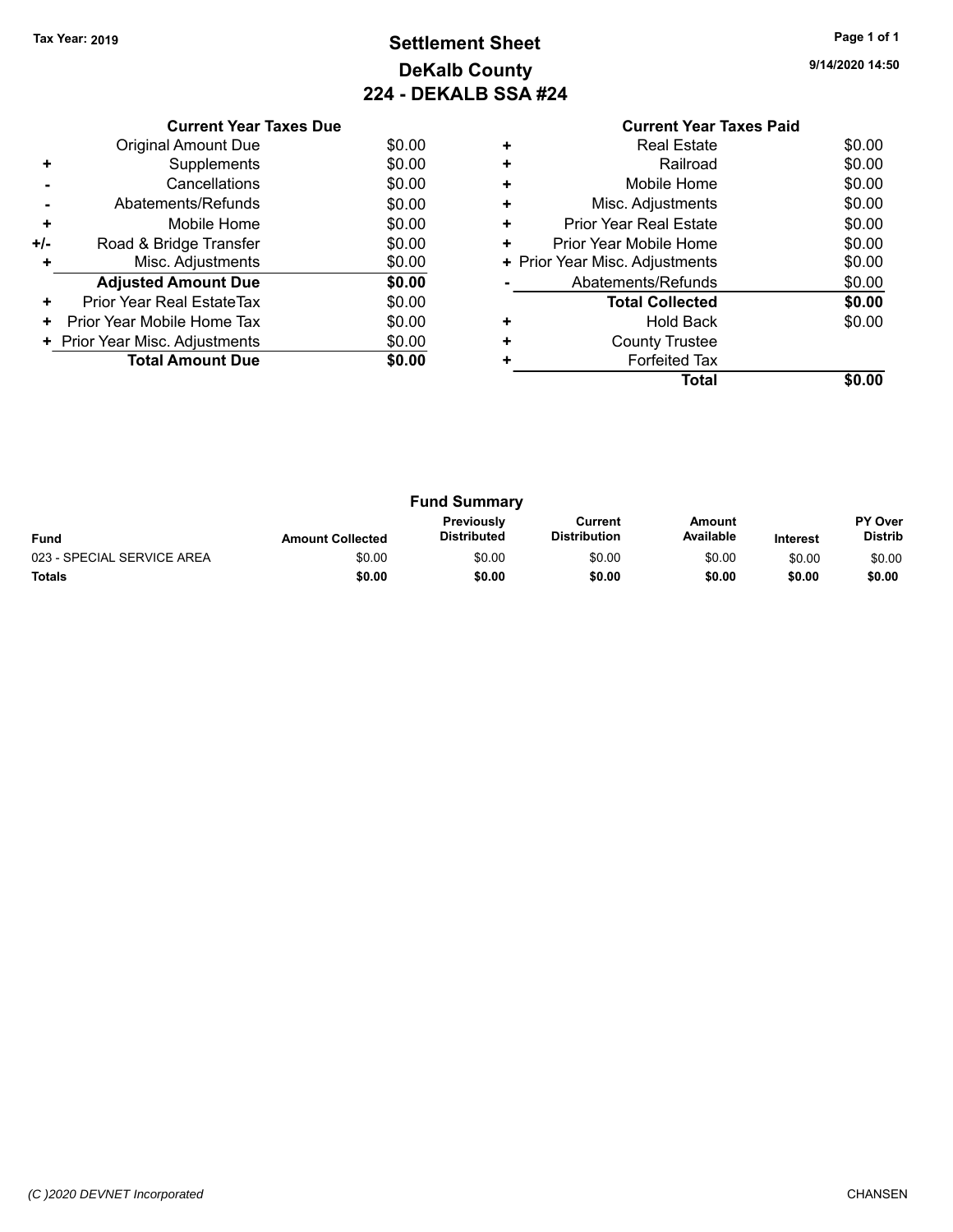# **Settlement Sheet Tax Year: 2019 Page 1 of 1 DeKalb County 225 - DEKALB SSA #25**

**9/14/2020 14:50**

|     | <b>Current Year Taxes Due</b>  |        |  |  |  |  |
|-----|--------------------------------|--------|--|--|--|--|
|     | Original Amount Due            | \$0.00 |  |  |  |  |
| ٠   | Supplements                    | \$0.00 |  |  |  |  |
|     | Cancellations                  | \$0.00 |  |  |  |  |
|     | Abatements/Refunds             | \$0.00 |  |  |  |  |
| ٠   | Mobile Home                    | \$0.00 |  |  |  |  |
| +/- | Road & Bridge Transfer         | \$0.00 |  |  |  |  |
|     | Misc. Adjustments              | \$0.00 |  |  |  |  |
|     | <b>Adjusted Amount Due</b>     | \$0.00 |  |  |  |  |
| ٠   | Prior Year Real EstateTax      | \$0.00 |  |  |  |  |
| ٠   | Prior Year Mobile Home Tax     | \$0.00 |  |  |  |  |
|     | + Prior Year Misc. Adjustments | \$0.00 |  |  |  |  |
|     | <b>Total Amount Due</b>        | \$0.00 |  |  |  |  |
|     |                                |        |  |  |  |  |

#### **Current Year Taxes Paid +** Real Estate \$0.00 **+** Railroad **+** Mobile Home \$0.00 **+** Misc. Adjustments \$0.00 **+** Prior Year Real Estate \$0.00 **+** Prior Year Mobile Home \$0.00<br> **+** Prior Year Misc. Adjustments \$0.00 **+ Prior Year Misc. Adjustments -** Abatements/Refunds \$0.00 **Total Collected \$0.00 +** Hold Back \$0.00 **+** County Trustee **+** Forfeited Tax **Total \$0.00**

| <b>Fund Summary</b>        |                         |                                         |                                |                     |                 |                           |
|----------------------------|-------------------------|-----------------------------------------|--------------------------------|---------------------|-----------------|---------------------------|
| <b>Fund</b>                | <b>Amount Collected</b> | <b>Previously</b><br><b>Distributed</b> | Current<br><b>Distribution</b> | Amount<br>Available | <b>Interest</b> | PY Over<br><b>Distrib</b> |
| 023 - SPECIAL SERVICE AREA | \$0.00                  | \$0.00                                  | \$0.00                         | \$0.00              | \$0.00          | \$0.00                    |
| <b>Totals</b>              | \$0.00                  | \$0.00                                  | \$0.00                         | \$0.00              | \$0.00          | \$0.00                    |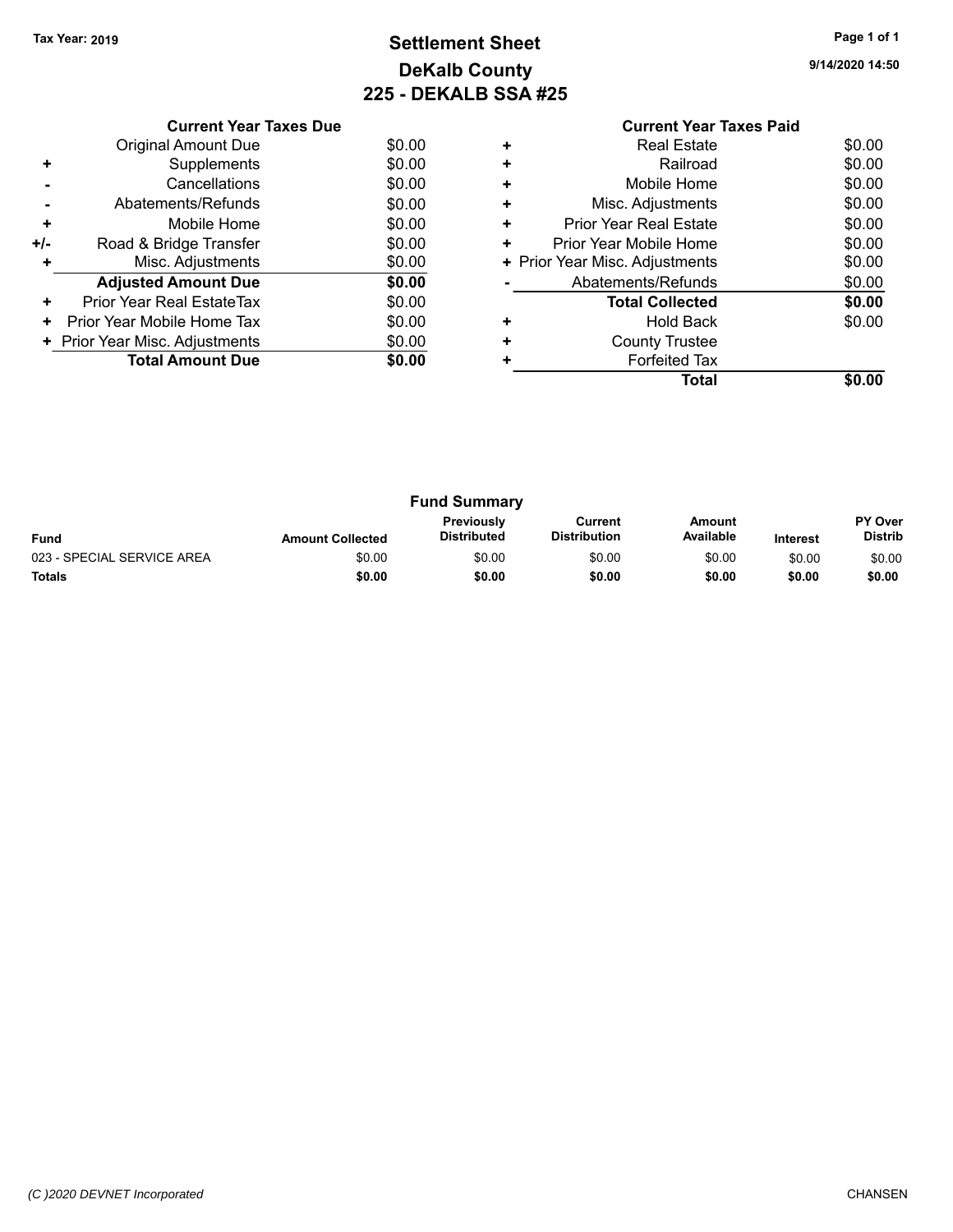# **Settlement Sheet Tax Year: 2019 Page 1 of 1 DeKalb County 226 - DEKALB SSA #26**

**9/14/2020 14:50**

|     | <b>Current Year Taxes Due</b>  |        |  |  |  |  |
|-----|--------------------------------|--------|--|--|--|--|
|     | Original Amount Due            | \$0.00 |  |  |  |  |
| ٠   | Supplements                    | \$0.00 |  |  |  |  |
|     | Cancellations                  | \$0.00 |  |  |  |  |
|     | Abatements/Refunds             | \$0.00 |  |  |  |  |
| ٠   | Mobile Home                    | \$0.00 |  |  |  |  |
| +/- | Road & Bridge Transfer         | \$0.00 |  |  |  |  |
|     | Misc. Adjustments              | \$0.00 |  |  |  |  |
|     | <b>Adjusted Amount Due</b>     | \$0.00 |  |  |  |  |
| ٠   | Prior Year Real EstateTax      | \$0.00 |  |  |  |  |
| ٠   | Prior Year Mobile Home Tax     | \$0.00 |  |  |  |  |
|     | + Prior Year Misc. Adjustments | \$0.00 |  |  |  |  |
|     | <b>Total Amount Due</b>        | \$0.00 |  |  |  |  |
|     |                                |        |  |  |  |  |

#### **Current Year Taxes Paid +** Real Estate \$0.00 **+** Railroad **+** Mobile Home \$0.00 **+** Misc. Adjustments \$0.00 **+** Prior Year Real Estate \$0.00 **+** Prior Year Mobile Home \$0.00<br> **+** Prior Year Misc. Adjustments \$0.00 **+ Prior Year Misc. Adjustments -** Abatements/Refunds \$0.00 **Total Collected \$0.00 +** Hold Back \$0.00 **+** County Trustee **+** Forfeited Tax **Total \$0.00**

| <b>Fund Summary</b>        |                         |                                  |                                |                     |                 |                           |
|----------------------------|-------------------------|----------------------------------|--------------------------------|---------------------|-----------------|---------------------------|
| <b>Fund</b>                | <b>Amount Collected</b> | <b>Previously</b><br>Distributed | Current<br><b>Distribution</b> | Amount<br>Available | <b>Interest</b> | PY Over<br><b>Distrib</b> |
| 023 - SPECIAL SERVICE AREA | \$0.00                  | \$0.00                           | \$0.00                         | \$0.00              | \$0.00          | \$0.00                    |
| <b>Totals</b>              | \$0.00                  | \$0.00                           | \$0.00                         | \$0.00              | \$0.00          | \$0.00                    |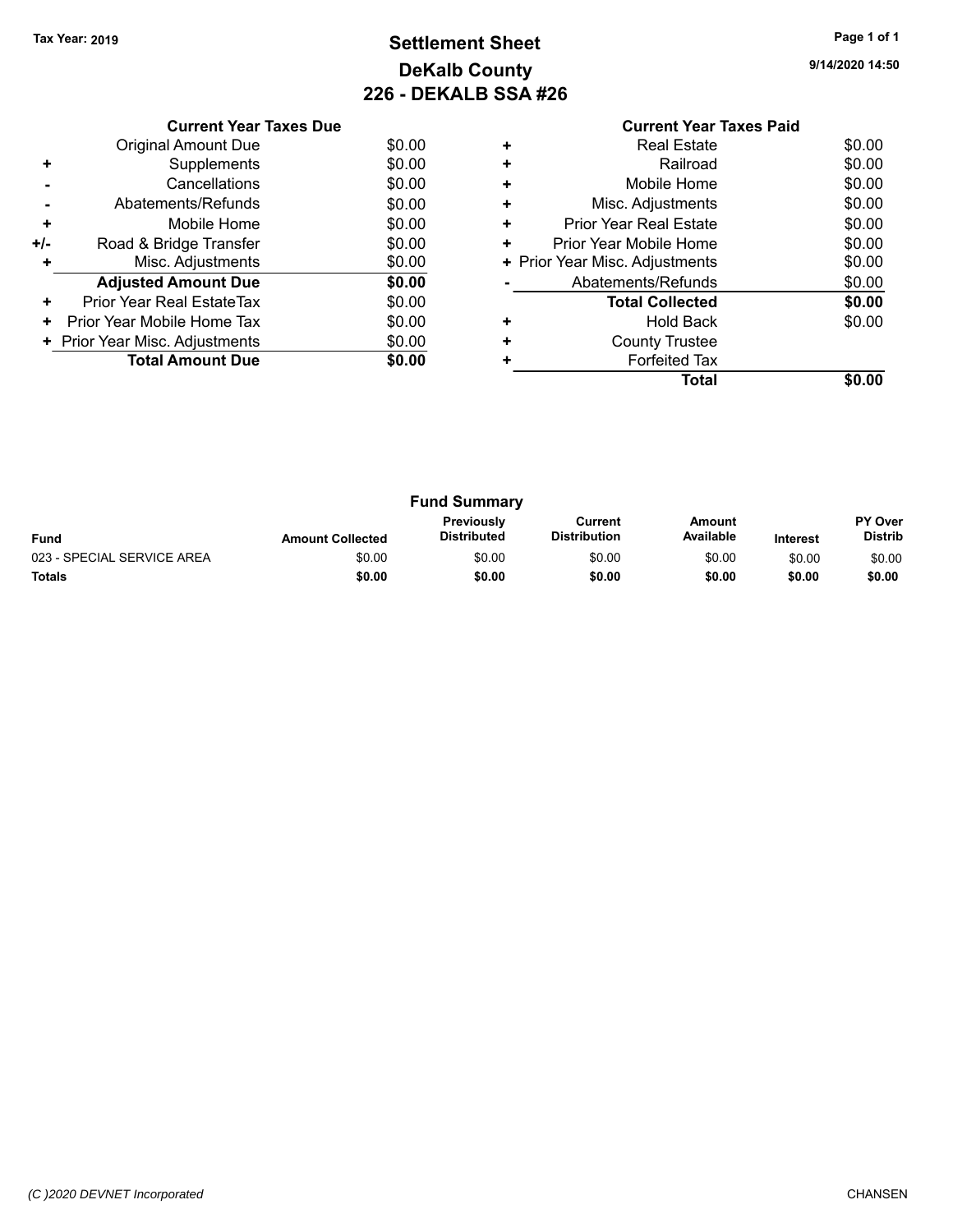# **Settlement Sheet Tax Year: 2019 Page 1 of 1 DeKalb County 227 - DEKALB SSA #27**

**9/14/2020 14:50**

|     | <b>Current Year Taxes Due</b> |        |
|-----|-------------------------------|--------|
|     | Original Amount Due           | \$0.00 |
| ٠   | Supplements                   | \$0.00 |
|     | Cancellations                 | \$0.00 |
|     | Abatements/Refunds            | \$0.00 |
| ٠   | Mobile Home                   | \$0.00 |
| +/- | Road & Bridge Transfer        | \$0.00 |
| ٠   | Misc. Adjustments             | \$0.00 |
|     | <b>Adjusted Amount Due</b>    | \$0.00 |
| ٠   | Prior Year Real EstateTax     | \$0.00 |
| ٠   | Prior Year Mobile Home Tax    | \$0.00 |
|     | Prior Year Misc. Adjustments  | \$0.00 |
|     | <b>Total Amount Due</b>       | \$0.00 |
|     |                               |        |

#### **Current Year Taxes Paid +** Real Estate \$0.00 **+** Railroad \$0.00 **+** Mobile Home \$0.00 **+** Misc. Adjustments \$0.00 **+** Prior Year Real Estate \$0.00 **+** Prior Year Mobile Home \$0.00<br> **+** Prior Year Misc. Adjustments \$0.00 **+ Prior Year Misc. Adjustments -** Abatements/Refunds \$0.00 **Total Collected \$0.00 +** Hold Back \$0.00 **+** County Trustee **+** Forfeited Tax **Total \$0.00**

| <b>Fund Summary</b>        |                         |                                         |                                |                     |                 |                           |
|----------------------------|-------------------------|-----------------------------------------|--------------------------------|---------------------|-----------------|---------------------------|
| <b>Fund</b>                | <b>Amount Collected</b> | <b>Previously</b><br><b>Distributed</b> | Current<br><b>Distribution</b> | Amount<br>Available | <b>Interest</b> | PY Over<br><b>Distrib</b> |
| 023 - SPECIAL SERVICE AREA | \$0.00                  | \$0.00                                  | \$0.00                         | \$0.00              | \$0.00          | \$0.00                    |
| <b>Totals</b>              | \$0.00                  | \$0.00                                  | \$0.00                         | \$0.00              | \$0.00          | \$0.00                    |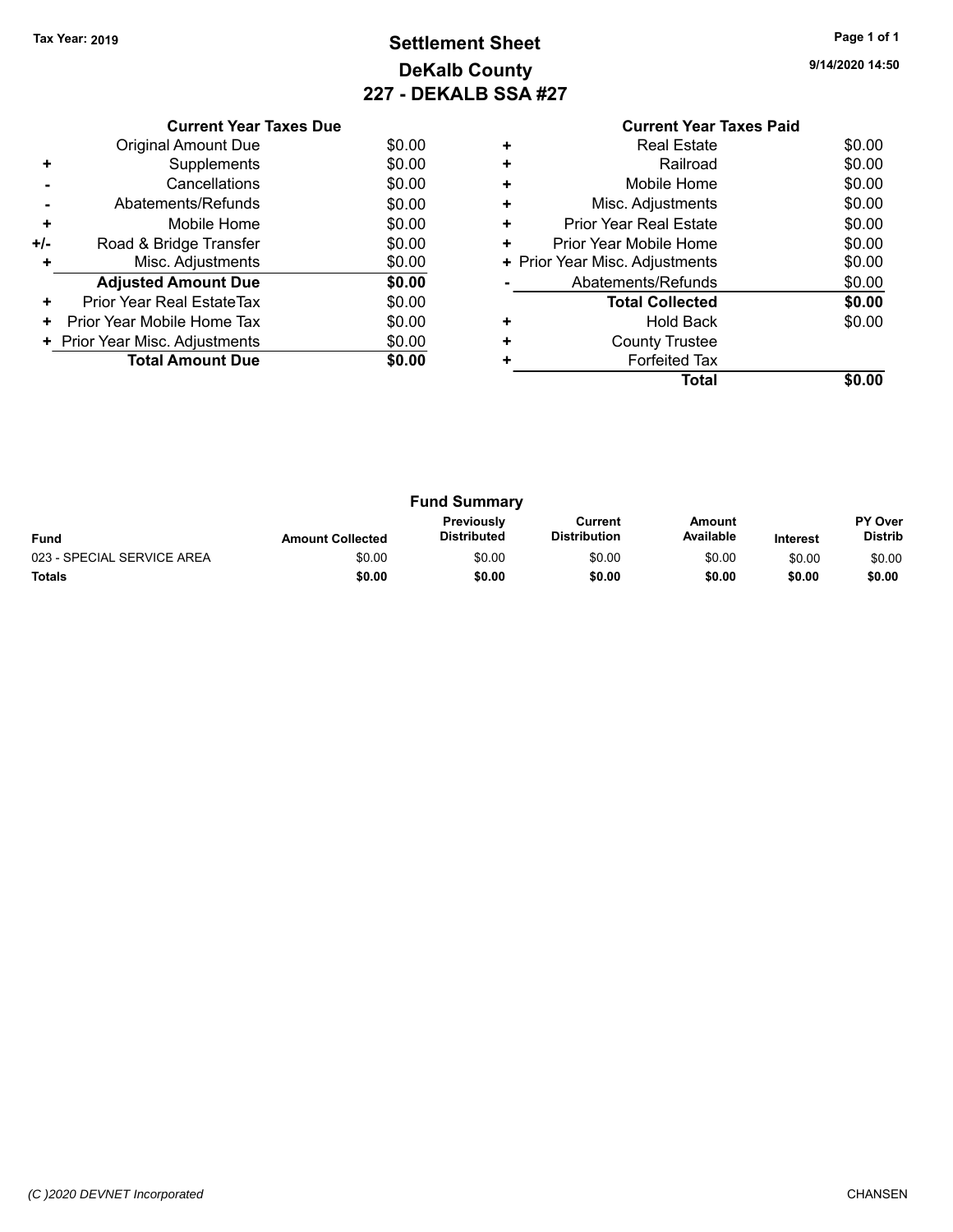# **Settlement Sheet Tax Year: 2019 Page 1 of 1 DeKalb County 228 - DEKALB SSA #28**

**9/14/2020 14:50**

| - - - - - |                                |            |
|-----------|--------------------------------|------------|
|           | <b>Current Year Taxes Paid</b> |            |
| ٠         | Real Estate                    | \$8,704.01 |
| ٠         | Railroad                       | \$0.00     |
| ٠         | Mobile Home                    | \$0.00     |
| ٠         | Misc. Adjustments              | \$0.00     |
|           | <b>Prior Year Real Estate</b>  | \$0.00     |

|     | <b>Original Amount Due</b>     | \$8,704.01 |
|-----|--------------------------------|------------|
| ٠   | Supplements                    | \$0.00     |
|     | Cancellations                  | \$0.00     |
|     | Abatements/Refunds             | \$0.00     |
| ٠   | Mobile Home                    | \$0.00     |
| +/- | Road & Bridge Transfer         | \$0.00     |
| ٠   | Misc. Adjustments              | \$0.00     |
|     | <b>Adjusted Amount Due</b>     | \$8,704.01 |
| ٠   | Prior Year Real EstateTax      | \$0.00     |
| ٠   | Prior Year Mobile Home Tax     | \$0.00     |
|     | + Prior Year Misc. Adjustments | \$0.00     |
|     | <b>Total Amount Due</b>        | \$8,704.01 |

**Current Year Taxes Due**

| ÷ | Prior Year Mobile Home         | \$0.00     |
|---|--------------------------------|------------|
|   | + Prior Year Misc. Adjustments | \$0.00     |
|   | Abatements/Refunds             | \$0.00     |
|   | <b>Total Collected</b>         | \$8,704.01 |
| ÷ | <b>Hold Back</b>               | \$0.00     |
| ÷ | <b>County Trustee</b>          |            |
| ÷ | <b>Forfeited Tax</b>           |            |
|   | <b>Total</b>                   | \$8,704.01 |
|   |                                |            |
|   |                                |            |
|   |                                |            |

|                            |                         |                                  |                                      | <b>Distribution Summary</b>    |                 |                           |
|----------------------------|-------------------------|----------------------------------|--------------------------------------|--------------------------------|-----------------|---------------------------|
|                            |                         |                                  | <b>Tax Distribution Date</b>         |                                |                 | Amount                    |
|                            |                         |                                  | 06/26/2020                           |                                |                 | \$4,352.00                |
|                            |                         |                                  | 09/18/2020                           |                                |                 | \$4,352.01                |
|                            |                         |                                  |                                      | <b>Totals: 2 Distributions</b> |                 | \$8,704.01                |
|                            |                         |                                  | <b>Grand Totals: 2 Distributions</b> |                                |                 | \$8,704.01                |
|                            |                         | <b>Fund Summary</b>              |                                      |                                |                 |                           |
| <b>Fund</b>                | <b>Amount Collected</b> | Previously<br><b>Distributed</b> | Current<br><b>Distribution</b>       | <b>Amount</b><br>Available     | <b>Interest</b> | PY Over<br><b>Distrib</b> |
| 023 - SPECIAL SERVICE AREA | \$8.704.01              | \$4.352.00                       | \$4,352.01                           | \$0.00                         | \$0.00          | \$0.00                    |
| <b>Totals</b>              | \$8.704.01              | \$4,352.00                       | \$4,352.01                           | \$0.00                         | \$0.00          | \$0.00                    |
|                            |                         |                                  |                                      |                                |                 |                           |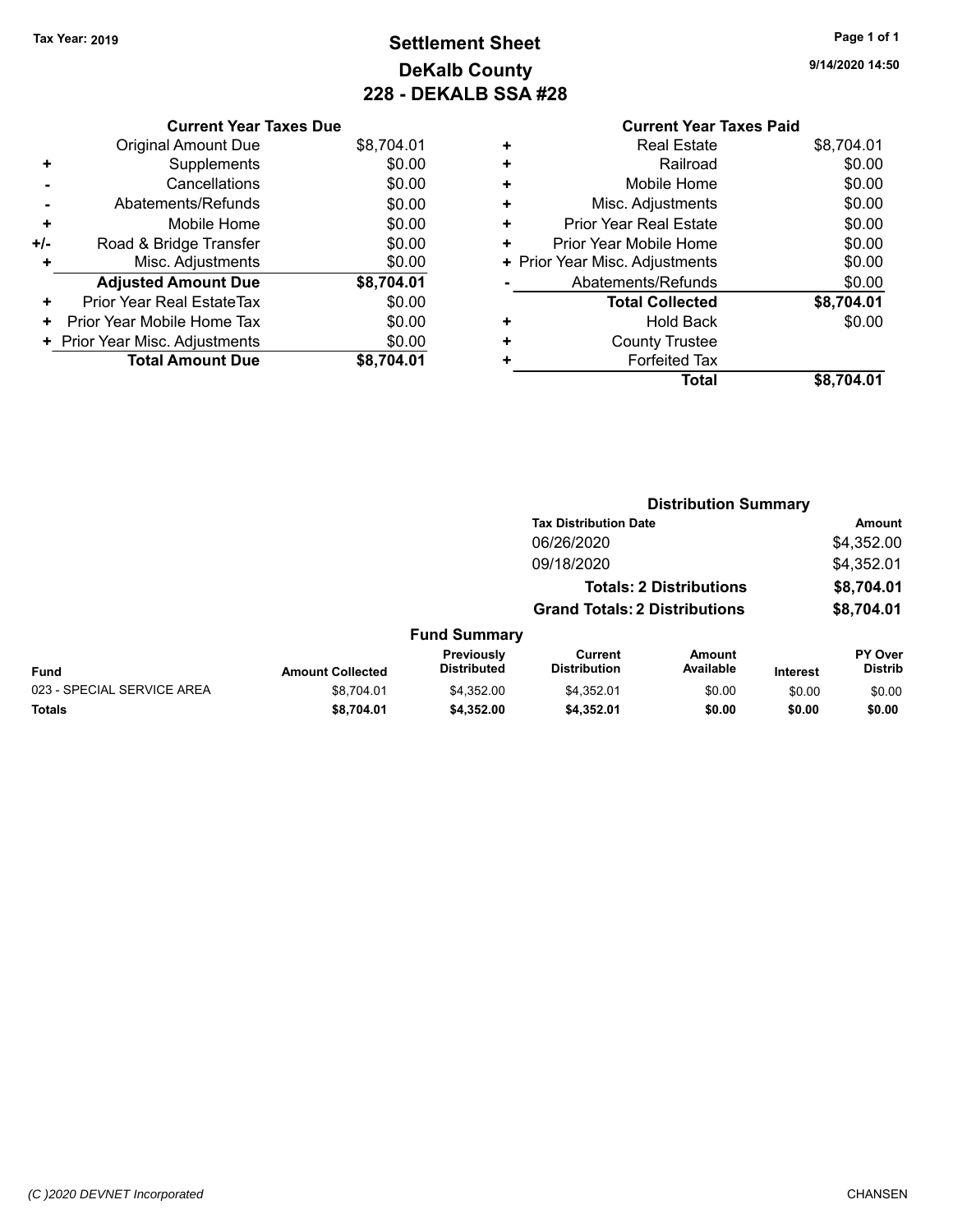# **Settlement Sheet Tax Year: 2019 Page 1 of 1 DeKalb County AF-DK #5 - AFTON DEKALB DRAINAGE #5**

**Current Year Taxes Due** Original Amount Due \$11,684.46 **+** Supplements \$0.00 **-** Cancellations \$0.00 **-** Abatements/Refunds \$0.00 **+** Mobile Home \$0.00 **+/-** Road & Bridge Transfer **\$0.00 +** Misc. Adjustments \$8.25 **Adjusted Amount Due \$11,692.71 +** Prior Year Real EstateTax \$0.00 **+** Prior Year Mobile Home Tax  $$0.00$ **+ Prior Year Misc. Adjustments**  $$0.00$ **Total Amount Due \$11,692.71**

#### **Current Year Taxes Paid**

|   | <b>Real Estate</b>             | \$10,565.36 |
|---|--------------------------------|-------------|
| ÷ | Railroad                       | \$0.00      |
| ٠ | Mobile Home                    | \$0.00      |
| ٠ | Misc. Adjustments              | \$8.25      |
| ٠ | <b>Prior Year Real Estate</b>  | \$0.00      |
| ٠ | Prior Year Mobile Home         | \$0.00      |
|   | + Prior Year Misc. Adjustments | \$0.00      |
|   | Abatements/Refunds             | \$0.00      |
|   | <b>Total Collected</b>         | \$10,573.61 |
| ٠ | Hold Back                      | \$0.00      |
| ٠ | <b>County Trustee</b>          |             |
|   | <b>Forfeited Tax</b>           |             |
|   | Total                          | \$10,573.61 |
|   |                                |             |

|                 |                         |                                        | <b>Distribution Summary</b>           |                                |          |                                  |
|-----------------|-------------------------|----------------------------------------|---------------------------------------|--------------------------------|----------|----------------------------------|
|                 |                         |                                        | <b>Tax Distribution Date</b>          |                                |          | Amount                           |
|                 |                         |                                        | 05/29/2020                            |                                |          | \$2,817.92                       |
|                 |                         |                                        | 06/26/2020                            |                                |          | \$4,540.52                       |
|                 |                         |                                        | 08/21/2020                            |                                |          | \$913.24                         |
|                 |                         |                                        | 09/18/2020                            |                                |          | \$2,301.93                       |
|                 |                         |                                        |                                       | <b>Totals: 4 Distributions</b> |          | \$10,573.61                      |
|                 |                         |                                        | <b>Grand Totals: 4 Distributions</b>  |                                |          | \$10,573.61                      |
|                 |                         | <b>Fund Summary</b>                    |                                       |                                |          |                                  |
| <b>Fund</b>     | <b>Amount Collected</b> | Previously<br><b>Distributed</b>       | <b>Current</b><br><b>Distribution</b> | <b>Amount</b><br>Available     | Interest | <b>PY Over</b><br><b>Distrib</b> |
| 001 - CORPORATE | \$10,573.61             | \$8,271.68                             | \$2,301.93                            | \$0.00                         | \$0.00   | \$0.00                           |
| Totals          | \$10,573.61             | \$8,271.68                             | \$2,301.93                            | \$0.00                         | \$0.00   | \$0.00                           |
|                 |                         | <b>Miscellaneous Adjustment Detail</b> |                                       |                                |          |                                  |

| Year Source        | <b>Account Type</b> | <b>Amount Adjustment Description</b>            |
|--------------------|---------------------|-------------------------------------------------|
| 2019 DR - Drainage | Back Tax Collected  | \$8.25 STRATTON REDEMPTION 11-03-200-059 by TBA |

**Totals \$8.25 1 entries**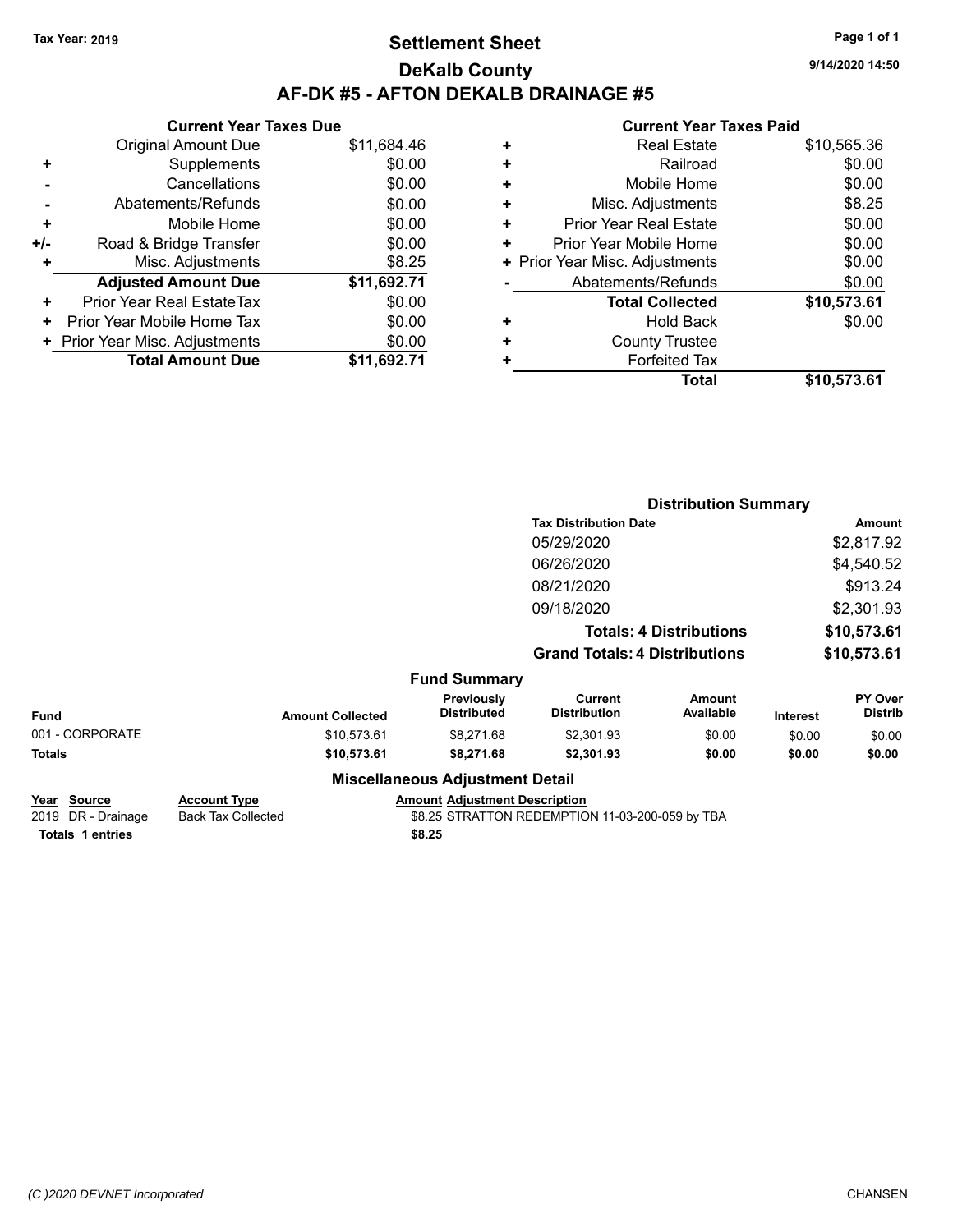# **Settlement Sheet Tax Year: 2019 Page 1 of 1 DeKalb County AF-MI #4 - AF/ MI/ DK DRAINAGE #4**

**9/14/2020 14:50**

#### **Current Year Taxes Paid**

|     | <b>Current Year Taxes Due</b>  |            |
|-----|--------------------------------|------------|
|     | <b>Original Amount Due</b>     | \$8,594.30 |
| ÷   | Supplements                    | \$11.74    |
|     | Cancellations                  | \$11.74    |
|     | Abatements/Refunds             | \$0.00     |
| ٠   | Mobile Home                    | \$0.00     |
| +/- | Road & Bridge Transfer         | \$0.00     |
|     | Misc. Adjustments              | \$0.00     |
|     | <b>Adjusted Amount Due</b>     | \$8,594.30 |
| ٠   | Prior Year Real EstateTax      | \$0.00     |
| ٠   | Prior Year Mobile Home Tax     | \$0.00     |
|     | + Prior Year Misc. Adjustments | \$0.00     |
|     | <b>Total Amount Due</b>        | \$8,594.30 |

| ٠ | <b>Real Estate</b>             | \$8,402.83 |
|---|--------------------------------|------------|
| ٠ | Railroad                       | \$0.00     |
| ٠ | Mobile Home                    | \$0.00     |
| ٠ | Misc. Adjustments              | \$0.00     |
| ٠ | <b>Prior Year Real Estate</b>  | \$0.00     |
| ٠ | Prior Year Mobile Home         | \$0.00     |
|   | + Prior Year Misc. Adjustments | \$0.00     |
|   | Abatements/Refunds             | \$0.00     |
|   | <b>Total Collected</b>         | \$8,402.83 |
| ٠ | Hold Back                      | \$0.00     |
| ٠ | <b>County Trustee</b>          |            |
| ٠ | <b>Forfeited Tax</b>           |            |
|   | Total                          | \$8,402.83 |
|   |                                |            |

|                 |                         |                                  |                                       | <b>Distribution Summary</b>    |                 |                           |
|-----------------|-------------------------|----------------------------------|---------------------------------------|--------------------------------|-----------------|---------------------------|
|                 |                         |                                  | <b>Tax Distribution Date</b>          |                                |                 | Amount                    |
|                 |                         |                                  | 05/29/2020                            |                                |                 | \$2,243.76                |
|                 |                         |                                  | 06/26/2020                            |                                |                 | \$3,523.66                |
|                 |                         |                                  | 07/24/2020                            |                                |                 | \$98.21                   |
|                 |                         |                                  | 08/21/2020                            |                                |                 | \$73.58                   |
|                 |                         |                                  | 09/18/2020                            |                                |                 | \$2,463.62                |
|                 |                         |                                  |                                       | <b>Totals: 5 Distributions</b> |                 | \$8,402.83                |
|                 |                         |                                  | <b>Grand Totals: 5 Distributions</b>  |                                |                 | \$8,402.83                |
|                 |                         | <b>Fund Summary</b>              |                                       |                                |                 |                           |
| Fund            | <b>Amount Collected</b> | Previously<br><b>Distributed</b> | <b>Current</b><br><b>Distribution</b> | <b>Amount</b><br>Available     | <b>Interest</b> | PY Over<br><b>Distrib</b> |
| 001 - CORPORATE | \$8,402.83              | \$5,939.21                       | \$2,463.62                            | \$0.00                         | \$0.00          | \$0.00                    |

**Totals \$8,402.83 \$5,939.21 \$2,463.62 \$0.00 \$0.00 \$0.00**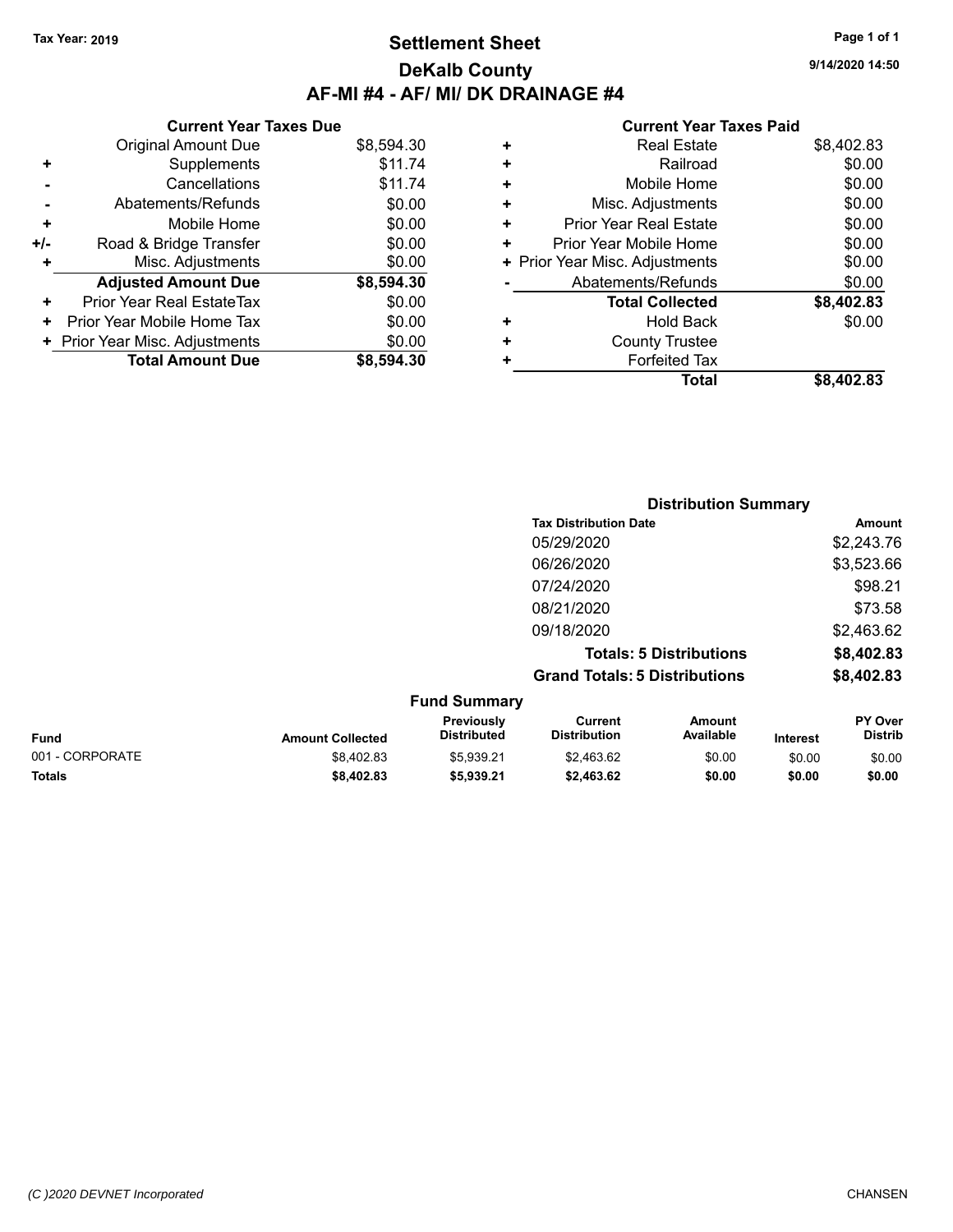# **Settlement Sheet Tax Year: 2019 Page 1 of 1 DeKalb County CL-SH #7 - CLINTON/SHABBONA DRN #7**

**9/14/2020 14:50**

|     | <b>Current Year Taxes Due</b>  |            |
|-----|--------------------------------|------------|
|     | <b>Original Amount Due</b>     | \$6,410.34 |
| ٠   | Supplements                    | \$0.00     |
|     | Cancellations                  | \$0.00     |
|     | Abatements/Refunds             | \$0.00     |
| ÷   | Mobile Home                    | \$0.00     |
| +/- | Road & Bridge Transfer         | \$0.00     |
| ٠   | Misc. Adjustments              | \$0.00     |
|     | <b>Adjusted Amount Due</b>     | \$6,410.34 |
| ٠   | Prior Year Real EstateTax      | \$0.00     |
| ٠   | Prior Year Mobile Home Tax     | \$0.00     |
|     | + Prior Year Misc. Adjustments | \$0.00     |
|     | <b>Total Amount Due</b>        | \$6,410,34 |

| ٠ | <b>Real Estate</b>             | \$6,410.34 |
|---|--------------------------------|------------|
| ٠ | Railroad                       | \$0.00     |
| ÷ | Mobile Home                    | \$0.00     |
| ٠ | Misc. Adjustments              | \$0.00     |
| ٠ | <b>Prior Year Real Estate</b>  | \$0.00     |
| ٠ | Prior Year Mobile Home         | \$0.00     |
|   | + Prior Year Misc. Adjustments | \$0.00     |
|   | Abatements/Refunds             | \$0.00     |
|   | <b>Total Collected</b>         | \$6,410.34 |
| ٠ | <b>Hold Back</b>               | \$0.00     |
| ٠ | <b>County Trustee</b>          |            |
| ٠ | <b>Forfeited Tax</b>           |            |
|   | Total                          | \$6,410.34 |
|   |                                |            |

|                 |                         |                                  |                                       | <b>Distribution Summary</b>    |                 |                           |
|-----------------|-------------------------|----------------------------------|---------------------------------------|--------------------------------|-----------------|---------------------------|
|                 |                         |                                  | <b>Tax Distribution Date</b>          |                                |                 | <b>Amount</b>             |
|                 |                         |                                  | 05/29/2020                            |                                |                 | \$2,543.14                |
|                 |                         |                                  | 06/26/2020                            |                                |                 | \$1,828.56                |
|                 |                         |                                  | 08/21/2020                            |                                |                 | \$51.00                   |
|                 |                         |                                  | 09/18/2020                            |                                |                 | \$1,987.64                |
|                 |                         |                                  |                                       | <b>Totals: 4 Distributions</b> |                 | \$6,410.34                |
|                 |                         |                                  | <b>Grand Totals: 4 Distributions</b>  |                                |                 | \$6,410.34                |
|                 |                         | <b>Fund Summary</b>              |                                       |                                |                 |                           |
| <b>Fund</b>     | <b>Amount Collected</b> | Previously<br><b>Distributed</b> | <b>Current</b><br><b>Distribution</b> | <b>Amount</b><br>Available     | <b>Interest</b> | PY Over<br><b>Distrib</b> |
| 001 - CORPORATE | \$6,410.34              | \$4,422.70                       | \$1,987.64                            | \$0.00                         | \$0.00          | \$0.00                    |
| <b>Totals</b>   | \$6,410.34              | \$4,422.70                       | \$1,987.64                            | \$0.00                         | \$0.00          | \$0.00                    |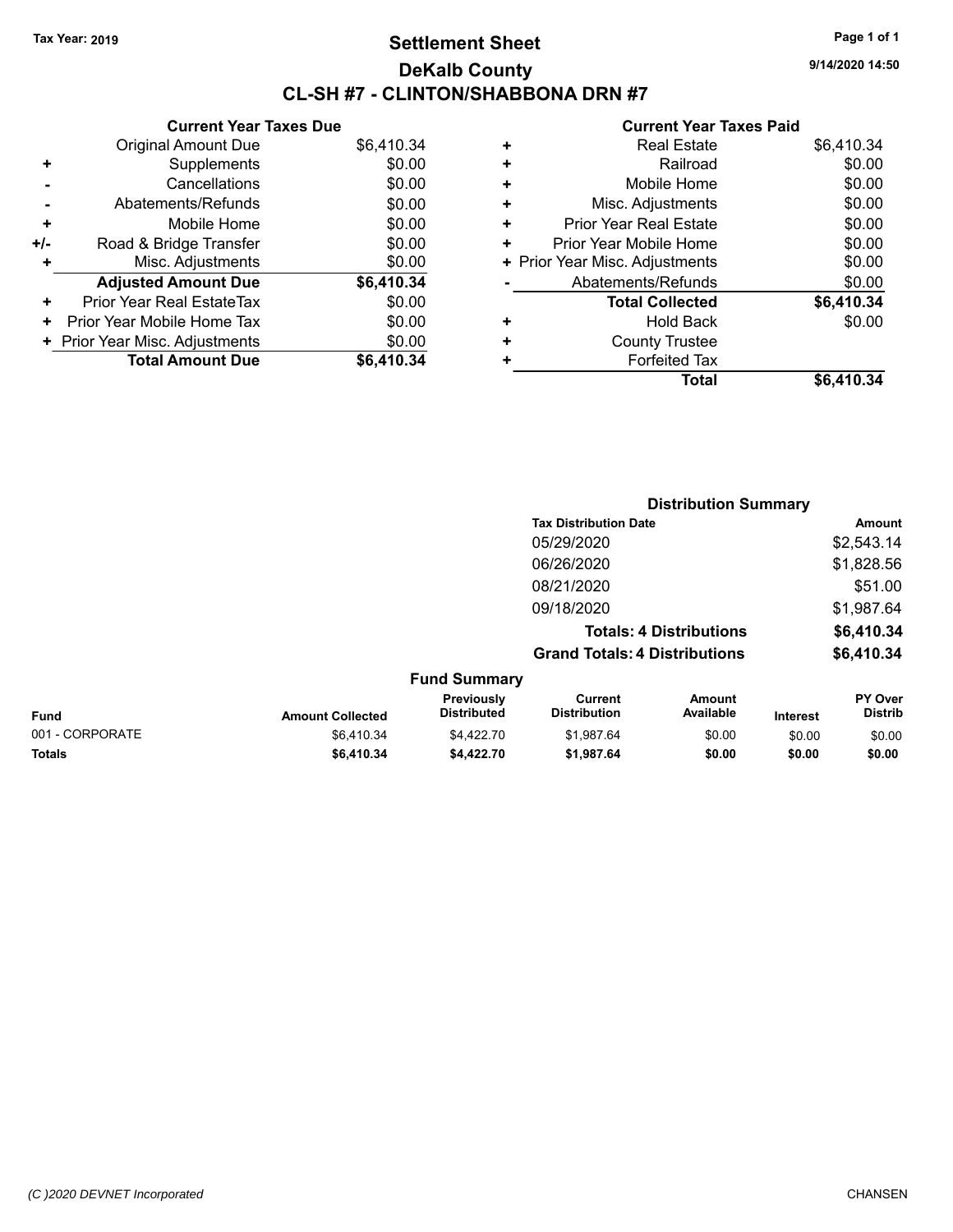# **Settlement Sheet Tax Year: 2019 Page 1 of 1 DeKalb County CL-SH #7 S - CLINTON/SHABBONA #7 SPECIAL**

**9/14/2020 14:50**

|     | <b>Current Year Taxes Due</b>  |        |
|-----|--------------------------------|--------|
|     | <b>Original Amount Due</b>     | \$0.00 |
| ٠   | Supplements                    | \$0.00 |
|     | Cancellations                  | \$0.00 |
|     | Abatements/Refunds             | \$0.00 |
| ÷   | Mobile Home                    | \$0.00 |
| +/- | Road & Bridge Transfer         | \$0.00 |
|     | Misc. Adjustments              | \$0.00 |
|     | <b>Adjusted Amount Due</b>     | \$0.00 |
| ٠   | Prior Year Real EstateTax      | \$0.00 |
| ٠   | Prior Year Mobile Home Tax     | \$0.00 |
|     | + Prior Year Misc. Adjustments | \$0.00 |
|     | <b>Total Amount Due</b>        | \$0.00 |
|     |                                |        |

|   | <b>Real Estate</b>             | \$0.00 |
|---|--------------------------------|--------|
|   | Railroad                       | \$0.00 |
| ÷ | Mobile Home                    | \$0.00 |
| ٠ | Misc. Adjustments              | \$0.00 |
| ٠ | <b>Prior Year Real Estate</b>  | \$0.00 |
| ٠ | Prior Year Mobile Home         | \$0.00 |
|   | + Prior Year Misc. Adjustments | \$0.00 |
|   | Abatements/Refunds             | \$0.00 |
|   | <b>Total Collected</b>         | \$0.00 |
| ٠ | <b>Hold Back</b>               | \$0.00 |
|   | <b>County Trustee</b>          |        |
|   | <b>Forfeited Tax</b>           |        |
|   | Total                          |        |

| <b>Fund Summary</b> |                         |                                         |                                |                     |                 |                           |
|---------------------|-------------------------|-----------------------------------------|--------------------------------|---------------------|-----------------|---------------------------|
| <b>Fund</b>         | <b>Amount Collected</b> | <b>Previously</b><br><b>Distributed</b> | Current<br><b>Distribution</b> | Amount<br>Available | <b>Interest</b> | PY Over<br><b>Distrib</b> |
| 001 - CORPORATE     | \$0.00                  | \$0.00                                  | \$0.00                         | \$0.00              | \$0.00          | \$0.00                    |
| <b>Totals</b>       | \$0.00                  | \$0.00                                  | \$0.00                         | \$0.00              | \$0.00          | \$0.00                    |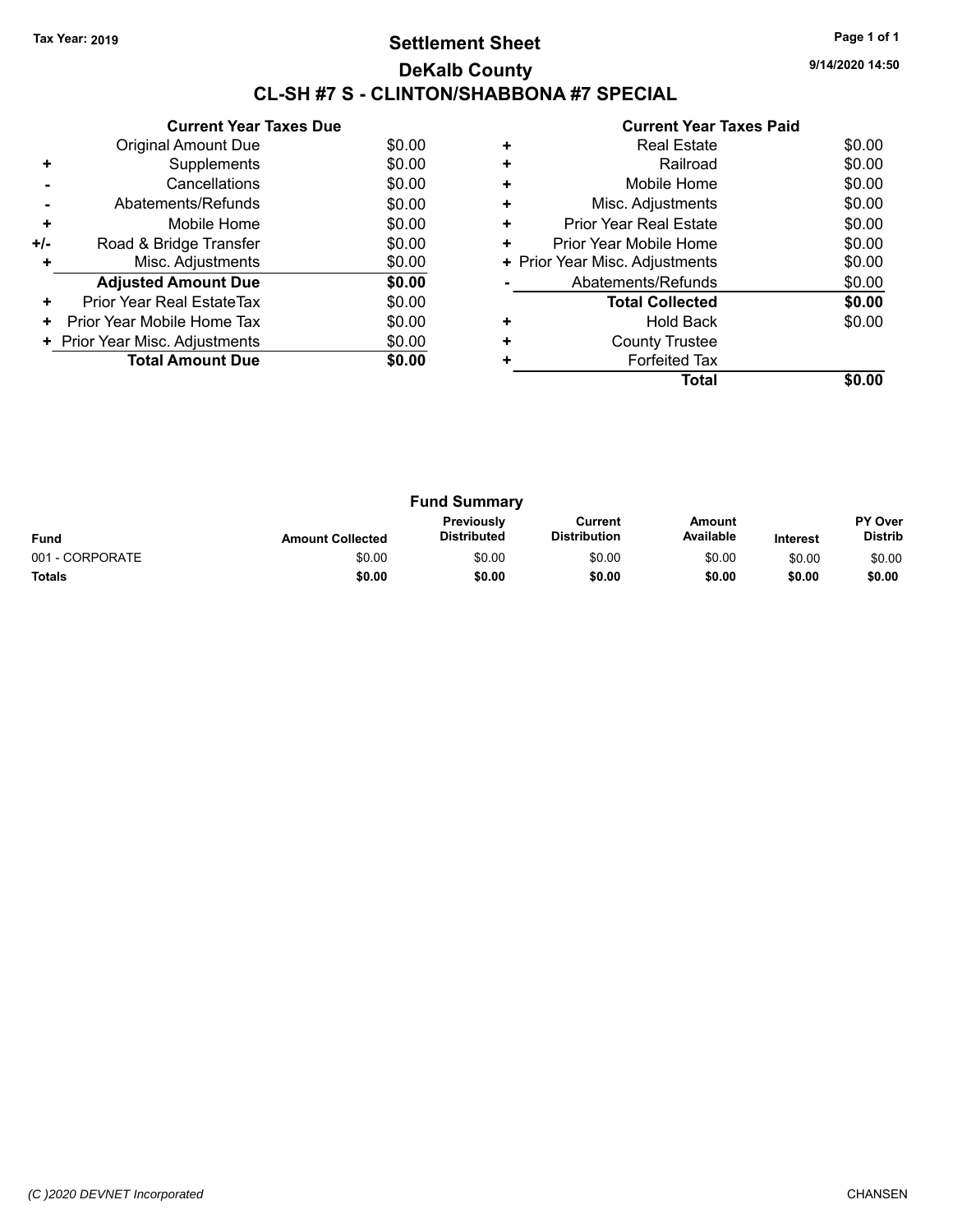# **Settlement Sheet Tax Year: 2019 Page 1 of 1 DeKalb County COON #1 - COON CREEK DRAINAGE #1**

**9/14/2020 14:50**

|     | <b>Current Year Taxes Due</b>  |             |
|-----|--------------------------------|-------------|
|     | <b>Original Amount Due</b>     | \$24,052.62 |
| ٠   | Supplements                    | \$446.08    |
|     | Cancellations                  | \$446.08    |
|     | Abatements/Refunds             | \$0.00      |
| ÷   | Mobile Home                    | \$0.00      |
| +/- | Road & Bridge Transfer         | \$0.00      |
| ٠   | Misc. Adjustments              | \$0.00      |
|     | <b>Adjusted Amount Due</b>     | \$24,052.62 |
| ٠   | Prior Year Real EstateTax      | \$0.00      |
| ٠   | Prior Year Mobile Home Tax     | \$0.00      |
|     | + Prior Year Misc. Adjustments | \$0.00      |
|     | <b>Total Amount Due</b>        | \$24.052.62 |
|     |                                |             |

| ٠ | <b>Real Estate</b>             | \$23,697.26 |
|---|--------------------------------|-------------|
| ٠ | Railroad                       | \$0.00      |
| ٠ | Mobile Home                    | \$0.00      |
| ÷ | Misc. Adjustments              | \$0.00      |
| ٠ | <b>Prior Year Real Estate</b>  | \$0.00      |
| ٠ | Prior Year Mobile Home         | \$0.00      |
|   | + Prior Year Misc. Adjustments | \$0.00      |
|   | Abatements/Refunds             | \$0.00      |
|   | <b>Total Collected</b>         | \$23,697.26 |
| ٠ | Hold Back                      | \$0.00      |
| ٠ | <b>County Trustee</b>          |             |
| ٠ | <b>Forfeited Tax</b>           |             |
|   | Total                          | \$23,697.26 |

|                     | <b>Distribution Summary</b>          |             |
|---------------------|--------------------------------------|-------------|
|                     | <b>Tax Distribution Date</b>         | Amount      |
|                     | 05/29/2020                           | \$5,336.10  |
|                     | 06/26/2020                           | \$9,310.66  |
|                     | 07/24/2020                           | \$105.52    |
|                     | 08/21/2020                           | \$157.00    |
|                     | 09/18/2020                           | \$8,787.98  |
|                     | <b>Totals: 5 Distributions</b>       | \$23,697.26 |
|                     | <b>Grand Totals: 5 Distributions</b> | \$23,697.26 |
| <b>Fund Summary</b> |                                      |             |

| <b>Amount Collected</b> | <b>Previously</b><br>Distributed | Current<br><b>Distribution</b> | Amount<br>Available | <b>Interest</b> | <b>PY Over</b><br><b>Distrib</b> |
|-------------------------|----------------------------------|--------------------------------|---------------------|-----------------|----------------------------------|
| \$23.697.26             | \$14,909.28                      | \$8.787.98                     | \$0.00              | \$0.00          | \$0.00                           |
| \$23.697.26             | \$14.909.28                      | \$8.787.98                     | \$0.00              | \$0.00          | \$0.00                           |
|                         |                                  |                                |                     |                 |                                  |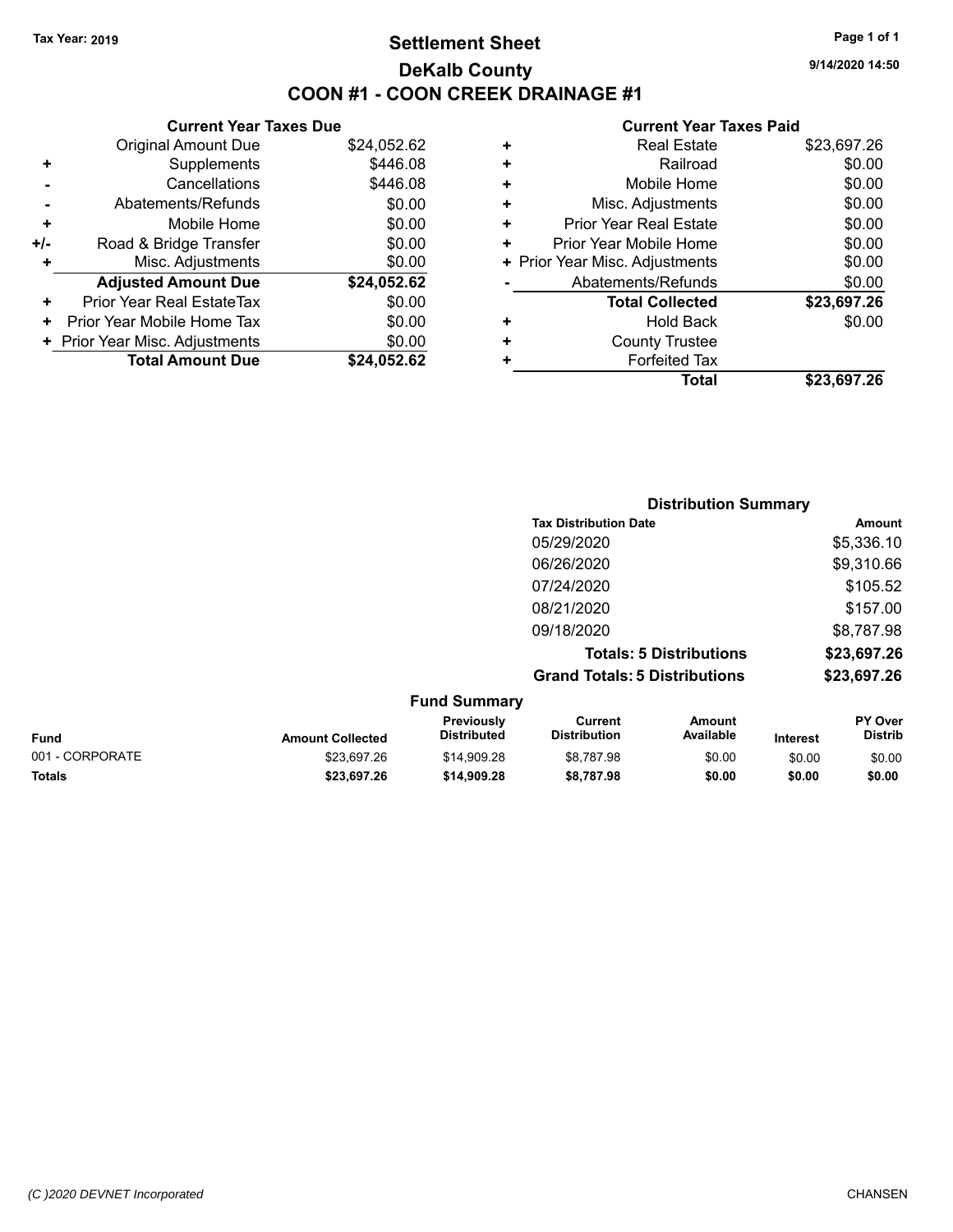## **Settlement Sheet Tax Year: 2019 Page 1 of 1 DeKalb County CO-PI #15 - CORTLAND PIERCE DRAINAGE**

**9/14/2020 14:50**

|       | <b>Current Year Taxes Due</b>  |        |
|-------|--------------------------------|--------|
|       | <b>Original Amount Due</b>     | \$0.00 |
| ٠     | Supplements                    | \$0.00 |
|       | Cancellations                  | \$0.00 |
|       | Abatements/Refunds             | \$0.00 |
| ٠     | Mobile Home                    | \$0.00 |
| $+/-$ | Road & Bridge Transfer         | \$0.00 |
| ٠     | Misc. Adjustments              | \$0.00 |
|       | <b>Adjusted Amount Due</b>     | \$0.00 |
| ÷     | Prior Year Real EstateTax      | \$0.00 |
| ٠     | Prior Year Mobile Home Tax     | \$0.00 |
|       | + Prior Year Misc. Adjustments | \$0.00 |
|       | <b>Total Amount Due</b>        | \$0.00 |
|       |                                |        |

|   | <b>Real Estate</b>             | \$0.00 |
|---|--------------------------------|--------|
| ٠ | Railroad                       | \$0.00 |
| ٠ | Mobile Home                    | \$0.00 |
| ٠ | Misc. Adjustments              | \$0.00 |
| ٠ | Prior Year Real Estate         | \$0.00 |
| ٠ | Prior Year Mobile Home         | \$0.00 |
|   | + Prior Year Misc. Adjustments | \$0.00 |
|   | Abatements/Refunds             | \$0.00 |
|   | <b>Total Collected</b>         | \$0.00 |
| ٠ | <b>Hold Back</b>               | \$0.00 |
| ٠ | <b>County Trustee</b>          |        |
|   | <b>Forfeited Tax</b>           |        |
|   | Total                          |        |

| <b>Fund Summary</b> |                         |                                         |                                |                     |                 |                                  |
|---------------------|-------------------------|-----------------------------------------|--------------------------------|---------------------|-----------------|----------------------------------|
| <b>Fund</b>         | <b>Amount Collected</b> | <b>Previously</b><br><b>Distributed</b> | Current<br><b>Distribution</b> | Amount<br>Available | <b>Interest</b> | <b>PY Over</b><br><b>Distrib</b> |
| 001 - CORPORATE     | \$0.00                  | \$0.00                                  | \$0.00                         | \$0.00              | \$0.00          | \$0.00                           |
| <b>Totals</b>       | \$0.00                  | \$0.00                                  | \$0.00                         | \$0.00              | \$0.00          | \$0.00                           |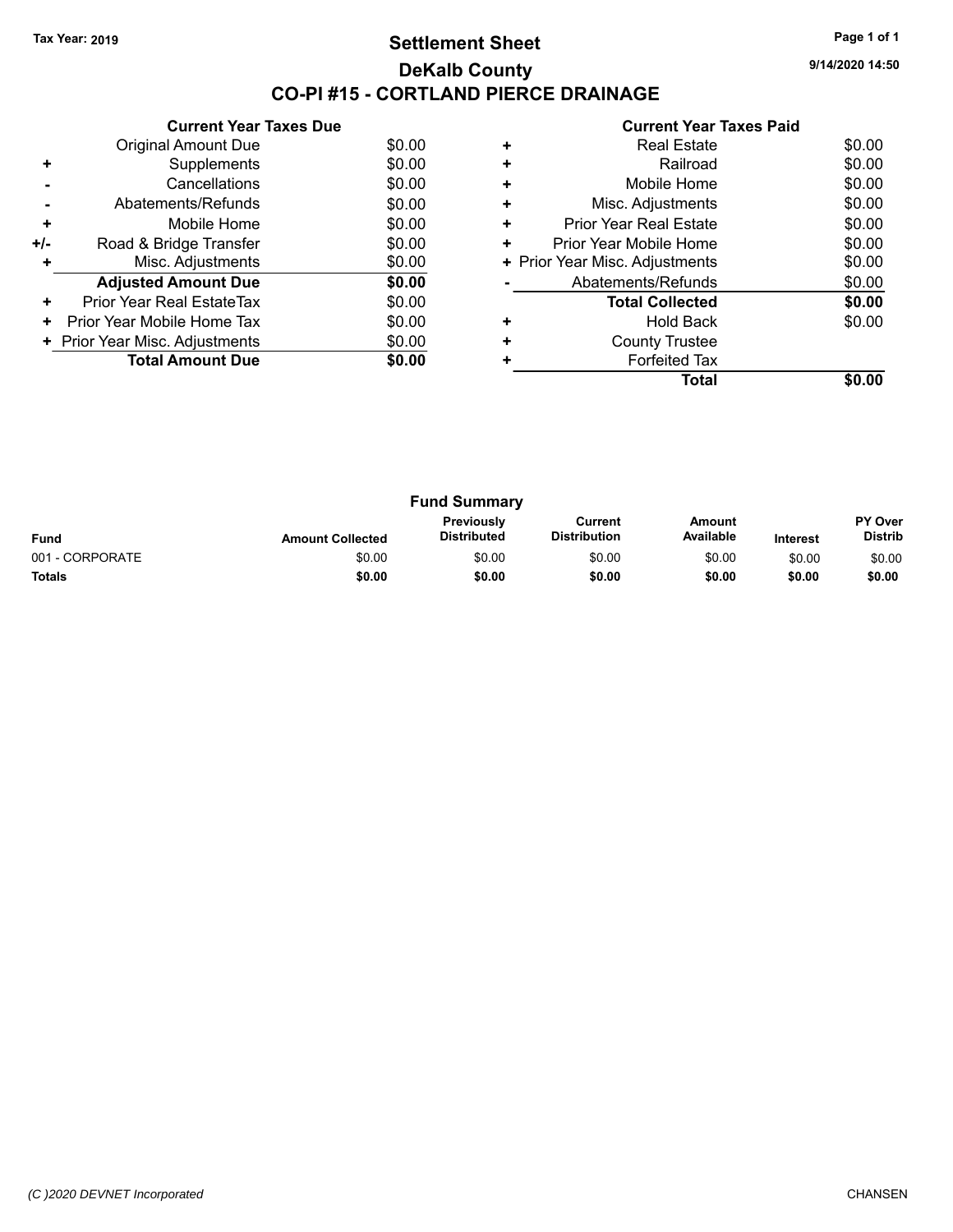# **Settlement Sheet Tax Year: 2019 Page 1 of 1 DeKalb County CO-SBA#5 - CORTLAND SBA #5**

**9/14/2020 14:50**

|     | <b>Current Year Taxes Due</b>    |        |
|-----|----------------------------------|--------|
|     | <b>Original Amount Due</b>       | \$0.00 |
|     | Supplements                      | \$0.00 |
|     | Cancellations                    | \$0.00 |
|     | Abatements/Refunds               | \$0.00 |
| ٠   | Mobile Home                      | \$0.00 |
| +/- | Road & Bridge Transfer           | \$0.00 |
|     | Misc. Adjustments                | \$0.00 |
|     | <b>Adjusted Amount Due</b>       | \$0.00 |
| ٠   | <b>Prior Year Real EstateTax</b> | \$0.00 |
| ÷   | Prior Year Mobile Home Tax       | \$0.00 |
|     | + Prior Year Misc. Adjustments   | \$0.00 |
|     | <b>Total Amount Due</b>          | \$0.00 |
|     |                                  |        |

|   | Real Estate                    | \$0.00 |
|---|--------------------------------|--------|
| ٠ | Railroad                       | \$0.00 |
| ٠ | Mobile Home                    | \$0.00 |
| ٠ | Misc. Adjustments              | \$0.00 |
| ٠ | <b>Prior Year Real Estate</b>  | \$0.00 |
| ٠ | Prior Year Mobile Home         | \$0.00 |
|   | + Prior Year Misc. Adjustments | \$0.00 |
|   | Abatements/Refunds             | \$0.00 |
|   | <b>Total Collected</b>         | \$0.00 |
|   | <b>Hold Back</b>               | \$0.00 |
| ٠ | <b>County Trustee</b>          |        |
|   | <b>Forfeited Tax</b>           |        |
|   | Total                          |        |

| <b>Fund Summary</b>        |                         |                                         |                                |                     |                 |                                  |
|----------------------------|-------------------------|-----------------------------------------|--------------------------------|---------------------|-----------------|----------------------------------|
| <b>Fund</b>                | <b>Amount Collected</b> | <b>Previously</b><br><b>Distributed</b> | Current<br><b>Distribution</b> | Amount<br>Available | <b>Interest</b> | <b>PY Over</b><br><b>Distrib</b> |
| 023 - SPECIAL SERVICE AREA | \$0.00                  | \$0.00                                  | \$0.00                         | \$0.00              | \$0.00          | \$0.00                           |
| <b>Totals</b>              | \$0.00                  | \$0.00                                  | \$0.00                         | \$0.00              | \$0.00          | \$0.00                           |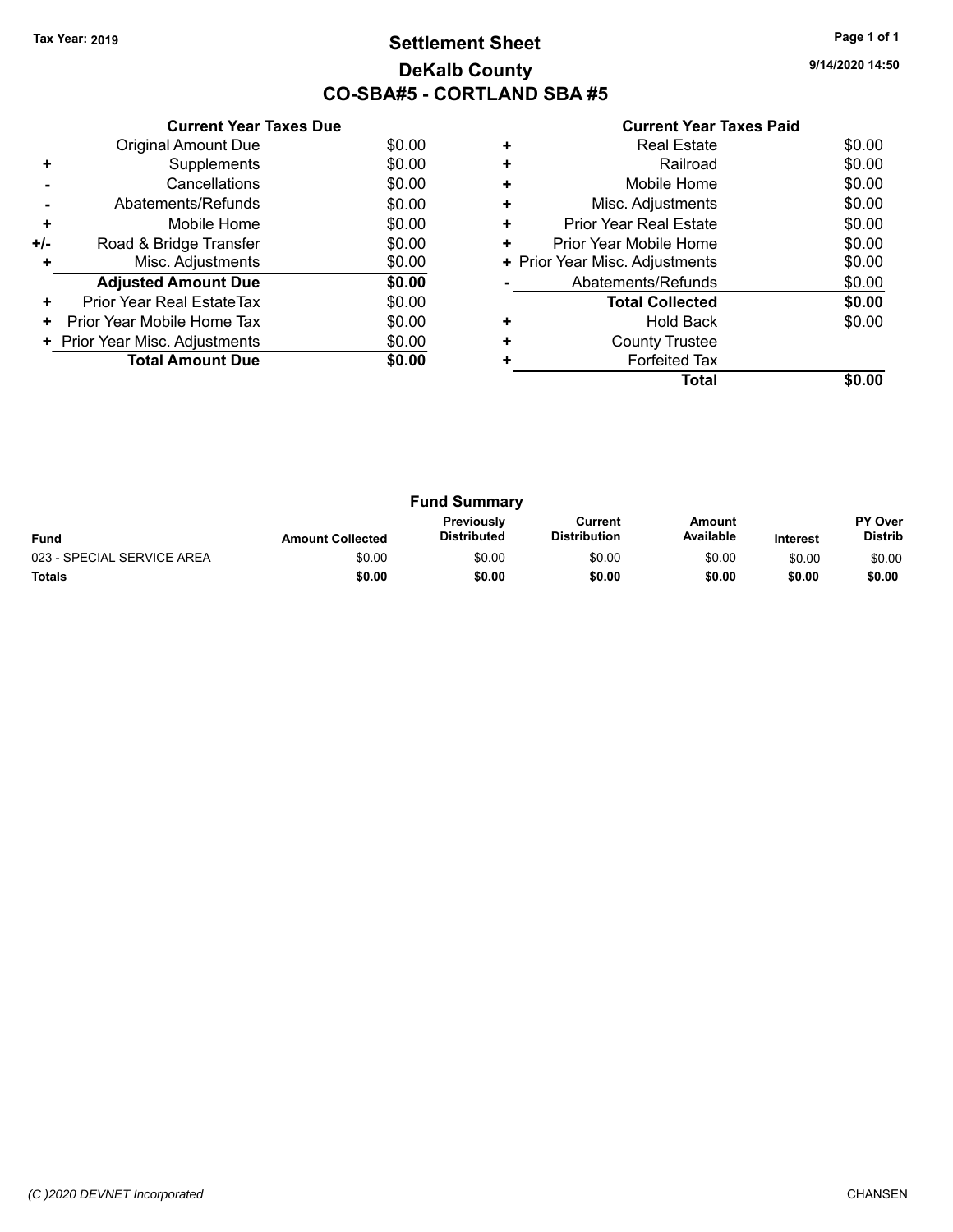# **Settlement Sheet Tax Year: 2019 Page 1 of 1 DeKalb County CO-SBA#6 - CORTLAND SBA #6**

**9/14/2020 14:50**

| <b>Current Year Taxes Paid</b> |  |  |  |
|--------------------------------|--|--|--|
|--------------------------------|--|--|--|

|     | <b>Current Year Taxes Due</b>  |        |
|-----|--------------------------------|--------|
|     | <b>Original Amount Due</b>     | \$0.00 |
| ٠   | Supplements                    | \$0.00 |
|     | Cancellations                  | \$0.00 |
|     | Abatements/Refunds             | \$0.00 |
| ٠   | Mobile Home                    | \$0.00 |
| +/- | Road & Bridge Transfer         | \$0.00 |
|     | Misc. Adjustments              | \$0.00 |
|     | <b>Adjusted Amount Due</b>     | \$0.00 |
| ÷   | Prior Year Real EstateTax      | \$0.00 |
| ٠   | Prior Year Mobile Home Tax     | \$0.00 |
|     | + Prior Year Misc. Adjustments | \$0.00 |
|     | <b>Total Amount Due</b>        | \$0.00 |
|     |                                |        |

|   | <b>Real Estate</b>             | \$0.00 |
|---|--------------------------------|--------|
|   | Railroad                       | \$0.00 |
| ÷ | Mobile Home                    | \$0.00 |
| ٠ | Misc. Adjustments              | \$0.00 |
| ٠ | <b>Prior Year Real Estate</b>  | \$0.00 |
| ٠ | Prior Year Mobile Home         | \$0.00 |
|   | + Prior Year Misc. Adjustments | \$0.00 |
|   | Abatements/Refunds             | \$0.00 |
|   | <b>Total Collected</b>         | \$0.00 |
|   | <b>Hold Back</b>               | \$0.00 |
|   | <b>County Trustee</b>          |        |
|   | <b>Forfeited Tax</b>           |        |
|   | Total                          |        |

| <b>Fund Summary</b>        |                         |                                         |                                |                     |                 |                                  |
|----------------------------|-------------------------|-----------------------------------------|--------------------------------|---------------------|-----------------|----------------------------------|
| <b>Fund</b>                | <b>Amount Collected</b> | <b>Previously</b><br><b>Distributed</b> | Current<br><b>Distribution</b> | Amount<br>Available | <b>Interest</b> | <b>PY Over</b><br><b>Distrib</b> |
| 023 - SPECIAL SERVICE AREA | \$0.00                  | \$0.00                                  | \$0.00                         | \$0.00              | \$0.00          | \$0.00                           |
| <b>Totals</b>              | \$0.00                  | \$0.00                                  | \$0.00                         | \$0.00              | \$0.00          | \$0.00                           |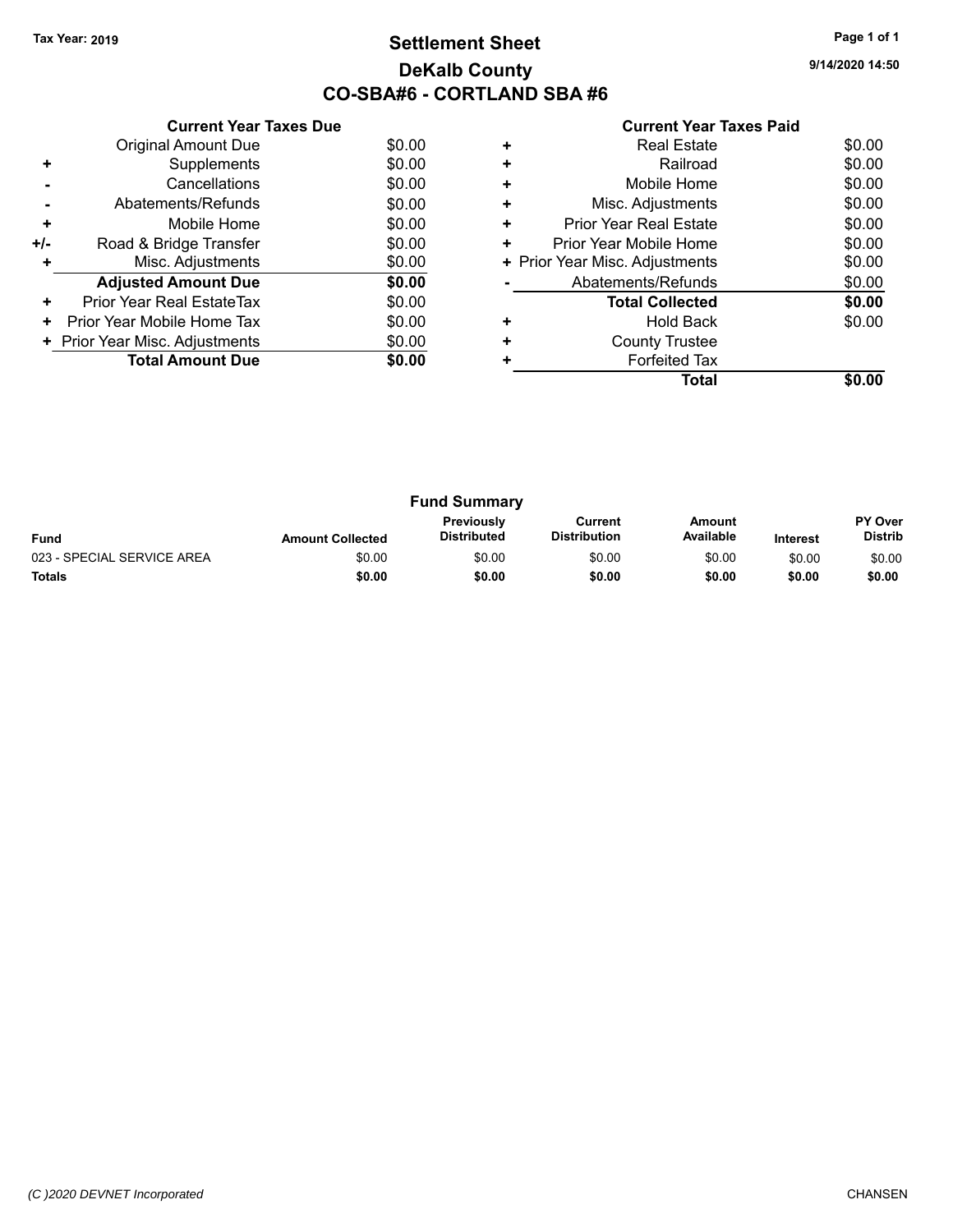# **Settlement Sheet Tax Year: 2019 Page 1 of 1 DeKalb County CO-SBA#9 - CORTLAND SBA #9**

**9/14/2020 14:50**

|     | <b>Current Year Taxes Due</b>  |              |  |  |  |
|-----|--------------------------------|--------------|--|--|--|
|     | <b>Original Amount Due</b>     | \$195,500.00 |  |  |  |
| ٠   | Supplements                    | \$2,125.00   |  |  |  |
|     | Cancellations                  | \$2,125.00   |  |  |  |
|     | Abatements/Refunds             | \$0.00       |  |  |  |
| ٠   | Mobile Home                    | \$0.00       |  |  |  |
| +/- | Road & Bridge Transfer         | \$0.00       |  |  |  |
|     | \$0.00<br>Misc. Adjustments    |              |  |  |  |
|     | <b>Adjusted Amount Due</b>     | \$195,500.00 |  |  |  |
| ٠   | Prior Year Real EstateTax      | \$0.00       |  |  |  |
|     | Prior Year Mobile Home Tax     | \$0.00       |  |  |  |
|     | + Prior Year Misc. Adjustments | \$0.00       |  |  |  |
|     | <b>Total Amount Due</b>        | \$195,500.00 |  |  |  |
|     |                                |              |  |  |  |

| ٠ | <b>Real Estate</b>             | \$194,437.50 |
|---|--------------------------------|--------------|
| ٠ | Railroad                       | \$0.00       |
| ٠ | Mobile Home                    | \$0.00       |
| ٠ | Misc. Adjustments              | \$0.00       |
| ٠ | <b>Prior Year Real Estate</b>  | \$0.00       |
| ٠ | Prior Year Mobile Home         | \$0.00       |
|   | + Prior Year Misc. Adjustments | \$0.00       |
|   | Abatements/Refunds             | \$0.00       |
|   | <b>Total Collected</b>         | \$194,437.50 |
| ٠ | <b>Hold Back</b>               | \$0.00       |
| ٠ | <b>County Trustee</b>          |              |
| ٠ | <b>Forfeited Tax</b>           |              |
|   | Total                          | \$194,437.50 |
|   |                                |              |

|                     | <b>Distribution Summary</b>          |              |
|---------------------|--------------------------------------|--------------|
|                     | <b>Tax Distribution Date</b>         | Amount       |
|                     | 05/29/2020                           | \$77,562.50  |
|                     | 06/26/2020                           | \$24,437.50  |
|                     | 07/24/2020                           | \$2,125.00   |
|                     | 09/18/2020                           | \$90,312.50  |
|                     | <b>Totals: 4 Distributions</b>       | \$194,437.50 |
|                     | <b>Grand Totals: 4 Distributions</b> | \$194,437.50 |
| <b>Fund Summary</b> |                                      |              |

| Fund                       | <b>Amount Collected</b> | Previously<br><b>Distributed</b> | Current<br><b>Distribution</b> | Amount<br>Available | <b>Interest</b> | <b>PY Over</b><br><b>Distrib</b> |
|----------------------------|-------------------------|----------------------------------|--------------------------------|---------------------|-----------------|----------------------------------|
| 023 - SPECIAL SERVICE AREA | \$194.437.50            | \$104.125.00                     | \$90.312.50                    | \$0.00              | \$0.00          | \$0.00                           |
| <b>Totals</b>              | \$194.437.50            | \$104.125.00                     | \$90.312.50                    | \$0.00              | \$0.00          | \$0.00                           |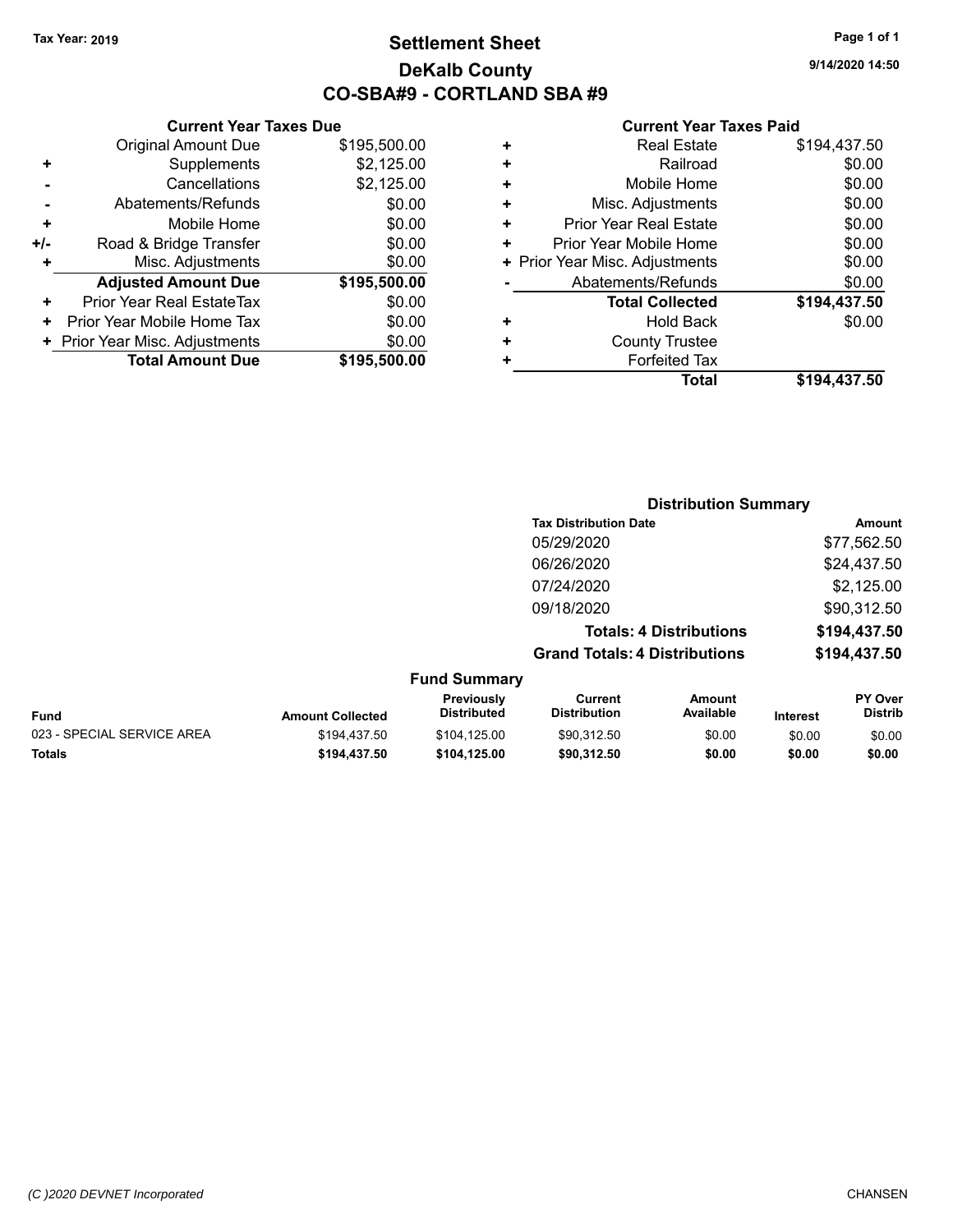**Current Year Taxes Due**

# **Settlement Sheet Tax Year: 2019 Page 1 of 1 DeKalb County CO-SSA#1 - CORTLAND SBA #1**

**9/14/2020 14:50**

#### **Current Year Taxes Paid**

|                      |                                |              |    | <b>Total</b>                   | \$396,566.94 |
|----------------------|--------------------------------|--------------|----|--------------------------------|--------------|
|                      | <b>Total Amount Due</b>        | \$400,000.42 |    | <b>Forfeited Tax</b>           |              |
|                      | + Prior Year Misc. Adjustments | \$0.00       | ٠  | <b>County Trustee</b>          |              |
|                      | + Prior Year Mobile Home Tax   | \$0.00       | ٠  | <b>Hold Back</b>               | \$0.00       |
| ÷                    | Prior Year Real EstateTax      | \$0.00       |    | <b>Total Collected</b>         | \$396,566.94 |
|                      | <b>Adjusted Amount Due</b>     | \$400,000.42 |    | Abatements/Refunds             | \$0.00       |
| ÷                    | Misc. Adjustments              | \$0.00       |    | + Prior Year Misc. Adjustments | \$0.00       |
| I-                   | Road & Bridge Transfer         | \$0.00       | ÷. | Prior Year Mobile Home         | \$0.00       |
| $\ddot{\phantom{1}}$ | Mobile Home                    | \$0.00       | ٠  | <b>Prior Year Real Estate</b>  | \$0.00       |
|                      | Abatements/Refunds             | \$0.00       | ٠  | Misc. Adjustments              | \$0.00       |
|                      | Cancellations                  | \$1,716.74   |    | Mobile Home                    | \$0.00       |
| $\ddot{}$            | Supplements                    | \$1,716.74   | ٠  | Railroad                       | \$0.00       |
|                      | <b>Original Amount Due</b>     | \$400,000.42 | ٠  | <b>Real Estate</b>             | \$396,566.94 |
|                      |                                |              |    |                                |              |

|                            |                         |                                  |                                       |                                | <b>Distribution Summary</b> |                           |  |
|----------------------------|-------------------------|----------------------------------|---------------------------------------|--------------------------------|-----------------------------|---------------------------|--|
|                            |                         |                                  | <b>Tax Distribution Date</b>          |                                |                             | Amount                    |  |
|                            |                         |                                  | 05/29/2020                            |                                |                             | \$144,206.16              |  |
|                            |                         |                                  | 06/26/2020                            |                                |                             | \$54,077.31               |  |
|                            |                         |                                  | 07/24/2020                            |                                |                             | \$858.37                  |  |
|                            |                         |                                  | 08/21/2020                            |                                |                             | \$4,291.85                |  |
|                            |                         |                                  | 09/18/2020                            |                                |                             | \$193,133.25              |  |
|                            |                         |                                  |                                       | <b>Totals: 5 Distributions</b> |                             | \$396,566.94              |  |
|                            |                         |                                  | <b>Grand Totals: 5 Distributions</b>  |                                |                             | \$396,566.94              |  |
|                            |                         | <b>Fund Summary</b>              |                                       |                                |                             |                           |  |
| <b>Fund</b>                | <b>Amount Collected</b> | Previously<br><b>Distributed</b> | <b>Current</b><br><b>Distribution</b> | <b>Amount</b><br>Available     | Interest                    | PY Over<br><b>Distrib</b> |  |
| 023 - SPECIAL SERVICE AREA | \$396,566.94            | \$203,433.69                     | \$193,133.25                          | \$0.00                         | \$0.00                      | \$0.00                    |  |

**Totals \$396,566.94 \$203,433.69 \$193,133.25 \$0.00 \$0.00 \$0.00**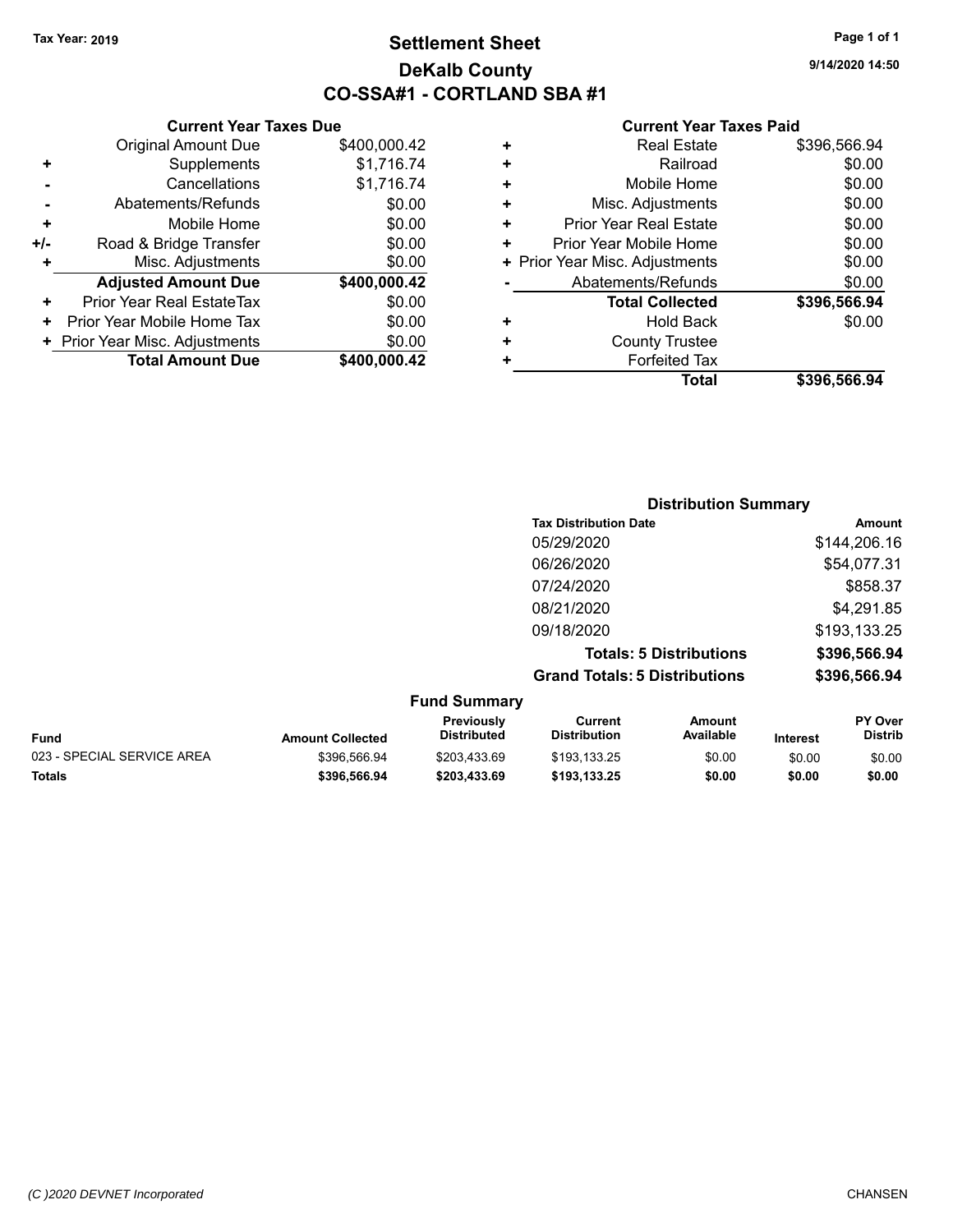# **Settlement Sheet Tax Year: 2019 Page 1 of 1 DeKalb County CO-SSA#4 - CORTLAND SBA #4**

**9/14/2020 14:50**

|     | <b>Current Year Taxes Due</b>  |        |  |  |  |
|-----|--------------------------------|--------|--|--|--|
|     | <b>Original Amount Due</b>     | \$0.00 |  |  |  |
| ٠   | Supplements                    | \$0.00 |  |  |  |
|     | Cancellations                  | \$0.00 |  |  |  |
|     | Abatements/Refunds             | \$0.00 |  |  |  |
| ٠   | Mobile Home                    | \$0.00 |  |  |  |
| +/- | Road & Bridge Transfer         | \$0.00 |  |  |  |
| ٠   | Misc. Adjustments<br>\$0.00    |        |  |  |  |
|     | <b>Adjusted Amount Due</b>     | \$0.00 |  |  |  |
| ٠   | Prior Year Real EstateTax      | \$0.00 |  |  |  |
| ٠   | Prior Year Mobile Home Tax     | \$0.00 |  |  |  |
|     | + Prior Year Misc. Adjustments | \$0.00 |  |  |  |
|     | <b>Total Amount Due</b>        | \$0.00 |  |  |  |
|     |                                |        |  |  |  |

|   | <b>Real Estate</b>             | \$0.00 |
|---|--------------------------------|--------|
| ٠ | Railroad                       | \$0.00 |
| ٠ | Mobile Home                    | \$0.00 |
| ٠ | Misc. Adjustments              | \$0.00 |
| ٠ | <b>Prior Year Real Estate</b>  | \$0.00 |
| ٠ | Prior Year Mobile Home         | \$0.00 |
|   | + Prior Year Misc. Adjustments | \$0.00 |
|   | Abatements/Refunds             | \$0.00 |
|   | <b>Total Collected</b>         | \$0.00 |
| ٠ | <b>Hold Back</b>               | \$0.00 |
| ٠ | <b>County Trustee</b>          |        |
|   | <b>Forfeited Tax</b>           |        |
|   | Total                          |        |

| <b>Fund Summary</b>        |                         |                                         |                                |                     |                 |                                  |
|----------------------------|-------------------------|-----------------------------------------|--------------------------------|---------------------|-----------------|----------------------------------|
| <b>Fund</b>                | <b>Amount Collected</b> | <b>Previously</b><br><b>Distributed</b> | Current<br><b>Distribution</b> | Amount<br>Available | <b>Interest</b> | <b>PY Over</b><br><b>Distrib</b> |
| 023 - SPECIAL SERVICE AREA | \$0.00                  | \$0.00                                  | \$0.00                         | \$0.00              | \$0.00          | \$0.00                           |
| <b>Totals</b>              | \$0.00                  | \$0.00                                  | \$0.00                         | \$0.00              | \$0.00          | \$0.00                           |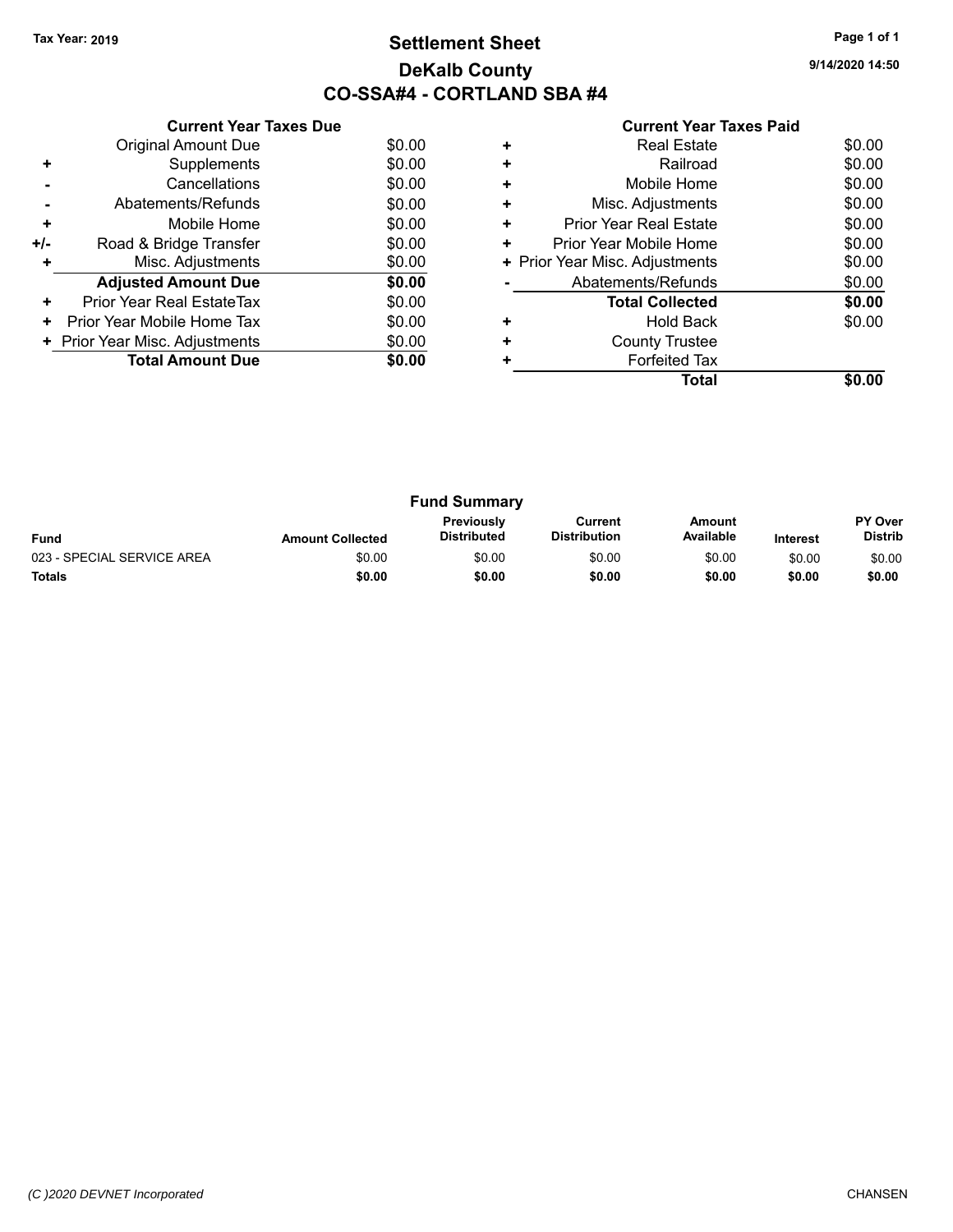# **Settlement Sheet Tax Year: 2019 Page 1 of 1 DeKalb County CO-SSA#7 - CORTLAND SBA #7**

**9/14/2020 14:50**

|     | <b>Current Year Taxes Due</b>  |        |
|-----|--------------------------------|--------|
|     | <b>Original Amount Due</b>     | \$0.00 |
|     | Supplements                    | \$0.00 |
|     | Cancellations                  | \$0.00 |
|     | Abatements/Refunds             | \$0.00 |
| ٠   | Mobile Home                    | \$0.00 |
| +/- | Road & Bridge Transfer         | \$0.00 |
|     | Misc. Adjustments              | \$0.00 |
|     | <b>Adjusted Amount Due</b>     | \$0.00 |
| ÷   | Prior Year Real EstateTax      | \$0.00 |
| ٠   | Prior Year Mobile Home Tax     | \$0.00 |
|     | + Prior Year Misc. Adjustments | \$0.00 |
|     | <b>Total Amount Due</b>        | \$0.00 |
|     |                                |        |

|   | Total                          |        |
|---|--------------------------------|--------|
|   | <b>Forfeited Tax</b>           |        |
| ٠ | <b>County Trustee</b>          |        |
| ٠ | Hold Back                      | \$0.00 |
|   | <b>Total Collected</b>         | \$0.00 |
|   | Abatements/Refunds             | \$0.00 |
|   | + Prior Year Misc. Adjustments | \$0.00 |
|   | Prior Year Mobile Home         | \$0.00 |
| ٠ | Prior Year Real Estate         | \$0.00 |
| ٠ | Misc. Adjustments              | \$0.00 |
| ÷ | Mobile Home                    | \$0.00 |
| ÷ | Railroad                       | \$0.00 |
|   | <b>Real Estate</b>             | \$0.00 |

| <b>Fund Summary</b>        |                         |                                         |                                |                     |                 |                                  |
|----------------------------|-------------------------|-----------------------------------------|--------------------------------|---------------------|-----------------|----------------------------------|
| <b>Fund</b>                | <b>Amount Collected</b> | <b>Previously</b><br><b>Distributed</b> | Current<br><b>Distribution</b> | Amount<br>Available | <b>Interest</b> | <b>PY Over</b><br><b>Distrib</b> |
| 023 - SPECIAL SERVICE AREA | \$0.00                  | \$0.00                                  | \$0.00                         | \$0.00              | \$0.00          | \$0.00                           |
| <b>Totals</b>              | \$0.00                  | \$0.00                                  | \$0.00                         | \$0.00              | \$0.00          | \$0.00                           |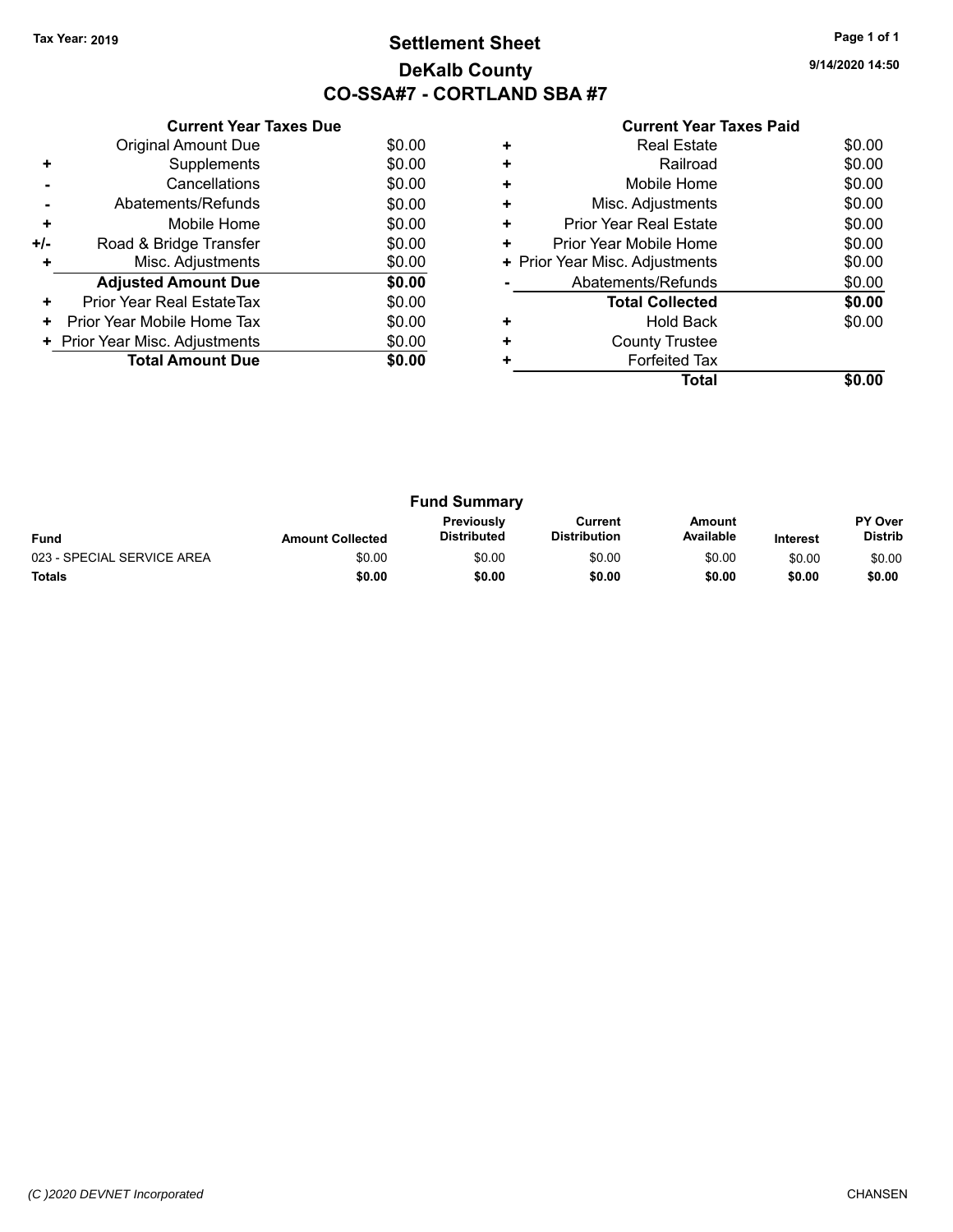# **Settlement Sheet Tax Year: 2019 Page 1 of 1 DeKalb County CO-SSA#8 - CORTLAND SBA #8**

**9/14/2020 14:50**

|     | <b>Current Year Taxes Due</b>  |        |  |  |  |  |
|-----|--------------------------------|--------|--|--|--|--|
|     | <b>Original Amount Due</b>     | \$0.00 |  |  |  |  |
| ÷   | Supplements                    | \$0.00 |  |  |  |  |
|     | Cancellations                  | \$0.00 |  |  |  |  |
|     | Abatements/Refunds             | \$0.00 |  |  |  |  |
| ٠   | Mobile Home                    | \$0.00 |  |  |  |  |
| +/- | Road & Bridge Transfer         | \$0.00 |  |  |  |  |
| ٠   | Misc. Adjustments<br>\$0.00    |        |  |  |  |  |
|     | <b>Adjusted Amount Due</b>     | \$0.00 |  |  |  |  |
| ٠   | Prior Year Real EstateTax      | \$0.00 |  |  |  |  |
| ٠   | Prior Year Mobile Home Tax     | \$0.00 |  |  |  |  |
|     | + Prior Year Misc. Adjustments | \$0.00 |  |  |  |  |
|     | <b>Total Amount Due</b>        | \$0.00 |  |  |  |  |
|     |                                |        |  |  |  |  |

## **Current Year Taxes Paid +** Real Estate \$0.00

| Total                          |        |  |
|--------------------------------|--------|--|
| <b>Forfeited Tax</b>           |        |  |
| <b>County Trustee</b>          |        |  |
| <b>Hold Back</b>               | \$0.00 |  |
| <b>Total Collected</b>         | \$0.00 |  |
| Abatements/Refunds             | \$0.00 |  |
| + Prior Year Misc. Adjustments |        |  |
| Prior Year Mobile Home         | \$0.00 |  |
| <b>Prior Year Real Estate</b>  | \$0.00 |  |
| Misc. Adjustments              | \$0.00 |  |
| Mobile Home                    | \$0.00 |  |
| Railroad                       | \$0.00 |  |
|                                |        |  |

|                            |                         | <b>Fund Summary</b>              |                                |                            |                 |                           |
|----------------------------|-------------------------|----------------------------------|--------------------------------|----------------------------|-----------------|---------------------------|
| <b>Fund</b>                | <b>Amount Collected</b> | <b>Previously</b><br>Distributed | Current<br><b>Distribution</b> | <b>Amount</b><br>Available | <b>Interest</b> | PY Over<br><b>Distrib</b> |
| 023 - SPECIAL SERVICE AREA | \$0.00                  | \$0.00                           | \$0.00                         | \$0.00                     | \$0.00          | \$0.00                    |
| <b>Totals</b>              | \$0.00                  | \$0.00                           | \$0.00                         | \$0.00                     | \$0.00          | \$0.00                    |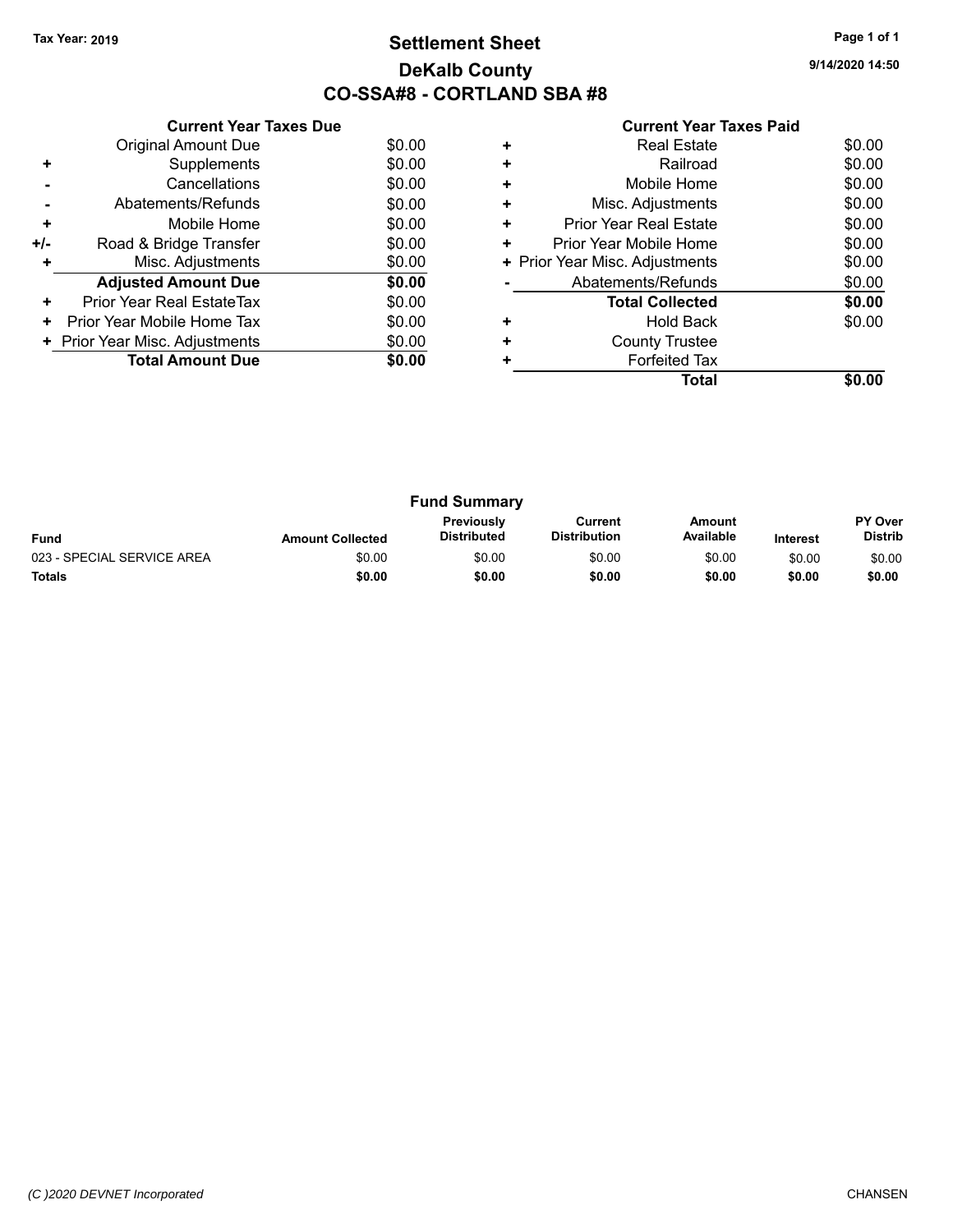# **Settlement Sheet Tax Year: 2019 Page 1 of 1 DeKalb County MA-DK #3 - MALTA DEKALB DRAINAGE #3**

**9/14/2020 14:50**

#### **Current Year Taxes Paid**

|     | <b>Current Year Taxes Due</b>  |            |  |  |  |  |
|-----|--------------------------------|------------|--|--|--|--|
|     | <b>Original Amount Due</b>     | \$3,756.78 |  |  |  |  |
| ٠   | Supplements                    | \$0.00     |  |  |  |  |
|     | Cancellations                  | \$0.00     |  |  |  |  |
|     | Abatements/Refunds             | \$0.00     |  |  |  |  |
| ÷   | Mobile Home                    | \$0.00     |  |  |  |  |
| +/- | Road & Bridge Transfer         | \$0.00     |  |  |  |  |
|     | Misc. Adjustments              | \$0.00     |  |  |  |  |
|     | <b>Adjusted Amount Due</b>     | \$3,756.78 |  |  |  |  |
| ٠   | Prior Year Real EstateTax      | \$0.00     |  |  |  |  |
| ٠   | Prior Year Mobile Home Tax     | \$0.00     |  |  |  |  |
|     | + Prior Year Misc. Adjustments | \$0.00     |  |  |  |  |
|     | <b>Total Amount Due</b>        | \$3,756,78 |  |  |  |  |

|                                | <b>Real Estate</b>            | \$3,706.38 |
|--------------------------------|-------------------------------|------------|
| ٠                              | Railroad                      | \$0.00     |
| ٠                              | Mobile Home                   | \$0.00     |
| ÷                              | Misc. Adjustments             | \$0.00     |
| ٠                              | <b>Prior Year Real Estate</b> | \$0.00     |
| ÷                              | Prior Year Mobile Home        | \$0.00     |
| + Prior Year Misc. Adjustments |                               | \$0.00     |
|                                | Abatements/Refunds            | \$0.00     |
|                                | <b>Total Collected</b>        | \$3,706.38 |
| ٠                              | Hold Back                     | \$0.00     |
| ٠                              | <b>County Trustee</b>         |            |
| ٠                              | <b>Forfeited Tax</b>          |            |
|                                | Total                         | \$3.706.38 |
|                                |                               |            |

|                 |                         |                                  | <b>Distribution Summary</b>           |                                |                 |                                  |
|-----------------|-------------------------|----------------------------------|---------------------------------------|--------------------------------|-----------------|----------------------------------|
|                 |                         |                                  | <b>Tax Distribution Date</b>          |                                |                 | Amount                           |
|                 |                         |                                  | 05/29/2020                            |                                |                 | \$341.32                         |
|                 |                         |                                  | 06/26/2020                            |                                |                 | \$1,637.32                       |
|                 |                         |                                  | 08/21/2020                            |                                |                 | \$401.33                         |
|                 |                         |                                  | 09/18/2020                            |                                |                 | \$1,326.41                       |
|                 |                         |                                  |                                       | <b>Totals: 4 Distributions</b> |                 | \$3,706.38                       |
|                 |                         |                                  | <b>Grand Totals: 4 Distributions</b>  |                                |                 | \$3,706.38                       |
|                 |                         | <b>Fund Summary</b>              |                                       |                                |                 |                                  |
| Fund            | <b>Amount Collected</b> | Previously<br><b>Distributed</b> | <b>Current</b><br><b>Distribution</b> | <b>Amount</b><br>Available     | <b>Interest</b> | <b>PY Over</b><br><b>Distrib</b> |
| 001 - CORPORATE | \$3,706.38              | \$2.379.97                       | \$1,326.41                            | \$0.00                         | \$0.00          | \$0.00                           |
|                 |                         |                                  |                                       |                                |                 |                                  |

**Totals \$3,706.38 \$2,379.97 \$1,326.41 \$0.00 \$0.00 \$0.00**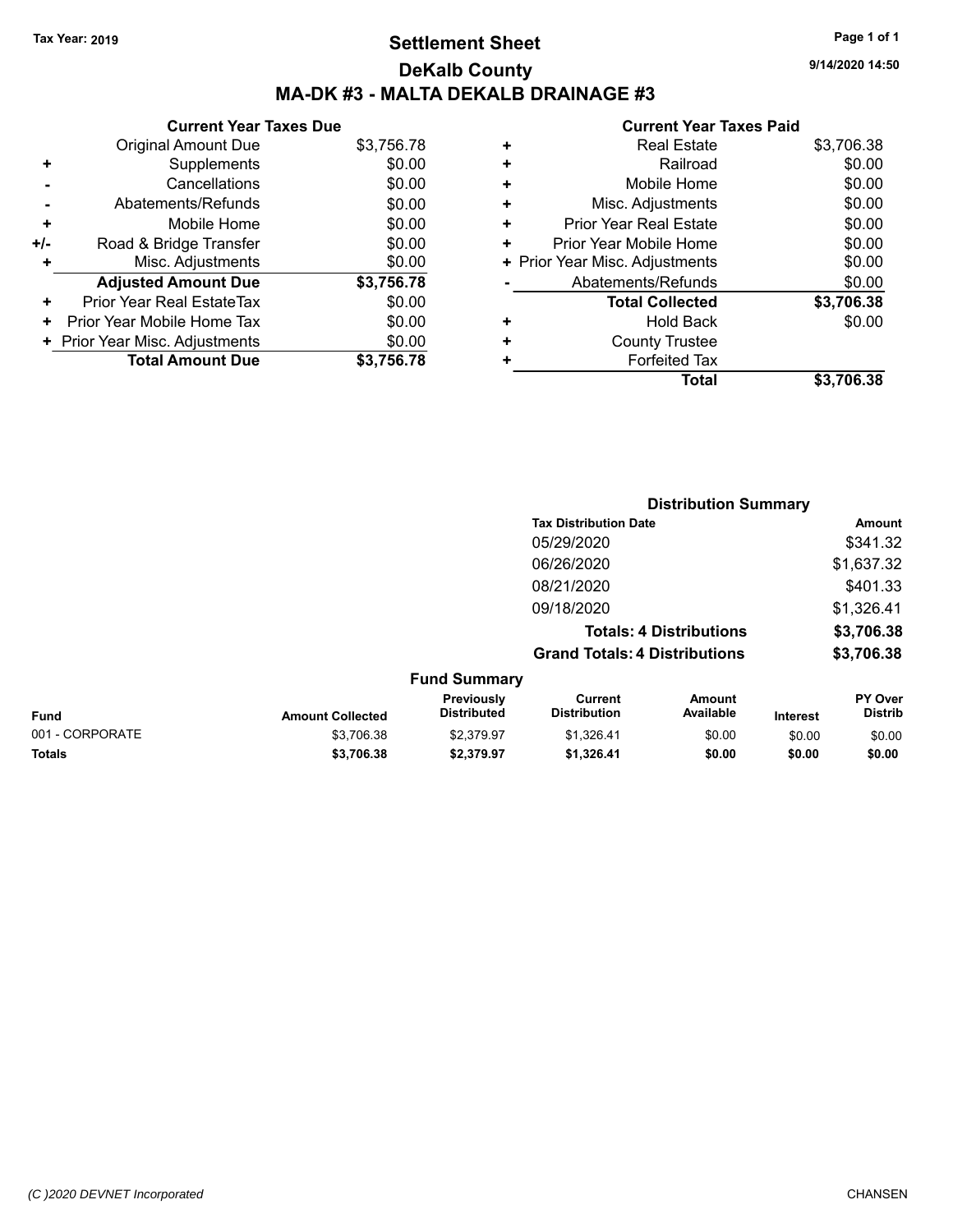## **Settlement Sheet Tax Year: 2019 Page 1 of 1 DeKalb County MAMIAFDK - MA-MI-AF-DK DRAINAGE #11**

**9/14/2020 14:50**

|     | <b>Current Year Taxes Due</b>  |             |
|-----|--------------------------------|-------------|
|     | <b>Original Amount Due</b>     | \$18,689.76 |
| ٠   | Supplements                    | \$0.00      |
|     | Cancellations                  | \$0.00      |
|     | Abatements/Refunds             | \$0.00      |
| ٠   | Mobile Home                    | \$0.00      |
| +/- | Road & Bridge Transfer         | \$0.00      |
|     | Misc. Adjustments              | \$0.00      |
|     | <b>Adjusted Amount Due</b>     | \$18,689.76 |
| ٠   | Prior Year Real EstateTax      | \$0.00      |
| ٠   | Prior Year Mobile Home Tax     | \$0.00      |
|     | + Prior Year Misc. Adjustments | \$0.00      |
|     | <b>Total Amount Due</b>        | \$18,689.76 |
|     |                                |             |

|   | <b>Current Year Taxes Paid</b> |             |
|---|--------------------------------|-------------|
| ٠ | <b>Real Estate</b>             | \$18,669.76 |
| ٠ | Railroad                       | \$0.00      |
| ٠ | Mobile Home                    | \$0.00      |
| ٠ | Misc. Adjustments              | \$0.00      |
| ÷ | <b>Prior Year Real Estate</b>  | \$0.00      |
| ٠ | Prior Year Mobile Home         | \$0.00      |
|   | + Prior Year Misc. Adjustments | \$0.00      |
|   | Abatements/Refunds             | \$0.00      |
|   | <b>Total Collected</b>         | \$18,669.76 |
| ٠ | <b>Hold Back</b>               | \$0.00      |
| ٠ | <b>County Trustee</b>          |             |
| ٠ | <b>Forfeited Tax</b>           |             |
|   | Total                          | \$18,669.76 |
|   |                                |             |

|                 |                         |                                  |                                       | <b>Distribution Summary</b>    |                 |                           |
|-----------------|-------------------------|----------------------------------|---------------------------------------|--------------------------------|-----------------|---------------------------|
|                 |                         |                                  | <b>Tax Distribution Date</b>          |                                |                 | <b>Amount</b>             |
|                 |                         |                                  | 05/29/2020                            |                                |                 | \$3,328.64                |
|                 |                         |                                  | 06/26/2020                            |                                |                 | \$7,601.64                |
|                 |                         |                                  | 07/24/2020                            |                                |                 | \$10.00                   |
|                 |                         |                                  | 08/21/2020                            |                                |                 | \$82.50                   |
|                 |                         |                                  | 09/18/2020                            |                                |                 | \$7,646.98                |
|                 |                         |                                  |                                       | <b>Totals: 5 Distributions</b> |                 | \$18,669.76               |
|                 |                         |                                  | <b>Grand Totals: 5 Distributions</b>  |                                |                 | \$18,669.76               |
|                 |                         | <b>Fund Summary</b>              |                                       |                                |                 |                           |
| <b>Fund</b>     | <b>Amount Collected</b> | Previously<br><b>Distributed</b> | <b>Current</b><br><b>Distribution</b> | Amount<br>Available            | <b>Interest</b> | PY Over<br><b>Distrib</b> |
| 001 - CORPORATE | \$18,669.76             | \$11,022.78                      | \$7,646.98                            | \$0.00                         | \$0.00          | \$0.00                    |

**Totals \$18,669.76 \$11,022.78 \$7,646.98 \$0.00 \$0.00 \$0.00**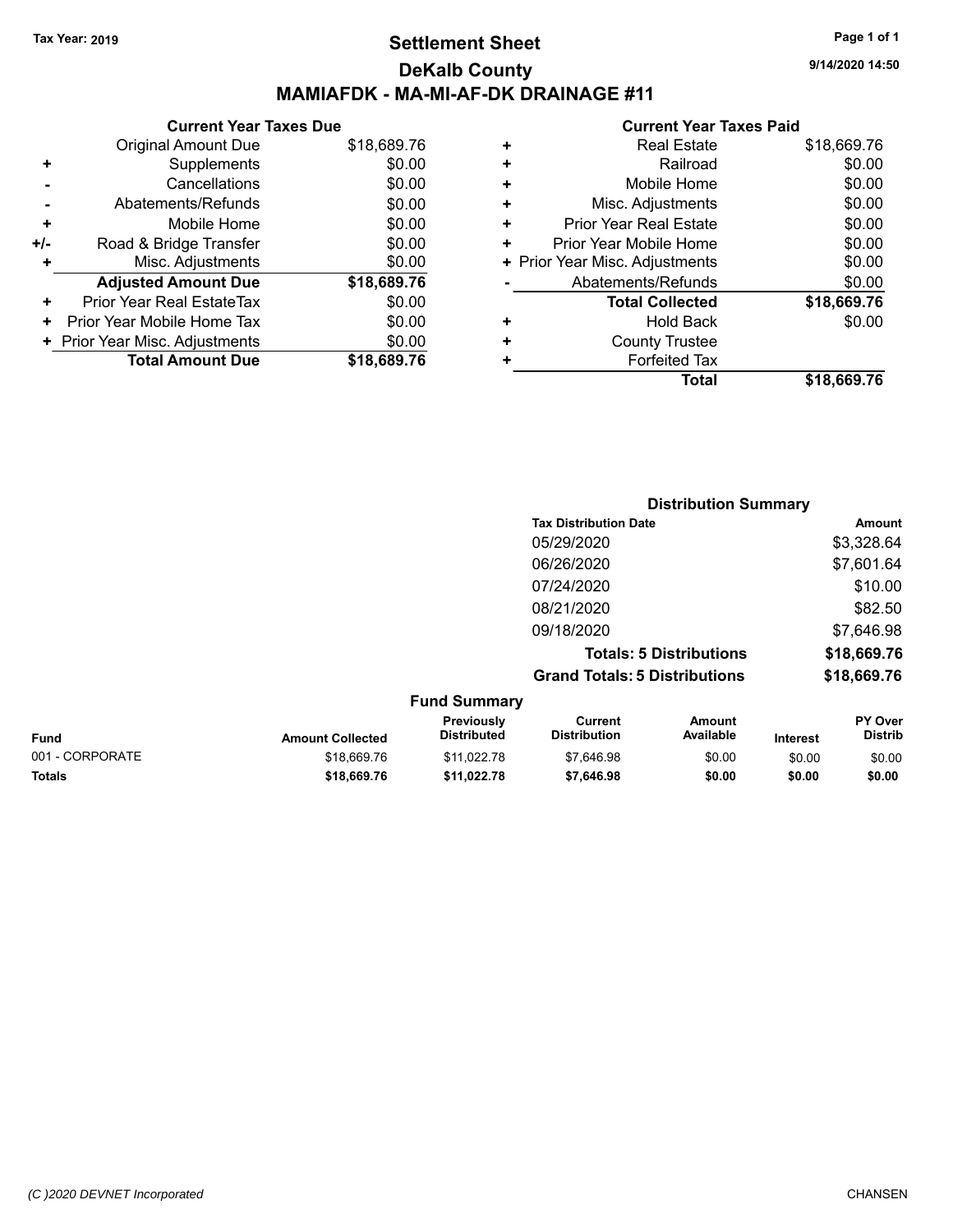# **Settlement Sheet Tax Year: 2019 Page 1 of 1 DeKalb County MY-DK #2 - MAYFIELD DEKALB DRAINAGE**

**Current Year Taxes Due** Original Amount Due \$4,825.32 **+** Supplements \$0.00 **-** Cancellations \$0.00 **-** Abatements/Refunds \$0.00 **+** Mobile Home \$0.00 <sup>+/-</sup> Road & Bridge Transfer \$0.00<br> **+** Misc. Adjustments \$0.00 **+** Misc. Adjustments **Adjusted Amount Due \$4,825.32 +** Prior Year Real EstateTax \$0.00

| <b>Total Amount Due</b>        | \$4,825.32 |
|--------------------------------|------------|
| + Prior Year Misc. Adjustments | \$0.00     |
| + Prior Year Mobile Home Tax   | \$0.00     |
|                                |            |

|   | <b>Real Estate</b>             | \$4,680.12 |
|---|--------------------------------|------------|
| ٠ | Railroad                       | \$0.00     |
| ٠ | Mobile Home                    | \$0.00     |
| ٠ | Misc. Adjustments              | \$0.00     |
| ٠ | Prior Year Real Estate         | \$0.00     |
| ٠ | Prior Year Mobile Home         | \$0.00     |
|   | + Prior Year Misc. Adjustments | \$0.00     |
|   | Abatements/Refunds             | \$0.00     |
|   | <b>Total Collected</b>         | \$4,680.12 |
| ٠ | <b>Hold Back</b>               | \$0.00     |
| ٠ | <b>County Trustee</b>          |            |
| ٠ | <b>Forfeited Tax</b>           |            |
|   | Total                          | \$4,680.12 |
|   |                                |            |

|                         |                                  |                                      | <b>Distribution Summary</b>    |                 |                           |
|-------------------------|----------------------------------|--------------------------------------|--------------------------------|-----------------|---------------------------|
|                         |                                  | <b>Tax Distribution Date</b>         |                                |                 | Amount                    |
|                         |                                  | 05/29/2020                           |                                |                 | \$584.90                  |
|                         |                                  | 06/26/2020                           |                                |                 | \$2,676.10                |
|                         |                                  | 08/21/2020                           |                                |                 | \$40.80                   |
|                         |                                  | 09/18/2020                           |                                |                 | \$1,378.32                |
|                         |                                  |                                      | <b>Totals: 4 Distributions</b> |                 | \$4,680.12                |
|                         |                                  | <b>Grand Totals: 4 Distributions</b> |                                |                 | \$4,680.12                |
|                         | <b>Fund Summary</b>              |                                      |                                |                 |                           |
| <b>Amount Collected</b> | Previously<br><b>Distributed</b> | Current<br><b>Distribution</b>       | Amount<br>Available            | <b>Interest</b> | PY Over<br><b>Distrib</b> |
|                         |                                  |                                      |                                |                 |                           |

| <b>Fund</b>     | <b>Amount Collected</b> | <b>Distributed</b> | <b>Distribution</b> | Available | <b>Interest</b> | <b>Distrib</b> |
|-----------------|-------------------------|--------------------|---------------------|-----------|-----------------|----------------|
| 001 - CORPORATE | \$4,680.12              | \$3.301.80         | \$1.378.32          | \$0.00    | \$0.00          | \$0.00         |
| Totals          | \$4,680.12              | \$3,301.80         | \$1.378.32          | \$0.00    | \$0.00          | \$0.00         |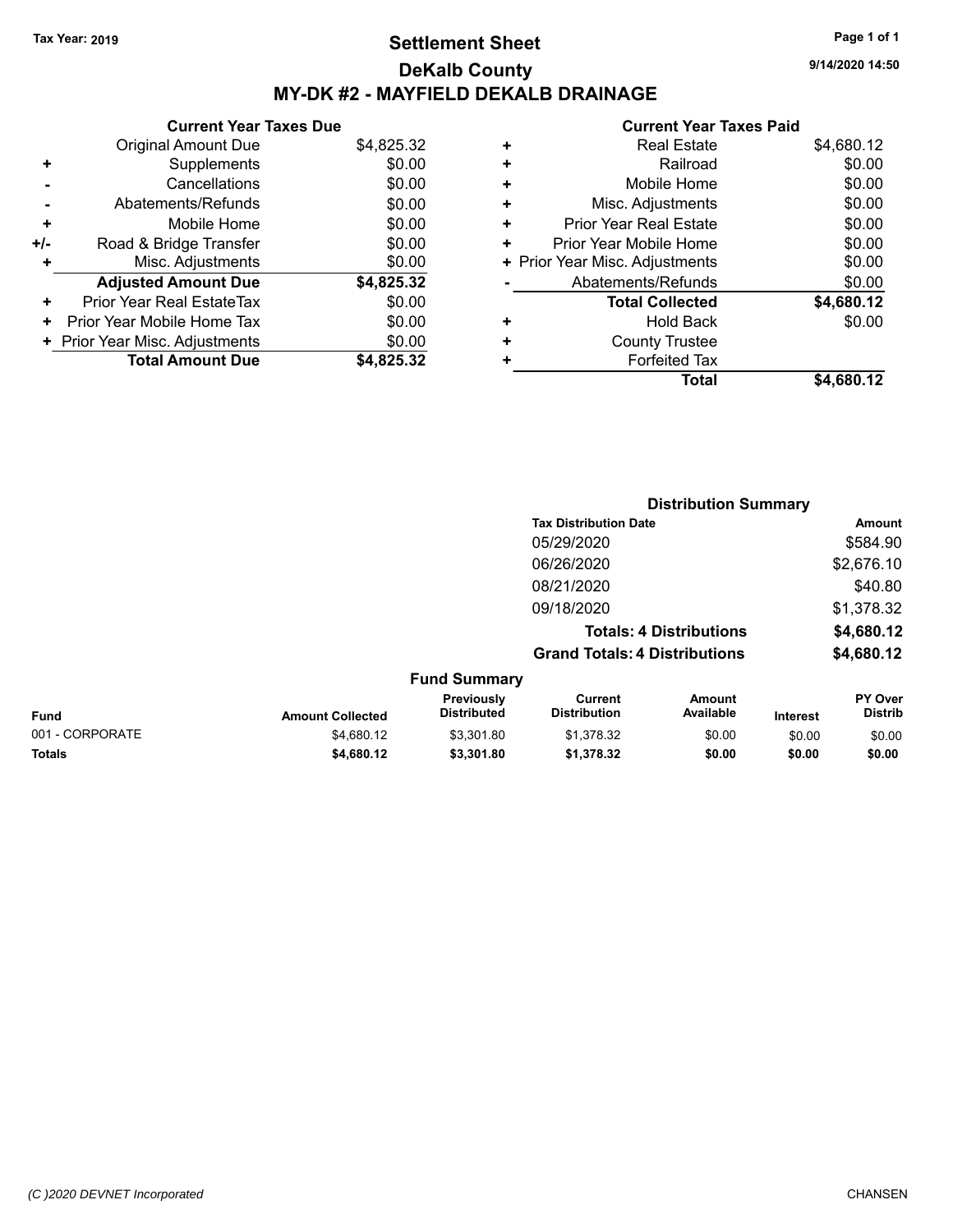## **Settlement Sheet Tax Year: 2019 Page 1 of 1 DeKalb County NO-LR-SA # - NO-LR-SA DRAINAGE #10**

**9/14/2020 14:50**

|     | <b>Current Year Taxes Due</b>  |             |  |  |  |  |  |
|-----|--------------------------------|-------------|--|--|--|--|--|
|     | <b>Original Amount Due</b>     | \$50,005.08 |  |  |  |  |  |
| ٠   | Supplements                    | \$535.50    |  |  |  |  |  |
|     | Cancellations                  | \$535.50    |  |  |  |  |  |
|     | Abatements/Refunds             | \$0.00      |  |  |  |  |  |
| ٠   | Mobile Home                    | \$0.00      |  |  |  |  |  |
| +/- | Road & Bridge Transfer         | \$0.00      |  |  |  |  |  |
|     | Misc. Adjustments              | \$0.00      |  |  |  |  |  |
|     | <b>Adjusted Amount Due</b>     | \$50,005.08 |  |  |  |  |  |
| ٠   | Prior Year Real EstateTax      | \$0.00      |  |  |  |  |  |
|     | Prior Year Mobile Home Tax     | \$0.00      |  |  |  |  |  |
|     | + Prior Year Misc. Adjustments | \$0.00      |  |  |  |  |  |
|     | <b>Total Amount Due</b>        | \$50,005,08 |  |  |  |  |  |

| ٠ | <b>Real Estate</b>             | \$48,362.34 |
|---|--------------------------------|-------------|
| ÷ | Railroad                       | \$0.00      |
| ٠ | Mobile Home                    | \$0.00      |
| ٠ | Misc. Adjustments              | \$0.00      |
| ٠ | Prior Year Real Estate         | \$0.00      |
| ٠ | Prior Year Mobile Home         | \$0.00      |
|   | + Prior Year Misc. Adjustments | \$0.00      |
|   | Abatements/Refunds             | \$0.00      |
|   | <b>Total Collected</b>         | \$48,362.34 |
| ٠ | <b>Hold Back</b>               | \$0.00      |
| ٠ | <b>County Trustee</b>          |             |
| ٠ | <b>Forfeited Tax</b>           |             |
|   | Total                          | \$48,362.34 |
|   |                                |             |

|                     | <b>Distribution Summary</b>          |             |
|---------------------|--------------------------------------|-------------|
|                     | <b>Tax Distribution Date</b>         | Amount      |
|                     | 05/29/2020                           | \$13,970.14 |
|                     | 06/26/2020                           | \$15,520.72 |
|                     | 07/24/2020                           | \$790.89    |
|                     | 08/21/2020                           | \$1,567.98  |
|                     | 09/18/2020                           | \$16,512.61 |
|                     | <b>Totals: 5 Distributions</b>       | \$48,362.34 |
|                     | <b>Grand Totals: 5 Distributions</b> | \$48,362.34 |
| <b>Fund Summary</b> |                                      |             |

| <b>Amount Collected</b> | <b>Previously</b><br>Distributed | Current<br><b>Distribution</b> | Amount<br>Available | <b>Interest</b> | <b>PY Over</b><br><b>Distrib</b> |  |  |
|-------------------------|----------------------------------|--------------------------------|---------------------|-----------------|----------------------------------|--|--|
| \$48,362.34             | \$31.849.73                      | \$16.512.61                    | \$0.00              | \$0.00          | \$0.00                           |  |  |
| \$48.362.34             | \$31.849.73                      | \$16,512.61                    | \$0.00              | \$0.00          | \$0.00                           |  |  |
|                         |                                  |                                | Fullu Juliillial y  |                 |                                  |  |  |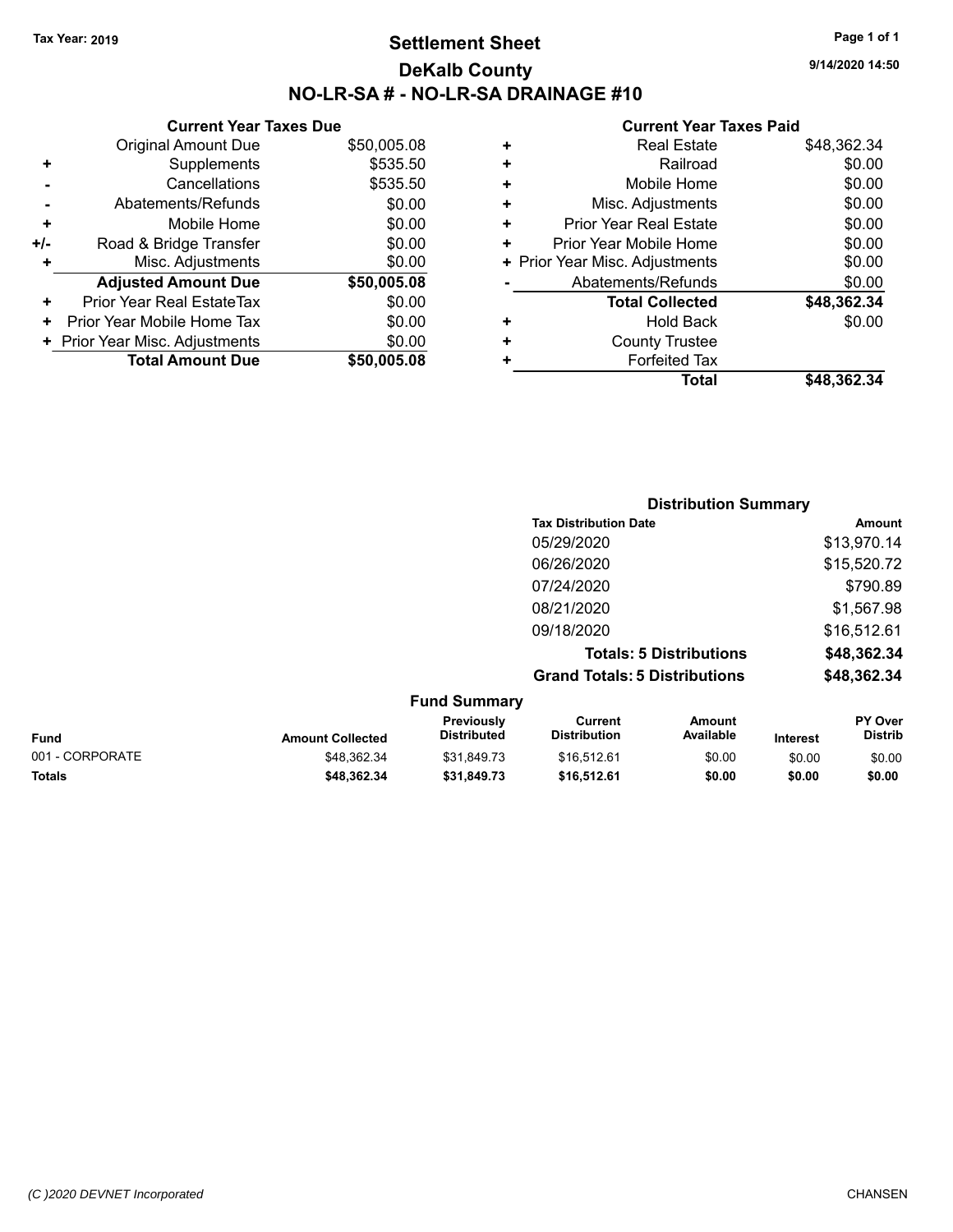# **Settlement Sheet Tax Year: 2019 Page 1 of 1 DeKalb County NORMAL #13 - NORMAL DRAINAGE DISTRICT**

**9/14/2020 14:50**

|       | <b>Current Year Taxes Due</b>  |             |
|-------|--------------------------------|-------------|
|       | <b>Original Amount Due</b>     | \$21,960.64 |
| ÷     | Supplements                    | \$19.20     |
|       | Cancellations                  | \$38.40     |
|       | Abatements/Refunds             | \$0.00      |
| ٠     | Mobile Home                    | \$0.00      |
| $+/-$ | Road & Bridge Transfer         | \$0.00      |
| ٠     | Misc. Adjustments              | \$0.00      |
|       | <b>Adjusted Amount Due</b>     | \$21,941.44 |
| ٠     | Prior Year Real EstateTax      | \$0.00      |
| ٠     | Prior Year Mobile Home Tax     | \$0.00      |
|       | + Prior Year Misc. Adjustments | \$0.00      |
|       | <b>Total Amount Due</b>        | \$21.941.44 |

| ٠ | <b>Real Estate</b>             | \$19,858.24 |
|---|--------------------------------|-------------|
| ÷ | Railroad                       | \$0.00      |
| ٠ | Mobile Home                    | \$0.00      |
| ٠ | Misc. Adjustments              | \$0.00      |
| ٠ | Prior Year Real Estate         | \$0.00      |
| ٠ | Prior Year Mobile Home         | \$0.00      |
|   | + Prior Year Misc. Adjustments | \$0.00      |
|   | Abatements/Refunds             | \$0.00      |
|   | <b>Total Collected</b>         | \$19,858.24 |
| ٠ | Hold Back                      | \$0.00      |
| ٠ | <b>County Trustee</b>          |             |
| ٠ | <b>Forfeited Tax</b>           |             |
|   | Total                          | \$19,858.24 |

|                     | <b>Distribution Summary</b>          |             |
|---------------------|--------------------------------------|-------------|
|                     | <b>Tax Distribution Date</b>         | Amount      |
|                     | 05/29/2020                           | \$1,522.88  |
|                     | 06/26/2020                           | \$9,410.06  |
|                     | 07/24/2020                           | \$358.40    |
|                     | 08/21/2020                           | \$716.13    |
|                     | 09/18/2020                           | \$7,850.77  |
|                     | <b>Totals: 5 Distributions</b>       | \$19,858.24 |
|                     | <b>Grand Totals: 5 Distributions</b> | \$19,858.24 |
| <b>Fund Summary</b> |                                      |             |

| <b>Fund Summary</b> |                         |                                         |                                |                     |                 |                                  |  |
|---------------------|-------------------------|-----------------------------------------|--------------------------------|---------------------|-----------------|----------------------------------|--|
| <b>Fund</b>         | <b>Amount Collected</b> | <b>Previously</b><br><b>Distributed</b> | Current<br><b>Distribution</b> | Amount<br>Available | <b>Interest</b> | <b>PY Over</b><br><b>Distrib</b> |  |
| 001 - CORPORATE     | \$19.858.24             | \$12,007.47                             | \$7.850.77                     | \$0.00              | \$0.00          | \$0.00                           |  |
| <b>Totals</b>       | \$19.858.24             | \$12.007.47                             | \$7,850.77                     | \$0.00              | \$0.00          | \$0.00                           |  |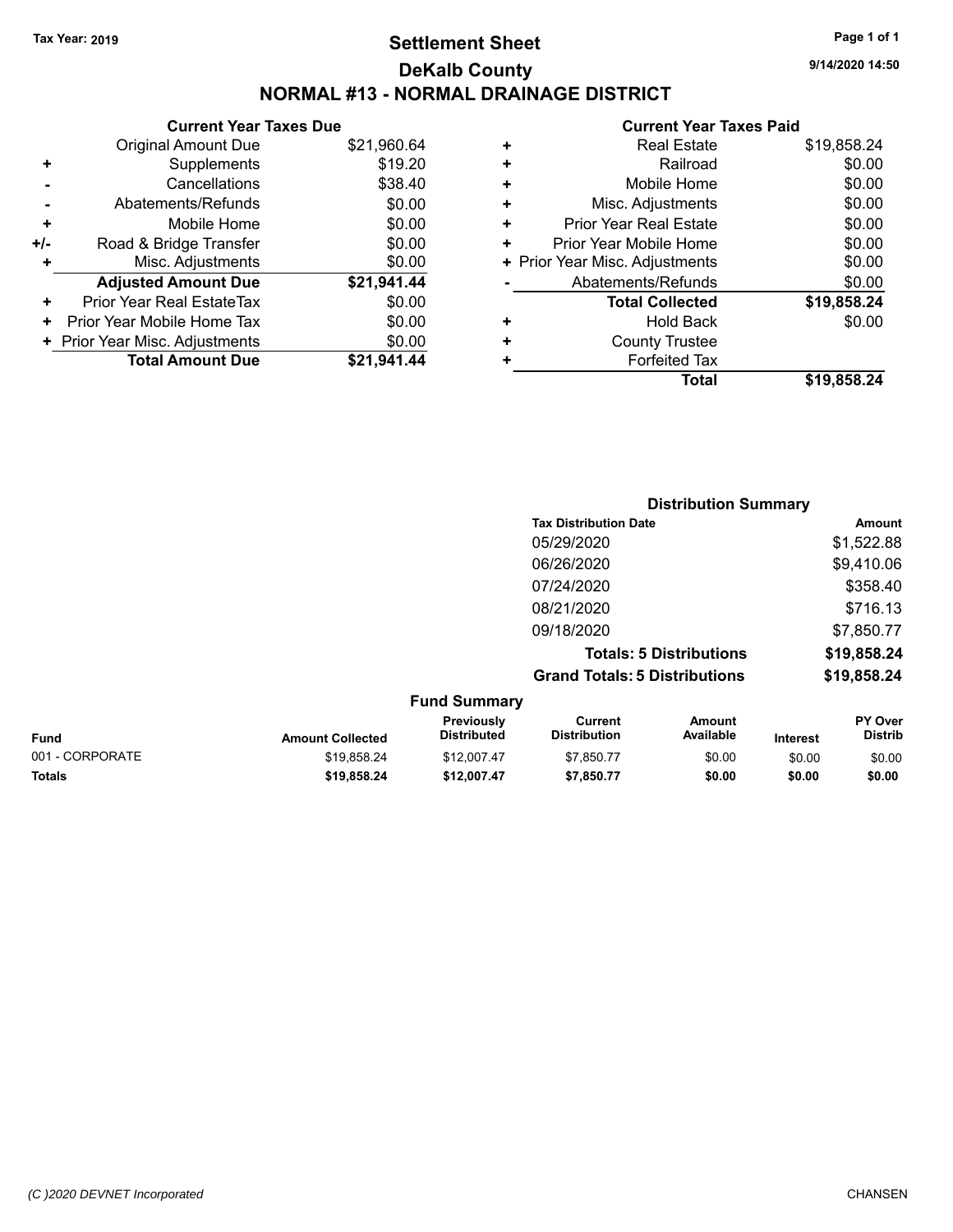# **Settlement Sheet Tax Year: 2019 Page 1 of 1 DeKalb County SH-MI #6 - SHABBONA/MILAN DRAINAGE**

**Current Year Taxes Due** Original Amount Due \$11,765.10 **+** Supplements \$25.00 **-** Cancellations \$25.00 **-** Abatements/Refunds \$0.00 **+** Mobile Home \$0.00 **+/-** Road & Bridge Transfer **\$0.00 +** Misc. Adjustments \$0.00 **Adjusted Amount Due \$11,765.10 +** Prior Year Real EstateTax \$0.00 **+** Prior Year Mobile Home Tax \$0.00 **+ Prior Year Misc. Adjustments**  $$0.00$ **Total Amount Due \$11,765.10**

#### **Current Year Taxes Paid +** Real Estate \$11,718.41 **+** Railroad \$0.00 **+** Mobile Home \$0.00 **+** Misc. Adjustments \$0.00 **+** Prior Year Real Estate \$0.00 **+** Prior Year Mobile Home \$0.00<br> **+** Prior Year Misc. Adjustments \$0.00 **+** Prior Year Misc. Adjustments

|   | Total                    | \$11,718.41 |
|---|--------------------------|-------------|
| ٠ | <b>Forfeited Tax</b>     |             |
| ٠ | <b>County Trustee</b>    |             |
| ٠ | <b>Hold Back</b>         | \$0.00      |
|   | <b>Total Collected</b>   | \$11,718.41 |
|   | Abatements/Refunds       | \$0.00      |
|   | The Teammed. Agaed Terms | vv.vv       |

|                     | <b>Distribution Summary</b>          |             |  |  |  |
|---------------------|--------------------------------------|-------------|--|--|--|
|                     | <b>Tax Distribution Date</b>         | Amount      |  |  |  |
|                     | 05/29/2020                           | \$2,998.83  |  |  |  |
|                     | 06/26/2020                           | \$4,321.10  |  |  |  |
|                     | 07/24/2020                           | \$285.16    |  |  |  |
|                     | 08/21/2020                           | \$23.76     |  |  |  |
|                     | 09/18/2020                           | \$4,089.56  |  |  |  |
|                     | <b>Totals: 5 Distributions</b>       | \$11,718.41 |  |  |  |
|                     | <b>Grand Totals: 5 Distributions</b> | \$11,718.41 |  |  |  |
| $E_{11}$ nd Cummoni |                                      |             |  |  |  |

| <b>FUILD SUILLINGLY</b> |                         |                                         |                                |                     |                 |                                  |  |
|-------------------------|-------------------------|-----------------------------------------|--------------------------------|---------------------|-----------------|----------------------------------|--|
| <b>Fund</b>             | <b>Amount Collected</b> | <b>Previously</b><br><b>Distributed</b> | Current<br><b>Distribution</b> | Amount<br>Available | <b>Interest</b> | <b>PY Over</b><br><b>Distrib</b> |  |
| 001 - CORPORATE         | \$11.718.41             | \$7.628.85                              | \$4.089.56                     | \$0.00              | \$0.00          | \$0.00                           |  |
| Totals                  | \$11.718.41             | \$7.628.85                              | \$4,089.56                     | \$0.00              | \$0.00          | \$0.00                           |  |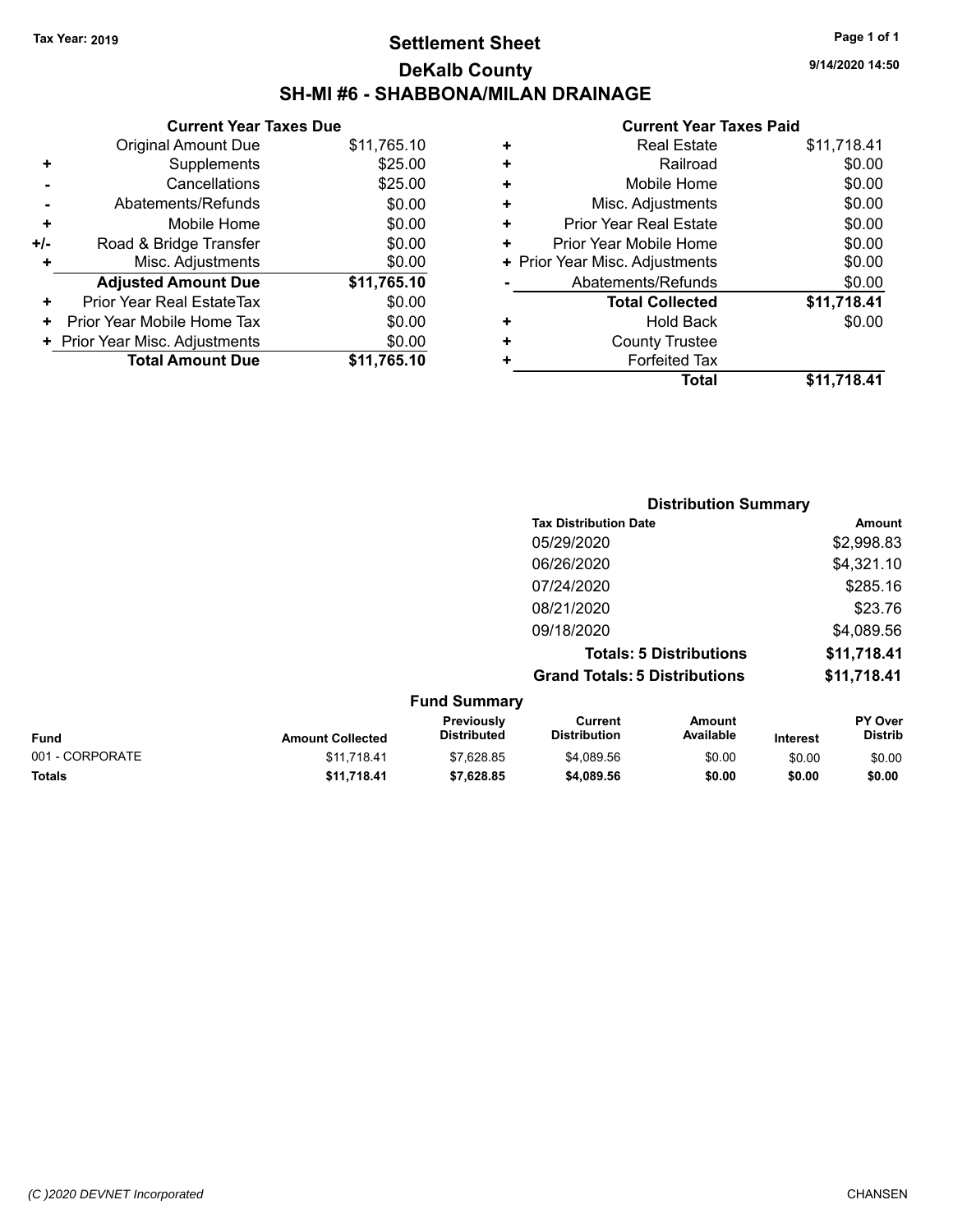# **Settlement Sheet Tax Year: 2019 Page 1 of 1 DeKalb County SO-VI #18 - SOMONAUK/VICTOR DRN #18**

**9/14/2020 14:50**

|     | <b>Current Year Taxes Due</b>  |            |  |  |  |
|-----|--------------------------------|------------|--|--|--|
|     | <b>Original Amount Due</b>     | \$5,367.86 |  |  |  |
| ٠   | Supplements                    | \$0.00     |  |  |  |
|     | Cancellations                  | \$0.00     |  |  |  |
|     | Abatements/Refunds             | \$0.00     |  |  |  |
| ٠   | Mobile Home                    | \$0.00     |  |  |  |
| +/- | Road & Bridge Transfer         | \$0.00     |  |  |  |
|     | Misc. Adjustments              | \$0.00     |  |  |  |
|     | <b>Adjusted Amount Due</b>     | \$5,367.86 |  |  |  |
| ٠   | Prior Year Real EstateTax      | \$0.00     |  |  |  |
| ٠   | Prior Year Mobile Home Tax     | \$0.00     |  |  |  |
|     | + Prior Year Misc. Adjustments | \$0.00     |  |  |  |
|     | <b>Total Amount Due</b>        | \$5,367.86 |  |  |  |

| ٠ | <b>Real Estate</b>             | \$5,206.61 |
|---|--------------------------------|------------|
| ٠ | Railroad                       | \$0.00     |
| ٠ | Mobile Home                    | \$0.00     |
| ٠ | Misc. Adjustments              | \$0.00     |
| ٠ | <b>Prior Year Real Estate</b>  | \$0.00     |
| ٠ | Prior Year Mobile Home         | \$0.00     |
|   | + Prior Year Misc. Adjustments | \$0.00     |
|   | Abatements/Refunds             | \$0.00     |
|   | <b>Total Collected</b>         | \$5,206.61 |
| ٠ | Hold Back                      | \$0.00     |
| ٠ | <b>County Trustee</b>          |            |
| ٠ | <b>Forfeited Tax</b>           |            |
|   | Total                          | \$5,206.61 |
|   |                                |            |

|                 |                         |                                  |                                       | <b>Distribution Summary</b>    |                 |                           |
|-----------------|-------------------------|----------------------------------|---------------------------------------|--------------------------------|-----------------|---------------------------|
|                 |                         |                                  | <b>Tax Distribution Date</b>          |                                |                 | Amount                    |
|                 |                         |                                  | 05/29/2020                            |                                |                 | \$1,789.39                |
|                 |                         |                                  | 06/26/2020                            |                                |                 | \$2,117.52                |
|                 |                         |                                  | 08/21/2020                            |                                |                 | \$130.50                  |
|                 |                         |                                  | 09/18/2020                            |                                |                 | \$1,169.20                |
|                 |                         |                                  |                                       | <b>Totals: 4 Distributions</b> |                 | \$5,206.61                |
|                 |                         |                                  | <b>Grand Totals: 4 Distributions</b>  |                                |                 | \$5,206.61                |
|                 |                         | <b>Fund Summary</b>              |                                       |                                |                 |                           |
| <b>Fund</b>     | <b>Amount Collected</b> | Previously<br><b>Distributed</b> | <b>Current</b><br><b>Distribution</b> | <b>Amount</b><br>Available     | <b>Interest</b> | PY Over<br><b>Distrib</b> |
| 001 - CORPORATE | \$5,206.61              | \$4,037.41                       | \$1,169.20                            | \$0.00                         | \$0.00          | \$0.00                    |
| <b>Totals</b>   | \$5,206.61              | \$4,037.41                       | \$1,169.20                            | \$0.00                         | \$0.00          | \$0.00                    |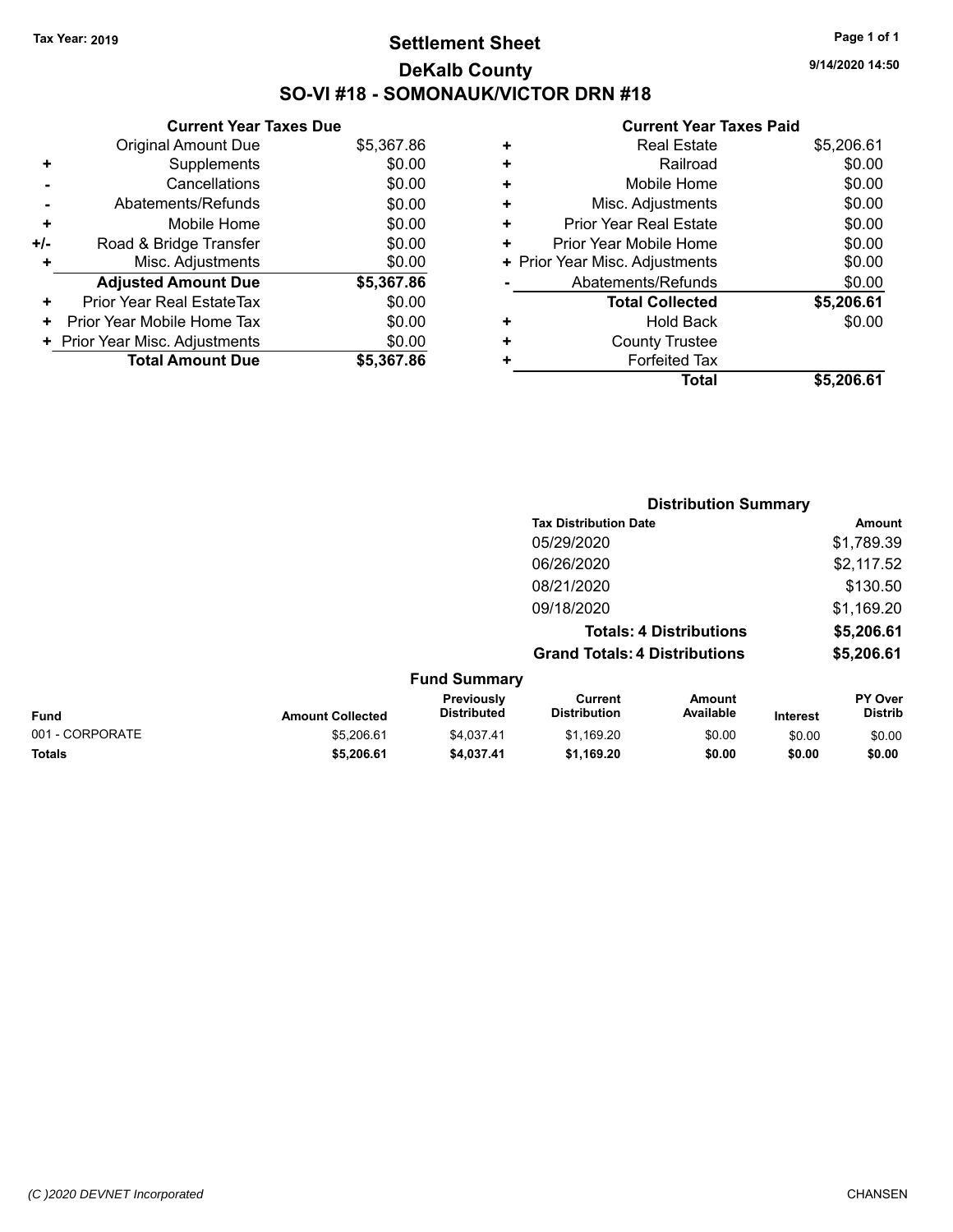# **Settlement Sheet Tax Year: 2019 Page 1 of 1 DeKalb County SQ GR #12 - SQUAW GROVE DRAINAGE**

**9/14/2020 14:50**

|     | <b>Current Year Taxes Due</b>  |            |  |  |  |  |
|-----|--------------------------------|------------|--|--|--|--|
|     | <b>Original Amount Due</b>     | \$7,028.28 |  |  |  |  |
| ٠   | Supplements                    | \$0.00     |  |  |  |  |
|     | Cancellations                  | \$0.00     |  |  |  |  |
|     | Abatements/Refunds             | \$0.00     |  |  |  |  |
| ٠   | Mobile Home                    | \$0.00     |  |  |  |  |
| +/- | Road & Bridge Transfer         | \$0.00     |  |  |  |  |
| ٠   | Misc. Adjustments              | \$0.00     |  |  |  |  |
|     | <b>Adjusted Amount Due</b>     | \$7,028.28 |  |  |  |  |
| ٠   | Prior Year Real EstateTax      | \$0.00     |  |  |  |  |
| ٠   | Prior Year Mobile Home Tax     | \$0.00     |  |  |  |  |
|     | + Prior Year Misc. Adjustments | \$0.00     |  |  |  |  |
|     | <b>Total Amount Due</b>        | \$7.028.28 |  |  |  |  |
|     |                                |            |  |  |  |  |

|   | <b>Real Estate</b>             | \$7,028.28 |
|---|--------------------------------|------------|
| ٠ | Railroad                       | \$0.00     |
| ÷ | Mobile Home                    | \$0.00     |
| ٠ | Misc. Adjustments              | \$0.00     |
| ٠ | Prior Year Real Estate         | \$0.00     |
| ٠ | Prior Year Mobile Home         | \$0.00     |
|   | + Prior Year Misc. Adjustments | \$0.00     |
|   | Abatements/Refunds             | \$0.00     |
|   | <b>Total Collected</b>         | \$7,028.28 |
| + | Hold Back                      | \$0.00     |
| ٠ | <b>County Trustee</b>          |            |
| + | <b>Forfeited Tax</b>           |            |
|   | Total                          | \$7.028.28 |
|   |                                |            |

|                 |                         |                                  |                                       | <b>Distribution Summary</b>    |                 |                           |
|-----------------|-------------------------|----------------------------------|---------------------------------------|--------------------------------|-----------------|---------------------------|
|                 |                         |                                  | <b>Tax Distribution Date</b>          |                                |                 | <b>Amount</b>             |
|                 |                         |                                  | 05/29/2020                            |                                |                 | \$1,162.98                |
|                 |                         |                                  | 06/26/2020                            |                                |                 | \$2,367.54                |
|                 |                         |                                  | 08/21/2020                            |                                |                 | \$25.20                   |
|                 |                         |                                  | 09/18/2020                            |                                |                 | \$3,472.56                |
|                 |                         |                                  |                                       | <b>Totals: 4 Distributions</b> |                 | \$7,028.28                |
|                 |                         |                                  | <b>Grand Totals: 4 Distributions</b>  |                                |                 | \$7,028.28                |
|                 |                         | <b>Fund Summary</b>              |                                       |                                |                 |                           |
| <b>Fund</b>     | <b>Amount Collected</b> | Previously<br><b>Distributed</b> | <b>Current</b><br><b>Distribution</b> | <b>Amount</b><br>Available     | <b>Interest</b> | PY Over<br><b>Distrib</b> |
| 001 - CORPORATE | \$7,028.28              | \$3,555.72                       | \$3,472.56                            | \$0.00                         | \$0.00          | \$0.00                    |
| <b>Totals</b>   | \$7,028.28              | \$3,555.72                       | \$3,472.56                            | \$0.00                         | \$0.00          | \$0.00                    |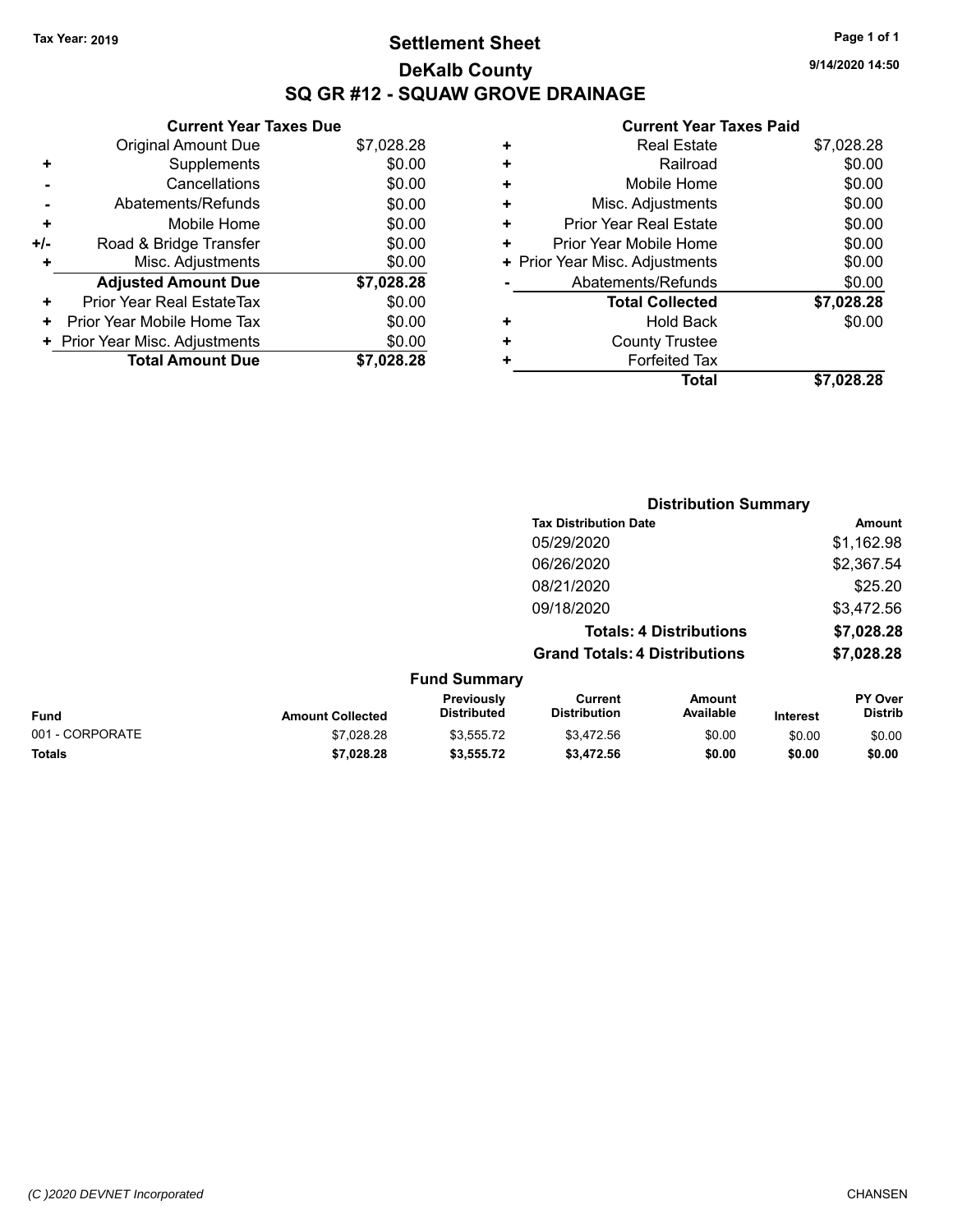## **Settlement Sheet Tax Year: 2019 Page 1 of 1 DeKalb County VG-CO #16 - VIRGIL CORTLAND DRAIN #16**

**9/14/2020 14:50**

|       | <b>Current Year Taxes Due</b>  |             |  |  |  |
|-------|--------------------------------|-------------|--|--|--|
|       | <b>Original Amount Due</b>     | \$18,446.22 |  |  |  |
| ٠     | Supplements                    | \$80.00     |  |  |  |
|       | Cancellations                  | \$80.00     |  |  |  |
|       | Abatements/Refunds             | \$0.00      |  |  |  |
| ٠     | Mobile Home                    | \$0.00      |  |  |  |
| $+/-$ | Road & Bridge Transfer         | \$0.00      |  |  |  |
| ٠     | Misc. Adjustments              | \$0.00      |  |  |  |
|       | <b>Adjusted Amount Due</b>     | \$18,446.22 |  |  |  |
| ٠     | Prior Year Real EstateTax      | \$0.00      |  |  |  |
| ٠     | Prior Year Mobile Home Tax     | \$0.00      |  |  |  |
|       | + Prior Year Misc. Adjustments | \$0.00      |  |  |  |
|       | <b>Total Amount Due</b>        | \$18,446.22 |  |  |  |

|   | Total                          | \$18,159.92 |
|---|--------------------------------|-------------|
| ٠ | <b>Forfeited Tax</b>           |             |
| ÷ | <b>County Trustee</b>          |             |
| ٠ | <b>Hold Back</b>               | \$0.00      |
|   | <b>Total Collected</b>         | \$18,159.92 |
|   | Abatements/Refunds             | \$0.00      |
|   | + Prior Year Misc. Adjustments | \$0.00      |
| ٠ | Prior Year Mobile Home         | \$0.00      |
| ٠ | <b>Prior Year Real Estate</b>  | \$0.00      |
| ٠ | Misc. Adjustments              | \$0.00      |
| ٠ | Mobile Home                    | \$0.00      |
| ٠ | Railroad                       | \$0.00      |
| ٠ | <b>Real Estate</b>             | \$18,159.92 |
|   |                                |             |

|                     | <b>Distribution Summary</b>          |             |
|---------------------|--------------------------------------|-------------|
|                     | <b>Tax Distribution Date</b>         | Amount      |
|                     | 05/29/2020                           | \$4,440.90  |
|                     | 06/26/2020                           | \$6,612.24  |
|                     | 07/24/2020                           | \$157.73    |
|                     | 08/21/2020                           | \$652.94    |
|                     | 09/18/2020                           | \$6,296.11  |
|                     | <b>Totals: 5 Distributions</b>       | \$18,159.92 |
|                     | <b>Grand Totals: 5 Distributions</b> | \$18,159.92 |
| <b>Fund Summary</b> |                                      |             |

| <b>Amount Collected</b> | <b>Previously</b><br><b>Distributed</b> | Current<br><b>Distribution</b> | Amount<br>Available | <b>Interest</b> | <b>PY Over</b><br><b>Distrib</b> |  |
|-------------------------|-----------------------------------------|--------------------------------|---------------------|-----------------|----------------------------------|--|
| \$18,159.92             | \$11.863.81                             | \$6.296.11                     | \$0.00              | \$0.00          | \$0.00                           |  |
| \$18.159.92             | \$11.863.81                             | \$6.296.11                     | \$0.00              | \$0.00          | \$0.00                           |  |
|                         |                                         |                                |                     |                 |                                  |  |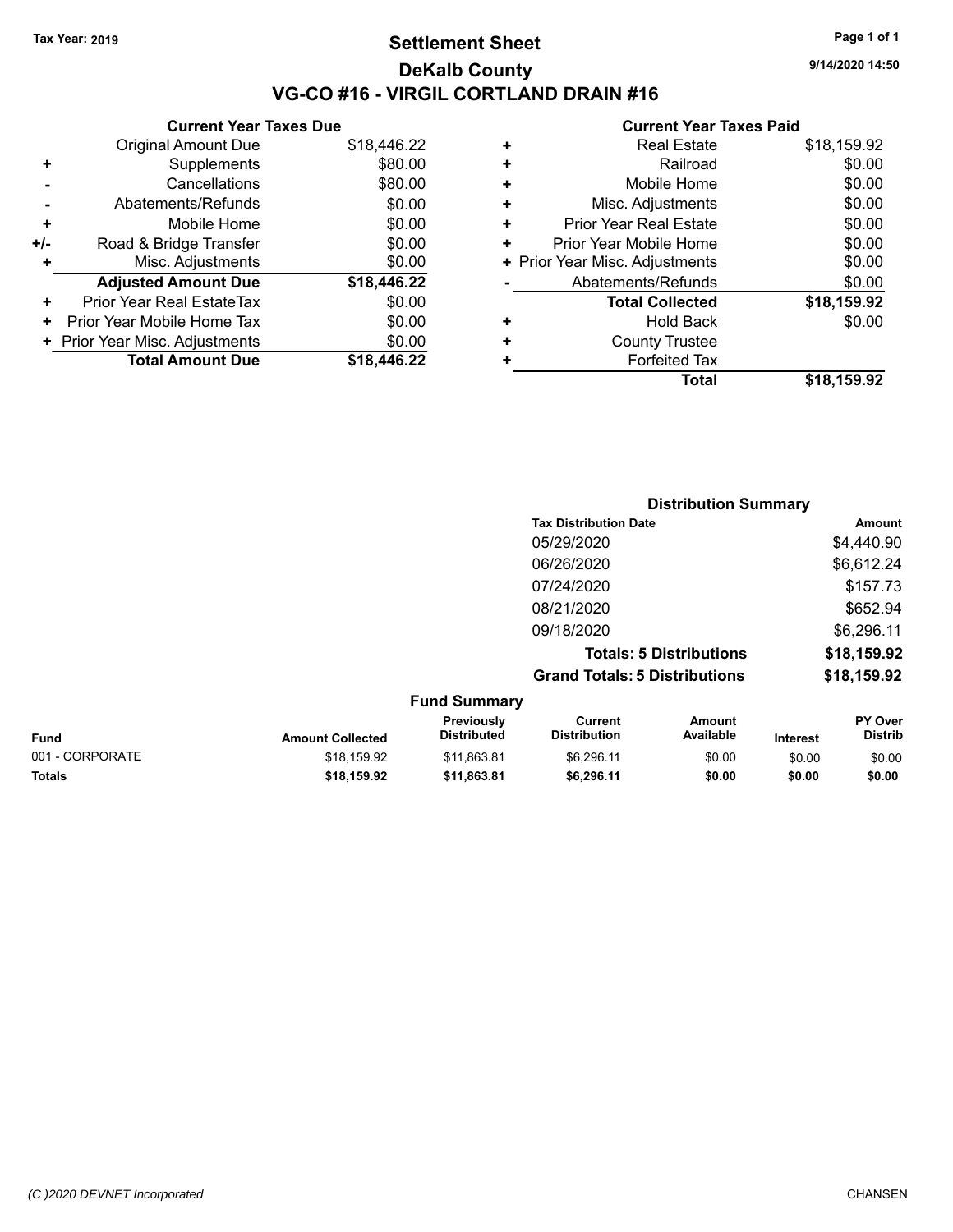# **Settlement Sheet Tax Year: 2019 Page 1 of 1 DeKalb County VI-AD #9 - VICTOR/ADAMS DRAINAGE #9**

**9/14/2020 14:50**

| \$1,126.20 |
|------------|
|            |
| \$0.00     |
| \$0.00     |
| \$0.00     |
| \$0.00     |
| \$0.00     |
| \$0.00     |
| \$1,126.20 |
| \$0.00     |
| \$0.00     |
| \$0.00     |
| \$1.126.20 |
|            |

| ٠ | <b>Real Estate</b>             | \$1,126.20 |
|---|--------------------------------|------------|
| ٠ | Railroad                       | \$0.00     |
| ÷ | Mobile Home                    | \$0.00     |
| ٠ | Misc. Adjustments              | \$0.00     |
| ٠ | <b>Prior Year Real Estate</b>  | \$0.00     |
| ٠ | Prior Year Mobile Home         | \$0.00     |
|   | + Prior Year Misc. Adjustments | \$0.00     |
|   | Abatements/Refunds             | \$0.00     |
|   | <b>Total Collected</b>         | \$1,126.20 |
| ٠ | Hold Back                      | \$0.00     |
| ÷ | <b>County Trustee</b>          |            |
| ÷ | <b>Forfeited Tax</b>           |            |
|   | Total                          | \$1,126.20 |
|   |                                |            |

|                 |                         | <b>Distribution Summary</b>      |                                       |                     |                 |                                  |
|-----------------|-------------------------|----------------------------------|---------------------------------------|---------------------|-----------------|----------------------------------|
|                 |                         |                                  | <b>Tax Distribution Date</b>          |                     |                 | Amount                           |
|                 |                         |                                  | 05/29/2020                            |                     |                 | \$155.67                         |
|                 |                         |                                  | 06/26/2020                            |                     |                 | \$338.94                         |
|                 |                         |                                  | 08/21/2020                            |                     |                 | \$205.20                         |
|                 |                         |                                  | 09/18/2020                            |                     |                 | \$426.39                         |
|                 |                         |                                  | <b>Totals: 4 Distributions</b>        |                     |                 | \$1,126.20                       |
|                 |                         |                                  | <b>Grand Totals: 4 Distributions</b>  |                     |                 | \$1,126.20                       |
|                 |                         | <b>Fund Summary</b>              |                                       |                     |                 |                                  |
| <b>Fund</b>     | <b>Amount Collected</b> | Previously<br><b>Distributed</b> | <b>Current</b><br><b>Distribution</b> | Amount<br>Available | <b>Interest</b> | <b>PY Over</b><br><b>Distrib</b> |
| 001 - CORPORATE | \$1,126.20              | \$699.81                         | \$426.39                              | \$0.00              | \$0.00          | \$0.00                           |
| <b>Totals</b>   | \$1,126.20              | \$699.81                         | \$426.39                              | \$0.00              | \$0.00          | \$0.00                           |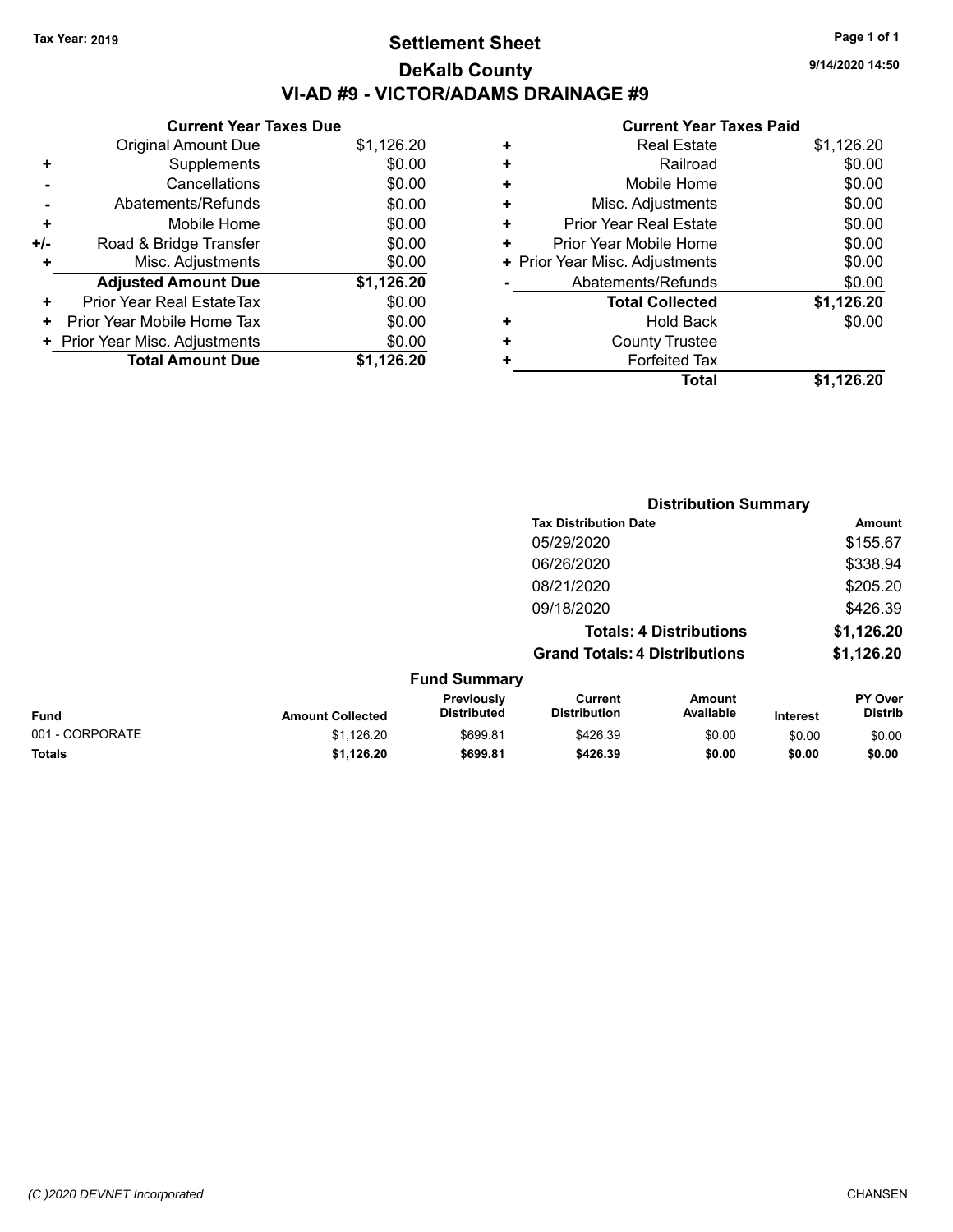# **Settlement Sheet Tax Year: 2019 Page 1 of 1 DeKalb County VI-CL #14 - VICTOR-CLINTON DRAINAGE**

**9/14/2020 14:50**

| <b>Current Year Taxes Due</b>  |            |
|--------------------------------|------------|
| <b>Original Amount Due</b>     | \$5,235.32 |
| Supplements                    | \$0.00     |
| Cancellations                  | \$0.00     |
| Abatements/Refunds             | \$0.00     |
| Mobile Home                    | \$0.00     |
| Road & Bridge Transfer         | \$0.00     |
| Misc. Adjustments              | \$0.00     |
| <b>Adjusted Amount Due</b>     | \$5,235.32 |
| Prior Year Real EstateTax      | \$0.00     |
| Prior Year Mobile Home Tax     | \$0.00     |
| + Prior Year Misc. Adjustments | \$0.00     |
| <b>Total Amount Due</b>        | \$5,235,32 |
|                                |            |

| <b>Real Estate</b>             | \$5,042.59 |
|--------------------------------|------------|
| Railroad                       | \$0.00     |
| Mobile Home                    | \$0.00     |
| Misc. Adjustments              | \$0.00     |
| <b>Prior Year Real Estate</b>  | \$0.00     |
| Prior Year Mobile Home         | \$0.00     |
| + Prior Year Misc. Adjustments | \$0.00     |
| Abatements/Refunds             | \$0.00     |
| <b>Total Collected</b>         | \$5,042.59 |
| <b>Hold Back</b>               | \$0.00     |
| <b>County Trustee</b>          |            |
| <b>Forfeited Tax</b>           |            |
| Total                          | \$5,042.59 |
|                                |            |

|                 |                         |                                  | <b>Distribution Summary</b>                                            |                     |                 |                                  |  |
|-----------------|-------------------------|----------------------------------|------------------------------------------------------------------------|---------------------|-----------------|----------------------------------|--|
|                 |                         |                                  | <b>Tax Distribution Date</b><br>05/29/2020                             |                     |                 | Amount                           |  |
|                 |                         |                                  |                                                                        |                     |                 | \$1,531.54                       |  |
|                 |                         |                                  | 06/26/2020                                                             |                     |                 | \$2,002.02                       |  |
|                 |                         |                                  | 09/18/2020                                                             |                     |                 | \$1,509.03                       |  |
|                 |                         |                                  | <b>Totals: 3 Distributions</b><br><b>Grand Totals: 3 Distributions</b> |                     |                 | \$5,042.59                       |  |
|                 |                         |                                  |                                                                        |                     |                 | \$5,042.59                       |  |
|                 |                         | <b>Fund Summary</b>              |                                                                        |                     |                 |                                  |  |
| <b>Fund</b>     | <b>Amount Collected</b> | Previously<br><b>Distributed</b> | <b>Current</b><br><b>Distribution</b>                                  | Amount<br>Available | <b>Interest</b> | <b>PY Over</b><br><b>Distrib</b> |  |
| 001 - CORPORATE | \$5.042.59              | \$3,533.56                       | \$1,509.03                                                             | \$0.00              | \$0.00          | \$0.00                           |  |
| <b>Totals</b>   | \$5,042.59              | \$3,533.56                       | \$1,509.03                                                             | \$0.00              | \$0.00          | \$0.00                           |  |
|                 |                         |                                  |                                                                        |                     |                 |                                  |  |